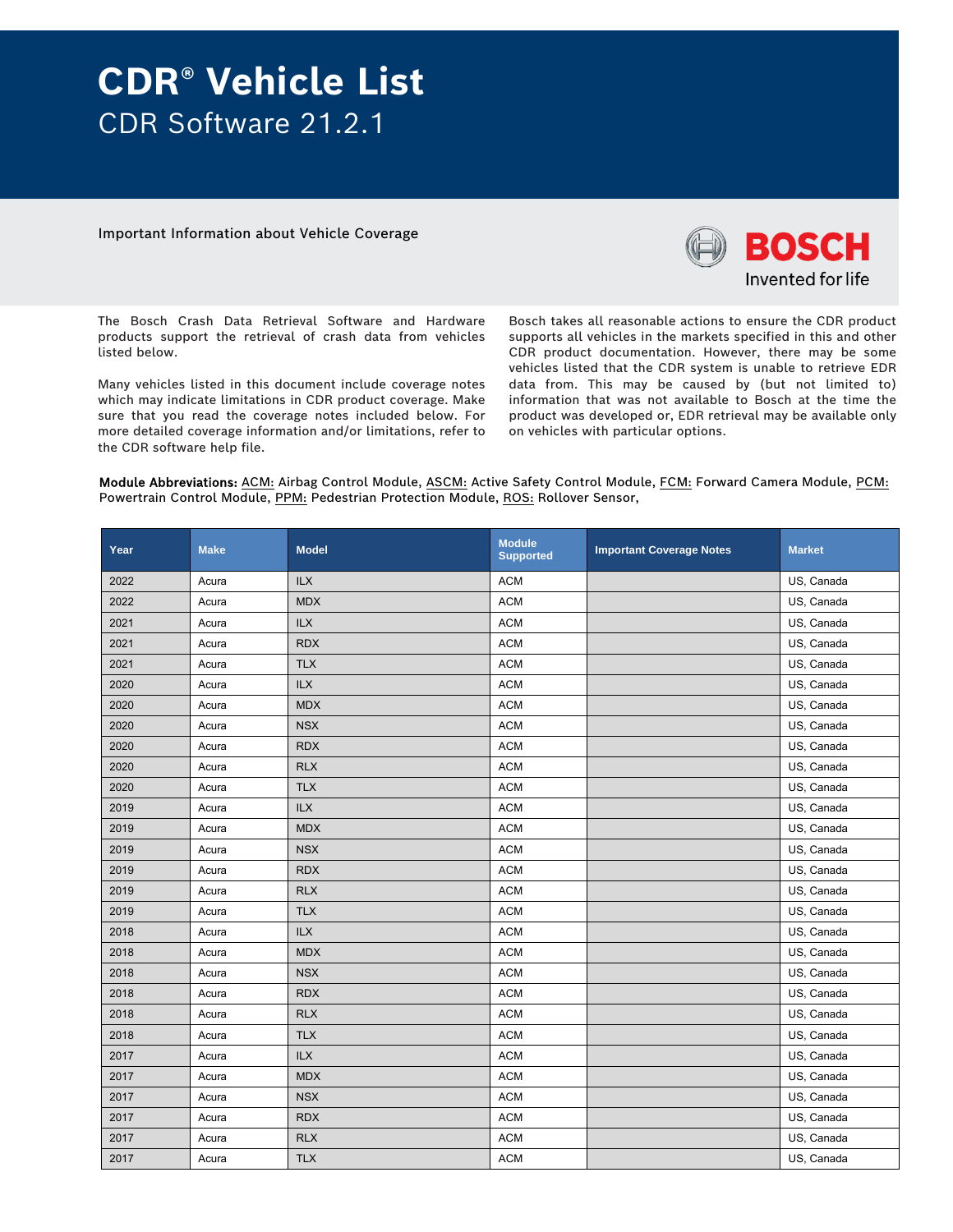| Year | <b>Make</b> | <b>Model</b>          | <b>Module</b><br><b>Supported</b> | <b>Important Coverage Notes</b>            | <b>Market</b> |
|------|-------------|-----------------------|-----------------------------------|--------------------------------------------|---------------|
| 2016 | Acura       | ILX                   | <b>ACM</b>                        |                                            | US, Canada    |
| 2016 | Acura       | <b>MDX</b>            | <b>ACM</b>                        |                                            | US, Canada    |
| 2016 | Acura       | <b>RDX</b>            | <b>ACM</b>                        |                                            | US, Canada    |
| 2016 | Acura       | <b>RLX</b>            | <b>ACM</b>                        |                                            | US, Canada    |
| 2016 | Acura       | <b>TLX</b>            | <b>ACM</b>                        |                                            | US, Canada    |
| 2015 | Acura       | <b>ILX</b>            | <b>ACM</b>                        |                                            | US, Canada    |
| 2015 | Acura       | <b>MDX</b>            | <b>ACM</b>                        |                                            | US, Canada    |
| 2015 | Acura       | <b>RDX</b>            | <b>ACM</b>                        |                                            | US, Canada    |
| 2015 | Acura       | <b>RLX</b>            | <b>ACM</b>                        |                                            | US, Canada    |
| 2015 | Acura       | <b>TLX</b>            | <b>ACM</b>                        |                                            | US, Canada    |
| 2014 | Acura       | ILX (includes Hybrid) | <b>ACM</b>                        |                                            | US, Canada    |
| 2014 | Acura       | <b>MDX</b>            | <b>ACM</b>                        |                                            | US, Canada    |
| 2014 | Acura       | <b>RDX</b>            | <b>ACM</b>                        |                                            | US, Canada    |
| 2014 | Acura       | <b>RLX</b>            | <b>ACM</b>                        |                                            | US, Canada    |
| 2014 | Acura       | <b>TL</b>             | <b>ACM</b>                        |                                            | US, Canada    |
| 2014 | Acura       | <b>TSX</b>            | <b>ACM</b>                        |                                            | US, Canada    |
| 2013 | Acura       | ILX (includes Hybrid) | <b>ACM</b>                        |                                            | US, Canada    |
| 2013 | Acura       | <b>MDX</b>            | <b>ACM</b>                        |                                            | US, Canada    |
| 2013 | Acura       | <b>RDX</b>            | <b>ACM</b>                        |                                            | US, Canada    |
| 2013 | Acura       | RL 4-Dr               | <b>ACM</b>                        |                                            | US, Canada    |
| 2013 | Acura       | <b>TL</b>             | <b>ACM</b>                        |                                            | US, Canada    |
| 2013 | Acura       | <b>TSX</b>            | <b>ACM</b>                        |                                            | US, Canada    |
| 2013 | Acura       | <b>ZDX</b>            | <b>ACM</b>                        |                                            | US, Canada    |
| 2012 | Acura       | <b>MDX</b>            | <b>ACM</b>                        | Not all MY2012s are compatible<br>with CDR | US, Canada    |
| 2012 | Acura       | RL                    | <b>ACM</b>                        |                                            | US, Canada    |
| 2012 | Acura       | TL.                   | <b>ACM</b>                        | Not all MY2012s are compatible<br>with CDR | US, Canada    |
| 2012 | Acura       | <b>TSX</b>            | <b>ACM</b>                        |                                            | US, Canada    |
| 2012 | Acura       | ZDX                   | <b>ACM</b>                        |                                            | US, Canada    |
| 2022 | Alfa Romeo  | Giulia                | <b>ACM</b>                        |                                            | China         |
| 2022 | Alfa Romeo  | Stelvio               | ACM                               |                                            | China         |
| 2021 | Alfa Romeo  | 4C                    | <b>ACM</b>                        |                                            | <b>NAFTA</b>  |
| 2021 | Alfa Romeo  | Giulia                | <b>ACM</b>                        |                                            | <b>NAFTA</b>  |
| 2021 | Alfa Romeo  | Stelvio               | ACM                               |                                            | China         |
| 2021 | Alfa Romeo  | Stelvio               | <b>ACM</b>                        |                                            | NAFTA,        |
| 2020 | Alfa Romeo  | 4C                    | <b>ACM</b>                        |                                            | <b>NAFTA</b>  |
| 2020 | Alfa Romeo  | Giulia                | <b>ACM</b>                        |                                            | <b>NAFTA</b>  |
| 2020 | Alfa Romeo  | Stelvio               | <b>ACM</b>                        |                                            | <b>NAFTA</b>  |
| 2019 | Alfa Romeo  | 4C                    | <b>ACM</b>                        |                                            | <b>NAFTA</b>  |
| 2019 | Alfa Romeo  | Giulia                | <b>ACM</b>                        |                                            | <b>NAFTA</b>  |
| 2019 | Alfa Romeo  | Stelvio               | <b>ACM</b>                        |                                            | <b>NAFTA</b>  |
| 2018 | Alfa Romeo  | 4C                    | <b>ACM</b>                        |                                            | <b>NAFTA</b>  |
| 2018 | Alfa Romeo  | Giulia                | <b>ACM</b>                        |                                            | <b>NAFTA</b>  |
| 2018 | Alfa Romeo  | Stelvio               | <b>ACM</b>                        |                                            | <b>NAFTA</b>  |
| 2017 | Alfa Romeo  | 4C                    | <b>ACM</b>                        |                                            | <b>NAFTA</b>  |
| 2017 | Alfa Romeo  | Giulia                | <b>ACM</b>                        |                                            | <b>NAFTA</b>  |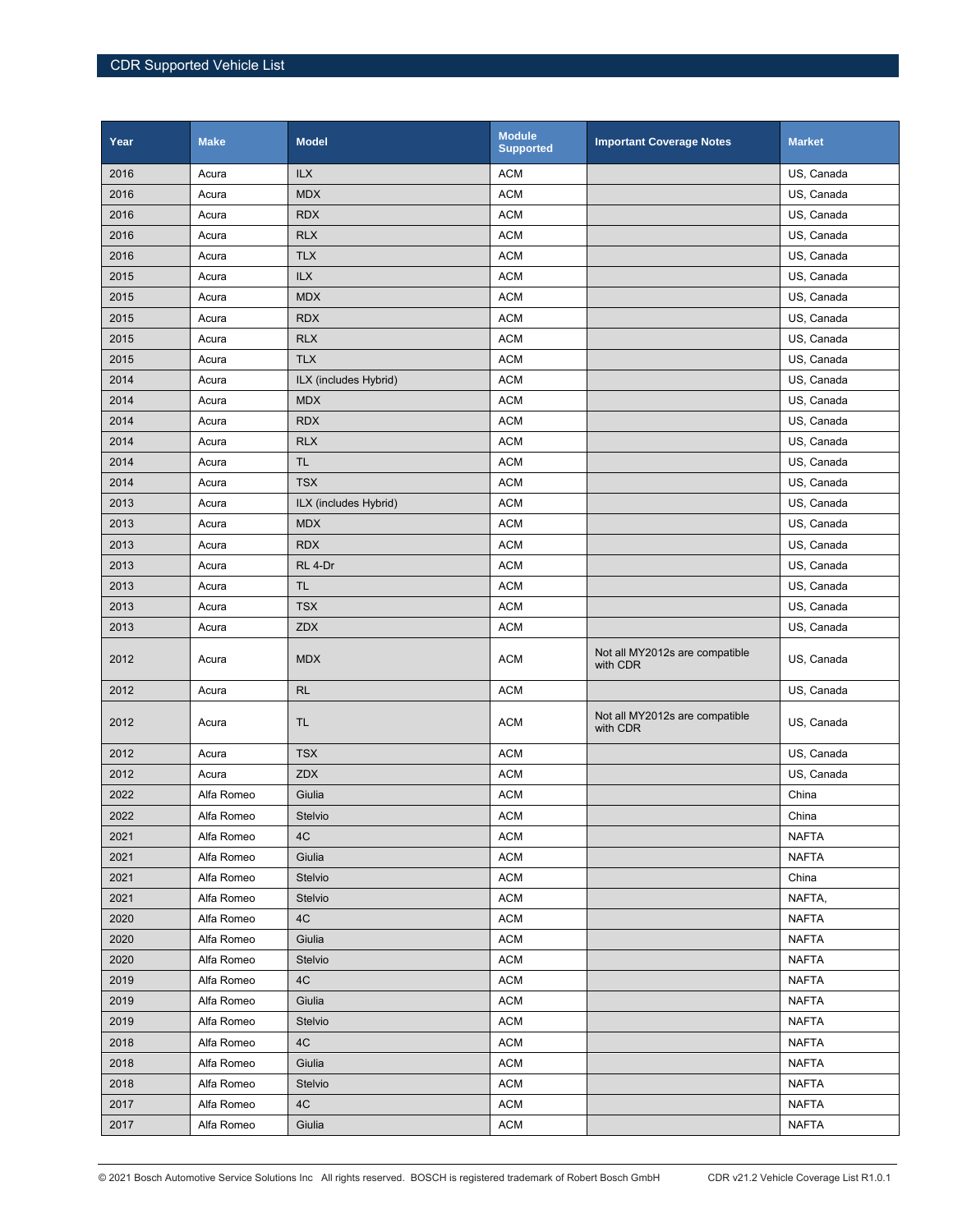| Year        | <b>Make</b> | <b>Model</b>       | <b>Module</b><br><b>Supported</b> | <b>Important Coverage Notes</b>                   | <b>Market</b>              |
|-------------|-------------|--------------------|-----------------------------------|---------------------------------------------------|----------------------------|
| 2016        | Alfa Romeo  | 4C                 | <b>ACM</b>                        |                                                   | <b>NAFTA</b>               |
| 2015        | Alfa Romeo  | 4C                 | <b>ACM</b>                        |                                                   | <b>NAFTA</b>               |
| 2011 - 2015 | Alpheon     | Alpheon            | <b>ACM</b>                        |                                                   | S. Korea                   |
| 2021        | Audi        | A <sub>1</sub>     | <b>ACM</b>                        |                                                   | Where sold                 |
| 2021        | Audi        | A3                 | <b>ACM</b>                        | China UDR Download                                | China                      |
| 2021        | Audi        | A3, S3, RS3        | <b>ACM</b>                        |                                                   | Where sold, if<br>equipped |
| 2021        | Audi        | A4, S4, A4 allroad | <b>ACM</b>                        | Requires CDR 500 for direct-to-<br>module imaging | Where sold                 |
| 2021        | Audi        | A5, R5, RS5, S5    | <b>ACM</b>                        | Requires CDR 500 for direct-to-<br>module imaging | Where sold                 |
| 2021        | Audi        | A6 Avant           | <b>ACM</b>                        | Requires CDR 500 for direct-to-<br>module imaging | Where sold                 |
| 2021        | Audi        | A6, A6L, S6        | <b>ACM</b>                        | China UDR Download                                | China                      |
| 2021        | Audi        | A6, A6L, S6        | <b>ACM</b>                        | Requires CDR 500 for direct-to-<br>module imaging | Where sold                 |
| 2021        | Audi        | A7                 | <b>ACM</b>                        | China UDR Download                                | China                      |
| 2021        | Audi        | A7, S7, RS7        | <b>ACM</b>                        | Requires CDR 500 for direct-to-<br>module imaging | Where sold                 |
| 2021        | Audi        | A8, A8L            | <b>ACM</b>                        | China UDR Download                                | China                      |
| 2021        | Audi        | A8, A8L, S8        | <b>ACM</b>                        | Requires CDR 500 for direct-to-<br>module imaging | Where sold                 |
| 2021        | Audi        | eTron              | <b>ACM</b>                        | Requires CDR 500 for direct-to-<br>module imaging | Where sold                 |
| 2021        | Audi        | Q2                 | <b>ACM</b>                        | China UDR Download                                | China                      |
| 2021        | Audi        | Q2                 | <b>ACM</b>                        |                                                   | Where sold, if<br>equipped |
| 2021        | Audi        | Q <sub>3</sub>     | <b>ACM</b>                        | China UDR Download                                | China                      |
| 2021        | Audi        | Q <sub>3</sub>     | <b>ACM</b>                        |                                                   | Where sold                 |
| 2021        | Audi        | $\mathsf{Q}5$      | $\mathsf{ACM}$                    | China UDR Download                                | China                      |
| 2021        | Audi        | Q5, SQ5            | <b>ACM</b>                        | Requires CDR 500 for direct-to-<br>module imaging | US, Canada                 |
| 2021        | Audi        | Q7                 | <b>ACM</b>                        | Requires CDR 500 for direct-to-<br>module imaging | US, Canada                 |
| 2021        | Audi        | Q7 PA              | <b>ACM</b>                        | China UDR Download                                | China                      |
| 2021        | Audi        | Q8                 | <b>ACM</b>                        | China UDR Download                                | China                      |
| 2021        | Audi        | Q8                 | <b>ACM</b>                        | Requires CDR 500 for direct-to-<br>module imaging | Where sold                 |
| 2021        | Audi        | R <sub>8</sub>     | <b>ACM</b>                        |                                                   | US, Canada                 |
| 2020        | Audi        | A1                 | <b>ACM</b>                        |                                                   | Where sold                 |
| 2020        | Audi        | A3, S3, RS3        | <b>ACM</b>                        |                                                   | Where sold, if<br>equipped |
| 2020        | Audi        | A4, S4, A4 allroad | <b>ACM</b>                        | Requires CDR 500 for direct-to-<br>module imaging | Where sold                 |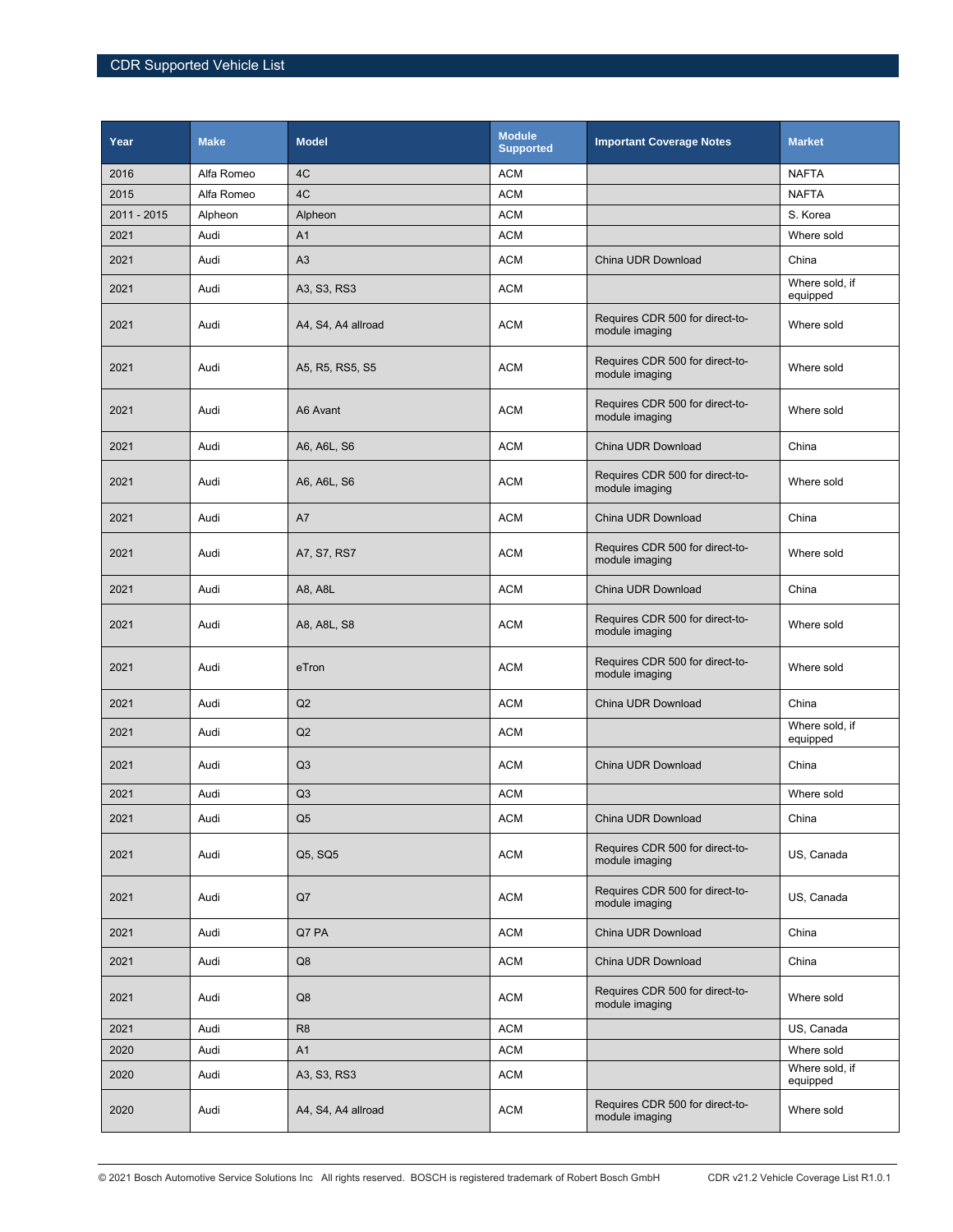| Year | <b>Make</b> | <b>Model</b>    | <b>Module</b><br><b>Supported</b> | <b>Important Coverage Notes</b>                   | <b>Market</b>              |
|------|-------------|-----------------|-----------------------------------|---------------------------------------------------|----------------------------|
| 2020 | Audi        | A5, R5, RS5, S5 | <b>ACM</b>                        | Requires CDR 500 for direct-to-<br>module imaging | Where sold                 |
| 2020 | Audi        | A6 Avant        | <b>ACM</b>                        | Requires CDR 500 for direct-to-<br>module imaging | Where sold                 |
| 2020 | Audi        | A6, A6L, S6     | <b>ACM</b>                        | Requires CDR 500 for direct-to-<br>module imaging | Where sold                 |
| 2020 | Audi        | A7, S7, RS7     | <b>ACM</b>                        | Requires CDR 500 for direct-to-<br>module imaging | Where sold                 |
| 2020 | Audi        | A8, A8L, S8     | <b>ACM</b>                        | Requires CDR 500 for direct-to-<br>module imaging | Where sold                 |
| 2020 | Audi        | eTron           | <b>ACM</b>                        | Requires CDR 500 for direct-to-<br>module imaging | Where sold                 |
| 2020 | Audi        | Q <sub>2</sub>  | <b>ACM</b>                        |                                                   | Where sold, if<br>equipped |
| 2020 | Audi        | Q <sub>3</sub>  | <b>ACM</b>                        |                                                   | Where sold                 |
| 2020 | Audi        | Q5, SQ5         | <b>ACM</b>                        | Requires CDR 500 for direct-to-<br>module imaging | US, Canada                 |
| 2020 | Audi        | Q7              | <b>ACM</b>                        | Requires CDR 500 for direct-to-<br>module imaging | US, Canada                 |
| 2020 | Audi        | Q8              | <b>ACM</b>                        | Requires CDR 500 for direct-to-<br>module imaging | Where sold                 |
| 2020 | Audi        | R <sub>8</sub>  | <b>ACM</b>                        |                                                   | US, Canada                 |
| 2019 | Audi        | A <sub>1</sub>  | <b>ACM</b>                        |                                                   | Where sold                 |
| 2019 | Audi        | A3, S3, RS3     | <b>ACM</b>                        |                                                   | Where sold, if<br>equipped |
| 2019 | Audi        | A3, S3, RS3     | <b>ACM</b>                        |                                                   | Where sold, if<br>equipped |
| 2019 | Audi        | A4, S4, allroad | <b>ACM</b>                        | Requires CDR 500 for direct-to-<br>module imaging | US, Canada                 |
| 2019 | Audi        | A5, S5, RS5     | <b>ACM</b>                        | Requires CDR 500 for direct-to-<br>module imaging | US, Canada                 |
| 2019 | Audi        | A6 Avant        | <b>ACM</b>                        | Requires CDR 500 for direct-to-<br>module imaging | Where sold                 |
| 2019 | Audi        | A6, A6L, S6     | <b>ACM</b>                        | Requires CDR 500 for direct-to-<br>module imaging | Where sold                 |
| 2019 | Audi        | A7, S7, RS7     | <b>ACM</b>                        | Requires CDR 500 for direct-to-<br>module imaging | Where sold                 |
| 2019 | Audi        | A8, A8L, S8     | <b>ACM</b>                        | Requires CDR 500 for direct-to-<br>module imaging | Where sold                 |
| 2019 | Audi        | eTron, eTron GT | <b>ACM</b>                        | Requires CDR 500 for direct-to-<br>module imaging | Where sold                 |
| 2019 | Audi        | Q2              | <b>ACM</b>                        |                                                   | Where sold, if<br>equipped |
| 2019 | Audi        | Q3              | <b>ACM</b>                        |                                                   | Where sold                 |
| 2019 | Audi        | Q5, SQ5         | <b>ACM</b>                        | Requires CDR 500 for direct-to-<br>module imaging | US, Canada                 |
| 2019 | Audi        | Q7              | <b>ACM</b>                        | Requires CDR 500 for direct-to-<br>module imaging | US, Canada                 |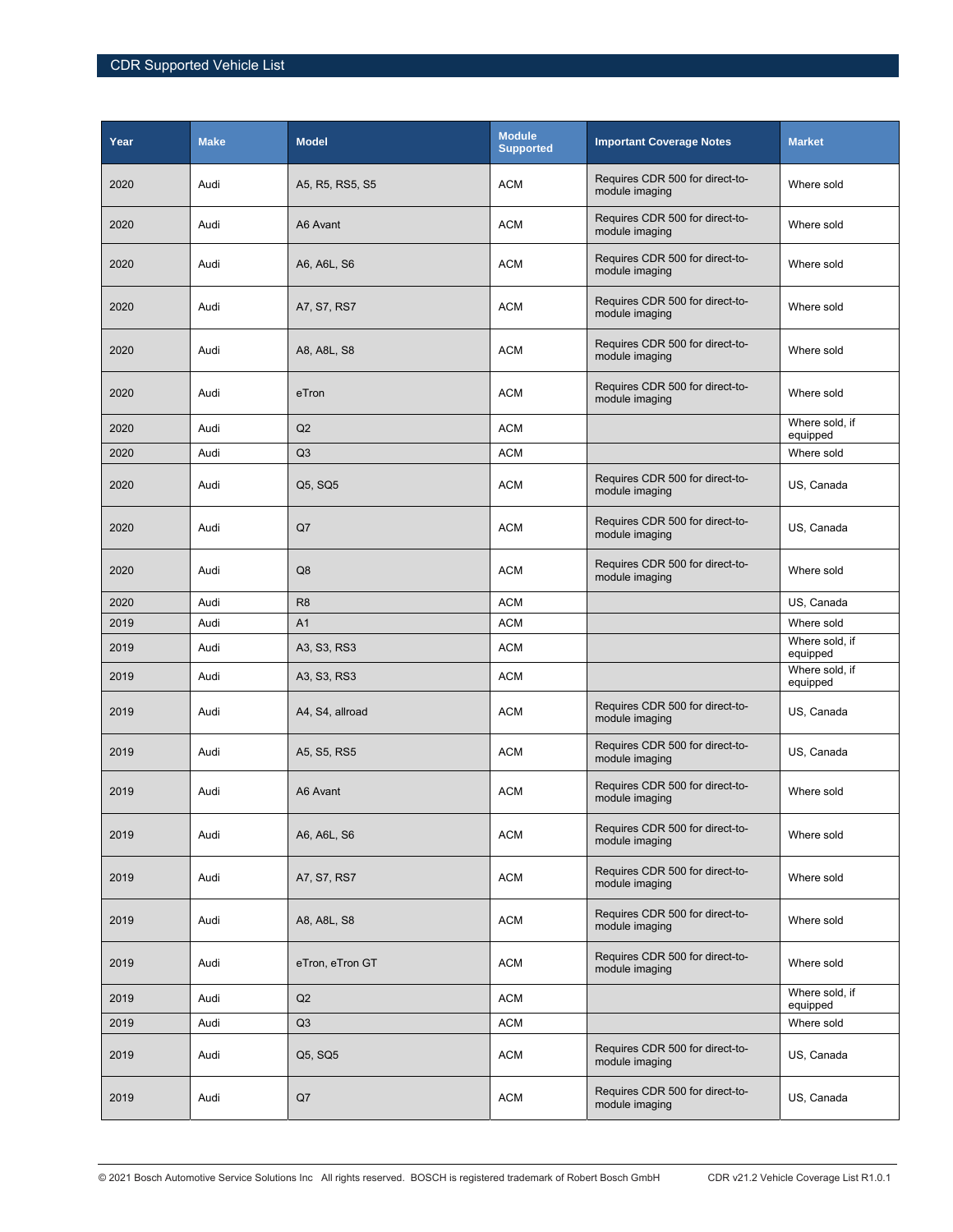| Year | <b>Make</b> | <b>Model</b>    | <b>Module</b><br><b>Supported</b> | <b>Important Coverage Notes</b>                   | <b>Market</b>              |
|------|-------------|-----------------|-----------------------------------|---------------------------------------------------|----------------------------|
| 2019 | Audi        | Q <sub>8</sub>  | <b>ACM</b>                        | Requires CDR 500 for direct-to-<br>module imaging | Where sold                 |
| 2019 | Audi        | R <sub>8</sub>  | <b>ACM</b>                        |                                                   | US, Canada                 |
| 2018 | Audi        | A3, S3, RS3     | <b>ACM</b>                        |                                                   | Where sold, if<br>equipped |
| 2018 | Audi        | A4, S4, allroad | <b>ACM</b>                        | Requires CDR 500 for direct-to-<br>module imaging | US, Canada                 |
| 2018 | Audi        | A5, S5, RS5     | <b>ACM</b>                        | Requires CDR 500 for direct-to-<br>module imaging | US, Canada                 |
| 2018 | Audi        | A6, A6L, S6     | <b>ACM</b>                        | Requires CDR 500 for direct-to-<br>module imaging | Where sold                 |
| 2018 | Audi        | A7, S7, RS7     | <b>ACM</b>                        | Requires CDR 500 for direct-to-<br>module imaging | Where sold                 |
| 2018 | Audi        | A8, A8L, S8     | <b>ACM</b>                        | Requires CDR 500 for direct-to-<br>module imaging | Where sold                 |
| 2018 | Audi        | Q2              | <b>ACM</b>                        |                                                   | Where sold, if<br>equipped |
| 2018 | Audi        | Q3              | <b>ACM</b>                        |                                                   | US, Canada                 |
| 2018 | Audi        | Q5, SQ5         | <b>ACM</b>                        | Requires CDR 500 for direct-to-<br>module imaging | US, Canada                 |
| 2018 | Audi        | Q7              | <b>ACM</b>                        | Requires CDR 500 for direct-to-<br>module imaging | US, Canada                 |
| 2018 | Audi        | Q8              | <b>ACM</b>                        | Requires CDR 500 for direct-to-<br>module imaging | Where sold                 |
| 2018 | Audi        | R <sub>8</sub>  | <b>ACM</b>                        |                                                   | US, Canada                 |
| 2017 | Audi        | A3, S3          | <b>ACM</b>                        |                                                   | US, Canada                 |
| 2017 | Audi        | A4, S4 allroad  | <b>ACM</b>                        | Requires CDR 500 for direct-to-<br>module imaging | US, Canada                 |
| 2017 | Audi        | A5, S5, RS5     | <b>ACM</b>                        | Requires CDR 500 for direct-to-<br>module imaging | US, Canada                 |
| 2017 | Audi        | A6, S6          | <b>ACM</b>                        |                                                   | US, Canada                 |
| 2017 | Audi        | A7, S7, RS7     | <b>ACM</b>                        |                                                   | US, Canada                 |
| 2017 | Audi        | A8, S8          | <b>ACM</b>                        |                                                   | US, Canada                 |
| 2017 | Audi        | Q3              | <b>ACM</b>                        |                                                   | US. Canada                 |
| 2017 | Audi        | Q5, SQ5         | <b>ACM</b>                        |                                                   | US, Canada                 |
| 2017 | Audi        | Q7              | <b>ACM</b>                        | Requires CDR 500 for direct-to-<br>module imaging | US, Canada                 |
| 2017 | Audi        | R <sub>8</sub>  | <b>ACM</b>                        |                                                   | US, Canada                 |
| 2016 | Audi        | A3, S3          | <b>ACM</b>                        |                                                   | US, Canada                 |
| 2016 | Audi        | A4, allroad     | <b>ACM</b>                        |                                                   | US, Canada                 |
| 2016 | Audi        | A5, S5, RS5     | <b>ACM</b>                        |                                                   | US, Canada                 |
| 2016 | Audi        | A6, S6          | <b>ACM</b>                        |                                                   | US, Canada                 |
| 2016 | Audi        | A7, S7, RS7     | <b>ACM</b>                        |                                                   | US, Canada                 |
| 2016 | Audi        | A8, S8          | <b>ACM</b>                        |                                                   | US, Canada                 |
| 2016 | Audi        | Q <sub>3</sub>  | <b>ACM</b>                        |                                                   | US, Canada                 |
| 2016 | Audi        | Q5, SQ5         | <b>ACM</b>                        |                                                   | US, Canada                 |
| 2015 | Audi        | A3, S3          | <b>ACM</b>                        |                                                   | US, Canada                 |
| 2015 | Audi        | A4, allroad     | $\mathsf{ACM}$                    |                                                   | US, Canada                 |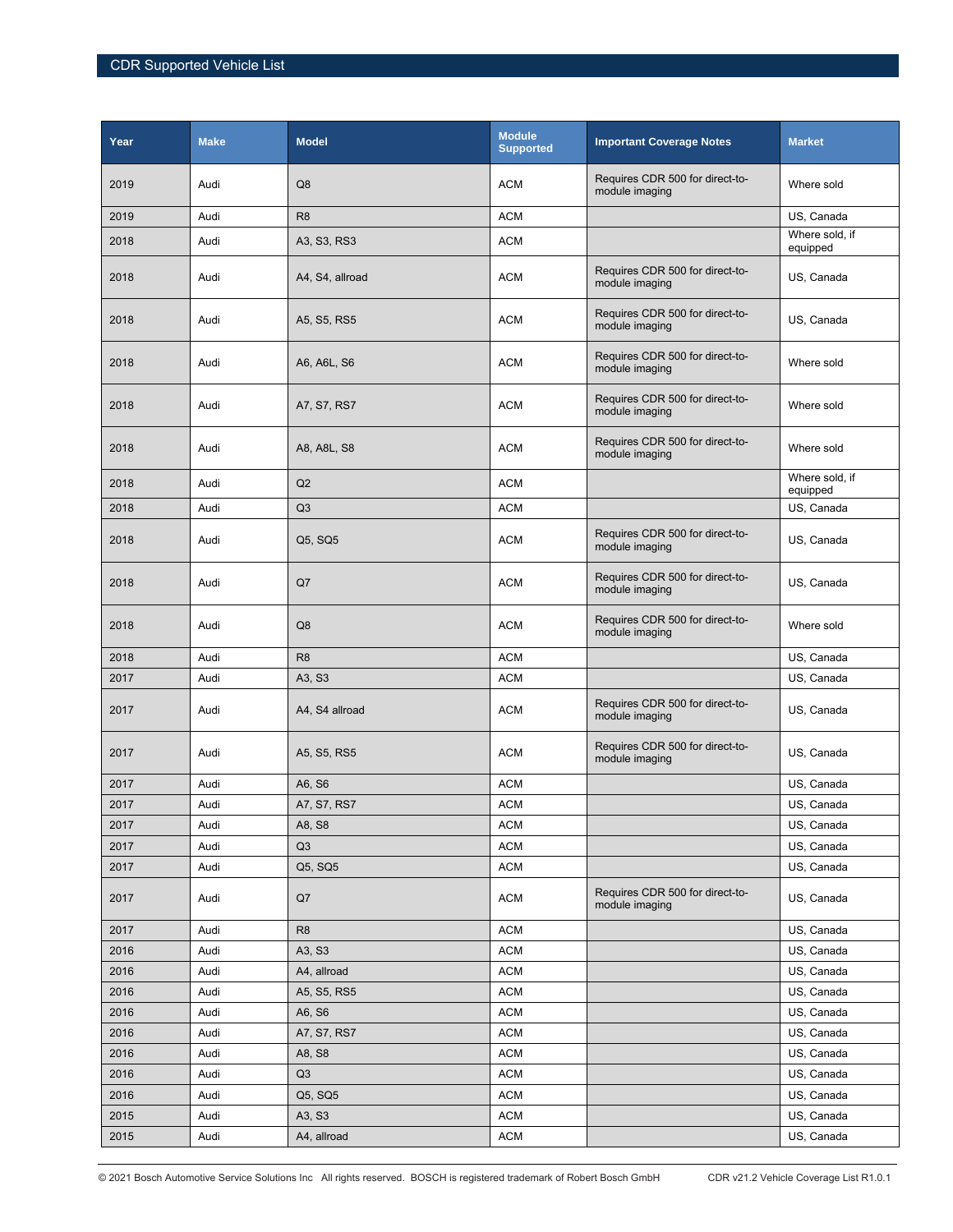| Year | <b>Make</b> | <b>Model</b>                                                                                                                                                                                 | <b>Module</b><br><b>Supported</b> | <b>Important Coverage Notes</b>                                     | <b>Market</b> |
|------|-------------|----------------------------------------------------------------------------------------------------------------------------------------------------------------------------------------------|-----------------------------------|---------------------------------------------------------------------|---------------|
| 2015 | Audi        | A5, S5, RS5                                                                                                                                                                                  | <b>ACM</b>                        |                                                                     | US, Canada    |
| 2015 | Audi        | A6, S6                                                                                                                                                                                       | <b>ACM</b>                        |                                                                     | US, Canada    |
| 2015 | Audi        | A7, S7, RS7                                                                                                                                                                                  | <b>ACM</b>                        |                                                                     | US, Canada    |
| 2015 | Audi        | A8, S8                                                                                                                                                                                       | <b>ACM</b>                        |                                                                     | US, Canada    |
| 2015 | Audi        | Q <sub>3</sub>                                                                                                                                                                               | <b>ACM</b>                        |                                                                     | US, Canada    |
| 2015 | Audi        | Q5, SQ5                                                                                                                                                                                      | <b>ACM</b>                        |                                                                     | US, Canada    |
| 2022 | <b>AVGM</b> | AV <sub>1</sub>                                                                                                                                                                              | ACM / ASCM                        | ASCM coverage depends on RPO,<br>refer to the help file for details | <b>NAFTA</b>  |
| 2021 | <b>AVGM</b> | AV <sub>1</sub>                                                                                                                                                                              | ACM / ASCM                        | ASCM coverage depends on RPO,<br>refer to the help file for details | <b>NAFTA</b>  |
| 2020 | <b>AVGM</b> | AV <sub>1</sub>                                                                                                                                                                              | ACM / ASCM                        | ASCM coverage depends on RPO,<br>refer to the help file for details | <b>NAFTA</b>  |
| 2019 | <b>AVGM</b> | AV <sub>1</sub>                                                                                                                                                                              | <b>ACM</b>                        |                                                                     | <b>NAFTA</b>  |
| 2021 | Bentley     | Bentayga                                                                                                                                                                                     | <b>ACM</b>                        | Requires CDR 500 for direct-to-<br>module imaging                   | Where soid    |
| 2021 | Bentley     | <b>Continental GT</b>                                                                                                                                                                        | <b>ACM</b>                        |                                                                     | US, Canada    |
| 2021 | Bentley     | <b>Flying Spur</b>                                                                                                                                                                           | <b>ACM</b>                        |                                                                     | US, Canada    |
| 2020 | Bentley     | Bentayga                                                                                                                                                                                     | <b>ACM</b>                        | Requires CDR 500 for direct-to-<br>module imaging                   | Where sold    |
| 2020 | Bentley     | <b>Continental GT</b>                                                                                                                                                                        | <b>ACM</b>                        |                                                                     | US, Canada    |
| 2020 | Bentley     | <b>Flying Spur</b>                                                                                                                                                                           | <b>ACM</b>                        |                                                                     | US, Canada    |
| 2019 | Bentley     | Bentayga                                                                                                                                                                                     | <b>ACM</b>                        | Requires CDR 500 for direct-to-<br>module imaging                   | US, Canada    |
| 2019 | Bentley     | <b>Continental GT</b>                                                                                                                                                                        | <b>ACM</b>                        |                                                                     | Where sold    |
| 2019 | Bentley     | <b>Flying Spur</b>                                                                                                                                                                           | <b>ACM</b>                        |                                                                     | Where sold    |
| 2018 | Bentley     | Bentayga                                                                                                                                                                                     | <b>ACM</b>                        | Requires CDR 500 for direct-to-<br>module imaging                   | US, Canada    |
| 2018 | Bentley     | <b>Continental GTC</b>                                                                                                                                                                       | <b>ACM</b>                        |                                                                     | US, Canada    |
| 2018 | Bentley     | <b>Flying Spur</b>                                                                                                                                                                           | <b>ACM</b>                        |                                                                     | US, Canada    |
| 2018 | Bentley     | Mulsanne                                                                                                                                                                                     | <b>ACM</b>                        |                                                                     | US, Canada    |
| 2017 | Bentley     | Bentayga                                                                                                                                                                                     | ACM                               | Requires CDR 500 for direct-to-<br>module imaging                   | US, Canada    |
| 2017 | Bentley     | <b>Continental GT/GTC</b>                                                                                                                                                                    | ACM                               |                                                                     | US, Canada    |
| 2017 | Bentley     | <b>Flying Spur</b>                                                                                                                                                                           | <b>ACM</b>                        |                                                                     | US, Canada    |
| 2017 | Bentley     | Mulsanne                                                                                                                                                                                     | ACM                               |                                                                     | US, Canada    |
| 2016 | Bentley     | <b>Continental GT/GTC</b>                                                                                                                                                                    | ACM                               |                                                                     | US, Canada    |
| 2016 | Bentley     | <b>Flying Spur</b>                                                                                                                                                                           | ACM                               |                                                                     | US, Canada    |
| 2016 | Bentley     | Mulsanne                                                                                                                                                                                     | ACM                               |                                                                     | US, Canada    |
| 2021 | <b>BMW</b>  | 1-Series (118d)                                                                                                                                                                              | ACM                               | Requires CDR 500 for direct-to-<br>module imaging                   | All markets   |
| 2021 | <b>BMW</b>  | 2-Series<br>Coupe: 218d, 220d, 230i, 230i xDrive,<br>M235i, M240i, 240i xDrive, M2<br>Competition<br>Convertible: 230i, 230i xDrive, M240i,<br>240i xDrive<br><b>Active Tourer Advantage</b> | <b>ACM</b>                        |                                                                     | All markets   |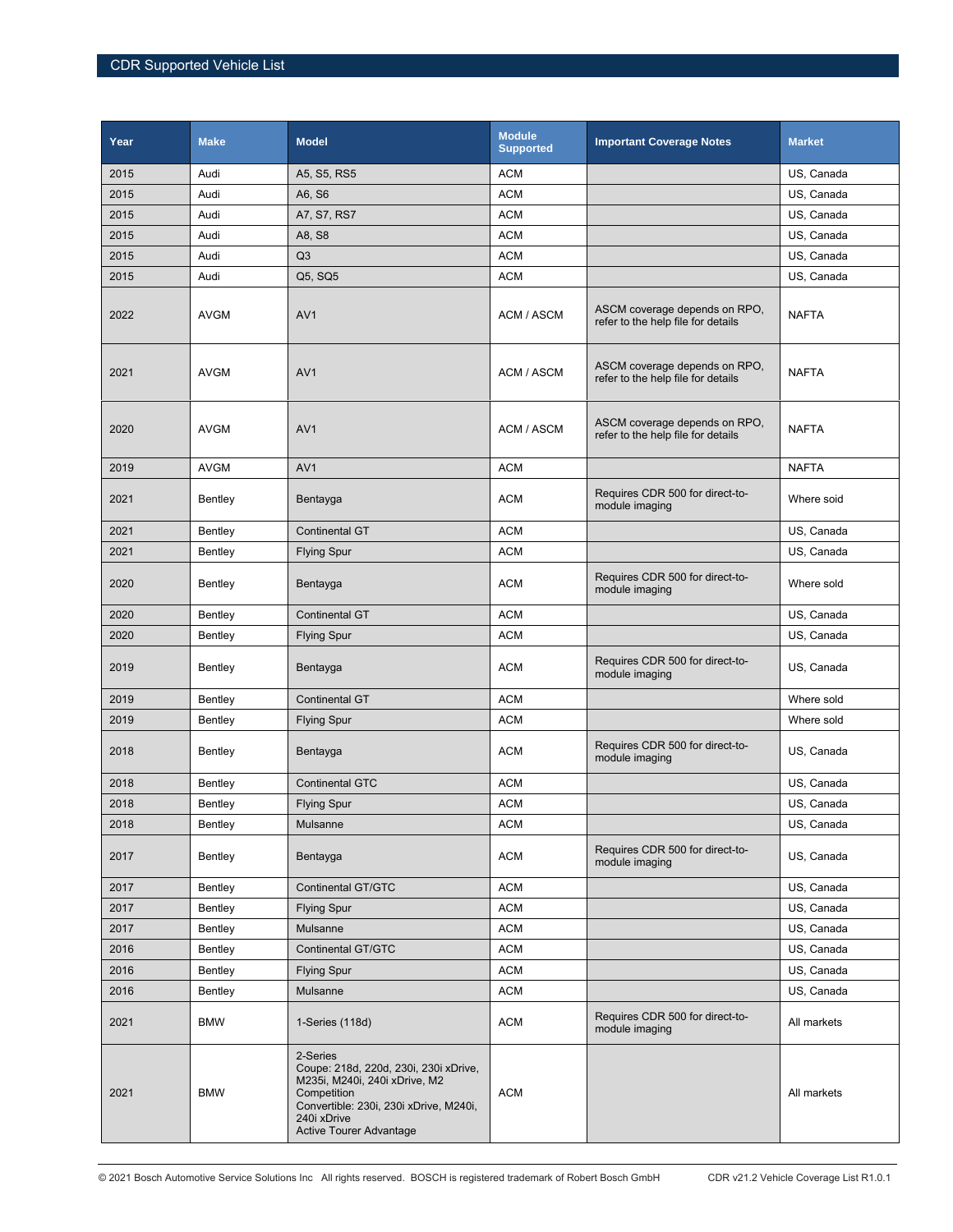| Year | <b>Make</b> | <b>Model</b>                                                                                                                                                                                                           | <b>Module</b><br><b>Supported</b> | <b>Important Coverage Notes</b>                   | <b>Market</b> |
|------|-------------|------------------------------------------------------------------------------------------------------------------------------------------------------------------------------------------------------------------------|-----------------------------------|---------------------------------------------------|---------------|
| 2021 | <b>BMW</b>  | 2-Series<br>Sedan: 228i xDrive, M235i xDrive<br>240i xDrive                                                                                                                                                            | <b>ACM</b>                        | Requires CDR 500 for direct-to-<br>module imaging | All markets   |
| 2021 | <b>BMW</b>  | 3-Series<br>Sedan: 320d, 320i, 330e, 330i, 330i<br>xDrive, M340i, M340i xDrive, M3, M3<br>Competition                                                                                                                  | <b>ACM</b>                        | Requires CDR 500 for direct-to-<br>module imaging | All markets   |
| 2021 | <b>BMW</b>  | 4-Series<br>Coupe: 430i, 430i xDrive, M440i<br>xDrive, M4, M4 Competition<br>Convertible: 430i, 440i                                                                                                                   | <b>ACM</b>                        | Requires CDR 500 for direct-to-<br>module imaging | All markets   |
| 2021 | <b>BMW</b>  | 5-Series<br>Sedan: 520i, 523d, 530e, 530i, 530i<br>xDrive, 530e, 530e xDrive, 540i, 540i<br>xDrive, M550i xDrive, M5                                                                                                   | <b>ACM</b>                        | Requires CDR 500 for direct-to-<br>module imaging | All markets   |
| 2021 | <b>BMW</b>  | 6-Series (630i, 640i, 640d, 650i.<br>Alpina B6, M6)                                                                                                                                                                    | <b>ACM</b>                        | Requires CDR 500 for direct-to-<br>module imaging | All markets   |
| 2021 | <b>BMW</b>  | 7-Series<br>Sedan: 730d, 730Ld, 740d, 740i, 740i<br>xDrive, 740Li, 745e, 745e, 750i<br>xDrive, Alpina B7 xDrive LWB, M760i,<br>M60Li, 745e xDrive                                                                      | <b>ACM</b>                        | Requires CDR 500 for direct-to-<br>module imaging | All markets   |
| 2021 | <b>BMW</b>  | 8-Series<br>Sedan: 840d, 840i Gran Coupe, 840i<br>xDrive Gran Coupe, M850i xDrive<br>Gran Coupe, M8 Gran Coupe, M8<br>Coupe: 840i, 840i xDrive, M850i<br>xDrive<br>Convertible: 840i, 840i xDrive, M850i<br>xDrive, M8 | <b>ACM</b>                        | Requires CDR 500 for direct-to-<br>module imaging | All markets   |
| 2021 | <b>BMW</b>  | i3                                                                                                                                                                                                                     | <b>ACM</b>                        | Requires CDR 500 for direct-to-<br>module imaging | All markets   |
| 2021 | <b>BMW</b>  | X <sub>1</sub><br>X1 sDrive28                                                                                                                                                                                          | <b>ACM</b>                        | Requires CDR 500 for direct-to-<br>module imaging | All markets   |
| 2021 | <b>BMW</b>  | X <sub>2</sub><br>X2 sDrive28i, X2 M35i                                                                                                                                                                                | <b>ACM</b>                        | Requires CDR 500 for direct-to-<br>module imaging | All markets   |
| 2021 | <b>BMW</b>  | X3<br>X3 xDrive30e, X3 sDrive30i, X3 M40i,<br>x3M                                                                                                                                                                      | <b>ACM</b>                        | Requires CDR 500 for direct-to-<br>module imaging | All markets   |
| 2021 | <b>BMW</b>  | X4<br>X4 xDrive30i, X4 M40i, X4 M                                                                                                                                                                                      | <b>ACM</b>                        | Requires CDR 500 for direct-to-<br>module imaging | All markets   |
| 2021 | BMW         | X <sub>5</sub><br>X5 sDrive40i, X5 M50i, X5 xDrive45e<br>X <sub>5</sub> M                                                                                                                                              | <b>ACM</b>                        | Requires CDR 500 for direct-to-<br>module imaging | All markets   |
| 2021 | <b>BMW</b>  | X <sub>6</sub><br>X6 xDrive40i, X6 M50i, X6M<br>X6 M                                                                                                                                                                   | <b>ACM</b>                        | Requires CDR 500 for direct-to-<br>module imaging | All markets   |
| 2021 | <b>BMW</b>  | X7<br>X7 xDrive40i, X7 M50i, XB7 Alpina                                                                                                                                                                                | <b>ACM</b>                        | Requires CDR 500 for direct-to-<br>module imaging | All markets   |
| 2021 | <b>BMW</b>  | Z4<br>Z4 sDrive30i, Z4 M40i                                                                                                                                                                                            | <b>ACM</b>                        | Requires CDR 500 for direct-to-<br>module imaging | All markets   |
| 2020 | <b>BMW</b>  | 2-Series (230i, 235i, M240i, M2)                                                                                                                                                                                       | <b>ACM</b>                        |                                                   | All markets   |
| 2020 | <b>BMW</b>  | 3-Series (320d, 330e, 320i, 340i,<br>M340i)                                                                                                                                                                            | <b>ACM</b>                        |                                                   | All markets   |
| 2020 | <b>BMW</b>  | 4-Series (430i, 440i, M4)                                                                                                                                                                                              | <b>ACM</b>                        |                                                   | All markets   |
| 2020 | <b>BMW</b>  | 5-Series (523d, 530i, 530e, 540i,<br>M550i, M5)                                                                                                                                                                        | <b>ACM</b>                        | Requires CDR 500 for direct-to-<br>module imaging | All markets   |
| 2020 | <b>BMW</b>  | 6-Series (640i, 650i. Alpina B6, M6)                                                                                                                                                                                   | <b>ACM</b>                        | Requires CDR 500 for direct-to-<br>module imaging | All markets   |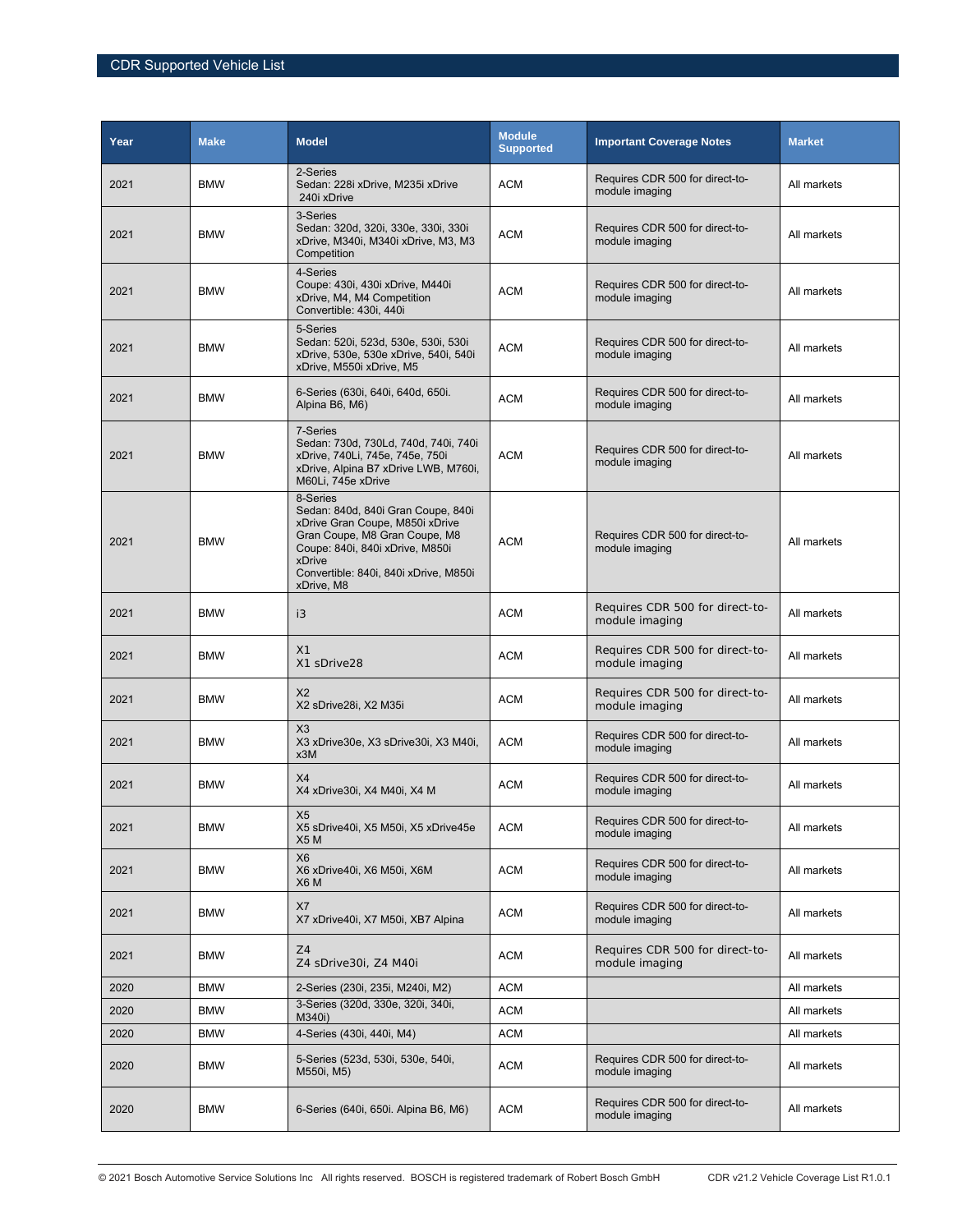| Year | <b>Make</b> | <b>Model</b>                                                                                 | <b>Module</b><br><b>Supported</b> | <b>Important Coverage Notes</b>                   | <b>Market</b> |
|------|-------------|----------------------------------------------------------------------------------------------|-----------------------------------|---------------------------------------------------|---------------|
| 2020 | <b>BMW</b>  | 7-Series (730d, 730Ld, 740d, 740i,<br>740Li, 745e, 745Le, 750i, Alpina B7,<br>M760i, M760Li) | <b>ACM</b>                        | Requires CDR 500 for direct-to-<br>module imaging | All markets   |
| 2020 | <b>BMW</b>  | 8-Series (M840i, M850i)                                                                      | <b>ACM</b>                        | Requires CDR 500 for direct-to-<br>module imaging | All markets   |
| 2020 | <b>BMW</b>  | i3                                                                                           | <b>ACM</b>                        | Requires CDR 500 for direct-to-<br>module imaging | All markets   |
| 2020 | <b>BMW</b>  | i8                                                                                           | <b>ACM</b>                        | Requires CDR 500 for direct-to-<br>module imaging | All markets   |
| 2020 | <b>BMW</b>  | X1                                                                                           | <b>ACM</b>                        | Requires CDR 500 for direct-to-<br>module imaging | All markets   |
| 2020 | <b>BMW</b>  | X <sub>2</sub>                                                                               | <b>ACM</b>                        |                                                   | All markets   |
| 2020 | <b>BMW</b>  | X3                                                                                           | <b>ACM</b>                        | Requires CDR 500 for direct-to-<br>module imaging | All markets   |
| 2020 | <b>BMW</b>  | X4                                                                                           | <b>ACM</b>                        | Requires CDR 500 for direct-to-<br>module imaging | All markets   |
| 2020 | <b>BMW</b>  | X <sub>5</sub>                                                                               | <b>ACM</b>                        | Requires CDR 500 for direct-to-<br>module imaging | All markets   |
| 2020 | <b>BMW</b>  | <b>X6</b>                                                                                    | <b>ACM</b>                        | Requires CDR 500 for direct-to-<br>module imaging | All markets   |
| 2020 | <b>BMW</b>  | X7                                                                                           | <b>ACM</b>                        | Requires CDR 500 for direct-to-<br>module imaging | All markets   |
| 2020 | <b>BMW</b>  | Z4                                                                                           | <b>ACM</b>                        | Requires CDR 500 for direct-to-<br>module imaging | All markets   |
| 2019 | <b>BMW</b>  | 2-Series (230i, M240i, M2, Active<br>Tourer Joy)                                             | <b>ACM</b>                        |                                                   | All markets   |
| 2019 | <b>BMW</b>  | 3-Series (320i, 328i, 328d, 330e, 330i,<br>335i, 340i, M3)                                   | <b>ACM</b>                        |                                                   | All markets   |
| 2019 | <b>BMW</b>  | 4-Series (430i, 440i, M4)                                                                    | <b>ACM</b>                        |                                                   | All markets   |
| 2019 | <b>BMW</b>  | 5-Series (530i, 530e, 540i, 540d, M5)                                                        | <b>ACM</b>                        | Requires CDR 500 for direct-to-<br>module imaging | All markets   |
| 2019 | <b>BMW</b>  | 6-Series (640i, 640i GT, 650i. Alpina<br>B6, M6)                                             | <b>ACM</b>                        |                                                   | All markets   |
| 2019 | <b>BMW</b>  | 7-Series (740e/i, 750i, 760i, Alpina B7<br>LWB, M760i)                                       | <b>ACM</b>                        | Requires CDR 500 for direct-to-<br>module imaging | All markets   |
| 2019 | <b>BMW</b>  | 8-Series (M850i coupe & convertible)                                                         | <b>ACM</b>                        | Requires CDR 500 for direct-to-<br>module imaging | All markets   |
| 2019 | <b>BMW</b>  | i3                                                                                           | <b>ACM</b>                        | Requires CDR 500 for direct-to-<br>module imaging | All markets   |
| 2019 | <b>BMW</b>  | i8                                                                                           | <b>ACM</b>                        | Requires CDR 500 for direct-to-<br>module imaging | All markets   |
| 2019 | <b>BMW</b>  | X1                                                                                           | <b>ACM</b>                        | Requires CDR 500 for direct-to-<br>module imaging | All markets   |
| 2019 | <b>BMW</b>  | X <sub>2</sub>                                                                               | <b>ACM</b>                        |                                                   | All markets   |
| 2019 | <b>BMW</b>  | X3                                                                                           | <b>ACM</b>                        |                                                   | All markets   |
| 2019 | <b>BMW</b>  | X4                                                                                           | <b>ACM</b>                        |                                                   | All markets   |
| 2019 | <b>BMW</b>  | X <sub>5</sub>                                                                               | <b>ACM</b>                        |                                                   | All markets   |
| 2019 | <b>BMW</b>  | X6 (X6 & X6 M)                                                                               | <b>ACM</b>                        |                                                   | All markets   |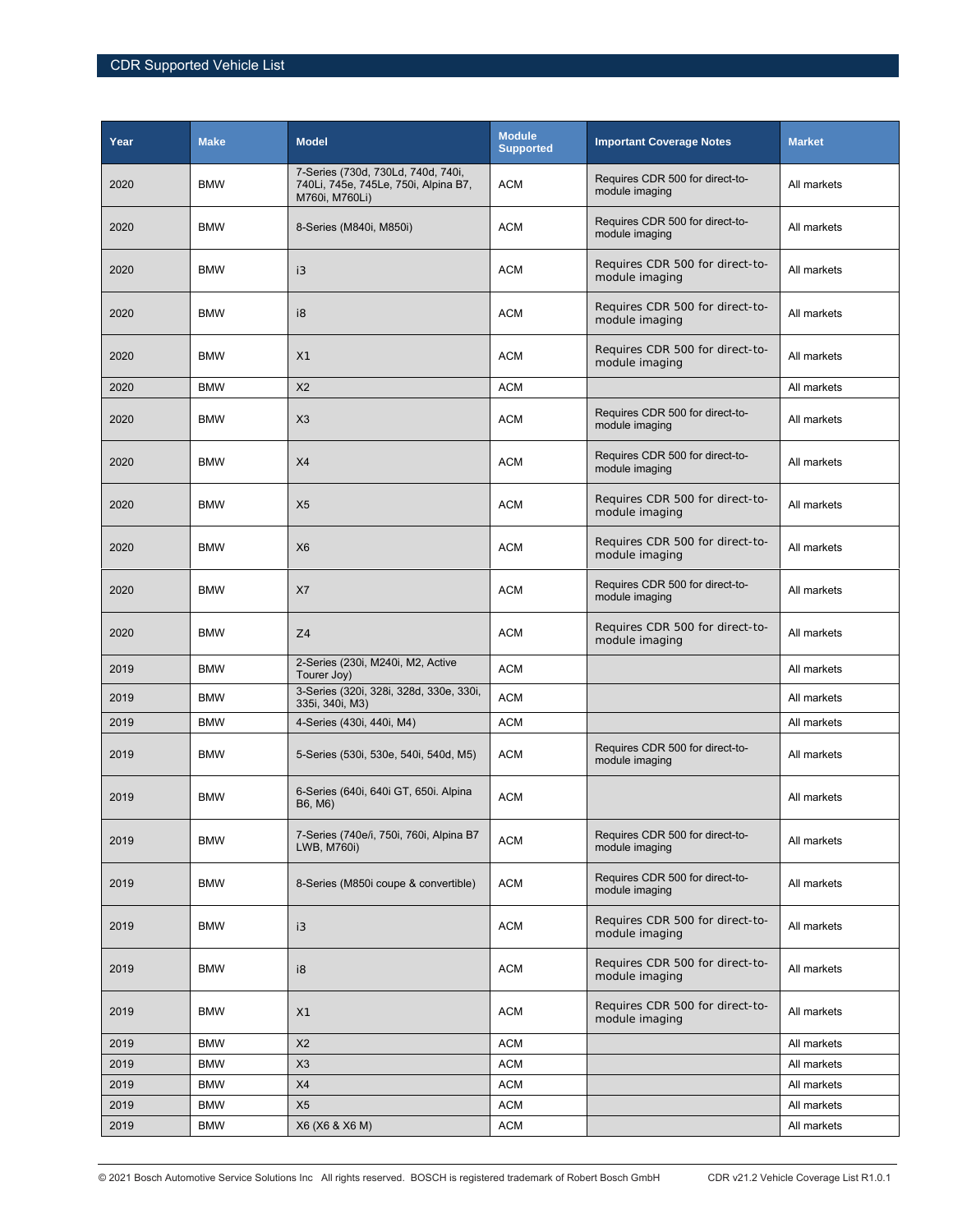| Year | <b>Make</b> | <b>Model</b>                                                                            | <b>Module</b><br><b>Supported</b> | <b>Important Coverage Notes</b>                   | <b>Market</b>           |
|------|-------------|-----------------------------------------------------------------------------------------|-----------------------------------|---------------------------------------------------|-------------------------|
| 2019 | <b>BMW</b>  | X7 (40i & 50i)                                                                          | <b>ACM</b>                        | Requires CDR 500 for direct-to-<br>module imaging | All markets             |
| 2019 | <b>BMW</b>  | Z4                                                                                      | <b>ACM</b>                        |                                                   | US, Canada, S.<br>Korea |
| 2018 | <b>BMW</b>  | 1-Series (118d)                                                                         | <b>ACM</b>                        |                                                   | S. Korea                |
| 2018 | <b>BMW</b>  | 2-Series (230i, M240i, M2)                                                              | <b>ACM</b>                        |                                                   | US, Canada              |
| 2018 | <b>BMW</b>  | 3-Series (320d, 320i, M235i Gran<br>Coupe Edition Black Widow, 330e, M<br>Spt. 3GT, M3) | <b>ACM</b>                        |                                                   | S. Korea                |
| 2018 | <b>BMW</b>  | 3-Series (320i, 328i, 328d, 330e, 330i,<br>335i, 340i, M3)                              | <b>ACM</b>                        |                                                   | US, Canada              |
| 2018 | <b>BMW</b>  | 4-Series (420d, 420i, 430d, 430i M<br>Spt, Gran Coupe, LCI, M4, M4 CS)                  | <b>ACM</b>                        |                                                   | S. Korea                |
| 2018 | <b>BMW</b>  | 4-Series (430i, 440i, M4)                                                               | <b>ACM</b>                        |                                                   | US, Canada              |
| 2018 | <b>BMW</b>  | 5-Series (530i, 530e, 540i, 540d, M5,<br>M550d)                                         | <b>ACM</b>                        | Requires CDR 500 for direct-to-<br>module imaging | US, Canada, S.<br>Korea |
| 2018 | <b>BMW</b>  | 6-Series (640d Gran Coupe xDrive M<br>Limited)                                          | <b>ACM</b>                        |                                                   | S. Korea                |
| 2018 | <b>BMW</b>  | 6-Series (640d Gran Coupe, 640i GT,<br>630d GT)                                         | <b>ACM</b>                        |                                                   | S. Korea                |
| 2018 | <b>BMW</b>  | 6-Series (640i, 640i GT, 650i. Alpina<br>B6, M6)                                        | <b>ACM</b>                        |                                                   | US, Canada              |
| 2018 | <b>BMW</b>  | 7-Series (730d, 740e/i, 750i, 760i,<br>Alpina B7 LWB, M760i,, M, Spt)                   | <b>ACM</b>                        | Requires CDR 500 for direct-to-<br>module imaging | US, Canada, S.<br>Korea |
| 2018 | <b>BMW</b>  | i3                                                                                      | <b>ACM</b>                        | Requires CDR 500 for direct-to-<br>module imaging | US, Canada, S.<br>Korea |
| 2018 | <b>BMW</b>  | i8                                                                                      | <b>ACM</b>                        | Requires CDR 500 for direct-to-<br>module imaging | US, Canada, S.<br>Korea |
| 2018 | <b>BMW</b>  | X <sub>1</sub>                                                                          | <b>ACM</b>                        | Requires CDR 500 for direct-to-<br>module imaging | US, Canada, S.<br>Korea |
| 2018 | <b>BMW</b>  | X <sub>2</sub>                                                                          | <b>ACM</b>                        |                                                   | US. Canada              |
| 2018 | <b>BMW</b>  | X <sub>3</sub>                                                                          | <b>ACM</b>                        |                                                   | US, Canada, S.<br>Korea |
| 2018 | <b>BMW</b>  | X4                                                                                      | <b>ACM</b>                        |                                                   | US, Canada, S.<br>Korea |
| 2018 | BMW         | X5 (X5 & X5 M)                                                                          | ACM                               |                                                   | US, Canada, S.<br>Korea |
| 2018 | <b>BMW</b>  | X6 (X6 & X6 M)                                                                          | <b>ACM</b>                        |                                                   | US, Canada, S.<br>Korea |
| 2017 | <b>BMW</b>  | 1-Series (118d)                                                                         | <b>ACM</b>                        |                                                   | S. Korea                |
| 2017 | <b>BMW</b>  | 2-Series (230i, M240i, M2i)                                                             | <b>ACM</b>                        |                                                   | US, Canada              |
| 2017 | <b>BMW</b>  | 2-Series (Active Tourer Joy, M2)                                                        | <b>ACM</b>                        |                                                   | S. Korea                |
| 2017 | <b>BMW</b>  | 3-Series (320d, 330e, 330i, 3GT)                                                        | <b>ACM</b>                        |                                                   | S. Korea                |
| 2017 | <b>BMW</b>  | 3-Series (320i, 328d, 330e, 330i, 340i,<br>M3)                                          | <b>ACM</b>                        |                                                   | US, Canada              |
| 2017 | <b>BMW</b>  | 4-Series (430i, 440i, M4)                                                               | <b>ACM</b>                        |                                                   | US, Canada              |
| 2017 | <b>BMW</b>  | 5-Series (520d, 530i)                                                                   | <b>ACM</b>                        |                                                   | S. Korea                |
| 2017 | <b>BMW</b>  | 5-Series (535i, 530i, 540i)                                                             | ACM                               |                                                   | US, Canada              |
| 2017 | <b>BMW</b>  | 6-Series (640i, 650i. Alpina B6, M6)                                                    | <b>ACM</b>                        |                                                   | US, Canada              |
| 2017 | <b>BMW</b>  | 7-Series (730d/Ld, 740i, L, Ld, 750Li,<br>Alpina B7 LWB, M760i)                         | <b>ACM</b>                        | Requires CDR 500 for direct-to-<br>module imaging | US, Canada              |
| 2017 | <b>BMW</b>  | 7-Series (740e/i, 750i, 760i/ M760 Li,<br>Alpina B7)                                    | <b>ACM</b>                        | Requires CDR 500 for direct-to-<br>module imaging | S. Korea                |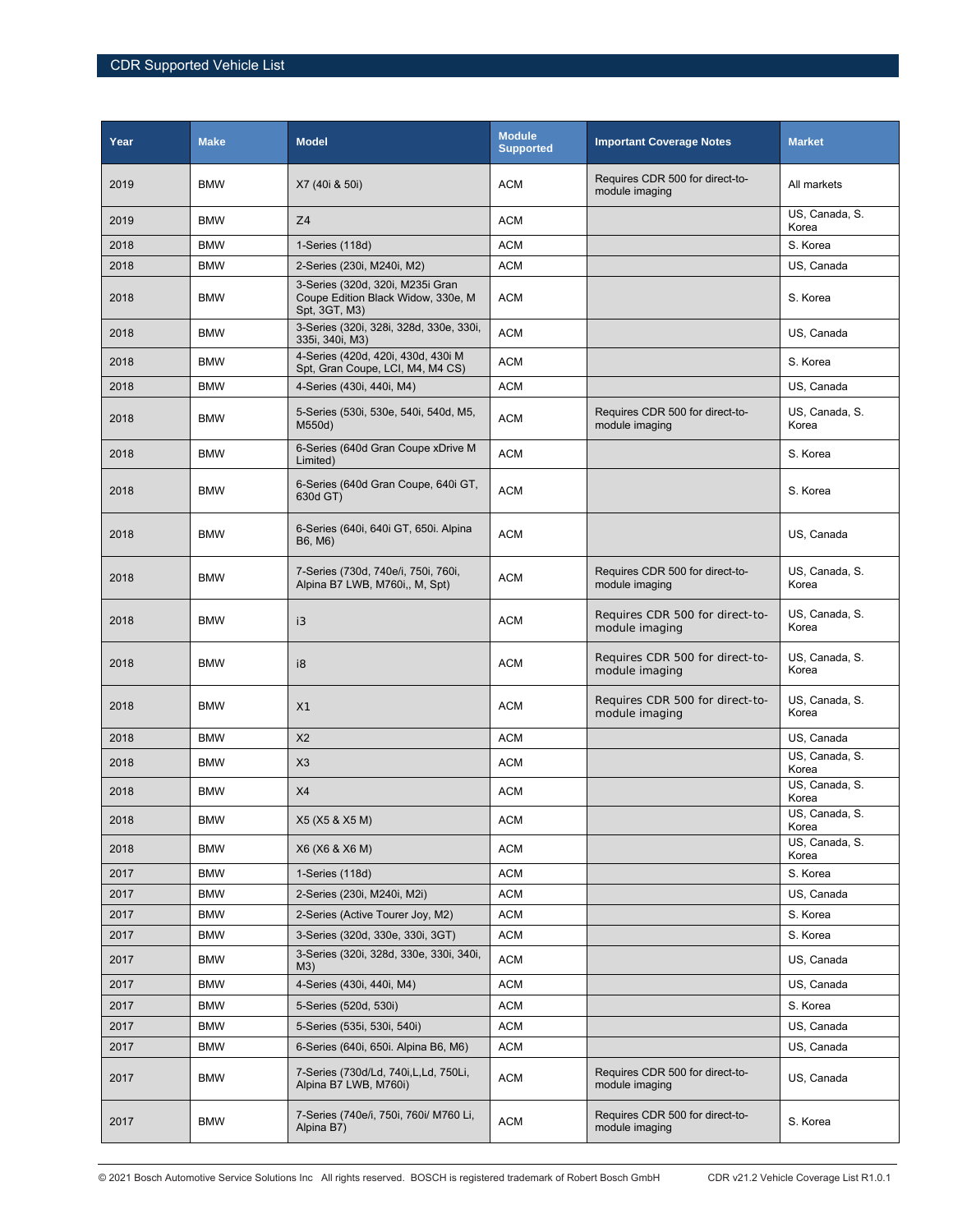| Year | <b>Make</b> | <b>Model</b>                                 | <b>Module</b><br><b>Supported</b> | <b>Important Coverage Notes</b>                     | <b>Market</b>           |
|------|-------------|----------------------------------------------|-----------------------------------|-----------------------------------------------------|-------------------------|
| 2017 | <b>BMW</b>  | i3                                           | <b>ACM</b>                        | Requires CDR 500 for direct-to-<br>module imaging   | US, Canada, S.<br>Korea |
| 2017 | <b>BMW</b>  | i8                                           | <b>ACM</b>                        | Requires CDR 500 for direct-to-<br>module imaging   | US, Canada, S.<br>Korea |
| 2017 | <b>BMW</b>  | X1                                           | <b>ACM</b>                        | Requires CDR 500 for direct-to-<br>module imaging   | US, Canada, S.<br>Korea |
| 2017 | <b>BMW</b>  | X3                                           | <b>ACM</b>                        |                                                     | US, Canada              |
| 2017 | <b>BMW</b>  | X4                                           | <b>ACM</b>                        |                                                     | US, Canada, S.<br>Korea |
| 2017 | <b>BMW</b>  | X5 (X5 & X5 M)                               | <b>ACM</b>                        |                                                     | US, Canada, S.<br>Korea |
| 2017 | <b>BMW</b>  | X6 (X6 & X6 M)                               | <b>ACM</b>                        |                                                     | US, Canada, S.<br>Korea |
| 2016 | <b>BMW</b>  | 1-Series (118d)                              | <b>ACM</b>                        |                                                     | S. Korea                |
| 2016 | <b>BMW</b>  | 2-Series (Active Tourer Joy)                 | <b>ACM</b>                        |                                                     | S. Korea                |
| 2016 | <b>BMW</b>  | 2-Series (includes M235i)                    | <b>ACM</b>                        |                                                     | US, Canada              |
| 2016 | <b>BMW</b>  | 3-Series (GT 30d xDrive Lux LCI OE,<br>330e) | <b>ACM</b>                        |                                                     | S. Korea                |
| 2016 | <b>BMW</b>  | 3-Series (includes M3)                       | <b>ACM</b>                        |                                                     | US, Canada              |
| 2016 | <b>BMW</b>  | 4-Series (includes M4)                       | <b>ACM</b>                        |                                                     | US, Canada              |
| 2016 | <b>BMW</b>  | 5-Series (520d M Aerodynamic LCI)            | <b>ACM</b>                        |                                                     | S. Korea                |
| 2016 | <b>BMW</b>  | 5-Series (includes M5)                       | <b>ACM</b>                        |                                                     | US, Canada              |
| 2016 | <b>BMW</b>  | 6-Series (includes M6)                       | <b>ACM</b>                        |                                                     | US, Canada              |
| 2016 | <b>BMW</b>  | 7-Series                                     | <b>ACM</b>                        | Requires CDR 500 for direct-to-<br>module imaging   | US, Canada, S.<br>Korea |
| 2016 | <b>BMW</b>  | i3                                           | <b>ACM</b>                        | Requires CDR 500 for direct-to-<br>module imaging   | US, Canada, S.<br>Korea |
| 2016 | <b>BMW</b>  | i8                                           | <b>ACM</b>                        | Requires CDR 500 for direct-to-<br>module imaging   | US, Canada, S.<br>Korea |
| 2016 | <b>BMW</b>  | X1                                           | <b>ACM</b>                        | Requires CDR 500 for direct-to-<br>module imaging   | US, Canada, S.<br>Korea |
| 2016 | <b>BMW</b>  | X3                                           | <b>ACM</b>                        |                                                     | US, Canada              |
| 2016 | <b>BMW</b>  | X4                                           | <b>ACM</b>                        |                                                     | US, Canada, S.<br>Korea |
| 2016 | <b>BMW</b>  | X <sub>5</sub>                               | ACM                               |                                                     | US, Canada, S.<br>Korea |
| 2016 | <b>BMW</b>  | X <sub>6</sub>                               | <b>ACM</b>                        |                                                     | US, Canada              |
| 2016 | <b>BMW</b>  | Z4                                           | <b>ACM</b>                        |                                                     | US, Canada              |
| 2015 | <b>BMW</b>  | 2-Series (includes M235i)                    | <b>ACM</b>                        |                                                     | US, Canada              |
| 2015 | <b>BMW</b>  | 3-Series (includes M3)                       | ACM                               |                                                     | US, Canada              |
| 2015 | <b>BMW</b>  | 4-Series (includes M4)                       | ACM                               |                                                     | US, Canada              |
| 2015 | <b>BMW</b>  | 5-Series (includes M5)                       | <b>ACM</b>                        |                                                     | US, Canada              |
| 2015 | <b>BMW</b>  | 6-Series (includes M6)                       | <b>ACM</b>                        |                                                     | US, Canada              |
| 2015 | <b>BMW</b>  | 7-Series                                     | <b>ACM</b>                        |                                                     | US, Canada              |
| 2015 | <b>BMW</b>  | i3                                           | <b>ACM</b>                        | Requires CDR 500 for direct-to-<br>module imaging   | US, Canada, S.<br>Korea |
| 2015 | <b>BMW</b>  | i8                                           | <b>ACM</b>                        | Requires CDR 500 for direct-to-<br>module imaging   | US, Canada, S.<br>Korea |
| 2015 | <b>BMW</b>  | X1                                           | <b>ACM</b>                        | only production year 2015 an<br>newer are supported | US, Canada              |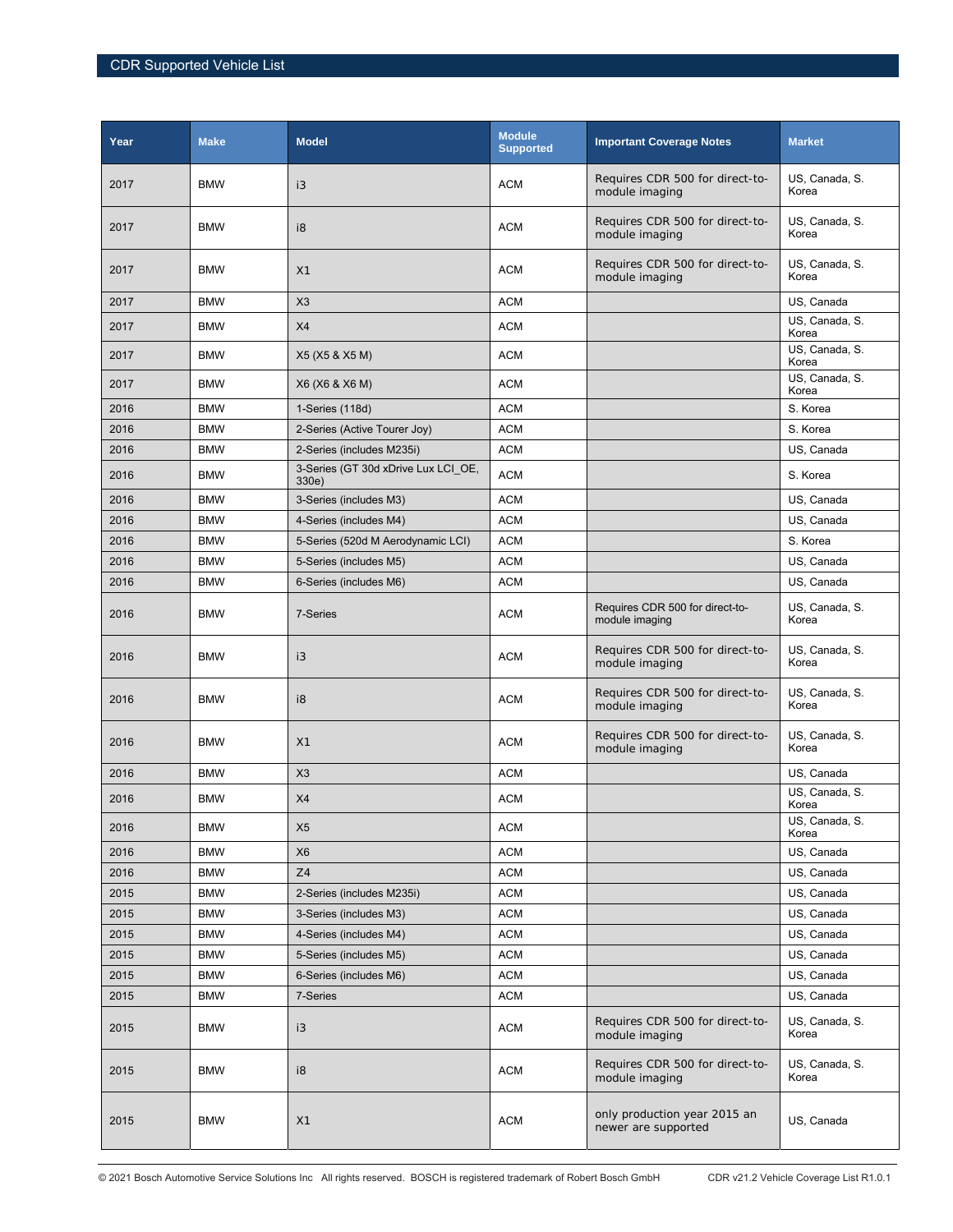| Year | <b>Make</b> | <b>Model</b>                                     | <b>Module</b><br><b>Supported</b> | <b>Important Coverage Notes</b>                   | <b>Market</b>           |
|------|-------------|--------------------------------------------------|-----------------------------------|---------------------------------------------------|-------------------------|
| 2015 | <b>BMW</b>  | X3                                               | <b>ACM</b>                        |                                                   | US. Canada              |
| 2015 | <b>BMW</b>  | X4                                               | <b>ACM</b>                        |                                                   | US, Canada              |
| 2015 | <b>BMW</b>  | X <sub>5</sub>                                   | ACM                               |                                                   | US, Canada              |
| 2015 | <b>BMW</b>  | X <sub>6</sub>                                   | <b>ACM</b>                        |                                                   | US, Canada              |
| 2015 | <b>BMW</b>  | Z4                                               | <b>ACM</b>                        |                                                   | US, Canada              |
| 2014 | <b>BMW</b>  | 228i Coupe                                       | <b>ACM</b>                        |                                                   | US, Canada              |
| 2014 | <b>BMW</b>  | 320i                                             | <b>ACM</b>                        |                                                   | US, Canada, S.<br>Korea |
| 2014 | <b>BMW</b>  | 320i, 320i xDrive (sedan)                        | <b>ACM</b>                        |                                                   | US, Canada              |
| 2014 | <b>BMW</b>  | 328i xDrive, 328d xDrive<br>(wagon)              | <b>ACM</b>                        |                                                   | US, Canada              |
| 2014 | <b>BMW</b>  | 328i, 328d, 328i xDrive, 328d<br>xDrive (sedan)  | <b>ACM</b>                        |                                                   | US, Canada              |
| 2014 | <b>BMW</b>  | 328xi GT, 335xi GT                               | <b>ACM</b>                        |                                                   | US, Canada              |
| 2014 | <b>BMW</b>  | 335i, 335i xDrive (sedan)                        | <b>ACM</b>                        |                                                   | US, Canada              |
| 2014 | <b>BMW</b>  | 428i, 428i xDrive (Coupe,<br>Convertible)        | <b>ACM</b>                        |                                                   | US, Canada              |
| 2014 | <b>BMW</b>  | 435i (Coupe, Convertible)                        | <b>ACM</b>                        |                                                   | US, Canada              |
| 2014 | <b>BMW</b>  | 435i xDrive (Coupe)                              | <b>ACM</b>                        |                                                   | US, Canada              |
| 2014 | <b>BMW</b>  | 528i, 528i xDrive                                | <b>ACM</b>                        |                                                   | US, Canada              |
| 2014 | <b>BMW</b>  | 535i, 535i xDrive (sedan, GT<br>wagon)           | <b>ACM</b>                        |                                                   | US, Canada              |
| 2014 | <b>BMW</b>  | 550i, 550i xDrive (sedan, GT<br>wagon)           | <b>ACM</b>                        |                                                   | US, Canada              |
| 2014 | <b>BMW</b>  | 640i, 640i xDrive (sedan, coupe,<br>convertible) | <b>ACM</b>                        |                                                   | US, Canada              |
| 2014 | <b>BMW</b>  | 650i, 650i xDrive (sedan, coupe,<br>convertible) | <b>ACM</b>                        |                                                   | US, Canada              |
| 2014 | <b>BMW</b>  | 740i, 740Li, 740Li xDrive                        | <b>ACM</b>                        |                                                   | US, Canada              |
| 2014 | <b>BMW</b>  | 750i, 750i xDrive, 750Li, 750Li<br>xDrive        | <b>ACM</b>                        |                                                   | US, Canada              |
| 2014 | <b>BMW</b>  | 760Li                                            | <b>ACM</b>                        |                                                   | US, Canada              |
| 2014 | <b>BMW</b>  | Active Hybrid 3, 5 & 7 (sedan)                   | <b>ACM</b>                        |                                                   | US, Canada              |
| 2014 | <b>BMW</b>  | ALPINA B7 (includes xDrive)                      | <b>ACM</b>                        |                                                   | US, Canada              |
| 2014 | <b>BMW</b>  | i3                                               | <b>ACM</b>                        | Requires CDR 500 for direct-to-<br>module imaging | US, Canada              |
| 2014 | <b>BMW</b>  | i8                                               | <b>ACM</b>                        | Requires CDR 500 for direct-to-<br>module imaging | US, Canada              |
| 2014 | BMW         | M235i Coupe                                      | ACM                               |                                                   | US, Canada              |
| 2014 | <b>BMW</b>  | M5 (sedan)                                       | <b>ACM</b>                        |                                                   | US, Canada              |
| 2014 | <b>BMW</b>  | M6 (coupe, convertible, sedan)                   | <b>ACM</b>                        |                                                   | US, Canada              |
| 2014 | <b>BMW</b>  | X3 xDrive                                        | <b>ACM</b>                        |                                                   | US. Canada              |
| 2013 | <b>BMW</b>  | 328i, 328i xDrive (sedan)                        | <b>ACM</b>                        |                                                   | US, Canada              |
| 2013 | <b>BMW</b>  | 335i, 335i xDrive (sedan)                        | ACM                               |                                                   | US, Canada              |
| 2013 | <b>BMW</b>  | 528i, 528i xDrive                                | <b>ACM</b>                        |                                                   | US, Canada              |
| 2013 | BMW         | 535i, 535i xDrive (sedan, GT<br>wagon)           | <b>ACM</b>                        |                                                   | US, Canada              |
| 2013 | <b>BMW</b>  | 550i, 550i xDrive (sedan, GT wagon)              | <b>ACM</b>                        |                                                   | US, Canada              |
| 2013 | <b>BMW</b>  | 640i (sedan, coupe, convertible)                 | <b>ACM</b>                        |                                                   | US, Canada              |
| 2013 | <b>BMW</b>  | 650i, 650i xDrive (sedan, coupe,<br>convertible) | ACM                               |                                                   | US, Canada              |
| 2013 | <b>BMW</b>  | 740i, 740Li, 740Li xDrive                        | <b>ACM</b>                        |                                                   | US, Canada              |
| 2013 | <b>BMW</b>  | 750i, 750i xDrive 750Li, 750Li xDrive            | ACM                               |                                                   | US, Canada              |
| 2013 | <b>BMW</b>  | 760Li                                            | ACM                               |                                                   | US, Canada              |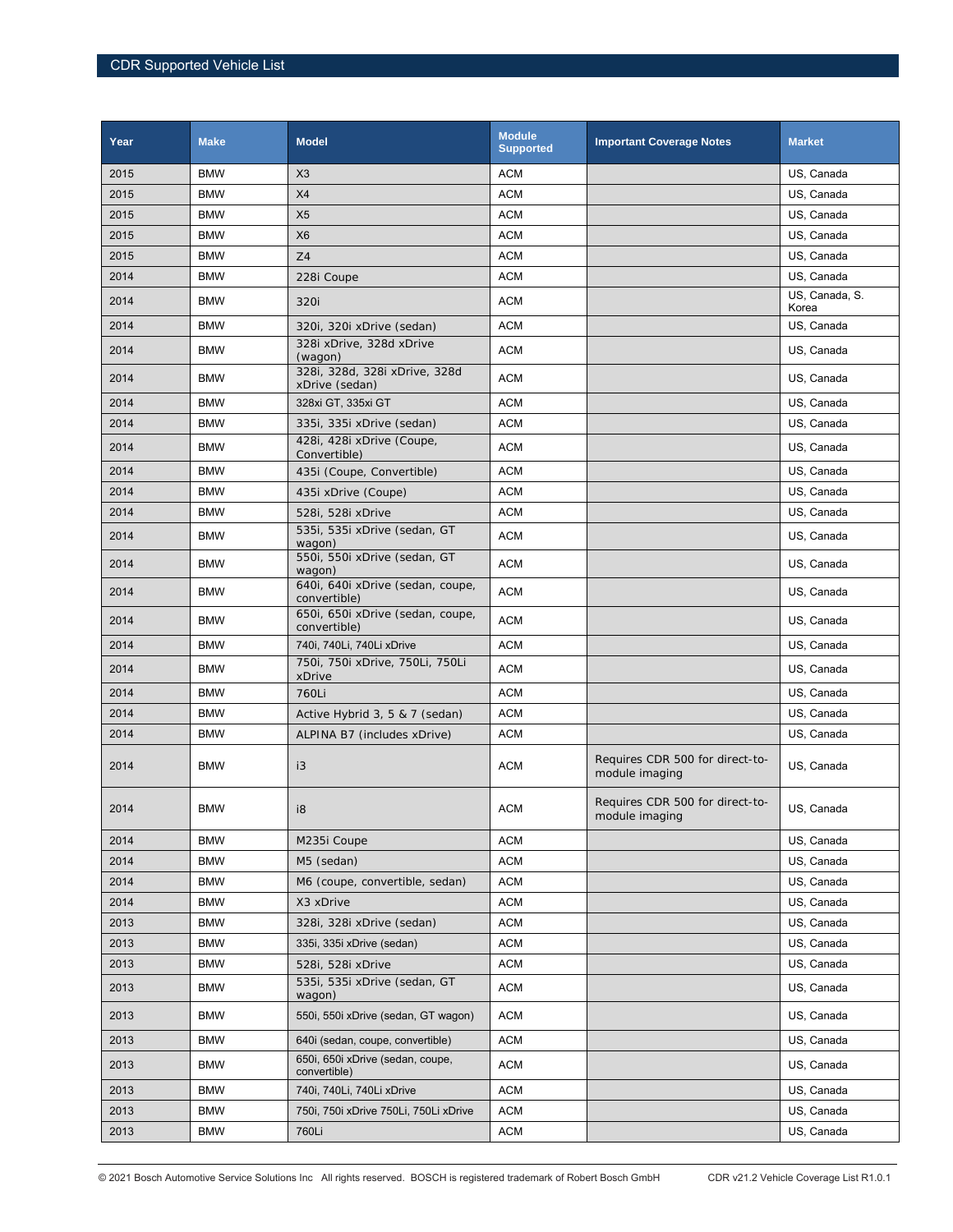| Year | <b>Make</b>  | <b>Model</b>                   | <b>Module</b><br><b>Supported</b> | <b>Important Coverage Notes</b>                                     | <b>Market</b> |
|------|--------------|--------------------------------|-----------------------------------|---------------------------------------------------------------------|---------------|
| 2013 | <b>BMW</b>   | Active Hybrid 3, 5 & 7 (sedan) | <b>ACM</b>                        |                                                                     | US, Canada    |
| 2013 | <b>BMW</b>   | M5 (sedan)                     | <b>ACM</b>                        |                                                                     | US, Canada    |
| 2013 | <b>BMW</b>   | M6 (coupe, convertible)        | <b>ACM</b>                        |                                                                     | US, Canada    |
| 2013 | <b>BMW</b>   | X3 xDrive                      | <b>ACM</b>                        |                                                                     | US, Canada    |
| 2022 | <b>Buick</b> | Enclave                        | <b>ACM</b>                        |                                                                     | <b>NAFTA</b>  |
| 2022 | <b>Buick</b> | Encore                         | <b>ACM</b>                        |                                                                     | <b>NAFTA</b>  |
| 2022 | <b>Buick</b> | Encore GX                      | ACM / FCM                         |                                                                     | <b>NAFTA</b>  |
| 2022 | <b>Buick</b> | Envision                       | <b>ACM</b>                        |                                                                     | <b>NAFTA</b>  |
| 2021 | <b>Buick</b> | Enclave                        | ACM / ASCM                        | ASCM coverage depends on RPO,<br>refer to the help file for details | <b>NAFTA</b>  |
| 2021 | <b>Buick</b> | Encore                         | <b>ACM</b>                        |                                                                     | <b>NAFTA</b>  |
| 2021 | <b>Buick</b> | Encore GX                      | ACM / FCM                         |                                                                     | <b>NAFTA</b>  |
| 2021 | <b>Buick</b> | Envision                       | ACM / ASCM                        | ASCM coverage depends on RPO.<br>refer to the help file for details | <b>NAFTA</b>  |
| 2021 | <b>Buick</b> | Regal                          | ACM / ASCM                        | ASCM coverage depends on RPO,<br>refer to the help file for details | <b>NAFTA</b>  |
| 2020 | <b>Buick</b> | Enclave                        | ACM / ASCM                        | ASCM coverage depends on RPO,<br>refer to the help file for details | <b>NAFTA</b>  |
| 2020 | <b>Buick</b> | Encore                         | <b>ACM</b>                        |                                                                     | <b>NAFTA</b>  |
| 2020 | <b>Buick</b> | Encore GX                      | ACM / FCM                         |                                                                     | <b>NAFTA</b>  |
| 2020 | <b>Buick</b> | Envision                       | ACM / ASCM /<br><b>FCM</b>        | ASCM coverage depends on RPO,<br>refer to the help file for details | <b>NAFTA</b>  |
| 2020 | <b>Buick</b> | Lacrosse                       | <b>ACM</b>                        |                                                                     | <b>NAFTA</b>  |
| 2020 | <b>Buick</b> | Regal                          | ACM / ASCM                        | ASCM coverage depends on RPO,<br>refer to the help file for details | <b>NAFTA</b>  |
| 2019 | <b>Buick</b> | Cascada                        | <b>ACM</b>                        |                                                                     | <b>NAFTA</b>  |
| 2019 | <b>Buick</b> | Enclave                        | ACM / ASCM                        | ASCM coverage depends on RPO,<br>refer to the help file for details | NAFTA         |
| 2019 | <b>Buick</b> | Encore                         | <b>ACM</b>                        |                                                                     | NAFTA, China  |
| 2019 | <b>Buick</b> | Envision                       | ACM / ASCM /<br><b>FCM</b>        | ASCM coverage depends on RPO,<br>refer to the help file for details | NAFTA, China  |
| 2019 | <b>Buick</b> | Excelle                        | <b>ACM</b>                        |                                                                     | China         |
| 2019 | <b>Buick</b> | <b>GL8 Luxury MPV</b>          | <b>ACM</b>                        |                                                                     | China         |
| 2019 | <b>Buick</b> | Lacrosse                       | ACM / ASCM                        | ASCM coverage depends on RPO,<br>refer to the help file for details | NAFTA, China  |
| 2019 | <b>Buick</b> | Regal                          | ACM / ASCM                        | ASCM coverage depends on RPO,<br>refer to the help file for details | NAFTA, China  |
| 2019 | <b>Buick</b> | Velite <sub>5</sub>            | <b>ACM</b>                        |                                                                     | China         |
| 2019 | <b>Buick</b> | Verano                         | <b>ACM</b>                        |                                                                     | China         |
| 2019 | <b>Buick</b> | Verano GS                      | <b>ACM</b>                        |                                                                     | China         |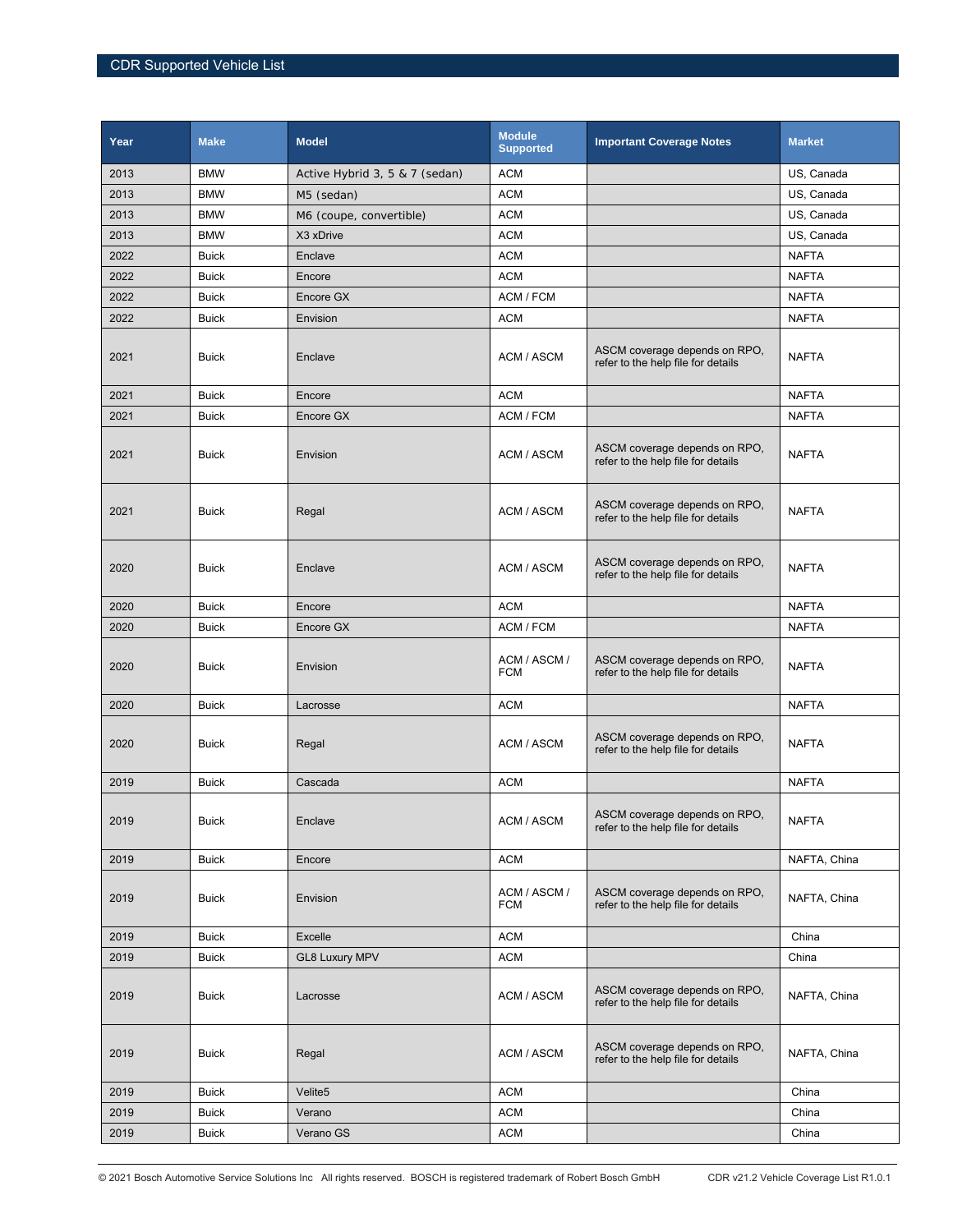| Year | <b>Make</b>  | <b>Model</b>          | <b>Module</b><br><b>Supported</b> | <b>Important Coverage Notes</b>                                     | <b>Market</b> |
|------|--------------|-----------------------|-----------------------------------|---------------------------------------------------------------------|---------------|
| 2018 | <b>Buick</b> | Cascada               | <b>ACM</b>                        |                                                                     | <b>NAFTA</b>  |
| 2018 | <b>Buick</b> | Enclave               | ACM / ASCM                        | ASCM coverage depends on RPO,<br>refer to the help file for details | <b>NAFTA</b>  |
| 2018 | <b>Buick</b> | Encore                | <b>ACM</b>                        |                                                                     | <b>NAFTA</b>  |
| 2018 | <b>Buick</b> | Encore                | <b>ACM</b>                        |                                                                     | NAFTA, China  |
| 2018 | <b>Buick</b> | Envision              | ACM / ASCM                        | ASCM coverage depends on RPO,<br>refer to the help file for details | NAFTA, China  |
| 2018 | <b>Buick</b> | <b>GL8 Luxury MPV</b> | <b>ACM</b>                        |                                                                     | China         |
| 2018 | <b>Buick</b> | Lacrosse              | ACM / ASCM                        | ASCM coverage depends on RPO,<br>refer to the help file for details | NAFTA, China  |
| 2018 | <b>Buick</b> | Regal                 | ACM / ASCM                        | ASCM coverage depends on RPO,<br>refer to the help file for details | NAFTA, China  |
| 2018 | <b>Buick</b> | Velite5               | <b>ACM</b>                        |                                                                     | China         |
| 2018 | <b>Buick</b> | Verano                | <b>ACM</b>                        |                                                                     | China         |
| 2018 | <b>Buick</b> | Verano GS             | <b>ACM</b>                        |                                                                     | China         |
| 2017 | <b>Buick</b> | Cascada               | <b>ACM</b>                        |                                                                     | <b>NAFTA</b>  |
| 2017 | <b>Buick</b> | Enclave               | <b>ACM</b>                        |                                                                     | <b>NAFTA</b>  |
| 2017 | <b>Buick</b> | Encore                | <b>ACM</b>                        |                                                                     | NAFTA, China  |
| 2017 | <b>Buick</b> | Envision              | ACM / ASCM                        | ASCM coverage depends on RPO,<br>refer to the help file for details | NAFTA, China  |
| 2017 | <b>Buick</b> | <b>GL8 Firstland</b>  | <b>ACM</b>                        |                                                                     | China         |
| 2017 | <b>Buick</b> | <b>GL8 Luxury MPV</b> | <b>ACM</b>                        |                                                                     | China         |
| 2017 | <b>Buick</b> | Lacrosse              | ACM / ASCM                        | ASCM coverage depends on RPO,<br>refer to the help file for details | NAFTA, China  |
| 2017 | <b>Buick</b> | Regal                 | <b>ACM</b>                        |                                                                     | NAFTA, China  |
| 2017 | <b>Buick</b> | Velite5               | <b>ACM</b>                        |                                                                     | China         |
| 2017 | <b>Buick</b> | Verano                | <b>ACM</b>                        |                                                                     | NAFTA, China  |
| 2016 | <b>Buick</b> | Cascada               | <b>ACM</b>                        |                                                                     | NAFTA         |
| 2016 | <b>Buick</b> | Enclave               | <b>ACM</b>                        |                                                                     | <b>NAFTA</b>  |
| 2016 | <b>Buick</b> | Encore                | <b>ACM</b>                        |                                                                     | NAFTA, China  |
| 2016 | <b>Buick</b> | Envision              | ACM / ASCM                        | ASCM coverage depends on RPO,<br>refer to the help file for details | NAFTA, China  |
| 2016 | <b>Buick</b> | <b>GL8 Firstland</b>  | <b>ACM</b>                        |                                                                     | China         |
| 2016 | <b>Buick</b> | <b>GL8 Luxury MPV</b> | <b>ACM</b>                        |                                                                     | China         |
| 2016 | <b>Buick</b> | Lacrosse              | <b>ACM</b>                        |                                                                     | NAFTA, China  |
| 2016 | <b>Buick</b> | Regal                 | <b>ACM</b>                        |                                                                     | NAFTA, China  |
| 2016 | <b>Buick</b> | Verano                | <b>ACM</b>                        |                                                                     | NAFTA, China  |
| 2015 | <b>Buick</b> | Enclave               | <b>ACM</b>                        |                                                                     | <b>NAFTA</b>  |
| 2015 | <b>Buick</b> | Encore                | ACM                               |                                                                     | NAFTA, China  |
| 2015 | <b>Buick</b> | Envision              | <b>ACM</b>                        |                                                                     | China         |
| 2015 | <b>Buick</b> | Excelle GT/XT         | <b>ACM</b>                        |                                                                     | China         |
| 2015 | <b>Buick</b> | <b>GL8 Firstland</b>  | <b>ACM</b>                        |                                                                     | China         |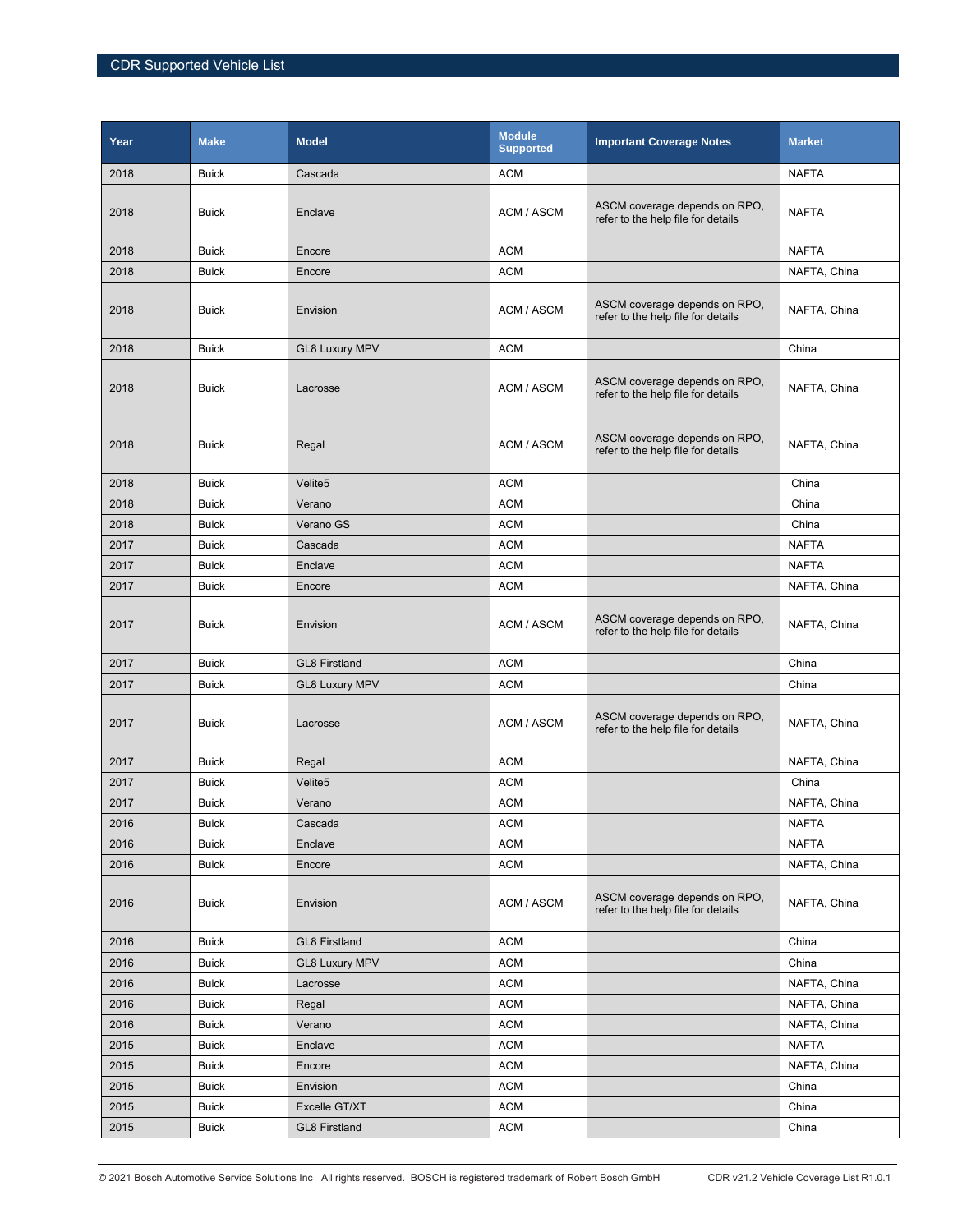| Year | <b>Make</b>  | <b>Model</b>          | <b>Module</b><br><b>Supported</b> | <b>Important Coverage Notes</b> | <b>Market</b> |
|------|--------------|-----------------------|-----------------------------------|---------------------------------|---------------|
| 2015 | <b>Buick</b> | <b>GL8 Luxury MPV</b> | <b>ACM</b>                        |                                 | China         |
| 2015 | <b>Buick</b> | Lacrosse              | <b>ACM</b>                        |                                 | NAFTA, China  |
| 2015 | <b>Buick</b> | Regal                 | <b>ACM</b>                        |                                 | <b>NAFTA</b>  |
| 2015 | <b>Buick</b> | Regal                 | <b>ACM</b>                        |                                 | China         |
| 2015 | <b>Buick</b> | Verano                | <b>ACM</b>                        |                                 | <b>NAFTA</b>  |
| 2014 | <b>Buick</b> | Enclave               | <b>ACM</b>                        |                                 | <b>NAFTA</b>  |
| 2014 | <b>Buick</b> | Encore                | <b>ACM</b>                        |                                 | NAFTA, China  |
| 2014 | <b>Buick</b> | Excelle GT/XT         | <b>ACM</b>                        |                                 | China         |
| 2014 | <b>Buick</b> | <b>GL8 Firstland</b>  | <b>ACM</b>                        |                                 | China         |
| 2014 | <b>Buick</b> | <b>GL8 Luxury MPV</b> | <b>ACM</b>                        |                                 | China         |
| 2014 | <b>Buick</b> | Lacrosse              | <b>ACM</b>                        |                                 | NAFTA, China  |
| 2014 | <b>Buick</b> | Regal                 | <b>ACM</b>                        |                                 | <b>NAFTA</b>  |
| 2014 | <b>Buick</b> | Regal                 | <b>ACM</b>                        |                                 | China         |
| 2014 | <b>Buick</b> | Verano                | <b>ACM</b>                        |                                 | <b>NAFTA</b>  |
| 2013 | <b>Buick</b> | Enclave               | <b>ACM</b>                        |                                 | <b>NAFTA</b>  |
| 2013 | <b>Buick</b> | Encore                | <b>ACM</b>                        |                                 | NAFTA, China  |
| 2013 | <b>Buick</b> | Excelle GT/XT         | <b>ACM</b>                        |                                 | China         |
| 2013 | <b>Buick</b> | <b>GL8 Firstland</b>  | <b>ACM</b>                        |                                 | China         |
| 2013 | <b>Buick</b> | <b>GL8 Luxury MPV</b> | <b>ACM</b>                        |                                 | China         |
| 2013 | <b>Buick</b> | Lacrosse              | <b>ACM</b>                        |                                 | NAFTA, China  |
| 2013 | <b>Buick</b> | Park Avenue           | <b>ACM</b>                        |                                 | China         |
| 2013 | <b>Buick</b> | Regal                 | <b>ACM</b>                        |                                 | <b>NAFTA</b>  |
| 2013 | <b>Buick</b> | Regal                 | <b>ACM</b>                        |                                 | China         |
| 2013 | <b>Buick</b> | Verano                | <b>ACM</b>                        |                                 | <b>NAFTA</b>  |
| 2012 | <b>Buick</b> | Enclave               | <b>ACM</b>                        |                                 | <b>NAFTA</b>  |
| 2012 | <b>Buick</b> | Excelle GT/XT         | <b>ACM</b>                        |                                 | China         |
| 2012 | <b>Buick</b> | <b>GL8 Firstland</b>  | <b>ACM</b>                        |                                 | China         |
| 2012 | <b>Buick</b> | <b>GL8 Luxury MPV</b> | <b>ACM</b>                        |                                 | China         |
| 2012 | <b>Buick</b> | Lacrosse              | <b>ACM</b>                        |                                 | NAFTA, China  |
| 2012 | <b>Buick</b> | Park Avenue           | <b>ACM</b>                        |                                 | China         |
| 2012 | <b>Buick</b> | Regal                 | <b>ACM</b>                        |                                 | <b>NAFTA</b>  |
| 2012 | <b>Buick</b> | Regal                 | <b>ACM</b>                        |                                 | China         |
| 2012 | <b>Buick</b> | Verano                | <b>ACM</b>                        |                                 | <b>NAFTA</b>  |
| 2011 | <b>Buick</b> | Enclave               | <b>ACM</b>                        |                                 | <b>NAFTA</b>  |
| 2011 | <b>Buick</b> | Excelle GT/XT         | <b>ACM</b>                        |                                 | China         |
| 2011 | <b>Buick</b> | <b>GL8 Firstland</b>  | <b>ACM</b>                        |                                 | China         |
| 2011 | <b>Buick</b> | <b>GL8 Luxury MPV</b> | <b>ACM</b>                        |                                 | China         |
| 2011 | <b>Buick</b> | Lacrosse              | <b>ACM</b>                        |                                 | NAFTA, China  |
| 2011 | <b>Buick</b> | Lucerne               | <b>ACM</b>                        |                                 | <b>NAFTA</b>  |
| 2011 | <b>Buick</b> | Park Avenue           | <b>ACM</b>                        |                                 | China         |
| 2011 | <b>Buick</b> | Regal                 | <b>ACM</b>                        |                                 | <b>NAFTA</b>  |
| 2011 | <b>Buick</b> | Regal                 | <b>ACM</b>                        |                                 | China         |
| 2010 | <b>Buick</b> | Allure                | <b>ACM</b>                        |                                 | <b>NAFTA</b>  |
| 2010 | <b>Buick</b> | Enclave               | <b>ACM</b>                        |                                 | <b>NAFTA</b>  |
| 2010 | <b>Buick</b> | Excelle GT/XT         | <b>ACM</b>                        |                                 | China         |
| 2010 | <b>Buick</b> | GL <sub>8</sub>       | <b>ACM</b>                        |                                 | China         |
| 2010 | <b>Buick</b> | <b>GL8 Firstland</b>  | <b>ACM</b>                        |                                 | China         |
| 2010 | <b>Buick</b> | Lacrosse              | <b>ACM</b>                        |                                 | NAFTA, China  |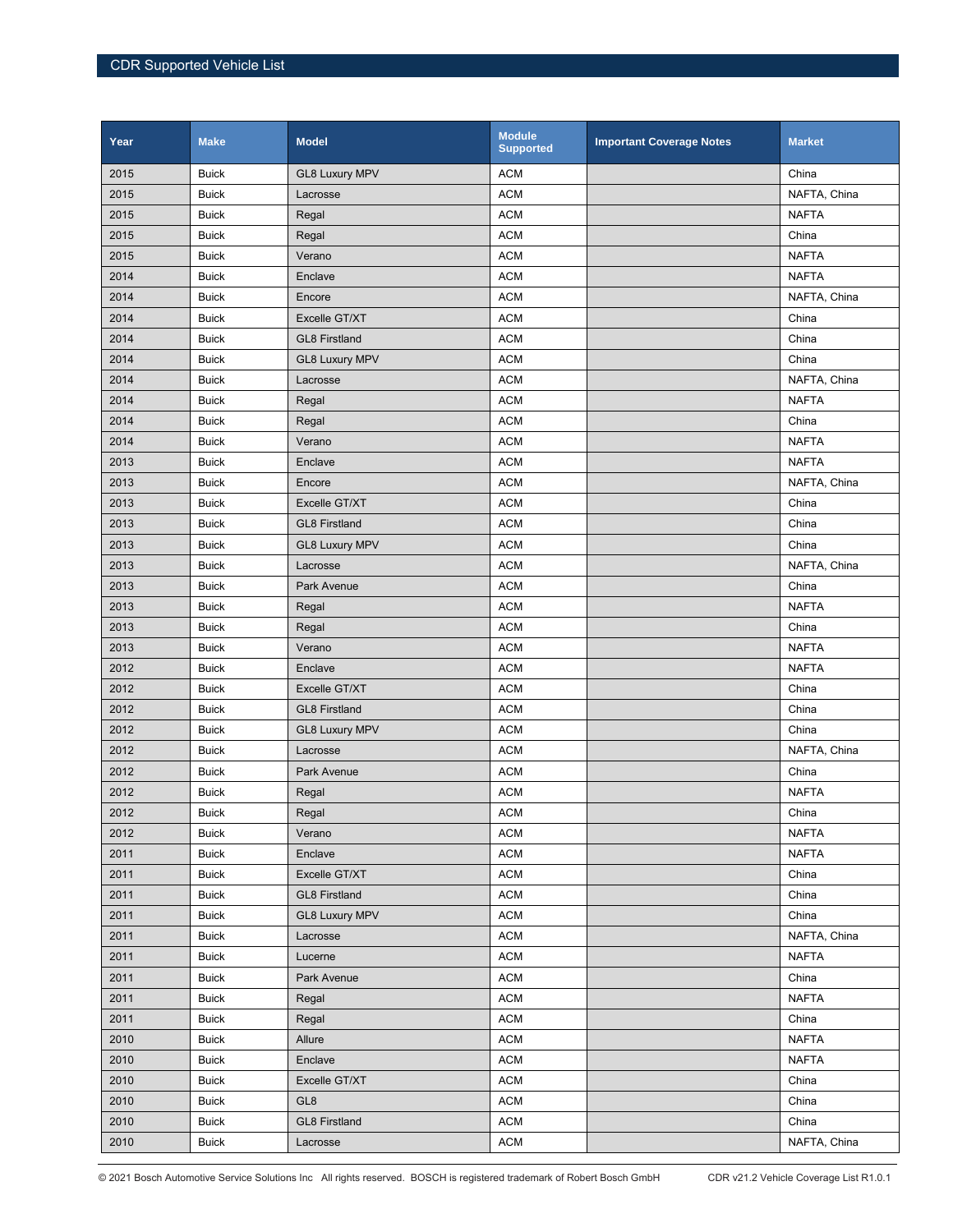| Year | <b>Make</b>  | <b>Model</b>            | <b>Module</b><br><b>Supported</b> | <b>Important Coverage Notes</b> | <b>Market</b> |
|------|--------------|-------------------------|-----------------------------------|---------------------------------|---------------|
| 2010 | <b>Buick</b> | Lucerne                 | <b>ACM</b>                        |                                 | <b>NAFTA</b>  |
| 2010 | <b>Buick</b> | Park Avenue             | <b>ACM</b>                        |                                 | China         |
| 2010 | <b>Buick</b> | Regal                   | <b>ACM</b>                        |                                 | China         |
| 2009 | <b>Buick</b> | Allure                  | <b>ACM</b>                        |                                 | <b>NAFTA</b>  |
| 2009 | <b>Buick</b> | Enclave                 | ACM / ROS                         |                                 | <b>NAFTA</b>  |
| 2009 | <b>Buick</b> | GL <sub>8</sub>         | <b>ACM</b>                        |                                 | China         |
| 2009 | <b>Buick</b> | <b>GL8 Firstland</b>    | <b>ACM</b>                        |                                 | China         |
| 2009 | <b>Buick</b> | Lacrosse                | <b>ACM</b>                        |                                 | NAFTA, China  |
| 2009 | <b>Buick</b> | Lucerne                 | <b>ACM</b>                        |                                 | <b>NAFTA</b>  |
| 2009 | <b>Buick</b> | Park Avenue             | <b>ACM</b>                        |                                 | China         |
| 2009 | <b>Buick</b> | Regal                   | <b>ACM</b>                        |                                 | China         |
| 2008 | <b>Buick</b> | Allure                  | <b>ACM</b>                        |                                 | <b>NAFTA</b>  |
| 2008 | <b>Buick</b> | Enclave                 | ACM / ROS                         |                                 | <b>NAFTA</b>  |
| 2008 | <b>Buick</b> | GL <sub>8</sub>         | <b>ACM</b>                        |                                 | China         |
| 2008 | <b>Buick</b> | <b>GL8 Firstland</b>    | <b>ACM</b>                        |                                 | China         |
| 2008 | <b>Buick</b> | Lacrosse                | <b>ACM</b>                        |                                 | NAFTA, China  |
| 2008 | <b>Buick</b> | Lucerne                 | <b>ACM</b>                        |                                 | <b>NAFTA</b>  |
| 2008 | <b>Buick</b> | Park Avenue             | <b>ACM</b>                        |                                 | China         |
| 2008 | <b>Buick</b> | Rainier                 | <b>ACM</b>                        |                                 | <b>NAFTA</b>  |
| 2008 | <b>Buick</b> | Regal                   | <b>ACM</b>                        |                                 | China         |
| 2008 | <b>Buick</b> | Terraza with RPO AW9    | <b>ACM</b>                        |                                 | <b>NAFTA</b>  |
| 2008 | <b>Buick</b> | Terraza without RPO AW9 | <b>ACM</b>                        |                                 | <b>NAFTA</b>  |
| 2007 | <b>Buick</b> | Allure                  | <b>ACM</b>                        |                                 | <b>NAFTA</b>  |
| 2007 | <b>Buick</b> | GL <sub>8</sub>         | <b>ACM</b>                        |                                 | China         |
| 2007 | <b>Buick</b> | <b>GL8 Firstland</b>    | <b>ACM</b>                        |                                 | China         |
| 2007 | <b>Buick</b> | Lacrosse                | <b>ACM</b>                        |                                 | NAFTA, China  |
| 2007 | <b>Buick</b> | Lucerne                 | <b>ACM</b>                        |                                 | <b>NAFTA</b>  |
| 2007 | <b>Buick</b> | Park Avenue             | <b>ACM</b>                        |                                 | China         |
| 2007 | <b>Buick</b> | Rainier                 | <b>ACM</b>                        |                                 | <b>NAFTA</b>  |
| 2007 | <b>Buick</b> | Regal                   | <b>ACM</b>                        |                                 | China         |
| 2007 | <b>Buick</b> | Rendezvous              | <b>ACM</b>                        |                                 | <b>NAFTA</b>  |
| 2007 | <b>Buick</b> | Terraza with RPO AW9    | <b>ACM</b>                        |                                 | <b>NAFTA</b>  |
| 2007 | <b>Buick</b> | Terraza without RPO AW9 | <b>ACM</b>                        |                                 | <b>NAFTA</b>  |
| 2006 | <b>Buick</b> | Allure                  | <b>ACM</b>                        |                                 | <b>NAFTA</b>  |
| 2006 | <b>Buick</b> | GL8                     | <b>ACM</b>                        |                                 | China         |
| 2006 | Buick        | <b>GL8 Firstland</b>    | <b>ACM</b>                        |                                 | China         |
| 2006 | <b>Buick</b> | Lacrosse                | <b>ACM</b>                        |                                 | NAFTA, China  |
| 2006 | <b>Buick</b> | Lucerne                 | <b>ACM</b>                        |                                 | <b>NAFTA</b>  |
| 2006 | <b>Buick</b> | Rainier                 | <b>ACM</b>                        |                                 | <b>NAFTA</b>  |
| 2006 | <b>Buick</b> | Regal                   | <b>ACM</b>                        |                                 | China         |
| 2006 | <b>Buick</b> | Rendezvous              | <b>ACM</b>                        |                                 | <b>NAFTA</b>  |
| 2006 | <b>Buick</b> | Terraza with RPO AW9    | <b>ACM</b>                        |                                 | <b>NAFTA</b>  |
| 2006 | <b>Buick</b> | Terraza without RPO AW9 | <b>ACM</b>                        |                                 | <b>NAFTA</b>  |
| 2005 | <b>Buick</b> | Allure                  | <b>ACM</b>                        |                                 | <b>NAFTA</b>  |
| 2005 | <b>Buick</b> | Century                 | <b>ACM</b>                        |                                 | <b>NAFTA</b>  |
| 2005 | <b>Buick</b> | GL <sub>8</sub>         | <b>ACM</b>                        |                                 | China         |
| 2005 | <b>Buick</b> | <b>GL8 Firstland</b>    | <b>ACM</b>                        |                                 | China         |
| 2005 | <b>Buick</b> | Lacrosse                | <b>ACM</b>                        |                                 | NAFTA, China  |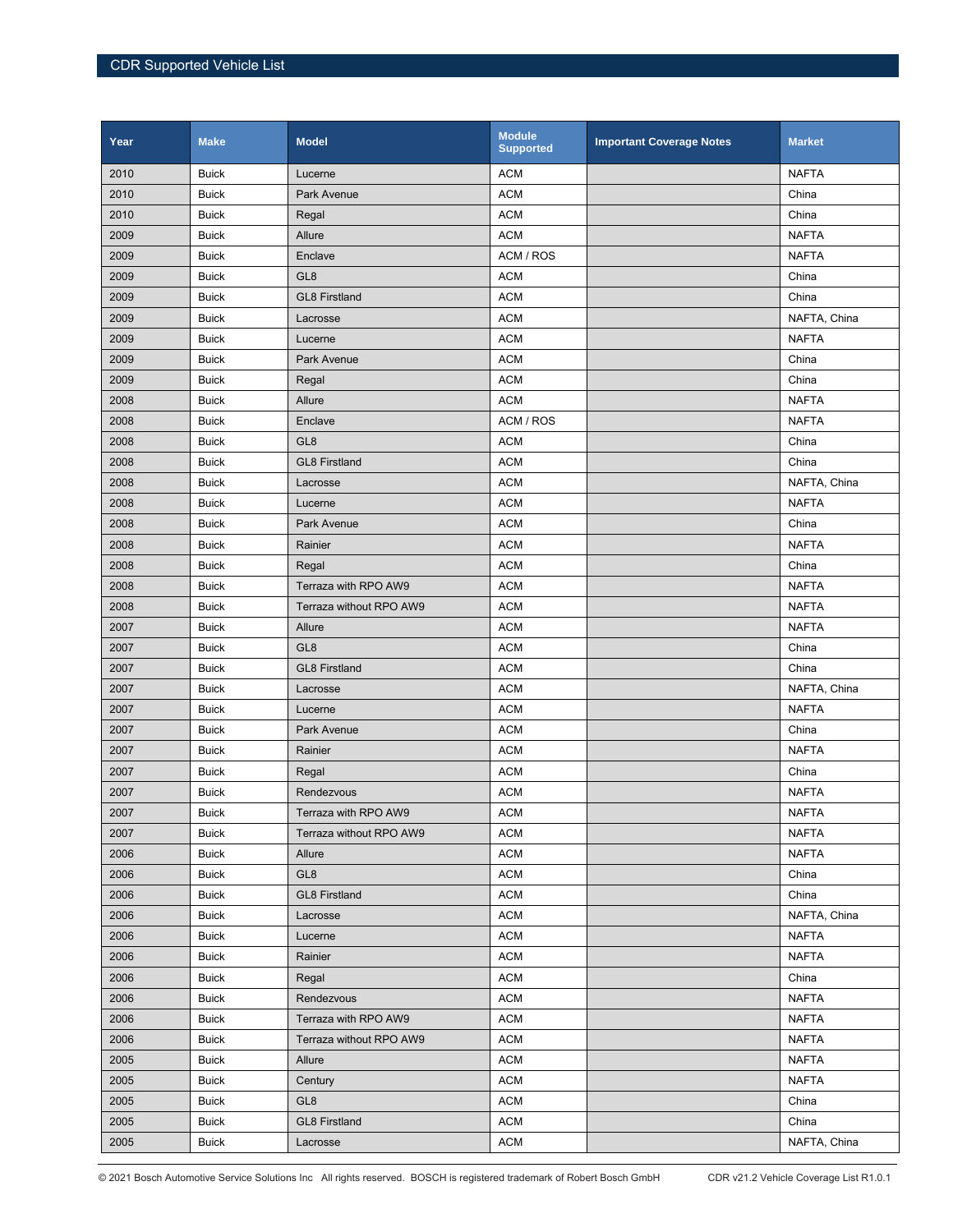| Year | <b>Make</b>  | <b>Model</b>    | <b>Module</b><br><b>Supported</b> | <b>Important Coverage Notes</b> | <b>Market</b> |
|------|--------------|-----------------|-----------------------------------|---------------------------------|---------------|
| 2005 | <b>Buick</b> | Le Sabre        | <b>ACM</b>                        |                                 | <b>NAFTA</b>  |
| 2005 | <b>Buick</b> | Park Avenue     | <b>ACM</b>                        |                                 | <b>NAFTA</b>  |
| 2005 | <b>Buick</b> | Rainier         | <b>ACM</b>                        |                                 | <b>NAFTA</b>  |
| 2005 | <b>Buick</b> | Regal           | <b>ACM</b>                        |                                 | China         |
| 2005 | <b>Buick</b> | Rendezvous      | <b>ACM</b>                        |                                 | <b>NAFTA</b>  |
| 2005 | <b>Buick</b> | Terraza         | <b>ACM</b>                        |                                 | <b>NAFTA</b>  |
| 2004 | <b>Buick</b> | Century         | <b>ACM</b>                        |                                 | <b>NAFTA</b>  |
| 2004 | <b>Buick</b> | GL <sub>8</sub> | <b>ACM</b>                        |                                 | China         |
| 2004 | <b>Buick</b> | Le Sabre        | <b>ACM</b>                        |                                 | <b>NAFTA</b>  |
| 2004 | <b>Buick</b> | Park Avenue     | <b>ACM</b>                        |                                 | <b>NAFTA</b>  |
| 2004 | <b>Buick</b> | Rainier         | <b>ACM</b>                        |                                 | <b>NAFTA</b>  |
| 2004 | <b>Buick</b> | Regal           | <b>ACM</b>                        |                                 | NAFTA, China  |
| 2004 | <b>Buick</b> | Rendezvous      | <b>ACM</b>                        |                                 | <b>NAFTA</b>  |
| 2003 | <b>Buick</b> | Century         | <b>ACM</b>                        |                                 | <b>NAFTA</b>  |
| 2003 | <b>Buick</b> | GL <sub>8</sub> | <b>ACM</b>                        |                                 | China         |
| 2003 | <b>Buick</b> | Le Sabre        | <b>ACM</b>                        |                                 | <b>NAFTA</b>  |
| 2003 | <b>Buick</b> | Park Avenue     | <b>ACM</b>                        |                                 | <b>NAFTA</b>  |
| 2003 | <b>Buick</b> | Regal           | <b>ACM</b>                        |                                 | NAFTA, China  |
| 2003 | <b>Buick</b> | Rendezvous      | <b>ACM</b>                        |                                 | <b>NAFTA</b>  |
| 2002 | <b>Buick</b> | Century         | <b>ACM</b>                        |                                 | <b>NAFTA</b>  |
| 2002 | <b>Buick</b> | GL <sub>8</sub> | <b>ACM</b>                        |                                 | China         |
| 2002 | <b>Buick</b> | Le Sabre        | <b>ACM</b>                        |                                 | <b>NAFTA</b>  |
| 2002 | <b>Buick</b> | Park Avenue     | <b>ACM</b>                        |                                 | <b>NAFTA</b>  |
| 2002 | <b>Buick</b> | Regal           | <b>ACM</b>                        |                                 | <b>NAFTA</b>  |
| 2002 | <b>Buick</b> | Rendezvous      | <b>ACM</b>                        |                                 | <b>NAFTA</b>  |
| 2001 | <b>Buick</b> | Century         | <b>ACM</b>                        |                                 | NAFTA, China  |
| 2001 | <b>Buick</b> | GL <sub>8</sub> | <b>ACM</b>                        |                                 | China         |
| 2001 | <b>Buick</b> | Le Sabre        | <b>ACM</b>                        |                                 | <b>NAFTA</b>  |
| 2001 | <b>Buick</b> | Park Avenue     | <b>ACM</b>                        |                                 | <b>NAFTA</b>  |
| 2001 | <b>Buick</b> | Regal           | <b>ACM</b>                        |                                 | <b>NAFTA</b>  |
| 2000 | <b>Buick</b> | Century         | <b>ACM</b>                        |                                 | NAFTA, China  |
| 2000 | <b>Buick</b> | GL <sub>8</sub> | <b>ACM</b>                        |                                 | China         |
| 2000 | <b>Buick</b> | Le Sabre        | <b>ACM</b>                        |                                 | <b>NAFTA</b>  |
| 2000 | <b>Buick</b> | Park Avenue     | <b>ACM</b>                        |                                 | <b>NAFTA</b>  |
| 2000 | <b>Buick</b> | Regal           | <b>ACM</b>                        |                                 | <b>NAFTA</b>  |
| 1999 | <b>Buick</b> | Century         | <b>ACM</b>                        |                                 | NAFTA, China  |
| 1999 | <b>Buick</b> | Le Sabre        | <b>ACM</b>                        |                                 | <b>NAFTA</b>  |
| 1999 | <b>Buick</b> | Park Avenue     | <b>ACM</b>                        |                                 | NAFTA         |
| 1999 | <b>Buick</b> | Regal           | <b>ACM</b>                        |                                 | <b>NAFTA</b>  |
| 1999 | <b>Buick</b> | Riviera         | <b>ACM</b>                        |                                 | <b>NAFTA</b>  |
| 1998 | <b>Buick</b> | Century         | <b>ACM</b>                        |                                 | <b>NAFTA</b>  |
| 1998 | <b>Buick</b> | Le Sabre        | <b>ACM</b>                        |                                 | <b>NAFTA</b>  |
| 1998 | <b>Buick</b> | Park Avenue     | <b>ACM</b>                        |                                 | <b>NAFTA</b>  |
| 1998 | <b>Buick</b> | Regal           | <b>ACM</b>                        |                                 | <b>NAFTA</b>  |
| 1998 | <b>Buick</b> | Riviera         | <b>ACM</b>                        |                                 | NAFTA         |
| 1998 | <b>Buick</b> | <b>Skylark</b>  | <b>ACM</b>                        |                                 | <b>NAFTA</b>  |
| 1997 | <b>Buick</b> | Century         | <b>ACM</b>                        |                                 | <b>NAFTA</b>  |
| 1997 | <b>Buick</b> | Le Sabre        | <b>ACM</b>                        |                                 | <b>NAFTA</b>  |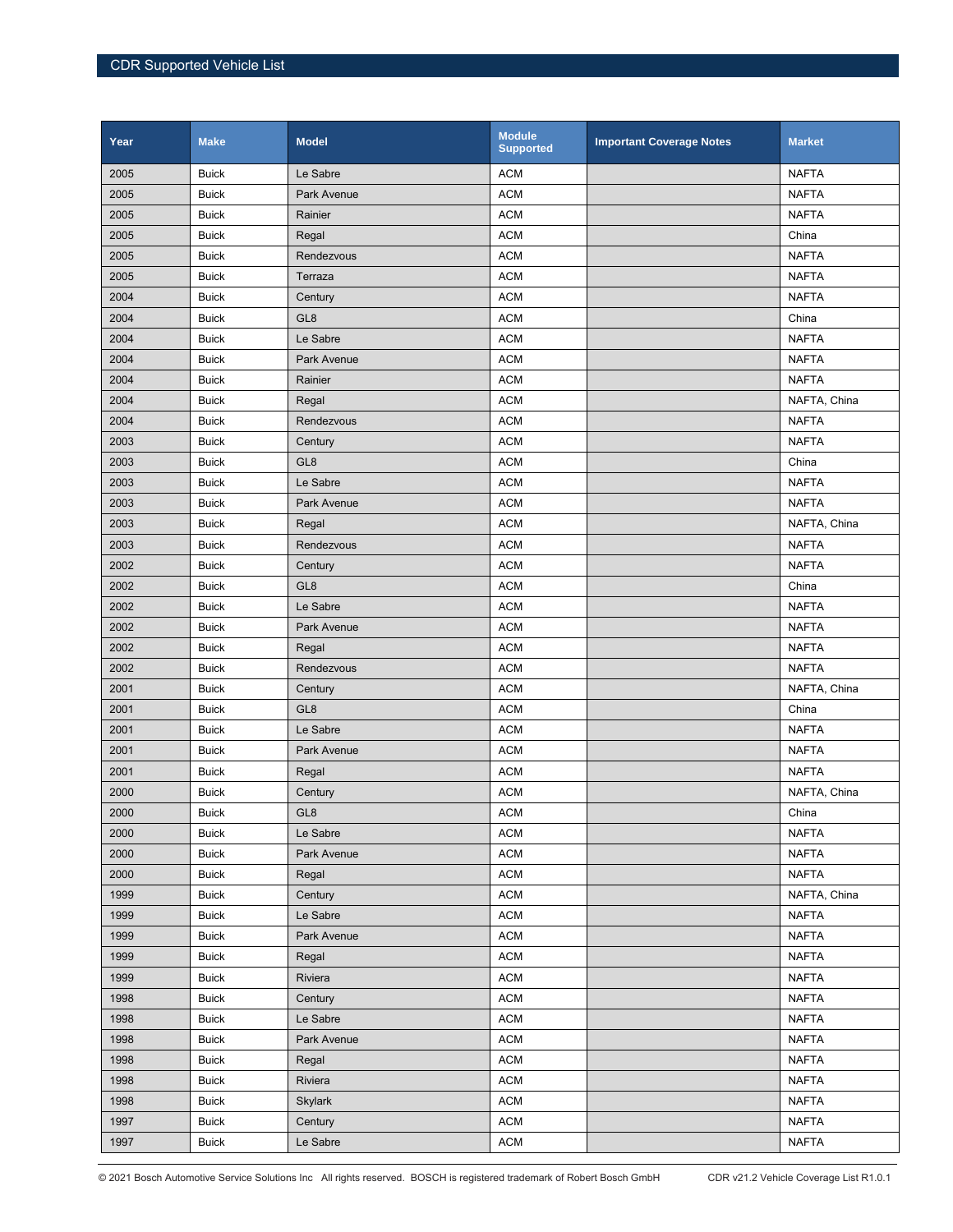| Year | <b>Make</b>  | <b>Model</b>       | <b>Module</b><br><b>Supported</b> | <b>Important Coverage Notes</b>                                     | <b>Market</b> |
|------|--------------|--------------------|-----------------------------------|---------------------------------------------------------------------|---------------|
| 1997 | <b>Buick</b> | Park Avenue        | <b>ACM</b>                        |                                                                     | <b>NAFTA</b>  |
| 1997 | <b>Buick</b> | Regal              | <b>ACM</b>                        |                                                                     | <b>NAFTA</b>  |
| 1997 | <b>Buick</b> | <b>Riviera</b>     | <b>ACM</b>                        |                                                                     | <b>NAFTA</b>  |
| 1997 | <b>Buick</b> | <b>Skylark</b>     | <b>ACM</b>                        |                                                                     | <b>NAFTA</b>  |
| 1996 | <b>Buick</b> | Commercial         | <b>ACM</b>                        |                                                                     | <b>NAFTA</b>  |
| 1996 | <b>Buick</b> | Le Sabre           | <b>ACM</b>                        |                                                                     | <b>NAFTA</b>  |
| 1996 | <b>Buick</b> | <b>Park Avenue</b> | <b>ACM</b>                        |                                                                     | <b>NAFTA</b>  |
| 1996 | <b>Buick</b> | Regal              | <b>ACM</b>                        |                                                                     | <b>NAFTA</b>  |
| 1996 | <b>Buick</b> | Riviera            | <b>ACM</b>                        |                                                                     | <b>NAFTA</b>  |
| 1996 | <b>Buick</b> | Roadmaster         | <b>ACM</b>                        |                                                                     | <b>NAFTA</b>  |
| 1996 | <b>Buick</b> | Skylark            | <b>ACM</b>                        |                                                                     | <b>NAFTA</b>  |
| 1995 | Buick        | Commercial         | <b>ACM</b>                        |                                                                     | <b>NAFTA</b>  |
| 1995 | <b>Buick</b> | Le Sabre           | <b>ACM</b>                        |                                                                     | <b>NAFTA</b>  |
| 1995 | <b>Buick</b> | Park Avenue        | <b>ACM</b>                        |                                                                     | <b>NAFTA</b>  |
| 1995 | <b>Buick</b> | Regal              | <b>ACM</b>                        |                                                                     | <b>NAFTA</b>  |
| 1995 | <b>Buick</b> | Roadmaster         | <b>ACM</b>                        |                                                                     | <b>NAFTA</b>  |
| 1994 | <b>Buick</b> | Commercial         | <b>ACM</b>                        |                                                                     | <b>NAFTA</b>  |
| 1994 | <b>Buick</b> | Roadmaster         | <b>ACM</b>                        |                                                                     | <b>NAFTA</b>  |
| 2021 | Cadillac     | CT4                | ACM / ASCM                        | ASCM coverage depends on RPO,<br>refer to the help file for details | <b>NAFTA</b>  |
| 2021 | Cadillac     | CT <sub>5</sub>    | <b>ACM</b>                        |                                                                     | <b>NAFTA</b>  |
| 2021 | Cadillac     | Escalade           | ACM / ASCM                        | ASCM coverage depends on RPO,<br>refer to the help file for details | <b>NAFTA</b>  |
| 2021 | Cadillac     | XT4                | ACM / ASCM                        | ASCM coverage depends on RPO,<br>refer to the help file for details | <b>NAFTA</b>  |
| 2021 | Cadillac     | XT <sub>5</sub>    | ACM / ASCM                        | ASCM coverage depends on RPO,<br>refer to the help file for details | <b>NAFTA</b>  |
| 2021 | Cadillac     | XT <sub>6</sub>    | ACM / ASCM                        | ASCM coverage depends on RPO,<br>refer to the help file for details | <b>NAFTA</b>  |
| 2020 | Cadillac     | CT4                | ACM / ASCM                        | ASCM coverage depends on RPO,<br>refer to the help file for details | NAFTA         |
| 2020 | Cadillac     | CT <sub>5</sub>    | <b>ACM</b>                        |                                                                     | <b>NAFTA</b>  |
| 2020 | Cadillac     | CT <sub>6</sub>    | ACM / ASCM                        | ASCM coverage depends on RPO,<br>refer to the help file for details | <b>NAFTA</b>  |
| 2020 | Cadillac     | Escalade           | ACM / ASCM                        | ASCM coverage depends on RPO,<br>refer to the help file for details | <b>NAFTA</b>  |
| 2020 | Cadillac     | XT4                | ACM / ASCM                        | ASCM coverage depends on RPO,                                       | NAFTA         |
|      |              |                    |                                   | refer to the help file for details                                  |               |
| 2020 | Cadillac     | XT <sub>5</sub>    | ACM / ASCM                        | ASCM coverage depends on RPO,<br>refer to the help file for details | NAFTA         |
| 2020 | Cadillac     | XT <sub>6</sub>    | ACM / ASCM                        | ASCM coverage depends on RPO,<br>refer to the help file for details | NAFTA         |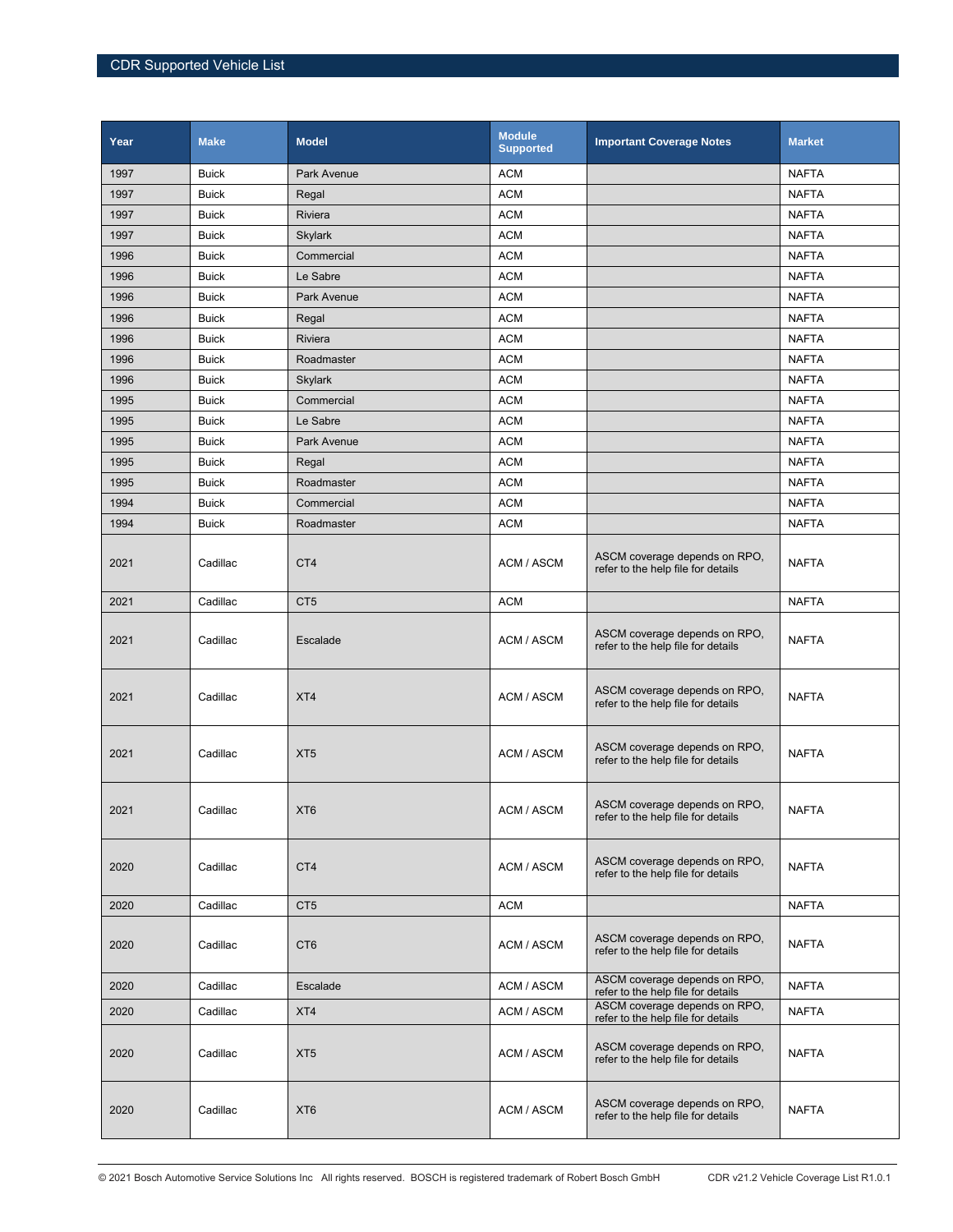| Year | <b>Make</b> | <b>Model</b>                  | <b>Module</b><br><b>Supported</b> | <b>Important Coverage Notes</b>                                     | <b>Market</b>             |
|------|-------------|-------------------------------|-----------------------------------|---------------------------------------------------------------------|---------------------------|
| 2020 | Cadillac    | <b>XTS</b>                    | <b>ACM</b>                        |                                                                     | <b>NAFTA</b>              |
| 2019 | Cadillac    | <b>ATS</b>                    | ACM / ASCM /<br><b>FCM</b>        | ASCM coverage depends on RPO,<br>refer to the help file for details | <b>NAFTA</b>              |
| 2019 | Cadillac    | ATS-L                         | ACM / ASCM /<br><b>FCM</b>        | ASCM coverage depends on RPO,<br>refer to the help file for details | China                     |
| 2019 | Cadillac    | CT <sub>6</sub>               | ACM / ASCM                        | ASCM coverage depends on RPO,<br>refer to the help file for details | NAFTA, China              |
| 2019 | Cadillac    | <b>CTS</b>                    | ACM / ASCM /<br><b>FCM</b>        | ASCM coverage depends on RPO.<br>refer to the help file for details | <b>NAFTA</b>              |
| 2019 | Cadillac    | Escalade                      | ACM / ASCM                        | ASCM coverage depends on RPO,<br>refer to the help file for details | <b>NAFTA</b>              |
| 2019 | Cadillac    | XT4                           | ACM / ASCM                        | ASCM coverage depends on RPO,<br>refer to the help file for details | NAFTA, China              |
| 2019 | Cadillac    | XT <sub>5</sub>               | ACM / ASCM                        | ASCM coverage depends on RPO,<br>refer to the help file for details | NAFTA, China              |
| 2019 | Cadillac    | <b>XTS</b>                    | ACM / ASCM /<br><b>FCM</b>        | ASCM coverage depends on RPO,<br>refer to the help file for details | NAFTA, China              |
| 2019 | Cadillac    | <b>XTS Limo/Funeral Coach</b> | <b>ACM</b>                        |                                                                     | <b>NAFTA</b>              |
| 2018 | Cadillac    | <b>ATS</b>                    | ACM / ASCM                        | ASCM coverage depends on RPO,<br>refer to the help file for details | <b>NAFTA</b>              |
| 2018 | Cadillac    | ATS-L                         | ACM / ASCM                        | ASCM coverage depends on RPO,<br>refer to the help file for details | China                     |
| 2018 | Cadillac    | CT <sub>6</sub>               | ACM / ASCM                        | ASCM coverage depends on RPO,<br>refer to the help file for details | <b>NAFTA</b>              |
| 2018 | Cadillac    | <b>CTS</b>                    | ACM / ASCM                        | ASCM coverage depends on RPO,<br>refer to the help file for details | <b>NAFTA</b>              |
| 2018 | Cadillac    | Escalade                      | ACM / ASCM                        | ASCM coverage depends on RPO,<br>refer to the help file for details | NAFTA                     |
| 2018 | Cadillac    | XT <sub>5</sub>               | ACM / ASCM                        | ASCM coverage depends on RPO,<br>refer to the help file for details | <b>NAFTA</b>              |
| 2018 | Cadillac    | <b>XTS</b>                    | ACM / ASCM                        | ASCM coverage depends on RPO,<br>refer to the help file for details | <b>NAFTA</b>              |
| 2018 | Cadillac    | <b>XTS Limo/Funeral Coach</b> | <b>ACM</b>                        |                                                                     | <b>NAFTA</b>              |
| 2017 | Cadillac    | ATS, ATS-L                    | ACM / ASCM                        | ASCM coverage depends on RPO,<br>refer to the help file for details | NAFTA, China, S.<br>Korea |
| 2017 | Cadillac    | CT <sub>6</sub>               | ACM / ASCM                        | ASCM coverage depends on RPO,<br>refer to the help file for details | NAFTA, China, S.<br>Korea |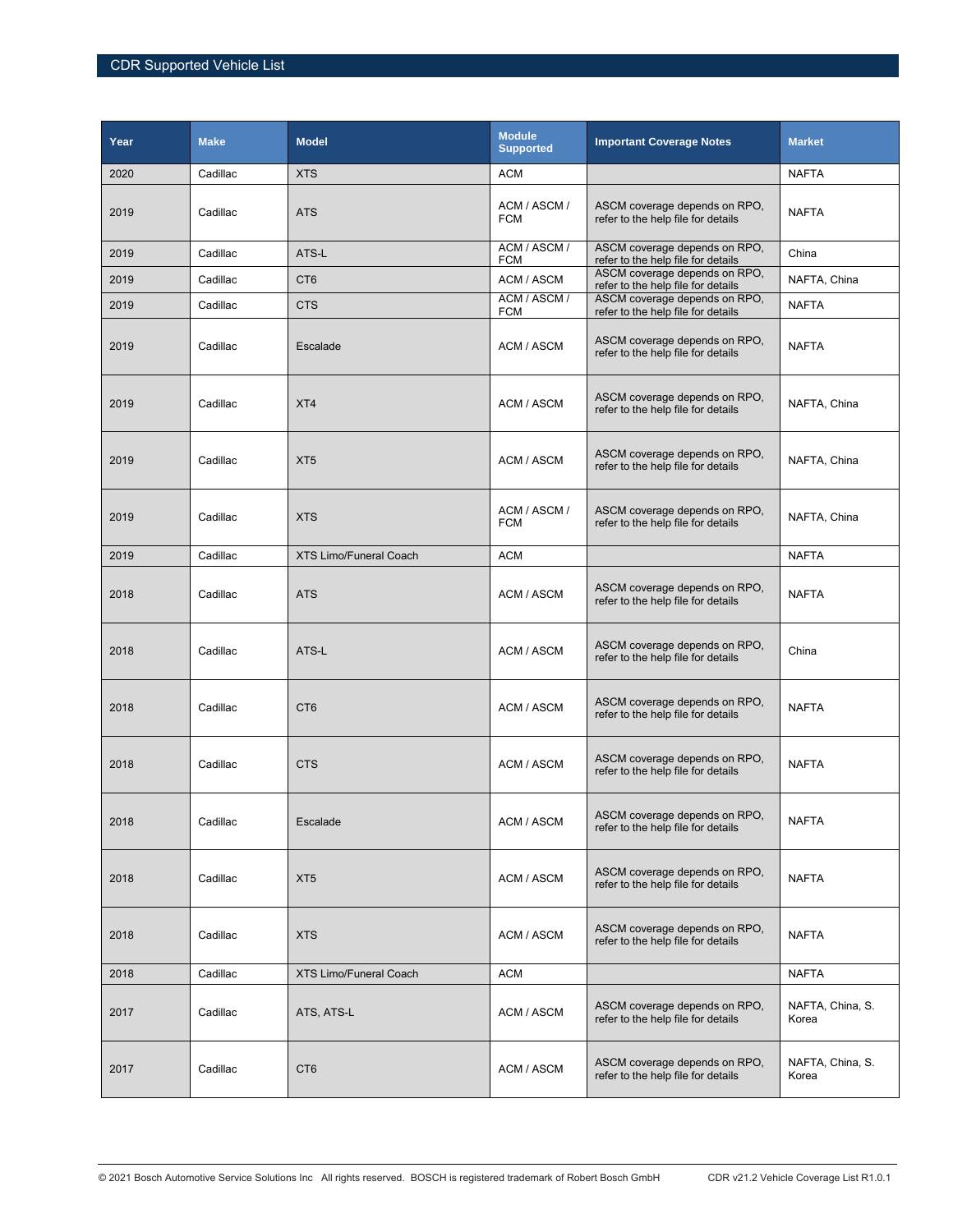| Year | <b>Make</b> | <b>Model</b>                  | <b>Module</b><br><b>Supported</b> | <b>Important Coverage Notes</b>                                     | <b>Market</b>             |
|------|-------------|-------------------------------|-----------------------------------|---------------------------------------------------------------------|---------------------------|
| 2017 | Cadillac    | <b>CTS</b>                    | ACM / ASCM                        | ASCM coverage depends on RPO,<br>refer to the help file for details | NAFTA, China, S.<br>Korea |
| 2017 | Cadillac    | <b>ELR</b>                    | <b>ACM</b>                        |                                                                     | NAFTA, China, S.<br>Korea |
| 2017 | Cadillac    | Escalade                      | ACM / ASCM                        | ASCM coverage depends on RPO,<br>refer to the help file for details | NAFTA, China, S.<br>Korea |
| 2017 | Cadillac    | XT <sub>5</sub>               | ACM / ASCM                        | ASCM coverage depends on RPO,<br>refer to the help file for details | NAFTA, China, S.<br>Korea |
| 2017 | Cadillac    | <b>XTS</b>                    | ACM / ASCM                        | ASCM coverage depends on RPO,<br>refer to the help file for details | NAFTA, China, S.<br>Korea |
| 2017 | Cadillac    | <b>XTS Limo/Funeral Coach</b> | <b>ACM</b>                        |                                                                     | NAFTA, China, S.<br>Korea |
| 2016 | Cadillac    | ATS, ATS-L                    | ACM / ASCM                        | ASCM coverage depends on RPO.<br>refer to the help file for details | NAFTA, China, S.<br>Korea |
| 2016 | Cadillac    | CT <sub>6</sub>               | ACM / ASCM                        | ASCM coverage depends on RPO,<br>refer to the help file for details | NAFTA, China, S.<br>Korea |
| 2016 | Cadillac    | <b>CTS</b>                    | ACM / ASCM                        | ASCM coverage depends on RPO,<br>refer to the help file for details | NAFTA, China, S.<br>Korea |
| 2016 | Cadillac    | <b>ELR</b>                    | <b>ACM</b>                        |                                                                     | NAFTA, China, S.<br>Korea |
| 2016 | Cadillac    | Escalade                      | ACM / ASCM                        | ASCM coverage depends on RPO,<br>refer to the help file for details | NAFTA, China, S.<br>Korea |
| 2016 | Cadillac    | <b>SRX</b>                    | ACM / ASCM                        | ASCM coverage depends on RPO,<br>refer to the help file for details | NAFTA, China, S.<br>Korea |
| 2016 | Cadillac    | <b>XTS</b>                    | ACM / ASCM                        | ASCM coverage depends on RPO,<br>refer to the help file for details | NAFTA, China, S.<br>Korea |
| 2016 | Cadillac    | <b>XTS Limo/Funeral Coach</b> | <b>ACM</b>                        |                                                                     | NAFTA, China, S.<br>Korea |
| 2015 | Cadillac    | <b>ATS</b>                    | ACM / ASCM                        | ASCM coverage depends on RPO,<br>refer to the help file for details | NAFTA, China, S.<br>Korea |
| 2015 | Cadillac    | CTS, CTS-V                    | ACM/<br>ASCM(sedan)               | ASCM coverage depends on RPO,<br>refer to the help file for details | NAFTA, China, S.<br>Korea |
| 2015 | Cadillac    | <b>ELR</b>                    | <b>ACM</b>                        |                                                                     | NAFTA, China, S.<br>Korea |
| 2015 | Cadillac    | Escalade                      | ACM / ASCM                        | ASCM coverage depends on RPO,<br>refer to the help file for details | NAFTA, China, S.<br>Korea |
| 2015 | Cadillac    | <b>SRX</b>                    | ACM / ASCM                        | ASCM coverage depends on RPO,<br>refer to the help file for details | NAFTA, China, S.<br>Korea |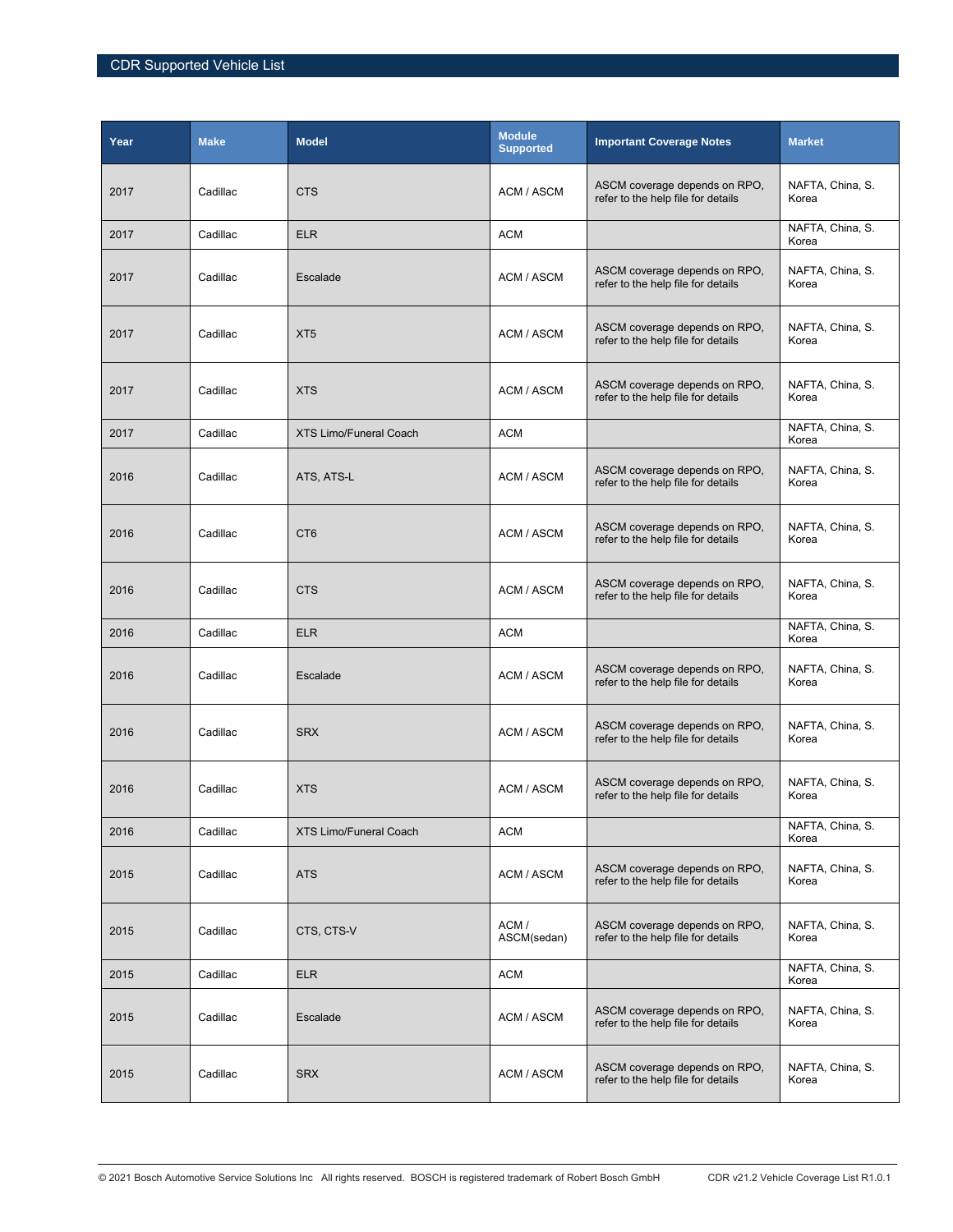| Year | <b>Make</b> | <b>Model</b>                  | <b>Module</b><br><b>Supported</b> | <b>Important Coverage Notes</b>                                     | <b>Market</b>             |
|------|-------------|-------------------------------|-----------------------------------|---------------------------------------------------------------------|---------------------------|
| 2015 | Cadillac    | <b>XTS</b>                    | ACM / ASCM                        | ASCM coverage depends on RPO,<br>refer to the help file for details | NAFTA, China, S.<br>Korea |
| 2015 | Cadillac    | <b>XTS Limo/Funeral Coach</b> | <b>ACM</b>                        |                                                                     | NAFTA, China, S.<br>Korea |
| 2014 | Cadillac    | <b>ATS</b>                    | ACM / ASCM                        | ASCM coverage depends on RPO,<br>refer to the help file for details | NAFTA, China, S.<br>Korea |
| 2014 | Cadillac    | <b>CTS</b>                    | ACM/<br>ASCM(sedan)               | ASCM coverage depends on RPO.<br>refer to the help file for details | NAFTA, China, S.<br>Korea |
| 2014 | Cadillac    | <b>ELR</b>                    | <b>ACM</b>                        |                                                                     | NAFTA, China, S.<br>Korea |
| 2014 | Cadillac    | Escalade                      | <b>ACM</b>                        |                                                                     | NAFTA, China, S.<br>Korea |
| 2014 | Cadillac    | <b>SRX</b>                    | ACM / ASCM                        | ASCM coverage depends on RPO,<br>refer to the help file for details | NAFTA, China, S.<br>Korea |
| 2014 | Cadillac    | <b>XTS</b>                    | ACM / ASCM                        | ASCM coverage depends on RPO.<br>refer to the help file for details | NAFTA, China, S.<br>Korea |
| 2014 | Cadillac    | <b>XTS Limo/Funeral Coach</b> | <b>ACM</b>                        |                                                                     | NAFTA, China, S.<br>Korea |
| 2013 | Cadillac    | <b>ATS</b>                    | ACM / ASCM                        | ASCM coverage depends on RPO,<br>refer to the help file for details | NAFTA, China, S.<br>Korea |
| 2013 | Cadillac    | <b>CTS</b>                    | <b>ACM</b>                        |                                                                     | NAFTA, China, S.<br>Korea |
| 2013 | Cadillac    | Escalade                      | ACM                               |                                                                     | NAFTA, China, S.<br>Korea |
| 2013 | Cadillac    | Limo/Funeral Coach            | <b>ACM</b>                        |                                                                     | NAFTA, China, S.<br>Korea |
| 2013 | Cadillac    | <b>SRX</b>                    | ACM / ASCM                        | ASCM coverage depends on RPO.<br>refer to the help file for details | NAFTA, China, S.<br>Korea |
| 2013 | Cadillac    | <b>XTS</b>                    | ACM / ASCM                        | ASCM coverage depends on RPO,<br>refer to the help file for details | NAFTA, China, S.<br>Korea |
| 2012 | Cadillac    | <b>CTS</b>                    | <b>ACM</b>                        |                                                                     | NAFTA, China, S.<br>Korea |
| 2012 | Cadillac    | Escalade                      | <b>ACM</b>                        |                                                                     | NAFTA, China, S.<br>Korea |
| 2012 | Cadillac    | <b>SRX</b>                    | <b>ACM</b>                        |                                                                     | NAFTA, China, S.<br>Korea |
| 2011 | Cadillac    | <b>CTS</b>                    | <b>ACM</b>                        |                                                                     | NAFTA, China, S.<br>Korea |
| 2011 | Cadillac    | <b>DTS</b>                    | <b>ACM</b>                        |                                                                     | NAFTA, China, S.<br>Korea |
| 2011 | Cadillac    | Escalade                      | <b>ACM</b>                        |                                                                     | NAFTA, China, S.<br>Korea |
| 2011 | Cadillac    | Hearse (DTS)                  | <b>ACM</b>                        |                                                                     | NAFTA, China, S.<br>Korea |
| 2011 | Cadillac    | Limousine (DTS)               | <b>ACM</b>                        |                                                                     | NAFTA, China, S.<br>Korea |
| 2011 | Cadillac    | <b>SRX</b>                    | ACM                               |                                                                     | NAFTA, China, S.<br>Korea |
| 2011 | Cadillac    | <b>STS</b>                    | ACM                               |                                                                     | NAFTA, China, S.<br>Korea |
| 2010 | Cadillac    | <b>CTS</b>                    | ACM                               |                                                                     | NAFTA, China, S.<br>Korea |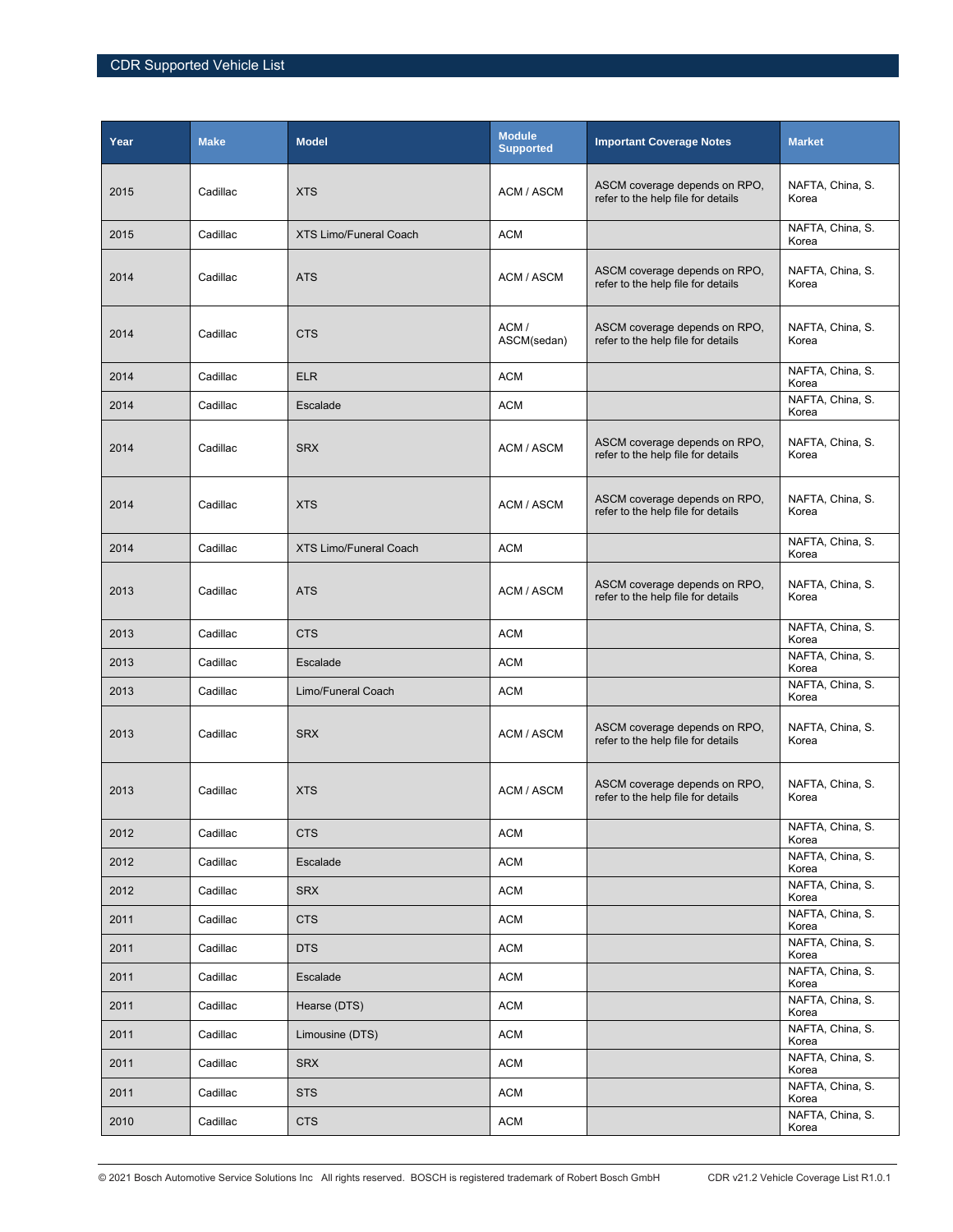| Year | <b>Make</b> | <b>Model</b>        | <b>Module</b><br><b>Supported</b> | <b>Important Coverage Notes</b> | <b>Market</b>             |
|------|-------------|---------------------|-----------------------------------|---------------------------------|---------------------------|
| 2010 | Cadillac    | <b>DTS</b>          | <b>ACM</b>                        |                                 | NAFTA, China, S.<br>Korea |
| 2010 | Cadillac    | Escalade            | <b>ACM</b>                        |                                 | NAFTA, China, S.<br>Korea |
| 2010 | Cadillac    | Hearse (DTS)        | <b>ACM</b>                        |                                 | NAFTA, China, S.<br>Korea |
| 2010 | Cadillac    | Limousine (DTS)     | <b>ACM</b>                        |                                 | NAFTA, China, S.<br>Korea |
| 2010 | Cadillac    | <b>SRX</b>          | <b>ACM</b>                        |                                 | NAFTA, China, S.<br>Korea |
| 2010 | Cadillac    | <b>STS</b>          | <b>ACM</b>                        |                                 | NAFTA, China, S.<br>Korea |
| 2009 | Cadillac    | <b>CTS</b>          | <b>ACM</b>                        |                                 | NAFTA, China, S.<br>Korea |
| 2009 | Cadillac    | <b>DTS</b>          | <b>ACM</b>                        |                                 | NAFTA, China, S.<br>Korea |
| 2009 | Cadillac    | Escalade            | ACM / ROS                         |                                 | NAFTA, China, S.<br>Korea |
| 2009 | Cadillac    | Hearse (DTS)        | <b>ACM</b>                        |                                 | NAFTA, China, S.<br>Korea |
| 2009 | Cadillac    | Limousine (DTS)     | <b>ACM</b>                        |                                 | NAFTA, China, S.<br>Korea |
| 2009 | Cadillac    | <b>SRX</b>          | <b>ACM</b>                        |                                 | NAFTA, China, S.<br>Korea |
| 2009 | Cadillac    | <b>STS</b>          | <b>ACM</b>                        |                                 | NAFTA, China, S.<br>Korea |
| 2009 | Cadillac    | <b>XLR Roadster</b> | <b>ACM</b>                        |                                 | NAFTA, China, S.<br>Korea |
| 2008 | Cadillac    | <b>CTS</b>          | <b>ACM</b>                        |                                 | NAFTA, China, S.<br>Korea |
| 2008 | Cadillac    | <b>DTS</b>          | <b>ACM</b>                        |                                 | NAFTA, China, S.<br>Korea |
| 2008 | Cadillac    | Escalade            | ACM / ROS                         |                                 | NAFTA, China, S.<br>Korea |
| 2008 | Cadillac    | Hearse (DTS)        | <b>ACM</b>                        |                                 | NAFTA, China, S.<br>Korea |
| 2008 | Cadillac    | Limousine (DTS)     | <b>ACM</b>                        |                                 | NAFTA, China, S.<br>Korea |
| 2008 | Cadillac    | <b>SRX</b>          | ACM / ROS                         |                                 | NAFTA, China, S.<br>Korea |
| 2008 | Cadillac    | <b>STS</b>          | <b>ACM</b>                        |                                 | NAFTA, China, S.<br>Korea |
| 2008 | Cadillac    | <b>XLR Roadster</b> | <b>ACM</b>                        |                                 | NAFTA, China, S.<br>Korea |
| 2007 | Cadillac    | Commercial          | <b>ACM</b>                        |                                 | NAFTA, China, S.<br>Korea |
| 2007 | Cadillac    | <b>CTS</b>          | <b>ACM</b>                        |                                 | NAFTA, China, S.<br>Korea |
| 2007 | Cadillac    | <b>DTS</b>          | <b>ACM</b>                        |                                 | NAFTA, China, S.<br>Korea |
| 2007 | Cadillac    | Escalade            | ACM / ROS                         |                                 | NAFTA, China, S.<br>Korea |
| 2007 | Cadillac    | <b>SRX</b>          | ACM / ROS                         |                                 | NAFTA, China, S.<br>Korea |
| 2007 | Cadillac    | <b>STS</b>          | <b>ACM</b>                        |                                 | NAFTA, China, S.<br>Korea |
| 2007 | Cadillac    | <b>XLR Roadster</b> | <b>ACM</b>                        |                                 | NAFTA, China, S.<br>Korea |
| 2006 | Cadillac    | Commercial          | <b>ACM</b>                        |                                 | NAFTA, China, S.<br>Korea |
| 2006 | Cadillac    | <b>CTS</b>          | <b>ACM</b>                        |                                 | NAFTA, China, S.<br>Korea |
| 2006 | Cadillac    | <b>DTS</b>          | <b>ACM</b>                        |                                 | NAFTA, China, S.<br>Korea |
| 2006 | Cadillac    | Escalade            | <b>ACM</b>                        |                                 | NAFTA, China, S.<br>Korea |
| 2006 | Cadillac    | <b>SRX</b>          | <b>ACM</b>                        |                                 | NAFTA, China, S.<br>Korea |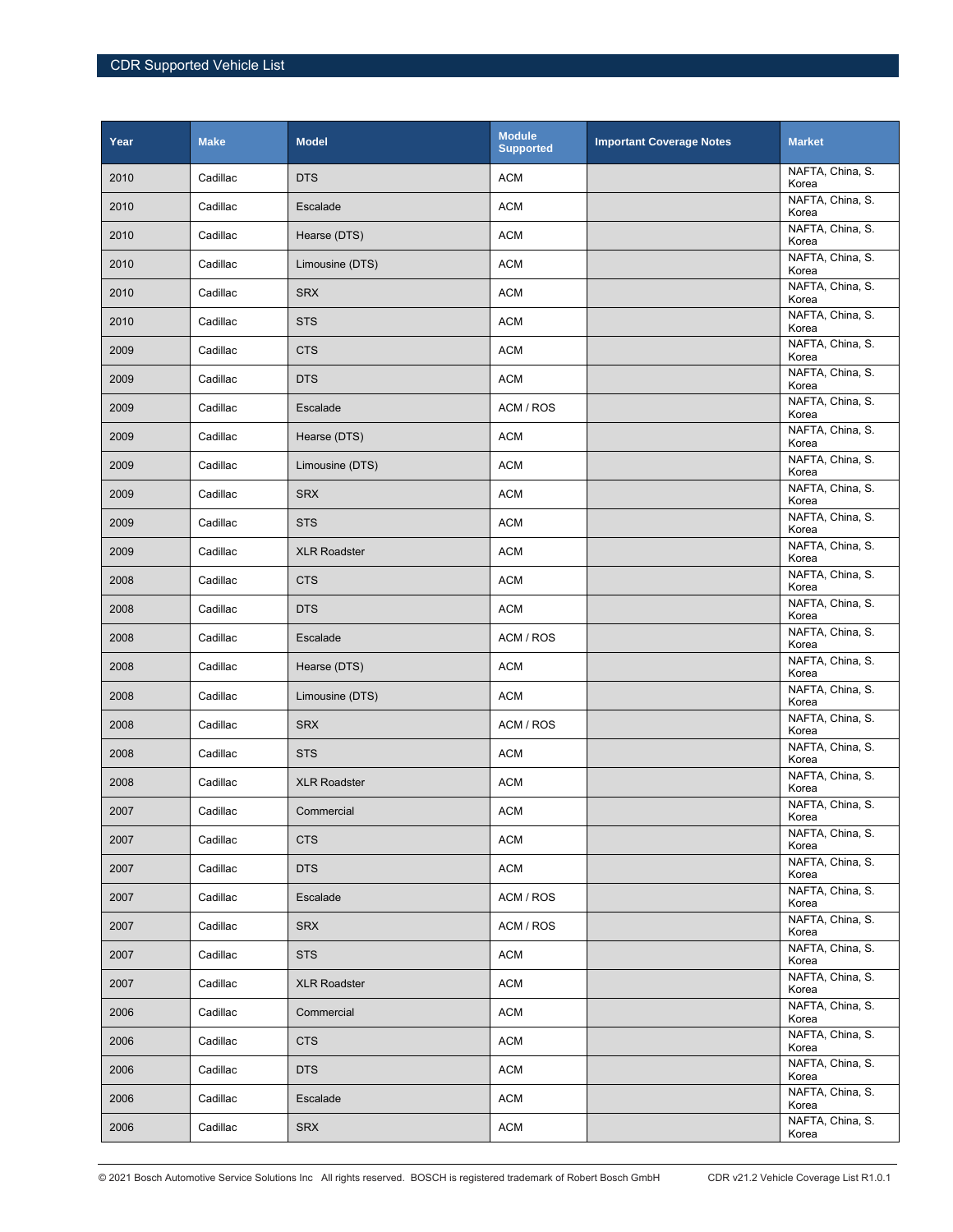| Year | <b>Make</b> | <b>Model</b>        | <b>Module</b><br><b>Supported</b> | <b>Important Coverage Notes</b> | <b>Market</b>             |
|------|-------------|---------------------|-----------------------------------|---------------------------------|---------------------------|
| 2006 | Cadillac    | <b>STS</b>          | <b>ACM</b>                        |                                 | NAFTA, China, S.<br>Korea |
| 2006 | Cadillac    | <b>XLR Roadster</b> | <b>ACM</b>                        |                                 | NAFTA, China, S.<br>Korea |
| 2005 | Cadillac    | Commercial          | <b>ACM</b>                        |                                 | NAFTA, China, S.<br>Korea |
| 2005 | Cadillac    | <b>CTS</b>          | <b>ACM</b>                        |                                 | NAFTA, China, S.<br>Korea |
| 2005 | Cadillac    | Deville             | <b>ACM</b>                        |                                 | NAFTA, China, S.<br>Korea |
| 2005 | Cadillac    | Escalade            | <b>ACM</b>                        |                                 | NAFTA, China, S.<br>Korea |
| 2005 | Cadillac    | <b>EXT</b>          | <b>ACM</b>                        |                                 | NAFTA, China, S.<br>Korea |
| 2005 | Cadillac    | <b>SRX</b>          | <b>ACM</b>                        |                                 | NAFTA, China, S.<br>Korea |
| 2005 | Cadillac    | STS / SLS           | <b>ACM</b>                        |                                 | NAFTA, China, S.<br>Korea |
| 2005 | Cadillac    | <b>XLR Roadster</b> | <b>ACM</b>                        |                                 | NAFTA, China, S.<br>Korea |
| 2004 | Cadillac    | Commercial          | <b>ACM</b>                        |                                 | NAFTA, S. Korea           |
| 2004 | Cadillac    | <b>CTS</b>          | <b>ACM</b>                        |                                 | NAFTA, S. Korea           |
| 2004 | Cadillac    | Deville             | <b>ACM</b>                        |                                 | NAFTA, S. Korea           |
| 2004 | Cadillac    | Escalade            | <b>ACM</b>                        |                                 | NAFTA, S. Korea           |
| 2004 | Cadillac    | <b>EXT</b>          | <b>ACM</b>                        |                                 | NAFTA, S. Korea           |
| 2004 | Cadillac    | Seville             | <b>ACM</b>                        |                                 | NAFTA, S. Korea           |
| 2004 | Cadillac    | <b>SRX</b>          | <b>ACM</b>                        |                                 | NAFTA, S. Korea           |
| 2004 | Cadillac    | <b>XLR Roadster</b> | <b>ACM</b>                        |                                 | NAFTA, S. Korea           |
| 2003 | Cadillac    | Commercial          | <b>ACM</b>                        |                                 | NAFTA, S. Korea           |
| 2003 | Cadillac    | <b>CTS</b>          | <b>ACM</b>                        |                                 | NAFTA, S. Korea           |
| 2003 | Cadillac    | <b>Deville</b>      | <b>ACM</b>                        |                                 | NAFTA, S. Korea           |
| 2003 | Cadillac    | Escalade            | <b>ACM</b>                        |                                 | NAFTA, S. Korea           |
| 2003 | Cadillac    | Seville             | <b>ACM</b>                        |                                 | NAFTA, S. Korea           |
| 2003 | Cadillac    | <b>XLR Roadster</b> | <b>ACM</b>                        |                                 | NAFTA, S. Korea           |
| 2002 | Cadillac    | Commercial          | <b>ACM</b>                        |                                 | NAFTA, S. Korea           |
| 2002 | Cadillac    | Deville             | <b>ACM</b>                        |                                 | NAFTA, S. Korea           |
| 2002 | Cadillac    | Eldorado            | <b>ACM</b>                        |                                 | NAFTA, S. Korea           |
| 2002 | Cadillac    | Escalade            | <b>ACM</b>                        |                                 | NAFTA, S. Korea           |
| 2002 | Cadillac    | Seville             | <b>ACM</b>                        |                                 | NAFTA, S. Korea           |
| 2001 | Cadillac    | Commercial          | <b>ACM</b>                        |                                 | NAFTA, S. Korea           |
| 2001 | Cadillac    | Deville             | <b>ACM</b>                        |                                 | NAFTA, S. Korea           |
| 2001 | Cadillac    | Eldorado            | <b>ACM</b>                        |                                 | NAFTA, S. Korea           |
| 2001 | Cadillac    | Seville             | <b>ACM</b>                        |                                 | NAFTA, S. Korea           |
| 2000 | Cadillac    | Commercial          | <b>ACM</b>                        |                                 | NAFTA, S. Korea           |
| 2000 | Cadillac    | Deville             | <b>ACM</b>                        |                                 | NAFTA, S. Korea           |
| 2000 | Cadillac    | Eldorado            | <b>ACM</b>                        |                                 | NAFTA, S. Korea           |
| 2000 | Cadillac    | Escalade            | <b>ACM</b>                        |                                 | NAFTA, S. Korea           |
| 2000 | Cadillac    | Seville             | <b>ACM</b>                        |                                 | NAFTA, S. Korea           |
| 1999 | Cadillac    | Commercial          | <b>ACM</b>                        |                                 | <b>NAFTA</b>              |
| 1999 | Cadillac    | Deville             | <b>ACM</b>                        |                                 | <b>NAFTA</b>              |
| 1999 | Cadillac    | Eldorado            | <b>ACM</b>                        |                                 | NAFTA                     |
| 1999 | Cadillac    | Escalade            | <b>ACM</b>                        |                                 | <b>NAFTA</b>              |
| 1999 | Cadillac    | Seville             | <b>ACM</b>                        |                                 | NAFTA, S. Korea           |
| 1998 | Cadillac    | Commercial          | <b>ACM</b>                        |                                 | <b>NAFTA</b>              |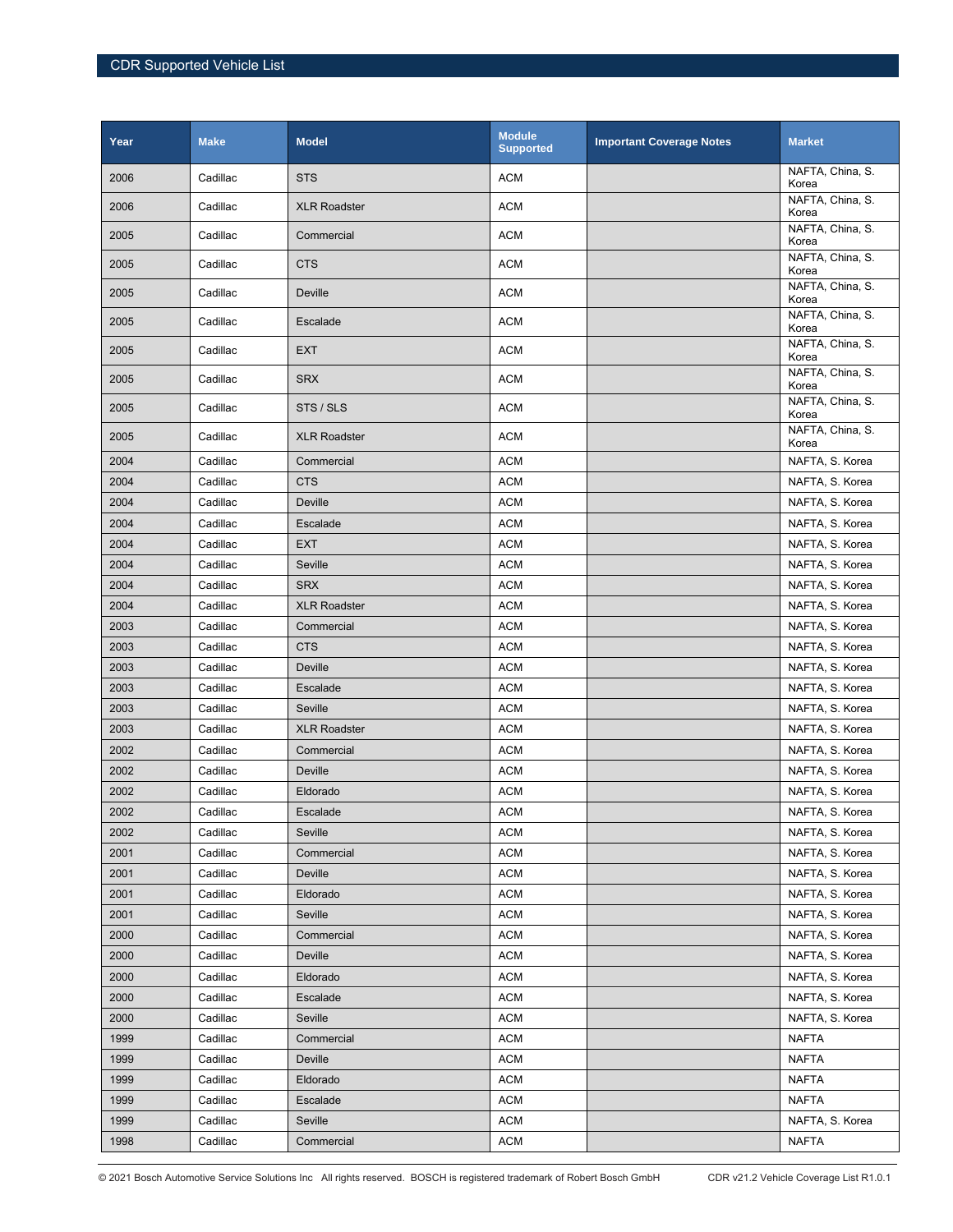| Year | <b>Make</b> | <b>Model</b>                 | <b>Module</b><br><b>Supported</b> | <b>Important Coverage Notes</b>                                     | <b>Market</b>   |
|------|-------------|------------------------------|-----------------------------------|---------------------------------------------------------------------|-----------------|
| 1998 | Cadillac    | Deville                      | <b>ACM</b>                        |                                                                     | NAFTA, S. Korea |
| 1998 | Cadillac    | Eldorado                     | <b>ACM</b>                        |                                                                     | <b>NAFTA</b>    |
| 1998 | Cadillac    | Seville                      | <b>ACM</b>                        |                                                                     | <b>NAFTA</b>    |
| 1997 | Cadillac    | Commercial                   | <b>ACM</b>                        |                                                                     | NAFTA, S. Korea |
| 1997 | Cadillac    | Concourse                    | <b>ACM</b>                        |                                                                     | <b>NAFTA</b>    |
| 1997 | Cadillac    | Deville                      | <b>ACM</b>                        |                                                                     | NAFTA, S. Korea |
| 1997 | Cadillac    | Eldorado                     | <b>ACM</b>                        |                                                                     | <b>NAFTA</b>    |
| 1997 | Cadillac    | Seville                      | <b>ACM</b>                        |                                                                     | NAFTA, S. Korea |
| 1996 | Cadillac    | Commercial                   | <b>ACM</b>                        |                                                                     | <b>NAFTA</b>    |
| 1996 | Cadillac    | Concourse                    | <b>ACM</b>                        |                                                                     | <b>NAFTA</b>    |
| 1996 | Cadillac    | Deville                      | <b>ACM</b>                        |                                                                     | NAFTA, S. Korea |
| 1996 | Cadillac    | Eldorado                     | <b>ACM</b>                        |                                                                     | <b>NAFTA</b>    |
| 1996 | Cadillac    | Fleetwood                    | <b>ACM</b>                        |                                                                     | NAFTA, S. Korea |
| 1996 | Cadillac    | Seville                      | <b>ACM</b>                        |                                                                     | <b>NAFTA</b>    |
| 1995 | Cadillac    | Commercial                   | <b>ACM</b>                        |                                                                     | NAFTA, S. Korea |
| 1995 | Cadillac    | Concourse                    | <b>ACM</b>                        |                                                                     | <b>NAFTA</b>    |
| 1995 | Cadillac    | Deville                      | <b>ACM</b>                        |                                                                     | NAFTA, S. Korea |
| 1995 | Cadillac    | Eldorado                     | <b>ACM</b>                        |                                                                     | <b>NAFTA</b>    |
| 1995 | Cadillac    | Fleetwood                    | <b>ACM</b>                        |                                                                     | <b>NAFTA</b>    |
| 1995 | Cadillac    | Seville                      | <b>ACM</b>                        |                                                                     | NAFTA, S. Korea |
| 1994 | Cadillac    | Commercial                   | <b>ACM</b>                        |                                                                     | NAFTA, S. Korea |
| 1994 | Cadillac    | Deville                      | <b>ACM</b>                        |                                                                     | NAFTA, S. Korea |
| 1994 | Cadillac    | Fleetwood                    | <b>ACM</b>                        |                                                                     | <b>NAFTA</b>    |
| 1994 | Cadillac    | Seville                      | <b>ACM</b>                        |                                                                     | NAFTA, S. Korea |
| 2022 | Chevrolet   | <b>Blazer</b>                | <b>ACM</b>                        |                                                                     | <b>NAFTA</b>    |
| 2022 | Chevrolet   | <b>Bolt EV</b>               | <b>ACM</b>                        |                                                                     | <b>NAFTA</b>    |
| 2022 | Chevrolet   | Bolt EV incomplete           | <b>ACM</b>                        |                                                                     | <b>NAFTA</b>    |
| 2022 | Chevrolet   | Camaro                       | <b>ACM</b>                        |                                                                     | <b>NAFTA</b>    |
| 2022 | Chevrolet   | Colorado                     | <b>ACM</b>                        |                                                                     | <b>NAFTA</b>    |
| 2022 | Chevrolet   | Corvette                     | <b>ACM</b>                        |                                                                     | <b>NAFTA</b>    |
| 2022 | Chevrolet   | Equinox                      | ACM / FCM                         |                                                                     | <b>NAFTA</b>    |
| 2022 | Chevrolet   | Express                      | <b>ACM</b>                        |                                                                     | <b>NAFTA</b>    |
| 2022 | Chevrolet   | Malibu                       | <b>ACM</b>                        |                                                                     | <b>NAFTA</b>    |
| 2022 | Chevrolet   | Silverado                    | ACM / FCM                         |                                                                     | <b>NAFTA</b>    |
| 2022 | Chevrolet   | Silverado (includes MD & HD) | ACM / FCM                         |                                                                     | <b>NAFTA</b>    |
| 2022 | Chevrolet   | Spark                        | ACM / FCM                         |                                                                     | NAFTA           |
| 2022 | Chevrolet   | Suburban                     | <b>ACM</b>                        |                                                                     | <b>NAFTA</b>    |
| 2022 | Chevrolet   | Tahoe                        | <b>ACM</b>                        |                                                                     | <b>NAFTA</b>    |
| 2022 | Chevrolet   | Trailblazer                  | <b>ACM</b>                        |                                                                     | <b>NAFTA</b>    |
| 2022 | Chevrolet   | Traverse                     | <b>ACM</b>                        |                                                                     | <b>NAFTA</b>    |
| 2022 | Chevrolet   | Trax                         | <b>ACM</b>                        |                                                                     | <b>NAFTA</b>    |
| 2021 | Chevrolet   | Aveo                         | <b>ACM</b>                        |                                                                     | <b>NAFTA</b>    |
| 2021 | Chevrolet   | <b>Blazer</b>                | ACM / ASCM                        | ASCM coverage depends on RPO,<br>refer to the help file for details | <b>NAFTA</b>    |
| 2021 | Chevrolet   | <b>Bolt EV</b>               | <b>ACM</b>                        |                                                                     | <b>NAFTA</b>    |
| 2021 | Chevrolet   | <b>Bolt EV incomplete</b>    | <b>ACM</b>                        |                                                                     | <b>NAFTA</b>    |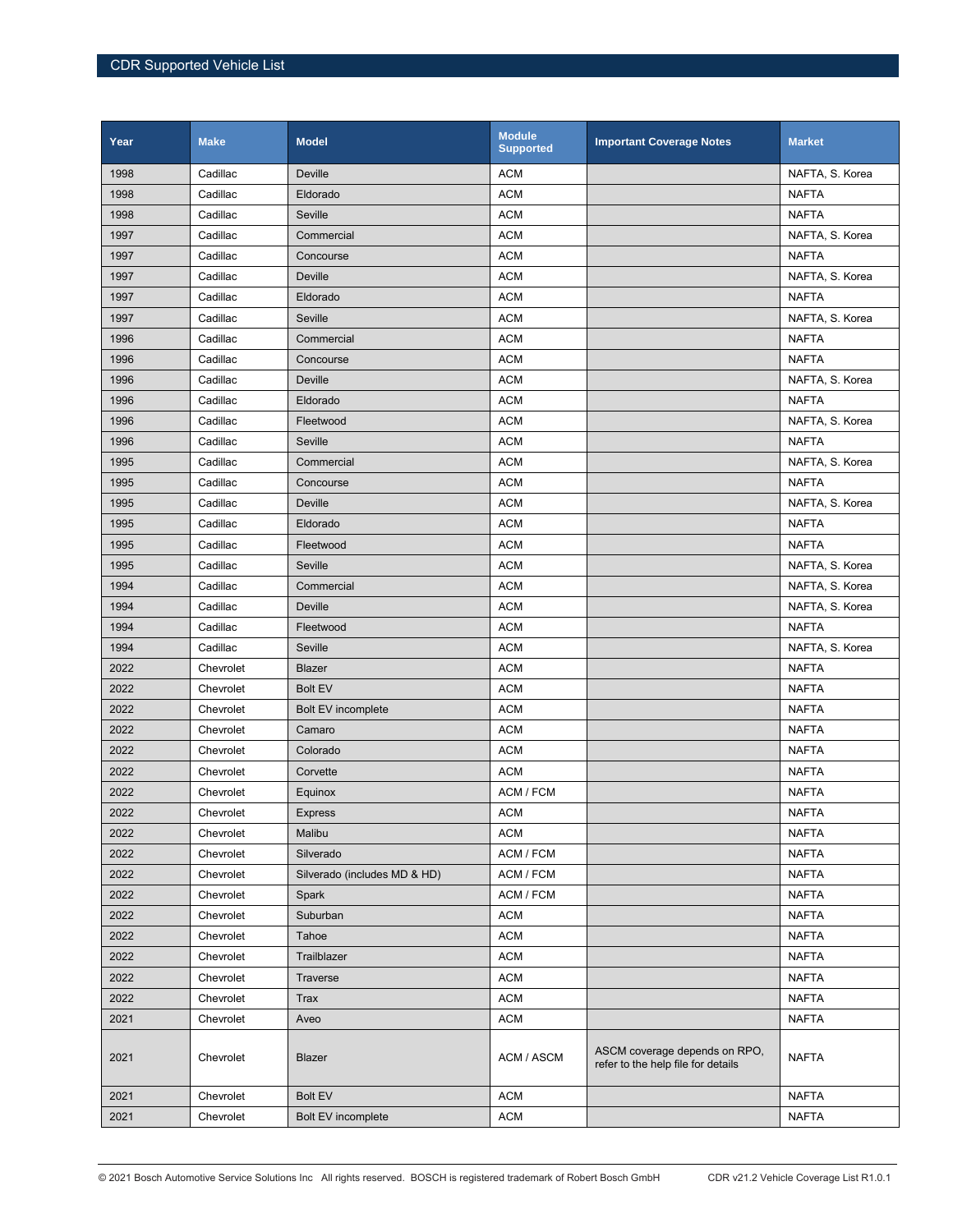| Year | <b>Make</b> | <b>Model</b>            | <b>Module</b><br><b>Supported</b> | <b>Important Coverage Notes</b>                                     | <b>Market</b>       |
|------|-------------|-------------------------|-----------------------------------|---------------------------------------------------------------------|---------------------|
| 2021 | Chevrolet   | Camaro                  | <b>ACM</b>                        |                                                                     | NAFTA, Australia/NZ |
| 2021 | Chevrolet   | Colorado                | <b>ACM</b>                        |                                                                     | <b>NAFTA</b>        |
| 2021 | Chevrolet   | Corvette                | <b>ACM</b>                        |                                                                     | <b>NAFTA</b>        |
| 2021 | Chevrolet   | Equinox                 | ACM / FCM                         |                                                                     | <b>NAFTA</b>        |
| 2021 | Chevrolet   | <b>Express</b>          | <b>ACM</b>                        |                                                                     | <b>NAFTA</b>        |
| 2021 | Chevrolet   | Malibu                  | ACM / ASCM                        | ASCM coverage depends on RPO,<br>refer to the help file for details | NAFTA, S. Korea     |
| 2021 | Chevrolet   | Silverado               | ACM / FCM                         |                                                                     | NAFTA, Australia/NZ |
| 2021 | Chevrolet   | Silverado (includes MD) | ACM / FCM                         |                                                                     | <b>NAFTA</b>        |
| 2021 | Chevrolet   | Spark                   | ACM / FCM                         |                                                                     | NAFTA, S. Korea     |
| 2021 | Chevrolet   | Suburban                | <b>ACM</b>                        |                                                                     | <b>NAFTA</b>        |
| 2021 | Chevrolet   | Tahoe                   | <b>ACM</b>                        |                                                                     | <b>NAFTA</b>        |
| 2021 | Chevrolet   | Tracker                 | <b>ACM</b>                        |                                                                     | <b>NAFTA</b>        |
| 2021 | Chevrolet   | Trailblazer             | <b>ACM</b>                        |                                                                     | <b>NAFTA</b>        |
| 2021 | Chevrolet   | Traverse                | ACM / ASCM                        | ASCM coverage depends on RPO,<br>refer to the help file for details | <b>NAFTA</b>        |
| 2021 | Chevrolet   | Trax                    | <b>ACM</b>                        |                                                                     | NAFTA, S. Korea     |
| 2020 | Chevrolet   | Aveo                    | <b>ACM</b>                        |                                                                     | <b>NAFTA</b>        |
| 2020 | Chevrolet   | Blazer                  | ACM / ASCM                        | ASCM coverage depends on RPO,<br>refer to the help file for details | <b>NAFTA</b>        |
| 2020 | Chevrolet   | <b>Bolt EV</b>          | <b>ACM</b>                        |                                                                     | <b>NAFTA</b>        |
| 2020 | Chevrolet   | Bolt EV incomplete      | <b>ACM</b>                        |                                                                     | <b>NAFTA</b>        |
| 2020 | Chevrolet   | Camaro                  | <b>ACM</b>                        |                                                                     | NAFTA, Australia/NZ |
| 2020 | Chevrolet   | Colorado                | <b>ACM</b>                        |                                                                     | <b>NAFTA</b>        |
| 2020 | Chevrolet   | Corvette                | <b>ACM</b>                        |                                                                     | <b>NAFTA</b>        |
| 2020 | Chevrolet   | Cruze                   | ACM / FCM                         |                                                                     | <b>NAFTA</b>        |
| 2020 | Chevrolet   | Equinox                 | ACM / FCM                         |                                                                     | <b>NAFTA</b>        |
| 2020 | Chevrolet   | <b>Express</b>          | <b>ACM</b>                        |                                                                     | <b>NAFTA</b>        |
| 2020 | Chevrolet   | Impala                  | ACM                               |                                                                     | <b>NAFTA</b>        |
| 2020 | Chevrolet   | Malibu                  | ACM / ASCM                        | ASCM coverage depends on RPO.<br>refer to the help file for details | NAFTA, S. Korea     |
| 2020 | Chevrolet   | Silverado               | ACM / FCM                         |                                                                     | NAFTA, Australia/NZ |
| 2020 | Chevrolet   | Silverado (includes MD) | ACM / FCM                         |                                                                     | <b>NAFTA</b>        |
| 2020 | Chevrolet   | Sonic                   | <b>ACM</b>                        |                                                                     | <b>NAFTA</b>        |
| 2020 | Chevrolet   | Spark                   | ACM / FCM                         |                                                                     | NAFTA, S. Korea     |
| 2020 | Chevrolet   | Suburban                | <b>ACM</b>                        |                                                                     | NAFTA               |
| 2020 | Chevrolet   | Tahoe                   | <b>ACM</b>                        |                                                                     | <b>NAFTA</b>        |
| 2020 | Chevrolet   | Tracker                 | <b>ACM</b>                        |                                                                     | <b>NAFTA</b>        |
| 2020 | Chevrolet   | Traverse                | ACM / ASCM                        | ASCM coverage depends on RPO,<br>refer to the help file for details | <b>NAFTA</b>        |
| 2020 | Chevrolet   | <b>Trax</b>             | <b>ACM</b>                        |                                                                     | NAFTA, S. Korea     |
| 2019 | Chevrolet   | Aveo                    | <b>ACM</b>                        |                                                                     | S. Korea            |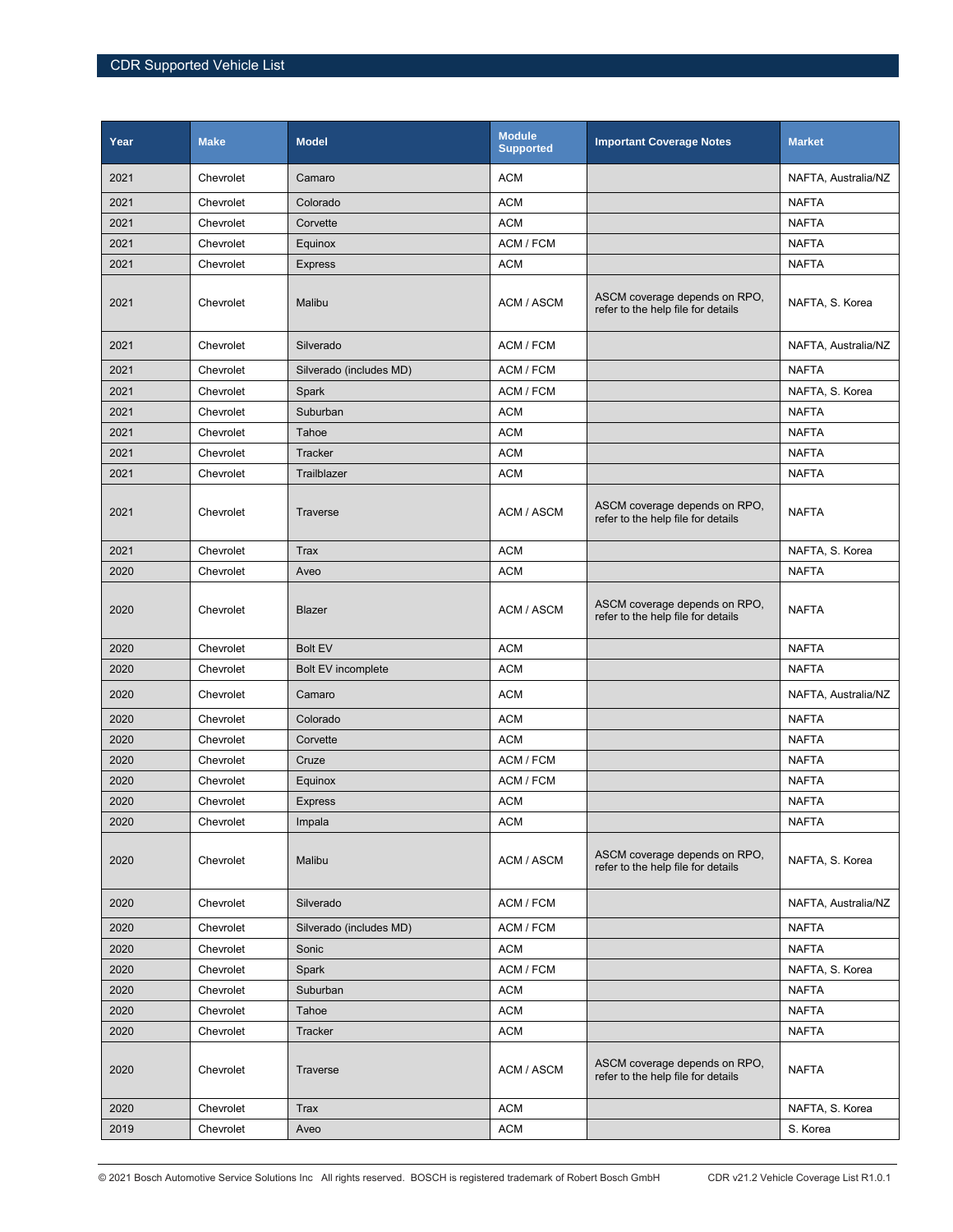| Year | <b>Make</b> | <b>Model</b>                 | <b>Module</b><br><b>Supported</b> | <b>Important Coverage Notes</b>                                     | <b>Market</b>             |
|------|-------------|------------------------------|-----------------------------------|---------------------------------------------------------------------|---------------------------|
| 2019 | Chevrolet   | Blazer                       | <b>ACM / ASCM</b>                 | ASCM coverage depends on RPO,<br>refer to the help file for details | <b>NAFTA</b>              |
| 2019 | Chevrolet   | <b>Bolt EV</b>               | <b>ACM</b>                        |                                                                     | NAFTA, S. Korea           |
| 2019 | Chevrolet   | Camaro                       | <b>ACM</b>                        |                                                                     | <b>NAFTA</b>              |
| 2019 | Chevrolet   | <b>City Express</b>          | <b>ACM</b>                        |                                                                     | <b>NAFTA</b>              |
| 2019 | Chevrolet   | Colorado                     | <b>ACM</b>                        |                                                                     | <b>NAFTA</b>              |
| 2019 | Chevrolet   | Corvette                     | <b>ACM</b>                        |                                                                     | <b>NAFTA</b>              |
| 2019 | Chevrolet   | Cruise AV                    | ACM / FCM                         |                                                                     | <b>NAFTA</b>              |
| 2019 | Chevrolet   | Cruze                        | ACM / FCM                         |                                                                     | NAFTA, S. Korea           |
| 2019 | Chevrolet   | Cruze HB & NB                | <b>ACM</b>                        |                                                                     | China                     |
| 2019 | Chevrolet   | Equinox                      | ACM / FCM                         |                                                                     | NAFTA, China              |
| 2019 | Chevrolet   | <b>Equinox Limited</b>       | ACM / FCM                         |                                                                     | <b>NAFTA</b>              |
| 2019 | Chevrolet   | <b>Express</b>               | <b>ACM</b>                        |                                                                     | <b>NAFTA</b>              |
| 2019 | Chevrolet   | Impala                       | <b>ACM</b>                        |                                                                     | <b>NAFTA</b>              |
| 2019 | Chevrolet   | Low Cab Forward              | <b>ACM</b>                        |                                                                     | <b>NAFTA</b>              |
| 2019 | Chevrolet   | Malibu                       | ACM / ASCM                        | ASCM coverage depends on RPO.<br>refer to the help file for details | NAFTA, S. Korea           |
| 2019 | Chevrolet   | Malibu XL                    | <b>ACM</b>                        |                                                                     | China                     |
| 2019 | Chevrolet   | Silverado (includes HD & MD) | ACM / FCM                         |                                                                     | <b>NAFTA</b>              |
| 2019 | Chevrolet   | Silverado Legacy             | <b>ACM</b>                        |                                                                     | <b>NAFTA</b>              |
| 2019 | Chevrolet   | Sonic                        | <b>ACM</b>                        |                                                                     | <b>NAFTA</b>              |
| 2019 | Chevrolet   | Spark                        | ACM / FCM                         |                                                                     | NAFTA, S. Korea           |
| 2019 | Chevrolet   | Suburban                     | <b>ACM</b>                        |                                                                     | <b>NAFTA</b>              |
| 2019 | Chevrolet   | Tahoe                        | <b>ACM</b>                        |                                                                     | <b>NAFTA</b>              |
| 2019 | Chevrolet   | Tracker                      | <b>ACM</b>                        |                                                                     | <b>NAFTA</b>              |
| 2019 | Chevrolet   | Traverse                     | ACM / ASCM                        | ASCM coverage depends on RPO.<br>refer to the help file for details | <b>NAFTA</b>              |
| 2019 | Chevrolet   | <b>Trax</b>                  | <b>ACM</b>                        |                                                                     | NAFTA, China, S.<br>Korea |
| 2019 | Chevrolet   | Volt                         | ACM / ASCM /<br><b>FCM</b>        | ASCM coverage depends on RPO,<br>refer to the help file for details | <b>NAFTA</b>              |
| 2018 | Chevrolet   | Aveo                         | <b>ACM</b>                        |                                                                     | NAFTA, S. Korea           |
| 2018 | Chevrolet   | <b>Bolt EV</b>               | <b>ACM</b>                        |                                                                     | NAFTA, S. Korea           |
| 2018 | Chevrolet   | Camaro                       | <b>ACM</b>                        |                                                                     | <b>NAFTA</b>              |
| 2018 | Chevrolet   | Captiva                      | <b>ACM</b>                        |                                                                     | S. Korea                  |
| 2018 | Chevrolet   | <b>City Express</b>          | <b>ACM</b>                        |                                                                     | <b>NAFTA</b>              |
| 2018 | Chevrolet   | Colorado                     | <b>ACM</b>                        |                                                                     | <b>NAFTA</b>              |
| 2018 | Chevrolet   | Corvette                     | <b>ACM</b>                        |                                                                     | <b>NAFTA</b>              |
| 2018 | Chevrolet   | Cruze                        | <b>ACM</b>                        |                                                                     | NAFTA, S. Korea           |
| 2018 | Chevrolet   | Cruze HB & NB                | <b>ACM</b>                        |                                                                     | China                     |
| 2018 | Chevrolet   | Equinox                      | <b>ACM</b>                        |                                                                     | NAFTA, China              |
| 2018 | Chevrolet   | <b>Equinox Limited</b>       | <b>ACM</b>                        |                                                                     | <b>NAFTA</b>              |
| 2018 | Chevrolet   | <b>Express</b>               | <b>ACM</b>                        |                                                                     | <b>NAFTA</b>              |
| 2018 | Chevrolet   | Impala                       | <b>ACM</b>                        |                                                                     | <b>NAFTA</b>              |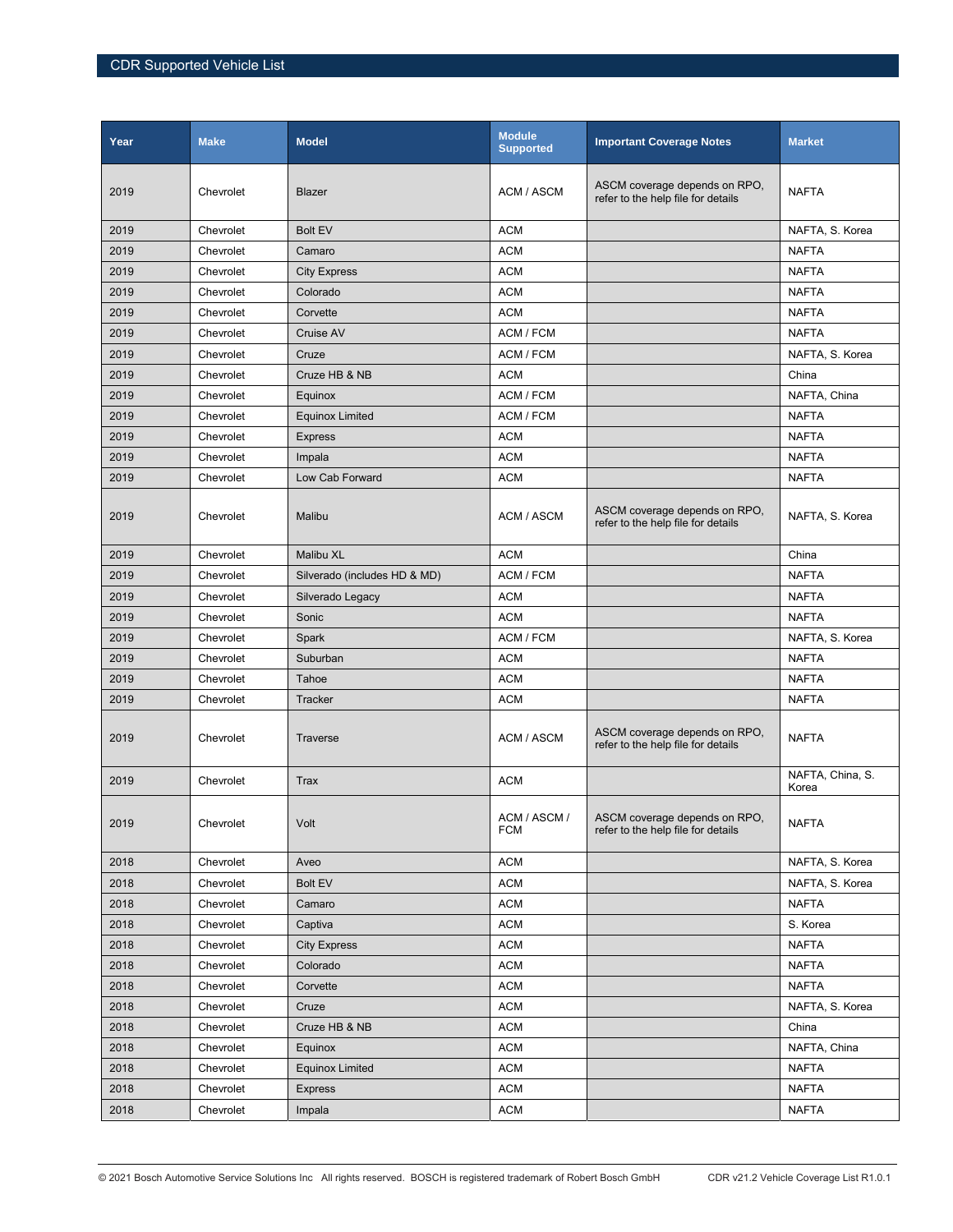| Year | <b>Make</b> | <b>Model</b>                  | <b>Module</b><br><b>Supported</b> | <b>Important Coverage Notes</b>                                     | <b>Market</b>             |
|------|-------------|-------------------------------|-----------------------------------|---------------------------------------------------------------------|---------------------------|
| 2018 | Chevrolet   | Malibu                        | ACM / ASCM                        | ASCM coverage depends on RPO,<br>refer to the help file for details | NAFTA, China, S.<br>Korea |
| 2018 | Chevrolet   | Malibu XL                     | <b>ACM</b>                        |                                                                     | China                     |
| 2018 | Chevrolet   | Orlando                       | <b>ACM</b>                        |                                                                     | S. Korea                  |
| 2018 | Chevrolet   | Silverado                     | <b>ACM</b>                        |                                                                     | <b>NAFTA</b>              |
| 2018 | Chevrolet   | Sonic                         | <b>ACM</b>                        |                                                                     | <b>NAFTA</b>              |
| 2018 | Chevrolet   | Spark                         | <b>ACM</b>                        |                                                                     | <b>NAFTA</b>              |
| 2018 | Chevrolet   | Suburban                      | <b>ACM</b>                        |                                                                     | <b>NAFTA</b>              |
| 2018 | Chevrolet   | Tahoe                         | <b>ACM</b>                        |                                                                     | <b>NAFTA</b>              |
| 2018 | Chevrolet   | <b>Tracker</b>                | <b>ACM</b>                        |                                                                     | <b>NAFTA</b>              |
| 2018 | Chevrolet   | Traverse                      | ACM / ASCM                        | ASCM coverage depends on RPO,<br>refer to the help file for details | <b>NAFTA</b>              |
| 2018 | Chevrolet   | <b>Trax</b>                   | <b>ACM</b>                        |                                                                     | NAFTA, China, S.<br>Korea |
| 2018 | Chevrolet   | Trax                          | <b>ACM</b>                        |                                                                     | China                     |
| 2018 | Chevrolet   | Volt                          | ACM / ASCM                        | ASCM coverage depends on RPO,<br>refer to the help file for details | <b>NAFTA</b>              |
| 2017 | Chevrolet   | Aveo                          | <b>ACM</b>                        |                                                                     | China, S. Korea           |
| 2017 | Chevrolet   | Camaro                        | <b>ACM</b>                        |                                                                     | NAFTA, China, S.<br>Korea |
| 2017 | Chevrolet   | <b>Caprice Police Veihcle</b> | <b>ACM</b>                        |                                                                     | NAFTA, China, S.<br>Korea |
| 2017 | Chevrolet   | Captiva                       | <b>ACM</b>                        |                                                                     | China, S. Korea           |
| 2017 | Chevrolet   | <b>City Express</b>           | <b>ACM</b>                        |                                                                     | <b>NAFTA</b>              |
| 2017 | Chevrolet   | Colorado                      | <b>ACM</b>                        |                                                                     | NAFTA, China, S.<br>Korea |
| 2017 | Chevrolet   | Corvette                      | <b>ACM</b>                        |                                                                     | NAFTA, China, S.<br>Korea |
| 2017 | Chevrolet   | Cruze                         | <b>ACM</b>                        |                                                                     | NAFTA, China, S.<br>Korea |
| 2017 | Chevrolet   | Equinox                       | <b>ACM</b>                        |                                                                     | NAFTA, China, S.<br>Korea |
| 2017 | Chevrolet   | <b>Express</b>                | <b>ACM</b>                        |                                                                     | NAFTA, China, S.<br>Korea |
| 2017 | Chevrolet   | Impala                        | <b>ACM</b>                        |                                                                     | NAFTA, China, S.<br>Korea |
| 2017 | Chevrolet   | Malibu, Malibu XL             | ACM / ASCM                        | ASCM coverage depends on RPO,<br>refer to the help file for details | NAFTA, China, S.<br>Korea |
| 2017 | Chevrolet   | Orlando                       | <b>ACM</b>                        |                                                                     | China, S. Korea           |
| 2017 | Chevrolet   | Silverado                     | <b>ACM</b>                        |                                                                     | NAFTA, China, S.<br>Korea |
| 2017 | Chevrolet   | Sonic                         | <b>ACM</b>                        |                                                                     | NAFTA, China, S.<br>Korea |
| 2017 | Chevrolet   | Spark                         | <b>ACM</b>                        |                                                                     | NAFTA, China              |
| 2017 | Chevrolet   | Spark (Next)                  | <b>ACM</b>                        |                                                                     | S. Korea                  |
| 2017 | Chevrolet   | Spark (Next)                  | <b>ACM</b>                        |                                                                     | China, S. Korea           |
| 2017 | Chevrolet   | SS                            | <b>ACM</b>                        |                                                                     | NAFTA, China, S.<br>Korea |
| 2017 | Chevrolet   | Suburban                      | <b>ACM</b>                        |                                                                     | NAFTA, China, S.<br>Korea |
| 2017 | Chevrolet   | Tahoe                         | <b>ACM</b>                        |                                                                     | NAFTA, China, S.<br>Korea |
| 2017 | Chevrolet   | Traverse                      | <b>ACM</b>                        |                                                                     | NAFTA, China, S.<br>Korea |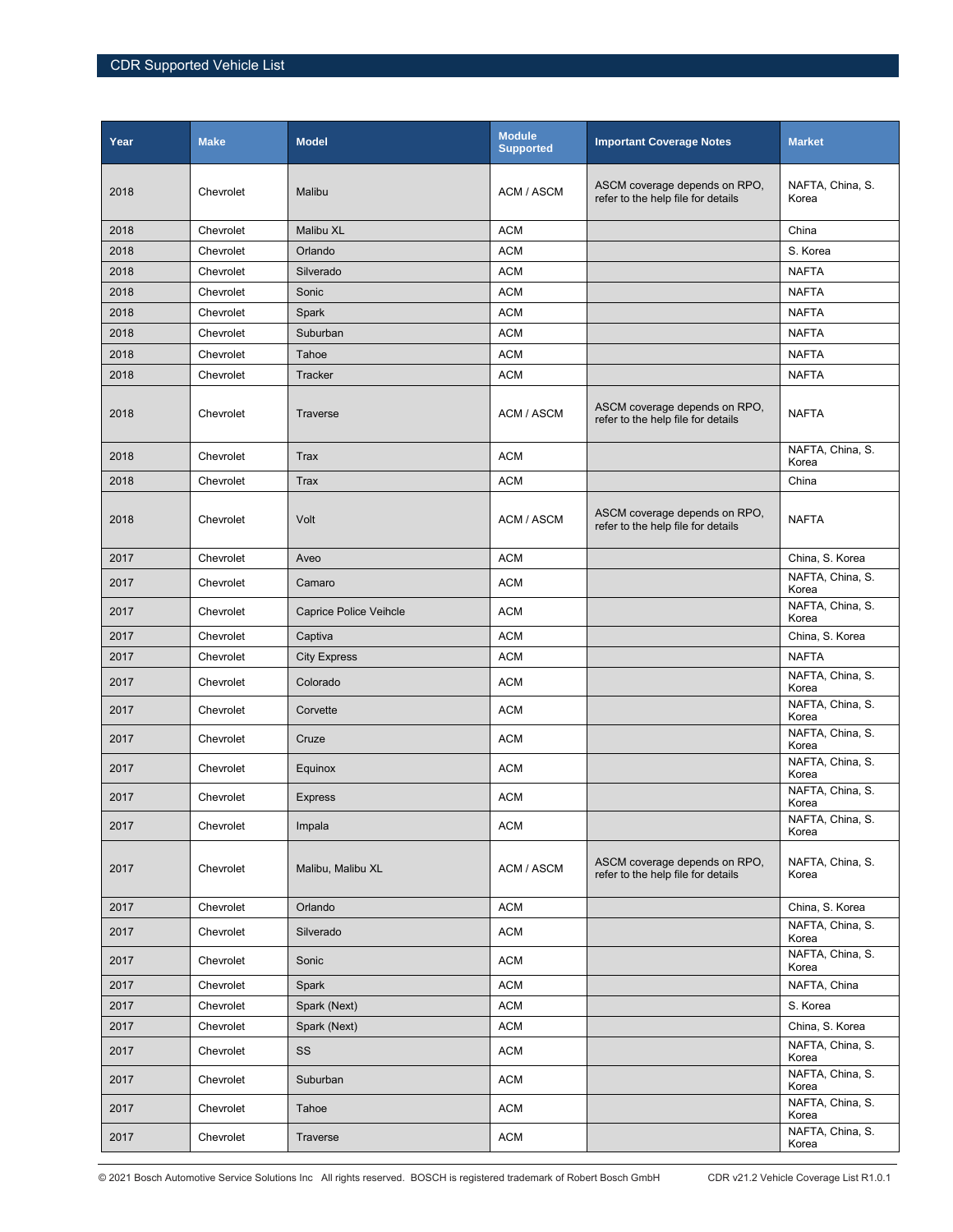| Year | <b>Make</b> | <b>Model</b>                                            | <b>Module</b><br><b>Supported</b> | <b>Important Coverage Notes</b>                                     | <b>Market</b>             |
|------|-------------|---------------------------------------------------------|-----------------------------------|---------------------------------------------------------------------|---------------------------|
| 2017 | Chevrolet   | Trax                                                    | <b>ACM</b>                        |                                                                     | NAFTA, China, S.<br>Korea |
| 2017 | Chevrolet   | Volt                                                    | ACM / ASCM                        | ASCM coverage depends on RPO,<br>refer to the help file for details | NAFTA, China, S.<br>Korea |
| 2016 | Chevrolet   | Aveo                                                    | <b>ACM</b>                        |                                                                     | China, S. Korea           |
| 2016 | Chevrolet   | C/K Truck - Silverado (includes HD),<br>Suburban, Tahoe | <b>ACM</b>                        |                                                                     | NAFTA, China, S.<br>Korea |
| 2016 | Chevrolet   | Camaro                                                  | <b>ACM</b>                        |                                                                     | NAFTA, China, S.<br>Korea |
| 2016 | Chevrolet   | Caprice - Police Vehicle                                | <b>ACM</b>                        |                                                                     | NAFTA, China, S.<br>Korea |
| 2016 | Chevrolet   | Captiva                                                 | <b>ACM</b>                        |                                                                     | China, S. Korea           |
| 2016 | Chevrolet   | Captiva Sport                                           | <b>ACM</b>                        |                                                                     | NAFTA, China, S.<br>Korea |
| 2016 | Chevrolet   | <b>City Express</b>                                     | <b>ACM</b>                        |                                                                     | <b>NAFTA</b>              |
| 2016 | Chevrolet   | Colorado                                                | <b>ACM</b>                        |                                                                     | NAFTA, China, S.<br>Korea |
| 2016 | Chevrolet   | Corvette                                                | <b>ACM</b>                        |                                                                     | NAFTA, China, S.<br>Korea |
| 2016 | Chevrolet   | Cruze                                                   | <b>ACM</b>                        |                                                                     | NAFTA, China, S.<br>Korea |
| 2016 | Chevrolet   | <b>Cruze Limited</b>                                    | <b>ACM</b>                        |                                                                     | NAFTA, China, S.<br>Korea |
| 2016 | Chevrolet   | Equinox                                                 | <b>ACM</b>                        |                                                                     | NAFTA, China, S.<br>Korea |
| 2016 | Chevrolet   | <b>Express</b>                                          | <b>ACM</b>                        |                                                                     | NAFTA, China, S.<br>Korea |
| 2016 | Chevrolet   | Impala                                                  | <b>ACM</b>                        |                                                                     | NAFTA, China, S.<br>Korea |
| 2016 | Chevrolet   | Impala Limited                                          | <b>ACM</b>                        |                                                                     | NAFTA, China, S.<br>Korea |
| 2016 | Chevrolet   | <b>Malibu Limited</b>                                   | <b>ACM</b>                        |                                                                     | NAFTA, China, S.<br>Korea |
| 2016 | Chevrolet   | Malibu, Malibu XL                                       | ACM / ASCM                        | ASCM coverage depends on RPO,<br>refer to the help file for details | NAFTA, China, S.<br>Korea |
| 2016 | Chevrolet   | Orlando                                                 | <b>ACM</b>                        |                                                                     | China, S. Korea           |
| 2016 | Chevrolet   | Sonic                                                   | <b>ACM</b>                        |                                                                     | NAFTA, China, S.<br>Korea |
| 2016 | Chevrolet   | Spark EV                                                | <b>ACM</b>                        |                                                                     | NAFTA, China              |
| 2016 | Chevrolet   | SS                                                      | <b>ACM</b>                        |                                                                     | NAFTA, China, S.<br>Korea |
| 2016 | Chevrolet   | Tracker                                                 | <b>ACM</b>                        |                                                                     | NAFTA, China, S.<br>Korea |
| 2016 | Chevrolet   | Traverse                                                | <b>ACM</b>                        |                                                                     | NAFTA, China, S.<br>Korea |
| 2016 | Chevrolet   | <b>Trax</b>                                             | <b>ACM</b>                        |                                                                     | NAFTA, China, S.<br>Korea |
| 2016 | Chevrolet   | Volt                                                    | <b>ACM</b>                        |                                                                     | NAFTA, China, S.<br>Korea |
| 2015 | Chevrolet   | Aveo                                                    | <b>ACM</b>                        |                                                                     | China, S. Korea           |
| 2015 | Chevrolet   | Beat                                                    | <b>ACM</b>                        |                                                                     | NAFTA, China, S.<br>Korea |
| 2015 | Chevrolet   | C/K Truck - Silverado, Suburban,<br>Tahoe               | <b>ACM</b>                        |                                                                     | NAFTA, China, S.<br>Korea |
| 2015 | Chevrolet   | Camaro                                                  | <b>ACM</b>                        |                                                                     | NAFTA, China, S.<br>Korea |
| 2015 | Chevrolet   | Caprice - Police Vehicle                                | <b>ACM</b>                        |                                                                     | NAFTA, China, S.<br>Korea |
| 2015 | Chevrolet   | Captiva                                                 | <b>ACM</b>                        |                                                                     | China, S. Korea           |
| 2015 | Chevrolet   | Captiva Sport                                           | <b>ACM</b>                        |                                                                     | NAFTA, China, S.<br>Korea |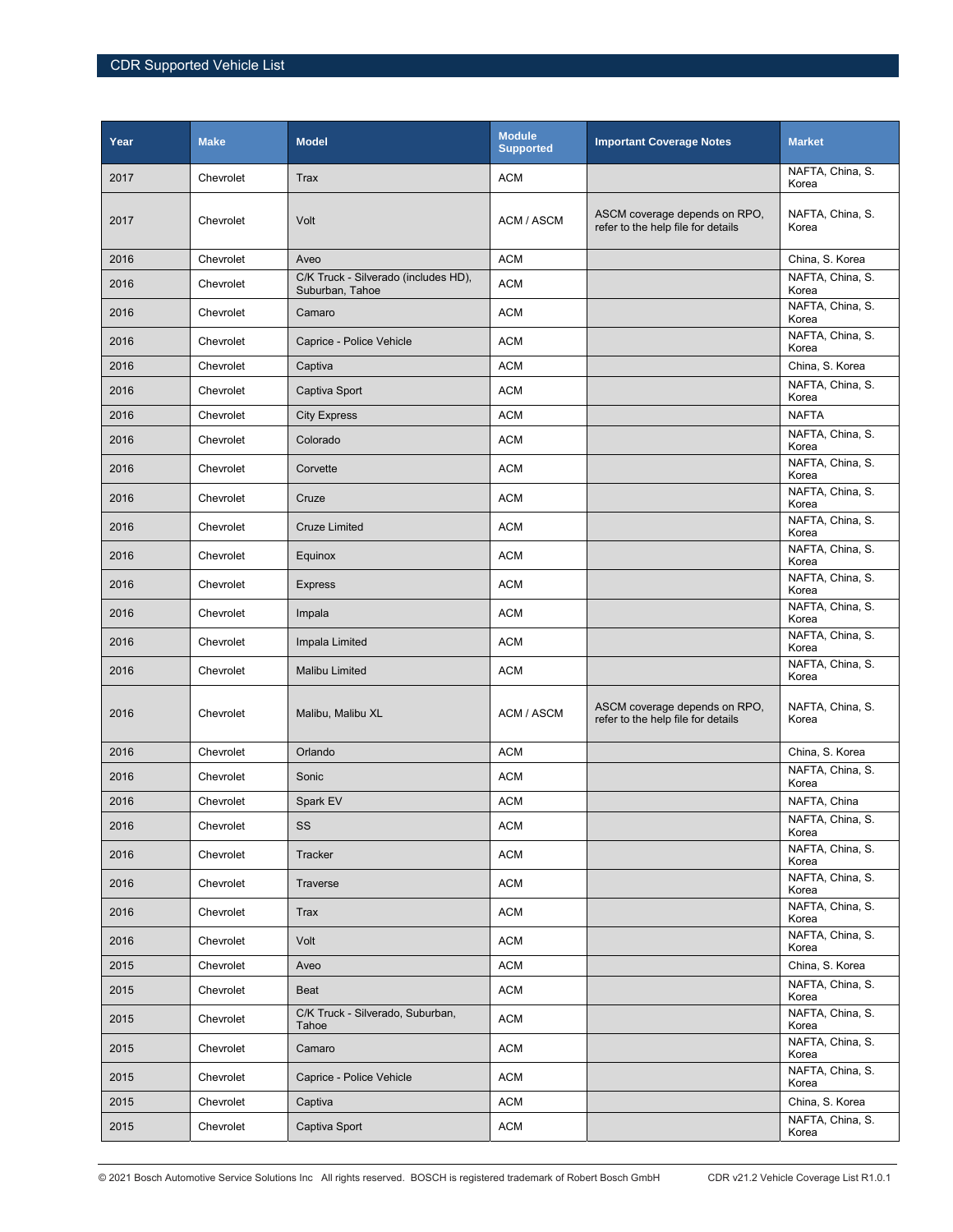| Year | <b>Make</b> | <b>Model</b>                              | <b>Module</b><br><b>Supported</b> | <b>Important Coverage Notes</b> | <b>Market</b>             |
|------|-------------|-------------------------------------------|-----------------------------------|---------------------------------|---------------------------|
| 2015 | Chevrolet   | <b>City Express</b>                       | <b>ACM</b>                        |                                 | <b>NAFTA</b>              |
| 2015 | Chevrolet   | Colorado                                  | <b>ACM</b>                        |                                 | NAFTA, China, S.<br>Korea |
| 2015 | Chevrolet   | Corvette                                  | <b>ACM</b>                        |                                 | NAFTA, China, S.<br>Korea |
| 2015 | Chevrolet   | Cruze                                     | <b>ACM</b>                        |                                 | NAFTA, China, S.<br>Korea |
| 2015 | Chevrolet   | Equinox                                   | <b>ACM</b>                        |                                 | NAFTA, China, S.<br>Korea |
| 2015 | Chevrolet   | <b>Express</b>                            | <b>ACM</b>                        |                                 | NAFTA, China, S.<br>Korea |
| 2015 | Chevrolet   | Impala Limited                            | <b>ACM</b>                        |                                 | NAFTA, China, S.<br>Korea |
| 2015 | Chevrolet   | Malibu                                    | <b>ACM</b>                        |                                 | NAFTA, China, S.<br>Korea |
| 2015 | Chevrolet   | Orlando                                   | <b>ACM</b>                        |                                 | China, S. Korea           |
| 2015 | Chevrolet   | Sonic                                     | <b>ACM</b>                        |                                 | NAFTA, China, S.<br>Korea |
| 2015 | Chevrolet   | Spark (includes EV)                       | <b>ACM</b>                        |                                 | NAFTA, China, S.<br>Korea |
| 2015 | Chevrolet   | SS                                        | <b>ACM</b>                        |                                 | NAFTA, China, S.<br>Korea |
| 2015 | Chevrolet   | Tracker                                   | <b>ACM</b>                        |                                 | NAFTA, China, S.<br>Korea |
| 2015 | Chevrolet   | Traverse                                  | <b>ACM</b>                        |                                 | NAFTA, China, S.<br>Korea |
| 2015 | Chevrolet   | <b>Trax</b>                               | <b>ACM</b>                        |                                 | NAFTA, China, S.<br>Korea |
| 2015 | Chevrolet   | Volt                                      | <b>ACM</b>                        |                                 | NAFTA, China, S.<br>Korea |
| 2014 | Chevrolet   | Aveo                                      | <b>ACM</b>                        |                                 | China, S. Korea           |
| 2014 | Chevrolet   | <b>Beat</b>                               | <b>ACM</b>                        |                                 | NAFTA, China, S.<br>Korea |
| 2014 | Chevrolet   | C/K Truck - Silverado, Suburban,<br>Tahoe | <b>ACM</b>                        |                                 | NAFTA, China, S.<br>Korea |
| 2014 | Chevrolet   | Camaro                                    | <b>ACM</b>                        |                                 | NAFTA, China, S.<br>Korea |
| 2014 | Chevrolet   | Caprice - Police Vehicle                  | <b>ACM</b>                        |                                 | NAFTA, China, S.<br>Korea |
| 2014 | Chevrolet   | Captiva Sport                             | <b>ACM</b>                        |                                 | NAFTA, China, S.<br>Korea |
| 2014 | Chevrolet   | Corvette                                  | <b>ACM</b>                        |                                 | NAFTA, China, S.<br>Korea |
| 2014 | Chevrolet   | Cruze                                     | <b>ACM</b>                        |                                 | NAFTA, China, S.<br>Korea |
| 2014 | Chevrolet   | Equinox                                   | <b>ACM</b>                        |                                 | NAFTA, China, S.<br>Korea |
| 2014 | Chevrolet   | <b>Express</b>                            | ACM / ROS                         |                                 | NAFTA, China, S.<br>Korea |
| 2014 | Chevrolet   | Impala (includes Limited)                 | <b>ACM</b>                        |                                 | NAFTA, China, S.<br>Korea |
| 2014 | Chevrolet   | Malibu                                    | <b>ACM</b>                        |                                 | NAFTA, China, S.<br>Korea |
| 2014 | Chevrolet   | Orlando                                   | <b>ACM</b>                        |                                 | NAFTA, China, S.<br>Korea |
| 2014 | Chevrolet   | Sonic                                     | <b>ACM</b>                        |                                 | NAFTA, China, S.<br>Korea |
| 2014 | Chevrolet   | Spark (includes EV)                       | <b>ACM</b>                        |                                 | NAFTA, China, S.<br>Korea |
| 2014 | Chevrolet   | SS                                        | <b>ACM</b>                        |                                 | NAFTA, China, S.<br>Korea |
| 2014 | Chevrolet   | Tracker                                   | ACM                               |                                 | NAFTA, China, S.<br>Korea |
| 2014 | Chevrolet   | Traverse                                  | <b>ACM</b>                        |                                 | NAFTA, China, S.<br>Korea |
| 2014 | Chevrolet   | Trax                                      | <b>ACM</b>                        |                                 | NAFTA, China, S.<br>Korea |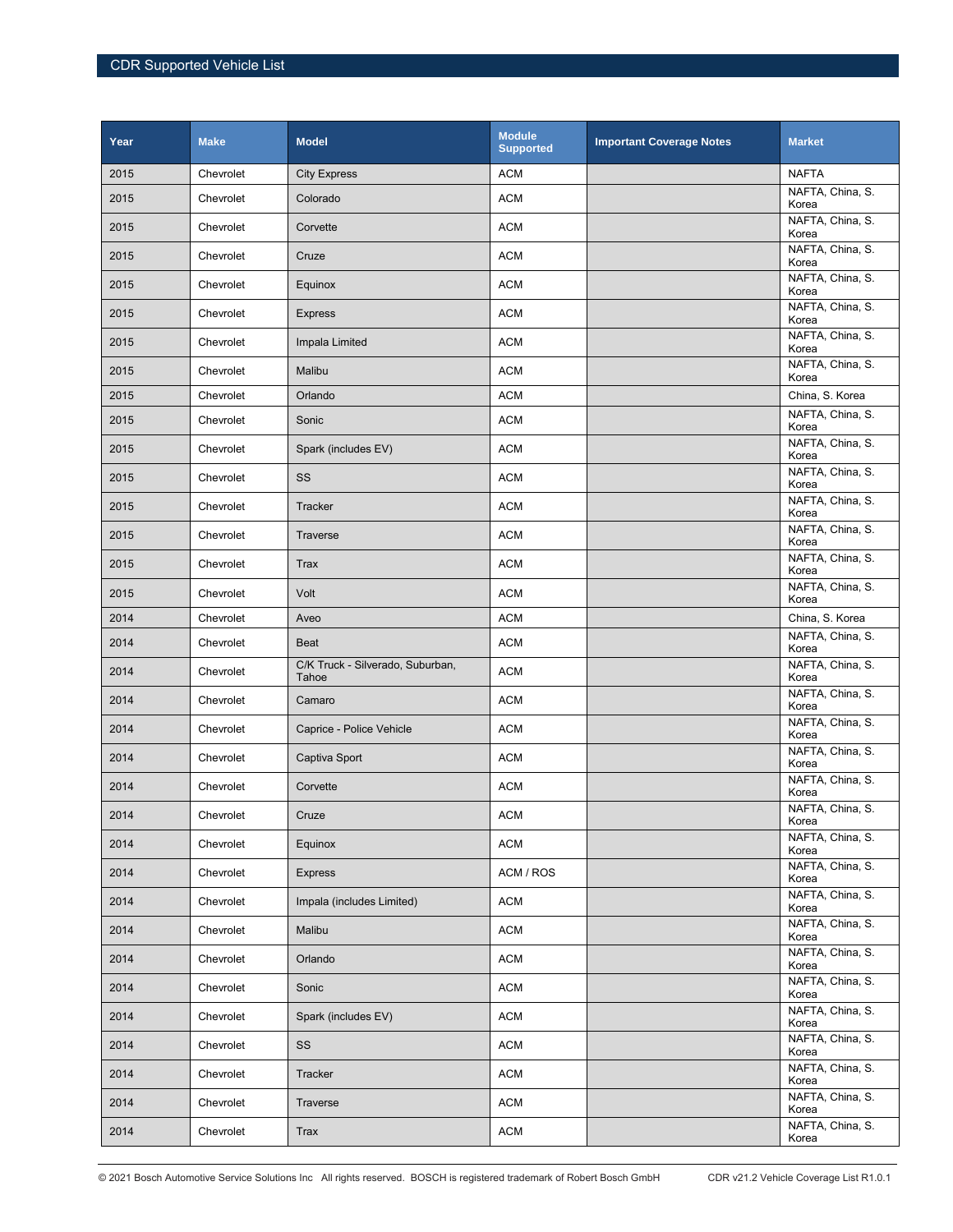| Year | <b>Make</b> | <b>Model</b>             | <b>Module</b><br><b>Supported</b> | <b>Important Coverage Notes</b> | <b>Market</b>             |
|------|-------------|--------------------------|-----------------------------------|---------------------------------|---------------------------|
| 2014 | Chevrolet   | Volt                     | <b>ACM</b>                        |                                 | NAFTA, China, S.<br>Korea |
| 2013 | Chevrolet   | Avalanche                | <b>ACM</b>                        |                                 | NAFTA, China, S.<br>Korea |
| 2013 | Chevrolet   | Aveo                     | <b>ACM</b>                        |                                 | NAFTA, China, S.<br>Korea |
| 2013 | Chevrolet   | Camaro                   | <b>ACM</b>                        |                                 | NAFTA, China, S.<br>Korea |
| 2013 | Chevrolet   | Caprice - Police Vehicle | <b>ACM</b>                        |                                 | NAFTA, China, S.<br>Korea |
| 2013 | Chevrolet   | Captiva                  | <b>ACM</b>                        |                                 | China, S. Korea           |
| 2013 | Chevrolet   | Captiva Sport            | <b>ACM</b>                        |                                 | NAFTA, China, S.<br>Korea |
| 2013 | Chevrolet   | Corvette                 | <b>ACM</b>                        |                                 | NAFTA, China, S.<br>Korea |
| 2013 | Chevrolet   | Cruze                    | <b>ACM</b>                        |                                 | NAFTA, China, S.<br>Korea |
| 2013 | Chevrolet   | Equinox                  | <b>ACM</b>                        |                                 | NAFTA, China, S.<br>Korea |
| 2013 | Chevrolet   | <b>Express</b>           | ACM / ROS                         |                                 | NAFTA, China, S.<br>Korea |
| 2013 | Chevrolet   | Impala                   | <b>ACM</b>                        |                                 | NAFTA, China, S.<br>Korea |
| 2013 | Chevrolet   | Malibu                   | <b>ACM</b>                        |                                 | NAFTA, China, S.<br>Korea |
| 2013 | Chevrolet   | Orlando                  | <b>ACM</b>                        |                                 | NAFTA, China, S.<br>Korea |
| 2013 | Chevrolet   | Silverado                | <b>ACM</b>                        |                                 | NAFTA, China, S.<br>Korea |
| 2013 | Chevrolet   | Sonic                    | <b>ACM</b>                        |                                 | NAFTA, China, S.<br>Korea |
| 2013 | Chevrolet   | Spark                    | <b>ACM</b>                        |                                 | NAFTA, China, S.<br>Korea |
| 2013 | Chevrolet   | Suburban                 | <b>ACM</b>                        |                                 | NAFTA, China, S.<br>Korea |
| 2013 | Chevrolet   | Tahoe                    | <b>ACM</b>                        |                                 | NAFTA, China, S.<br>Korea |
| 2013 | Chevrolet   | <b>Traverse</b>          | <b>ACM</b>                        |                                 | NAFTA, China, S.<br>Korea |
| 2013 | Chevrolet   | <b>Trax</b>              | <b>ACM</b>                        |                                 | NAFTA, China, S.<br>Korea |
| 2013 | Chevrolet   | Volt                     | <b>ACM</b>                        |                                 | NAFTA, China, S.<br>Korea |
| 2012 | Chevrolet   | Avalanche                | <b>ACM</b>                        |                                 | NAFTA, China, S.<br>Korea |
| 2012 | Chevrolet   | Aveo                     | <b>ACM</b>                        |                                 | China, S. Korea           |
| 2012 | Chevrolet   | Camaro                   | <b>ACM</b>                        |                                 | NAFTA, China, S.<br>Korea |
| 2012 | Chevrolet   | Caprice (Police)         | <b>ACM</b>                        |                                 | NAFTA, China, S.<br>Korea |
| 2012 | Chevrolet   | Captiva                  | <b>ACM</b>                        |                                 | China, S. Korea           |
| 2012 | Chevrolet   | Captiva Sport            | <b>ACM</b>                        |                                 | NAFTA, China, S.<br>Korea |
| 2012 | Chevrolet   | Colorado                 | <b>ACM</b>                        |                                 | NAFTA, China, S.<br>Korea |
| 2012 | Chevrolet   | Corvette                 | <b>ACM</b>                        |                                 | NAFTA, China, S.<br>Korea |
| 2012 | Chevrolet   | Cruze                    | <b>ACM</b>                        |                                 | NAFTA, China, S.<br>Korea |
| 2012 | Chevrolet   | Equinox                  | <b>ACM</b>                        |                                 | NAFTA, China, S.<br>Korea |
| 2012 | Chevrolet   | <b>Express</b>           | ACM / ROS                         |                                 | NAFTA, China, S.<br>Korea |
| 2012 | Chevrolet   | Impala                   | <b>ACM</b>                        |                                 | NAFTA, China, S.<br>Korea |
| 2012 | Chevrolet   | Malibu                   | <b>ACM</b>                        |                                 | NAFTA, China, S.<br>Korea |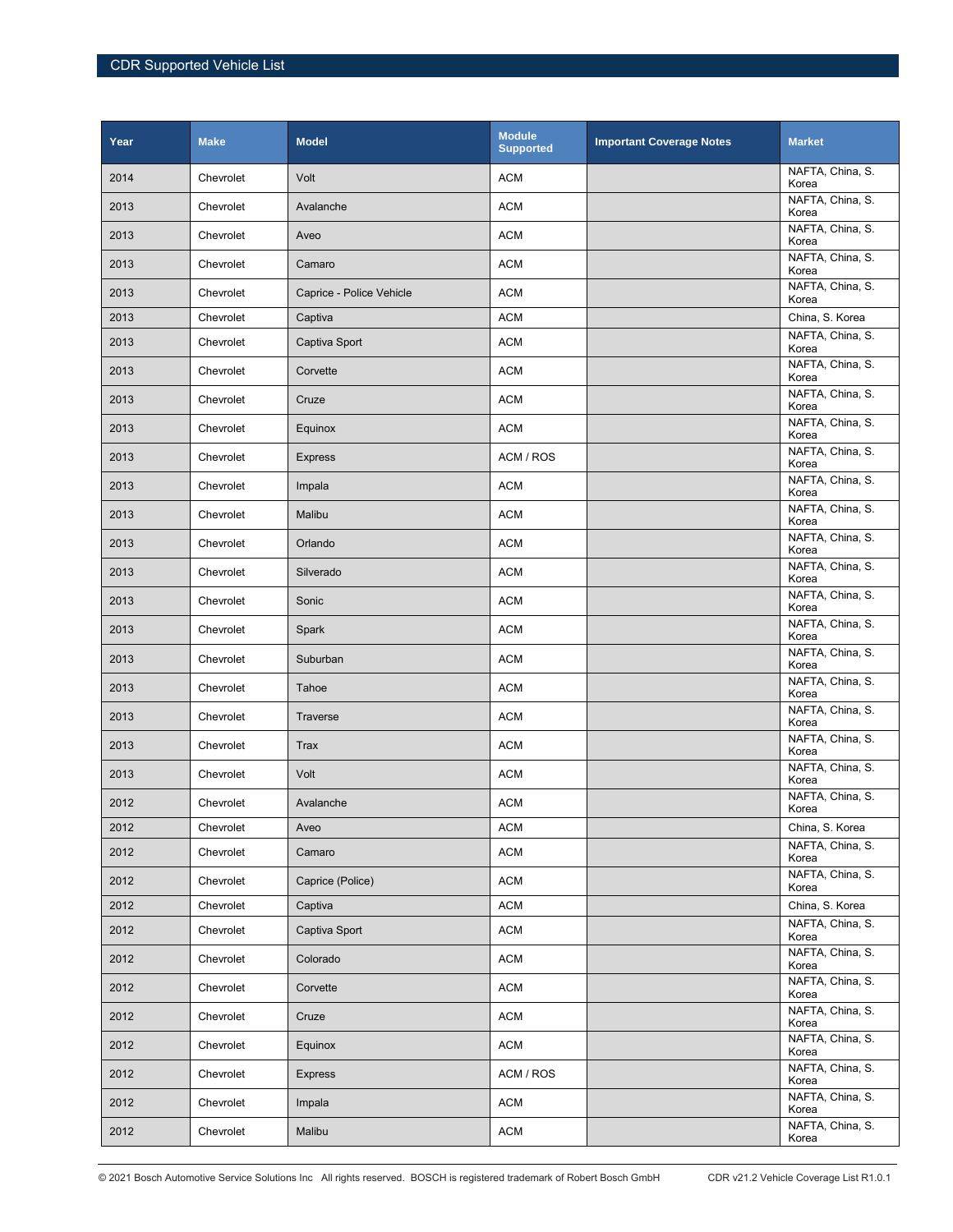| Year | <b>Make</b> | <b>Model</b>     | <b>Module</b><br><b>Supported</b> | <b>Important Coverage Notes</b> | <b>Market</b>             |
|------|-------------|------------------|-----------------------------------|---------------------------------|---------------------------|
| 2012 | Chevrolet   | Matiz            | <b>ACM</b>                        |                                 | NAFTA, China, S.<br>Korea |
| 2012 | Chevrolet   | Orlando          | <b>ACM</b>                        |                                 | NAFTA, China, S.<br>Korea |
| 2012 | Chevrolet   | Silverado        | <b>ACM</b>                        |                                 | NAFTA, China, S.<br>Korea |
| 2012 | Chevrolet   | Sonic            | <b>ACM</b>                        |                                 | NAFTA, China, S.<br>Korea |
| 2012 | Chevrolet   | Spark            | <b>ACM</b>                        |                                 | China, S. Korea           |
| 2012 | Chevrolet   | Suburban         | <b>ACM</b>                        |                                 | NAFTA, China, S.<br>Korea |
| 2012 | Chevrolet   | Tahoe            | <b>ACM</b>                        |                                 | NAFTA, China, S.<br>Korea |
| 2012 | Chevrolet   | Traverse         | <b>ACM</b>                        |                                 | NAFTA, China, S.<br>Korea |
| 2012 | Chevrolet   | Volt             | <b>ACM</b>                        |                                 | NAFTA, China, S.<br>Korea |
| 2011 | Chevrolet   | Avalanche        | <b>ACM</b>                        |                                 | NAFTA, China, S.<br>Korea |
| 2011 | Chevrolet   | Aveo             | <b>ACM</b>                        |                                 | NAFTA, China, S.<br>Korea |
| 2011 | Chevrolet   | Camaro           | <b>ACM</b>                        |                                 | NAFTA, China, S.<br>Korea |
| 2011 | Chevrolet   | Caprice (Police) | <b>ACM</b>                        |                                 | NAFTA, China, S.<br>Korea |
| 2011 | Chevrolet   | Captiva          | <b>ACM</b>                        |                                 | China, S. Korea           |
| 2011 | Chevrolet   | Captiva Sport    | <b>ACM</b>                        |                                 | NAFTA, China, S.<br>Korea |
| 2011 | Chevrolet   | Colorado         | <b>ACM</b>                        |                                 | NAFTA, China, S.<br>Korea |
| 2011 | Chevrolet   | Corvette         | <b>ACM</b>                        |                                 | NAFTA, China, S.<br>Korea |
| 2011 | Chevrolet   | Cruze            | <b>ACM</b>                        |                                 | NAFTA, China, S.<br>Korea |
| 2011 | Chevrolet   | Equinox          | <b>ACM</b>                        |                                 | NAFTA, China, S.<br>Korea |
| 2011 | Chevrolet   | <b>Express</b>   | ACM / ROS                         |                                 | NAFTA, China, S.<br>Korea |
| 2011 | Chevrolet   | <b>HHR</b>       | <b>ACM</b>                        |                                 | NAFTA, China, S.<br>Korea |
| 2011 | Chevrolet   | Impala           | <b>ACM</b>                        |                                 | NAFTA, China, S.<br>Korea |
| 2011 | Chevrolet   | Malibu           | <b>ACM</b>                        |                                 | NAFTA, China, S.<br>Korea |
| 2011 | Chevrolet   | Orlando          | <b>ACM</b>                        |                                 | China, S. Korea           |
| 2011 | Chevrolet   | Silverado        | <b>ACM</b>                        |                                 | NAFTA, China, S.<br>Korea |
| 2011 | Chevrolet   | Suburban         | <b>ACM</b>                        |                                 | NAFTA, China, S.<br>Korea |
| 2011 | Chevrolet   | Tahoe            | <b>ACM</b>                        |                                 | NAFTA, China, S.<br>Korea |
| 2011 | Chevrolet   | Traverse         | <b>ACM</b>                        |                                 | NAFTA, China, S.<br>Korea |
| 2011 | Chevrolet   | Volt             | <b>ACM</b>                        |                                 | NAFTA, China, S.<br>Korea |
| 2010 | Chevrolet   | Avalanche        | <b>ACM</b>                        |                                 | NAFTA, China, S.<br>Korea |
| 2010 | Chevrolet   | Aveo             | <b>ACM</b>                        |                                 | NAFTA, China, S.<br>Korea |
| 2010 | Chevrolet   | Camaro           | <b>ACM</b>                        |                                 | NAFTA, China, S.<br>Korea |
| 2010 | Chevrolet   | Captiva          | <b>ACM</b>                        |                                 | China, S. Korea           |
| 2010 | Chevrolet   | Captiva Sport    | <b>ACM</b>                        |                                 | NAFTA, China, S.<br>Korea |
| 2010 | Chevrolet   | Cobalt           | <b>ACM</b>                        |                                 | NAFTA, China, S.<br>Korea |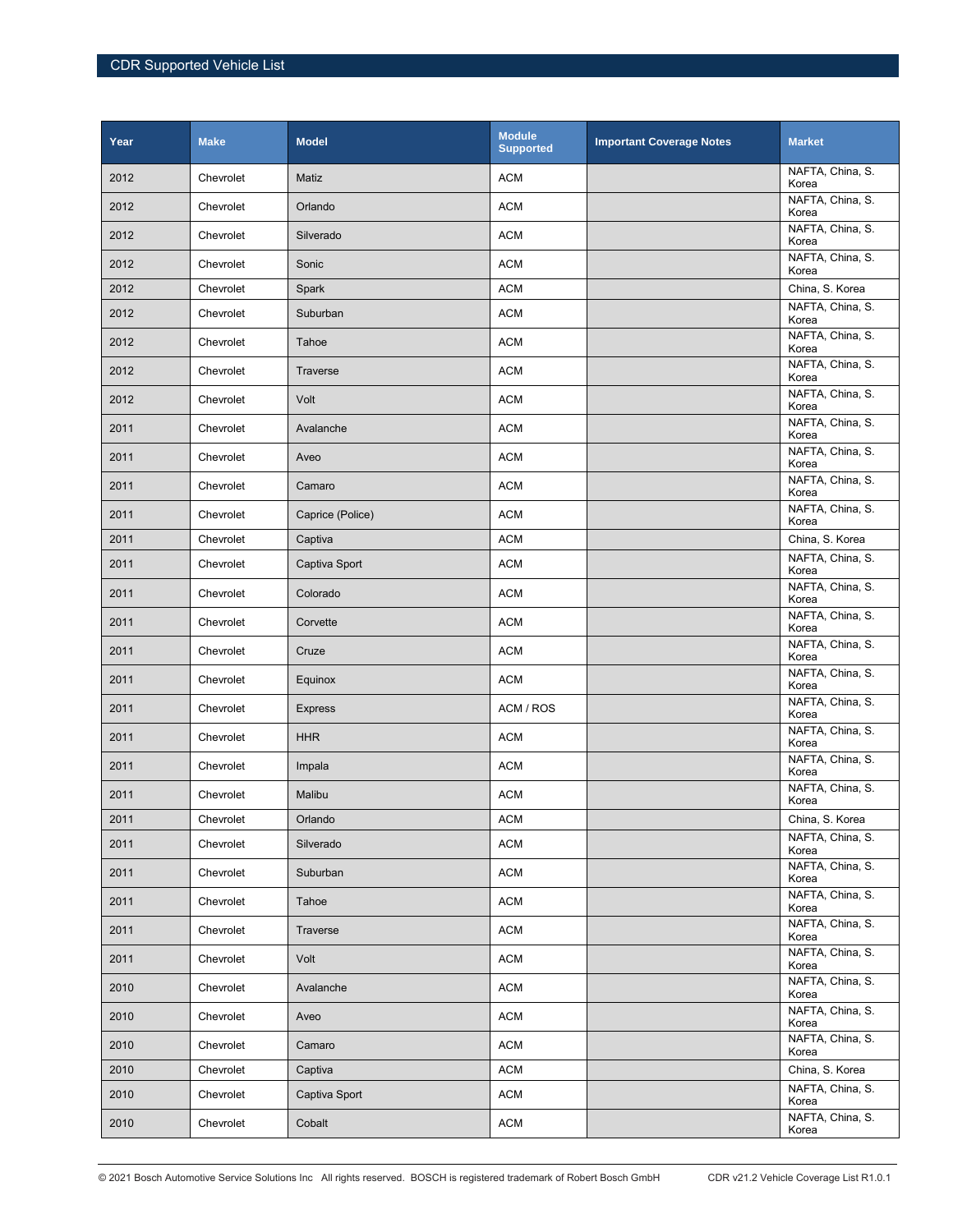| Year | <b>Make</b> | <b>Model</b>               | <b>Module</b><br><b>Supported</b> | <b>Important Coverage Notes</b> | <b>Market</b>             |
|------|-------------|----------------------------|-----------------------------------|---------------------------------|---------------------------|
| 2010 | Chevrolet   | Colorado                   | <b>ACM</b>                        |                                 | NAFTA, China, S.<br>Korea |
| 2010 | Chevrolet   | Corvette                   | <b>ACM</b>                        |                                 | NAFTA, China, S.<br>Korea |
| 2010 | Chevrolet   | Cruze                      | <b>ACM</b>                        |                                 | NAFTA, China, S.<br>Korea |
| 2010 | Chevrolet   | Equinox                    | <b>ACM</b>                        |                                 | NAFTA, China, S.<br>Korea |
| 2010 | Chevrolet   | <b>Express</b>             | ACM / ROS                         |                                 | NAFTA, China, S.<br>Korea |
| 2010 | Chevrolet   | <b>HHR</b>                 | <b>ACM</b>                        |                                 | NAFTA, China, S.<br>Korea |
| 2010 | Chevrolet   | Impala                     | <b>ACM</b>                        |                                 | NAFTA, China, S.<br>Korea |
| 2010 | Chevrolet   | Malibu                     | <b>ACM</b>                        |                                 | NAFTA, China, S.<br>Korea |
| 2010 | Chevrolet   | Silverado                  | <b>ACM</b>                        |                                 | NAFTA, China, S.<br>Korea |
| 2010 | Chevrolet   | Spark                      | <b>ACM</b>                        |                                 | China, S. Korea           |
| 2010 | Chevrolet   | Suburban                   | <b>ACM</b>                        |                                 | NAFTA, China, S.<br>Korea |
| 2010 | Chevrolet   | Tahoe                      | <b>ACM</b>                        |                                 | NAFTA, China, S.<br>Korea |
| 2010 | Chevrolet   | Traverse                   | <b>ACM</b>                        |                                 | NAFTA, China, S.<br>Korea |
| 2009 | Chevrolet   | Avalanche (1500/2500)      | ACM / ROS                         |                                 | NAFTA, China              |
| 2009 | Chevrolet   | Aveo                       | <b>ACM</b>                        |                                 | NAFTA, China              |
| 2009 | Chevrolet   | Captiva                    | <b>ACM</b>                        |                                 | China                     |
| 2009 | Chevrolet   | Cobalt                     | <b>ACM</b>                        |                                 | NAFTA, China              |
| 2009 | Chevrolet   | Colorado                   | <b>ACM</b>                        |                                 | NAFTA, China              |
| 2009 | Chevrolet   | Corvette                   | <b>ACM</b>                        |                                 | NAFTA, China              |
| 2009 | Chevrolet   | Cruze                      | <b>ACM</b>                        |                                 | China                     |
| 2009 | Chevrolet   | Equinox                    | ACM / ROS                         |                                 | NAFTA, China              |
| 2009 | Chevrolet   | Express (1500, 2500, 3500) | ACM / ROS                         |                                 | NAFTA, China              |
| 2009 | Chevrolet   | <b>HHR</b>                 | <b>ACM</b>                        |                                 | NAFTA, China              |
| 2009 | Chevrolet   | Impala                     | <b>ACM</b>                        |                                 | NAFTA, China              |
| 2009 | Chevrolet   | Kodiak                     | <b>ACM</b>                        |                                 | NAFTA, China              |
| 2009 | Chevrolet   | Malibu                     | <b>ACM</b>                        |                                 | NAFTA, China              |
| 2009 | Chevrolet   | Silverado (1500/2500/3500) | ACM / ROS                         |                                 | NAFTA, China              |
| 2009 | Chevrolet   | Suburban (1500/2500)       | ACM / ROS                         |                                 | NAFTA, China              |
| 2009 | Chevrolet   | Tahoe                      | ACM / ROS                         |                                 | NAFTA, China              |
| 2009 | Chevrolet   | Trailblazer                | <b>ACM</b>                        |                                 | NAFTA, China              |
| 2009 | Chevrolet   | Traverse                   | ACM / ROS                         |                                 | NAFTA, China              |
| 2009 | Chevrolet   | Uplander                   | <b>ACM</b>                        |                                 | NAFTA, China              |
| 2008 | Chevrolet   | Avalanche (1500/2500)      | ACM / ROS                         |                                 | NAFTA, China              |
| 2008 | Chevrolet   | Captiva                    | <b>ACM</b>                        |                                 | China                     |
| 2008 | Chevrolet   | Cheyenne                   | <b>ACM</b>                        |                                 | NAFTA, China              |
| 2008 | Chevrolet   | Cobalt                     | <b>ACM</b>                        |                                 | NAFTA, China              |
| 2008 | Chevrolet   | Colorado                   | <b>ACM</b>                        |                                 | NAFTA, China              |
| 2008 | Chevrolet   | Corvette                   | <b>ACM</b>                        |                                 | NAFTA, China              |
| 2008 | Chevrolet   | Equinox                    | ACM / ROS                         |                                 | NAFTA, China              |
| 2008 | Chevrolet   | Express (1500, 2500, 3500) | ACM / ROS                         |                                 | NAFTA, China              |
| 2008 | Chevrolet   | <b>HHR</b>                 | <b>ACM</b>                        |                                 | NAFTA, China              |
| 2008 | Chevrolet   | Impala                     | <b>ACM</b>                        |                                 | NAFTA, China              |
| 2008 | Chevrolet   | Kodiak                     | <b>ACM</b>                        |                                 | NAFTA, China              |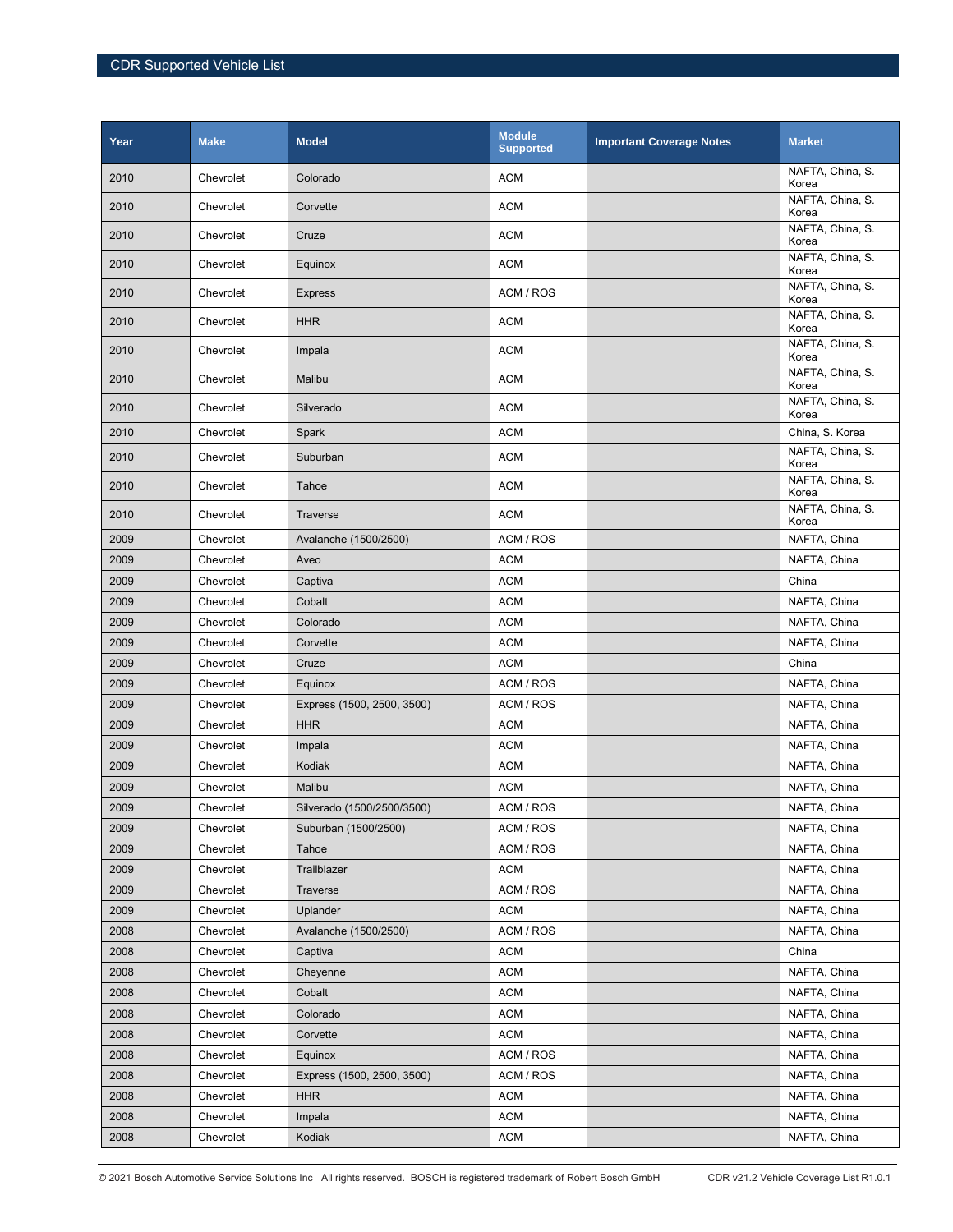| Year | <b>Make</b> | <b>Model</b>               | <b>Module</b><br><b>Supported</b> | <b>Important Coverage Notes</b> | <b>Market</b> |
|------|-------------|----------------------------|-----------------------------------|---------------------------------|---------------|
| 2008 | Chevrolet   | Malibu                     | <b>ACM</b>                        |                                 | NAFTA, China  |
| 2008 | Chevrolet   | Silverado (1500/2500/3500) | ACM / ROS                         |                                 | NAFTA, China  |
| 2008 | Chevrolet   | Suburban (1500/2500)       | ACM / ROS                         |                                 | NAFTA, China  |
| 2008 | Chevrolet   | Tahoe                      | ACM / ROS                         |                                 | NAFTA, China  |
| 2008 | Chevrolet   | Trailblazer                | <b>ACM</b>                        |                                 | NAFTA, China  |
| 2008 | Chevrolet   | Uplander with RPO AW9      | <b>ACM</b>                        |                                 | NAFTA, China  |
| 2008 | Chevrolet   | Uplander without RPO AW9   | <b>ACM</b>                        |                                 | NAFTA, China  |
| 2007 | Chevrolet   | Avalanche                  | ACM / ROS                         |                                 | <b>NAFTA</b>  |
| 2007 | Chevrolet   | Cobalt                     | <b>ACM</b>                        |                                 | <b>NAFTA</b>  |
| 2007 | Chevrolet   | Colorado                   | <b>ACM</b>                        |                                 | <b>NAFTA</b>  |
| 2007 | Chevrolet   | Corvette                   | <b>ACM</b>                        |                                 | <b>NAFTA</b>  |
| 2007 | Chevrolet   | Equinox                    | ACM / ROS                         |                                 | <b>NAFTA</b>  |
| 2007 | Chevrolet   | <b>Express</b>             | <b>ACM</b>                        |                                 | <b>NAFTA</b>  |
| 2007 | Chevrolet   | <b>HHR</b>                 | <b>ACM</b>                        |                                 | <b>NAFTA</b>  |
| 2007 | Chevrolet   | Impala                     | <b>ACM</b>                        |                                 | <b>NAFTA</b>  |
| 2007 | Chevrolet   | Kodiak                     | <b>ACM</b>                        |                                 | <b>NAFTA</b>  |
| 2007 | Chevrolet   | Malibu                     | <b>ACM</b>                        |                                 | <b>NAFTA</b>  |
| 2007 | Chevrolet   | Monte Carlo                | <b>ACM</b>                        |                                 | <b>NAFTA</b>  |
| 2007 | Chevrolet   | Silverado                  | ACM / ROS                         |                                 | <b>NAFTA</b>  |
| 2007 | Chevrolet   | Suburban                   | ACM / ROS                         |                                 | <b>NAFTA</b>  |
| 2007 | Chevrolet   | Tahoe                      | ACM / ROS                         |                                 | <b>NAFTA</b>  |
| 2007 | Chevrolet   | Trailblazer                | <b>ACM</b>                        |                                 | <b>NAFTA</b>  |
| 2007 | Chevrolet   | Uplander with RPO AW9      | <b>ACM</b>                        |                                 | <b>NAFTA</b>  |
| 2007 | Chevrolet   | Uplander without RPO AW9   | <b>ACM</b>                        |                                 | <b>NAFTA</b>  |
| 2006 | Chevrolet   | Avalanche                  | <b>ACM</b>                        |                                 | <b>NAFTA</b>  |
| 2006 | Chevrolet   | Cobalt                     | <b>ACM</b>                        |                                 | <b>NAFTA</b>  |
| 2006 | Chevrolet   | Colorado                   | <b>ACM</b>                        |                                 | <b>NAFTA</b>  |
| 2006 | Chevrolet   | Corvette                   | <b>ACM</b>                        |                                 | <b>NAFTA</b>  |
| 2006 | Chevrolet   | Equinox                    | <b>ACM</b>                        |                                 | <b>NAFTA</b>  |
| 2006 | Chevrolet   | <b>Express</b>             | <b>ACM</b>                        |                                 | <b>NAFTA</b>  |
| 2006 | Chevrolet   | <b>HHR</b>                 | <b>ACM</b>                        |                                 | <b>NAFTA</b>  |
| 2006 | Chevrolet   | Impala                     | <b>ACM</b>                        |                                 | <b>NAFTA</b>  |
| 2006 | Chevrolet   | Kodiak                     | <b>ACM</b>                        |                                 | <b>NAFTA</b>  |
| 2006 | Chevrolet   | Malibu                     | <b>ACM</b>                        |                                 | <b>NAFTA</b>  |
| 2006 | Chevrolet   | Monte Carlo                | <b>ACM</b>                        |                                 | <b>NAFTA</b>  |
| 2006 | Chevrolet   | Silverado                  | <b>ACM</b>                        |                                 | <b>NAFTA</b>  |
| 2006 | Chevrolet   | <b>SSR</b>                 | <b>ACM</b>                        |                                 | <b>NAFTA</b>  |
| 2006 | Chevrolet   | Suburban                   | <b>ACM</b>                        |                                 | <b>NAFTA</b>  |
| 2006 | Chevrolet   | Tahoe                      | <b>ACM</b>                        |                                 | <b>NAFTA</b>  |
| 2006 | Chevrolet   | TrailBlazer                | <b>ACM</b>                        |                                 | <b>NAFTA</b>  |
| 2006 | Chevrolet   | Uplander with RPO AW9      | <b>ACM</b>                        |                                 | <b>NAFTA</b>  |
| 2006 | Chevrolet   | Uplander without RPO AW9   | <b>ACM</b>                        |                                 | <b>NAFTA</b>  |
| 2005 | Chevrolet   | Astro                      | <b>ACM</b>                        |                                 | <b>NAFTA</b>  |
| 2005 | Chevrolet   | Avalanche                  | <b>ACM</b>                        |                                 | <b>NAFTA</b>  |
| 2005 | Chevrolet   | Blazer                     | <b>ACM</b>                        |                                 | <b>NAFTA</b>  |
| 2005 | Chevrolet   | Cavalier                   | <b>ACM</b>                        |                                 | <b>NAFTA</b>  |
| 2005 | Chevrolet   | Classic                    | <b>ACM</b>                        |                                 | <b>NAFTA</b>  |
| 2005 | Chevrolet   | Cobalt                     | <b>ACM</b>                        |                                 | <b>NAFTA</b>  |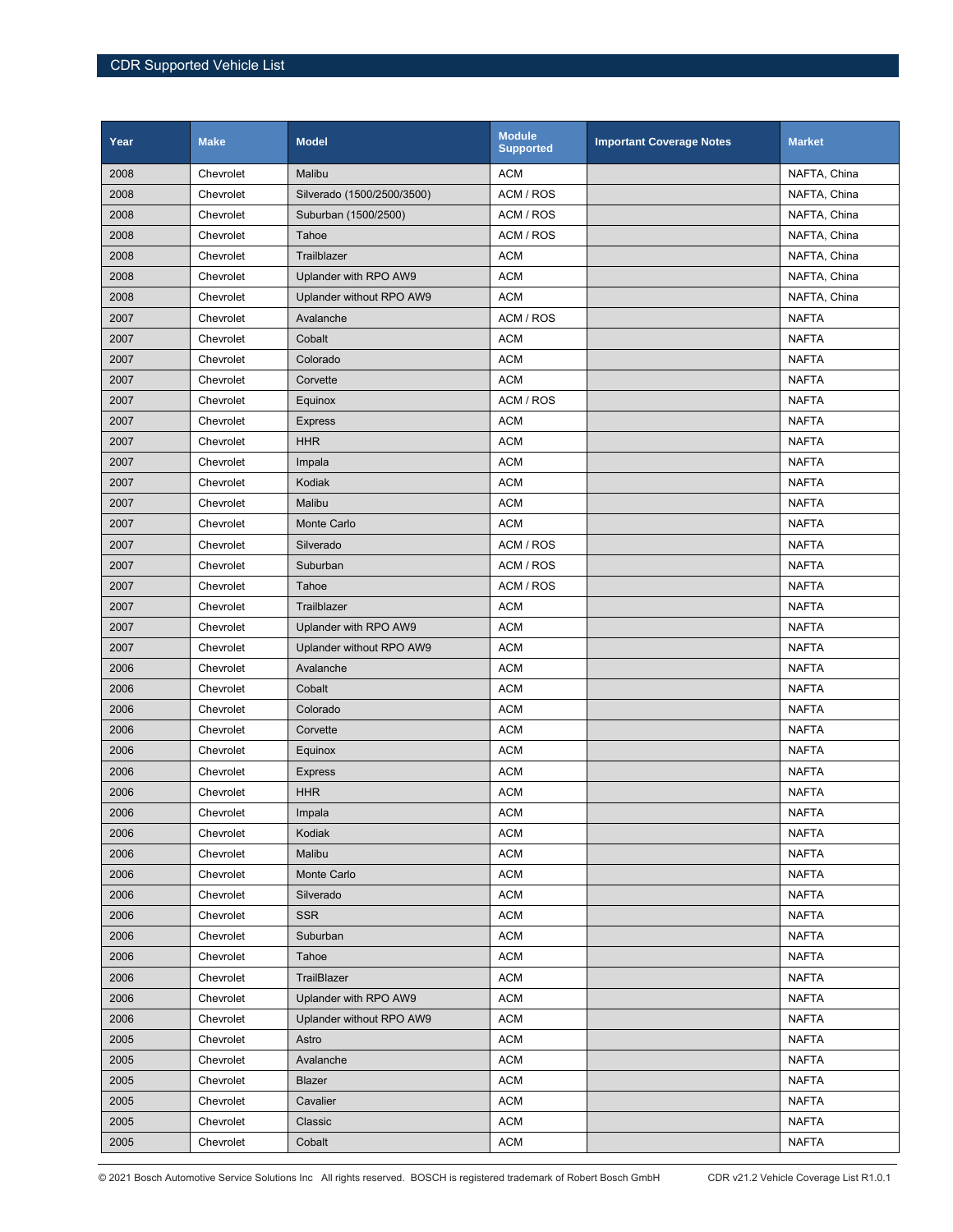| Year | <b>Make</b> | <b>Model</b>          | <b>Module</b><br><b>Supported</b> | <b>Important Coverage Notes</b> | <b>Market</b> |
|------|-------------|-----------------------|-----------------------------------|---------------------------------|---------------|
| 2005 | Chevrolet   | Colorado              | <b>ACM</b>                        |                                 | <b>NAFTA</b>  |
| 2005 | Chevrolet   | Corvette              | <b>ACM</b>                        |                                 | <b>NAFTA</b>  |
| 2005 | Chevrolet   | Equinox               | <b>ACM</b>                        |                                 | <b>NAFTA</b>  |
| 2005 | Chevrolet   | <b>Express</b>        | <b>ACM</b>                        |                                 | <b>NAFTA</b>  |
| 2005 | Chevrolet   | Impala                | <b>ACM</b>                        |                                 | <b>NAFTA</b>  |
| 2005 | Chevrolet   | Kodiak                | <b>ACM</b>                        |                                 | <b>NAFTA</b>  |
| 2005 | Chevrolet   | Malibu                | <b>ACM</b>                        |                                 | <b>NAFTA</b>  |
| 2005 | Chevrolet   | <b>Malibu Classic</b> | <b>ACM</b>                        |                                 | <b>NAFTA</b>  |
| 2005 | Chevrolet   | Monte Carlo           | <b>ACM</b>                        |                                 | <b>NAFTA</b>  |
| 2005 | Chevrolet   | Silverado             | <b>ACM</b>                        |                                 | <b>NAFTA</b>  |
| 2005 | Chevrolet   | <b>SSR</b>            | <b>ACM</b>                        |                                 | <b>NAFTA</b>  |
| 2005 | Chevrolet   | Suburban              | <b>ACM</b>                        |                                 | <b>NAFTA</b>  |
| 2005 | Chevrolet   | Tahoe                 | <b>ACM</b>                        |                                 | <b>NAFTA</b>  |
| 2005 | Chevrolet   | Trailblazer           | <b>ACM</b>                        |                                 | <b>NAFTA</b>  |
| 2005 | Chevrolet   | Uplander              | <b>ACM</b>                        |                                 | <b>NAFTA</b>  |
| 2005 | Chevrolet   | Venture               | <b>ACM</b>                        |                                 | <b>NAFTA</b>  |
| 2004 | Chevrolet   | Astro                 | <b>ACM</b>                        |                                 | <b>NAFTA</b>  |
| 2004 | Chevrolet   | Avalanche             | <b>ACM</b>                        |                                 | <b>NAFTA</b>  |
| 2004 | Chevrolet   | Blazer                | <b>ACM</b>                        |                                 | <b>NAFTA</b>  |
| 2004 | Chevrolet   | Cavalier              | <b>ACM</b>                        |                                 | <b>NAFTA</b>  |
| 2004 | Chevrolet   | Classic               | <b>ACM</b>                        |                                 | <b>NAFTA</b>  |
| 2004 | Chevrolet   | Colorado              | <b>ACM</b>                        |                                 | <b>NAFTA</b>  |
| 2004 | Chevrolet   | Corvette              | <b>ACM</b>                        |                                 | <b>NAFTA</b>  |
| 2004 | Chevrolet   | <b>Express</b>        | <b>ACM</b>                        |                                 | <b>NAFTA</b>  |
| 2004 | Chevrolet   | Impala                | <b>ACM</b>                        |                                 | <b>NAFTA</b>  |
| 2004 | Chevrolet   | Kodiak                | <b>ACM</b>                        |                                 | <b>NAFTA</b>  |
| 2004 | Chevrolet   | Malibu                | <b>ACM</b>                        |                                 | <b>NAFTA</b>  |
| 2004 | Chevrolet   | Monte Carlo           | <b>ACM</b>                        |                                 | <b>NAFTA</b>  |
| 2004 | Chevrolet   | S <sub>10</sub>       | <b>ACM</b>                        |                                 | <b>NAFTA</b>  |
| 2004 | Chevrolet   | Silverado             | <b>ACM</b>                        |                                 | <b>NAFTA</b>  |
| 2004 | Chevrolet   | <b>SSR</b>            | <b>ACM</b>                        |                                 | <b>NAFTA</b>  |
| 2004 | Chevrolet   | Suburban              | <b>ACM</b>                        |                                 | <b>NAFTA</b>  |
| 2004 | Chevrolet   | Tahoe                 | <b>ACM</b>                        |                                 | <b>NAFTA</b>  |
| 2004 | Chevrolet   | Tracker               | <b>ACM</b>                        |                                 | <b>NAFTA</b>  |
| 2004 | Chevrolet   | TrailBlazer           | <b>ACM</b>                        |                                 | <b>NAFTA</b>  |
| 2004 | Chevrolet   | Venture               | <b>ACM</b>                        |                                 | NAFTA         |
| 2003 | Chevrolet   | Astro                 | <b>ACM</b>                        |                                 | <b>NAFTA</b>  |
| 2003 | Chevrolet   | Avalanche             | <b>ACM</b>                        |                                 | <b>NAFTA</b>  |
| 2003 | Chevrolet   | <b>Blazer</b>         | <b>ACM</b>                        |                                 | <b>NAFTA</b>  |
| 2003 | Chevrolet   | Cavalier              | <b>ACM</b>                        |                                 | <b>NAFTA</b>  |
| 2003 | Chevrolet   | Corvette              | <b>ACM</b>                        |                                 | <b>NAFTA</b>  |
| 2003 | Chevrolet   | <b>Express</b>        | <b>ACM</b>                        |                                 | <b>NAFTA</b>  |
| 2003 | Chevrolet   | Impala                | <b>ACM</b>                        |                                 | <b>NAFTA</b>  |
| 2003 | Chevrolet   | Kodiak                | <b>ACM</b>                        |                                 | <b>NAFTA</b>  |
| 2003 | Chevrolet   | Malibu                | <b>ACM</b>                        |                                 | <b>NAFTA</b>  |
| 2003 | Chevrolet   | Monte Carlo           | <b>ACM</b>                        |                                 | <b>NAFTA</b>  |
| 2003 | Chevrolet   | S <sub>10</sub>       | <b>ACM</b>                        |                                 | <b>NAFTA</b>  |
| 2003 | Chevrolet   | Silverado             | <b>ACM</b>                        |                                 | <b>NAFTA</b>  |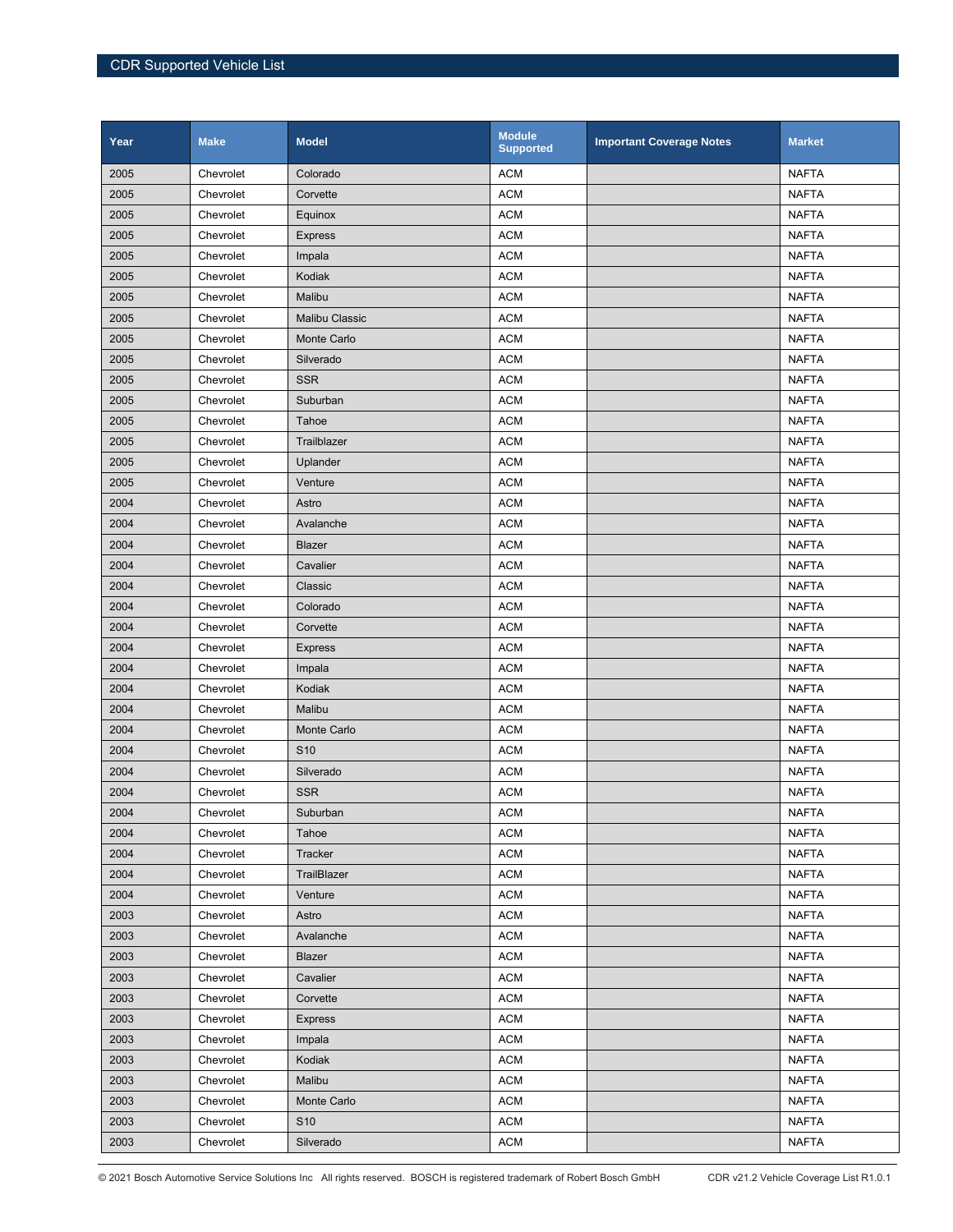| Year | <b>Make</b> | <b>Model</b>        | <b>Module</b><br><b>Supported</b> | <b>Important Coverage Notes</b> | <b>Market</b> |
|------|-------------|---------------------|-----------------------------------|---------------------------------|---------------|
| 2003 | Chevrolet   | <b>SSR</b>          | <b>ACM</b>                        |                                 | <b>NAFTA</b>  |
| 2003 | Chevrolet   | Suburban            | <b>ACM</b>                        |                                 | <b>NAFTA</b>  |
| 2003 | Chevrolet   | Tahoe               | <b>ACM</b>                        |                                 | <b>NAFTA</b>  |
| 2003 | Chevrolet   | Tracker             | <b>ACM</b>                        |                                 | <b>NAFTA</b>  |
| 2003 | Chevrolet   | Trailblazer         | <b>ACM</b>                        |                                 | <b>NAFTA</b>  |
| 2003 | Chevrolet   | Venture             | <b>ACM</b>                        |                                 | <b>NAFTA</b>  |
| 2002 | Chevrolet   | Astro               | <b>ACM</b>                        |                                 | <b>NAFTA</b>  |
| 2002 | Chevrolet   | Avalanche           | <b>ACM</b>                        |                                 | <b>NAFTA</b>  |
| 2002 | Chevrolet   | Blazer              | <b>ACM</b>                        |                                 | <b>NAFTA</b>  |
| 2002 | Chevrolet   | Camaro              | <b>ACM</b>                        |                                 | <b>NAFTA</b>  |
| 2002 | Chevrolet   | Cavalier            | <b>ACM</b>                        |                                 | <b>NAFTA</b>  |
| 2002 | Chevrolet   | Corvette            | <b>ACM</b>                        |                                 | <b>NAFTA</b>  |
| 2002 | Chevrolet   | <b>Express</b>      | <b>ACM</b>                        |                                 | <b>NAFTA</b>  |
| 2002 | Chevrolet   | Impala              | <b>ACM</b>                        |                                 | <b>NAFTA</b>  |
| 2002 | Chevrolet   | Malibu              | <b>ACM</b>                        |                                 | <b>NAFTA</b>  |
| 2002 | Chevrolet   | Monte Carlo         | <b>ACM</b>                        |                                 | <b>NAFTA</b>  |
| 2002 | Chevrolet   | S <sub>10</sub>     | <b>ACM</b>                        |                                 | <b>NAFTA</b>  |
| 2002 | Chevrolet   | Silverado           | <b>ACM</b>                        |                                 | <b>NAFTA</b>  |
| 2002 | Chevrolet   | Suburban            | <b>ACM</b>                        |                                 | <b>NAFTA</b>  |
| 2002 | Chevrolet   | Tahoe               | <b>ACM</b>                        |                                 | <b>NAFTA</b>  |
| 2002 | Chevrolet   | Tracker             | <b>ACM</b>                        |                                 | <b>NAFTA</b>  |
| 2002 | Chevrolet   | <b>Trail Blazer</b> | <b>ACM</b>                        |                                 | <b>NAFTA</b>  |
| 2002 | Chevrolet   | Venture             | <b>ACM</b>                        |                                 | <b>NAFTA</b>  |
| 2001 | Chevrolet   | Astro               | <b>ACM</b>                        |                                 | <b>NAFTA</b>  |
| 2001 | Chevrolet   | Blazer              | <b>ACM</b>                        |                                 | <b>NAFTA</b>  |
| 2001 | Chevrolet   | C/K pickup          | <b>ACM</b>                        |                                 | <b>NAFTA</b>  |
| 2001 | Chevrolet   | Camaro              | <b>ACM</b>                        |                                 | <b>NAFTA</b>  |
| 2001 | Chevrolet   | Cavalier            | <b>ACM</b>                        |                                 | <b>NAFTA</b>  |
| 2001 | Chevrolet   | Corvette            | <b>ACM</b>                        |                                 | <b>NAFTA</b>  |
| 2001 | Chevrolet   | <b>Express</b>      | <b>ACM</b>                        |                                 | <b>NAFTA</b>  |
| 2001 | Chevrolet   | Impala              | <b>ACM</b>                        |                                 | <b>NAFTA</b>  |
| 2001 | Chevrolet   | Lumina              | <b>ACM</b>                        |                                 | <b>NAFTA</b>  |
| 2001 | Chevrolet   | Malibu              | <b>ACM</b>                        |                                 | <b>NAFTA</b>  |
| 2001 | Chevrolet   | Metro               | <b>ACM</b>                        |                                 | <b>NAFTA</b>  |
| 2001 | Chevrolet   | Monte Carlo         | <b>ACM</b>                        |                                 | <b>NAFTA</b>  |
| 2001 | Chevrolet   | S <sub>10</sub>     | <b>ACM</b>                        |                                 | <b>NAFTA</b>  |
| 2001 | Chevrolet   | Silverado           | <b>ACM</b>                        |                                 | <b>NAFTA</b>  |
| 2001 | Chevrolet   | Suburban            | <b>ACM</b>                        |                                 | <b>NAFTA</b>  |
| 2001 | Chevrolet   | Tahoe               | <b>ACM</b>                        |                                 | <b>NAFTA</b>  |
| 2001 | Chevrolet   | Tracker             | <b>ACM</b>                        |                                 | <b>NAFTA</b>  |
| 2001 | Chevrolet   | Venture             | <b>ACM</b>                        |                                 | <b>NAFTA</b>  |
| 2000 | Chevrolet   | Astro               | <b>ACM</b>                        |                                 | <b>NAFTA</b>  |
| 2000 | Chevrolet   | Blazer              | <b>ACM</b>                        |                                 | <b>NAFTA</b>  |
| 2000 | Chevrolet   | C/K pickup          | <b>ACM</b>                        |                                 | <b>NAFTA</b>  |
| 2000 | Chevrolet   | Camaro              | <b>ACM</b>                        |                                 | <b>NAFTA</b>  |
| 2000 | Chevrolet   | Cavalier            | <b>ACM</b>                        |                                 | <b>NAFTA</b>  |
| 2000 | Chevrolet   | Corvette            | <b>ACM</b>                        |                                 | <b>NAFTA</b>  |
| 2000 | Chevrolet   | <b>Express</b>      | <b>ACM</b>                        |                                 | <b>NAFTA</b>  |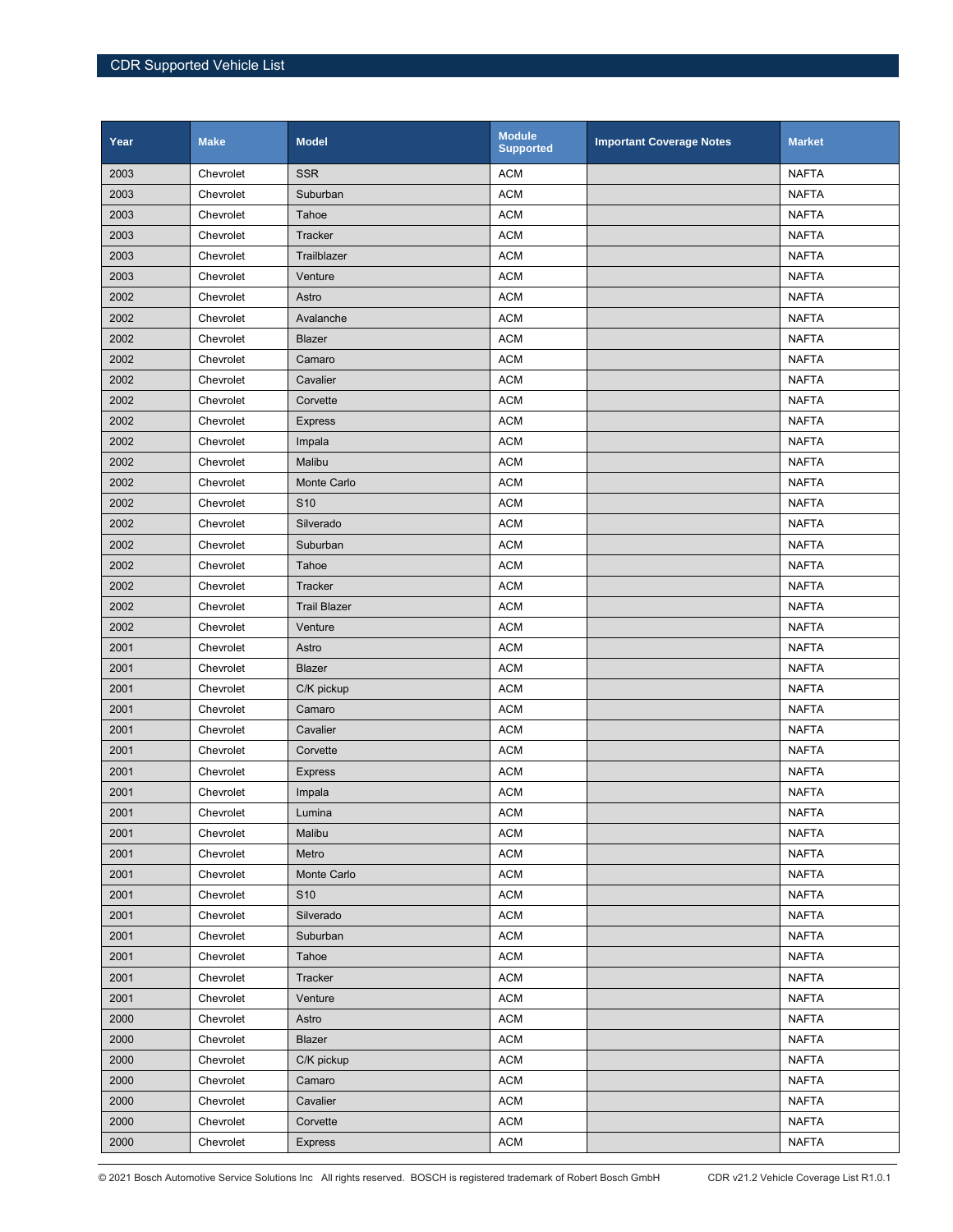| Year | <b>Make</b> | <b>Model</b>             | <b>Module</b><br><b>Supported</b> | <b>Important Coverage Notes</b> | <b>Market</b> |
|------|-------------|--------------------------|-----------------------------------|---------------------------------|---------------|
| 2000 | Chevrolet   | Impala                   | <b>ACM</b>                        |                                 | <b>NAFTA</b>  |
| 2000 | Chevrolet   | Lumina                   | <b>ACM</b>                        |                                 | <b>NAFTA</b>  |
| 2000 | Chevrolet   | Malibu                   | <b>ACM</b>                        |                                 | <b>NAFTA</b>  |
| 2000 | Chevrolet   | Metro                    | <b>ACM</b>                        |                                 | <b>NAFTA</b>  |
| 2000 | Chevrolet   | Monte Carlo              | <b>ACM</b>                        |                                 | <b>NAFTA</b>  |
| 2000 | Chevrolet   | S <sub>10</sub>          | <b>ACM</b>                        |                                 | <b>NAFTA</b>  |
| 2000 | Chevrolet   | Silverado                | <b>ACM</b>                        |                                 | <b>NAFTA</b>  |
| 2000 | Chevrolet   | Suburban                 | <b>ACM</b>                        |                                 | <b>NAFTA</b>  |
| 2000 | Chevrolet   | Tahoe                    | <b>ACM</b>                        |                                 | <b>NAFTA</b>  |
| 2000 | Chevrolet   | Tracker                  | <b>ACM</b>                        |                                 | <b>NAFTA</b>  |
| 2000 | Chevrolet   | Venture                  | <b>ACM</b>                        |                                 | <b>NAFTA</b>  |
| 1999 | Chevrolet   | Astro                    | <b>ACM</b>                        |                                 | <b>NAFTA</b>  |
| 1999 | Chevrolet   | Blazer                   | <b>ACM</b>                        |                                 | <b>NAFTA</b>  |
| 1999 | Chevrolet   | C/K pickup               | <b>ACM</b>                        |                                 | <b>NAFTA</b>  |
| 1999 | Chevrolet   | Camaro                   | <b>ACM</b>                        |                                 | <b>NAFTA</b>  |
| 1999 | Chevrolet   | Cavalier                 | <b>ACM</b>                        |                                 | <b>NAFTA</b>  |
| 1999 | Chevrolet   | Corvette                 | <b>ACM</b>                        |                                 | <b>NAFTA</b>  |
| 1999 | Chevrolet   | <b>Express</b>           | <b>ACM</b>                        |                                 | <b>NAFTA</b>  |
| 1999 | Chevrolet   | Lumina                   | <b>ACM</b>                        |                                 | <b>NAFTA</b>  |
| 1999 | Chevrolet   | Malibu                   | <b>ACM</b>                        |                                 | <b>NAFTA</b>  |
| 1999 | Chevrolet   | Metro                    | <b>ACM</b>                        |                                 | <b>NAFTA</b>  |
| 1999 | Chevrolet   | Monte Carlo              | <b>ACM</b>                        |                                 | <b>NAFTA</b>  |
| 1999 | Chevrolet   | S <sub>10</sub>          | <b>ACM</b>                        |                                 | <b>NAFTA</b>  |
| 1999 | Chevrolet   | S10 Electric             | <b>ACM</b>                        |                                 | <b>NAFTA</b>  |
| 1999 | Chevrolet   | Silverado                | <b>ACM</b>                        |                                 | <b>NAFTA</b>  |
| 1999 | Chevrolet   | Suburban                 | <b>ACM</b>                        |                                 | <b>NAFTA</b>  |
| 1999 | Chevrolet   | Tahoe                    | <b>ACM</b>                        |                                 | <b>NAFTA</b>  |
| 1999 | Chevrolet   | Tracker                  | <b>ACM</b>                        |                                 | <b>NAFTA</b>  |
| 1999 | Chevrolet   | Venture                  | <b>ACM</b>                        |                                 | <b>NAFTA</b>  |
| 1998 | Chevrolet   | Astro                    | <b>ACM</b>                        |                                 | <b>NAFTA</b>  |
| 1998 | Chevrolet   | Blazer                   | <b>ACM</b>                        |                                 | <b>NAFTA</b>  |
| 1998 | Chevrolet   | Camaro                   | <b>ACM</b>                        |                                 | <b>NAFTA</b>  |
| 1998 | Chevrolet   | Cavalier                 | <b>ACM</b>                        |                                 | <b>NAFTA</b>  |
| 1998 | Chevrolet   | Corvette                 | <b>ACM</b>                        |                                 | <b>NAFTA</b>  |
| 1998 | Chevrolet   | <b>Express</b>           | <b>ACM</b>                        |                                 | <b>NAFTA</b>  |
| 1998 | Chevrolet   | Lumina                   | <b>ACM</b>                        |                                 | NAFTA         |
| 1998 | Chevrolet   | Malibu                   | <b>ACM</b>                        |                                 | <b>NAFTA</b>  |
| 1998 | Chevrolet   | Metro                    | <b>ACM</b>                        |                                 | <b>NAFTA</b>  |
| 1998 | Chevrolet   | Monte Carlo              | <b>ACM</b>                        |                                 | <b>NAFTA</b>  |
| 1998 | Chevrolet   | S <sub>10</sub>          | <b>ACM</b>                        |                                 | <b>NAFTA</b>  |
| 1998 | Chevrolet   | S <sub>10</sub> Electric | <b>ACM</b>                        |                                 | <b>NAFTA</b>  |
| 1998 | Chevrolet   | Silverado                | <b>ACM</b>                        |                                 | <b>NAFTA</b>  |
| 1998 | Chevrolet   | Suburban                 | <b>ACM</b>                        |                                 | <b>NAFTA</b>  |
| 1998 | Chevrolet   | Tahoe                    | <b>ACM</b>                        |                                 | <b>NAFTA</b>  |
| 1998 | Chevrolet   | Tracker                  | <b>ACM</b>                        |                                 | <b>NAFTA</b>  |
| 1998 | Chevrolet   | Venture                  | <b>ACM</b>                        |                                 | <b>NAFTA</b>  |
| 1997 | Chevrolet   | Astro                    | <b>ACM</b>                        |                                 | <b>NAFTA</b>  |
| 1997 | Chevrolet   | Camaro                   | <b>ACM</b>                        |                                 | <b>NAFTA</b>  |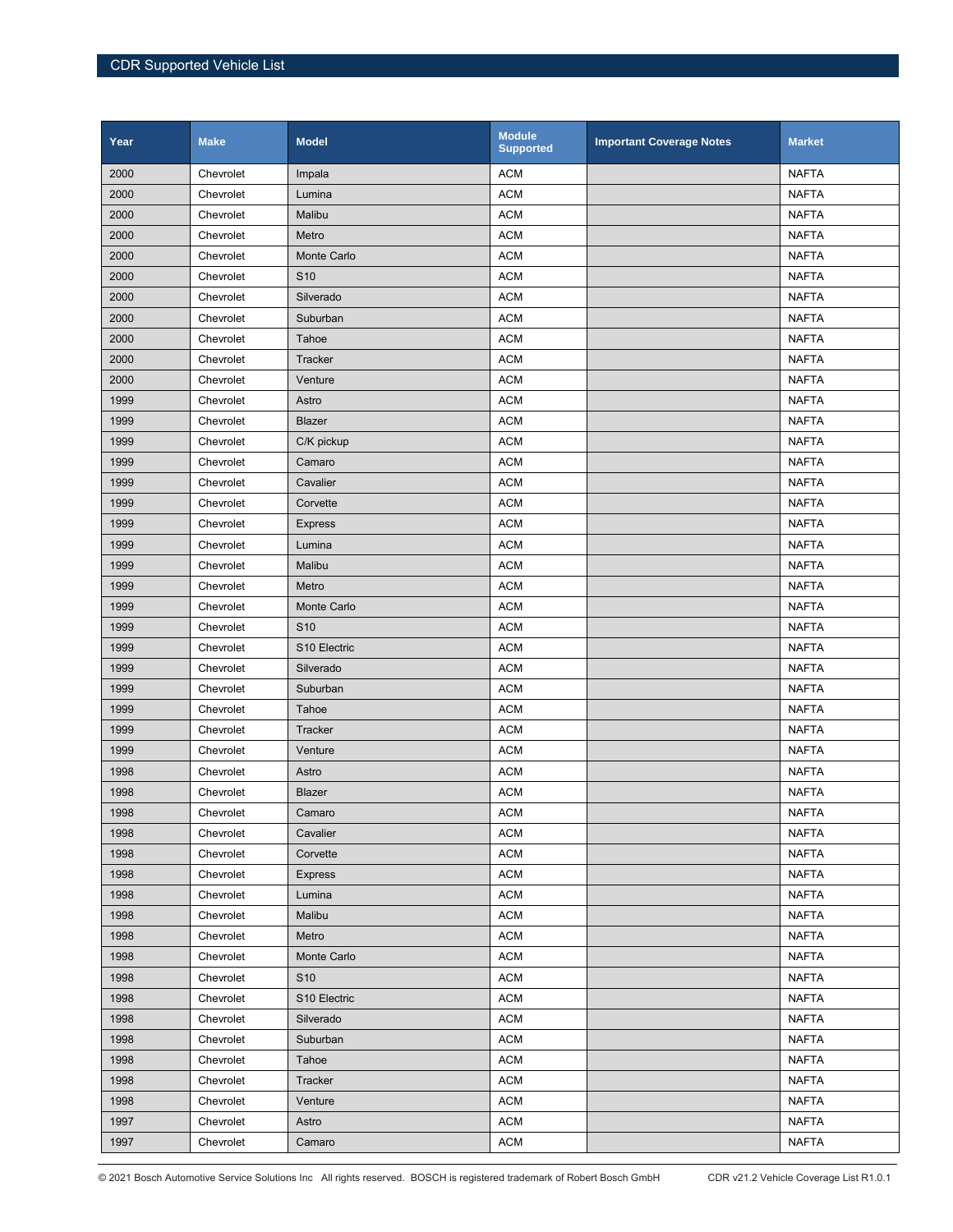| Year | <b>Make</b> | <b>Model</b>   | <b>Module</b><br><b>Supported</b> | <b>Important Coverage Notes</b> | <b>Market</b> |
|------|-------------|----------------|-----------------------------------|---------------------------------|---------------|
| 1997 | Chevrolet   | Cavalier       | <b>ACM</b>                        |                                 | <b>NAFTA</b>  |
| 1997 | Chevrolet   | Corvette       | <b>ACM</b>                        |                                 | <b>NAFTA</b>  |
| 1997 | Chevrolet   | <b>Express</b> | <b>ACM</b>                        |                                 | <b>NAFTA</b>  |
| 1997 | Chevrolet   | Lumina         | <b>ACM</b>                        |                                 | <b>NAFTA</b>  |
| 1997 | Chevrolet   | Malibu         | <b>ACM</b>                        |                                 | <b>NAFTA</b>  |
| 1997 | Chevrolet   | Monte Carlo    | <b>ACM</b>                        |                                 | <b>NAFTA</b>  |
| 1997 | Chevrolet   | Silverado      | <b>ACM</b>                        |                                 | <b>NAFTA</b>  |
| 1997 | Chevrolet   | Suburban       | <b>ACM</b>                        |                                 | <b>NAFTA</b>  |
| 1997 | Chevrolet   | Tahoe          | <b>ACM</b>                        |                                 | <b>NAFTA</b>  |
| 1997 | Chevrolet   | Venture        | <b>ACM</b>                        |                                 | <b>NAFTA</b>  |
| 1996 | Chevrolet   | Astro          | <b>ACM</b>                        |                                 | <b>NAFTA</b>  |
| 1996 | Chevrolet   | Camaro         | <b>ACM</b>                        |                                 | <b>NAFTA</b>  |
| 1996 | Chevrolet   | Caprice        | <b>ACM</b>                        |                                 | <b>NAFTA</b>  |
| 1996 | Chevrolet   | Cavalier       | <b>ACM</b>                        |                                 | <b>NAFTA</b>  |
| 1996 | Chevrolet   | Commercial     | <b>ACM</b>                        |                                 | <b>NAFTA</b>  |
| 1996 | Chevrolet   | <b>Express</b> | <b>ACM</b>                        |                                 | <b>NAFTA</b>  |
| 1996 | Chevrolet   | Impala         | <b>ACM</b>                        |                                 | <b>NAFTA</b>  |
| 1996 | Chevrolet   | Lumina         | <b>ACM</b>                        |                                 | <b>NAFTA</b>  |
| 1996 | Chevrolet   | Monte Carlo    | <b>ACM</b>                        |                                 | <b>NAFTA</b>  |
| 1995 | Chevrolet   | Caprice        | <b>ACM</b>                        |                                 | <b>NAFTA</b>  |
| 1995 | Chevrolet   | Commercial     | <b>ACM</b>                        |                                 | <b>NAFTA</b>  |
| 1995 | Chevrolet   | Impala         | <b>ACM</b>                        |                                 | <b>NAFTA</b>  |
| 1995 | Chevrolet   | Lumina         | <b>ACM</b>                        |                                 | <b>NAFTA</b>  |
| 1995 | Chevrolet   | Monte Carlo    | <b>ACM</b>                        |                                 | <b>NAFTA</b>  |
| 1994 | Chevrolet   | Caprice        | <b>ACM</b>                        |                                 | <b>NAFTA</b>  |
| 1994 | Chevrolet   | Commercial     | <b>ACM</b>                        |                                 | <b>NAFTA</b>  |
| 2021 | Chrysler    | 300            | <b>ACM</b>                        |                                 | Where sold    |
| 2021 | Chrysler    | Caravan        | <b>ACM</b>                        |                                 | Where sold    |
| 2021 | Chrysler    | Pacifica       | <b>ACM</b>                        |                                 | Where sold    |
| 2021 | Chrysler    | Voyager        | <b>ACM</b>                        |                                 | Where sold    |
| 2020 | Chrysler    | 300            | <b>ACM</b>                        |                                 | Where sold    |
| 2020 | Chrysler    | Pacifica       | <b>ACM</b>                        |                                 | Where sold    |
| 2020 | Chrysler    | Voyager        | <b>ACM</b>                        |                                 | Where sold    |
| 2019 | Chrysler    | 300            | <b>ACM</b>                        |                                 | Where sold    |
| 2019 | Chrysler    | Pacifica       | <b>ACM</b>                        |                                 | Where sold    |
| 2018 | Chrysler    | 300            | <b>ACM</b>                        |                                 | Where sold    |
| 2018 | Chrysler    | Pacifica       | <b>ACM</b>                        |                                 | Where sold    |
| 2017 | Chrysler    | 200            | <b>ACM</b>                        |                                 | Where sold    |
| 2017 | Chrysler    | 300            | <b>ACM</b>                        |                                 | Where sold    |
| 2017 | Chrysler    | Pacifica       | <b>ACM</b>                        |                                 | Where sold    |
| 2016 | Chrysler    | 200            | <b>ACM</b>                        |                                 | Where sold    |
| 2016 | Chrysler    | 300            | <b>ACM</b>                        |                                 | Where sold    |
| 2016 | Chrysler    | Town & Country | <b>ACM</b>                        |                                 | Where sold    |
| 2015 | Chrysler    | 200            | <b>ACM</b>                        |                                 | Where sold    |
| 2015 | Chrysler    | 300            | <b>ACM</b>                        |                                 | Where sold    |
| 2015 | Chrysler    | Town & Country | <b>ACM</b>                        |                                 | Where sold    |
| 2014 | Chrysler    | 200            | <b>ACM</b>                        |                                 | Where sold    |
| 2014 | Chrysler    | 300            | $\mathsf{ACM}$                    |                                 | Where sold    |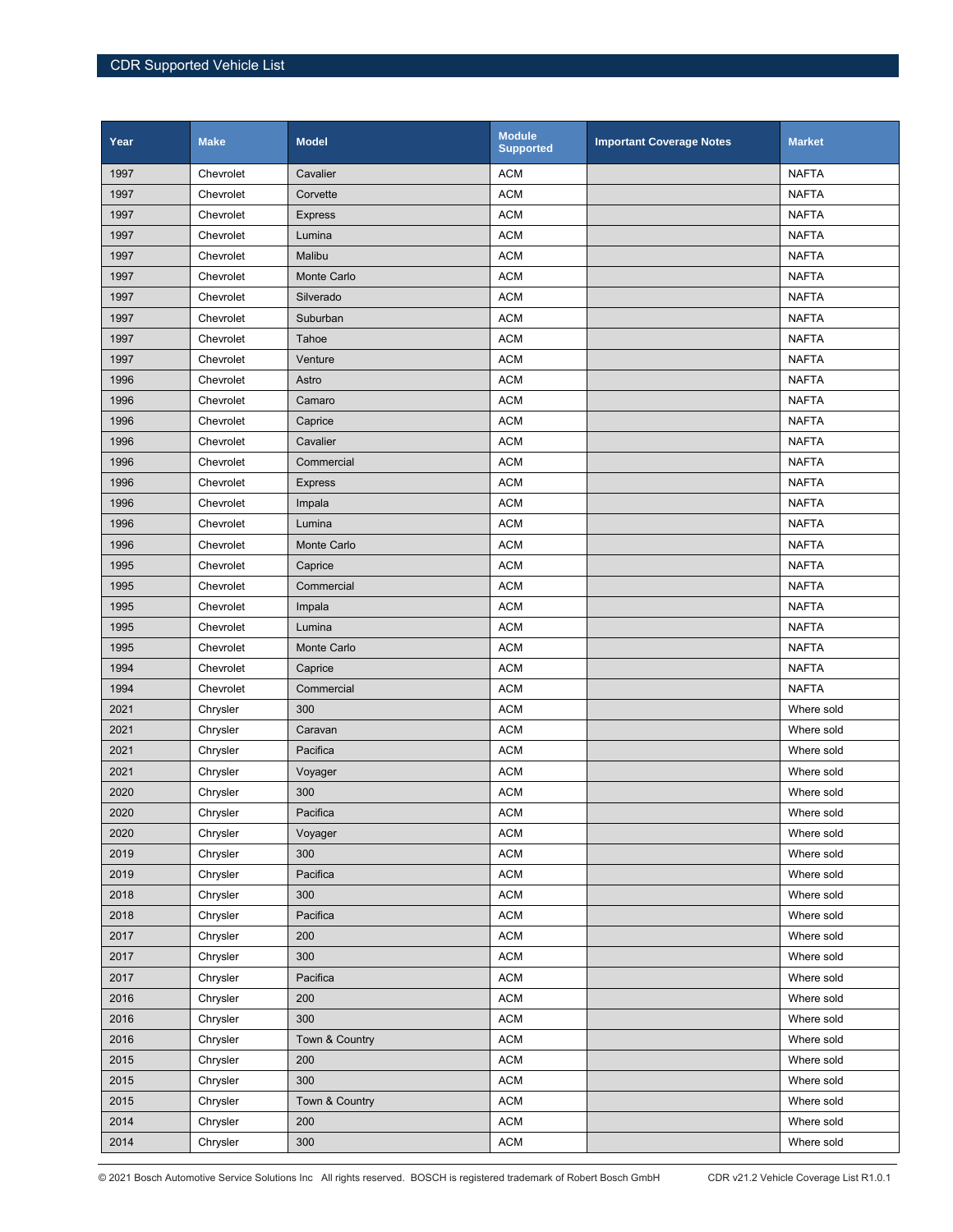| Year         | <b>Make</b> | <b>Model</b>         | <b>Module</b><br><b>Supported</b> | <b>Important Coverage Notes</b>                | <b>Market</b> |
|--------------|-------------|----------------------|-----------------------------------|------------------------------------------------|---------------|
| 2014         | Chrysler    | Town & Country       | <b>ACM</b>                        |                                                | Where sold    |
| 2013         | Chrysler    | 200                  | <b>ACM</b>                        |                                                | Where sold    |
| 2013         | Chrysler    | 300                  | <b>ACM</b>                        |                                                | Where sold    |
| 2013         | Chrysler    | Town & Country       | <b>ACM</b>                        |                                                | Where sold    |
| 2012         | Chrysler    | 200                  | <b>ACM</b>                        |                                                | Where sold    |
| 2012         | Chrysler    | 300                  | <b>ACM</b>                        |                                                | Where sold    |
| 2012         | Chrysler    | Town & Country       | <b>ACM</b>                        |                                                | Where sold    |
| 2011         | Chrysler    | 200                  | <b>ACM</b>                        |                                                | Where sold    |
| 2011         | Chrysler    | 300                  | <b>ACM</b>                        |                                                | Where sold    |
| 2011         | Chrysler    | <b>Grand Voyager</b> | <b>ACM</b>                        |                                                | Where sold    |
| 2011         | Chrysler    | Town & Country       | <b>ACM</b>                        |                                                | Where sold    |
| 2010         | Chrysler    | 300                  | <b>ACM</b>                        |                                                | Where sold    |
| 2010         | Chrysler    | Cirrus               | <b>ACM</b>                        |                                                | Where sold    |
| 2010         | Chrysler    | <b>Grand Voyager</b> | <b>ACM</b>                        |                                                | Where sold    |
| 2010         | Chrysler    | Town & Country       | <b>ACM</b>                        |                                                | Where sold    |
| 2009         | Chrysler    | 300                  | <b>ACM</b>                        |                                                | Where sold    |
| 2009         | Chrysler    | Aspen                | <b>ACM</b>                        |                                                | Where sold    |
| 2009         | Chrysler    | <b>Grand Voyager</b> | <b>ACM</b>                        |                                                | Where sold    |
| 2009         | Chrysler    | <b>PT Cruiser</b>    | <b>ACM</b>                        |                                                | Where sold    |
| 2009         | Chrysler    | Sebring              | <b>ACM</b>                        |                                                | Where sold    |
| 2009         | Chrysler    | Town & Country       | <b>ACM</b>                        |                                                | Where sold    |
| 2008         | Chrysler    | 300                  | <b>ACM</b>                        |                                                | Where sold    |
| 2008         | Chrysler    | Aspen                | <b>ACM</b>                        |                                                | Where sold    |
| 2008         | Chrysler    | <b>Grand Voyager</b> | <b>ACM</b>                        |                                                | Where sold    |
| 2008         | Chrysler    | Pacifica             | <b>ACM</b>                        |                                                | Where sold    |
| 2008         | Chrysler    | PT Cruiser           | <b>ACM</b>                        |                                                | Where sold    |
| 2008         | Chrysler    | Sebring              | <b>ACM</b>                        |                                                | Where sold    |
| 2008         | Chrysler    | Town & Country       | <b>ACM</b>                        |                                                | Where sold    |
| 2007         | Chrysler    | 300                  | <b>ACM</b>                        |                                                | Where sold    |
| 2007         | Chrysler    | Aspen                | <b>ACM</b>                        |                                                | Where sold    |
| 2007         | Chrysler    | Pacifica             | <b>ACM</b>                        |                                                | Where sold    |
| 2007         | Chrysler    | <b>PT Cruiser</b>    | <b>ACM</b>                        |                                                | Where sold    |
| 2007         | Chrysler    | Sebring              | <b>ACM</b>                        |                                                | Where sold    |
| 2006         | Chrysler    | 300                  | <b>ACM</b>                        | Some of these vehicles may not be<br>supported | Where sold    |
| 2021         | Citroen     | C3 / C3L             | <b>ACM</b>                        |                                                | China         |
| 2021         | Citroen     | C4 / C4 Air Cross    | <b>ACM</b>                        |                                                | China         |
| 2021         | Citroen     | C <sub>5</sub>       | <b>ACM</b>                        |                                                | China         |
| 2021         | Citroen     | C5 Air Cross         | <b>ACM</b>                        |                                                | China         |
| 2021         | Citroen     | C <sub>6</sub>       | <b>ACM</b>                        |                                                | China         |
| 2015 - 2016  | Daewoo      | Matiz                | <b>ACM</b>                        |                                                | S. Korea      |
| 2015 - 2016  | Daewoo      | Rezzo                | <b>ACM</b>                        |                                                | S. Korea      |
| 2008 & newer | Daewoo      | Veritas              | <b>ACM</b>                        |                                                | S. Korea      |
| 2008 & newer | Daewoo      | Winstorm             | <b>ACM</b>                        |                                                | S. Korea      |
| 2008 - 2009  | Daewoo      | G <sub>2</sub> X     | <b>ACM</b>                        |                                                | S. Korea      |
| 2008 - 2009  | Daewoo      | Lacetti              | <b>ACM</b>                        |                                                | S. Korea      |
| 2021         | Dodge       | Challenger           | <b>ACM</b>                        |                                                | Where sold    |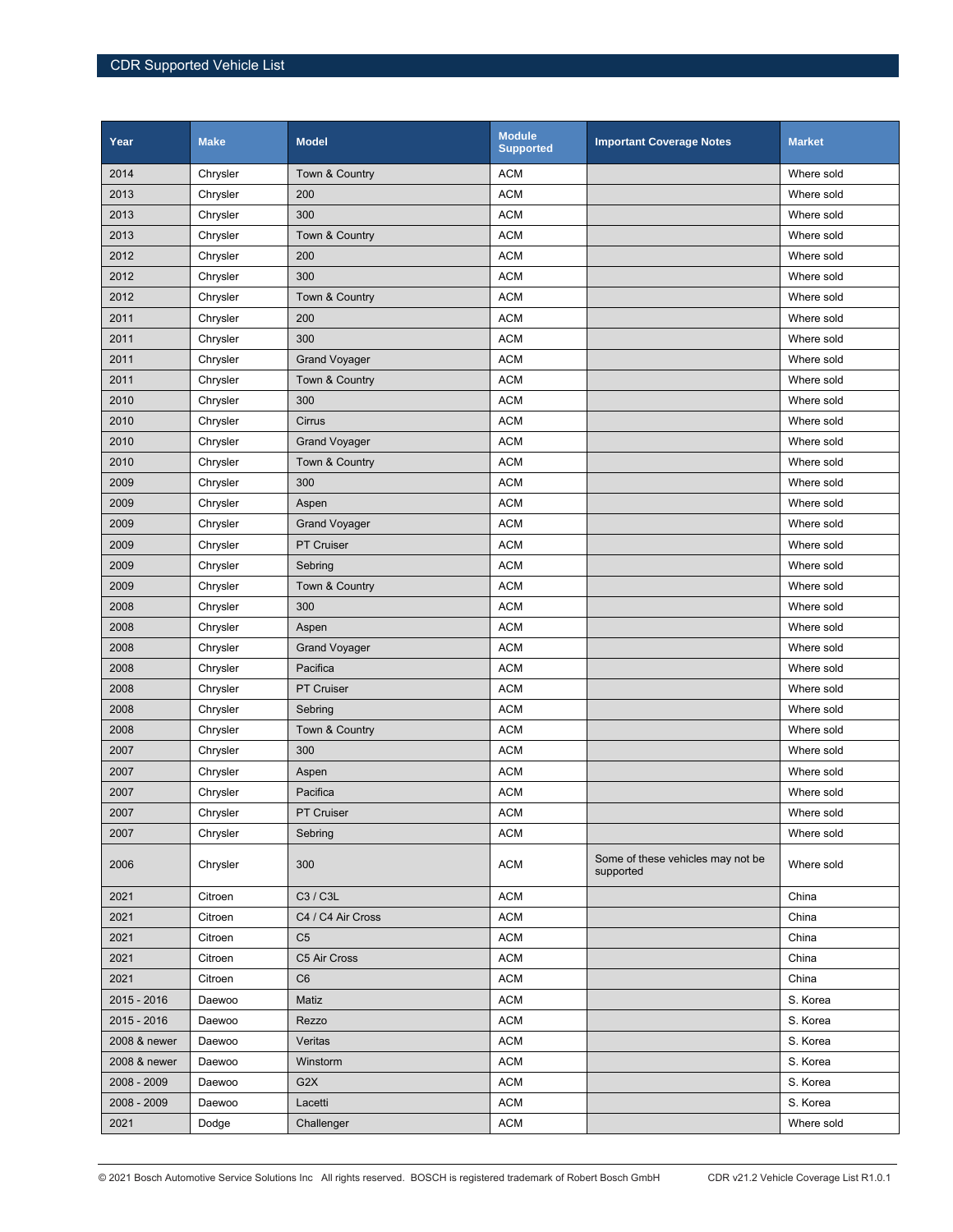| Year | <b>Make</b> | <b>Model</b>                     | <b>Module</b><br><b>Supported</b> | <b>Important Coverage Notes</b> | <b>Market</b> |
|------|-------------|----------------------------------|-----------------------------------|---------------------------------|---------------|
| 2021 | Dodge       | Charger                          | <b>ACM</b>                        |                                 | Where sold    |
| 2021 | Dodge       | Durango                          | <b>ACM</b>                        |                                 | Where sold    |
| 2020 | Dodge       | Caravan (includes Grand Caravan) | <b>ACM</b>                        |                                 | Where sold    |
| 2020 | Dodge       | Challenger                       | <b>ACM</b>                        |                                 | Where sold    |
| 2020 | Dodge       | Charger                          | <b>ACM</b>                        |                                 | Where sold    |
| 2020 | Dodge       | Durango                          | <b>ACM</b>                        |                                 | Where sold    |
| 2020 | Dodge       | Journey                          | <b>ACM</b>                        |                                 | Where sold    |
| 2019 | Dodge       | Challenger                       | <b>ACM</b>                        |                                 | Where sold    |
| 2019 | Dodge       | Charger                          | <b>ACM</b>                        |                                 | Where sold    |
| 2019 | Dodge       | Durango                          | <b>ACM</b>                        |                                 | Where sold    |
| 2019 | Dodge       | Journey                          | <b>ACM</b>                        |                                 | Where sold    |
| 2018 | Dodge       | Challenger                       | <b>ACM</b>                        |                                 | Where sold    |
| 2018 | Dodge       | Charger                          | <b>ACM</b>                        |                                 | Where sold    |
| 2018 | Dodge       | Durango                          | <b>ACM</b>                        |                                 | Where sold    |
| 2018 | Dodge       | Journey                          | <b>ACM</b>                        |                                 | Where sold    |
| 2017 | Dodge       | Caravan (includes Grand Caravan) | <b>ACM</b>                        |                                 | Where sold    |
| 2017 | Dodge       | Challenger                       | <b>ACM</b>                        |                                 | Where sold    |
| 2017 | Dodge       | Charger                          | <b>ACM</b>                        |                                 | Where sold    |
| 2017 | Dodge       | Dart                             | <b>ACM</b>                        |                                 | Where sold    |
| 2017 | Dodge       | Durango                          | <b>ACM</b>                        |                                 | Where sold    |
| 2017 | Dodge       | Journey                          | ACM/PPM                           |                                 | Where sold    |
| 2017 | Dodge       | Viper                            | <b>ACM</b>                        |                                 | Where sold    |
| 2016 | Dodge       | Caravan (includes Grand Caravan) | <b>ACM</b>                        |                                 | Where sold    |
| 2016 | Dodge       | Challenger                       | <b>ACM</b>                        |                                 | Where sold    |
| 2016 | Dodge       | Charger                          | <b>ACM</b>                        |                                 | Where sold    |
| 2016 | Dodge       | Dart                             | <b>ACM</b>                        |                                 | Where sold    |
| 2016 | Dodge       | Durango                          | <b>ACM</b>                        |                                 | Where sold    |
| 2016 | Dodge       | Journey                          | ACM/PPM                           |                                 | Where sold    |
| 2016 | Dodge       | Viper                            | <b>ACM</b>                        |                                 | Where sold    |
| 2015 | Dodge       | Caravan (includes Grand Caravan) | <b>ACM</b>                        |                                 | Where sold    |
| 2015 | Dodge       | Challenger                       | <b>ACM</b>                        |                                 | Where sold    |
| 2015 | Dodge       | Charger                          | <b>ACM</b>                        |                                 | Where sold    |
| 2015 | Dodge       | Dart                             | <b>ACM</b>                        |                                 | Where sold    |
| 2015 | Dodge       | Durango                          | <b>ACM</b>                        |                                 | Where sold    |
| 2015 | Dodge       | Journey                          | ACM/PPM                           |                                 | Where sold    |
| 2015 | Dodge       | Viper                            | <b>ACM</b>                        |                                 | Where sold    |
| 2014 | Dodge       | Avenger                          | <b>ACM</b>                        |                                 | Where sold    |
| 2014 | Dodge       | Caravan (includes Grand Caravan) | <b>ACM</b>                        |                                 | Where sold    |
| 2014 | Dodge       | Challenger                       | <b>ACM</b>                        |                                 | Where sold    |
| 2014 | Dodge       | Charger                          | <b>ACM</b>                        |                                 | Where sold    |
| 2014 | Dodge       | Dart                             | <b>ACM</b>                        |                                 | Where sold    |
| 2014 | Dodge       | Durango                          | <b>ACM</b>                        |                                 | Where sold    |
| 2014 | Dodge       | Journey                          | ACM/PPM                           |                                 | Where sold    |
| 2013 | Dodge       | Caravan (includes Grand Caravan) | <b>ACM</b>                        |                                 | Where sold    |
| 2013 | Dodge       | Challenger                       | <b>ACM</b>                        |                                 | Where sold    |
| 2013 | Dodge       | Charger                          | <b>ACM</b>                        |                                 | Where sold    |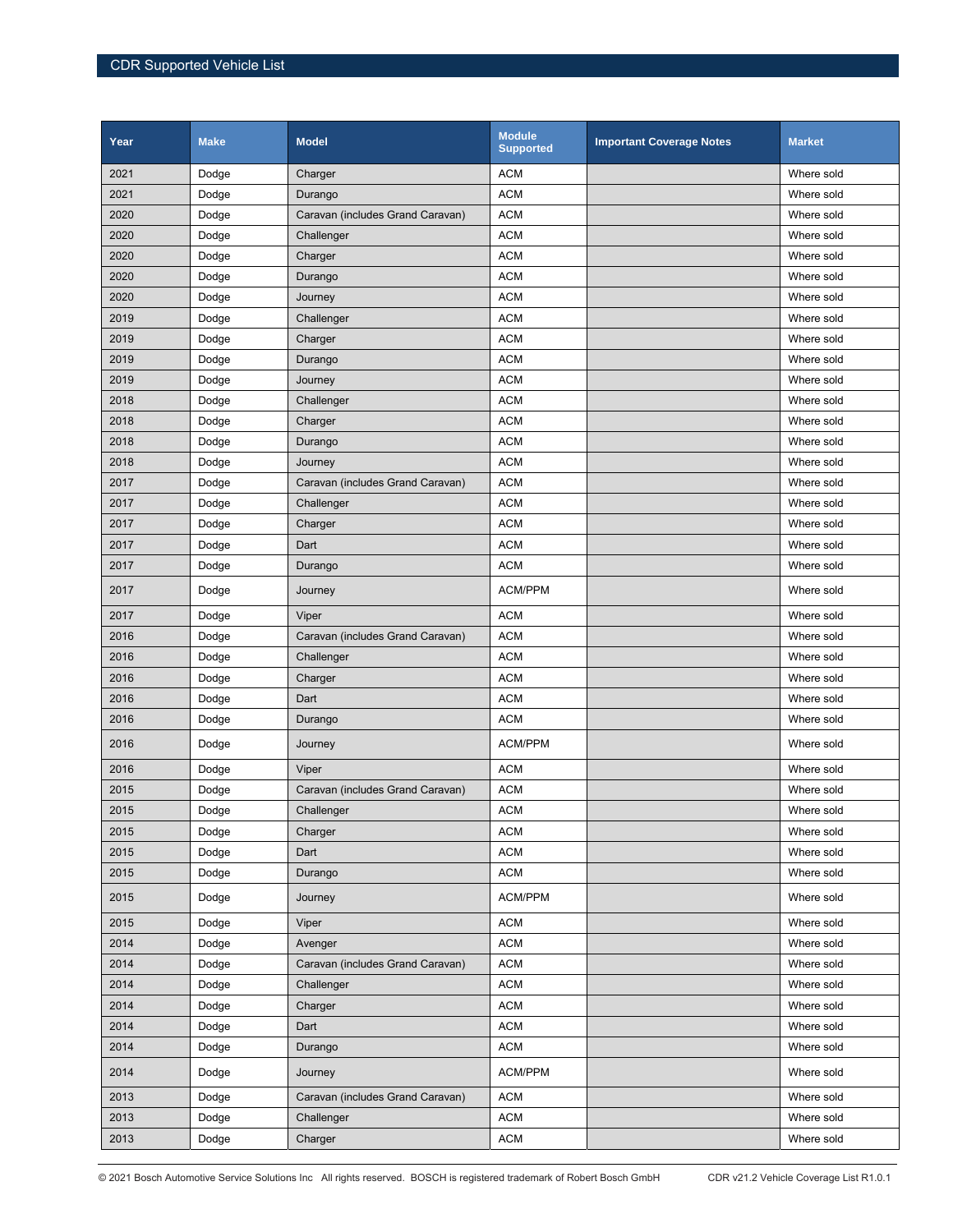| Year | <b>Make</b> | <b>Model</b>                         | <b>Module</b><br><b>Supported</b> | <b>Important Coverage Notes</b>                | <b>Market</b> |
|------|-------------|--------------------------------------|-----------------------------------|------------------------------------------------|---------------|
| 2013 | Dodge       | Dart                                 | <b>ACM</b>                        |                                                | Where sold    |
| 2013 | Dodge       | Durango                              | <b>ACM</b>                        |                                                | Where sold    |
| 2013 | Dodge       | Journey                              | <b>ACM/PPM</b>                    |                                                | Where sold    |
| 2012 | Dodge       | Avenger                              | <b>ACM</b>                        |                                                | Where sold    |
| 2012 | Dodge       | Avenger                              | <b>ACM</b>                        |                                                | Where sold    |
| 2012 | Dodge       | Caliber                              | <b>ACM</b>                        |                                                | Where sold    |
| 2012 | Dodge       | Caravan (includes Grand Caravan)     | <b>ACM</b>                        |                                                | Where sold    |
| 2012 | Dodge       | Challenger                           | <b>ACM</b>                        |                                                | Where sold    |
| 2012 | Dodge       | Charger                              | <b>ACM</b>                        |                                                | Where sold    |
| 2012 | Dodge       | Dakota (Mexico)                      | <b>ACM</b>                        |                                                | Mexico        |
| 2012 | Dodge       | Durango                              | <b>ACM</b>                        |                                                | Where sold    |
| 2012 | Dodge       | Journey                              | ACM/PPM                           |                                                | Where sold    |
| 2012 | Dodge       | Nitro                                | <b>ACM</b>                        |                                                | Where sold    |
| 2011 | Dodge       | Avenger                              | <b>ACM</b>                        |                                                | Where sold    |
| 2011 | Dodge       | Caliber                              | <b>ACM</b>                        |                                                | Where sold    |
| 2011 | Dodge       | Caravan (includes Grand Caravan)     | <b>ACM</b>                        |                                                | Where sold    |
| 2011 | Dodge       | Challenger                           | <b>ACM</b>                        |                                                | Where sold    |
| 2011 | Dodge       | Charger                              | <b>ACM</b>                        |                                                | Where sold    |
| 2011 | Dodge       | Dakota                               | <b>ACM</b>                        |                                                | Where sold    |
| 2011 | Dodge       | Durango                              | <b>ACM</b>                        |                                                | Where sold    |
| 2011 | Dodge       | Journey                              | <b>ACM</b>                        |                                                | Where sold    |
| 2011 | Dodge       | Nitro                                | <b>ACM</b>                        |                                                | Where sold    |
| 2010 | Dodge       | Avenger                              | <b>ACM</b>                        |                                                | Where sold    |
| 2010 | Dodge       | Caliber                              | <b>ACM</b>                        |                                                | Where sold    |
| 2010 | Dodge       | Caravan (includes Grand Caravan)     | <b>ACM</b>                        |                                                | Where sold    |
| 2010 | Dodge       | Challenger                           | <b>ACM</b>                        |                                                | Where sold    |
| 2010 | Dodge       | Charger                              | <b>ACM</b>                        |                                                | Where sold    |
| 2010 | Dodge       | Dakota                               | <b>ACM</b>                        |                                                | Where sold    |
| 2010 | Dodge       | Journey                              | <b>ACM</b>                        |                                                | Where sold    |
| 2010 | Dodge       | Nitro                                | <b>ACM</b>                        |                                                | Where sold    |
| 2009 | Dodge       | Avenger                              | <b>ACM</b>                        |                                                | Where sold    |
| 2009 | Dodge       | Caliber                              | <b>ACM</b>                        |                                                | Where sold    |
| 2009 | Dodge       | Caravan, Grand Caravan               | <b>ACM</b>                        |                                                | Where sold    |
| 2009 | Dodge       | Challenger                           | <b>ACM</b>                        |                                                | Where sold    |
| 2009 | Dodge       | Charger                              | <b>ACM</b>                        |                                                | Where sold    |
| 2009 | Dodge       | Dakota                               | <b>ACM</b>                        |                                                | Where sold    |
| 2009 | Dodge       | Durango                              | <b>ACM</b>                        | Some of these vehicles may not be<br>supported | Where sold    |
| 2009 | Dodge       | Journey                              | <b>ACM</b>                        |                                                | Where sold    |
| 2009 | Dodge       | Nitro                                | <b>ACM</b>                        |                                                | Where sold    |
| 2009 | Dodge       | Ram 1500                             | <b>ACM</b>                        |                                                | Where sold    |
| 2009 | Dodge       | Ram Cab Chassis Medium/Heavy<br>Duty | <b>ACM</b>                        |                                                | Where sold    |
| 2009 | Dodge       | Ram Pickup (2500, 3500, 4500, 5500)  | <b>ACM</b>                        |                                                | Where sold    |
| 2009 | Dodge       | Voyager                              | <b>ACM</b>                        |                                                | Where sold    |
| 2008 | Dodge       | Avenger                              | <b>ACM</b>                        |                                                | Where sold    |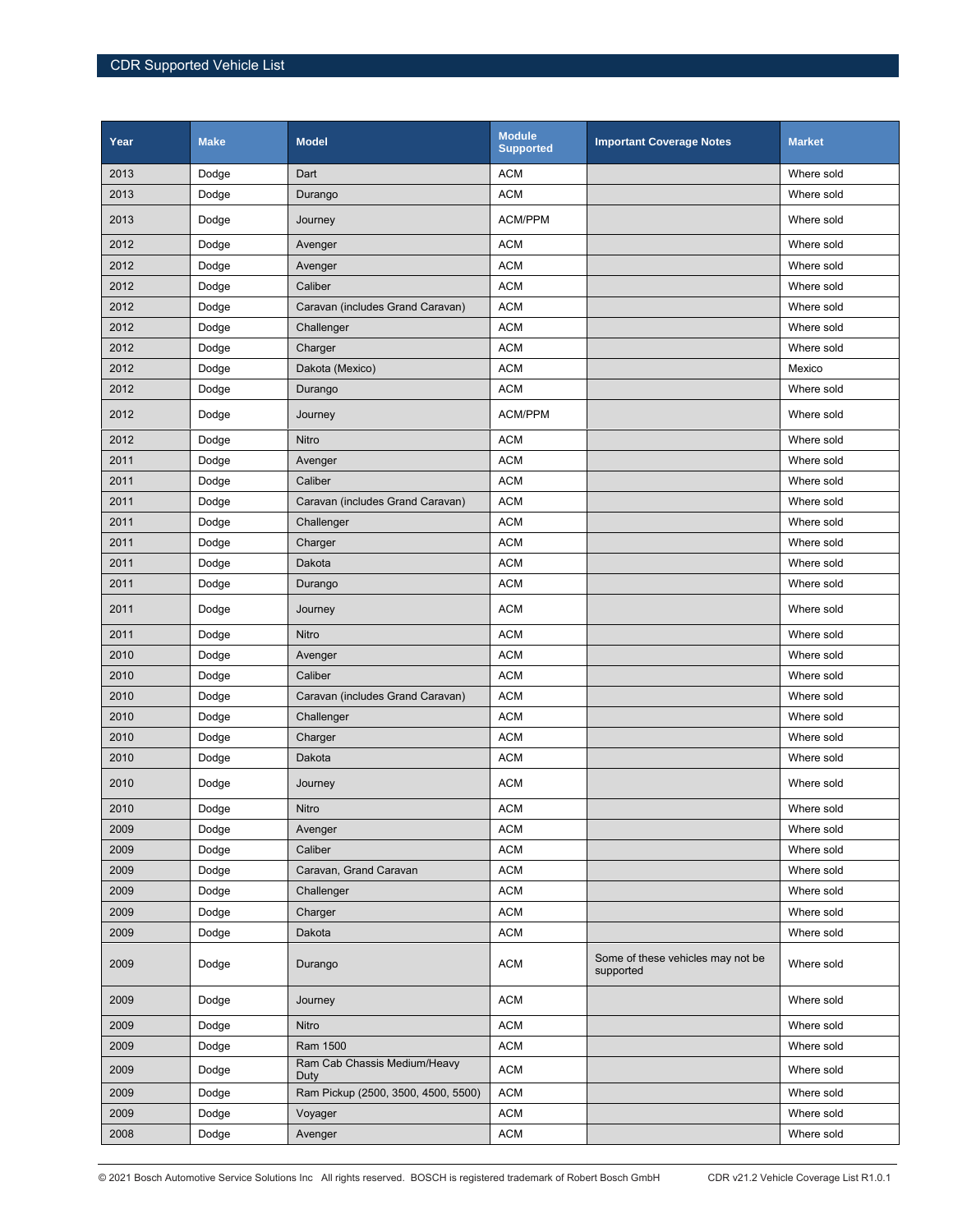| Year | <b>Make</b> | <b>Model</b>                         | Module<br><b>Supported</b> | <b>Important Coverage Notes</b>                | <b>Market</b> |
|------|-------------|--------------------------------------|----------------------------|------------------------------------------------|---------------|
| 2008 | Dodge       | Caliber                              | <b>ACM</b>                 |                                                | Where sold    |
| 2008 | Dodge       | Caravan, Grand Caravan               | <b>ACM</b>                 |                                                | Where sold    |
| 2008 | Dodge       | Challenger                           | <b>ACM</b>                 |                                                | Where sold    |
| 2008 | Dodge       | Charger                              | <b>ACM</b>                 |                                                | Where sold    |
| 2008 | Dodge       | Dakota                               | <b>ACM</b>                 |                                                | Where sold    |
| 2008 | Dodge       | Durango                              | <b>ACM</b>                 | Some of these vehicles may not be<br>supported | Where sold    |
| 2008 | Dodge       | Magnum                               | <b>ACM</b>                 |                                                | Where sold    |
| 2008 | Dodge       | Nitro                                | <b>ACM</b>                 |                                                | Where sold    |
| 2008 | Dodge       | Ram Cab Chassis Medium/Heavy<br>Duty | <b>ACM</b>                 |                                                | Where sold    |
| 2008 | Dodge       | Ram Pickup (1500)                    | <b>ACM</b>                 |                                                | Where sold    |
| 2008 | Dodge       | Ram Pickup (2500, 3500, 4500, 5500)  | <b>ACM</b>                 |                                                | Where sold    |
| 2008 | Dodge       | Voyager                              | <b>ACM</b>                 |                                                | Where sold    |
| 2007 | Dodge       | Caliber                              | <b>ACM</b>                 |                                                | Where sold    |
| 2007 | Dodge       | Charger                              | <b>ACM</b>                 |                                                | Where sold    |
| 2007 | Dodge       | Dakota                               | <b>ACM</b>                 |                                                | Where sold    |
| 2007 | Dodge       | Durango                              | <b>ACM</b>                 | Some of these vehicles may not be<br>supported | Where sold    |
| 2007 | Dodge       | Magnum                               | <b>ACM</b>                 |                                                | Where sold    |
| 2007 | Dodge       | Nitro                                | <b>ACM</b>                 |                                                | Where sold    |
| 2007 | Dodge       | Ram Cab Chassis Medium/Heavy<br>Duty | <b>ACM</b>                 |                                                | Where sold    |
| 2007 | Dodge       | Ram Pickup (1500)                    | <b>ACM</b>                 |                                                | Where sold    |
| 2007 | Dodge       | Ram Pickup (2500, 3500, 4500, 5500)  | <b>ACM</b>                 |                                                | Where sold    |
| 2006 | Dodge       | Charger                              | <b>ACM</b>                 | Some of these vehicles may not be<br>supported | Where sold    |
| 2006 | Dodge       | Durango                              | <b>ACM</b>                 | Some of these vehicles may not be<br>supported | Where sold    |
| 2006 | Dodge       | Magnum                               | <b>ACM</b>                 | Some of these vehicles may not be<br>supported | Where sold    |
| 2006 | Dodge       | Ram Cab Chassis                      | <b>ACM</b>                 |                                                | Where sold    |
| 2006 | Dodge       | Ram Pickup (1500)                    | <b>ACM</b>                 |                                                | Where sold    |
| 2006 | Dodge       | Ram Pickup (2500, 3500, 4500, 5500)  | <b>ACM</b>                 |                                                | Where sold    |
| 2005 | Dodge       | Durango                              | <b>ACM</b>                 | Some of these vehicles may not be<br>supported | Where sold    |
| 2021 | <b>DS</b>   | DS <sub>3</sub>                      | <b>ACM</b>                 |                                                | China         |
| 2021 | DS          | DS7                                  | <b>ACM</b>                 |                                                | China         |
| 2021 | DS          | DS9                                  | <b>ACM</b>                 |                                                | China         |
| 2021 | Ferrari     | 812 Competizione                     | <b>ACM</b>                 |                                                | China         |
| 2021 | Ferrari     | 812 GTS                              | <b>ACM</b>                 |                                                | China         |
| 2021 | Ferrari     | F8 Tributo                           | <b>ACM</b>                 |                                                | China         |
| 2021 | Ferrari     | F8 Tributo Spider                    | <b>ACM</b>                 |                                                | China         |
| 2021 | Ferrari     | Portofino M                          | <b>ACM</b>                 |                                                | China         |
| 2021 | Ferrari     | Roma                                 | <b>ACM</b>                 |                                                | China         |
| 2021 | Ferrari     | SF90 Spider                          | <b>ACM</b>                 |                                                | China         |
| 2021 | Ferrari     | SF90 Stradale                        | <b>ACM</b>                 |                                                | China         |
| 2021 | Fiat        | 500X                                 | <b>ACM</b>                 |                                                | Where sold    |
| 2020 | Fiat        | 500L                                 | <b>ACM</b>                 |                                                | <b>NAFTA</b>  |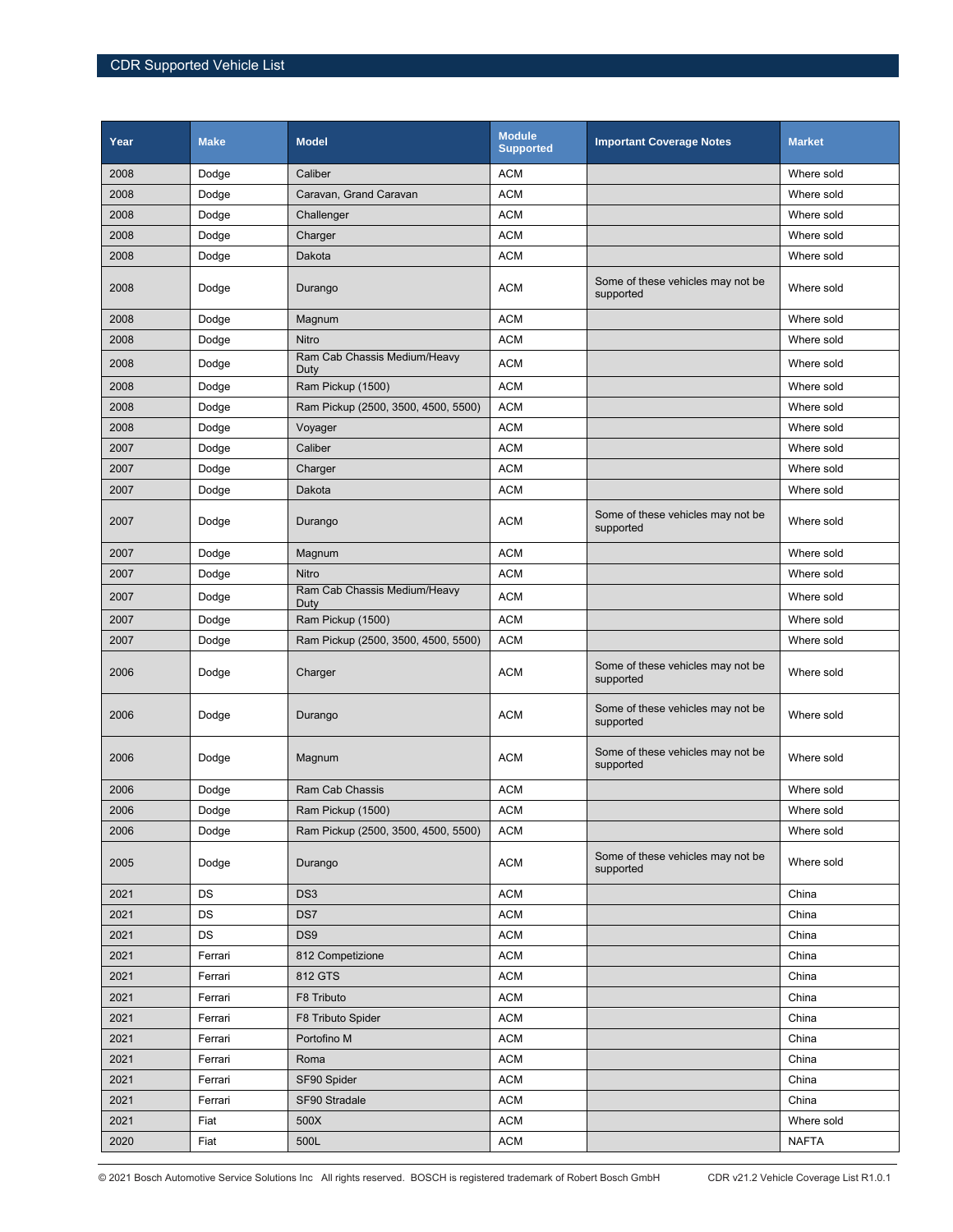| Year | <b>Make</b> | <b>Model</b>                           | <b>Module</b><br><b>Supported</b> | <b>Important Coverage Notes</b> | <b>Market</b> |
|------|-------------|----------------------------------------|-----------------------------------|---------------------------------|---------------|
| 2020 | Fiat        | 500X                                   | <b>ACM</b>                        |                                 | Where sold    |
| 2019 | Fiat        | 500                                    | <b>ACM</b>                        |                                 | US, Brazil    |
| 2019 | Fiat        | 124 Spider                             | <b>ACM</b>                        |                                 | US, Canada    |
| 2019 | Fiat        | 500L                                   | <b>ACM</b>                        |                                 | <b>NAFTA</b>  |
| 2019 | Fiat        | 500X                                   | <b>ACM</b>                        |                                 | Where sold    |
| 2018 | Fiat        | 500                                    | <b>ACM</b>                        |                                 | US, Brazil    |
| 2018 | Fiat        | 124 Spider                             | <b>ACM</b>                        |                                 | US, Canada    |
| 2018 | Fiat        | 500L                                   | <b>ACM</b>                        |                                 | <b>NAFTA</b>  |
| 2018 | Fiat        | 500X                                   | <b>ACM</b>                        |                                 | Where sold    |
| 2017 | Fiat        | 500                                    | <b>ACM</b>                        |                                 | US, Brazil    |
| 2017 | Fiat        | 124 Spider                             | <b>ACM</b>                        |                                 | US, Canada    |
| 2017 | Fiat        | 500L                                   | <b>ACM</b>                        |                                 | <b>NAFTA</b>  |
| 2017 | Fiat        | 500X                                   | <b>ACM</b>                        |                                 | Where sold    |
| 2017 | Fiat        | Freemont                               | ACM/PPM                           |                                 | Where sold    |
| 2016 | Fiat        | 500                                    | <b>ACM</b>                        |                                 | US, Brazil    |
| 2016 | Fiat        | 500L                                   | <b>ACM</b>                        |                                 | <b>NAFTA</b>  |
| 2016 | Fiat        | 500X                                   | <b>ACM</b>                        |                                 | Where sold    |
| 2016 | Fiat        | Freemont                               | ACM/PPM                           |                                 | Where sold    |
| 2015 | Fiat        | 500                                    | <b>ACM</b>                        |                                 | US, Brazil    |
| 2015 | Fiat        | 500L                                   | <b>ACM</b>                        |                                 | US, Canada    |
| 2015 | Fiat        | Freemont                               | ACM/PPM                           |                                 | Where sold    |
| 2014 | Fiat        | 500                                    | <b>ACM</b>                        |                                 | US, Brazil    |
| 2014 | Fiat        | 500L                                   | <b>ACM</b>                        |                                 | US, Canada    |
| 2014 | Fiat        | Freemont                               | ACM/PPM                           |                                 | Where sold    |
| 2013 | Fiat        | 500 (includes electric)                | <b>ACM</b>                        |                                 | US, Brazil    |
| 2013 | Fiat        | Freemont                               | ACM/PPM                           |                                 | Where sold    |
| 2012 | Fiat        | 500                                    | <b>ACM</b>                        |                                 | US, Brazil    |
| 2012 | Fiat        | Freemont                               | ACM/PPM                           |                                 | Where sold    |
| 2022 | Ford        | Econoline                              | <b>ACM</b>                        |                                 | US, Canada    |
| 2022 | Ford        | Escape                                 | <b>ACM</b>                        |                                 | US, Canada    |
| 2022 | Ford        | $F-150$                                | <b>ACM</b>                        |                                 | US, Canada    |
| 2022 | Ford        | F-250~550,650,750 Super Duty           | <b>ACM</b>                        |                                 | US, Canada    |
| 2022 | Ford        | Maverick                               | <b>ACM</b>                        |                                 | US, Canada    |
| 2022 | Ford        | <b>Transit Connect</b>                 | <b>ACM</b>                        |                                 | US, Canada    |
| 2021 | Ford        | <b>Bronco</b>                          | <b>ACM</b>                        |                                 | US, Canada    |
| 2021 | Ford        | <b>Bronco Sport</b>                    | <b>ACM</b>                        |                                 | US, Canada    |
| 2021 | Ford        | Econoline                              | <b>ACM</b>                        |                                 | US, Canada    |
| 2021 | Ford        | EcoSport                               | <b>ACM</b>                        |                                 | US, Canada    |
| 2021 | Ford        | Escape                                 | <b>ACM</b>                        |                                 | US, Canada    |
| 2021 | Ford        | Expedition                             | <b>ACM</b>                        |                                 | US, Canada    |
| 2021 | Ford        | Explorer (includes Police Interceptor) | <b>ACM</b>                        |                                 | US, Canada    |
| 2021 | Ford        | $F-150$                                | <b>ACM</b>                        |                                 | US, Canada    |
| 2021 | Ford        | F-250~550,650,750 Super Duty           | <b>ACM</b>                        |                                 | US, Canada    |
| 2021 | Ford        | GT                                     | <b>ACM</b>                        |                                 | US, Canada    |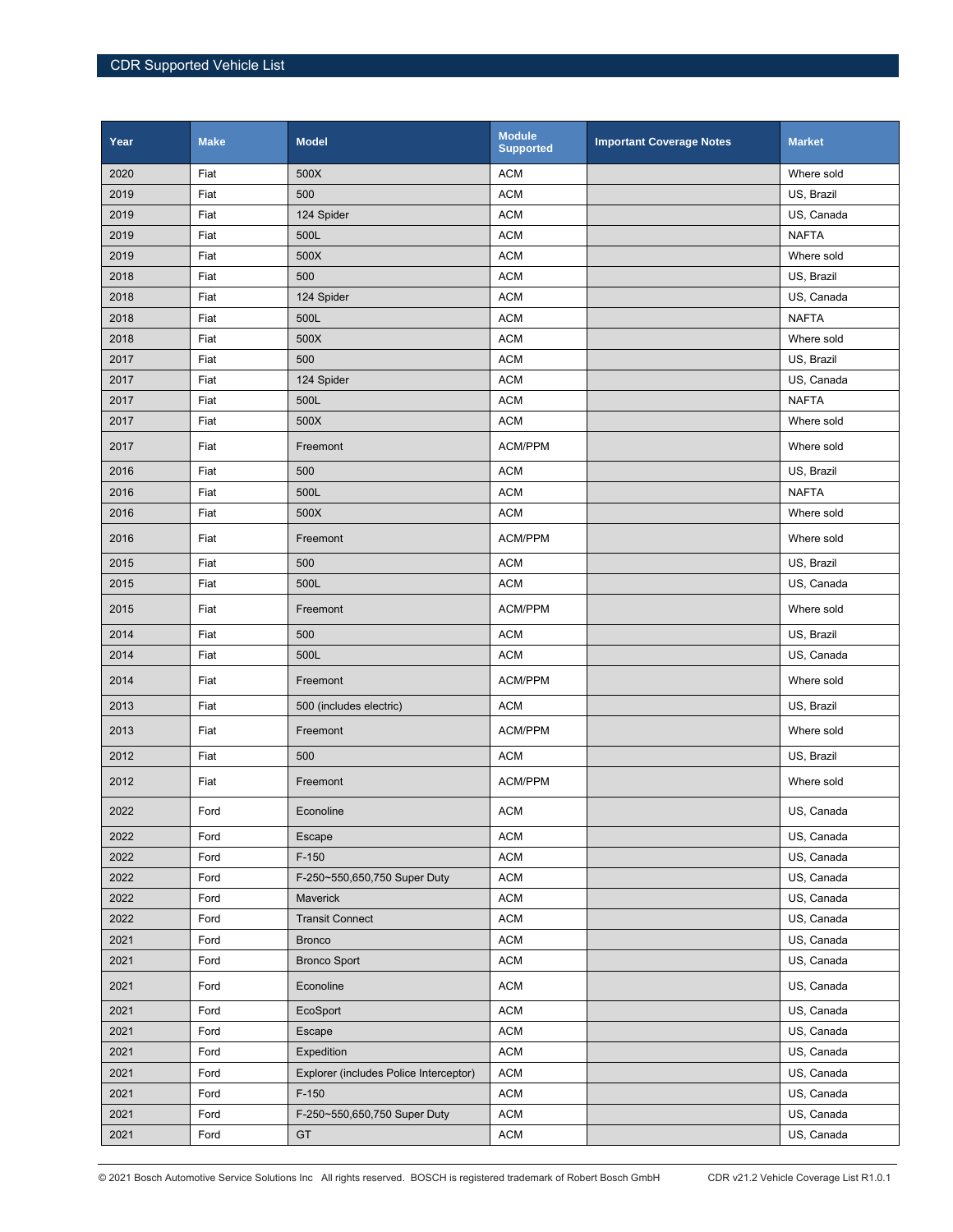| Year | <b>Make</b> | <b>Model</b>                           | <b>Module</b><br><b>Supported</b> | <b>Important Coverage Notes</b> | <b>Market</b>           |
|------|-------------|----------------------------------------|-----------------------------------|---------------------------------|-------------------------|
| 2021 | Ford        | Mustang                                | <b>ACM</b>                        |                                 | US, Canada              |
| 2021 | Ford        | Mustang Mach-E                         | <b>ACM</b>                        |                                 | US, Canada              |
| 2021 | Ford        | Ranger                                 | <b>ACM</b>                        |                                 | US, Canada              |
| 2021 | Ford        | Transit                                | <b>ACM</b>                        |                                 | US, Canada              |
| 2021 | Ford        | <b>Transit Connect</b>                 | <b>ACM</b>                        |                                 | US, Canada              |
| 2020 | Ford        | EcoSport                               | <b>ACM</b>                        |                                 | US, Canada              |
| 2020 | Ford        | Edge                                   | <b>ACM</b>                        |                                 | US, Canada              |
| 2020 | Ford        | Escape                                 | <b>ACM</b>                        |                                 | US, Canada              |
| 2020 | Ford        | Expedition                             | <b>ACM</b>                        |                                 | US, Canada              |
| 2020 | Ford        | Explorer (includes Police Interceptor) | <b>ACM</b>                        |                                 | US, Canada              |
| 2020 | Ford        | $F-150$                                | <b>ACM</b>                        |                                 | US, Canada              |
| 2020 | Ford        | F-250~550 Super Duty                   | <b>ACM</b>                        |                                 | US, Canada              |
| 2020 | Ford        | Fusion                                 | <b>ACM</b>                        |                                 | US, Canada              |
| 2020 | Ford        | <b>GT</b>                              | <b>ACM</b>                        |                                 | US, Canada              |
| 2020 | Ford        | Mustang                                | <b>ACM</b>                        |                                 | US, Canada              |
| 2020 | Ford        | Ranger                                 | <b>ACM</b>                        |                                 | US, Canada              |
| 2020 | Ford        | Transit                                | <b>ACM</b>                        |                                 | US, Canada              |
| 2020 | Ford        | <b>Transit Connect</b>                 | <b>ACM</b>                        |                                 | US, Canada              |
| 2019 | Ford        | Econoline                              | <b>ACM</b>                        |                                 | US, Canada              |
| 2019 | Ford        | EcoSport                               | <b>ACM</b>                        |                                 | US, Canada              |
| 2019 | Ford        | Edge                                   | <b>ACM</b>                        |                                 | US, Canada              |
| 2019 | Ford        | Escape                                 | <b>ACM</b>                        |                                 | US, Canada              |
| 2019 | Ford        | Expedition                             | <b>ACM</b>                        |                                 | US, Canada              |
| 2019 | Ford        | Explorer (includes Police Interceptor) | <b>ACM</b>                        |                                 | US, Canada              |
| 2019 | Ford        | $F-150$                                | <b>ACM</b>                        |                                 | US, Canada              |
| 2019 | Ford        | F-250~550 Super Duty                   | <b>ACM</b>                        |                                 | US, Canada              |
| 2019 | Ford        | Fiesta                                 | <b>ACM</b>                        |                                 | US, Canada              |
| 2019 | Ford        | Flex                                   | <b>ACM</b>                        |                                 | US, Canada              |
| 2019 | Ford        | Fusion                                 | <b>ACM</b>                        |                                 | US, Canada              |
| 2019 | Ford        | GT                                     | <b>ACM</b>                        |                                 | US, Canada              |
| 2019 | Ford        | Mustang                                | <b>ACM</b>                        |                                 | US, Canada              |
| 2019 | Ford        | Ranger                                 | <b>ACM</b>                        |                                 | US, Canada              |
| 2019 | Ford        | Taurus                                 | <b>ACM</b>                        |                                 | US. Canada              |
| 2019 | Ford        | Transit                                | <b>ACM</b>                        |                                 | US, Canada              |
| 2019 | Ford        | <b>Transit Connect</b>                 | <b>ACM</b>                        |                                 | US, Canada              |
| 2018 | Ford        | C-Max                                  | <b>ACM</b>                        |                                 | US, Canada, S.<br>Korea |
| 2018 | Ford        | Craiova/EcoSport                       | <b>ACM</b>                        |                                 | S. Korea                |
| 2018 | Ford        | Econoline                              | <b>ACM</b>                        |                                 | US, Canada              |
| 2018 | Ford        | EcoSport                               | <b>ACM</b>                        |                                 | US, Canada              |
| 2018 | Ford        | Edge                                   | <b>ACM</b>                        |                                 | US, Canada              |
| 2018 | Ford        | Escape                                 | <b>ACM</b>                        |                                 | US, Canada              |
| 2018 | Ford        | Expedition                             | <b>ACM</b>                        |                                 | US, Canada              |
| 2018 | Ford        | Explorer (includes Police Interceptor) | <b>ACM</b>                        |                                 | US, Canada              |
| 2018 | Ford        | $F-150$                                | <b>ACM</b>                        |                                 | US, Canada              |
| 2018 | Ford        | F-250~550 Super Duty                   | <b>ACM</b>                        |                                 | US, Canada              |
| 2018 | Ford        | Fiesta                                 | <b>ACM</b>                        |                                 | US, Canada              |
| 2018 | Ford        | Fiesta (Korea)                         | <b>ACM</b>                        |                                 | S. Korea                |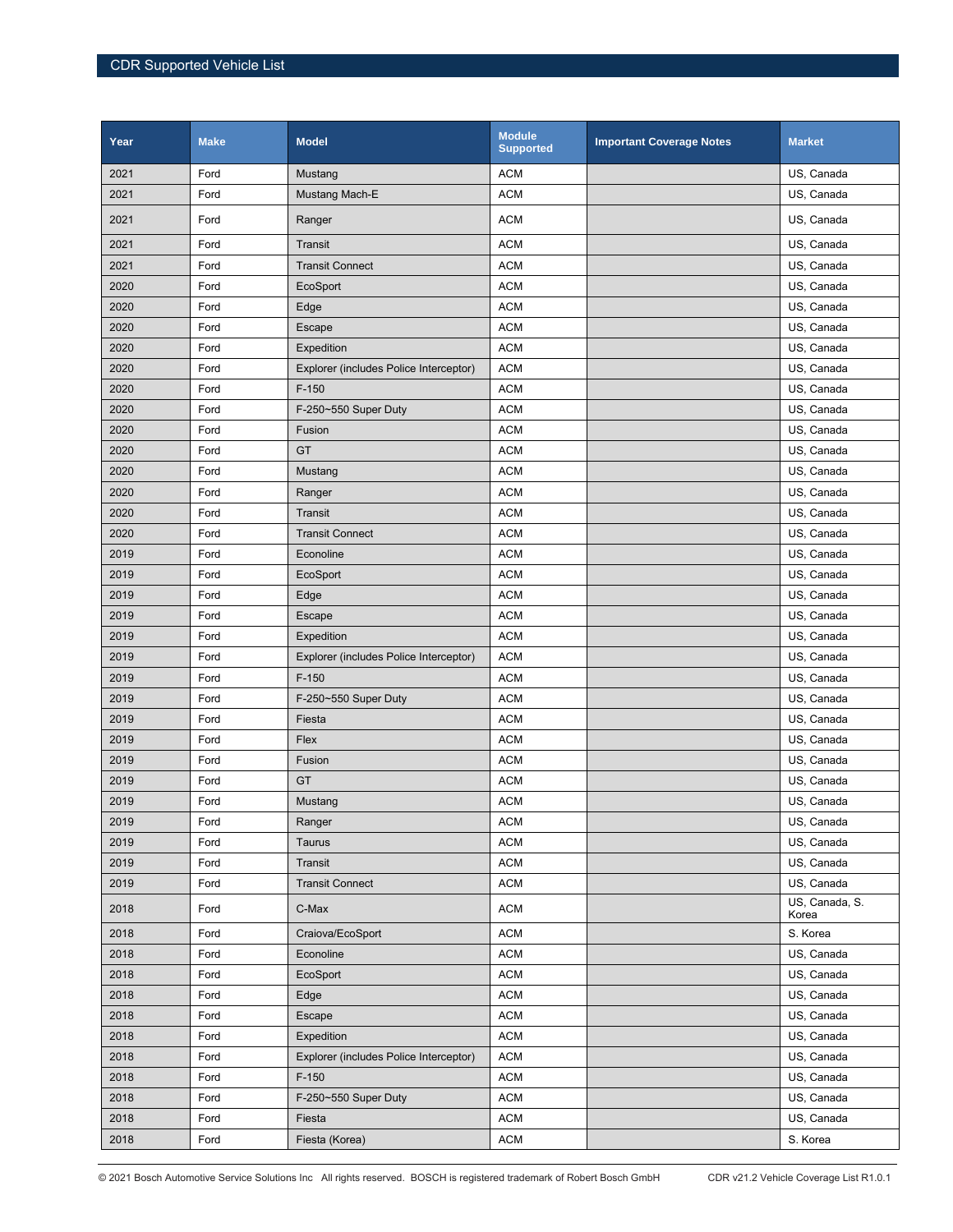| Year | <b>Make</b> | <b>Model</b>                           | <b>Module</b><br><b>Supported</b> | <b>Important Coverage Notes</b> | <b>Market</b>           |
|------|-------------|----------------------------------------|-----------------------------------|---------------------------------|-------------------------|
| 2018 | Ford        | Flex                                   | <b>ACM</b>                        |                                 | US, Canada              |
| 2018 | Ford        | Focus (Korea)                          | <b>ACM</b>                        |                                 | S. Korea                |
| 2018 | Ford        | Focus, Focus RS                        | <b>ACM</b>                        |                                 | US, Canada              |
| 2018 | Ford        | Fusion                                 | <b>ACM</b>                        |                                 | US, Canada              |
| 2018 | Ford        | Galaxy                                 | <b>ACM</b>                        |                                 | S. Korea                |
| 2018 | Ford        | GT                                     | <b>ACM</b>                        |                                 | US, Canada              |
| 2018 | Ford        | Kombi                                  | <b>ACM</b>                        |                                 | S. Korea                |
| 2018 | Ford        | Kuga/Escape                            | <b>ACM</b>                        |                                 | S. Korea                |
| 2018 | Ford        | Mondeo                                 | <b>ACM</b>                        |                                 | S. Korea                |
| 2018 | Ford        | Mustang                                | <b>ACM</b>                        |                                 | US, Canada              |
| 2018 | Ford        | S-MAX                                  | <b>ACM</b>                        |                                 | S. Korea                |
| 2018 | Ford        | Taurus                                 | <b>ACM</b>                        |                                 | US, Canada              |
| 2018 | Ford        | Transit                                | <b>ACM</b>                        |                                 | US, Canada              |
| 2018 | Ford        | <b>Transit Connect</b>                 | <b>ACM</b>                        |                                 | US, Canada              |
| 2017 | Ford        | C-Max                                  | <b>ACM</b>                        |                                 | US, Canada, S.<br>Korea |
| 2017 | Ford        | Craiova/EcoSport                       | <b>ACM</b>                        |                                 | S. Korea                |
| 2017 | Ford        | Econoline                              | <b>ACM</b>                        |                                 | US, Canada              |
| 2017 | Ford        | Edge                                   | <b>ACM</b>                        |                                 | US, Canada              |
| 2017 | Ford        | Escape                                 | <b>ACM</b>                        |                                 | US, Canada              |
| 2017 | Ford        | Expedition                             | <b>ACM</b>                        |                                 | US, Canada              |
| 2017 | Ford        | Explorer (includes Police Interceptor) | <b>ACM</b>                        |                                 | US, Canada              |
| 2017 | Ford        | $F-150$                                | <b>ACM</b>                        |                                 | US, Canada              |
| 2017 | Ford        | F-250~550 Super Duty                   | <b>ACM</b>                        |                                 | US, Canada              |
| 2017 | Ford        | Fiesta                                 | <b>ACM</b>                        |                                 | US, Canada              |
| 2017 | Ford        | Fiesta (Korea)                         | <b>ACM</b>                        |                                 | S. Korea                |
| 2017 | Ford        | Flex                                   | <b>ACM</b>                        |                                 | US, Canada              |
| 2017 | Ford        | Focus (Korea)                          | <b>ACM</b>                        |                                 | S. Korea                |
| 2017 | Ford        | Focus, Focus RS                        | <b>ACM</b>                        |                                 | US, Canada,<br>S.Korea  |
| 2017 | Ford        | Fusion                                 | <b>ACM</b>                        |                                 | US, Canada              |
| 2017 | Ford        | Galaxy                                 | <b>ACM</b>                        |                                 | S. Korea                |
| 2017 | Ford        | GT                                     | <b>ACM</b>                        |                                 | US, Canada              |
| 2017 | Ford        | Kombi                                  | <b>ACM</b>                        |                                 | S. Korea                |
| 2017 | Ford        | Kuga/Escape                            | <b>ACM</b>                        |                                 | S. Korea                |
| 2017 | Ford        | Mondeo                                 | <b>ACM</b>                        |                                 | S. Korea                |
| 2017 | Ford        | Mustang                                | <b>ACM</b>                        |                                 | US, Canada              |
| 2017 | Ford        | S-MAX                                  | <b>ACM</b>                        |                                 | S. Korea                |
| 2017 | Ford        | Taurus                                 | <b>ACM</b>                        |                                 | US, Canada              |
| 2017 | Ford        | Transit                                | <b>ACM</b>                        |                                 | US, Canada              |
| 2017 | Ford        | <b>Transit Connect</b>                 | <b>ACM</b>                        |                                 | US, Canada              |
| 2016 | Ford        | C-Max                                  | <b>ACM</b>                        |                                 | US, Canada, S.<br>Korea |
| 2016 | Ford        | Craiova/EcoSport                       | <b>ACM</b>                        |                                 | S. Korea                |
| 2016 | Ford        | Econoline                              | <b>ACM</b>                        |                                 | US, Canada,<br>S.Korea  |
| 2016 | Ford        | Edge                                   | <b>ACM</b>                        |                                 | US, Canada              |
| 2016 | Ford        | Escape                                 | <b>ACM</b>                        |                                 | US, Canada,<br>S.Korea  |
| 2016 | Ford        | Expedition                             | <b>ACM</b>                        |                                 | US, Canada              |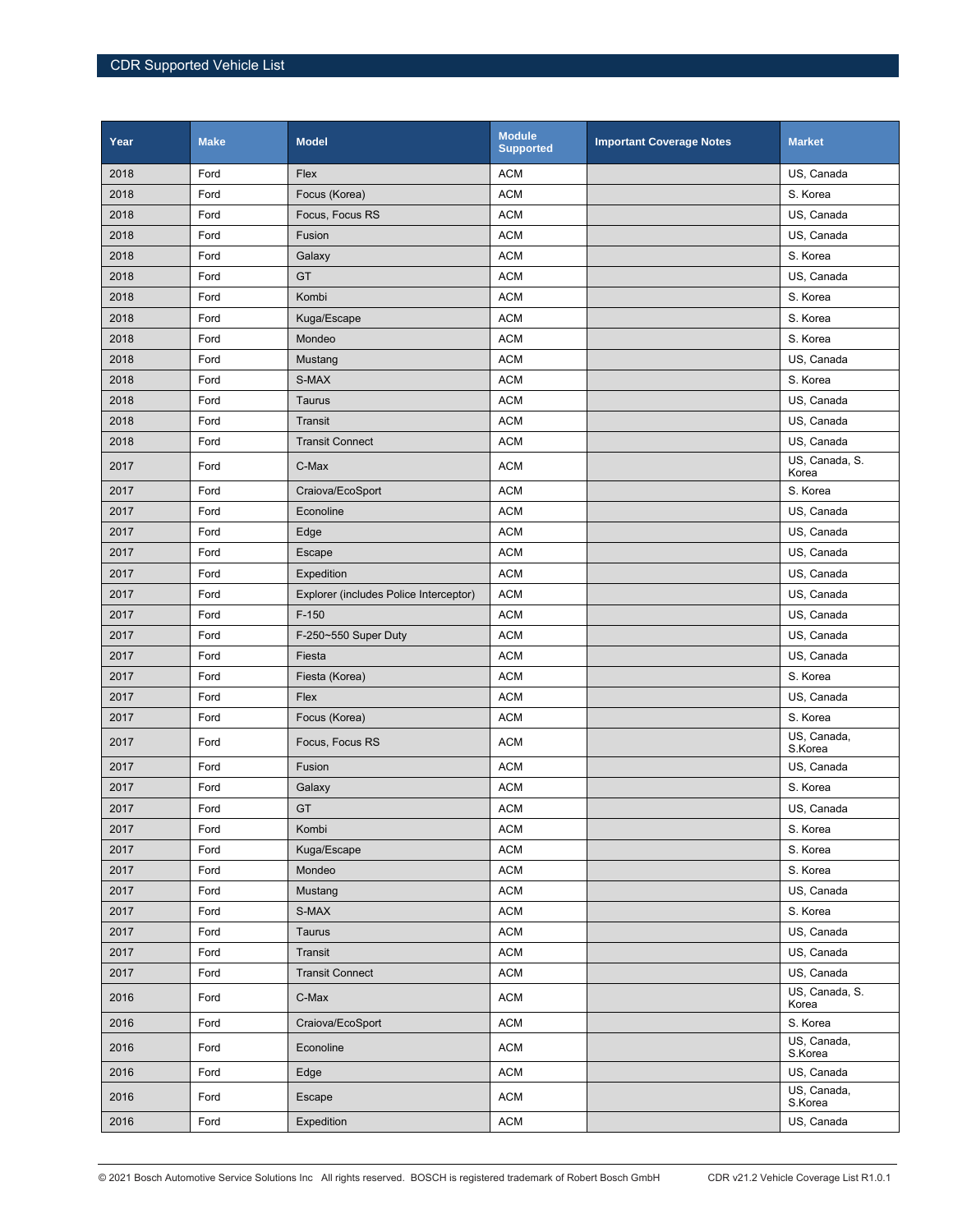| Year | <b>Make</b> | <b>Model</b>                           | <b>Module</b><br><b>Supported</b> | <b>Important Coverage Notes</b> | <b>Market</b>                     |
|------|-------------|----------------------------------------|-----------------------------------|---------------------------------|-----------------------------------|
| 2016 | Ford        | Explorer (includes Police Interceptor) | <b>ACM</b>                        |                                 | US, Canada,<br>S.Korea            |
| 2016 | Ford        | $F-150$                                | <b>ACM</b>                        |                                 | US, Canada                        |
| 2016 | Ford        | F-250, 350, 450 & 550 Super Duty       | <b>ACM</b>                        |                                 | US, Canada                        |
| 2016 | Ford        | Fiesta                                 | <b>ACM</b>                        |                                 | US, Canada                        |
| 2016 | Ford        | Fiesta (Korea)                         | <b>ACM</b>                        |                                 | S. Korea                          |
| 2016 | Ford        | Flex                                   | <b>ACM</b>                        |                                 | US, Canada                        |
| 2016 | Ford        | Focus (Korea)                          | <b>ACM</b>                        |                                 | S. Korea                          |
| 2016 | Ford        | Focus, Focus RS                        | <b>ACM</b>                        |                                 | US, Canada,<br>S.Korea, Australia |
| 2016 | Ford        | Fusion                                 | <b>ACM</b>                        |                                 | US, Canada                        |
| 2016 | Ford        | Galaxy                                 | <b>ACM</b>                        |                                 | S. Korea                          |
| 2016 | Ford        | Kombi                                  | <b>ACM</b>                        |                                 | S. Korea                          |
| 2016 | Ford        | Kuga                                   | <b>ACM</b>                        |                                 | US, Canada,<br>S.Korea, Australia |
| 2016 | Ford        | Kuga/Escape                            | <b>ACM</b>                        |                                 | S. Korea                          |
| 2016 | Ford        | Mondeo                                 | <b>ACM</b>                        |                                 | Australia/NZ,<br>S.Korea          |
| 2016 | Ford        | Mustang                                | <b>ACM</b>                        |                                 | US, Canada,<br>S.Korea            |
| 2016 | Ford        | S-MAX                                  | <b>ACM</b>                        |                                 | S. Korea                          |
| 2016 | Ford        | Taurus                                 | <b>ACM</b>                        |                                 | US, Canada,<br>S.Korea            |
| 2016 | Ford        | Transit                                | <b>ACM</b>                        |                                 | US, Canada                        |
| 2016 | Ford        | <b>Transit Connect</b>                 | <b>ACM</b>                        |                                 | US, Canada                        |
| 2015 | Ford        | C-Max                                  | <b>ACM</b>                        |                                 | US, Canada                        |
| 2015 | Ford        | Edge                                   | <b>ACM</b>                        |                                 | US, Canada                        |
| 2015 | Ford        | Escape                                 | <b>ACM</b>                        |                                 | US, Canada                        |
| 2015 | Ford        | Expedition                             | <b>ACM</b>                        |                                 | US, Canada                        |
| 2015 | Ford        | Explorer (includes Police Interceptor) | <b>ACM</b>                        |                                 | US, Canada                        |
| 2015 | Ford        | $F-150$                                | <b>ACM</b>                        |                                 | US, Canada                        |
| 2015 | Ford        | F-250, 350, 450 & 550 Super Duty       | <b>ACM</b>                        |                                 | US, Canada                        |
| 2015 | Ford        | Fiesta                                 | <b>ACM</b>                        |                                 | US, Canada                        |
| 2015 | Ford        | Flex                                   | <b>ACM</b>                        |                                 | US, Canada                        |
| 2015 | Ford        | Focus                                  | <b>ACM</b>                        |                                 | US, Canada                        |
| 2015 | Ford        | Fusion                                 | ACM                               |                                 | US, Canada                        |
| 2015 | Ford        | Mondeo                                 | <b>ACM</b>                        |                                 | Australia/NZ                      |
| 2015 | Ford        | Mustang                                | <b>ACM</b>                        |                                 | US, Canada                        |
| 2015 | Ford        | Taurus (includes Police Interceptor)   | <b>ACM</b>                        |                                 | US, Canada                        |
| 2015 | Ford        | Transit                                | <b>ACM</b>                        |                                 | US. Canada                        |
| 2015 | Ford        | <b>Transit Connect</b>                 | <b>ACM</b>                        |                                 | US, Canada                        |
| 2014 | Ford        | C-MAX                                  | <b>ACM</b>                        |                                 | US, Canada                        |
| 2014 | Ford        | Econoline                              | <b>ACM</b>                        |                                 | US, Canada                        |
| 2014 | Ford        | Edge                                   | <b>ACM</b>                        |                                 | US, Canada                        |
| 2014 | Ford        | Escape                                 | <b>ACM</b>                        |                                 | US, Canada                        |
| 2014 | Ford        | Expedition                             | <b>ACM</b>                        |                                 | US, Canada                        |
| 2014 | Ford        | Explorer (includes Police Interceptor) | <b>ACM</b>                        |                                 | US, Canada                        |
| 2014 | Ford        | $F-150$                                | <b>ACM</b>                        |                                 | US, Canada                        |
| 2014 | Ford        | F-250, 350, 450 & 550 Super Duty       | <b>ACM</b>                        |                                 | US, Canada                        |
| 2014 | Ford        | Fiesta                                 | <b>ACM</b>                        |                                 | US, Canada                        |
| 2014 | Ford        | Flex                                   | <b>ACM</b>                        |                                 | US, Canada                        |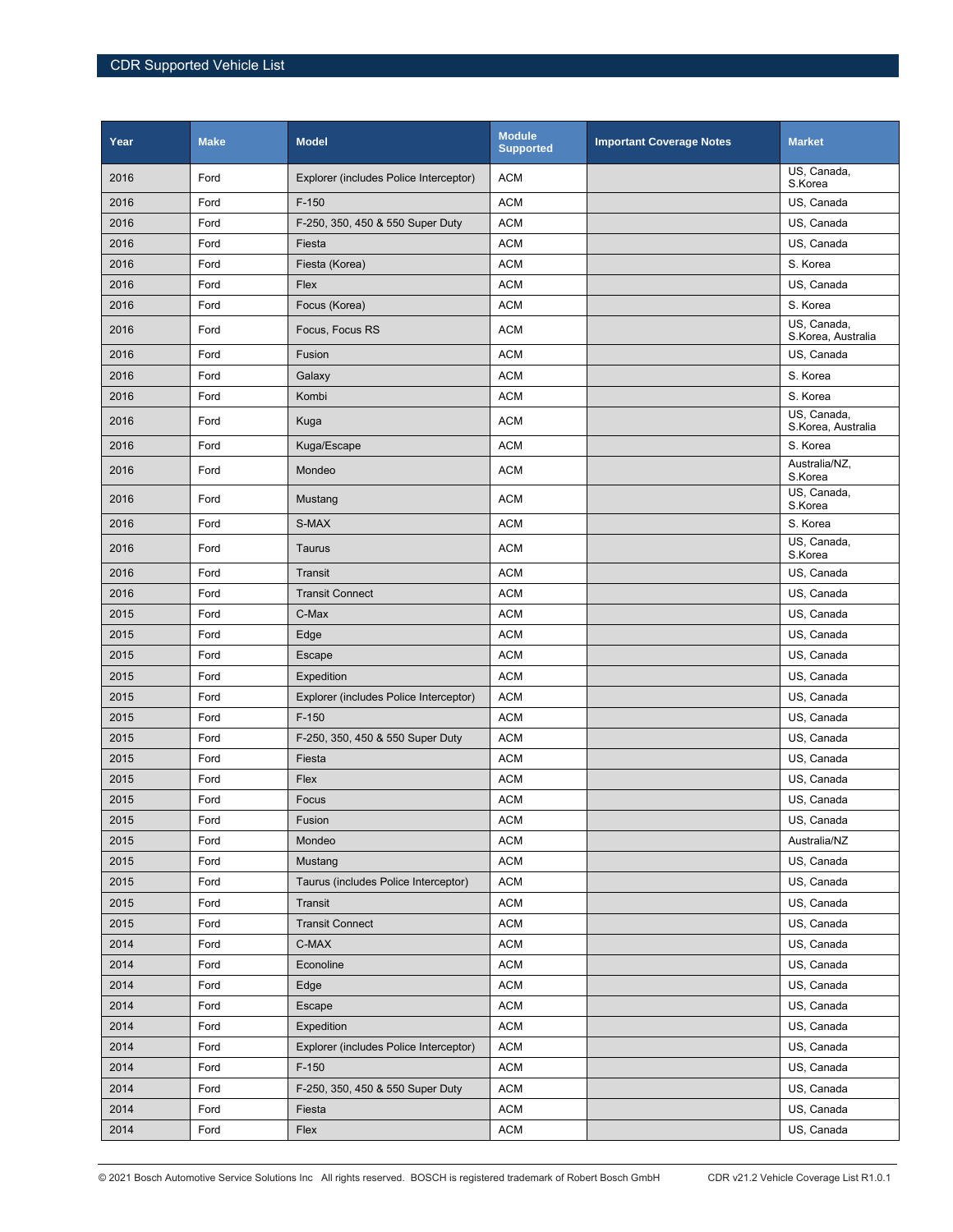| Year | <b>Make</b> | <b>Model</b>                                                 | <b>Module</b><br><b>Supported</b> | <b>Important Coverage Notes</b> | <b>Market</b> |
|------|-------------|--------------------------------------------------------------|-----------------------------------|---------------------------------|---------------|
| 2014 | Ford        | Focus (includes BEV)                                         | <b>ACM</b>                        |                                 | US, Canada    |
| 2014 | Ford        | Fusion                                                       | <b>ACM</b>                        |                                 | US, Canada    |
| 2014 | Ford        | Mustang                                                      | <b>ACM</b>                        |                                 | US, Canada    |
| 2014 | Ford        | Taurus (includes Police Interceptor)                         | <b>ACM</b>                        |                                 | US, Canada    |
| 2014 | Ford        | <b>Transit Connect</b>                                       | <b>ACM</b>                        |                                 | US, Canada    |
| 2013 | Ford        | C-MAX                                                        | <b>ACM</b>                        |                                 | US, Canada    |
| 2013 | Ford        | Econoline                                                    | <b>ACM</b>                        |                                 | US, Canada    |
| 2013 | Ford        | Edge                                                         | <b>ACM</b>                        |                                 | US, Canada    |
| 2013 | Ford        | Escape                                                       | <b>ACM</b>                        |                                 | US, Canada    |
| 2013 | Ford        | Expedition                                                   | <b>ACM</b>                        |                                 | US, Canada    |
| 2013 | Ford        | Explorer (includes Police Interceptor)                       | <b>ACM</b>                        |                                 | US, Canada    |
| 2013 | Ford        | $F-150$                                                      | <b>ACM</b>                        |                                 | US, Canada    |
| 2013 | Ford        | F-250, 350, 450 & 550 Super Duty                             | <b>ACM</b>                        |                                 | US, Canada    |
| 2013 | Ford        | Fiesta                                                       | <b>ACM</b>                        |                                 | US, Canada    |
| 2013 | Ford        | Flex                                                         | <b>ACM</b>                        |                                 | US, Canada    |
| 2013 | Ford        | Focus (includes BEV)                                         | <b>ACM</b>                        |                                 | US. Canada    |
| 2013 | Ford        | Fusion                                                       | <b>ACM</b>                        |                                 | US, Canada    |
| 2013 | Ford        | Mustang                                                      | <b>ACM</b>                        |                                 | US, Canada    |
| 2013 | Ford        | Taurus (includes Police Interceptor)                         | <b>ACM</b>                        |                                 | US, Canada    |
| 2013 | Ford        | <b>Transit Connect</b>                                       | <b>ACM</b>                        |                                 | US, Canada    |
| 2013 | Ford        | Transit Connect (includes postal and<br><b>BEV</b> vehicles) | <b>ACM</b>                        |                                 | US, Canada    |
| 2012 | Ford        | Econoline                                                    | <b>ACM</b>                        |                                 | US, Canada    |
| 2012 | Ford        | Edge                                                         | <b>ACM</b>                        |                                 | US, Canada    |
| 2012 | Ford        | Escape (gas & hybrid)                                        | <b>ACM</b>                        |                                 | US, Canada    |
| 2012 | Ford        | Expedition                                                   | <b>ACM</b>                        |                                 | US, Canada    |
| 2012 | Ford        | Explorer                                                     | <b>ACM</b>                        |                                 | US, Canada    |
| 2012 | Ford        | $F-150$                                                      | <b>ACM</b>                        |                                 | US, Canada    |
| 2012 | Ford        | F-250, 350, 450 & 550 Super Duty                             | <b>ACM</b>                        |                                 | US, Canada    |
| 2012 | Ford        | Fiesta                                                       | <b>ACM</b>                        |                                 | US, Canada    |
| 2012 | Ford        | Flex                                                         | <b>ACM</b>                        |                                 | US, Canada    |
| 2012 | Ford        | Focus                                                        | <b>ACM</b>                        |                                 | US. Canada    |
| 2012 | Ford        | Fusion (gas & hybrid)                                        | <b>ACM</b>                        |                                 | US, Canada    |
| 2012 | Ford        | Mustang                                                      | <b>ACM</b>                        |                                 | US, Canada    |
| 2012 | Ford        | <b>Taurus</b>                                                | <b>ACM</b>                        |                                 | US, Canada    |
| 2011 | Ford        | Crown Victoria                                               | ACM / PCM                         |                                 | US, Canada    |
| 2011 | Ford        | Econoline                                                    | <b>ACM</b>                        |                                 | US, Canada    |
| 2011 | Ford        | Edge                                                         | <b>ACM</b>                        |                                 | US, Canada    |
| 2011 | Ford        | Escape (gas & hybrid)                                        | <b>ACM</b>                        |                                 | US, Canada    |
| 2011 | Ford        | Expedition                                                   | <b>ACM</b>                        |                                 | US, Canada    |
| 2011 | Ford        | Explorer                                                     | <b>ACM</b>                        |                                 | US, Canada    |
| 2011 | Ford        | $F-150$                                                      | ACM                               |                                 | US, Canada    |
| 2011 | Ford        | F-250, 350, 450 & 550 Super Duty                             | <b>ACM</b>                        |                                 | US, Canada    |
| 2011 | Ford        | Fiesta                                                       | <b>ACM</b>                        |                                 | US, Canada    |
| 2011 | Ford        | Flex                                                         | <b>ACM</b>                        |                                 | US, Canada    |
| 2011 | Ford        | Fusion (gas & hybrid)                                        | <b>ACM</b>                        |                                 | US, Canada    |
| 2011 | Ford        | Mustang                                                      | ACM                               |                                 | US, Canada    |
| 2011 | Ford        | Ranger                                                       | <b>ACM</b>                        |                                 | US, Canada    |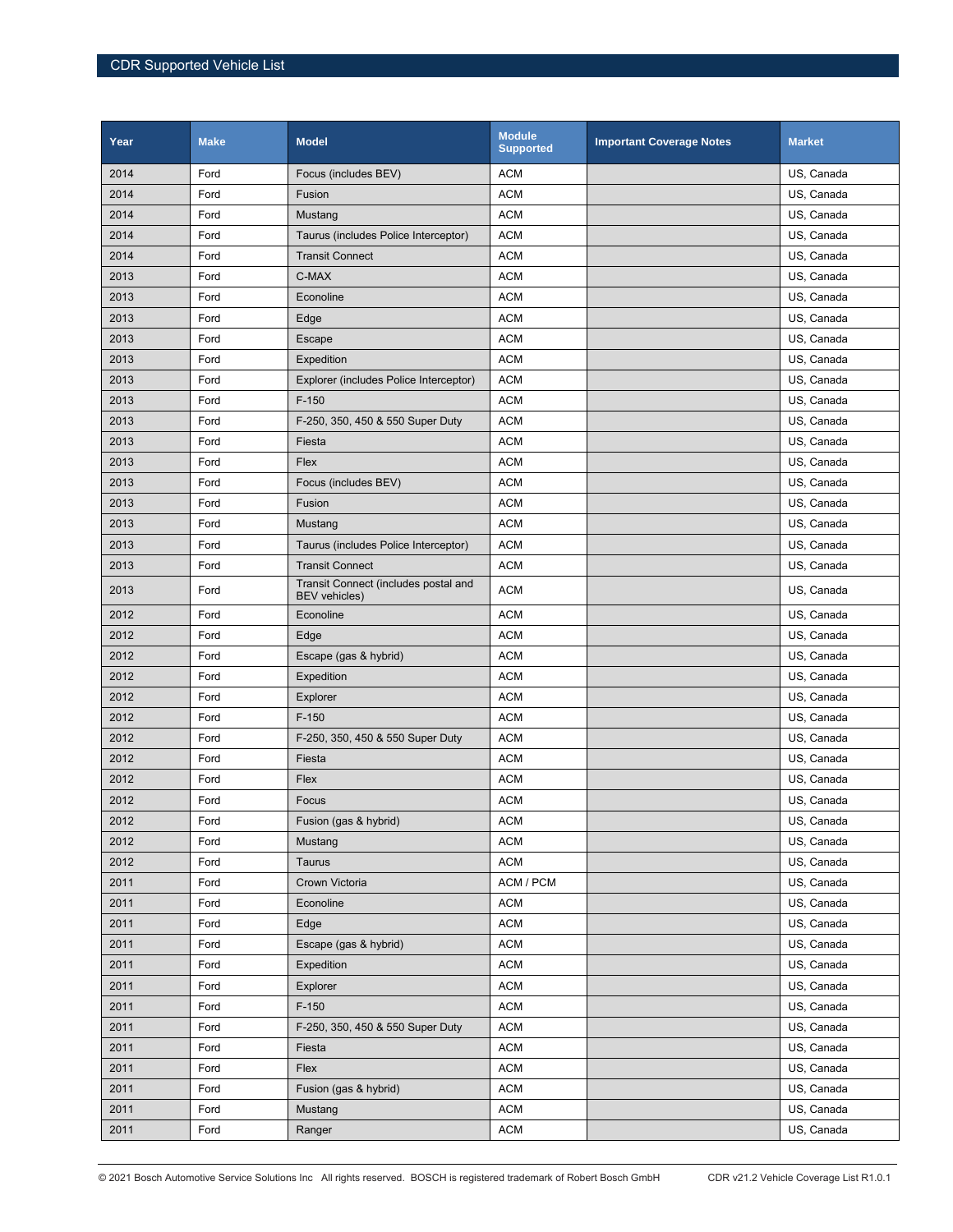| Year | <b>Make</b> | <b>Model</b>                             | <b>Module</b><br><b>Supported</b> | <b>Important Coverage Notes</b>                | <b>Market</b> |
|------|-------------|------------------------------------------|-----------------------------------|------------------------------------------------|---------------|
| 2011 | Ford        | Taurus                                   | <b>ACM</b>                        |                                                | US, Canada    |
| 2010 | Ford        | Crown Victoria                           | ACM / PCM                         |                                                | US, Canada    |
| 2010 | Ford        | Econoline                                | <b>ACM</b>                        |                                                | US, Canada    |
| 2010 | Ford        | Edge                                     | ACM / PCM                         |                                                | US, Canada    |
| 2010 | Ford        | Escape (gas & hybrid)                    | <b>ACM</b>                        |                                                | US, Canada    |
| 2010 | Ford        | Explorer - including Sport Trac          | <b>PCM</b>                        |                                                | US, Canada    |
| 2010 | Ford        | $F-150$                                  | <b>ACM</b>                        |                                                | US, Canada    |
| 2010 | Ford        | Flex                                     | <b>ACM</b>                        |                                                | US, Canada    |
| 2010 | Ford        | Focus                                    | <b>ACM</b>                        |                                                | US, Canada    |
| 2010 | Ford        | Fusion (gas & hybrid)                    | <b>ACM</b>                        |                                                | US, Canada    |
| 2010 | Ford        | Mustang                                  | <b>ACM</b>                        |                                                | US, Canada    |
| 2010 | Ford        | Ranger                                   | <b>ACM</b>                        |                                                | US, Canada    |
| 2010 | Ford        | Taurus                                   | <b>ACM</b>                        |                                                | US, Canada    |
| 2009 | Ford        | Crown Victoria                           | ACM / PCM                         |                                                | US, Canada    |
| 2009 | Ford        | Econoline                                | <b>ACM</b>                        |                                                | US, Canada    |
| 2009 | Ford        | Edge                                     | ACM / PCM                         |                                                | US, Canada    |
| 2009 | Ford        | Escape (gas & hybrid)                    | <b>ACM</b>                        |                                                | US, Canada    |
| 2009 | Ford        | Explorer - including Sport Trac          | <b>PCM</b>                        | Some of these vehicles may not be<br>supported | US, Canada    |
| 2009 | Ford        | $F-150$                                  | <b>ACM</b>                        |                                                | US, Canada    |
| 2009 | Ford        | Focus                                    | <b>ACM</b>                        |                                                | US, Canada    |
| 2008 | Ford        | Crown Victoria                           | ACM / PCM                         |                                                | US, Canada    |
| 2008 | Ford        | Econoline                                | <b>PCM</b>                        | Only gasoline engine vehicles are<br>supported | US, Canada    |
| 2008 | Ford        | Edge                                     | ACM / PCM                         |                                                | US, Canada    |
| 2008 | Ford        | Explorer - including Sport Trac          | ACM / PCM                         | Some of these vehicles may not be<br>supported | US, Canada    |
| 2008 | Ford        | $F-150$                                  | <b>PCM</b>                        |                                                | US, Canada    |
| 2008 | Ford        | Focus                                    | <b>ACM</b>                        |                                                | US, Canada    |
| 2007 | Ford        | 500                                      | <b>PCM</b>                        |                                                | US, Canada    |
| 2007 | Ford        | Crown Victoria                           | ACM / PCM                         |                                                | US, Canada    |
| 2007 | Ford        | Econoline                                | <b>PCM</b>                        | Only gasoline engine vehicles are<br>supported | US, Canada    |
| 2007 | Ford        | Edge                                     | ACM / PCM                         |                                                | US, Canada    |
| 2007 | Ford        | Expedition                               | <b>PCM</b>                        | Some of these vehicles may not be<br>supported | US, Canada    |
| 2007 | Ford        | Explorer - including Sport Trac          | ACM / PCM                         | Some of these vehicles may not be<br>supported | US, Canada    |
| 2007 | Ford        | $F-150$                                  | <b>PCM</b>                        |                                                | US, Canada    |
| 2007 | Ford        | F-250, F-350, F-450, F-550 Super<br>Duty | <b>PCM</b>                        | Only gasoline engine vehicles are<br>supported | US, Canada    |
| 2007 | Ford        | Freestyle                                | <b>PCM</b>                        |                                                | US, Canada    |
| 2007 | Ford        | Fusion                                   | ACM / PCM                         |                                                | US, Canada    |
| 2007 | Ford        | Mustang                                  | <b>PCM</b>                        |                                                | US, Canada    |
| 2006 | Ford        | Crown Victoria                           | ACM / PCM                         |                                                | US, Canada    |
| 2006 | Ford        | Econoline                                | <b>PCM</b>                        | Only gasoline engine vehicles are<br>supported | US, Canada    |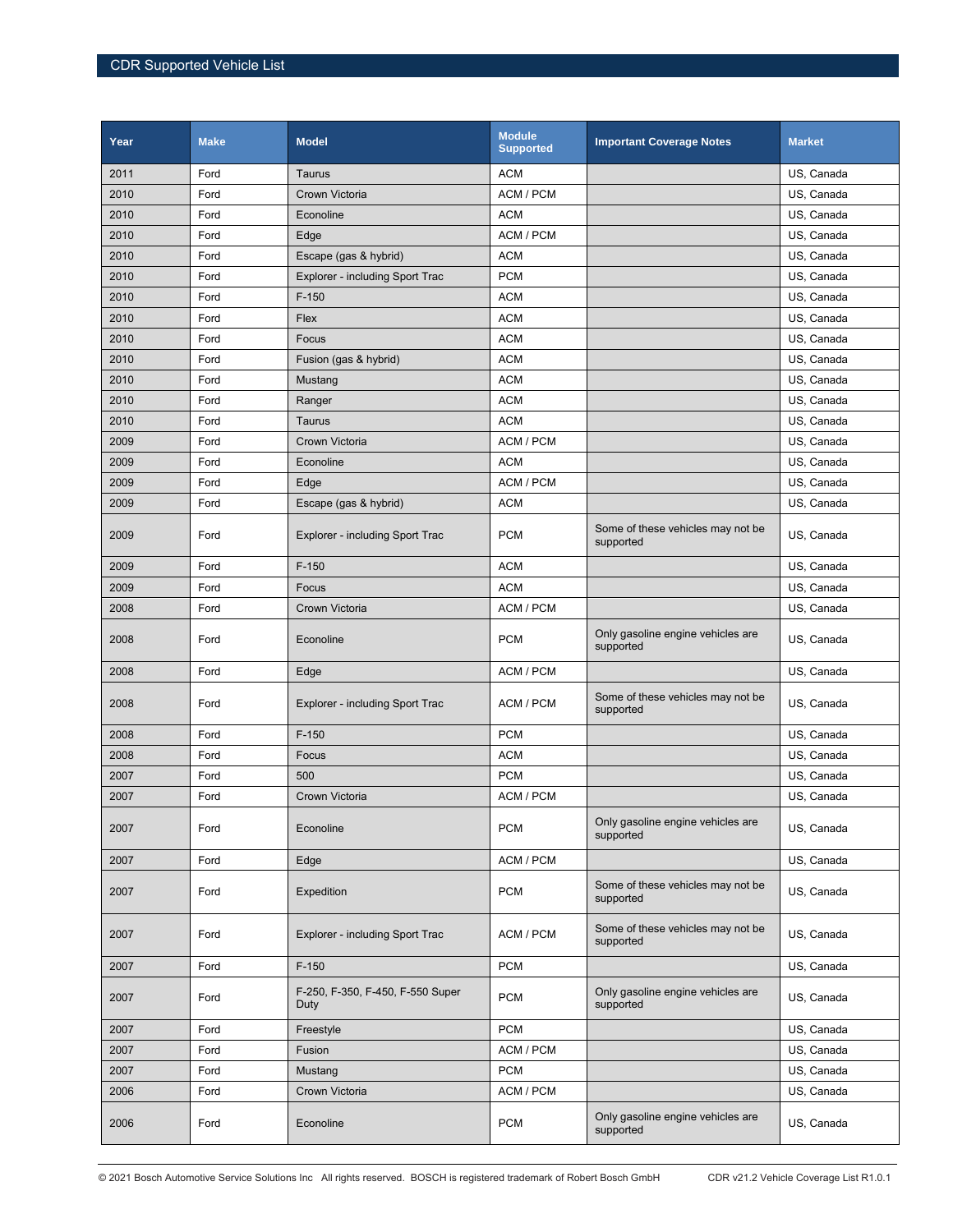| Year | <b>Make</b> | <b>Model</b>                             | <b>Module</b><br><b>Supported</b> | <b>Important Coverage Notes</b>                | <b>Market</b> |
|------|-------------|------------------------------------------|-----------------------------------|------------------------------------------------|---------------|
| 2006 | Ford        | Expedition                               | <b>PCM</b>                        |                                                | US, Canada    |
| 2006 | Ford        | Explorer                                 | ACM / PCM                         | Some of these vehicles may not be<br>supported | US, Canada    |
| 2006 | Ford        | <b>Explorer Sport Trac</b>               | <b>ACM</b>                        | Some of these vehicles may not be<br>supported | US, Canada    |
| 2006 | Ford        | $F-150$                                  | <b>PCM</b>                        |                                                | US, Canada    |
| 2006 | Ford        | F-250, F-350, F-450, F-550 Super<br>Duty | ACM / PCM                         |                                                | US, Canada    |
| 2006 | Ford        | Freestyle                                | <b>PCM</b>                        |                                                | US, Canada    |
| 2006 | Ford        | Fusion                                   | ACM / PCM                         |                                                | US, Canada    |
| 2006 | Ford        | Mustang                                  | <b>PCM</b>                        |                                                | US, Canada    |
| 2006 | Ford        | Ranger                                   | <b>ACM</b>                        |                                                | US, Canada    |
| 2005 | Ford        | 500                                      | <b>PCM</b>                        |                                                | US, Canada    |
| 2005 | Ford        | 500                                      | <b>PCM</b>                        |                                                | US, Canada    |
| 2005 | Ford        | Crown Victoria                           | ACM / PCM                         |                                                | US, Canada    |
| 2005 | Ford        | Econoline                                | <b>PCM</b>                        | Only gasoline engine vehicles are<br>supported | US, Canada    |
| 2005 | Ford        | Excursion                                | <b>ACM</b>                        |                                                | US, Canada    |
| 2005 | Ford        | Expedition                               | <b>PCM</b>                        |                                                | US, Canada    |
| 2005 | Ford        | Explorer                                 | <b>PCM</b>                        |                                                | US, Canada    |
| 2005 | Ford        | $F-150$                                  | <b>PCM</b>                        |                                                | US, Canada    |
| 2005 | Ford        | F-250, F-350, F-450, F-550 Super<br>Duty | ACM / PCM                         |                                                | US, Canada    |
| 2005 | Ford        | Freestyle                                | <b>PCM</b>                        |                                                | US, Canada    |
| 2005 | Ford        | Mustang                                  | <b>PCM</b>                        |                                                | US, Canada    |
| 2005 | Ford        | Ranger                                   | <b>ACM</b>                        |                                                | US, Canada    |
| 2005 | Ford        | Thunderbird                              | ACM / PCM                         |                                                | US, Canada    |
| 2004 | Ford        | Crown Victoria                           | <b>ACM</b>                        |                                                | US, Canada    |
| 2004 | Ford        | Escape                                   | <b>ACM</b>                        |                                                | US, Canada    |
| 2004 | Ford        | Excursion                                | <b>ACM</b>                        |                                                | US, Canada    |
| 2004 | Ford        | Explorer                                 | <b>PCM</b>                        |                                                | US, Canada    |
| 2004 | Ford        | F-150 (except Heritage)                  | <b>PCM</b>                        |                                                | US, Canada    |
| 2004 | Ford        | F-150 (Heritage)                         | <b>ACM</b>                        |                                                | US, Canada    |
| 2004 | Ford        | F-250, F-350, F-450, F-550 Super<br>Duty | <b>ACM</b>                        |                                                | US, Canada    |
| 2004 | Ford        | Mustang                                  | <b>ACM</b>                        |                                                | US, Canada    |
| 2004 | Ford        | Ranger                                   | <b>ACM</b>                        |                                                | US, Canada    |
| 2004 | Ford        | Thunderbird                              | ACM / PCM                         |                                                | US, Canada    |
| 2003 | Ford        | Crown Victoria                           | <b>ACM</b>                        |                                                | US, Canada    |
| 2003 | Ford        | Escape                                   | <b>ACM</b>                        |                                                | US, Canada    |
| 2003 | Ford        | Excursion                                | ACM                               |                                                | US, Canada    |
| 2003 | Ford        | $F-150$                                  | <b>ACM</b>                        |                                                | US, Canada    |
| 2003 | Ford        | F-250, F-350, F-450, F-550 Super<br>Duty | <b>ACM</b>                        |                                                | US, Canada    |
| 2003 | Ford        | Mustang                                  | <b>ACM</b>                        |                                                | US, Canada    |
| 2003 | Ford        | Ranger                                   | <b>ACM</b>                        |                                                | US, Canada    |
| 2003 | Ford        | Thunderbird                              | ACM / PCM                         |                                                | US, Canada    |
| 2003 | Ford        | Windstar                                 | <b>ACM</b>                        |                                                | US, Canada    |
| 2002 | Ford        | Crown Victoria                           | <b>ACM</b>                        |                                                | US, Canada    |
| 2002 | Ford        | Escape                                   | <b>ACM</b>                        |                                                | US, Canada    |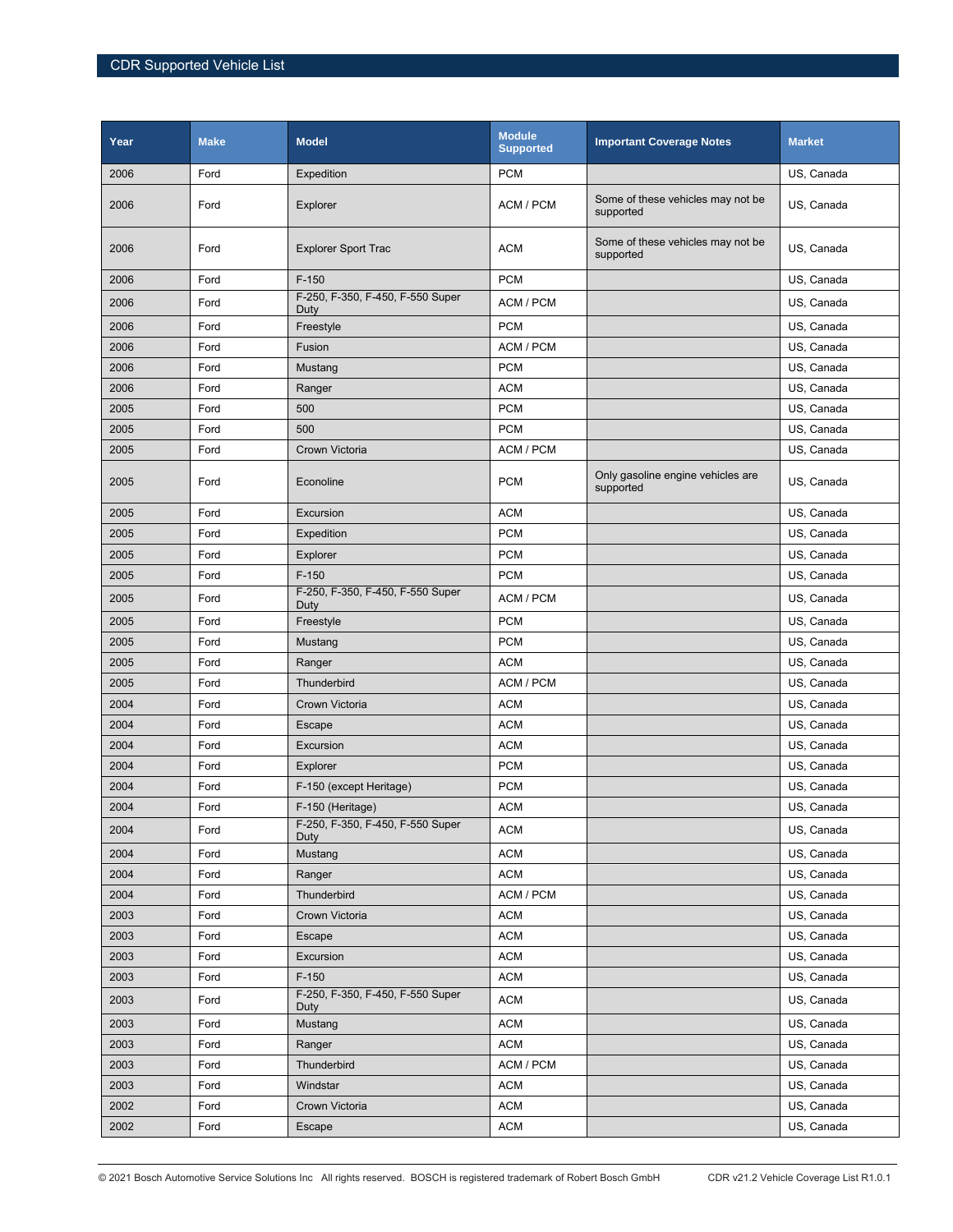| Year | <b>Make</b>  | <b>Model</b>                             | <b>Module</b><br><b>Supported</b> | <b>Important Coverage Notes</b>                                     | <b>Market</b> |
|------|--------------|------------------------------------------|-----------------------------------|---------------------------------------------------------------------|---------------|
| 2002 | Ford         | Escort                                   | <b>ACM</b>                        |                                                                     | US, Canada    |
| 2002 | Ford         | Excursion                                | <b>ACM</b>                        |                                                                     | US, Canada    |
| 2002 | Ford         | Expedition                               | <b>ACM</b>                        |                                                                     | US, Canada    |
| 2002 | Ford         | Explorer Sport (2 door)                  | <b>ACM</b>                        |                                                                     | US, Canada    |
| 2002 | Ford         | Explorer Sport Trac (pickup)             | <b>ACM</b>                        |                                                                     | US, Canada    |
| 2002 | Ford         | $F-150$                                  | <b>ACM</b>                        |                                                                     | US, Canada    |
| 2002 | Ford         | F-250, F-350, F-450, F-550 Super<br>Duty | <b>ACM</b>                        |                                                                     | US, Canada    |
| 2002 | Ford         | Mustang                                  | <b>ACM</b>                        |                                                                     | US, Canada    |
| 2002 | Ford         | Ranger                                   | <b>ACM</b>                        |                                                                     | US, Canada    |
| 2002 | Ford         | Thunderbird                              | <b>ACM</b>                        |                                                                     | US, Canada    |
| 2002 | Ford         | Windstar                                 | <b>ACM</b>                        |                                                                     | US, Canada    |
| 2001 | Ford         | Crown Victoria                           | <b>ACM</b>                        |                                                                     | US, Canada    |
| 2001 | Ford         | Escape                                   | <b>ACM</b>                        |                                                                     | US, Canada    |
| 2001 | Ford         | Escort                                   | <b>ACM</b>                        |                                                                     | US, Canada    |
| 2001 | Ford         | Excursion                                | <b>ACM</b>                        |                                                                     | US, Canada    |
| 2001 | Ford         | Expedition                               | <b>ACM</b>                        |                                                                     | US, Canada    |
| 2001 | Ford         | Explorer Sport (2 door)                  | <b>ACM</b>                        |                                                                     | US, Canada    |
| 2001 | Ford         | Explorer Sport Trac (pickup)             | <b>ACM</b>                        |                                                                     | US, Canada    |
| 2001 | Ford         | $F-150$                                  | <b>ACM</b>                        |                                                                     | US, Canada    |
| 2001 | Ford         | F-250, F-350, F-450, F-550 Super<br>Duty | <b>ACM</b>                        |                                                                     | US, Canada    |
| 2001 | Ford         | Mustang                                  | <b>ACM</b>                        |                                                                     | US, Canada    |
| 2001 | Ford         | Ranger                                   | <b>ACM</b>                        |                                                                     | US, Canada    |
| 2001 | Ford         | Taurus                                   | <b>ACM</b>                        |                                                                     | US, Canada    |
| 2001 | Ford         | Windstar                                 | <b>ACM</b>                        |                                                                     | US, Canada    |
| 2022 | Freightliner | Sprinter Van                             | <b>ACM</b>                        |                                                                     | US, China     |
| 2021 | Freightliner | Sprinter Van                             | <b>ACM</b>                        |                                                                     | US, China     |
| 2020 | Freightliner | Sprinter Van                             | <b>ACM</b>                        |                                                                     | US, China     |
| 2019 | Freightliner | Sprinter Van                             | <b>ACM</b>                        |                                                                     | US            |
| 1997 | Geo          | Metro                                    | <b>ACM</b>                        |                                                                     | <b>NAFTA</b>  |
| 1997 | Geo          | <b>Tracker</b>                           | <b>ACM</b>                        |                                                                     | <b>NAFTA</b>  |
| 1996 | Geo          | Metro                                    | <b>ACM</b>                        |                                                                     | <b>NAFTA</b>  |
| 1996 | Geo          | Tracker                                  | <b>ACM</b>                        |                                                                     | <b>NAFTA</b>  |
| 1995 | Geo          | Metro                                    | <b>ACM</b>                        |                                                                     | <b>NAFTA</b>  |
| 1999 | GM           | EV <sub>1</sub>                          | <b>ACM</b>                        |                                                                     | <b>NAFTA</b>  |
| 1998 | GM           | EV <sub>1</sub>                          | <b>ACM</b>                        |                                                                     | <b>NAFTA</b>  |
| 1997 | GM           | EV <sub>1</sub>                          | <b>ACM</b>                        |                                                                     | <b>NAFTA</b>  |
| 2022 | <b>GMC</b>   | Acadia                                   | ACM / ASCM                        | ASCM coverage depends on RPO,<br>refer to the help file for details | <b>NAFTA</b>  |
| 2022 | <b>GMC</b>   | Canyon                                   | <b>ACM</b>                        |                                                                     | <b>NAFTA</b>  |
| 2022 | <b>GMC</b>   | Hummer                                   | <b>ACM</b>                        |                                                                     | <b>NAFTA</b>  |
| 2022 | <b>GMC</b>   | Savana                                   | ACM                               |                                                                     | <b>NAFTA</b>  |
| 2022 | <b>GMC</b>   | Sierra                                   | ACM / FCM                         |                                                                     | <b>NAFTA</b>  |
| 2022 | <b>GMC</b>   | Terrain                                  | ACM / FCM                         |                                                                     | <b>NAFTA</b>  |
| 2022 | <b>GMC</b>   | Yukon                                    | <b>ACM</b>                        |                                                                     | <b>NAFTA</b>  |
| 2021 | <b>GMC</b>   | Acadia                                   | <b>ACM</b>                        |                                                                     | <b>NAFTA</b>  |
| 2021 | <b>GMC</b>   | Canyon                                   | <b>ACM</b>                        |                                                                     | <b>NAFTA</b>  |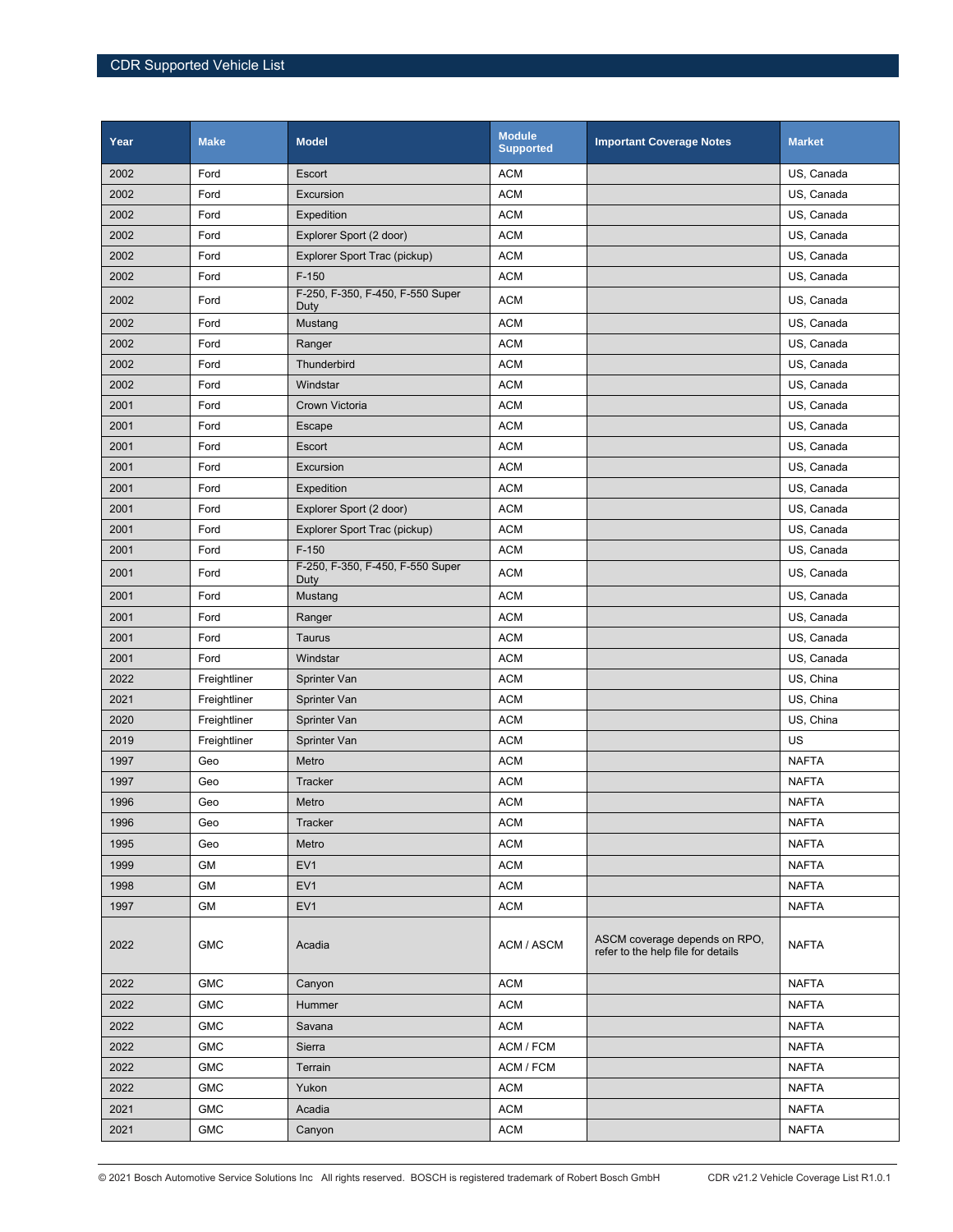| Year | <b>Make</b> | <b>Model</b>   | <b>Module</b><br><b>Supported</b> | <b>Important Coverage Notes</b>                                     | <b>Market</b> |
|------|-------------|----------------|-----------------------------------|---------------------------------------------------------------------|---------------|
| 2021 | <b>GMC</b>  | Savana         | <b>ACM</b>                        |                                                                     | <b>NAFTA</b>  |
| 2021 | <b>GMC</b>  | Sierra         | ACM / FCM                         |                                                                     | <b>NAFTA</b>  |
| 2021 | <b>GMC</b>  | Terrain        | ACM / FCM                         |                                                                     | <b>NAFTA</b>  |
| 2021 | <b>GMC</b>  | Yukon          | <b>ACM</b>                        |                                                                     | <b>NAFTA</b>  |
| 2020 | <b>GMC</b>  | Acadia         | ACM / ASCM                        | ASCM coverage depends on RPO,<br>refer to the help file for details | <b>NAFTA</b>  |
| 2020 | <b>GMC</b>  | Canyon         | <b>ACM</b>                        |                                                                     | <b>NAFTA</b>  |
| 2020 | <b>GMC</b>  | Savana         | <b>ACM</b>                        |                                                                     | <b>NAFTA</b>  |
| 2020 | <b>GMC</b>  | <b>Sierra</b>  | ACM / FCM                         |                                                                     | <b>NAFTA</b>  |
| 2020 | <b>GMC</b>  | Terrain        | ACM / FCM                         |                                                                     | <b>NAFTA</b>  |
| 2020 | <b>GMC</b>  | Yukon          | <b>ACM</b>                        |                                                                     | <b>NAFTA</b>  |
| 2019 | <b>GMC</b>  | Acadia         | ACM / ASCM                        | ASCM coverage depends on RPO,<br>refer to the help file for details | <b>NAFTA</b>  |
| 2019 | <b>GMC</b>  | Canyon         | <b>ACM</b>                        |                                                                     | <b>NAFTA</b>  |
| 2019 | <b>GMC</b>  | Savana         | <b>ACM</b>                        |                                                                     | <b>NAFTA</b>  |
| 2019 | <b>GMC</b>  | Sierra         | ACM / FCM                         |                                                                     | <b>NAFTA</b>  |
| 2019 | <b>GMC</b>  | Sierra Limited | <b>ACM</b>                        |                                                                     | <b>NAFTA</b>  |
| 2019 | <b>GMC</b>  | Terrain        | ACM / FCM                         |                                                                     | <b>NAFTA</b>  |
| 2019 | <b>GMC</b>  | Yukon          | <b>ACM</b>                        |                                                                     | <b>NAFTA</b>  |
| 2018 | <b>GMC</b>  | Acadia         | ACM / ASCM                        | ASCM coverage depends on RPO,<br>refer to the help file for details | <b>NAFTA</b>  |
| 2018 | <b>GMC</b>  | Canyon         | <b>ACM</b>                        |                                                                     | <b>NAFTA</b>  |
| 2018 | <b>GMC</b>  | Savana         | <b>ACM</b>                        |                                                                     | <b>NAFTA</b>  |
| 2018 | <b>GMC</b>  | <b>Sierra</b>  | <b>ACM</b>                        |                                                                     | <b>NAFTA</b>  |
| 2018 | <b>GMC</b>  | Terrain        | <b>ACM</b>                        |                                                                     | <b>NAFTA</b>  |
| 2018 | <b>GMC</b>  | Yukon          | <b>ACM</b>                        |                                                                     | <b>NAFTA</b>  |
| 2017 | <b>GMC</b>  | Acadia         | ACM / ASCM                        | ASCM coverage depends on RPO,<br>refer to the help file for details | <b>NAFTA</b>  |
| 2017 | <b>GMC</b>  | Acadia Limited | <b>ACM</b>                        |                                                                     | <b>NAFTA</b>  |
| 2017 | <b>GMC</b>  | Canyon         | <b>ACM</b>                        |                                                                     | <b>NAFTA</b>  |
| 2017 | <b>GMC</b>  | Savana         | <b>ACM</b>                        |                                                                     | <b>NAFTA</b>  |
| 2017 | <b>GMC</b>  | Sierra         | <b>ACM</b>                        |                                                                     | <b>NAFTA</b>  |
| 2017 | <b>GMC</b>  | Terrain        | $\mathsf{ACM}$                    |                                                                     | <b>NAFTA</b>  |
| 2017 | <b>GMC</b>  | Yukon          | <b>ACM</b>                        |                                                                     | <b>NAFTA</b>  |
| 2016 | <b>GMC</b>  | Canyon         | <b>ACM</b>                        |                                                                     | <b>NAFTA</b>  |
| 2016 | <b>GMC</b>  | Savana         | <b>ACM</b>                        |                                                                     | <b>NAFTA</b>  |
| 2016 | <b>GMC</b>  | Sierra         | <b>ACM</b>                        |                                                                     | <b>NAFTA</b>  |
| 2016 | ${\sf GMC}$ | Terrain        | <b>ACM</b>                        |                                                                     | <b>NAFTA</b>  |
| 2016 | ${\sf GMC}$ | Yukon          | <b>ACM</b>                        |                                                                     | <b>NAFTA</b>  |
| 2015 | <b>GMC</b>  | Acadia         | <b>ACM</b>                        |                                                                     | <b>NAFTA</b>  |
| 2015 | <b>GMC</b>  | Canyon         | <b>ACM</b>                        |                                                                     | <b>NAFTA</b>  |
| 2015 | <b>GMC</b>  | Savana         | <b>ACM</b>                        |                                                                     | <b>NAFTA</b>  |
| 2015 | ${\sf GMC}$ | Sierra         | <b>ACM</b>                        |                                                                     | <b>NAFTA</b>  |
| 2015 | ${\sf GMC}$ | Terrain        | <b>ACM</b>                        |                                                                     | <b>NAFTA</b>  |
| 2015 | <b>GMC</b>  | Yukon          | <b>ACM</b>                        |                                                                     | <b>NAFTA</b>  |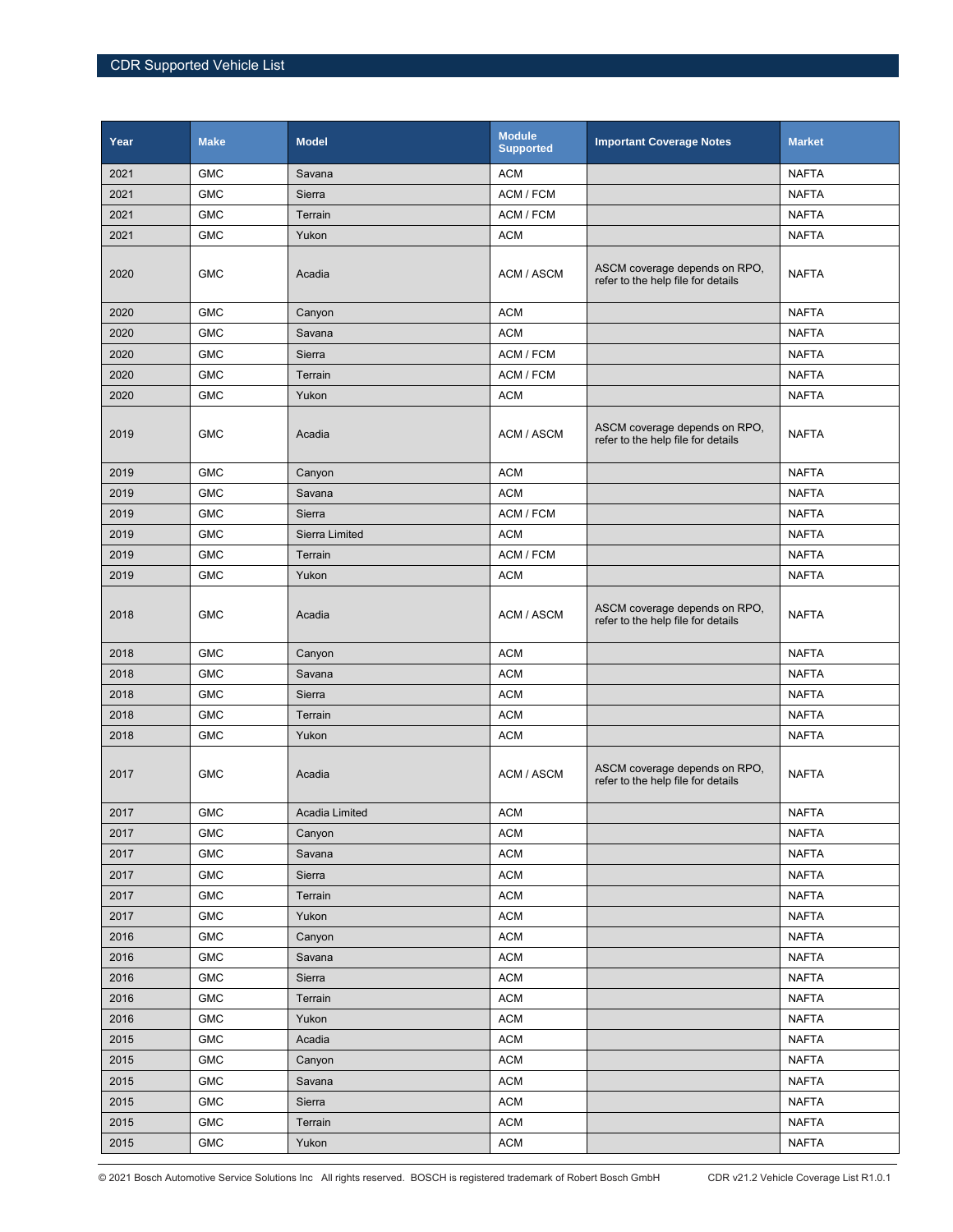| Year | <b>Make</b> | <b>Model</b>            | <b>Module</b><br><b>Supported</b> | <b>Important Coverage Notes</b> | <b>Market</b> |
|------|-------------|-------------------------|-----------------------------------|---------------------------------|---------------|
| 2014 | <b>GMC</b>  | Acadia                  | <b>ACM</b>                        |                                 | <b>NAFTA</b>  |
| 2014 | <b>GMC</b>  | Savana                  | ACM / ROS                         |                                 | <b>NAFTA</b>  |
| 2014 | <b>GMC</b>  | Sierra                  | <b>ACM</b>                        |                                 | <b>NAFTA</b>  |
| 2014 | <b>GMC</b>  | Terrain                 | <b>ACM</b>                        |                                 | <b>NAFTA</b>  |
| 2014 | <b>GMC</b>  | Yukon                   | <b>ACM</b>                        |                                 | <b>NAFTA</b>  |
| 2013 | <b>GMC</b>  | Acadia                  | <b>ACM</b>                        |                                 | <b>NAFTA</b>  |
| 2013 | <b>GMC</b>  | Savana                  | ACM / ROS                         |                                 | <b>NAFTA</b>  |
| 2013 | <b>GMC</b>  | Sierra                  | <b>ACM</b>                        |                                 | <b>NAFTA</b>  |
| 2013 | <b>GMC</b>  | Terrain                 | <b>ACM</b>                        |                                 | <b>NAFTA</b>  |
| 2013 | <b>GMC</b>  | Yukon                   | <b>ACM</b>                        |                                 | <b>NAFTA</b>  |
| 2012 | <b>GMC</b>  | Acadia                  | <b>ACM</b>                        |                                 | <b>NAFTA</b>  |
| 2012 | <b>GMC</b>  | Canyon                  | <b>ACM</b>                        |                                 | <b>NAFTA</b>  |
| 2012 | <b>GMC</b>  | Savana                  | ACM / ROS                         |                                 | <b>NAFTA</b>  |
| 2012 | <b>GMC</b>  | Sierra                  | <b>ACM</b>                        |                                 | <b>NAFTA</b>  |
| 2012 | <b>GMC</b>  | Terrain                 | <b>ACM</b>                        |                                 | <b>NAFTA</b>  |
| 2012 | <b>GMC</b>  | Yukon                   | <b>ACM</b>                        |                                 | <b>NAFTA</b>  |
| 2011 | <b>GMC</b>  | Acadia                  | <b>ACM</b>                        |                                 | <b>NAFTA</b>  |
| 2011 | <b>GMC</b>  | Canyon                  | <b>ACM</b>                        |                                 | <b>NAFTA</b>  |
| 2011 | <b>GMC</b>  | Savana                  | ACM / ROS                         |                                 | <b>NAFTA</b>  |
| 2011 | <b>GMC</b>  | Sierra                  | <b>ACM</b>                        |                                 | <b>NAFTA</b>  |
| 2011 | <b>GMC</b>  | Terrain                 | <b>ACM</b>                        |                                 | <b>NAFTA</b>  |
| 2011 | <b>GMC</b>  | Yukon                   | <b>ACM</b>                        |                                 | <b>NAFTA</b>  |
| 2010 | <b>GMC</b>  | Acadia                  | <b>ACM</b>                        |                                 | <b>NAFTA</b>  |
| 2010 | <b>GMC</b>  | Canyon                  | <b>ACM</b>                        |                                 | <b>NAFTA</b>  |
| 2010 | <b>GMC</b>  | Savana                  | ACM / ROS                         |                                 | <b>NAFTA</b>  |
| 2010 | <b>GMC</b>  | Sierra                  | <b>ACM</b>                        |                                 | <b>NAFTA</b>  |
| 2010 | <b>GMC</b>  | Terrain                 | <b>ACM</b>                        |                                 | <b>NAFTA</b>  |
| 2010 | <b>GMC</b>  | Yukon                   | <b>ACM</b>                        |                                 | <b>NAFTA</b>  |
| 2009 | <b>GMC</b>  | Acadia                  | ACM / ROS                         |                                 | <b>NAFTA</b>  |
| 2009 | <b>GMC</b>  | Canyon                  | <b>ACM</b>                        |                                 | <b>NAFTA</b>  |
| 2009 | <b>GMC</b>  | Envoy                   | <b>ACM</b>                        |                                 | <b>NAFTA</b>  |
| 2009 | <b>GMC</b>  | Savana                  | ACM / ROS                         |                                 | <b>NAFTA</b>  |
| 2009 | <b>GMC</b>  | Sierra (1500/2500/3500) | ACM / ROS                         |                                 | <b>NAFTA</b>  |
| 2009 | <b>GMC</b>  | <b>Top Kick</b>         | <b>ACM</b>                        |                                 | <b>NAFTA</b>  |
| 2009 | ${\sf GMC}$ | Yukon                   | ACM / ROS                         |                                 | <b>NAFTA</b>  |
| 2008 | ${\sf GMC}$ | Acadia                  | ACM / ROS                         |                                 | <b>NAFTA</b>  |
| 2008 | <b>GMC</b>  | Canyon                  | <b>ACM</b>                        |                                 | <b>NAFTA</b>  |
| 2008 | <b>GMC</b>  | Envoy                   | <b>ACM</b>                        |                                 | <b>NAFTA</b>  |
| 2008 | <b>GMC</b>  | Savana                  | ACM / ROS                         |                                 | <b>NAFTA</b>  |
| 2008 | <b>GMC</b>  | Sierra (1500/2500/3500) | ACM / ROS                         |                                 | <b>NAFTA</b>  |
| 2008 | <b>GMC</b>  | <b>Top Kick</b>         | <b>ACM</b>                        |                                 | <b>NAFTA</b>  |
| 2008 | <b>GMC</b>  | Yukon                   | ACM / ROS                         |                                 | <b>NAFTA</b>  |
| 2007 | <b>GMC</b>  | Acadia                  | ACM / ROS                         |                                 | <b>NAFTA</b>  |
| 2007 | <b>GMC</b>  | Canyon                  | <b>ACM</b>                        |                                 | <b>NAFTA</b>  |
| 2007 | <b>GMC</b>  | Envoy                   | <b>ACM</b>                        |                                 | <b>NAFTA</b>  |
| 2007 | <b>GMC</b>  | Savana                  | <b>ACM</b>                        |                                 | <b>NAFTA</b>  |
| 2007 | <b>GMC</b>  | Sierra                  | ACM / ROS                         |                                 | <b>NAFTA</b>  |
| 2007 | <b>GMC</b>  | <b>Top Kick</b>         | <b>ACM</b>                        |                                 | <b>NAFTA</b>  |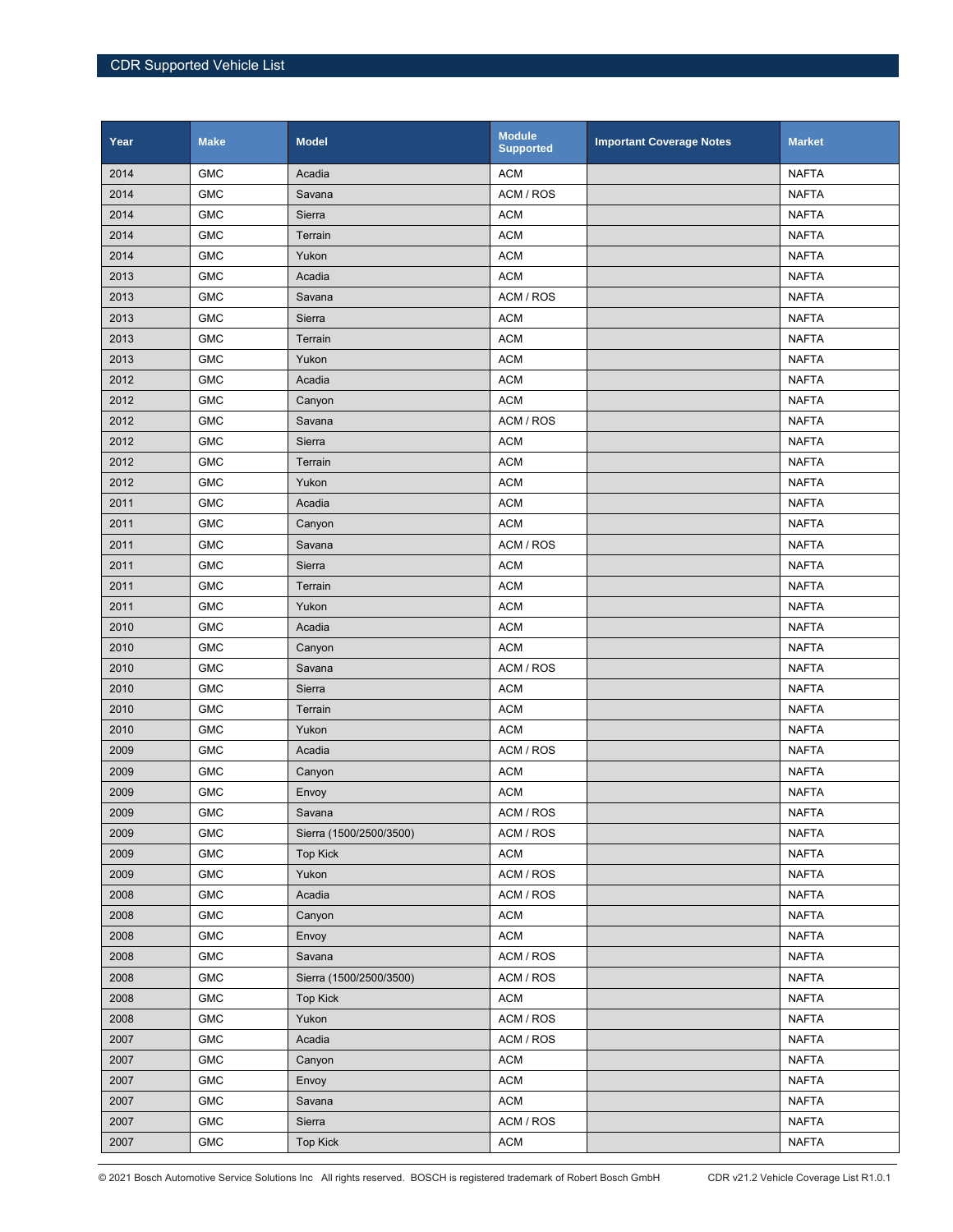| Year | <b>Make</b> | <b>Model</b>    | <b>Module</b><br><b>Supported</b> | <b>Important Coverage Notes</b> | <b>Market</b> |
|------|-------------|-----------------|-----------------------------------|---------------------------------|---------------|
| 2007 | <b>GMC</b>  | Yukon           | ACM / ROS                         |                                 | <b>NAFTA</b>  |
| 2006 | <b>GMC</b>  | Acadia          | <b>ACM</b>                        |                                 | <b>NAFTA</b>  |
| 2006 | <b>GMC</b>  | Canyon          | <b>ACM</b>                        |                                 | <b>NAFTA</b>  |
| 2006 | <b>GMC</b>  | Canyon          | <b>ACM</b>                        |                                 | <b>NAFTA</b>  |
| 2006 | <b>GMC</b>  | Envoy           | <b>ACM</b>                        |                                 | <b>NAFTA</b>  |
| 2006 | <b>GMC</b>  | Envoy           | <b>ACM</b>                        |                                 | <b>NAFTA</b>  |
| 2006 | <b>GMC</b>  | Savana          | <b>ACM</b>                        |                                 | <b>NAFTA</b>  |
| 2006 | <b>GMC</b>  | Sierra          | <b>ACM</b>                        |                                 | <b>NAFTA</b>  |
| 2006 | <b>GMC</b>  | Sierra          | <b>ACM</b>                        |                                 | <b>NAFTA</b>  |
| 2006 | <b>GMC</b>  | <b>Top Kick</b> | <b>ACM</b>                        |                                 | <b>NAFTA</b>  |
| 2006 | <b>GMC</b>  | Yukon           | <b>ACM</b>                        |                                 | <b>NAFTA</b>  |
| 2005 | <b>GMC</b>  | Canyon          | <b>ACM</b>                        |                                 | <b>NAFTA</b>  |
| 2005 | <b>GMC</b>  | Envoy           | <b>ACM</b>                        |                                 | <b>NAFTA</b>  |
| 2005 | <b>GMC</b>  | Jimmy           | <b>ACM</b>                        |                                 | <b>NAFTA</b>  |
| 2005 | <b>GMC</b>  | Safari          | <b>ACM</b>                        |                                 | <b>NAFTA</b>  |
| 2005 | <b>GMC</b>  | Savana          | <b>ACM</b>                        |                                 | <b>NAFTA</b>  |
| 2005 | <b>GMC</b>  | Sierra          | <b>ACM</b>                        |                                 | <b>NAFTA</b>  |
| 2005 | <b>GMC</b>  | <b>Top Kick</b> | <b>ACM</b>                        |                                 | <b>NAFTA</b>  |
| 2005 | <b>GMC</b>  | Yukon           | <b>ACM</b>                        |                                 | <b>NAFTA</b>  |
| 2004 | <b>GMC</b>  | Canyon          | <b>ACM</b>                        |                                 | <b>NAFTA</b>  |
| 2004 | <b>GMC</b>  | Envoy           | <b>ACM</b>                        |                                 | <b>NAFTA</b>  |
| 2004 | <b>GMC</b>  | Jimmy           | <b>ACM</b>                        |                                 | <b>NAFTA</b>  |
| 2004 | <b>GMC</b>  | Safari          | <b>ACM</b>                        |                                 | <b>NAFTA</b>  |
| 2004 | <b>GMC</b>  | Savana          | <b>ACM</b>                        |                                 | <b>NAFTA</b>  |
| 2004 | <b>GMC</b>  | Sierra          | <b>ACM</b>                        |                                 | <b>NAFTA</b>  |
| 2004 | <b>GMC</b>  | Sonoma          | <b>ACM</b>                        |                                 | <b>NAFTA</b>  |
| 2004 | <b>GMC</b>  | <b>Top Kick</b> | <b>ACM</b>                        |                                 | <b>NAFTA</b>  |
| 2004 | <b>GMC</b>  | Yukon           | <b>ACM</b>                        |                                 | <b>NAFTA</b>  |
| 2003 | <b>GMC</b>  | Envoy           | <b>ACM</b>                        |                                 | <b>NAFTA</b>  |
| 2003 | <b>GMC</b>  | Jimmy           | <b>ACM</b>                        |                                 | <b>NAFTA</b>  |
| 2003 | <b>GMC</b>  | Safari          | <b>ACM</b>                        |                                 | <b>NAFTA</b>  |
| 2003 | <b>GMC</b>  | Savana          | <b>ACM</b>                        |                                 | <b>NAFTA</b>  |
| 2003 | <b>GMC</b>  | Sierra          | <b>ACM</b>                        |                                 | <b>NAFTA</b>  |
| 2003 | <b>GMC</b>  | Sonoma          | <b>ACM</b>                        |                                 | <b>NAFTA</b>  |
| 2003 | ${\sf GMC}$ | <b>Top Kick</b> | <b>ACM</b>                        |                                 | <b>NAFTA</b>  |
| 2003 | ${\sf GMC}$ | Yukon           | <b>ACM</b>                        |                                 | <b>NAFTA</b>  |
| 2002 | ${\sf GMC}$ | Envoy           | <b>ACM</b>                        |                                 | <b>NAFTA</b>  |
| 2002 | <b>GMC</b>  | Jimmy           | <b>ACM</b>                        |                                 | <b>NAFTA</b>  |
| 2002 | <b>GMC</b>  | Safari          | <b>ACM</b>                        |                                 | <b>NAFTA</b>  |
| 2002 | <b>GMC</b>  | Savana          | <b>ACM</b>                        |                                 | <b>NAFTA</b>  |
| 2002 | <b>GMC</b>  | Sierra          | <b>ACM</b>                        |                                 | <b>NAFTA</b>  |
| 2002 | ${\sf GMC}$ | Sonoma          | <b>ACM</b>                        |                                 | <b>NAFTA</b>  |
| 2002 | GMC         | Yukon           | <b>ACM</b>                        |                                 | <b>NAFTA</b>  |
| 2001 | <b>GMC</b>  | C/K pickup      | <b>ACM</b>                        |                                 | <b>NAFTA</b>  |
| 2001 | ${\sf GMC}$ | Jimmy           | <b>ACM</b>                        |                                 | NAFTA         |
| 2001 | <b>GMC</b>  | Safari          | <b>ACM</b>                        |                                 | <b>NAFTA</b>  |
| 2001 | ${\sf GMC}$ | Savana          | <b>ACM</b>                        |                                 | <b>NAFTA</b>  |
| 2001 | <b>GMC</b>  | Sierra          | <b>ACM</b>                        |                                 | <b>NAFTA</b>  |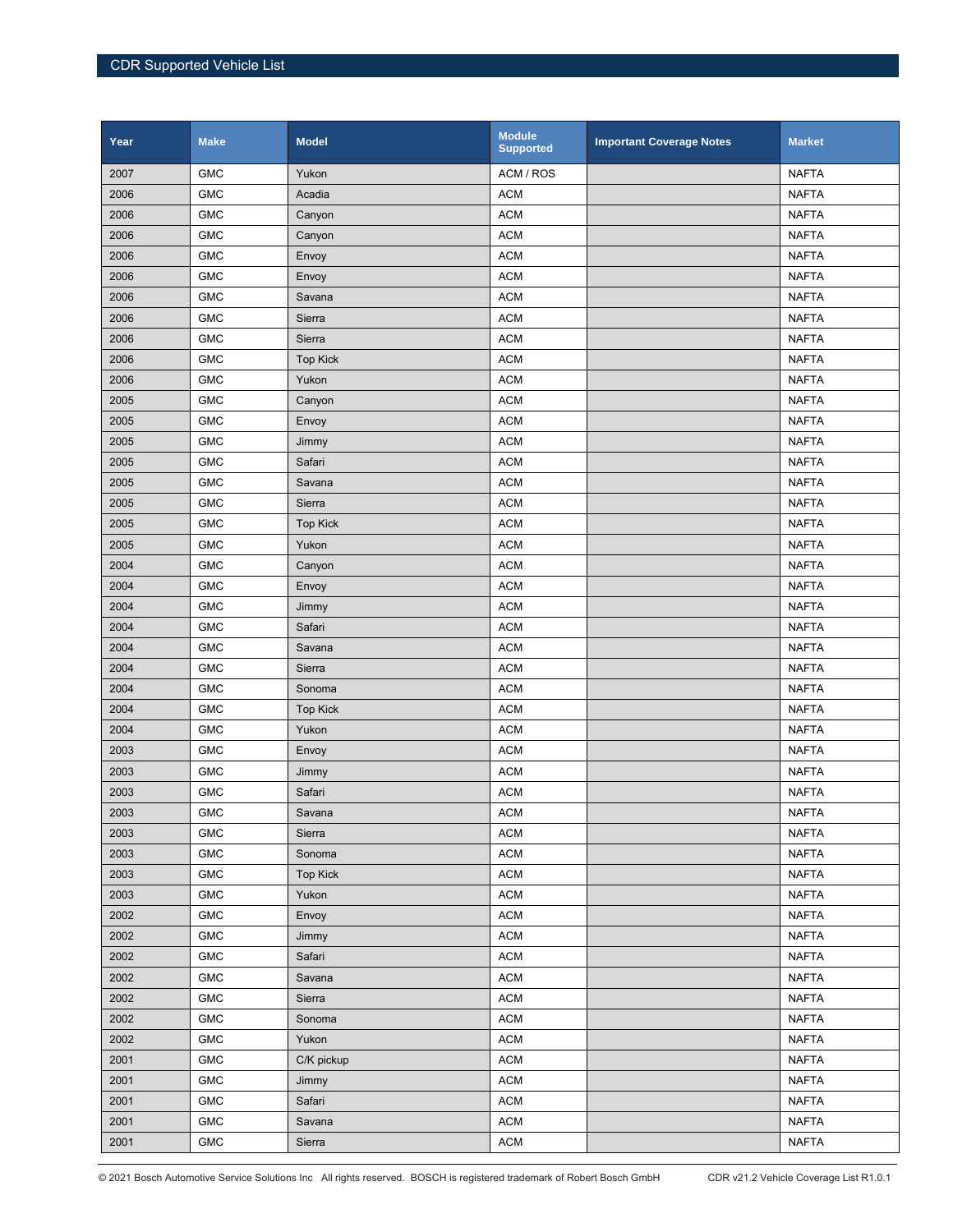| Year | <b>Make</b> | <b>Model</b>                | <b>Module</b><br><b>Supported</b> | <b>Important Coverage Notes</b> | <b>Market</b> |
|------|-------------|-----------------------------|-----------------------------------|---------------------------------|---------------|
| 2001 | <b>GMC</b>  | Sonoma                      | <b>ACM</b>                        |                                 | <b>NAFTA</b>  |
| 2001 | <b>GMC</b>  | Yukon                       | <b>ACM</b>                        |                                 | <b>NAFTA</b>  |
| 2000 | <b>GMC</b>  | C/K pickup                  | <b>ACM</b>                        |                                 | <b>NAFTA</b>  |
| 2000 | <b>GMC</b>  | Jimmy                       | <b>ACM</b>                        |                                 | <b>NAFTA</b>  |
| 2000 | <b>GMC</b>  | Safari                      | <b>ACM</b>                        |                                 | <b>NAFTA</b>  |
| 2000 | <b>GMC</b>  | Savana                      | <b>ACM</b>                        |                                 | <b>NAFTA</b>  |
| 2000 | <b>GMC</b>  | Sierra                      | <b>ACM</b>                        |                                 | <b>NAFTA</b>  |
| 2000 | <b>GMC</b>  | Sonoma                      | <b>ACM</b>                        |                                 | <b>NAFTA</b>  |
| 2000 | <b>GMC</b>  | Suburban                    | <b>ACM</b>                        |                                 | <b>NAFTA</b>  |
| 2000 | <b>GMC</b>  | Yukon                       | <b>ACM</b>                        |                                 | <b>NAFTA</b>  |
| 1999 | <b>GMC</b>  | C/K pickup                  | <b>ACM</b>                        |                                 | <b>NAFTA</b>  |
| 1999 | <b>GMC</b>  | EV <sub>1</sub>             | <b>ACM</b>                        |                                 | <b>NAFTA</b>  |
| 1999 | <b>GMC</b>  | Jimmy                       | <b>ACM</b>                        |                                 | <b>NAFTA</b>  |
| 1999 | <b>GMC</b>  | Safari                      | <b>ACM</b>                        |                                 | <b>NAFTA</b>  |
| 1999 | <b>GMC</b>  | Savana                      | <b>ACM</b>                        |                                 | <b>NAFTA</b>  |
| 1999 | <b>GMC</b>  | Sierra                      | <b>ACM</b>                        |                                 | <b>NAFTA</b>  |
| 1999 | <b>GMC</b>  | Sonoma                      | <b>ACM</b>                        |                                 | <b>NAFTA</b>  |
| 1999 | <b>GMC</b>  | Suburban                    | <b>ACM</b>                        |                                 | <b>NAFTA</b>  |
| 1999 | <b>GMC</b>  | Yukon                       | <b>ACM</b>                        |                                 | <b>NAFTA</b>  |
| 1998 | <b>GMC</b>  | Jimmy                       | <b>ACM</b>                        |                                 | <b>NAFTA</b>  |
| 1998 | <b>GMC</b>  | Safari                      | <b>ACM</b>                        |                                 | <b>NAFTA</b>  |
| 1998 | <b>GMC</b>  | Savana                      | <b>ACM</b>                        |                                 | <b>NAFTA</b>  |
| 1998 | <b>GMC</b>  | Sierra                      | <b>ACM</b>                        |                                 | <b>NAFTA</b>  |
| 1998 | <b>GMC</b>  | Sonoma                      | <b>ACM</b>                        |                                 | <b>NAFTA</b>  |
| 1998 | <b>GMC</b>  | Suburban                    | <b>ACM</b>                        |                                 | <b>NAFTA</b>  |
| 1998 | <b>GMC</b>  | Yukon                       | <b>ACM</b>                        |                                 | <b>NAFTA</b>  |
| 1997 | <b>GMC</b>  | EV <sub>1</sub>             | <b>ACM</b>                        |                                 | <b>NAFTA</b>  |
| 1997 | <b>GMC</b>  | Safari                      | <b>ACM</b>                        |                                 | <b>NAFTA</b>  |
| 1997 | <b>GMC</b>  | Savana                      | <b>ACM</b>                        |                                 | <b>NAFTA</b>  |
| 1997 | <b>GMC</b>  | Sierra                      | <b>ACM</b>                        |                                 | <b>NAFTA</b>  |
| 1997 | <b>GMC</b>  | Suburban                    | <b>ACM</b>                        |                                 | <b>NAFTA</b>  |
| 1997 | <b>GMC</b>  | Yukon                       | <b>ACM</b>                        |                                 | <b>NAFTA</b>  |
| 1996 | <b>GMC</b>  | Safari                      | <b>ACM</b>                        |                                 | <b>NAFTA</b>  |
| 1996 | <b>GMC</b>  | Savana                      | <b>ACM</b>                        |                                 | <b>NAFTA</b>  |
| 2020 | Holden      | Acadia                      | <b>ACM</b>                        |                                 | Australia/NZ  |
| 2020 | Holden      | Astra Hatch / Wagon / Sedan | <b>ACM</b>                        |                                 | Australia/NZ  |
| 2020 | Holden      | Colorado                    | <b>ACM</b>                        |                                 | Australia/NZ  |
| 2020 | Holden      | Commodore                   | <b>ACM</b>                        |                                 | Australia/NZ  |
| 2020 | Holden      | Equinox                     | <b>ACM</b>                        |                                 | Australia/NZ  |
| 2020 | Holden      | Spark                       | <b>ACM</b>                        |                                 | Australia/NZ  |
| 2020 | Holden      | SportCat                    | <b>ACM</b>                        |                                 | Australia/NZ  |
| 2020 | Holden      | TrailBlazer                 | <b>ACM</b>                        |                                 | Australia/NZ  |
| 2020 | Holden      | Trax                        | <b>ACM</b>                        |                                 | Australia/NZ  |
| 2019 | Holden      | Astra Hatch / Wagon / Sedan | <b>ACM</b>                        |                                 | Australia/NZ  |
| 2019 | Holden      | Colorado                    | <b>ACM</b>                        |                                 | Australia/NZ  |
| 2019 | Holden      | Commodore                   | <b>ACM</b>                        |                                 | Australia/NZ  |
| 2019 | Holden      | Equinox                     | <b>ACM</b>                        |                                 | Australia/NZ  |
| 2019 | Holden      | Spark                       | <b>ACM</b>                        |                                 | Australia/NZ  |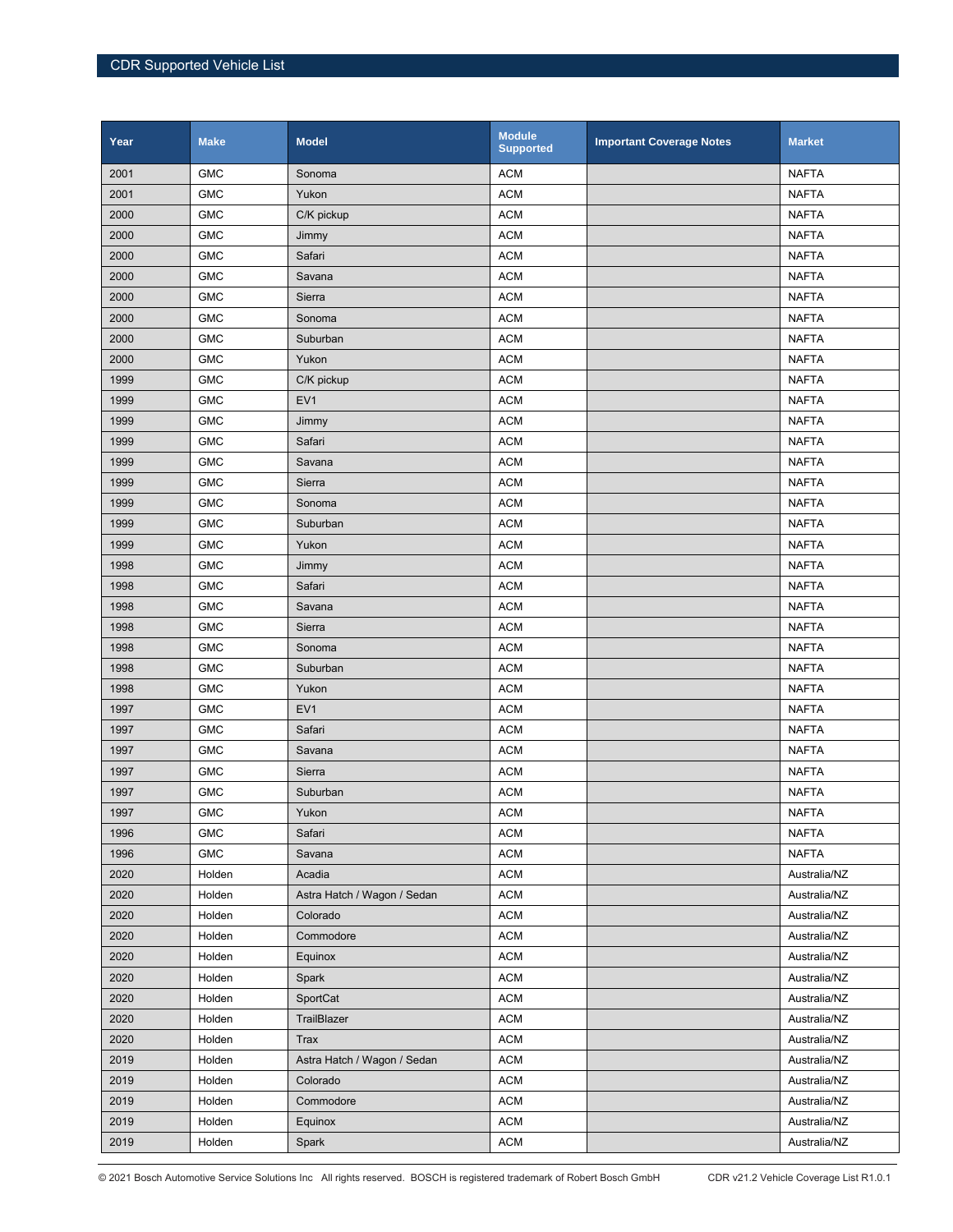| Year | <b>Make</b> | <b>Model</b>                | <b>Module</b><br><b>Supported</b> | <b>Important Coverage Notes</b> | <b>Market</b> |
|------|-------------|-----------------------------|-----------------------------------|---------------------------------|---------------|
| 2019 | Holden      | TrailBlazer                 | <b>ACM</b>                        |                                 | Australia/NZ  |
| 2019 | Holden      | Trax                        | <b>ACM</b>                        |                                 | Australia/NZ  |
| 2018 | Holden      | Astra Hatch / Wagon / Sedan | <b>ACM</b>                        |                                 | Australia/NZ  |
| 2018 | Holden      | <b>Barina</b>               | <b>ACM</b>                        |                                 | Australia/NZ  |
| 2018 | Holden      | Captiva                     | <b>ACM</b>                        |                                 | Australia/NZ  |
| 2018 | Holden      | Colorado                    | <b>ACM</b>                        |                                 | Australia/NZ  |
| 2018 | Holden      | Commodore                   | <b>ACM</b>                        |                                 | Australia/NZ  |
| 2018 | Holden      | Equinox                     | <b>ACM</b>                        |                                 | Australia/NZ  |
| 2018 | Holden      | Spark                       | <b>ACM</b>                        |                                 | Australia/NZ  |
| 2018 | Holden      | TrailBlazer                 | <b>ACM</b>                        |                                 | Australia/NZ  |
| 2018 | Holden      | Trax                        | <b>ACM</b>                        |                                 | Australia/NZ  |
| 2017 | Holden      | Astra                       | <b>ACM</b>                        |                                 | Australia/NZ  |
| 2017 | Holden      | <b>Barina</b>               | <b>ACM</b>                        |                                 | Australia/NZ  |
| 2017 | Holden      | Barina Spark (with RPO WHB) | <b>ACM</b>                        |                                 | Australia/NZ  |
| 2017 | Holden      | <b>Berlina</b>              | <b>ACM</b>                        |                                 | Australia/NZ  |
| 2017 | Holden      | Calais                      | <b>ACM</b>                        |                                 | Australia/NZ  |
| 2017 | Holden      | Calais V                    | <b>ACM</b>                        |                                 | Australia/NZ  |
| 2017 | Holden      | Caprice                     | <b>ACM</b>                        |                                 | Australia/NZ  |
| 2017 | Holden      | Captiva                     | <b>ACM</b>                        |                                 | Australia/NZ  |
| 2017 | Holden      | Cascada                     | <b>ACM</b>                        |                                 | Australia/NZ  |
| 2017 | Holden      | Colorado                    | <b>ACM</b>                        |                                 | Australia/NZ  |
| 2017 | Holden      | Cruze Sedan                 | <b>ACM</b>                        |                                 | Australia/NZ  |
| 2017 | Holden      | Insignia                    | <b>ACM</b>                        |                                 | Australia/NZ  |
| 2017 | Holden      | International               | <b>ACM</b>                        |                                 | Australia/NZ  |
| 2017 | Holden      | Malibu                      | <b>ACM</b>                        |                                 | Australia/NZ  |
| 2017 | Holden      | Omega                       | <b>ACM</b>                        |                                 | Australia/NZ  |
| 2017 | Holden      | SS                          | <b>ACM</b>                        |                                 | Australia/NZ  |
| 2017 | Holden      | SS-V                        | <b>ACM</b>                        |                                 | Australia/NZ  |
| 2017 | Holden      | SV <sub>6</sub>             | <b>ACM</b>                        |                                 | Australia/NZ  |
| 2017 | Holden      | Trax                        | <b>ACM</b>                        |                                 | Australia/NZ  |
| 2017 | Holden      | Volt                        | <b>ACM</b>                        |                                 | Australia/NZ  |
| 2016 | Holden      | Astra                       | <b>ACM</b>                        |                                 | Australia/NZ  |
| 2016 | Holden      | <b>Barina</b>               | <b>ACM</b>                        |                                 | Australia/NZ  |
| 2016 | Holden      | <b>Barina Spark</b>         | <b>ACM</b>                        |                                 | Australia/NZ  |
| 2016 | Holden      | <b>Berlina</b>              | <b>ACM</b>                        |                                 | Australia/NZ  |
| 2016 | Holden      | Calais                      | <b>ACM</b>                        |                                 | Australia/NZ  |
| 2016 | Holden      | Calais V                    | <b>ACM</b>                        |                                 | Australia/NZ  |
| 2016 | Holden      | Caprice                     | <b>ACM</b>                        |                                 | Australia/NZ  |
| 2016 | Holden      | Captiva                     | <b>ACM</b>                        |                                 | Australia/NZ  |
| 2016 | Holden      | Colorado                    | <b>ACM</b>                        |                                 | Australia/NZ  |
| 2016 | Holden      | Cruze                       | <b>ACM</b>                        |                                 | Australia/NZ  |
| 2016 | Holden      | International               | <b>ACM</b>                        |                                 | Australia/NZ  |
| 2016 | Holden      | Malibu                      | <b>ACM</b>                        |                                 | Australia/NZ  |
| 2016 | Holden      | Omega                       | <b>ACM</b>                        |                                 | Australia/NZ  |
| 2016 | Holden      | SS                          | <b>ACM</b>                        |                                 | Australia/NZ  |
| 2016 | Holden      | SS-V                        | <b>ACM</b>                        |                                 | Australia/NZ  |
| 2016 | Holden      | SV <sub>6</sub>             | <b>ACM</b>                        |                                 | Australia/NZ  |
| 2016 | Holden      | Trax                        | <b>ACM</b>                        |                                 | Australia/NZ  |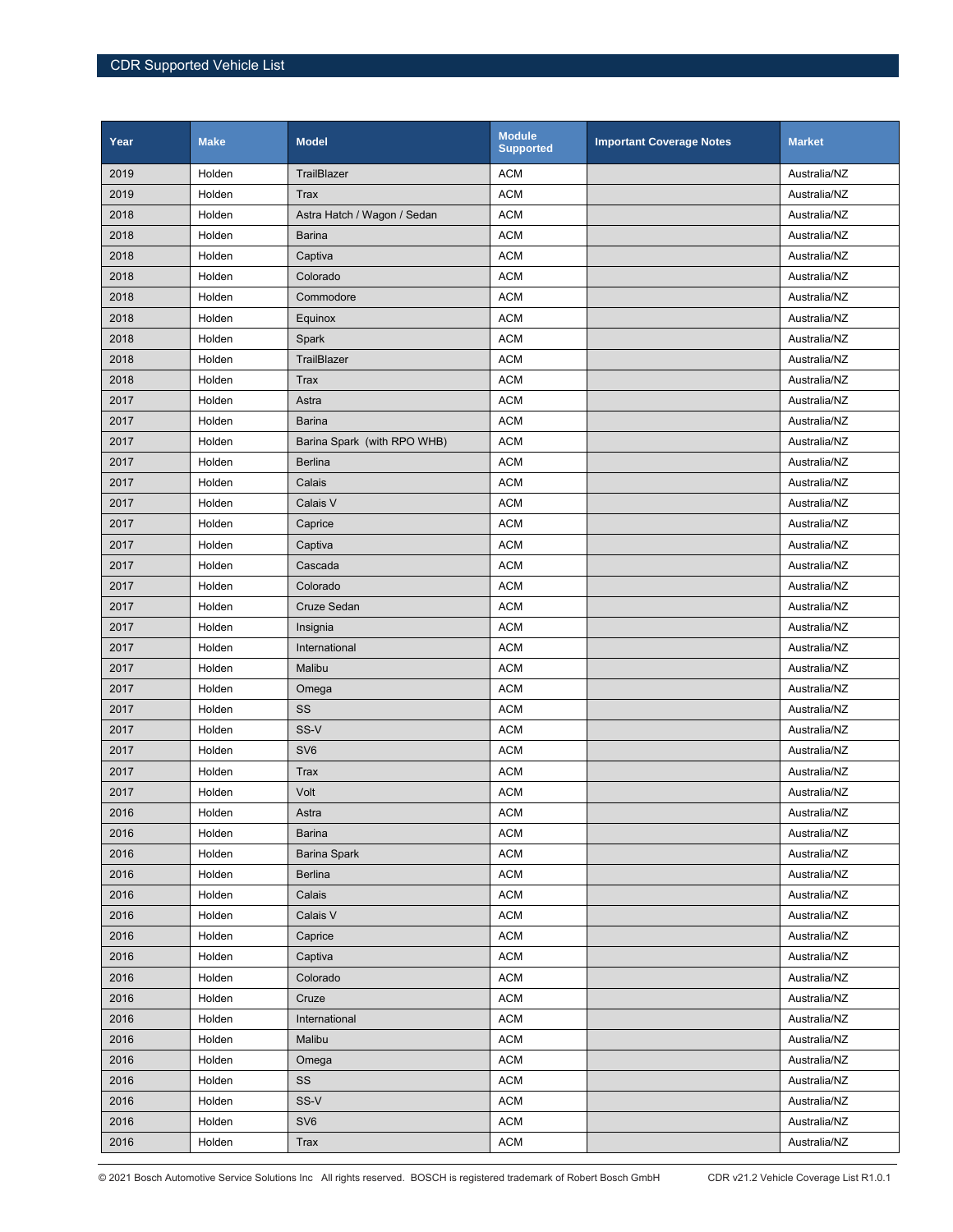| Year | <b>Make</b> | <b>Model</b>        | <b>Module</b><br><b>Supported</b> | <b>Important Coverage Notes</b> | <b>Market</b> |
|------|-------------|---------------------|-----------------------------------|---------------------------------|---------------|
| 2016 | Holden      | Volt                | <b>ACM</b>                        |                                 | Australia/NZ  |
| 2015 | Holden      | Astra               | <b>ACM</b>                        |                                 | Australia/NZ  |
| 2015 | Holden      | <b>Barina</b>       | <b>ACM</b>                        |                                 | Australia/NZ  |
| 2015 | Holden      | <b>Barina Spark</b> | <b>ACM</b>                        | RPO WHB is not supported        | Australia/NZ  |
| 2015 | Holden      | <b>Berlina</b>      | <b>ACM</b>                        |                                 | Australia/NZ  |
| 2015 | Holden      | Calais              | <b>ACM</b>                        |                                 | Australia/NZ  |
| 2015 | Holden      | Calais V            | <b>ACM</b>                        |                                 | Australia/NZ  |
| 2015 | Holden      | Caprice             | <b>ACM</b>                        |                                 | Australia/NZ  |
| 2015 | Holden      | Captiva             | <b>ACM</b>                        |                                 | Australia/NZ  |
| 2015 | Holden      | Colorado            | <b>ACM</b>                        |                                 | Australia/NZ  |
| 2015 | Holden      | Cruze               | <b>ACM</b>                        |                                 | Australia/NZ  |
| 2015 | Holden      | International       | <b>ACM</b>                        |                                 | Australia/NZ  |
| 2015 | Holden      | Malibu              | <b>ACM</b>                        |                                 | Australia/NZ  |
| 2015 | Holden      | Omega               | <b>ACM</b>                        |                                 | Australia/NZ  |
| 2015 | Holden      | SS                  | <b>ACM</b>                        |                                 | Australia/NZ  |
| 2015 | Holden      | SS-V                | <b>ACM</b>                        |                                 | Australia/NZ  |
| 2015 | Holden      | SV <sub>6</sub>     | <b>ACM</b>                        |                                 | Australia/NZ  |
| 2015 | Holden      | <b>Trax</b>         | <b>ACM</b>                        |                                 | Australia/NZ  |
| 2015 | Holden      | Volt                | <b>ACM</b>                        |                                 | Australia/NZ  |
| 2014 | Holden      | <b>Barina</b>       | <b>ACM</b>                        |                                 | Australia/NZ  |
| 2014 | Holden      | <b>Barina Spark</b> | <b>ACM</b>                        | RPO WHB is not supported        | Australia/NZ  |
| 2014 | Holden      | <b>Berlina</b>      | <b>ACM</b>                        |                                 | Australia/NZ  |
| 2014 | Holden      | Calais              | <b>ACM</b>                        |                                 | Australia/NZ  |
| 2014 | Holden      | Calais V            | <b>ACM</b>                        |                                 | Australia/NZ  |
| 2014 | Holden      | Caprice             | <b>ACM</b>                        |                                 | Australia/NZ  |
| 2014 | Holden      | Colorado            | <b>ACM</b>                        |                                 | Australia/NZ  |
| 2014 | Holden      | Cruze               | <b>ACM</b>                        |                                 | Australia/NZ  |
| 2014 | Holden      | International       | <b>ACM</b>                        |                                 | Australia/NZ  |
| 2014 | Holden      | Malibu              | <b>ACM</b>                        |                                 | Australia/NZ  |
| 2014 | Holden      | Omega               | <b>ACM</b>                        |                                 | Australia/NZ  |
| 2014 | Holden      | SS                  | <b>ACM</b>                        |                                 | Australia/NZ  |
| 2014 | Holden      | SS-V                | <b>ACM</b>                        |                                 | Australia/NZ  |
| 2014 | Holden      | SV <sub>6</sub>     | <b>ACM</b>                        |                                 | Australia/NZ  |
| 2014 | Holden      | <b>Trax</b>         | <b>ACM</b>                        |                                 | Australia/NZ  |
| 2014 | Holden      | Volt                | <b>ACM</b>                        |                                 | Australia/NZ  |
| 2013 | Holden      | <b>Barina</b>       | <b>ACM</b>                        |                                 | Australia/NZ  |
| 2013 | Holden      | <b>Barina Spark</b> | <b>ACM</b>                        | RPO WHB is not supported        | Australia/NZ  |
| 2013 | Holden      | <b>Berlina</b>      | <b>ACM</b>                        |                                 | Australia/NZ  |
| 2013 | Holden      | Calais              | <b>ACM</b>                        |                                 | Australia/NZ  |
| 2013 | Holden      | Calais V            | <b>ACM</b>                        |                                 | Australia/NZ  |
| 2013 | Holden      | Caprice             | <b>ACM</b>                        |                                 | Australia/NZ  |
| 2013 | Holden      | Caprice V           | <b>ACM</b>                        |                                 | Australia/NZ  |
| 2013 | Holden      | Colorado            | <b>ACM</b>                        |                                 | Australia/NZ  |
| 2013 | Holden      | Cruze               | <b>ACM</b>                        |                                 | Australia/NZ  |
| 2013 | Holden      | International       | <b>ACM</b>                        |                                 | Australia/NZ  |
| 2013 | Holden      | Malibu              | <b>ACM</b>                        |                                 | Australia/NZ  |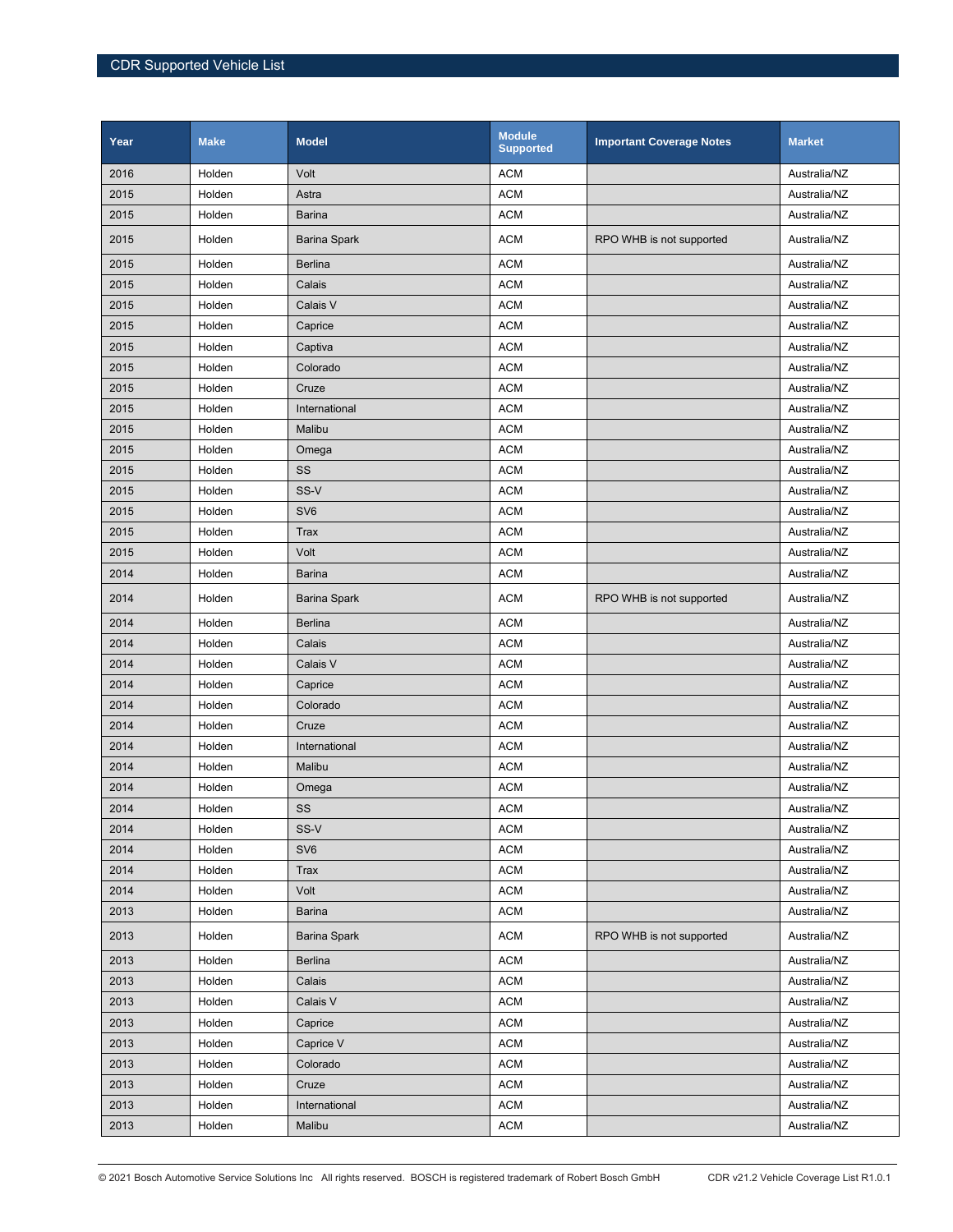| Year | <b>Make</b> | <b>Model</b>        | <b>Module</b><br><b>Supported</b> | <b>Important Coverage Notes</b> | <b>Market</b> |
|------|-------------|---------------------|-----------------------------------|---------------------------------|---------------|
| 2013 | Holden      | Omega               | <b>ACM</b>                        |                                 | Australia/NZ  |
| 2013 | Holden      | SS                  | <b>ACM</b>                        |                                 | Australia/NZ  |
| 2013 | Holden      | SS-V                | <b>ACM</b>                        |                                 | Australia/NZ  |
| 2013 | Holden      | SV <sub>6</sub>     | <b>ACM</b>                        |                                 | Australia/NZ  |
| 2013 | Holden      | <b>Trax</b>         | <b>ACM</b>                        |                                 | Australia/NZ  |
| 2013 | Holden      | Volt                | <b>ACM</b>                        |                                 | Australia/NZ  |
| 2012 | Holden      | <b>Barina</b>       | <b>ACM</b>                        |                                 | Australia/NZ  |
| 2012 | Holden      | <b>Barina Spark</b> | <b>ACM</b>                        |                                 | Australia/NZ  |
| 2012 | Holden      | <b>Berlina</b>      | <b>ACM</b>                        |                                 | Australia/NZ  |
| 2012 | Holden      | Calais              | <b>ACM</b>                        |                                 | Australia/NZ  |
| 2012 | Holden      | Calais V            | <b>ACM</b>                        |                                 | Australia/NZ  |
| 2012 | Holden      | Caprice             | <b>ACM</b>                        |                                 | Australia/NZ  |
| 2012 | Holden      | Captiva 5/7         | <b>ACM</b>                        |                                 | Australia/NZ  |
| 2012 | Holden      | Cruze               | <b>ACM</b>                        |                                 | Australia/NZ  |
| 2012 | Holden      | International       | <b>ACM</b>                        |                                 | Australia/NZ  |
| 2012 | Holden      | Omega               | <b>ACM</b>                        |                                 | Australia/NZ  |
| 2012 | Holden      | SS                  | <b>ACM</b>                        |                                 | Australia/NZ  |
| 2012 | Holden      | SS-V                | <b>ACM</b>                        |                                 | Australia/NZ  |
| 2012 | Holden      | SV <sub>6</sub>     | <b>ACM</b>                        |                                 | Australia/NZ  |
| 2011 | Holden      | <b>Barina Spark</b> | <b>ACM</b>                        |                                 | Australia/NZ  |
| 2011 | Holden      | <b>Berlina</b>      | <b>ACM</b>                        |                                 | Australia/NZ  |
| 2011 | Holden      | Calais              | <b>ACM</b>                        |                                 | Australia/NZ  |
| 2011 | Holden      | Calais V            | <b>ACM</b>                        |                                 | Australia/NZ  |
| 2011 | Holden      | Caprice             | <b>ACM</b>                        |                                 | Australia/NZ  |
| 2011 | Holden      | Captiva             | <b>ACM</b>                        |                                 | Australia/NZ  |
| 2011 | Holden      | Cruze               | <b>ACM</b>                        |                                 | Australia/NZ  |
| 2011 | Holden      | International       | <b>ACM</b>                        |                                 | Australia/NZ  |
| 2011 | Holden      | Omega               | <b>ACM</b>                        |                                 | Australia/NZ  |
| 2011 | Holden      | SS                  | <b>ACM</b>                        |                                 | Australia/NZ  |
| 2011 | Holden      | SS-V                | <b>ACM</b>                        |                                 | Australia/NZ  |
| 2011 | Holden      | SV <sub>6</sub>     | <b>ACM</b>                        |                                 | Australia/NZ  |
| 2010 | Holden      | <b>Berlina</b>      | <b>ACM</b>                        |                                 | Australia/NZ  |
| 2010 | Holden      | Calais              | <b>ACM</b>                        |                                 | Australia/NZ  |
| 2010 | Holden      | Calais V            | <b>ACM</b>                        |                                 | Australia/NZ  |
| 2010 | Holden      | Caprice             | <b>ACM</b>                        |                                 | Australia/NZ  |
| 2010 | Holden      | Captiva             | <b>ACM</b>                        |                                 | Australia/NZ  |
| 2010 | Holden      | Cruze               | <b>ACM</b>                        |                                 | Australia/NZ  |
| 2010 | Holden      | International       | <b>ACM</b>                        |                                 | Australia/NZ  |
| 2010 | Holden      | Omega               | <b>ACM</b>                        |                                 | Australia/NZ  |
| 2010 | Holden      | SS                  | <b>ACM</b>                        |                                 | Australia/NZ  |
| 2010 | Holden      | SS-V                | <b>ACM</b>                        |                                 | Australia/NZ  |
| 2010 | Holden      | Statesman           | <b>ACM</b>                        |                                 | Australia/NZ  |
| 2010 | Holden      | SV <sub>6</sub>     | <b>ACM</b>                        |                                 | Australia/NZ  |
| 2009 | Holden      | Berlina             | <b>ACM</b>                        |                                 | Australia/NZ  |
| 2009 | Holden      | Calais              | <b>ACM</b>                        |                                 | Australia/NZ  |
| 2009 | Holden      | Calais V            | <b>ACM</b>                        |                                 | Australia/NZ  |
| 2009 | Holden      | Caprice             | <b>ACM</b>                        |                                 | Australia/NZ  |
| 2009 | Holden      | International       | <b>ACM</b>                        |                                 | Australia/NZ  |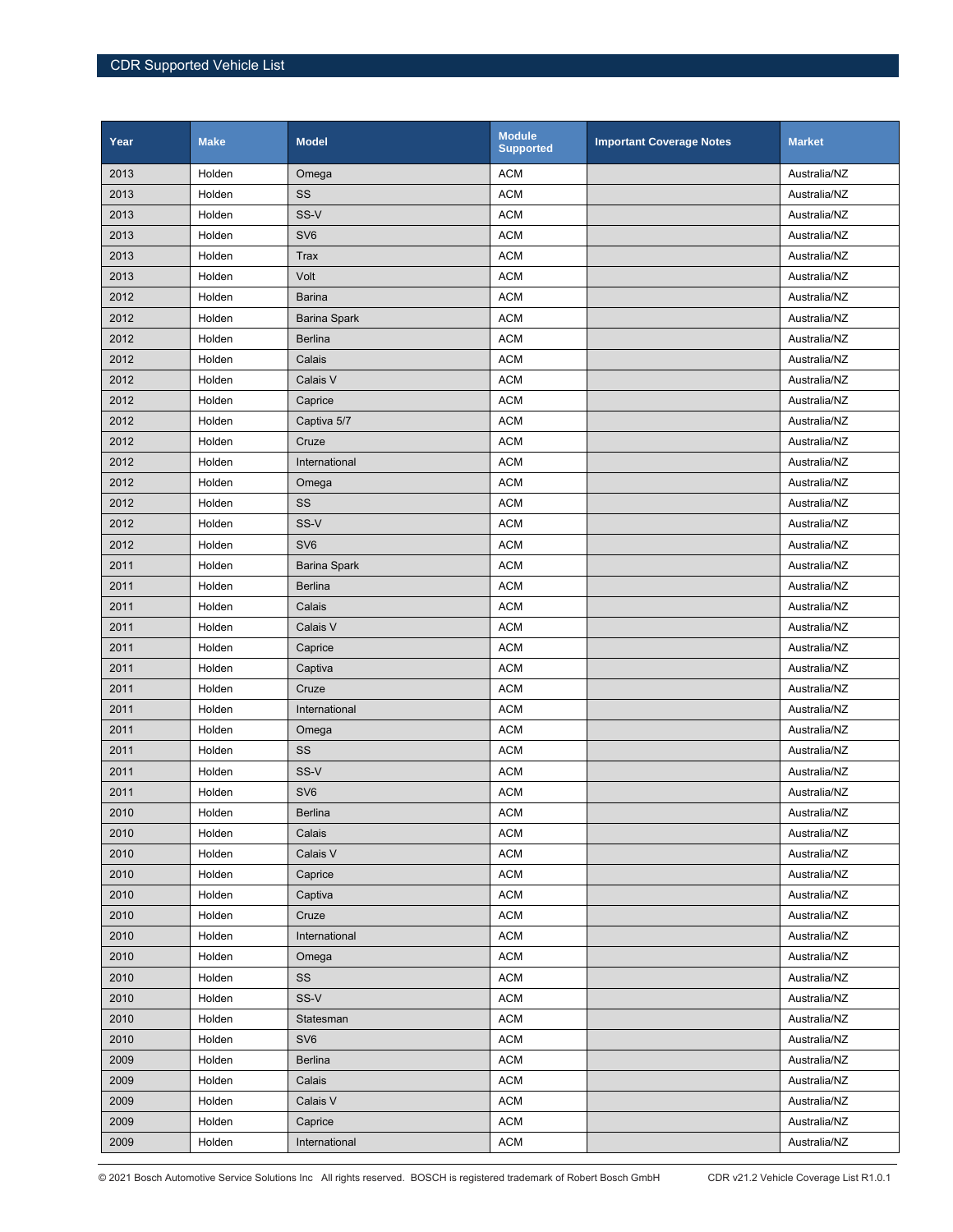| Year | <b>Make</b> | <b>Model</b>    | <b>Module</b><br><b>Supported</b> | <b>Important Coverage Notes</b> | <b>Market</b>          |
|------|-------------|-----------------|-----------------------------------|---------------------------------|------------------------|
| 2009 | Holden      | Omega           | <b>ACM</b>                        |                                 | Australia/NZ           |
| 2009 | Holden      | SS              | <b>ACM</b>                        |                                 | Australia/NZ           |
| 2009 | Holden      | SS-V            | <b>ACM</b>                        |                                 | Australia/NZ           |
| 2009 | Holden      | Statesman       | <b>ACM</b>                        |                                 | Australia/NZ           |
| 2009 | Holden      | SV <sub>6</sub> | <b>ACM</b>                        |                                 | Australia/NZ           |
| 2008 | Holden      | <b>Berlina</b>  | <b>ACM</b>                        |                                 | Australia/NZ           |
| 2008 | Holden      | Calais          | <b>ACM</b>                        |                                 | Australia/NZ           |
| 2008 | Holden      | Calais V        | <b>ACM</b>                        |                                 | Australia/NZ           |
| 2008 | Holden      | Caprice         | <b>ACM</b>                        |                                 | Australia/NZ           |
| 2008 | Holden      | Captiva         | <b>ACM</b>                        |                                 | Australia/NZ           |
| 2008 | Holden      | International   | <b>ACM</b>                        |                                 | Australia/NZ           |
| 2008 | Holden      | Omega           | <b>ACM</b>                        |                                 | Australia/NZ           |
| 2008 | Holden      | SS              | <b>ACM</b>                        |                                 | Australia/NZ           |
| 2008 | Holden      | SS-V            | <b>ACM</b>                        |                                 | Australia/NZ           |
| 2008 | Holden      | Statesman       | <b>ACM</b>                        |                                 | Australia/NZ           |
| 2008 | Holden      | SV <sub>6</sub> | <b>ACM</b>                        |                                 | Australia/NZ           |
| 2007 | Holden      | <b>Berlina</b>  | <b>ACM</b>                        |                                 | Australia/NZ           |
| 2007 | Holden      | Calais          | <b>ACM</b>                        |                                 | Australia/NZ           |
| 2007 | Holden      | Calais V        | <b>ACM</b>                        |                                 | Australia/NZ           |
| 2007 | Holden      | Caprice         | <b>ACM</b>                        |                                 | Australia/NZ           |
| 2007 | Holden      | Captiva         | <b>ACM</b>                        |                                 | Australia/NZ           |
| 2007 | Holden      | International   | <b>ACM</b>                        |                                 | Australia/NZ           |
| 2007 | Holden      | Omega           | <b>ACM</b>                        |                                 | Australia/NZ           |
| 2007 | Holden      | SS              | <b>ACM</b>                        |                                 | Australia/NZ           |
| 2007 | Holden      | SS-V            | <b>ACM</b>                        |                                 | Australia/NZ           |
| 2007 | Holden      | Statesman       | <b>ACM</b>                        |                                 | Australia/NZ           |
| 2007 | Holden      | SV <sub>6</sub> | <b>ACM</b>                        |                                 | Australia/NZ           |
| 2019 | Holden/HSV  | SportCat        | <b>ACM</b>                        |                                 | Australia/NZ           |
| 2022 | Honda       | Civic 4DR       | <b>ACM</b>                        |                                 | US, Canada             |
| 2022 | Honda       | HR-V            | <b>ACM</b>                        |                                 | US, Canada             |
| 2022 | Honda       | Insight         | <b>ACM</b>                        |                                 | US, Canada             |
| 2022 | Honda       | Odyssey         | <b>ACM</b>                        |                                 | US, Canada             |
| 2022 | Honda       | Pilot           | <b>ACM</b>                        |                                 | US, Canada             |
| 2021 | Honda       | Accord          | <b>ACM</b>                        |                                 | US, Canada             |
| 2021 | Honda       | Civic           | <b>ACM</b>                        |                                 | US, Canada             |
| 2021 | Honda       | Clarity         | <b>ACM</b>                        |                                 | US, Canada             |
| 2021 | Honda       | CR-V            | <b>ACM</b>                        |                                 | US, Canada             |
| 2021 | Honda       | HR-V            | <b>ACM</b>                        |                                 | US, Canada             |
| 2021 | Honda       | Insight         | <b>ACM</b>                        |                                 | US, Canada             |
| 2021 | Honda       | Odyssey         | <b>ACM</b>                        |                                 | US, Canada,<br>S.Korea |
| 2021 | Honda       | Passport        | <b>ACM</b>                        |                                 | US, Canada             |
| 2021 | Honda       | Pilot           | <b>ACM</b>                        |                                 | US, Canada             |
| 2020 | Honda       | Accord          | <b>ACM</b>                        |                                 | US, Canada             |
| 2020 | Honda       | Civic           | <b>ACM</b>                        |                                 | US, Canada             |
| 2020 | Honda       | CR-V            | <b>ACM</b>                        |                                 | US, Canada             |
| 2020 | Honda       | Fit             | <b>ACM</b>                        |                                 | US, Canada             |
| 2020 | Honda       | $HR-V$          | <b>ACM</b>                        |                                 | US, Canada             |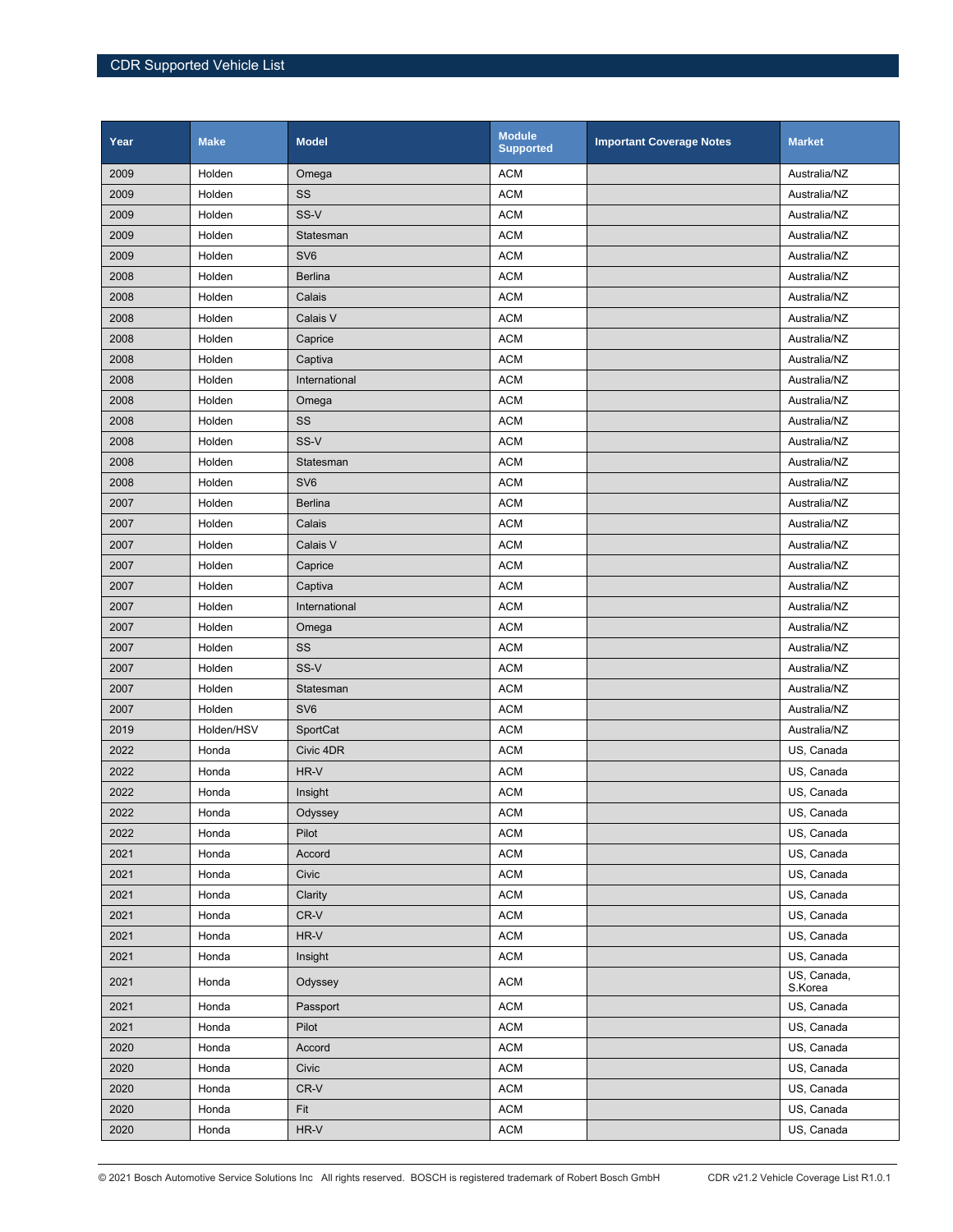| Year | <b>Make</b> | <b>Model</b> | <b>Module</b><br><b>Supported</b> | <b>Important Coverage Notes</b> | <b>Market</b>          |
|------|-------------|--------------|-----------------------------------|---------------------------------|------------------------|
| 2020 | Honda       | Insight      | <b>ACM</b>                        |                                 | US, Canada             |
| 2020 | Honda       | Odyssey      | <b>ACM</b>                        |                                 | US, Canada,<br>S.Korea |
| 2020 | Honda       | Passport     | <b>ACM</b>                        |                                 | US, Canada             |
| 2020 | Honda       | Pilot        | <b>ACM</b>                        |                                 | US, Canada             |
| 2020 | Honda       | Ridgeline    | <b>ACM</b>                        |                                 | US, Canada             |
| 2019 | Honda       | Accord       | <b>ACM</b>                        |                                 | US, Canada             |
| 2019 | Honda       | Civic        | <b>ACM</b>                        |                                 | US, Canada             |
| 2019 | Honda       | Clarity      | <b>ACM</b>                        |                                 | US, Canada             |
| 2019 | Honda       | CR-V         | <b>ACM</b>                        |                                 | US, Canada             |
| 2019 | Honda       | Fit          | <b>ACM</b>                        |                                 | US, Canada             |
| 2019 | Honda       | HR-V         | <b>ACM</b>                        |                                 | US, Canada             |
| 2019 | Honda       | Insight      | <b>ACM</b>                        |                                 | US, Canada             |
| 2019 | Honda       | Odyssey      | <b>ACM</b>                        |                                 | US, Canada,<br>S.Korea |
| 2019 | Honda       | Passport     | <b>ACM</b>                        |                                 | US, Canada             |
| 2019 | Honda       | Pilot        | <b>ACM</b>                        |                                 | US, Canada             |
| 2019 | Honda       | Ridgeline    | <b>ACM</b>                        |                                 | US, Canada             |
| 2018 | Honda       | Accord       | <b>ACM</b>                        |                                 | US, Canada             |
| 2018 | Honda       | Civic        | <b>ACM</b>                        |                                 | US, Canada             |
| 2018 | Honda       | Clarity      | <b>ACM</b>                        |                                 | US, Canada             |
| 2018 | Honda       | CR-V         | <b>ACM</b>                        |                                 | US, Canada             |
| 2018 | Honda       | Fit          | <b>ACM</b>                        |                                 | US, Canada             |
| 2018 | Honda       | HR-V         | <b>ACM</b>                        |                                 | US, Canada             |
| 2018 | Honda       | Odyssey      | <b>ACM</b>                        |                                 | US, Canada,<br>S.Korea |
| 2018 | Honda       | Pilot        | <b>ACM</b>                        |                                 | US, Canada             |
| 2018 | Honda       | Ridgeline    | <b>ACM</b>                        |                                 | US, Canada             |
| 2017 | Honda       | Accord       | <b>ACM</b>                        |                                 | US, Canada             |
| 2017 | Honda       | Civic        | <b>ACM</b>                        |                                 | US, Canada             |
| 2017 | Honda       | Clarity      | <b>ACM</b>                        |                                 | US, Canada             |
| 2017 | Honda       | CR-V         | <b>ACM</b>                        |                                 | US, Canada             |
| 2017 | Honda       | Fit          | <b>ACM</b>                        |                                 | US, Canada             |
| 2017 | Honda       | $HR-V$       | $\mathsf{ACM}$                    |                                 | US, Canada             |
| 2017 | Honda       | Odyssey      | <b>ACM</b>                        |                                 | US, Canada,<br>S.Korea |
| 2017 | Honda       | Pilot        | <b>ACM</b>                        |                                 | US, Canada             |
| 2017 | Honda       | Ridgeline    | <b>ACM</b>                        |                                 | US, Canada             |
| 2016 | Honda       | Accord       | <b>ACM</b>                        |                                 | US, Canada             |
| 2016 | Honda       | Civic        | <b>ACM</b>                        |                                 | US, Canada             |
| 2016 | Honda       | CR-V         | <b>ACM</b>                        |                                 | US, Canada             |
| 2016 | Honda       | CR-Z         | <b>ACM</b>                        |                                 | US, Canada             |
| 2016 | Honda       | Fit          | <b>ACM</b>                        |                                 | US, Canada             |
| 2016 | Honda       | HR-V         | <b>ACM</b>                        |                                 | US, Canada             |
| 2016 | Honda       | Odyssey      | <b>ACM</b>                        |                                 | US, Canada             |
| 2016 | Honda       | Pilot        | <b>ACM</b>                        |                                 | US, Canada             |
| 2015 | Honda       | Accord       | <b>ACM</b>                        |                                 | US, Canada             |
| 2015 | Honda       | Civic        | <b>ACM</b>                        |                                 | US, Canada             |
| 2015 | Honda       | Civic 4DR    | <b>ACM</b>                        |                                 | US, Canada             |
| 2015 | Honda       | Crosstour    | <b>ACM</b>                        |                                 | US, Canada             |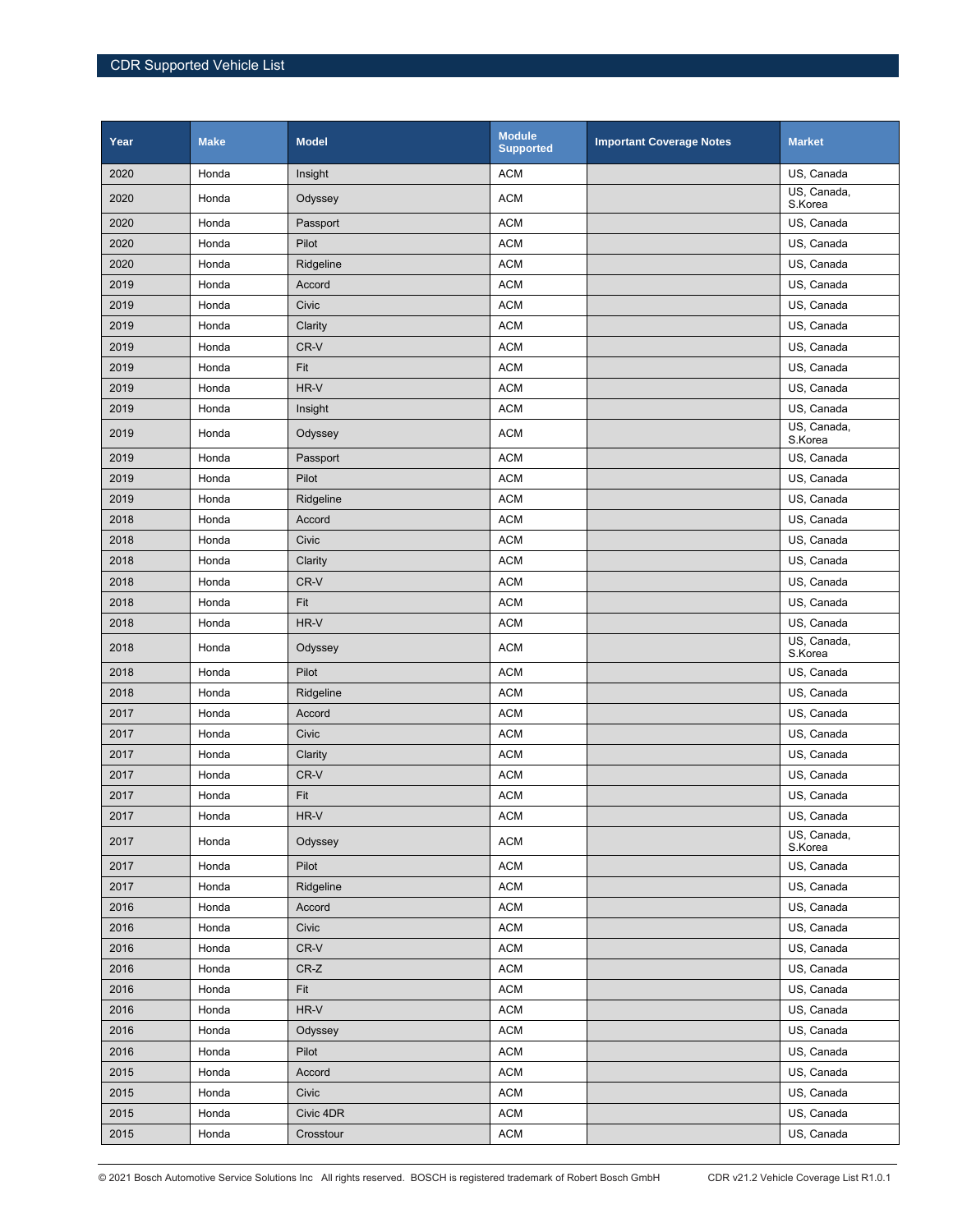| Year | <b>Make</b> | <b>Model</b>            | <b>Module</b><br><b>Supported</b> | <b>Important Coverage Notes</b>            | <b>Market</b> |
|------|-------------|-------------------------|-----------------------------------|--------------------------------------------|---------------|
| 2015 | Honda       | CR-V                    | <b>ACM</b>                        |                                            | US, Canada    |
| 2015 | Honda       | CR-Z                    | <b>ACM</b>                        |                                            | US, Canada    |
| 2015 | Honda       | Fit                     | <b>ACM</b>                        |                                            | US, Canada    |
| 2015 | Honda       | Odyssey                 | <b>ACM</b>                        |                                            | US, Canada    |
| 2015 | Honda       | Pilot                   | <b>ACM</b>                        |                                            | US, Canada    |
| 2014 | Honda       | Accord                  | <b>ACM</b>                        |                                            | US, Canada    |
| 2014 | Honda       | Civic                   | <b>ACM</b>                        |                                            | US, Canada    |
| 2014 | Honda       | Civic 4DR               | <b>ACM</b>                        |                                            | US, Canada    |
| 2014 | Honda       | Crosstour               | <b>ACM</b>                        |                                            | US, Canada    |
| 2014 | Honda       | CR-V                    | <b>ACM</b>                        |                                            | US, Canada    |
| 2014 | Honda       | CR-Z                    | <b>ACM</b>                        |                                            | US, Canada    |
| 2014 | Honda       | Fit                     | <b>ACM</b>                        | gasoline, Canada only                      | Canada        |
| 2014 | Honda       | Fit (EV)                | <b>ACM</b>                        |                                            | US            |
| 2014 | Honda       | Insight                 | <b>ACM</b>                        |                                            | US, Canada    |
| 2014 | Honda       | Odyssey                 | <b>ACM</b>                        |                                            | US, Canada    |
| 2014 | Honda       | Pilot                   | <b>ACM</b>                        |                                            | US, Canada    |
| 2014 | Honda       | Ridgeline               | <b>ACM</b>                        |                                            | US, Canada    |
| 2013 | Honda       | Accord                  | <b>ACM</b>                        |                                            | US, Canada    |
| 2013 | Honda       | Civic                   | <b>ACM</b>                        |                                            | US, Canada    |
| 2013 | Honda       | Civic 4DR               | <b>ACM</b>                        |                                            | US, Canada    |
| 2013 | Honda       | Crosstour               | <b>ACM</b>                        |                                            | US, Canada    |
| 2013 | Honda       | CR-V                    | <b>ACM</b>                        |                                            | US, Canada    |
| 2013 | Honda       | CR-Z                    | <b>ACM</b>                        |                                            | US, Canada    |
| 2013 | Honda       | Fit (includes EV)       | <b>ACM</b>                        |                                            | US, Canada    |
| 2013 | Honda       | Insight                 | <b>ACM</b>                        |                                            | US, Canada    |
| 2013 | Honda       | Oddyssey                | <b>ACM</b>                        |                                            | US, Canada    |
| 2013 | Honda       | Pilot                   | <b>ACM</b>                        |                                            | US, Canada    |
| 2013 | Honda       | Ridgeline               | <b>ACM</b>                        |                                            | US, Canada    |
| 2012 | Honda       | Civic (includes Hybrid) | <b>ACM</b>                        |                                            | US, Canada    |
| 2012 | Honda       | Crosstour               | <b>ACM</b>                        |                                            | US. Canada    |
| 2012 | Honda       | CR-V                    | <b>ACM</b>                        |                                            | US, Canada    |
| 2012 | Honda       | CR-Z                    | <b>ACM</b>                        |                                            | US, Canada    |
| 2012 | Honda       | Fit                     | <b>ACM</b>                        |                                            | US, Canada    |
| 2012 | Honda       | Insight                 | <b>ACM</b>                        |                                            | US, Canada    |
| 2012 | Honda       | Odyssey                 | <b>ACM</b>                        | Not all MY2012s are compatible<br>with CDR | US, Canada    |
| 2012 | Honda       | Pilot                   | <b>ACM</b>                        | Not all MY2012s are compatible<br>with CDR | US, Canada    |
| 2012 | Honda       | Ridgeline               | <b>ACM</b>                        |                                            | US, Canada    |
| 2017 | <b>HSV</b>  | Clubsport               | <b>ACM</b>                        |                                            | Australia/NZ  |
| 2017 | <b>HSV</b>  | Grange                  | <b>ACM</b>                        |                                            | Australia/NZ  |
| 2017 | <b>HSV</b>  | <b>GTS</b>              | <b>ACM</b>                        |                                            | Australia/NZ  |
| 2017 | <b>HSV</b>  | Senator                 | <b>ACM</b>                        |                                            | Australia/NZ  |
| 2016 | <b>HSV</b>  | Clubsport               | <b>ACM</b>                        |                                            | Australia/NZ  |
| 2016 | <b>HSV</b>  | Grange                  | <b>ACM</b>                        |                                            | Australia/NZ  |
| 2016 | <b>HSV</b>  | <b>GTS</b>              | <b>ACM</b>                        |                                            | Australia/NZ  |
| 2016 | <b>HSV</b>  | Senator                 | <b>ACM</b>                        |                                            | Australia/NZ  |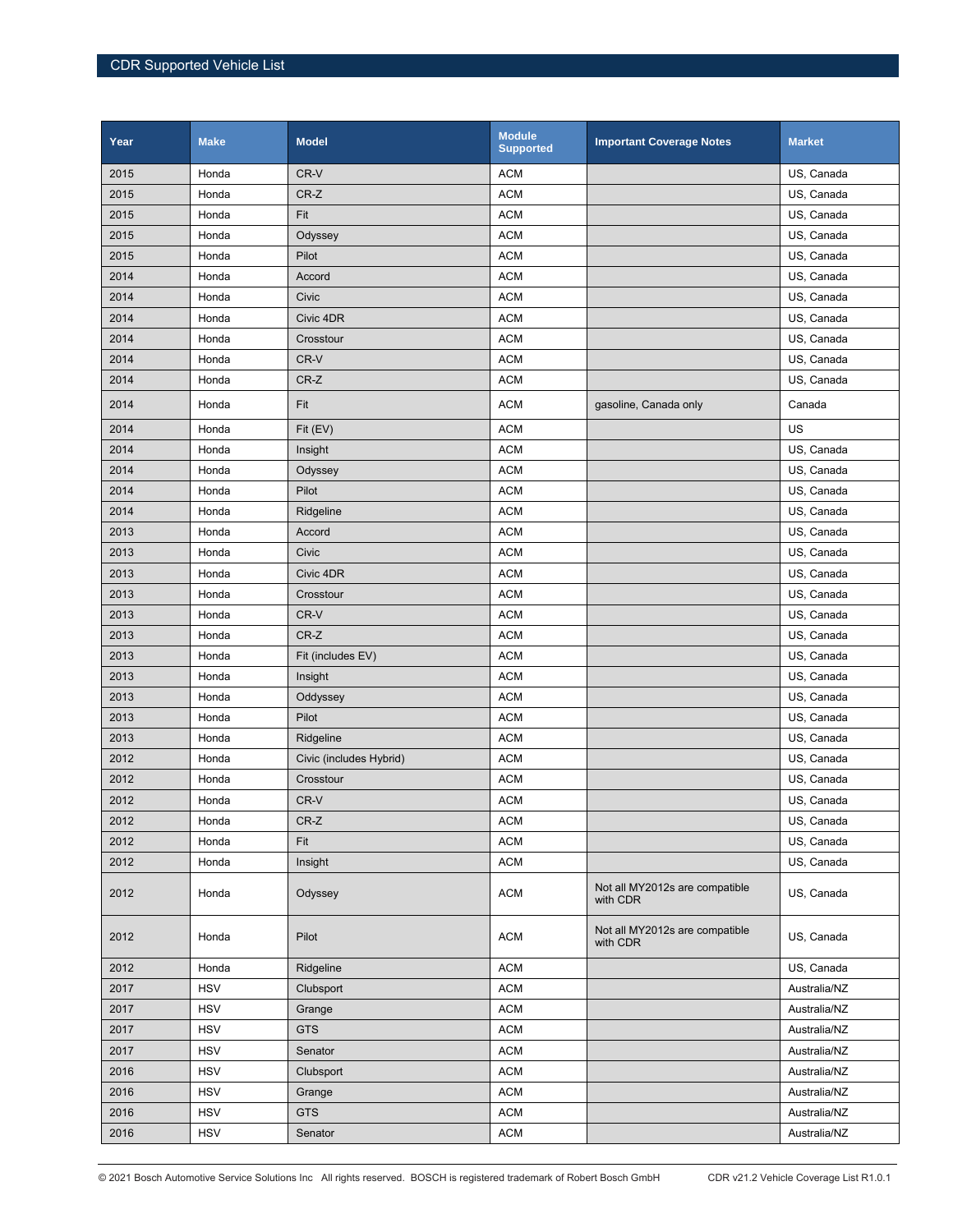| Year | <b>Make</b> | <b>Model</b>   | <b>Module</b><br><b>Supported</b> | <b>Important Coverage Notes</b> | <b>Market</b> |
|------|-------------|----------------|-----------------------------------|---------------------------------|---------------|
| 2015 | <b>HSV</b>  | Clubsport      | <b>ACM</b>                        |                                 | Australia/NZ  |
| 2015 | <b>HSV</b>  | Grange         | <b>ACM</b>                        |                                 | Australia/NZ  |
| 2015 | <b>HSV</b>  | <b>GTS</b>     | <b>ACM</b>                        |                                 | Australia/NZ  |
| 2015 | <b>HSV</b>  | Senator        | <b>ACM</b>                        |                                 | Australia/NZ  |
| 2014 | <b>HSV</b>  | Clubsport      | <b>ACM</b>                        |                                 | Australia/NZ  |
| 2014 | <b>HSV</b>  | Grange         | <b>ACM</b>                        |                                 | Australia/NZ  |
| 2014 | <b>HSV</b>  | <b>GTS</b>     | <b>ACM</b>                        |                                 | Australia/NZ  |
| 2014 | <b>HSV</b>  | Senator        | <b>ACM</b>                        |                                 | Australia/NZ  |
| 2013 | <b>HSV</b>  | Clubsport      | <b>ACM</b>                        |                                 | Australia/NZ  |
| 2013 | <b>HSV</b>  | Grange         | <b>ACM</b>                        |                                 | Australia/NZ  |
| 2013 | <b>HSV</b>  | <b>GTS</b>     | <b>ACM</b>                        |                                 | Australia/NZ  |
| 2013 | <b>HSV</b>  | Senator        | <b>ACM</b>                        |                                 | Australia/NZ  |
| 2012 | <b>HSV</b>  | Clubsport      | <b>ACM</b>                        |                                 | Australia/NZ  |
| 2012 | <b>HSV</b>  | Grange         | <b>ACM</b>                        |                                 | Australia/NZ  |
| 2012 | <b>HSV</b>  | <b>GTS</b>     | <b>ACM</b>                        |                                 | Australia/NZ  |
| 2012 | <b>HSV</b>  | Senator        | <b>ACM</b>                        |                                 | Australia/NZ  |
| 2011 | <b>HSV</b>  | Clubsport      | <b>ACM</b>                        |                                 | Australia/NZ  |
| 2011 | <b>HSV</b>  | Grange         | <b>ACM</b>                        |                                 | Australia/NZ  |
| 2011 | <b>HSV</b>  | <b>GTS</b>     | <b>ACM</b>                        |                                 | Australia/NZ  |
| 2011 | <b>HSV</b>  | Senator        | <b>ACM</b>                        |                                 | Australia/NZ  |
| 2010 | <b>HSV</b>  | Clubsport      | <b>ACM</b>                        |                                 | Australia/NZ  |
| 2010 | <b>HSV</b>  | Grange         | <b>ACM</b>                        |                                 | Australia/NZ  |
| 2010 | <b>HSV</b>  | <b>GTS</b>     | <b>ACM</b>                        |                                 | Australia/NZ  |
| 2010 | <b>HSV</b>  | Senator        | <b>ACM</b>                        |                                 | Australia/NZ  |
| 2009 | <b>HSV</b>  | Clubsport      | <b>ACM</b>                        |                                 | Australia/NZ  |
| 2009 | <b>HSV</b>  | Grange         | <b>ACM</b>                        |                                 | Australia/NZ  |
| 2009 | <b>HSV</b>  | <b>GTS</b>     | <b>ACM</b>                        |                                 | Australia/NZ  |
| 2009 | <b>HSV</b>  | Senator        | <b>ACM</b>                        |                                 | Australia/NZ  |
| 2008 | <b>HSV</b>  | Clubsport      | <b>ACM</b>                        |                                 | Australia/NZ  |
| 2008 | <b>HSV</b>  | Grange         | <b>ACM</b>                        |                                 | Australia/NZ  |
| 2008 | <b>HSV</b>  | <b>GTS</b>     | <b>ACM</b>                        |                                 | Australia/NZ  |
| 2008 | <b>HSV</b>  | Senator        | <b>ACM</b>                        |                                 | Australia/NZ  |
| 2007 | <b>HSV</b>  | Clubsport      | <b>ACM</b>                        |                                 | Australia/NZ  |
| 2007 | <b>HSV</b>  | Grange         | <b>ACM</b>                        |                                 | Australia/NZ  |
| 2007 | <b>HSV</b>  | <b>GTS</b>     | <b>ACM</b>                        |                                 | Australia/NZ  |
| 2007 | <b>HSV</b>  | Senator        | <b>ACM</b>                        |                                 | Australia/NZ  |
| 2010 | Hummer      | H <sub>2</sub> | ACM / ROS                         |                                 | <b>NAFTA</b>  |
| 2010 | Hummer      | H3 & H3T       | <b>ACM</b>                        |                                 | <b>NAFTA</b>  |
| 2009 | Hummer      | H2             | ACM / ROS                         |                                 | <b>NAFTA</b>  |
| 2009 | Hummer      | H3 & H3T       | <b>ACM</b>                        |                                 | <b>NAFTA</b>  |
| 2008 | Hummer      | H2             | ACM / ROS                         |                                 | <b>NAFTA</b>  |
| 2008 | Hummer      | H <sub>3</sub> | <b>ACM</b>                        |                                 | <b>NAFTA</b>  |
| 2007 | Hummer      | H2             | <b>ACM</b>                        |                                 | <b>NAFTA</b>  |
| 2007 | Hummer      | H3             | <b>ACM</b>                        |                                 | <b>NAFTA</b>  |
| 2006 | Hummer      | H <sub>2</sub> | <b>ACM</b>                        |                                 | <b>NAFTA</b>  |
| 2006 | Hummer      | H <sub>3</sub> | <b>ACM</b>                        |                                 | <b>NAFTA</b>  |
| 2005 | Hummer      | H2             | <b>ACM</b>                        |                                 | <b>NAFTA</b>  |
| 2004 | Hummer      | H2             | <b>ACM</b>                        |                                 | <b>NAFTA</b>  |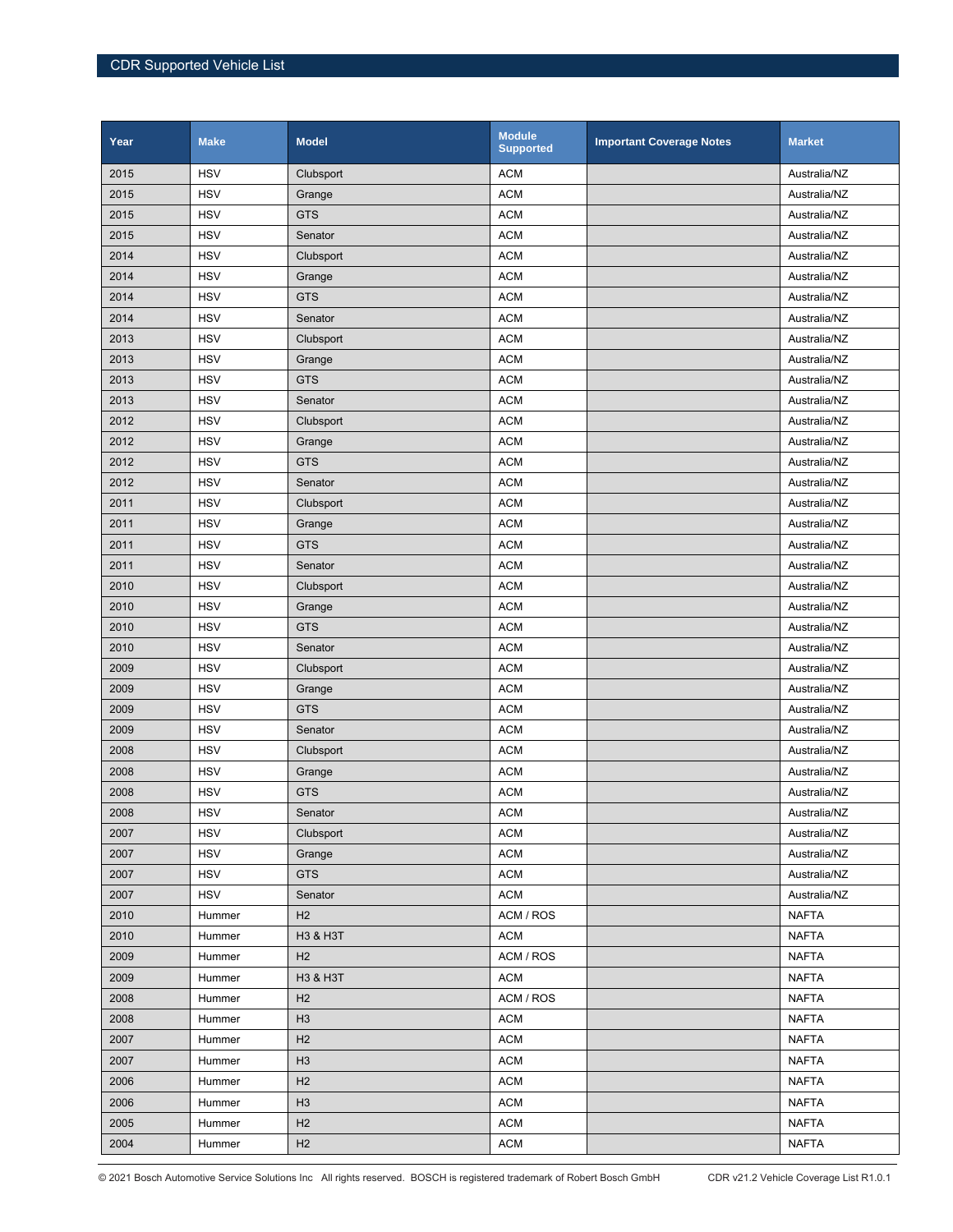| Year | <b>Make</b> | <b>Model</b>   | <b>Module</b><br><b>Supported</b> | <b>Important Coverage Notes</b> | <b>Market</b>                        |
|------|-------------|----------------|-----------------------------------|---------------------------------|--------------------------------------|
| 2003 | Hummer      | H <sub>2</sub> | <b>ACM</b>                        |                                 | <b>NAFTA</b>                         |
| 2021 | Infiniti    | Q50            | <b>ACM</b>                        |                                 | US, Canada                           |
| 2021 | Infiniti    | Q60            | <b>ACM</b>                        |                                 | US, Canada,<br>S.Korea               |
| 2021 | Infiniti    | QX50           | <b>ACM</b>                        |                                 | US, Canada                           |
| 2021 | Infiniti    | QX80           | <b>ACM</b>                        |                                 | US, Canada                           |
| 2020 | Infiniti    | Q30            | <b>ACM</b>                        |                                 | S.Korea                              |
| 2020 | Infiniti    | Q50            | <b>ACM</b>                        |                                 | US, Canada                           |
| 2020 | Infiniti    | Q60            | <b>ACM</b>                        |                                 | US, Canada,<br>S.Korea               |
| 2020 | Infiniti    | QX30           | <b>ACM</b>                        |                                 | US, Canada,<br>S.Korea               |
| 2020 | Infiniti    | QX50           | <b>ACM</b>                        |                                 | US, Canada                           |
| 2020 | Infiniti    | QX60           | <b>ACM</b>                        |                                 | US, Canada                           |
| 2020 | Infiniti    | QX80           | <b>ACM</b>                        |                                 | US, Canada                           |
| 2019 | Infiniti    | Q50            | <b>ACM</b>                        |                                 | US, Canada                           |
| 2019 | Infiniti    | Q60            | <b>ACM</b>                        |                                 | US, Canada,<br>S.Korea               |
| 2019 | Infiniti    | Q70            | <b>ACM</b>                        |                                 | US, Canada                           |
| 2019 | Infiniti    | QX30           | <b>ACM</b>                        |                                 | US, Canada,<br>S.Korea               |
| 2019 | Infiniti    | QX50           | <b>ACM</b>                        |                                 | US, Canada,<br>S.Korea               |
| 2019 | Infiniti    | QX60           | <b>ACM</b>                        |                                 | US, Canada                           |
| 2019 | Infiniti    | QX80           | <b>ACM</b>                        |                                 | US, Canada                           |
| 2018 | Infiniti    | Q30            | <b>ACM</b>                        |                                 | S.Korea                              |
| 2018 | Infiniti    | Q50            | <b>ACM</b>                        |                                 | US, Canada                           |
| 2018 | Infiniti    | Q60            | <b>ACM</b>                        |                                 | $\overline{Us}$ , Canada,<br>S.Korea |
| 2018 | Infiniti    | Q70            | <b>ACM</b>                        |                                 | US, Canada                           |
| 2018 | Infiniti    | QX30           | <b>ACM</b>                        |                                 | US, Canada,<br>S.Korea               |
| 2018 | Infiniti    | QX30           | <b>ACM</b>                        |                                 | US, Canada                           |
| 2018 | Infiniti    | QX50           | <b>ACM</b>                        |                                 | US, Canada                           |
| 2018 | Infiniti    | QX60           | <b>ACM</b>                        |                                 | US, Canada                           |
| 2018 | Infiniti    | QX80           | <b>ACM</b>                        |                                 | US, Canada                           |
| 2017 | Infiniti    | Q30            | $\mathsf{ACM}$                    |                                 | US, Canada,<br>S.Korea               |
| 2017 | Infiniti    | Q50            | <b>ACM</b>                        |                                 | US, Canada                           |
| 2017 | Infiniti    | Q60            | <b>ACM</b>                        |                                 | US, Canada                           |
| 2017 | Infiniti    | Q70            | <b>ACM</b>                        |                                 | US, Canada                           |
| 2017 | Infiniti    | QX30           | <b>ACM</b>                        |                                 | US, Canada                           |
| 2017 | Infiniti    | QX50           | <b>ACM</b>                        |                                 | US, Canada                           |
| 2017 | Infiniti    | QX60           | <b>ACM</b>                        |                                 | US, Canada                           |
| 2017 | Infiniti    | QX70           | <b>ACM</b>                        |                                 | US, Canada                           |
| 2017 | Infiniti    | QX80           | <b>ACM</b>                        |                                 | US, Canada                           |
| 2016 | Infiniti    | Q50            | <b>ACM</b>                        |                                 | US, Canada                           |
| 2016 | Infiniti    | Q70            | <b>ACM</b>                        |                                 | US, Canada                           |
| 2016 | Infiniti    | QX50           | <b>ACM</b>                        |                                 | US, Canada                           |
| 2016 | Infiniti    | QX60           | <b>ACM</b>                        |                                 | US, Canada                           |
| 2016 | Infiniti    | QX70           | <b>ACM</b>                        |                                 | US, Canada                           |
| 2016 | Infiniti    | QX80           | <b>ACM</b>                        |                                 | US, Canada                           |
| 2015 | Infiniti    | Q40            | <b>ACM</b>                        |                                 | US, Canada                           |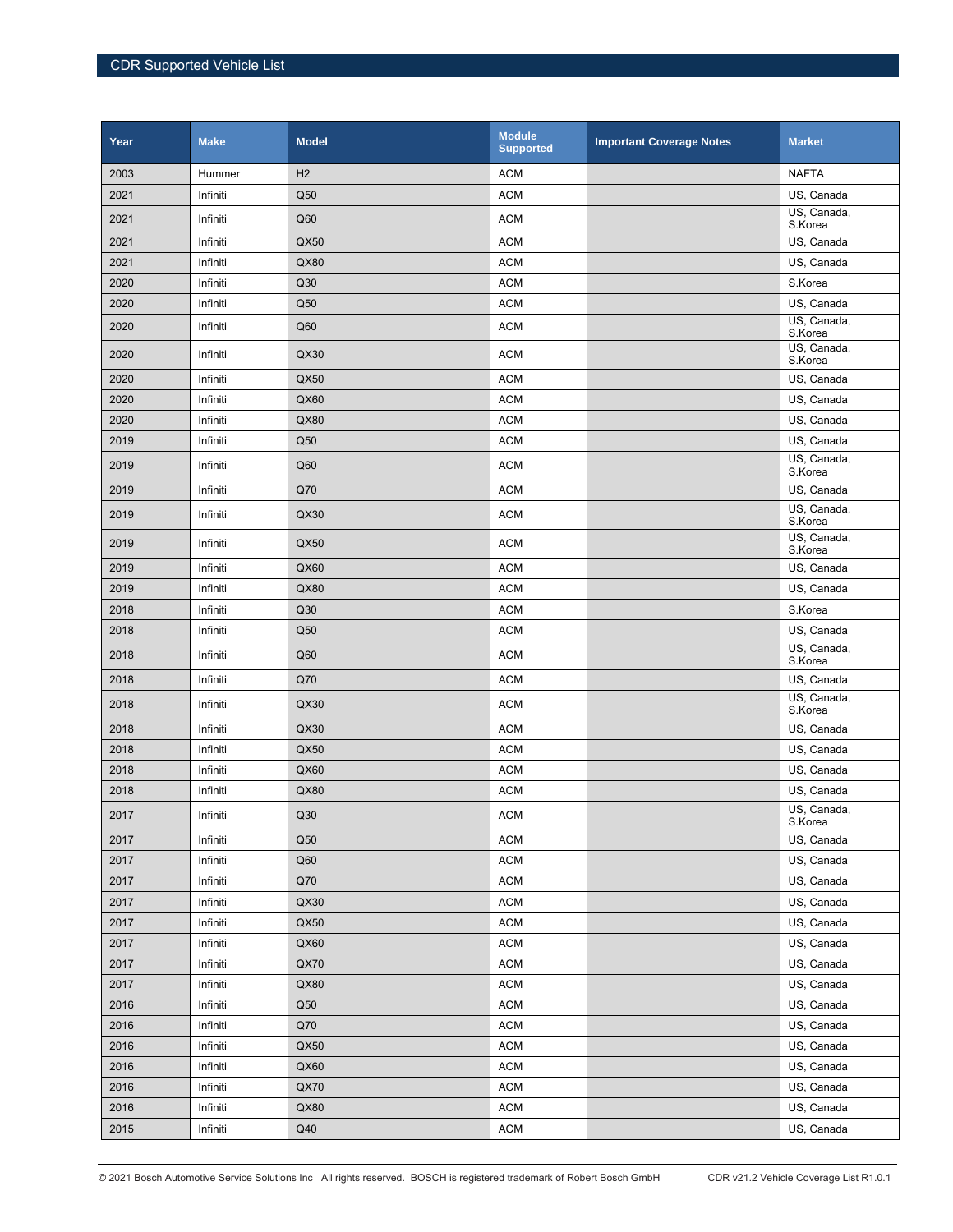| Year | <b>Make</b> | <b>Model</b>           | <b>Module</b><br><b>Supported</b> | <b>Important Coverage Notes</b>                                             | <b>Market</b> |
|------|-------------|------------------------|-----------------------------------|-----------------------------------------------------------------------------|---------------|
| 2015 | Infiniti    | Q50                    | <b>ACM</b>                        |                                                                             | US, Canada    |
| 2015 | Infiniti    | Q60                    | <b>ACM</b>                        |                                                                             | US, Canada    |
| 2015 | Infiniti    | Q70                    | <b>ACM</b>                        |                                                                             | US, Canada    |
| 2015 | Infiniti    | QX50                   | <b>ACM</b>                        |                                                                             | US, Canada    |
| 2015 | Infiniti    | QX60                   | <b>ACM</b>                        |                                                                             | US, Canada    |
| 2015 | Infiniti    | QX70                   | <b>ACM</b>                        |                                                                             | US, Canada    |
| 2015 | Infiniti    | QX80                   | <b>ACM</b>                        |                                                                             | US, Canada    |
| 2014 | Infiniti    | Q50                    | <b>ACM</b>                        |                                                                             | US, Canada    |
| 2014 | Infiniti    | Q60                    | <b>ACM</b>                        |                                                                             | US, Canada    |
| 2014 | Infiniti    | Q70                    | <b>ACM</b>                        |                                                                             | US, Canada    |
| 2014 | Infiniti    | QX50                   | <b>ACM</b>                        |                                                                             | US, Canada    |
| 2014 | Infiniti    | QX60                   | <b>ACM</b>                        |                                                                             | US, Canada    |
| 2014 | Infiniti    | <b>QX70</b>            | <b>ACM</b>                        |                                                                             | US, Canada    |
| 2014 | Infiniti    | QX80                   | <b>ACM</b>                        |                                                                             | US, Canada    |
| 2013 | Infiniti    | EX                     | <b>ACM</b>                        |                                                                             | US, Canada    |
| 2013 | Infiniti    | <b>FX</b>              | <b>ACM</b>                        |                                                                             | US, Canada    |
| 2013 | Infiniti    | $G$ (all)              | <b>ACM</b>                        | Convertible vehicles with production<br>date 7/2012 and later are supported | US, Canada    |
| 2013 | Infiniti    | <b>JX35</b>            | <b>ACM</b>                        |                                                                             | US, Canada    |
| 2013 | Infiniti    | M                      | <b>ACM</b>                        |                                                                             | US, Canada    |
| 2013 | Infiniti    | QX                     | <b>ACM</b>                        |                                                                             | US, Canada    |
| 2012 | Infiniti    | G25 Sedan              | <b>ACM</b>                        | Vehicle production dates 7/2012<br>and later are supported                  | US, Canada    |
| 2009 | Isuzu       | Ascender               | <b>ACM</b>                        |                                                                             | <b>NAFTA</b>  |
| 2009 | Isuzu       | i290 & i370            | <b>ACM</b>                        |                                                                             | <b>NAFTA</b>  |
| 2008 | Isuzu       | Ascender               | <b>ACM</b>                        |                                                                             | <b>NAFTA</b>  |
| 2008 | Isuzu       | i290 & i370            | <b>ACM</b>                        |                                                                             | <b>NAFTA</b>  |
| 2007 | Isuzu       | Ascender               | <b>ACM</b>                        |                                                                             | <b>NAFTA</b>  |
| 2007 | Isuzu       | i290 & i370            | <b>ACM</b>                        |                                                                             | <b>NAFTA</b>  |
| 2006 | Isuzu       | Ascender               | <b>ACM</b>                        |                                                                             | <b>NAFTA</b>  |
| 2006 | Isuzu       | i280 & i350            | <b>ACM</b>                        |                                                                             | <b>NAFTA</b>  |
| 2005 | Isuzu       | Ascender               | <b>ACM</b>                        |                                                                             | <b>NAFTA</b>  |
| 2004 | Isuzu       | Ascender               | <b>ACM</b>                        |                                                                             | <b>NAFTA</b>  |
| 2003 | Isuzu       | Ascender               | <b>ACM</b>                        |                                                                             | <b>NAFTA</b>  |
| 2000 | Isuzu       | Hombre                 | <b>ACM</b>                        |                                                                             | <b>NAFTA</b>  |
| 1999 | Isuzu       | Hombre                 | <b>ACM</b>                        |                                                                             | <b>NAFTA</b>  |
| 1998 | Isuzu       | Hombre                 | <b>ACM</b>                        |                                                                             | <b>NAFTA</b>  |
| 2022 | Jeep        | Cherokee               | ACM                               |                                                                             | China         |
| 2022 | Jeep        | Compass                | <b>ACM</b>                        |                                                                             | China         |
| 2022 | Jeep        | <b>Grand Commander</b> | <b>ACM</b>                        |                                                                             | China         |
| 2022 | Jeep        | <b>Grand Wagoneer</b>  | <b>ACM</b>                        |                                                                             | US, Canada    |
| 2022 | Jeep        | Renegade               | <b>ACM</b>                        |                                                                             | China         |
| 2022 | Jeep        | Wagoneer               | <b>ACM</b>                        |                                                                             | US, Canada    |
| 2021 | Jeep        | Cherokee               | <b>ACM</b>                        |                                                                             | Where sold    |
| 2021 | Jeep        | Compass                | <b>ACM</b>                        |                                                                             | Where sold    |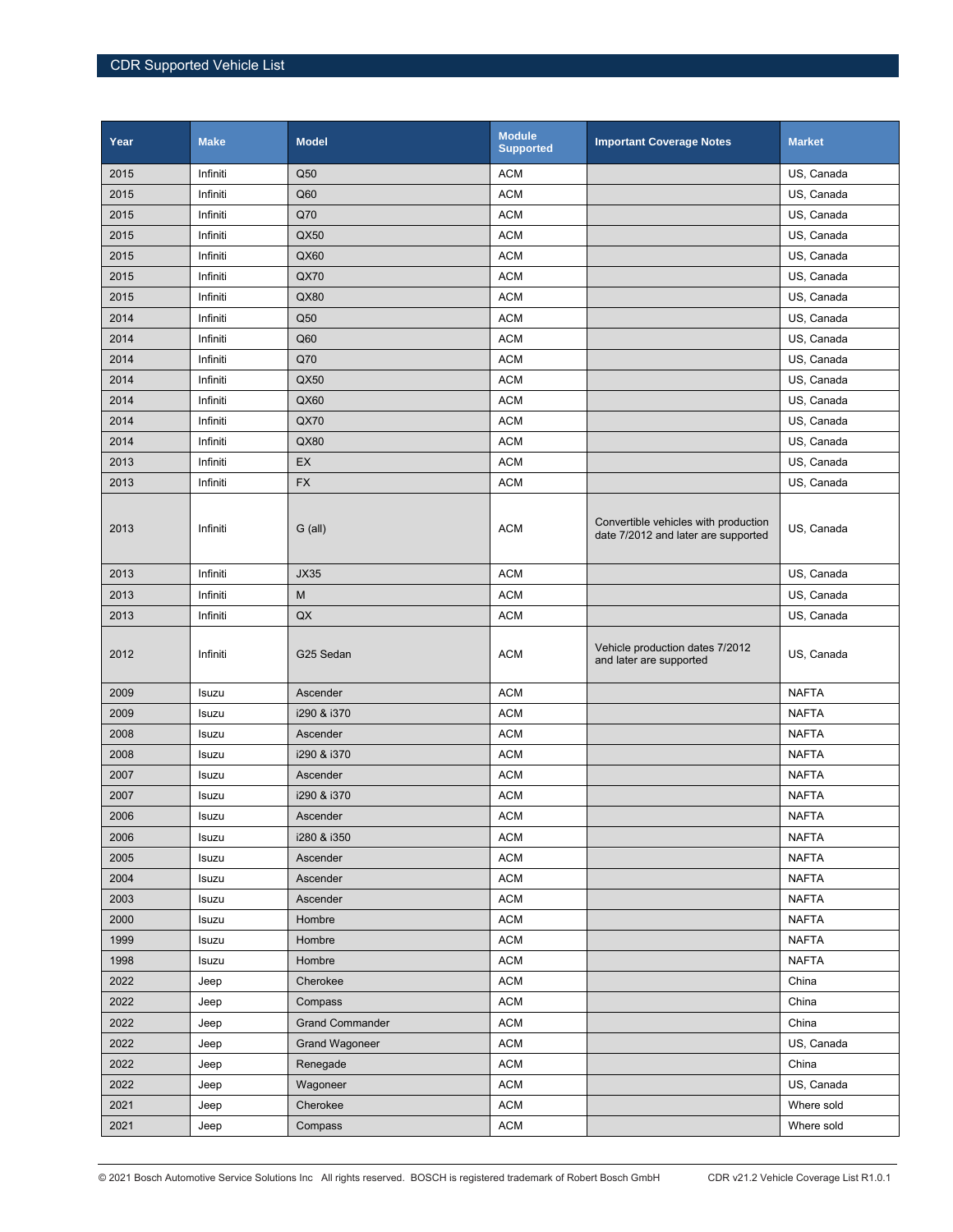| Year | <b>Make</b> | <b>Model</b>                        | <b>Module</b><br><b>Supported</b> | <b>Important Coverage Notes</b> | <b>Market</b>     |
|------|-------------|-------------------------------------|-----------------------------------|---------------------------------|-------------------|
| 2021 | Jeep        | Gladiator                           | <b>ACM</b>                        |                                 | Where sold        |
| 2021 | Jeep        | <b>Grand Cherokee</b>               | <b>ACM</b>                        |                                 | Where sold        |
| 2021 | Jeep        | <b>Grand Commander</b>              | <b>ACM</b>                        |                                 | China             |
| 2021 | Jeep        | Renegade                            | <b>ACM</b>                        |                                 | US, Canada, China |
| 2021 | Jeep        | Wrangler                            | <b>ACM</b>                        |                                 | Where sold        |
| 2020 | Jeep        | Cherokee                            | <b>ACM</b>                        |                                 | Where sold        |
| 2020 | Jeep        | Compass                             | <b>ACM</b>                        |                                 | Where sold        |
| 2020 | Jeep        | Gladiator                           | <b>ACM</b>                        |                                 | Where sold        |
| 2020 | Jeep        | <b>Grand Cherokee</b>               | <b>ACM</b>                        |                                 | Where sold        |
| 2020 | Jeep        | <b>Grand Commander</b>              | <b>ACM</b>                        |                                 | China             |
| 2020 | Jeep        | Renegade                            | <b>ACM</b>                        |                                 | US, Canada        |
| 2020 | Jeep        | Wrangler                            | <b>ACM</b>                        |                                 | Where sold        |
| 2019 | Jeep        | Cherokee                            | <b>ACM</b>                        |                                 | Where sold        |
| 2019 | Jeep        | Compass                             | <b>ACM</b>                        |                                 | Where sold        |
| 2019 | Jeep        | <b>Grand Cherokee</b>               | <b>ACM</b>                        |                                 | Where sold        |
| 2019 | Jeep        | <b>Grand Commander</b>              | <b>ACM</b>                        |                                 | China             |
| 2019 | Jeep        | Renegade                            | <b>ACM</b>                        |                                 | US, Canada        |
| 2019 | Jeep        | Wrangler                            | <b>ACM</b>                        |                                 | Where sold        |
| 2018 | Jeep        | Cherokee                            | <b>ACM</b>                        |                                 | Where sold        |
| 2018 | Jeep        | Compass                             | <b>ACM</b>                        |                                 | Where sold        |
| 2018 | Jeep        | <b>Grand Cherokee</b>               | <b>ACM</b>                        |                                 | Where sold        |
| 2018 | Jeep        | <b>Grand Commander</b>              | <b>ACM</b>                        |                                 | China             |
| 2018 | Jeep        | Renegade                            | <b>ACM</b>                        |                                 | <b>NAFTA</b>      |
| 2018 | Jeep        | Wrangler                            | <b>ACM</b>                        |                                 | Where sold        |
| 2018 | Jeep        | Wrangler (VIN Positions 5&6 are JW) | <b>ACM</b>                        |                                 | Where sold        |
| 2017 | Jeep        | Cherokee                            | <b>ACM</b>                        |                                 | Where sold        |
| 2017 | Jeep        | Compass                             | <b>ACM</b>                        |                                 | Where sold        |
| 2017 | Jeep        | <b>Grand Cherokee</b>               | <b>ACM</b>                        |                                 | Where sold        |
| 2017 | Jeep        | Patriot                             | <b>ACM</b>                        |                                 | Where sold        |
| 2017 | Jeep        | Renegade                            | <b>ACM</b>                        |                                 | <b>NAFTA</b>      |
| 2017 | Jeep        | Wrangler                            | <b>ACM</b>                        |                                 | Where sold        |
| 2016 | Jeep        | Cherokee                            | <b>ACM</b>                        |                                 | Where sold        |
| 2016 | Jeep        | Compass                             | <b>ACM</b>                        |                                 | Where sold        |
| 2016 | Jeep        | <b>Grand Cherokee</b>               | <b>ACM</b>                        |                                 | Where sold        |
| 2016 | Jeep        | Patriot                             | <b>ACM</b>                        |                                 | Where sold        |
| 2016 | Jeep        | Renegade                            | <b>ACM</b>                        |                                 | <b>NAFTA</b>      |
| 2016 | Jeep        | Wrangler                            | <b>ACM</b>                        |                                 | Where sold        |
| 2015 | Jeep        | Cherokee                            | <b>ACM</b>                        |                                 | Where sold        |
| 2015 | Jeep        | Compass                             | <b>ACM</b>                        |                                 | Where sold        |
| 2015 | Jeep        | <b>Grand Cherokee</b>               | <b>ACM</b>                        |                                 | Where sold        |
| 2015 | Jeep        | Patriot                             | <b>ACM</b>                        |                                 | Where sold        |
| 2015 | Jeep        | Renegade                            | <b>ACM</b>                        |                                 | <b>NAFTA</b>      |
| 2015 | Jeep        | Wrangler                            | <b>ACM</b>                        |                                 | Where sold        |
| 2014 | Jeep        | Cherokee                            | <b>ACM</b>                        |                                 | Where sold        |
| 2014 | Jeep        | Compass                             | <b>ACM</b>                        |                                 | Where sold        |
| 2014 | Jeep        | <b>Grand Cherokee</b>               | ACM                               |                                 | Where sold        |
| 2014 | Jeep        | Patriot                             | <b>ACM</b>                        |                                 | Where sold        |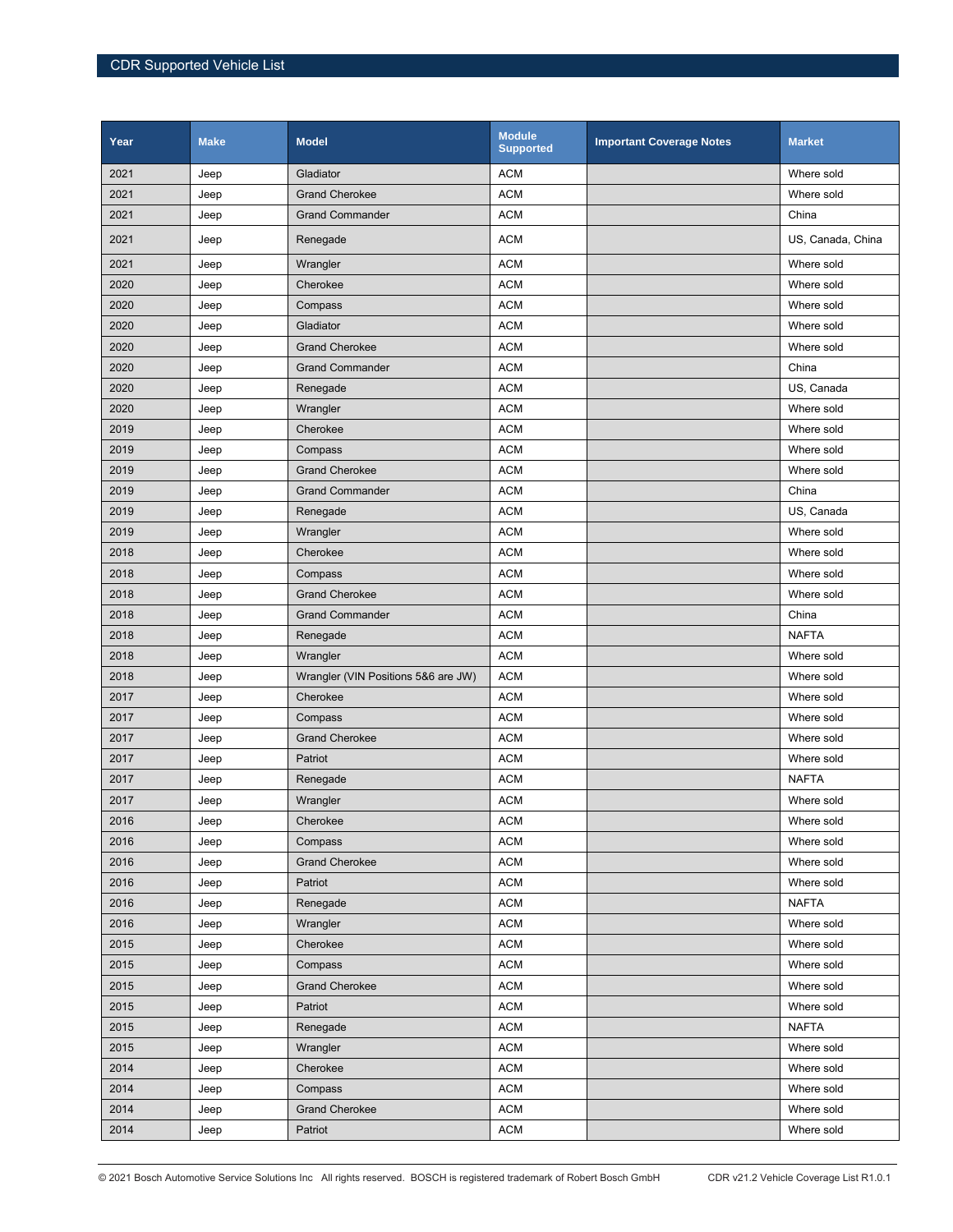| Year | <b>Make</b> | <b>Model</b>          | <b>Module</b><br><b>Supported</b> | <b>Important Coverage Notes</b>                | <b>Market</b> |
|------|-------------|-----------------------|-----------------------------------|------------------------------------------------|---------------|
| 2014 | Jeep        | Wrangler              | <b>ACM</b>                        |                                                | Where sold    |
| 2013 | Jeep        | <b>Grand Cherokee</b> | <b>ACM</b>                        |                                                | Where sold    |
| 2013 | Jeep        | Patriot               | <b>ACM</b>                        |                                                | Where sold    |
| 2013 | Jeep        | Wrangler              | <b>ACM</b>                        |                                                | Where sold    |
| 2012 | Jeep        | Compass               | <b>ACM</b>                        |                                                | Where sold    |
| 2012 | Jeep        | Compass               | <b>ACM</b>                        |                                                | Where sold    |
| 2012 | Jeep        | <b>Grand Cherokee</b> | <b>ACM</b>                        |                                                | Where sold    |
| 2012 | Jeep        | Liberty               | <b>ACM</b>                        |                                                | Where sold    |
| 2012 | Jeep        | Patriot               | <b>ACM</b>                        |                                                | Where sold    |
| 2012 | Jeep        | Wrangler              | <b>ACM</b>                        |                                                | Where sold    |
| 2011 | Jeep        | Compass               | <b>ACM</b>                        |                                                | Where sold    |
| 2011 | Jeep        | <b>Grand Cherokee</b> | <b>ACM</b>                        |                                                | Where sold    |
| 2011 | Jeep        | Liberty/Cherokee      | <b>ACM</b>                        |                                                | Where sold    |
| 2011 | Jeep        | Patriot               | <b>ACM</b>                        |                                                | Where sold    |
| 2011 | Jeep        | Wrangler              | <b>ACM</b>                        |                                                | Where sold    |
| 2010 | Jeep        | Commander             | <b>ACM</b>                        |                                                | Where sold    |
| 2010 | Jeep        | Compass               | <b>ACM</b>                        |                                                | Where sold    |
| 2010 | Jeep        | <b>Grand Cherokee</b> | <b>ACM</b>                        |                                                | Where sold    |
| 2010 | Jeep        | Liberty/Cherokee      | <b>ACM</b>                        |                                                | Where sold    |
| 2010 | Jeep        | Patriot               | <b>ACM</b>                        |                                                | Where sold    |
| 2010 | Jeep        | Wrangler              | <b>ACM</b>                        |                                                | Where sold    |
| 2009 | Jeep        | Commander             | <b>ACM</b>                        |                                                | Where sold    |
| 2009 | Jeep        | Compass               | <b>ACM</b>                        |                                                | Where sold    |
| 2009 | Jeep        | <b>Grand Cherokee</b> | <b>ACM</b>                        |                                                | Where sold    |
| 2009 | Jeep        | Liberty/Cherokee      | <b>ACM</b>                        |                                                | Where sold    |
| 2009 | Jeep        | Patriot               | <b>ACM</b>                        |                                                | Where sold    |
| 2009 | Jeep        | Wrangler              | <b>ACM</b>                        |                                                | Where sold    |
| 2008 | Jeep        | Commander             | <b>ACM</b>                        |                                                | Where sold    |
| 2008 | Jeep        | Compass               | <b>ACM</b>                        |                                                | Where sold    |
| 2008 | Jeep        | <b>Grand Cherokee</b> | <b>ACM</b>                        |                                                | Where sold    |
| 2008 | Jeep        | Liberty/Cherokee      | <b>ACM</b>                        |                                                | Where sold    |
| 2008 | Jeep        | Patriot               | <b>ACM</b>                        |                                                | Where sold    |
| 2008 | Jeep        | Wrangler              | <b>ACM</b>                        |                                                | Where sold    |
| 2007 | Jeep        | Commander             | <b>ACM</b>                        |                                                | Where sold    |
| 2007 | Jeep        | Compass               | <b>ACM</b>                        |                                                | Where sold    |
| 2007 | Jeep        | <b>Grand Cherokee</b> | <b>ACM</b>                        | Some of these vehicles may not be<br>supported | Where sold    |
| 2007 | Jeep        | Patriot               | <b>ACM</b>                        |                                                | Where sold    |
| 2007 | Jeep        | Wrangler              | <b>ACM</b>                        |                                                | Where sold    |
| 2006 | Jeep        | Commander             | <b>ACM</b>                        | Some of these vehicles may not be<br>supported | Where sold    |
| 2006 | Jeep        | <b>Grand Cherokee</b> | <b>ACM</b>                        | Some of these vehicles may not be<br>supported | Where sold    |
| 2019 | Karma       | Revero                | <b>ACM</b>                        |                                                | US, Canada    |
| 2018 | Karma       | Revero                | <b>ACM</b>                        |                                                | US, Canada    |
| 2017 | Karma       | Revero                | <b>ACM</b>                        |                                                | US, Canada    |
| 2021 | Lamborghini | Aventador             | <b>ACM</b>                        |                                                | US, Canada    |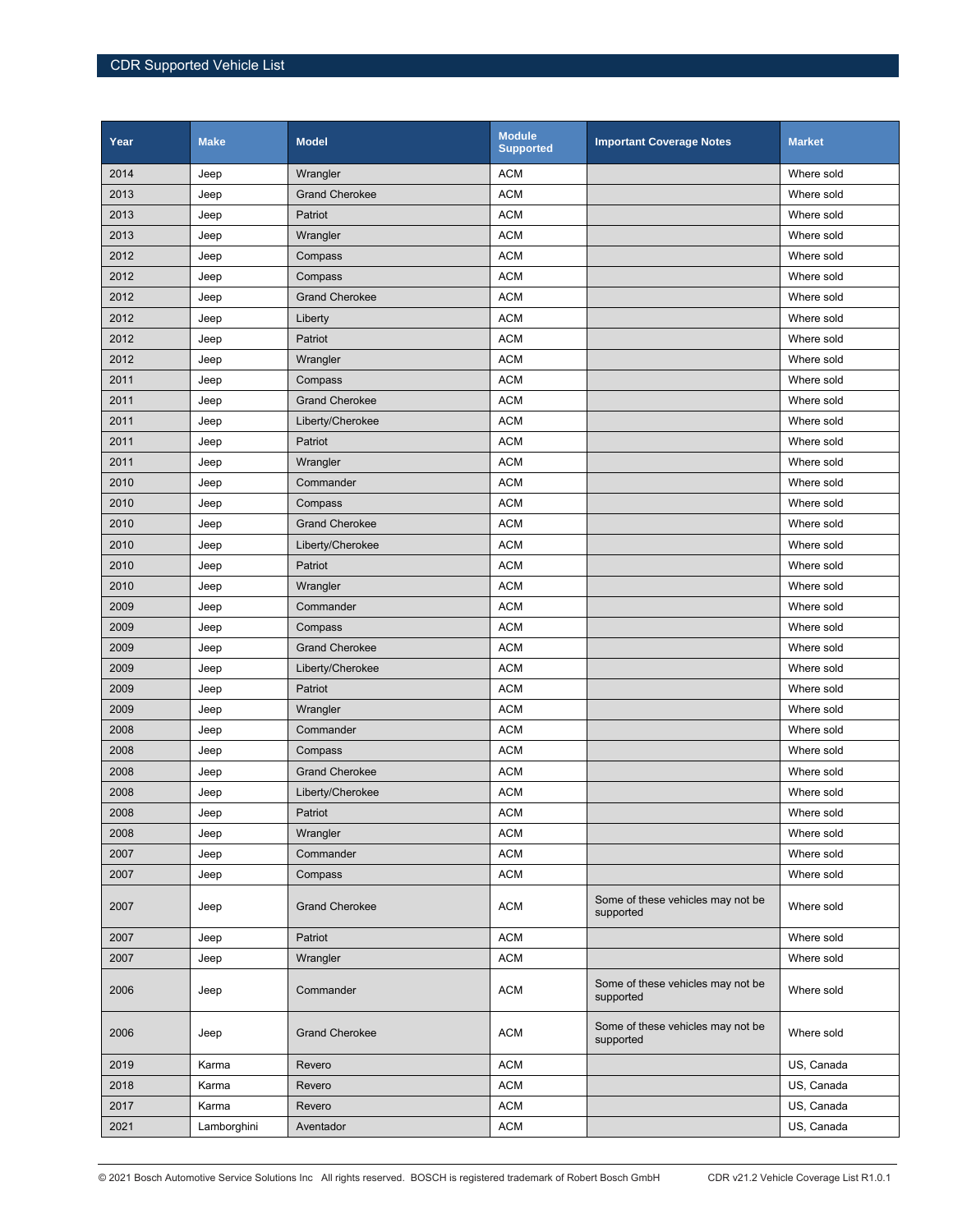| Year         | <b>Make</b> | <b>Model</b>          | <b>Module</b><br><b>Supported</b> | <b>Important Coverage Notes</b>                   | <b>Market</b> |
|--------------|-------------|-----------------------|-----------------------------------|---------------------------------------------------|---------------|
| 2021         | Lamborghini | Huracan               | <b>ACM</b>                        |                                                   | US, Canada    |
| 2021         | Lamborghini | Urus                  | <b>ACM</b>                        | Requires CDR 500 for direct-to-<br>module imaging | US, Canada    |
| 2020         | Lamborghini | Aventador             | <b>ACM</b>                        |                                                   | US, Canada    |
| 2020         | Lamborghini | Huracan               | <b>ACM</b>                        |                                                   | US, Canada    |
| 2020         | Lamborghini | Urus                  | <b>ACM</b>                        | Requires CDR 500 for direct-to-<br>module imaging | US, Canada    |
| 2019         | Lamborghini | Aventador             | <b>ACM</b>                        |                                                   | US, Canada    |
| 2019         | Lamborghini | Huracan               | <b>ACM</b>                        |                                                   | US, Canada    |
| 2019         | Lamborghini | Urus                  | <b>ACM</b>                        | Requires CDR 500 for direct-to-<br>module imaging | US, Canada    |
| 2018         | Lamborghini | Aventador             | <b>ACM</b>                        |                                                   | US, Canada    |
| 2018         | Lamborghini | Huracan               | <b>ACM</b>                        |                                                   | US, Canada    |
| 2017         | Lamborghini | Aventador             | <b>ACM</b>                        |                                                   | US, Canada    |
| 2017         | Lamborghini | Huracan               | <b>ACM</b>                        |                                                   | US, Canada    |
| 2016         | Lamborghini | Aventador             | <b>ACM</b>                        |                                                   | US, Canada    |
| 2016         | Lamborghini | Huracan               | <b>ACM</b>                        |                                                   | US, Canada    |
| 2015         | Lamborghini | Aventador             | <b>ACM</b>                        |                                                   | US, Canada    |
| 2015         | Lamborghini | Huracan               | <b>ACM</b>                        |                                                   | US, Canada    |
| 2015         | Lancia      | <b>Grand Voyager</b>  | <b>ACM/PPM</b>                    |                                                   | Where sold    |
| 2014         | Lancia      | Flavia                | <b>ACM</b>                        |                                                   | Where sold    |
| 2014         | Lancia      | <b>Grand Voyager</b>  | <b>ACM/PPM</b>                    |                                                   | Where sold    |
| 2014         | Lancia      | Thema                 | <b>ACM</b>                        |                                                   | Where sold    |
| 2013         | Lancia      | Flavia                | <b>ACM</b>                        |                                                   | Where sold    |
| 2013         | Lancia      | <b>Grand Voyager</b>  | <b>ACM/PPM</b>                    |                                                   | Where sold    |
| 2013         | Lancia      | Thema                 | <b>ACM</b>                        |                                                   | Where sold    |
| 2012         | Lancia      | Flavia                | <b>ACM</b>                        |                                                   | Where sold    |
| 2012         | Lancia      | <b>Grand Voyager</b>  | <b>ACM/PPM</b>                    |                                                   | Where sold    |
| 2012         | Lancia      | Thema                 | <b>ACM</b>                        |                                                   | Where sold    |
| 2018 & newer | Lexus       | LC, LCh               | <b>ACM/PPM</b>                    |                                                   | Where sold    |
| 2015 & newer | Lexus       | GS-F                  | <b>ACM</b>                        |                                                   | Where sold    |
| 2014 & newer | Lexus       | $N\!X$                | <b>ACM</b>                        |                                                   | Where sold    |
| 2014 & newer | Lexus       | RC350                 | <b>ACM</b>                        |                                                   | Where sold    |
| 2014 & newer | Lexus       | RC-F                  | <b>ACM</b>                        |                                                   | Where sold    |
| 2010 & newer | Lexus       | CT200h                | <b>ACM</b>                        |                                                   | Where sold    |
| 2010 - 2012  | Lexus       | LF-A                  | <b>ACM</b>                        |                                                   | Where sold    |
| 2009 & newer | Lexus       | <b>IS Convertible</b> | <b>ACM</b>                        |                                                   | Where sold    |
| 2007 & newer | Lexus       | IS-F                  | <b>ACM</b>                        |                                                   | Where sold    |
| 2005 & newer | Lexus       | <b>IS</b>             | ACM                               |                                                   | Where sold    |
| 2003 & newer | Lexus       | HS                    | <b>ACM</b>                        |                                                   | Where sold    |
| 2003 & newer | Lexus       | <b>RX</b>             | <b>ACM</b>                        |                                                   | Where sold    |
| 2002 & newer | Lexus       | GX                    | <b>ACM</b>                        |                                                   | Where sold    |
| 2002 & newer | Lexus       | <b>LX</b>             | <b>ACM</b>                        |                                                   | Where sold    |
| 2001 & newer | Lexus       | ES                    | <b>ACM</b>                        |                                                   | Where sold    |
| 2001 & newer | Lexus       | <b>SC</b>             | <b>ACM</b>                        |                                                   | Where sold    |
| 2000 & newer | Lexus       | GS                    | <b>ACM</b>                        |                                                   | Where sold    |
| 2000 & newer | Lexus       | LS                    | <b>ACM</b>                        |                                                   | Where sold    |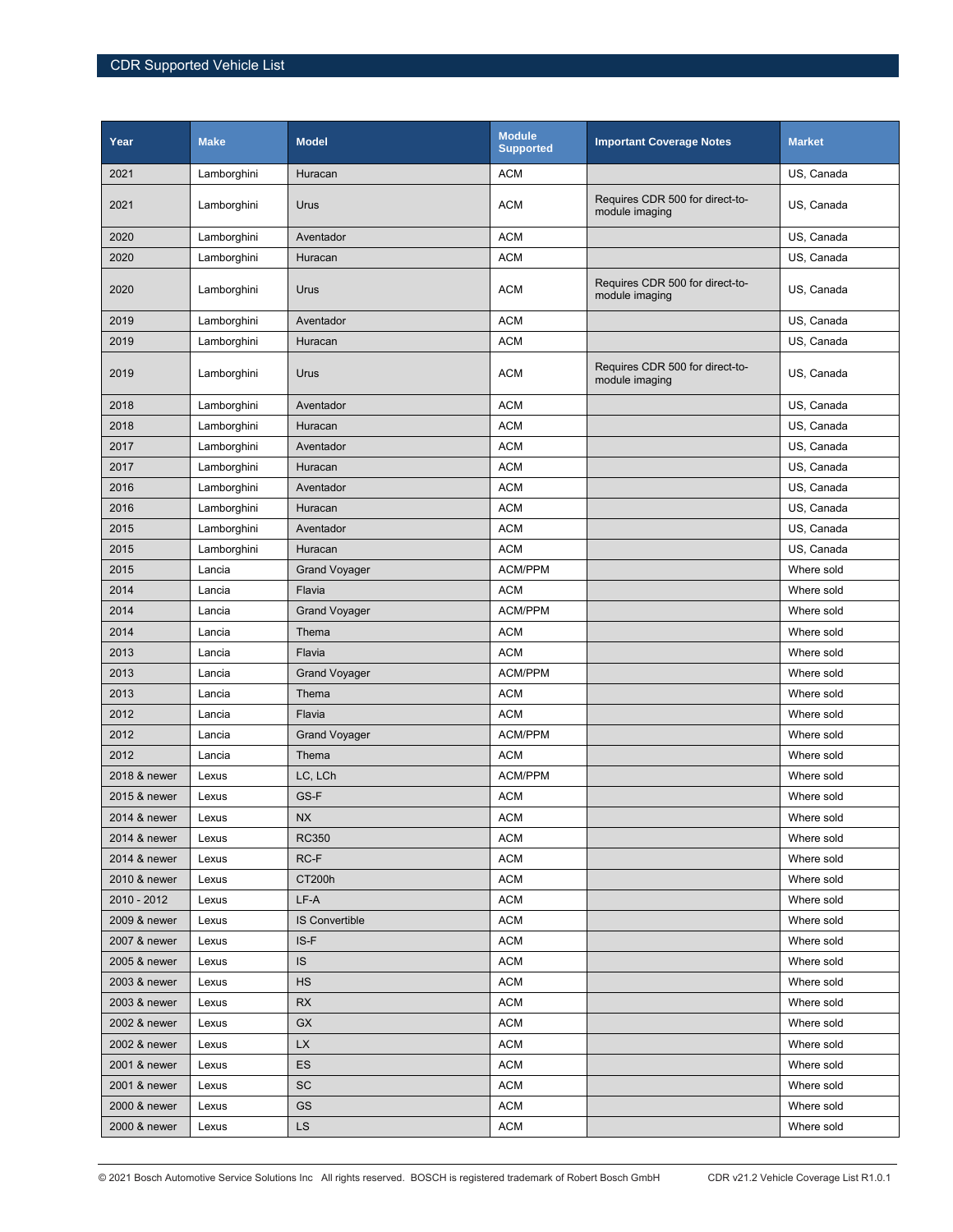| Year | <b>Make</b> | <b>Model</b>    | <b>Module</b><br><b>Supported</b> | <b>Important Coverage Notes</b> | <b>Market</b>             |
|------|-------------|-----------------|-----------------------------------|---------------------------------|---------------------------|
| 2022 | Lincoln     | Aviator         | <b>ACM</b>                        |                                 | US, Canada                |
| 2022 | Lincoln     | Corsair         | <b>ACM</b>                        |                                 | US, Canada                |
| 2021 | Lincoln     | Aviator         | <b>ACM</b>                        |                                 | US, Canada                |
| 2021 | Lincoln     | Corsair         | <b>ACM</b>                        |                                 | US, Canada                |
| 2021 | Lincoln     | <b>Nautalus</b> | <b>ACM</b>                        |                                 | US, Canada                |
| 2021 | Lincoln     | Navigator       | <b>ACM</b>                        |                                 | US, Canada                |
| 2020 | Lincoln     | Aviator         | <b>ACM</b>                        |                                 | US, Canada                |
| 2020 | Lincoln     | Continental     | <b>ACM</b>                        |                                 | US, Canada                |
| 2020 | Lincoln     | Corsair         | <b>ACM</b>                        |                                 | US, Canada                |
| 2020 | Lincoln     | <b>MKZ</b>      | <b>ACM</b>                        |                                 | US, Canada                |
| 2020 | Lincoln     | <b>Nautalus</b> | <b>ACM</b>                        |                                 | US, Canada                |
| 2020 | Lincoln     | Navigator       | <b>ACM</b>                        |                                 | US, Canada                |
| 2019 | Lincoln     | Continental     | <b>ACM</b>                        |                                 | US, Canada                |
| 2019 | Lincoln     | <b>MKC</b>      | <b>ACM</b>                        |                                 | US, Canada                |
| 2019 | Lincoln     | <b>MKT</b>      | <b>ACM</b>                        |                                 | US, Canada                |
| 2019 | Lincoln     | <b>MKZ</b>      | <b>ACM</b>                        |                                 | US, Canada<br>US, Canada, |
| 2019 | Lincoln     | Navigator       | <b>ACM</b>                        |                                 | S.Korea                   |
| 2018 | Lincoln     | Continental     | <b>ACM</b>                        |                                 | US, Canada                |
| 2018 | Lincoln     | <b>MKC</b>      | <b>ACM</b>                        |                                 | US, Canada,<br>S.Korea    |
| 2018 | Lincoln     | <b>MKT</b>      | <b>ACM</b>                        |                                 | US, Canada                |
| 2018 | Lincoln     | <b>MKX</b>      | <b>ACM</b>                        |                                 | US, Canada,<br>S.Korea    |
| 2018 | Lincoln     | <b>MKZ</b>      | <b>ACM</b>                        |                                 | US, Canada                |
| 2018 | Lincoln     | Navigator       | <b>ACM</b>                        |                                 | US, Canada,<br>S.Korea    |
| 2017 | Lincoln     | Continental     | <b>ACM</b>                        |                                 | US, Canada,<br>S.Korea    |
| 2017 | Lincoln     | <b>MKC</b>      | <b>ACM</b>                        |                                 | US, Canada,<br>S.Korea    |
| 2017 | Lincoln     | <b>MKT</b>      | <b>ACM</b>                        |                                 | US, Canada                |
| 2017 | Lincoln     | <b>MKX</b>      | <b>ACM</b>                        |                                 | US, Canada,<br>S.Korea    |
| 2017 | Lincoln     | <b>MKZ</b>      | <b>ACM</b>                        |                                 | US, Canada                |
| 2017 | Lincoln     | Navigator       | <b>ACM</b>                        |                                 | US, Canada,<br>S.Korea    |
| 2016 | Lincoln     | <b>MKC</b>      | <b>ACM</b>                        |                                 | US, Canada,<br>S.Korea    |
| 2016 | Lincoln     | <b>MKS</b>      | <b>ACM</b>                        |                                 | US, Canada,<br>S.Korea    |
| 2016 | Lincoln     | <b>MKT</b>      | <b>ACM</b>                        |                                 | US, Canada                |
| 2016 | Lincoln     | <b>MKX</b>      | <b>ACM</b>                        |                                 | US, Canada,<br>S.Korea    |
| 2016 | Lincoln     | <b>MKZ</b>      | <b>ACM</b>                        |                                 | US, Canada,<br>S.Korea    |
| 2016 | Lincoln     | Navigator       | <b>ACM</b>                        |                                 | US, Canada                |
| 2015 | Lincoln     | <b>MKC</b>      | <b>ACM</b>                        |                                 | US, Canada                |
| 2015 | Lincoln     | <b>MKS</b>      | <b>ACM</b>                        |                                 | US, Canada                |
| 2015 | Lincoln     | <b>MKT</b>      | <b>ACM</b>                        |                                 | US, Canada                |
| 2015 | Lincoln     | <b>MKX</b>      | <b>ACM</b>                        |                                 | US, Canada                |
| 2015 | Lincoln     | <b>MKX</b>      | <b>ACM</b>                        |                                 | US, Canada                |
| 2015 | Lincoln     | <b>MKZ</b>      | <b>ACM</b>                        |                                 | US, Canada                |
| 2015 | Lincoln     | Navigator       | $\mathsf{ACM}$                    |                                 | US, Canada                |
| 2014 | Lincoln     | <b>MKS</b>      | $\mathsf{ACM}$                    |                                 | US, Canada                |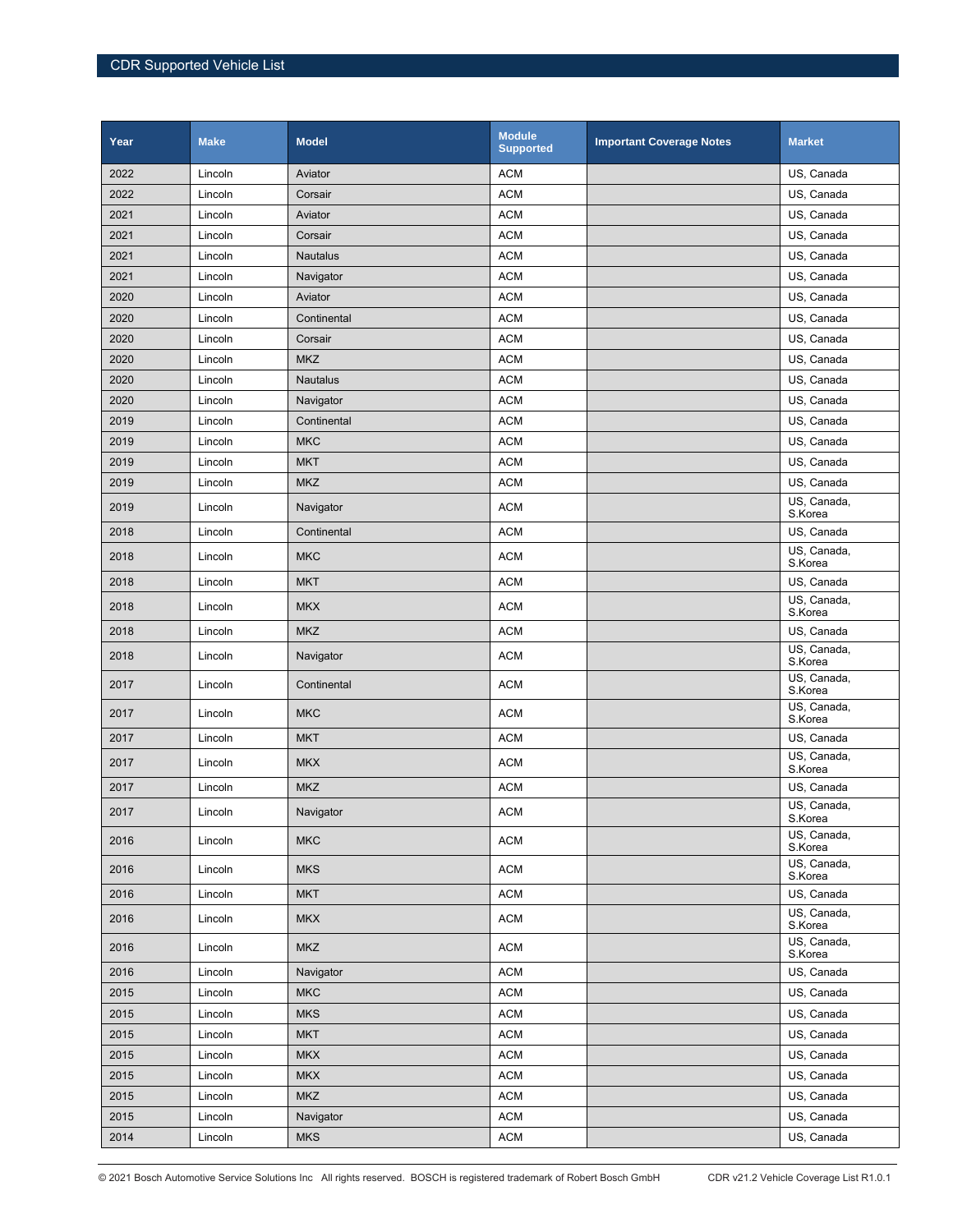| Year | <b>Make</b> | <b>Model</b>       | <b>Module</b><br><b>Supported</b> | <b>Important Coverage Notes</b>                | <b>Market</b> |
|------|-------------|--------------------|-----------------------------------|------------------------------------------------|---------------|
| 2014 | Lincoln     | <b>MKT</b>         | <b>ACM</b>                        |                                                | US, Canada    |
| 2014 | Lincoln     | <b>MKX</b>         | <b>ACM</b>                        |                                                | US, Canada    |
| 2014 | Lincoln     | <b>MKZ</b>         | <b>ACM</b>                        |                                                | US, Canada    |
| 2014 | Lincoln     | Navigator          | <b>ACM</b>                        |                                                | US, Canada    |
| 2013 | Lincoln     | <b>MKS</b>         | <b>ACM</b>                        |                                                | US, Canada    |
| 2013 | Lincoln     | <b>MKT</b>         | <b>ACM</b>                        |                                                | US, Canada    |
| 2013 | Lincoln     | <b>MKX</b>         | <b>ACM</b>                        |                                                | US, Canada    |
| 2013 | Lincoln     | <b>MKZ</b>         | <b>ACM</b>                        |                                                | US, Canada    |
| 2013 | Lincoln     | Navigator          | <b>ACM</b>                        |                                                | US, Canada    |
| 2012 | Lincoln     | <b>MKS</b>         | <b>ACM</b>                        |                                                | US, Canada    |
| 2012 | Lincoln     | <b>MKT</b>         | <b>ACM</b>                        |                                                | US, Canada    |
| 2012 | Lincoln     | <b>MKX</b>         | <b>ACM</b>                        |                                                | US, Canada    |
| 2012 | Lincoln     | MKZ (gas & hybrid) | <b>ACM</b>                        |                                                | US, Canada    |
| 2012 | Lincoln     | Navigator          | <b>ACM</b>                        |                                                | US, Canada    |
| 2011 | Lincoln     | <b>MKS</b>         | <b>ACM</b>                        |                                                | US, Canada    |
| 2011 | Lincoln     | <b>MKT</b>         | <b>ACM</b>                        |                                                | US, Canada    |
| 2011 | Lincoln     | <b>MKX</b>         | <b>ACM</b>                        |                                                | US, Canada    |
| 2011 | Lincoln     | MKZ (gas & hybrid) | <b>ACM</b>                        |                                                | US, Canada    |
| 2011 | Lincoln     | Navigator          | <b>ACM</b>                        |                                                | US, Canada    |
| 2011 | Lincoln     | <b>Town Car</b>    | ACM / PCM                         |                                                | US, Canada    |
| 2010 | Lincoln     | <b>MKS</b>         | <b>ACM</b>                        |                                                | US, Canada    |
| 2010 | Lincoln     | <b>MKT</b>         | <b>ACM</b>                        |                                                | US, Canada    |
| 2010 | Lincoln     | <b>MKX</b>         | ACM / PCM                         |                                                | US, Canada    |
| 2010 | Lincoln     | <b>MKZ</b>         | <b>ACM</b>                        |                                                | US, Canada    |
| 2010 | Lincoln     | Town Car           | ACM / PCM                         |                                                | US, Canada    |
| 2009 | Lincoln     | <b>MKX</b>         | ACM / PCM                         |                                                | US, Canada    |
| 2009 | Lincoln     | Town Car           | ACM / PCM                         |                                                | US, Canada    |
| 2008 | Lincoln     | <b>MKX</b>         | ACM / PCM                         |                                                | US, Canada    |
| 2008 | Lincoln     | Town Car           | ACM / PCM                         |                                                | US, Canada    |
| 2007 | Lincoln     | <b>MKX</b>         | ACM / PCM                         |                                                | US, Canada    |
| 2007 | Lincoln     | <b>MKZ</b>         | ACM / PCM                         |                                                | US, Canada    |
| 2007 | Lincoln     | Navigator          | <b>PCM</b>                        | Some of these vehicles may not be<br>supported | US, Canada    |
| 2007 | Lincoln     | Town Car           | ACM / PCM                         |                                                | US, Canada    |
| 2006 | Lincoln     | LS                 | <b>PCM</b>                        |                                                | US, Canada    |
| 2006 | Lincoln     | Mark LT            | <b>PCM</b>                        |                                                | US, Canada    |
| 2006 | Lincoln     | Navigator          | <b>PCM</b>                        |                                                | US, Canada    |
| 2006 | Lincoln     | Town Car           | ACM / PCM                         |                                                | US, Canada    |
| 2006 | Lincoln     | Zephyr             | ACM / PCM                         |                                                | US, Canada    |
| 2005 | Lincoln     | <b>LS</b>          | <b>PCM</b>                        |                                                | US, Canada    |
| 2005 | Lincoln     | Navigator          | <b>PCM</b>                        |                                                | US, Canada    |
| 2005 | Lincoln     | Town Car           | ACM / PCM                         |                                                | US, Canada    |
| 2004 | Lincoln     | <b>LS</b>          | <b>PCM</b>                        |                                                | US, Canada    |
| 2004 | Lincoln     | Town Car           | <b>ACM</b>                        |                                                | US, Canada    |
| 2003 | Lincoln     | <b>LS</b>          | <b>PCM</b>                        |                                                | US, Canada    |
| 2003 | Lincoln     | Town Car           | <b>ACM</b>                        |                                                | US, Canada    |
| 2002 | Lincoln     | Continental        | <b>ACM</b>                        |                                                | US, Canada    |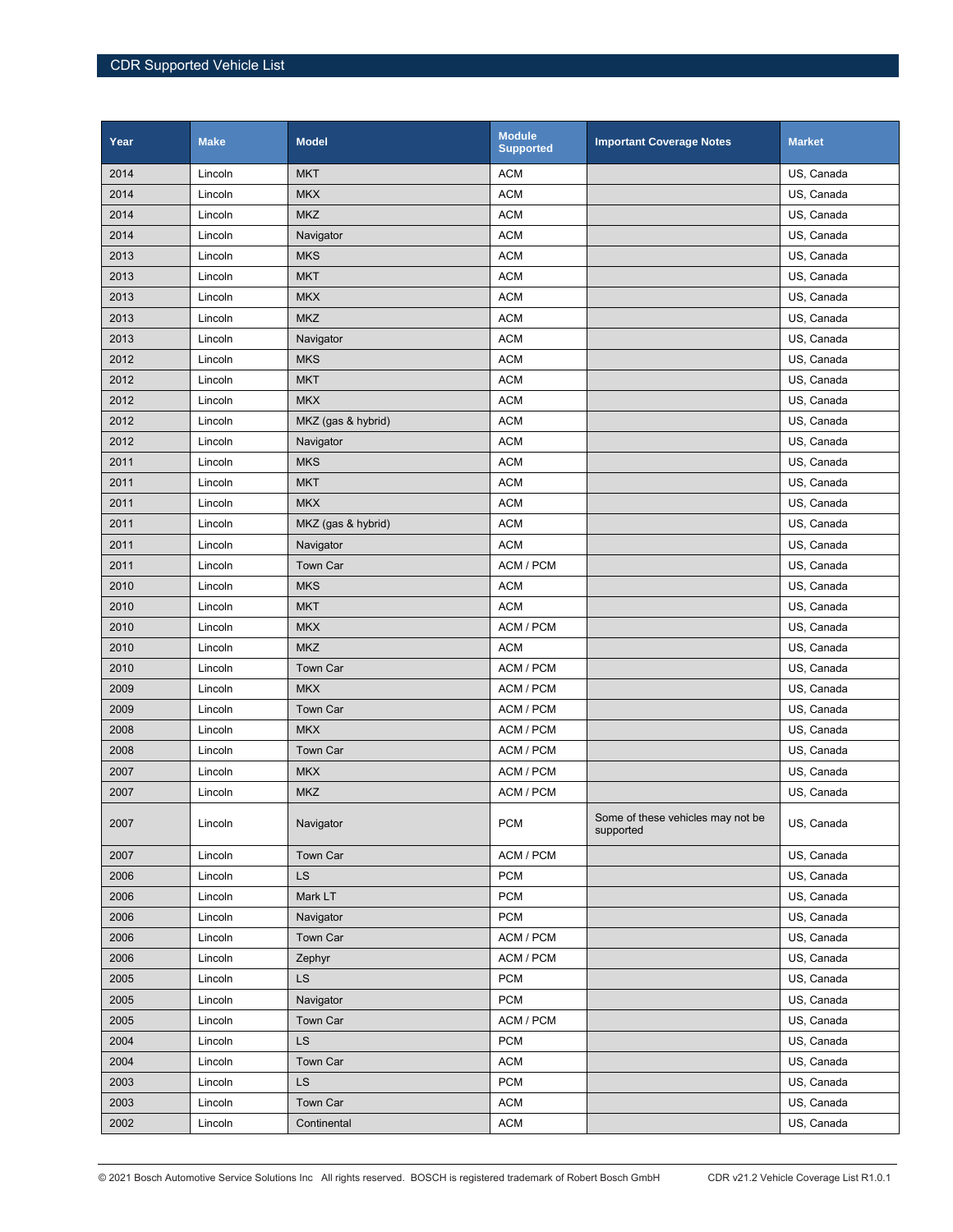| Year | <b>Make</b> | <b>Model</b>                | <b>Module</b><br><b>Supported</b> | <b>Important Coverage Notes</b> | <b>Market</b> |
|------|-------------|-----------------------------|-----------------------------------|---------------------------------|---------------|
| 2002 | Lincoln     | LS                          | <b>ACM</b>                        |                                 | US, Canada    |
| 2002 | Lincoln     | Navigator                   | <b>ACM</b>                        |                                 | US, Canada    |
| 2002 | Lincoln     | Town Car                    | <b>ACM</b>                        |                                 | US, Canada    |
| 2001 | Lincoln     | Continental                 | <b>ACM</b>                        |                                 | US, Canada    |
| 2001 | Lincoln     | LS                          | <b>ACM</b>                        |                                 | US, Canada    |
| 2001 | Lincoln     | Navigator                   | <b>ACM</b>                        |                                 | US, Canada    |
| 2001 | Lincoln     | Town Car                    | <b>ACM</b>                        |                                 | US, Canada    |
| 2022 | Maserati    | Ghibli                      | <b>ACM</b>                        |                                 | US/China      |
| 2022 | Maserati    | Levante                     | <b>ACM</b>                        |                                 | US/China      |
| 2022 | Maserati    | Quattroporte                | <b>ACM</b>                        |                                 | US/China      |
| 2021 | Maserati    | Ghibli                      | <b>ACM</b>                        |                                 | US/China      |
| 2021 | Maserati    | Levante                     | <b>ACM</b>                        |                                 | US/China      |
| 2021 | Maserati    | Quattroporte                | <b>ACM</b>                        |                                 | US/China      |
| 2020 | Maserati    | Ghibli                      | <b>ACM</b>                        |                                 | US            |
| 2020 | Maserati    | Levante                     | <b>ACM</b>                        |                                 | US            |
| 2020 | Maserati    | Quattroporte                | <b>ACM</b>                        |                                 | US            |
| 2019 | Maserati    | Ghibli                      | <b>ACM</b>                        |                                 | US            |
| 2019 | Maserati    | Gran Turismo Cabrio & Coupè | <b>ACM</b>                        |                                 | US            |
| 2019 | Maserati    | Levante                     | <b>ACM</b>                        |                                 | US            |
| 2019 | Maserati    | Quattroporte                | <b>ACM</b>                        |                                 | US            |
| 2018 | Maserati    | Ghibli                      | <b>ACM</b>                        |                                 | US            |
| 2018 | Maserati    | Gran Turismo Cabrio & Coupè | <b>ACM</b>                        |                                 | US            |
| 2018 | Maserati    | Levante                     | <b>ACM</b>                        |                                 | US            |
| 2018 | Maserati    | Quattroporte                | <b>ACM</b>                        |                                 | US            |
| 2017 | Maserati    | Ghibli                      | <b>ACM</b>                        |                                 | US            |
| 2017 | Maserati    | Gran Turismo Cabrio & Coupè | <b>ACM</b>                        |                                 | US            |
| 2017 | Maserati    | Levante                     | <b>ACM</b>                        |                                 | US            |
| 2017 | Maserati    | Quattroporte                | <b>ACM</b>                        |                                 | US            |
| 2016 | Maserati    | Ghibli                      | <b>ACM</b>                        |                                 | US            |
| 2016 | Maserati    | Gran Turismo Cabrio & Coupè | <b>ACM</b>                        |                                 | US            |
| 2016 | Maserati    | Quattroporte                | <b>ACM</b>                        |                                 | US            |
| 2015 | Maserati    | Ghibli                      | <b>ACM</b>                        |                                 | US            |
| 2015 | Maserati    | Gran Turismo Cabrio & Coupè | <b>ACM</b>                        |                                 | US            |
| 2015 | Maserati    | Quattroporte                | <b>ACM</b>                        |                                 | US            |
| 2014 | Maserati    | Ghibli                      | <b>ACM</b>                        |                                 | US            |
| 2014 | Maserati    | Quattroporte                | <b>ACM</b>                        |                                 | US            |
| 2022 | Mazda       | $CX-30$                     | <b>ACM</b>                        |                                 | US, Canada    |
| 2022 | Mazda       | $CX-5$                      | <b>ACM</b>                        |                                 | US, Canada    |
| 2022 | Mazda       | $CX-9$                      | <b>ACM</b>                        |                                 | US, Canada    |
| 2022 | Mazda       | Mazda3                      | <b>ACM</b>                        |                                 | US, Canada    |
| 2022 | Mazda       | MX-30                       | <b>ACM</b>                        |                                 | US, Canada    |
| 2022 | Mazda       | MX-5 (Miata)                | <b>ACM</b>                        |                                 | US, Canada    |
| 2021 | Mazda       | $CX-3$                      | <b>ACM</b>                        |                                 | US, Canada    |
| 2021 | Mazda       | $CX-30$                     | <b>ACM</b>                        |                                 | US, Canada    |
| 2021 | Mazda       | $CX-5$                      | <b>ACM</b>                        |                                 | US, Canada    |
| 2021 | Mazda       | $CX-9$                      | <b>ACM</b>                        |                                 | US, Canada    |
| 2021 | Mazda       | Mazda3                      | <b>ACM</b>                        |                                 | US, Canada    |
| 2021 | Mazda       | Mazda6                      | <b>ACM</b>                        |                                 | US, Canada    |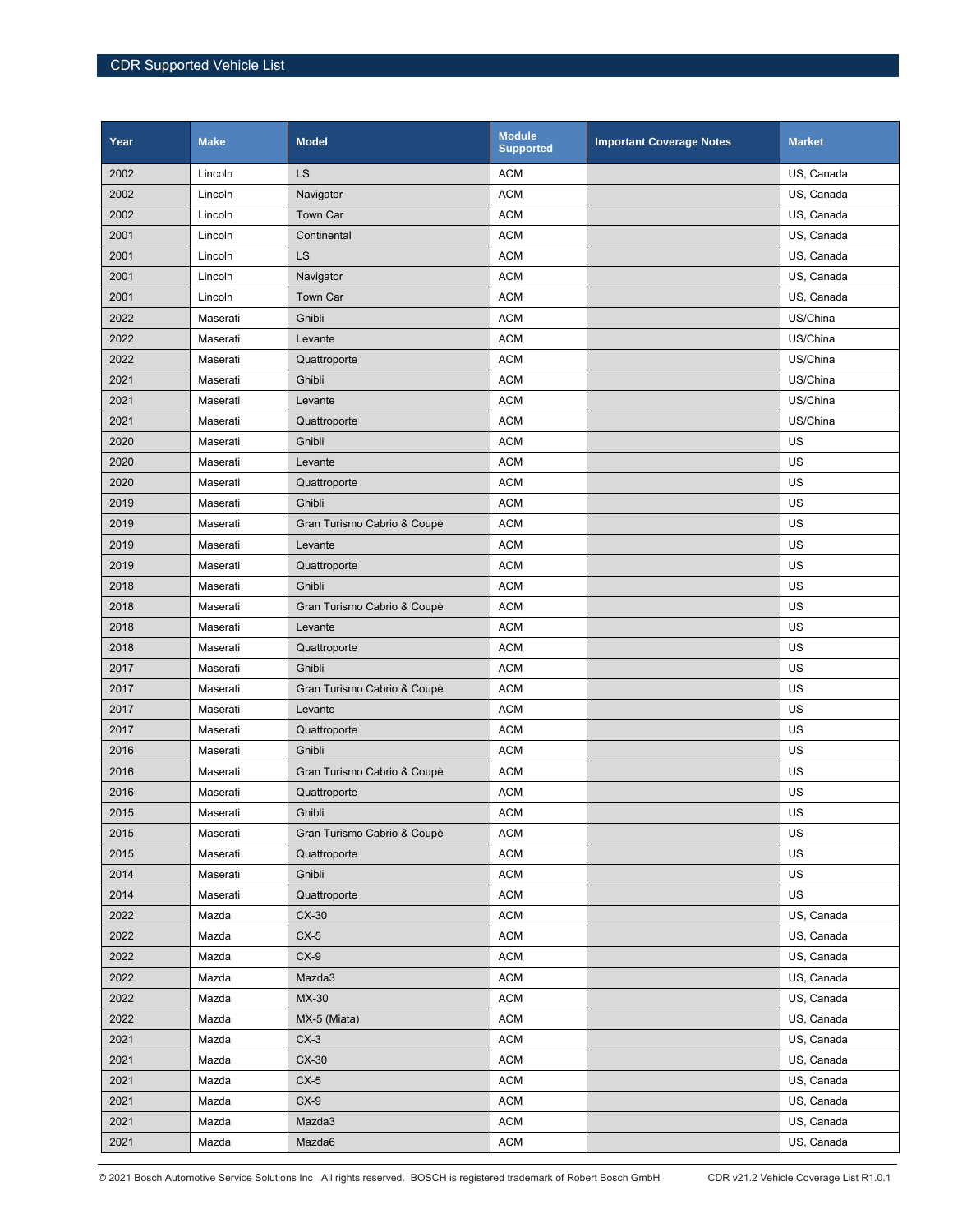| Year | <b>Make</b> | <b>Model</b> | <b>Module</b><br><b>Supported</b> | <b>Important Coverage Notes</b> | <b>Market</b> |
|------|-------------|--------------|-----------------------------------|---------------------------------|---------------|
| 2021 | Mazda       | MX-5 (Miata) | <b>ACM</b>                        |                                 | US, Canada    |
| 2020 | Mazda       | $CX-3$       | <b>ACM</b>                        |                                 | US, Canada    |
| 2020 | Mazda       | $CX-30$      | <b>ACM</b>                        |                                 | US, Canada    |
| 2020 | Mazda       | $CX-5$       | <b>ACM</b>                        |                                 | US, Canada    |
| 2020 | Mazda       | $CX-9$       | <b>ACM</b>                        |                                 | US, Canada    |
| 2020 | Mazda       | Mazda3       | <b>ACM</b>                        |                                 | US, Canada    |
| 2020 | Mazda       | Mazda6       | <b>ACM</b>                        |                                 | US, Canada    |
| 2020 | Mazda       | MX-5 (Miata) | <b>ACM</b>                        |                                 | US, Canada    |
| 2019 | Mazda       | $CX-3$       | <b>ACM</b>                        |                                 | US, Canada    |
| 2019 | Mazda       | $CX-5$       | <b>ACM</b>                        |                                 | US, Canada    |
| 2019 | Mazda       | $CX-9$       | <b>ACM</b>                        |                                 | US, Canada    |
| 2019 | Mazda       | Mazda3       | <b>ACM</b>                        |                                 | US, Canada    |
| 2019 | Mazda       | Mazda6       | <b>ACM</b>                        |                                 | US, Canada    |
| 2019 | Mazda       | MX-5 (Miata) | <b>ACM</b>                        |                                 | US, Canada    |
| 2018 | Mazda       | $CX-3$       | <b>ACM</b>                        |                                 | US, Canada    |
| 2018 | Mazda       | $CX-5$       | <b>ACM</b>                        |                                 | US, Canada    |
| 2018 | Mazda       | $CX-9$       | <b>ACM</b>                        |                                 | US, Canada    |
| 2018 | Mazda       | Mazda3       | <b>ACM</b>                        |                                 | US, Canada    |
| 2018 | Mazda       | Mazda6       | <b>ACM</b>                        |                                 | US, Canada    |
| 2018 | Mazda       | MX-5 (Miata) | <b>ACM</b>                        |                                 | US, Canada    |
| 2017 | Mazda       | $CX-3$       | <b>ACM</b>                        |                                 | US, Canada    |
| 2017 | Mazda       | $CX-5$       | <b>ACM</b>                        |                                 | US, Canada    |
| 2017 | Mazda       | $CX-9$       | <b>ACM</b>                        |                                 | US, Canada    |
| 2017 | Mazda       | Mazda3       | <b>ACM</b>                        |                                 | US, Canada    |
| 2017 | Mazda       | Mazda6       | <b>ACM</b>                        |                                 | US, Canada    |
| 2017 | Mazda       | MX-5 (Miata) | <b>ACM</b>                        |                                 | US, Canada    |
| 2016 | Mazda       | $CX-3$       | <b>ACM</b>                        |                                 | US, Canada    |
| 2016 | Mazda       | $CX-5$       | <b>ACM</b>                        |                                 | US, Canada    |
| 2016 | Mazda       | $CX-9$       | <b>ACM</b>                        |                                 | US, Canada    |
| 2016 | Mazda       | Mazda2       | <b>ACM</b>                        |                                 | US, Canada    |
| 2016 | Mazda       | Mazda3       | <b>ACM</b>                        |                                 | US, Canada    |
| 2016 | Mazda       | Mazda5       | <b>ACM</b>                        |                                 | US, Canada    |
| 2016 | Mazda       | Mazda6       | <b>ACM</b>                        |                                 | US, Canada    |
| 2016 | Mazda       | $MX-5$       | <b>ACM</b>                        |                                 | US, Canada    |
| 2015 | Mazda       | $CX-5$       | <b>ACM</b>                        |                                 | US, Canada    |
| 2015 | Mazda       | $CX-9$       | <b>ACM</b>                        |                                 | US, Canada    |
| 2015 | Mazda       | Mazda3       | <b>ACM</b>                        |                                 | US, Canada    |
| 2015 | Mazda       | Mazda5       | <b>ACM</b>                        |                                 | US, Canada    |
| 2015 | Mazda       | Mazda6       | <b>ACM</b>                        |                                 | US, Canada    |
| 2014 | Mazda       | $CX-5$       | <b>ACM</b>                        |                                 | US, Canada    |
| 2014 | Mazda       | $CX-9$       | <b>ACM</b>                        |                                 | US, Canada    |
| 2014 | Mazda       | Mazda2       | <b>ACM</b>                        |                                 | US, Canada    |
| 2014 | Mazda       | Mazda3       | <b>ACM</b>                        |                                 | US, Canada    |
| 2014 | Mazda       | Mazda5       | <b>ACM</b>                        |                                 | US, Canada    |
| 2014 | Mazda       | Mazda6       | <b>ACM</b>                        |                                 | US, Canada    |
| 2013 | Mazda       | $CX-5$       | <b>ACM</b>                        |                                 | US, Canada    |
| 2013 | Mazda       | $CX-9$       | <b>ACM</b>                        |                                 | US, Canada    |
| 2013 | Mazda       | Mazda2       | <b>ACM</b>                        |                                 | US, Canada    |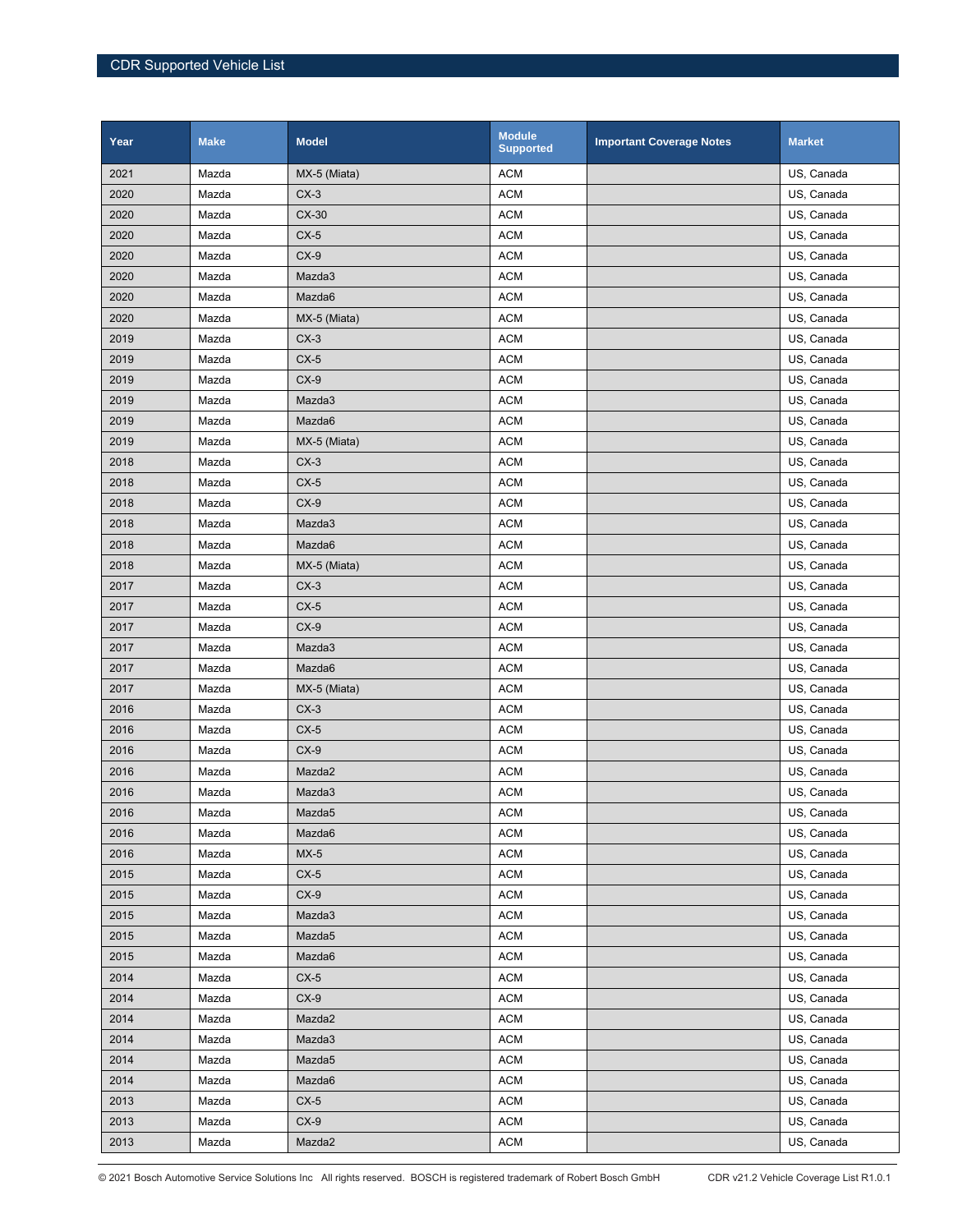| Year         | <b>Make</b>    | <b>Model</b>                             | <b>Module</b><br><b>Supported</b> | <b>Important Coverage Notes</b> | <b>Market</b>            |
|--------------|----------------|------------------------------------------|-----------------------------------|---------------------------------|--------------------------|
| 2013         | Mazda          | Mazda3                                   | <b>ACM</b>                        |                                 | US, Canada               |
| 2013         | Mazda          | Mazda <sub>5</sub>                       | <b>ACM</b>                        |                                 | US, Canada               |
| 2013         | Mazda          | Mazda6                                   | <b>ACM</b>                        |                                 | US, Canada               |
| 2012         | Mazda          | $CX-9$                                   | <b>ACM</b>                        |                                 | US, Canada               |
| 2012         | Mazda          | Mazda2                                   | <b>ACM</b>                        |                                 | US, Canada               |
| 2012         | Mazda          | Mazda3                                   | <b>ACM</b>                        |                                 | US, Canada               |
| 2012         | Mazda          | Mazda5                                   | <b>ACM</b>                        |                                 | US, Canada               |
| 2012         | Mazda          | Mazda6                                   | <b>ACM</b>                        |                                 | US, Canada               |
| 2011<br>2011 | Mazda<br>Mazda | $CX-9$<br>Mazda2                         | <b>ACM</b><br><b>ACM</b>          |                                 | US, Canada<br>US, Canada |
| 2011         | Mazda          | Mazda6                                   | <b>ACM</b>                        |                                 | US, Canada               |
| 2022         | Mercedes-Benz  | A-Class Limousine / Kompakt<br>Limousine | <b>ACM</b>                        |                                 | US, Canada, China        |
| 2022         | Mercedes-Benz  | <b>B-Class Limousine</b>                 | <b>ACM</b>                        |                                 | China                    |
| 2022         | Mercedes-Benz  | C-Class                                  | <b>ACM</b>                        |                                 | US, Canada, China        |
| 2022         | Mercedes-Benz  | <b>CLA-Class Limousine</b>               | <b>ACM</b>                        |                                 | US, Canada, China        |
| 2022         | Mercedes-Benz  | CLA-Shootingbrake                        | <b>ACM</b>                        |                                 | China                    |
| 2022         | Mercedes-Benz  | CLS-Class                                | <b>ACM</b>                        |                                 | US, Canada, China        |
| 2022         | Mercedes-Benz  | E-Class                                  | <b>ACM</b>                        |                                 | US, Canada, China        |
| 2022         | Mercedes-Benz  | <b>EQA</b>                               | <b>ACM</b>                        |                                 | US, Canada, China        |
| 2022         | Mercedes-Benz  | EQB                                      | <b>ACM</b>                        |                                 | US, Canada, China        |
| 2022         | Mercedes-Benz  | EQC                                      | <b>ACM</b>                        |                                 | US, Canada, China        |
| 2022         | Mercedes-Benz  | EQE                                      | <b>ACM</b>                        |                                 | US, Canada, China        |
| 2022         | Mercedes-Benz  | EQS                                      | <b>ACM</b>                        |                                 | US, Canada, China        |
| 2022         | Mercedes-Benz  | G Wagon                                  | <b>ACM</b>                        |                                 | US, Canada, China        |
| 2022         | Mercedes-Benz  | <b>GLA-Class</b>                         | <b>ACM</b>                        |                                 | US, Canada, China        |
| 2022         | Mercedes-Benz  | GLB-Class                                | $\mathsf{ACM}$                    |                                 | US, Canada, China        |
| 2022         | Mercedes-Benz  | GLS-Class                                | <b>ACM</b>                        |                                 | US, Canada, China        |
| 2022         | Mercedes-Benz  | GT 43/53/63                              | <b>ACM</b>                        |                                 | US, Canada, China        |
| 2022         | Mercedes-Benz  | Metris                                   | <b>ACM</b>                        |                                 | US, Canada, China        |
| 2022         | Mercedes-Benz  | S-Class                                  | ACM                               |                                 | US, Canada, China        |
| 2022         | Mercedes-Benz  | SL-Class                                 | <b>ACM</b>                        |                                 | US, Canada, China        |
| 2022         | Mercedes-Benz  | Sprinter                                 | <b>ACM</b>                        |                                 | US, Canada, China        |
| 2022         | Mercedes-Benz  | Vito V-Class                             | <b>ACM</b>                        |                                 | China                    |
| 2021         | Mercedes-Benz  | A-Class Limousine / Kompakt<br>Limousine | <b>ACM</b>                        |                                 | US, Canada, China        |
| 2021         | Mercedes-Benz  | AMG GT                                   | <b>ACM</b>                        |                                 | US, Canada, China        |
| 2021         | Mercedes-Benz  | <b>B-Class Limousine</b>                 | <b>ACM</b>                        |                                 | China                    |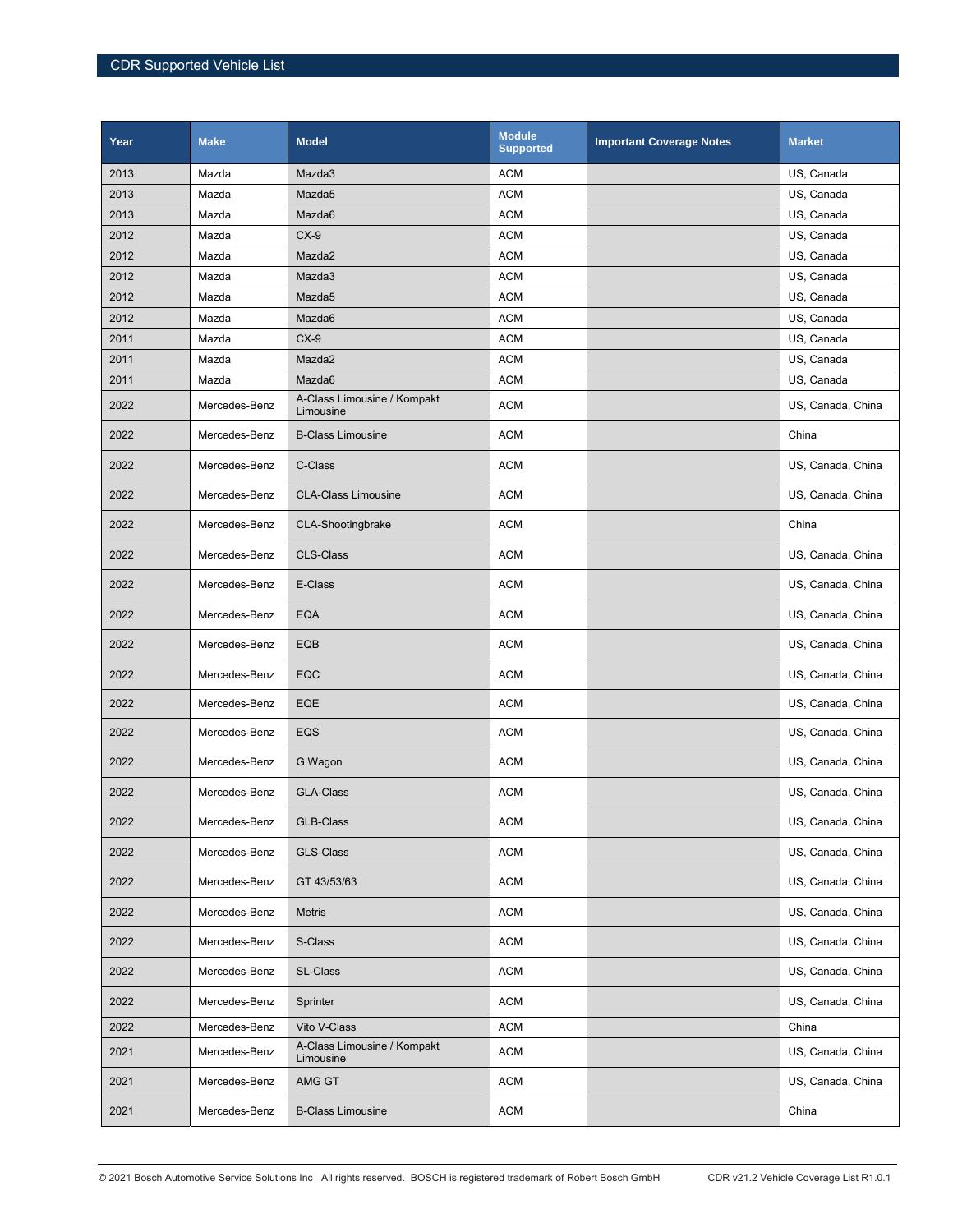| Year | <b>Make</b>   | <b>Model</b>                             | <b>Module</b><br><b>Supported</b> | <b>Important Coverage Notes</b> | <b>Market</b>     |
|------|---------------|------------------------------------------|-----------------------------------|---------------------------------|-------------------|
| 2021 | Mercedes-Benz | C-Class                                  | <b>ACM</b>                        |                                 | US, Canada, China |
| 2021 | Mercedes-Benz | <b>CLA-Class Limousine</b>               | <b>ACM</b>                        |                                 | US, Canada, China |
| 2021 | Mercedes-Benz | CLA-Shootingbrake                        | <b>ACM</b>                        |                                 | China             |
| 2021 | Mercedes-Benz | <b>CLS-Class</b>                         | <b>ACM</b>                        |                                 | US, Canada, China |
| 2021 | Mercedes-Benz | E-Class                                  | <b>ACM</b>                        |                                 | US, Canada, China |
| 2021 | Mercedes-Benz | <b>EQA</b>                               | <b>ACM</b>                        |                                 | US, Canada, China |
| 2021 | Mercedes-Benz | EQB                                      | <b>ACM</b>                        |                                 | US, Canada, China |
| 2021 | Mercedes-Benz | EQC                                      | <b>ACM</b>                        |                                 | US, Canada, China |
| 2021 | Mercedes-Benz | G Wagon                                  | <b>ACM</b>                        |                                 | US, Canada, China |
| 2021 | Mercedes-Benz | <b>GLA-Class</b>                         | ACM                               |                                 | US, Canada, China |
| 2021 | Mercedes-Benz | <b>GLB-Class</b>                         | <b>ACM</b>                        |                                 | US, Canada, China |
| 2021 | Mercedes-Benz | <b>GLC-Class</b>                         | <b>ACM</b>                        |                                 | US, Canada, China |
| 2021 | Mercedes-Benz | <b>GLE-Class</b>                         | <b>ACM</b>                        |                                 | US, Canada, China |
| 2021 | Mercedes-Benz | <b>GLS-Class</b>                         | <b>ACM</b>                        |                                 | US, Canada, China |
| 2021 | Mercedes-Benz | GT 43/53/63                              | ACM                               |                                 | US, Canada, China |
| 2021 | Mercedes-Benz | <b>Metris</b>                            | <b>ACM</b>                        |                                 | US, Canada, China |
| 2021 | Mercedes-Benz | S-Class                                  | <b>ACM</b>                        |                                 | US                |
| 2021 | Mercedes-Benz | S-Class                                  | <b>ACM</b>                        |                                 | US, Canada, China |
| 2021 | Mercedes-Benz | Sprinter Cargo Van                       | <b>ACM</b>                        |                                 | US, Canada, China |
| 2021 | Mercedes-Benz | Vito V-Class                             | <b>ACM</b>                        |                                 | China             |
| 2020 | Mercedes-Benz | A-Class Limousine / Kompakt<br>Limousine | <b>ACM</b>                        |                                 | US, Canada, China |
| 2020 | Mercedes-Benz | AMG GT                                   | <b>ACM</b>                        |                                 | US, Canada        |
| 2020 | Mercedes-Benz | <b>B-Class Limousine</b>                 | <b>ACM</b>                        |                                 | China             |
| 2020 | Mercedes-Benz | C-Class                                  | <b>ACM</b>                        |                                 | US, Canada, China |
| 2020 | Mercedes-Benz | <b>CLA-Class Limousine</b>               | <b>ACM</b>                        |                                 | US, Canada, China |
| 2020 | Mercedes-Benz | CLS-Class                                | <b>ACM</b>                        |                                 | US, Canada, China |
| 2020 | Mercedes-Benz | E-Class                                  | <b>ACM</b>                        |                                 | US, Canada, China |
| 2020 | Mercedes-Benz | EQC                                      | <b>ACM</b>                        |                                 | US, Canada, China |
| 2020 | Mercedes-Benz | G Wagon                                  | <b>ACM</b>                        |                                 | US, Canada, China |
| 2020 | Mercedes-Benz | <b>GLA-Class</b>                         | <b>ACM</b>                        |                                 | US, Canada        |
| 2020 | Mercedes-Benz | GLC-Class                                | <b>ACM</b>                        |                                 | US, Canada, China |
| 2020 | Mercedes-Benz | GLE-Class                                | <b>ACM</b>                        |                                 | US, Canada, China |
| 2020 | Mercedes-Benz | GLS-Class                                | <b>ACM</b>                        |                                 | US, Canada, China |
| 2020 | Mercedes-Benz | GT 43/53/63                              | <b>ACM</b>                        |                                 | US, Canada, China |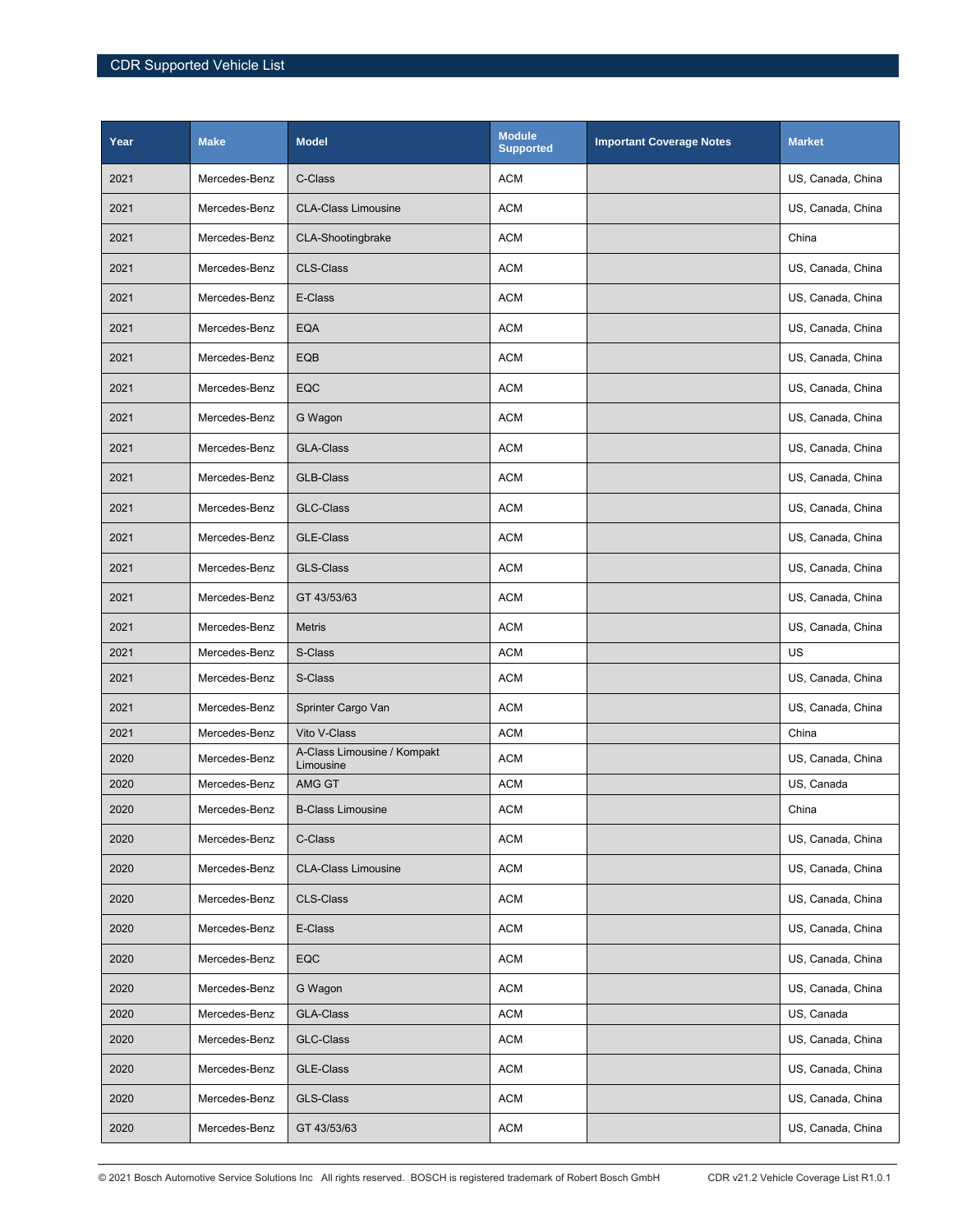| Year | <b>Make</b>   | <b>Model</b>                                  | <b>Module</b><br><b>Supported</b> | <b>Important Coverage Notes</b> | <b>Market</b>     |
|------|---------------|-----------------------------------------------|-----------------------------------|---------------------------------|-------------------|
| 2020 | Mercedes-Benz | <b>Metris</b>                                 | <b>ACM</b>                        |                                 | US, Canada, China |
| 2020 | Mercedes-Benz | S-Class                                       | <b>ACM</b>                        |                                 | US, Canada        |
| 2020 | Mercedes-Benz | <b>SLC-Class</b>                              | <b>ACM</b>                        |                                 | US, Canada        |
| 2020 | Mercedes-Benz | SL-Class                                      | <b>ACM</b>                        |                                 | US, Canada        |
| 2020 | Mercedes-Benz | Sprinter Cargo Van (includes<br>Freightliner) | <b>ACM</b>                        |                                 | US, Canada, China |
| 2020 | Mercedes-Benz | Vito V-Class                                  | <b>ACM</b>                        |                                 | China             |
| 2019 | Mercedes-Benz | A-Class Limousine / Kompakt<br>Limousine      | <b>ACM</b>                        |                                 | US, Canada        |
| 2019 | Mercedes-Benz | AMG GT                                        | <b>ACM</b>                        |                                 | US, Canada        |
| 2019 | Mercedes-Benz | <b>B-Class</b>                                | <b>ACM</b>                        |                                 | Canada            |
| 2019 | Mercedes-Benz | <b>B-Class Electric Drive</b>                 | <b>ACM</b>                        |                                 | US, Canada        |
| 2019 | Mercedes-Benz | C-Class                                       | <b>ACM</b>                        |                                 | US, Canada        |
| 2019 | Mercedes-Benz | <b>CLA-Class</b>                              | <b>ACM</b>                        |                                 | US, Canada        |
| 2019 | Mercedes-Benz | <b>CLS-Class</b>                              | <b>ACM</b>                        |                                 | US, Canada        |
| 2019 | Mercedes-Benz | E-Class                                       | <b>ACM</b>                        |                                 | US, Canada        |
| 2019 | Mercedes-Benz | <b>EOC</b>                                    | <b>ACM</b>                        |                                 | China             |
| 2019 | Mercedes-Benz | G-Class                                       | <b>ACM</b>                        |                                 | US, Canada        |
| 2019 | Mercedes-Benz | <b>GLA-Class</b>                              | <b>ACM</b>                        |                                 | US, Canada        |
| 2019 | Mercedes-Benz | <b>GLC-Class</b>                              | <b>ACM</b>                        |                                 | US, Canada        |
| 2019 | Mercedes-Benz | <b>GLE-Class</b>                              | <b>ACM</b>                        |                                 | US, Canada        |
| 2019 | Mercedes-Benz | <b>GLS-Class</b>                              | <b>ACM</b>                        |                                 | US, Canada        |
| 2019 | Mercedes-Benz | GT 43/53/63                                   | <b>ACM</b>                        |                                 | US, Canada        |
| 2019 | Mercedes-Benz | <b>Metris</b>                                 | <b>ACM</b>                        |                                 | US, Canada        |
| 2019 | Mercedes-Benz | S-Class                                       | <b>ACM</b>                        |                                 | US, Canada        |
| 2019 | Mercedes-Benz | <b>SLC-Class</b>                              | <b>ACM</b>                        |                                 | US, Canada        |
| 2019 | Mercedes-Benz | <b>SL-Class</b>                               | <b>ACM</b>                        |                                 | US, Canada        |
| 2019 | Mercedes-Benz | Sprinter Cargo Van (includes<br>Freightliner) | <b>ACM</b>                        |                                 | US, Canada        |
| 2018 | Mercedes-Benz | AMG GT                                        | <b>ACM</b>                        |                                 | US, Canada        |
| 2018 | Mercedes-Benz | <b>B-Class</b>                                | <b>ACM</b>                        |                                 | Canada            |
| 2018 | Mercedes-Benz | <b>B-Class Electric Drive</b>                 | ACM                               |                                 | US, Canada        |
| 2018 | Mercedes-Benz | C-Class                                       | <b>ACM</b>                        |                                 | US, Canada        |
| 2018 | Mercedes-Benz | CLA-Class                                     | <b>ACM</b>                        |                                 | US, Canada        |
| 2018 | Mercedes-Benz | CLS-Class                                     | ACM                               |                                 | US, Canada        |
| 2018 | Mercedes-Benz | E-Class                                       | <b>ACM</b>                        |                                 | US, Canada        |
| 2018 | Mercedes-Benz | G-Class                                       | <b>ACM</b>                        |                                 | US, Canada        |
| 2018 | Mercedes-Benz | GLA-Class                                     | <b>ACM</b>                        |                                 | US, Canada        |
| 2018 | Mercedes-Benz | GLC-Class                                     | ACM                               |                                 | US, Canada        |
| 2018 | Mercedes-Benz | GLE-Class                                     | <b>ACM</b>                        |                                 | US, Canada        |
| 2018 | Mercedes-Benz | GLS-Class                                     | <b>ACM</b>                        |                                 | US, Canada        |
| 2018 | Mercedes-Benz | Metris                                        | ACM                               |                                 | US, Canada        |
| 2018 | Mercedes-Benz | S-Class                                       | <b>ACM</b>                        |                                 | US, Canada        |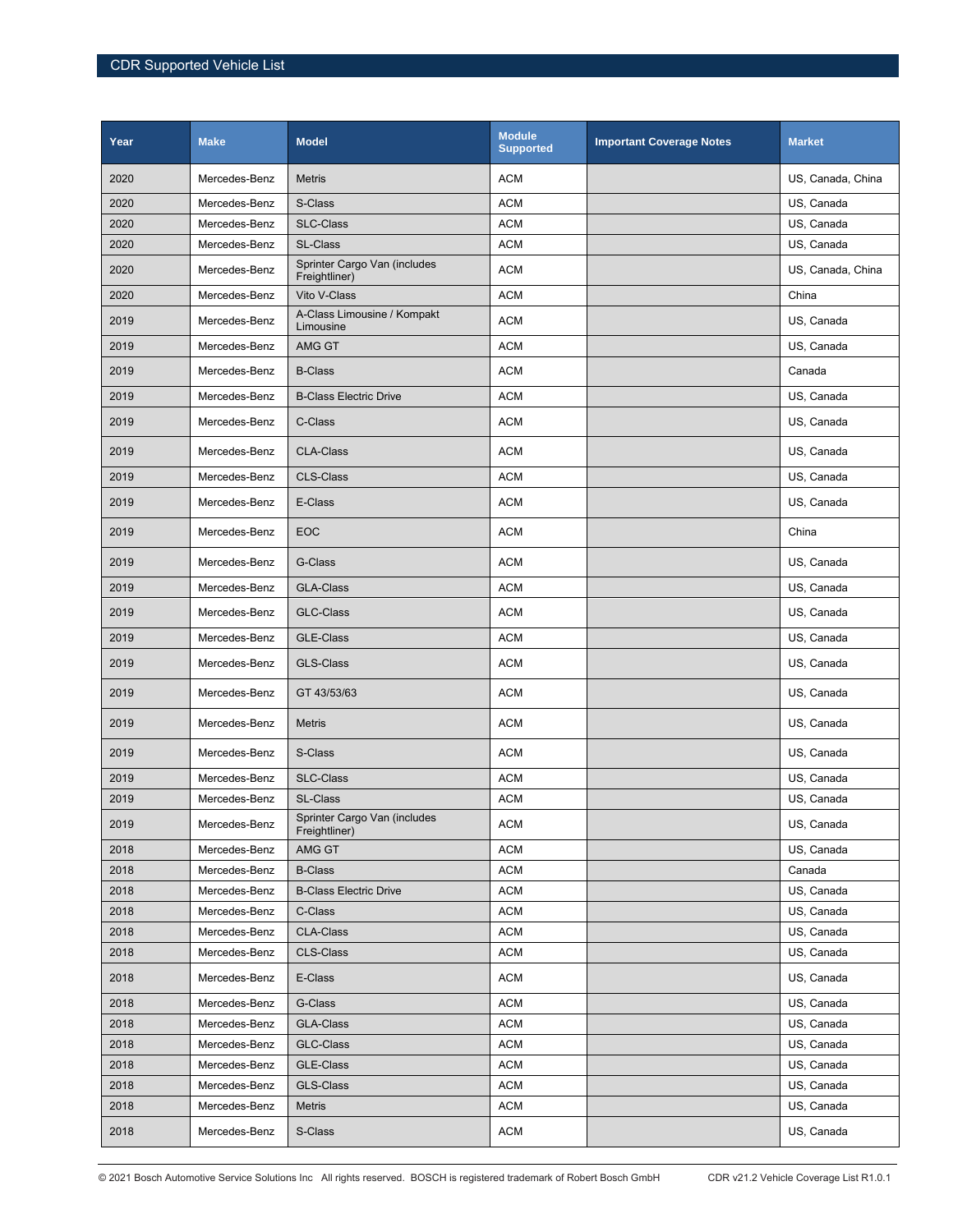| Year | <b>Make</b>   | <b>Model</b>                  | <b>Module</b><br><b>Supported</b> | <b>Important Coverage Notes</b>                              | <b>Market</b> |
|------|---------------|-------------------------------|-----------------------------------|--------------------------------------------------------------|---------------|
| 2018 | Mercedes-Benz | <b>SLC-Class</b>              | <b>ACM</b>                        |                                                              | US, Canada    |
| 2018 | Mercedes-Benz | <b>SL-Class</b>               | <b>ACM</b>                        |                                                              | US, Canada    |
| 2017 | Mercedes-Benz | AMG GT                        | <b>ACM</b>                        |                                                              | US, Canada    |
| 2017 | Mercedes-Benz | <b>B-Class</b>                | <b>ACM</b>                        |                                                              | Canada        |
| 2017 | Mercedes-Benz | <b>B-Class Electric Drive</b> | <b>ACM</b>                        |                                                              | US, Canada    |
| 2017 | Mercedes-Benz | C-Class                       | <b>ACM</b>                        |                                                              | US, Canada    |
| 2017 | Mercedes-Benz | <b>CLA-Class</b>              | <b>ACM</b>                        |                                                              | US, Canada    |
| 2017 | Mercedes-Benz | <b>CLS-Class</b>              | <b>ACM</b>                        |                                                              | US, Canada    |
| 2017 | Mercedes-Benz | E-Class                       | <b>ACM</b>                        |                                                              | US, Canada    |
| 2017 | Mercedes-Benz | G-Class                       | <b>ACM</b>                        |                                                              | US, Canada    |
| 2017 | Mercedes-Benz | <b>GLA-Class</b>              | <b>ACM</b>                        |                                                              | US, Canada    |
| 2017 | Mercedes-Benz | <b>GLC-Class</b>              | <b>ACM</b>                        |                                                              | US, Canada    |
| 2017 | Mercedes-Benz | <b>GLE-Class</b>              | <b>ACM</b>                        |                                                              | US, Canada    |
| 2017 | Mercedes-Benz | <b>GLS-Class</b>              | <b>ACM</b>                        |                                                              | US, Canada    |
| 2017 | Mercedes-Benz | Maybach S600                  | <b>ACM</b>                        |                                                              | US, Canada    |
| 2017 | Mercedes-Benz | <b>Metris</b>                 | <b>ACM</b>                        |                                                              | US, Canada    |
| 2017 | Mercedes-Benz | S-Class                       | <b>ACM</b>                        |                                                              | US, Canada    |
| 2017 | Mercedes-Benz | <b>SLC-Class</b>              | <b>ACM</b>                        |                                                              | US, Canada    |
| 2017 | Mercedes-Benz | <b>SL-Class</b>               | <b>ACM</b>                        |                                                              | US, Canada    |
| 2016 | Mercedes-Benz | AMG GT                        | <b>ACM</b>                        |                                                              | US, Canada    |
| 2016 | Mercedes-Benz | <b>B-Class</b>                | <b>ACM</b>                        |                                                              | Canada        |
| 2016 | Mercedes-Benz | <b>B-Class Electric Drive</b> | <b>ACM</b>                        |                                                              | US, Canada    |
| 2016 | Mercedes-Benz | C-Class                       | <b>ACM</b>                        |                                                              | US, Canada    |
| 2016 | Mercedes-Benz | <b>CLA-Class</b>              | <b>ACM</b>                        |                                                              | US, Canada    |
| 2016 | Mercedes-Benz | <b>CLS-Class</b>              | <b>ACM</b>                        |                                                              | US, Canada    |
| 2016 | Mercedes-Benz | E-Class                       | <b>ACM</b>                        |                                                              | US, Canada    |
| 2016 | Mercedes-Benz | G-Class                       | <b>ACM</b>                        |                                                              | US, Canada    |
| 2016 | Mercedes-Benz | <b>GLC-Class</b>              | <b>ACM</b>                        |                                                              | US, Canada    |
| 2016 | Mercedes-Benz | GL-Class                      | <b>ACM</b>                        |                                                              | US, Canada    |
| 2016 | Mercedes-Benz | <b>GLE-Class</b>              | <b>ACM</b>                        |                                                              | US, Canada    |
| 2016 | Mercedes-Benz | <b>GLS-Class</b>              | <b>ACM</b>                        |                                                              | US, Canada    |
| 2016 | Mercedes-Benz | Maybach S600                  | <b>ACM</b>                        |                                                              | US, Canada    |
| 2016 | Mercedes-Benz | <b>Metris</b>                 | <b>ACM</b>                        |                                                              | US. Canada    |
| 2016 | Mercedes-Benz | S-Class                       | <b>ACM</b>                        |                                                              | US. Canada    |
| 2016 | Mercedes-Benz | SL-Class                      | <b>ACM</b>                        |                                                              | US, Canada    |
| 2016 | Mercedes-Benz | <b>SLK-Class</b>              | ACM                               |                                                              | US, Canada    |
| 2015 | Mercedes-Benz | <b>B-Class</b>                | <b>ACM</b>                        | Vehicle production dates 6/2/2014<br>and later are supported | Canada        |
| 2015 | Mercedes-Benz | <b>B-Class Electric Drive</b> | <b>ACM</b>                        |                                                              | US, Canada    |
| 2015 | Mercedes-Benz | C-Class Coupe                 | <b>ACM</b>                        |                                                              | US, Canada    |
| 2015 | Mercedes-Benz | C-Class Sedan                 | <b>ACM</b>                        | Vehicle production dates 9/1/2014<br>and later are supported | US, Canada    |
| 2015 | Mercedes-Benz | <b>CLA-Class</b>              | <b>ACM</b>                        | Vehicle production dates 6/2/2014<br>and later are supported | US, Canada    |
| 2015 | Mercedes-Benz | CLS-Class                     | <b>ACM</b>                        |                                                              | US, Canada    |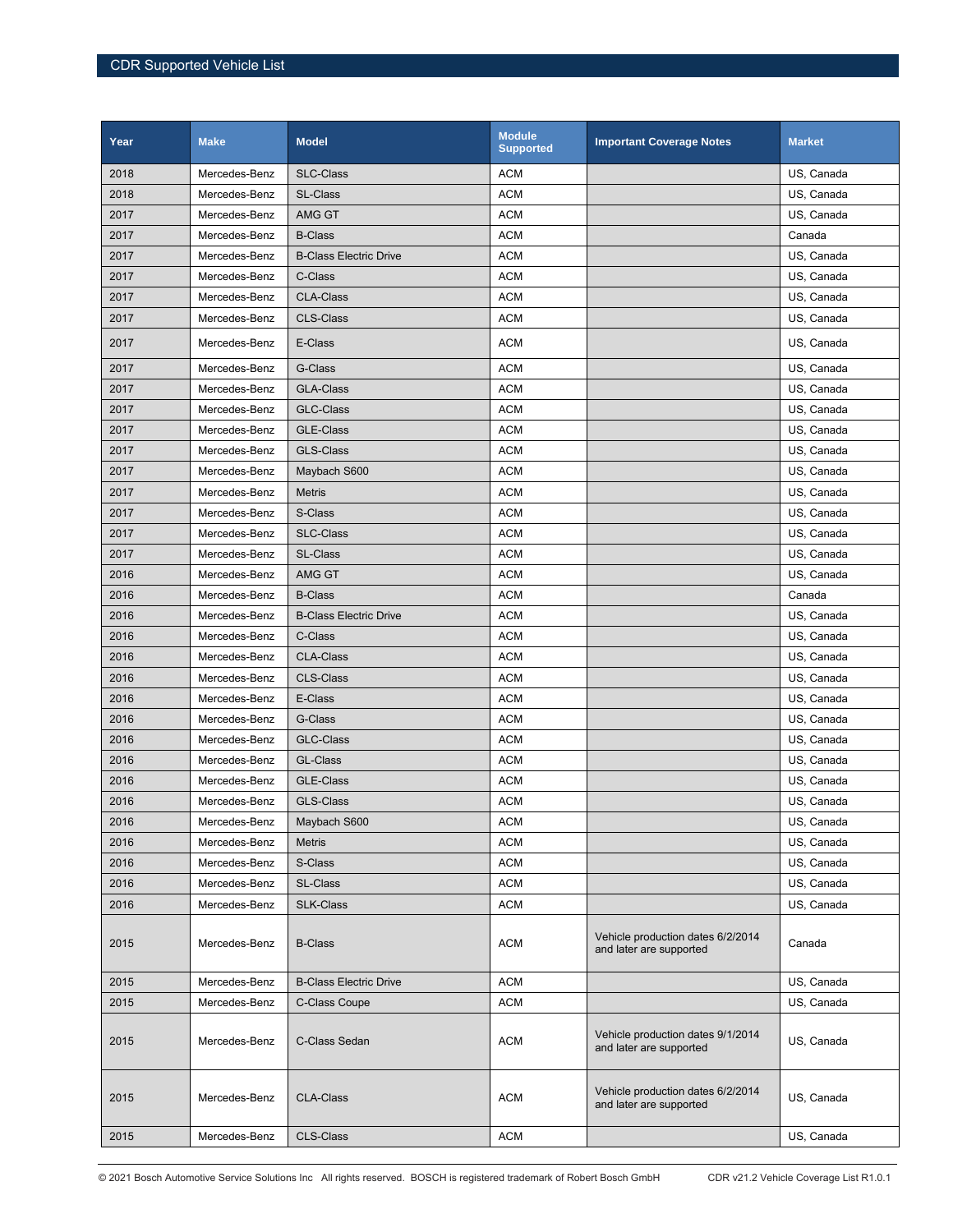| Year | <b>Make</b>   | <b>Model</b>             | <b>Module</b><br><b>Supported</b> | <b>Important Coverage Notes</b>                               | <b>Market</b> |
|------|---------------|--------------------------|-----------------------------------|---------------------------------------------------------------|---------------|
| 2015 | Mercedes-Benz | E-Class                  | <b>ACM</b>                        |                                                               | US, Canada    |
| 2015 | Mercedes-Benz | G-Class                  | <b>ACM</b>                        | Vehicle production dates 11/1/2014<br>and later are supported | US, Canada    |
| 2015 | Mercedes-Benz | <b>GLA-Class</b>         | <b>ACM</b>                        | Vehicle production dates 6/2/2014<br>and later are supported  | US, Canada    |
| 2015 | Mercedes-Benz | GL-Class                 | <b>ACM</b>                        | Vehicle production dates 7/11/2014<br>and later are supported | US, Canada    |
| 2015 | Mercedes-Benz | <b>GLK-Class</b>         | <b>ACM</b>                        |                                                               | US, Canada    |
| 2015 | Mercedes-Benz | ML-Class                 | <b>ACM</b>                        | Vehicle production dates 7/11/2014<br>and later are supported | US, Canada    |
| 2015 | Mercedes-Benz | S-Class Coupe            | <b>ACM</b>                        | Vehicle production dates 9/1/2014<br>and later are supported  | US, Canada    |
| 2015 | Mercedes-Benz | S-Class Sedan            | <b>ACM</b>                        |                                                               | US, Canada    |
| 2015 | Mercedes-Benz | <b>SL-Class</b>          | ACM                               |                                                               | US, Canada    |
| 2015 | Mercedes-Benz | <b>SLK-Class</b>         | <b>ACM</b>                        |                                                               | US, Canada    |
| 2014 | Mercedes-Benz | <b>B-Class</b>           | <b>ACM</b>                        | Vehicle production dates 4/11/2014<br>and later are supported | US, Canada    |
| 2014 | Mercedes-Benz | <b>B-Class EV</b>        | <b>ACM</b>                        | Vehicle production dates 4/11/2014<br>and later are supported | US, Canada    |
| 2014 | Mercedes-Benz | <b>CLA-Class</b>         | <b>ACM</b>                        | Vehicle production dates6/02/2014<br>and later are supported  | US, Canada    |
| 2014 | Mercedes-Benz | E-Class (includes Coupe) | <b>ACM</b>                        |                                                               | US, Canada    |
| 2014 | Mercedes-Benz | <b>GLA-Class</b>         | <b>ACM</b>                        | Vehicle production dates6/02/2014<br>and later are supported  | US, Canada    |
| 2014 | Mercedes-Benz | <b>GLK-Class</b>         | <b>ACM</b>                        | Vehicle production dates 12/2013<br>and later are supported   | US, Canada    |
| 2014 | Mercedes-Benz | S-Class                  | <b>ACM</b>                        |                                                               | US, Canada    |
| 2014 | Mercedes-Benz | SL-Class                 | <b>ACM</b>                        | Vehicle production dates 12/2013<br>and later are supported   | US, Canada    |
| 2014 | Mercedes-Benz | <b>SLK-Class</b>         | <b>ACM</b>                        | Vehicle production dates 12/2013<br>and later are supported   | US, Canada    |
| 2011 | Mercury       | <b>Grand Marquis</b>     | ACM / PCM                         |                                                               | US, Canada    |
| 2011 | Mercury       | Mariner (gas & hybrid)   | <b>ACM</b>                        |                                                               | US, Canada    |
| 2011 | Mercury       | Milan (gas & hybrid)     | ACM                               |                                                               | US, Canada    |
| 2010 | Mercury       | <b>Grand Marquis</b>     | ACM / PCM                         |                                                               | US, Canada    |
| 2010 | Mercury       | Mariner (gas & hybrid)   | <b>ACM</b>                        |                                                               | US, Canada    |
| 2010 | Mercury       | Milan (gas & hybrid)     | ACM                               |                                                               | US, Canada    |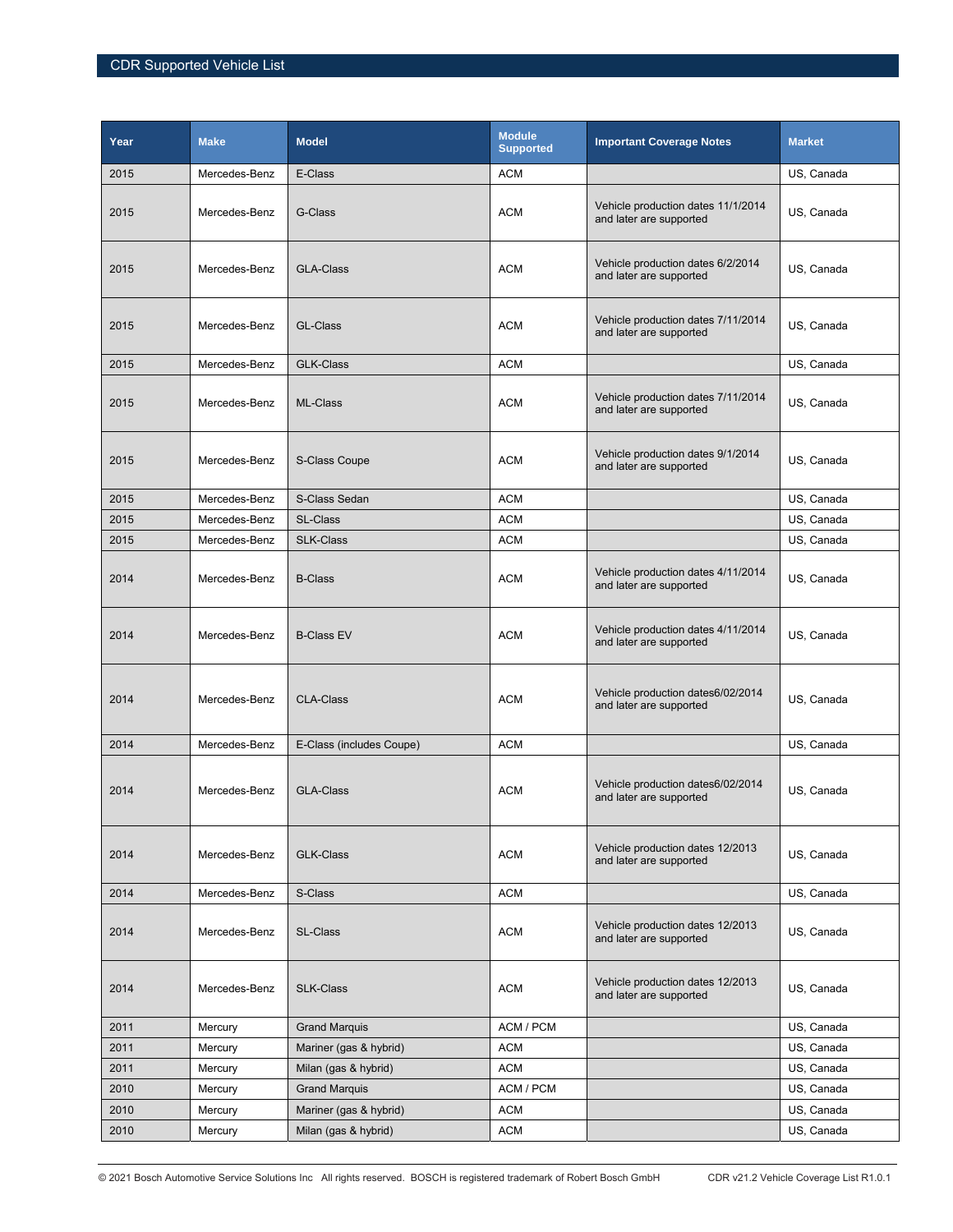| Year | <b>Make</b> | <b>Model</b>           | <b>Module</b><br><b>Supported</b> | <b>Important Coverage Notes</b>                   | <b>Market</b> |
|------|-------------|------------------------|-----------------------------------|---------------------------------------------------|---------------|
| 2010 | Mercury     | Mountaineer            | <b>PCM</b>                        | Some of these vehicles may not be<br>supported    | US, Canada    |
| 2009 | Mercury     | <b>Grand Marquis</b>   | ACM / PCM                         |                                                   | US, Canada    |
| 2009 | Mercury     | Mariner (gas & hybrid) | <b>ACM</b>                        |                                                   | US, Canada    |
| 2009 | Mercury     | Mountaineer            | <b>PCM</b>                        | Some of these vehicles may not be<br>supported    | US, Canada    |
| 2008 | Mercury     | <b>Grand Marquis</b>   | ACM / PCM                         |                                                   | US, Canada    |
| 2008 | Mercury     | Mountaineer            | ACM / PCM                         | Some of these vehicles may not be<br>supported    | US, Canada    |
| 2007 | Mercury     | <b>Grand Marquis</b>   | ACM / PCM                         |                                                   | US, Canada    |
| 2007 | Mercury     | Milan                  | ACM / PCM                         |                                                   | US, Canada    |
| 2007 | Mercury     | Montego                | <b>PCM</b>                        |                                                   | US, Canada    |
| 2007 | Mercury     | Mountaineer            | ACM / PCM                         | Some of these vehicles may not be<br>supported    | US, Canada    |
| 2006 | Mercury     | <b>Grand Marquis</b>   | ACM / PCM                         |                                                   | US, Canada    |
| 2006 | Mercury     | Milan                  | ACM / PCM                         |                                                   | US, Canada    |
| 2006 | Mercury     | Montego                | <b>ACM</b>                        |                                                   | US, Canada    |
| 2006 | Mercury     | Mountaineer            | ACM / PCM                         | Some of these vehicles may not be<br>supported    | US, Canada    |
| 2005 | Mercury     | <b>Grand Marquis</b>   | ACM / PCM                         |                                                   | US, Canada    |
| 2005 | Mercury     | Montego                | <b>PCM</b>                        |                                                   | US, Canada    |
| 2005 | Mercury     | Mountaineer            | <b>PCM</b>                        |                                                   | US, Canada    |
| 2004 | Mercury     | <b>Grand Marquis</b>   | <b>ACM</b>                        |                                                   | US, Canada    |
| 2004 | Mercury     | Marauder               | <b>ACM</b>                        |                                                   | US, Canada    |
| 2004 | Mercury     | Mountaineer            | <b>PCM</b>                        |                                                   | US, Canada    |
| 2003 | Mercury     | <b>Grand Marquis</b>   | <b>ACM</b>                        |                                                   | US, Canada    |
| 2003 | Mercury     | Marauder               | <b>ACM</b>                        |                                                   | US, Canada    |
| 2002 | Mercury     | <b>Grand Marquis</b>   | <b>ACM</b>                        |                                                   | US, Canada    |
| 2001 | Mercury     | <b>Grand Marquis</b>   | <b>ACM</b>                        |                                                   | US, Canada    |
| 2001 | Mercury     | Sable                  | <b>ACM</b>                        |                                                   | US, Canada    |
| 2021 | <b>MINI</b> | Clubman                | <b>ACM</b>                        | Requires CDR 500 for direct-to-<br>module imaging | All markets   |
| 2021 | <b>MINI</b> | Convertible            | <b>ACM</b>                        | Requires CDR 500 for direct-to-<br>module imaging | All markets   |
| 2021 | <b>MINI</b> | Countryman             | <b>ACM</b>                        | Requires CDR 500 for direct-to-<br>module imaging | All markets   |
| 2021 | <b>MINI</b> | Hardtop                | <b>ACM</b>                        | Requires CDR 500 for direct-to-<br>module imaging | All markets   |
| 2020 | MINI        | Clubman                | <b>ACM</b>                        | Requires CDR 500 for direct-to-<br>module imaging | All markets   |
| 2020 | <b>MINI</b> | Convertible            | <b>ACM</b>                        | Requires CDR 500 for direct-to-<br>module imaging | All markets   |
| 2020 | <b>MINI</b> | Countryman             | <b>ACM</b>                        | Requires CDR 500 for direct-to-<br>module imaging | All markets   |
| 2020 | <b>MINI</b> | Hardtop                | <b>ACM</b>                        | Requires CDR 500 for direct-to-<br>module imaging | All markets   |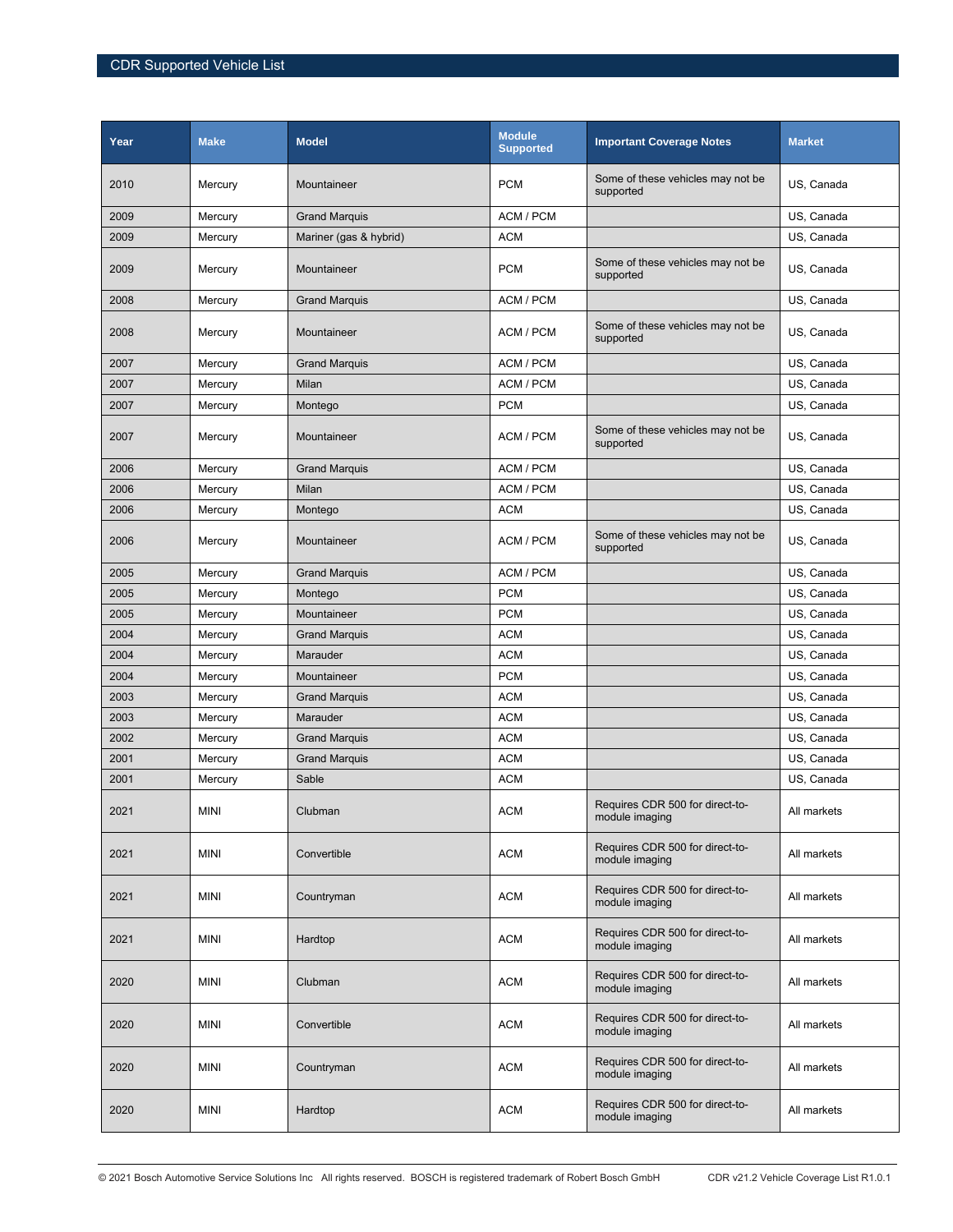| Year | <b>Make</b> | <b>Model</b>        | <b>Module</b><br><b>Supported</b> | <b>Important Coverage Notes</b>                   | <b>Market</b>           |
|------|-------------|---------------------|-----------------------------------|---------------------------------------------------|-------------------------|
| 2019 | <b>MINI</b> | Clubman             | <b>ACM</b>                        | Requires CDR 500 for direct-to-<br>module imaging | All markets             |
| 2019 | <b>MINI</b> | Convertible         | <b>ACM</b>                        | Requires CDR 500 for direct-to-<br>module imaging | All markets             |
| 2019 | <b>MINI</b> | Countryman          | <b>ACM</b>                        | Requires CDR 500 for direct-to-<br>module imaging | All markets             |
| 2019 | <b>MINI</b> | Hardtop             | <b>ACM</b>                        | Requires CDR 500 for direct-to-<br>module imaging | All markets             |
| 2018 | <b>MINI</b> | Clubman             | <b>ACM</b>                        | Requires CDR 500 for direct-to-<br>module imaging | US, Canada, S.<br>Korea |
| 2018 | <b>MINI</b> | Convertible         | <b>ACM</b>                        | Requires CDR 500 for direct-to-<br>module imaging | US, Canada, S.<br>Korea |
| 2018 | <b>MINI</b> | Countryman          | <b>ACM</b>                        | Requires CDR 500 for direct-to-<br>module imaging | US, Canada, S.<br>Korea |
| 2018 | <b>MINI</b> | Hardtop             | <b>ACM</b>                        | Requires CDR 500 for direct-to-<br>module imaging | US, Canada, S.<br>Korea |
| 2017 | <b>MINI</b> | Clubman             | <b>ACM</b>                        | Requires CDR 500 for direct-to-<br>module imaging | US, Canada, S.<br>Korea |
| 2017 | <b>MINI</b> | Convertible         | <b>ACM</b>                        | Requires CDR 500 for direct-to-<br>module imaging | US, Canada, S.<br>Korea |
| 2017 | <b>MINI</b> | Countryman          | <b>ACM</b>                        |                                                   | US, Canada              |
| 2017 | <b>MINI</b> | Hardtop             | <b>ACM</b>                        | Requires CDR 500 for direct-to-<br>module imaging | US, Canada              |
| 2017 | <b>MINI</b> | Hardtop             | <b>ACM</b>                        | Requires CDR 500 for direct-to-<br>module imaging | US, Canada              |
| 2017 | <b>MINI</b> | Hardtop & Hatchback | <b>ACM</b>                        | Requires CDR 500 for direct-to-<br>module imaging | S. Korea                |
| 2016 | <b>MINI</b> | Clubman             | <b>ACM</b>                        | Requires CDR 500 for direct-to-<br>module imaging | US, Canada,<br>S.Korea  |
| 2016 | <b>MINI</b> | Convertible         | <b>ACM</b>                        | Requires CDR 500 for direct-to-<br>module imaging | US, Canada,<br>S.Korea  |
| 2016 | <b>MINI</b> | Countryman          | <b>ACM</b>                        |                                                   | US, Canada, S.<br>Korea |
| 2016 | <b>MINI</b> | Hardtop             | <b>ACM</b>                        | Requires CDR 500 for direct-to-<br>module imaging | US, Canada,<br>S.Korea  |
| 2016 | <b>MINI</b> | Paceman             | <b>ACM</b>                        |                                                   | US, Canada              |
| 2016 | <b>MINI</b> | Roadster            | <b>ACM</b>                        |                                                   | US, Canada              |
| 2015 | <b>MINI</b> | Convertible         | <b>ACM</b>                        |                                                   | US, Canada              |
| 2015 | <b>MINI</b> | Countryman          | <b>ACM</b>                        |                                                   | US, Canada              |
| 2015 | <b>MINI</b> | Coupe               | <b>ACM</b>                        |                                                   | US, Canada              |
| 2015 | <b>MINI</b> | Hardtop             | <b>ACM</b>                        | Requires CDR 500 for direct-to-<br>module imaging | US, Canada,<br>S.Korea  |
| 2015 | <b>MINI</b> | Paceman             | <b>ACM</b>                        |                                                   | US, Canada              |
| 2015 | <b>MINI</b> | Roadster            | <b>ACM</b>                        |                                                   | US, Canada              |
| 2014 | <b>MINI</b> | Clubman             | <b>ACM</b>                        |                                                   | US, Canada              |
| 2014 | <b>MINI</b> | Convertible         | <b>ACM</b>                        |                                                   | US, Canada              |
| 2014 | <b>MINI</b> | Countryman          | <b>ACM</b>                        |                                                   | US, Canada              |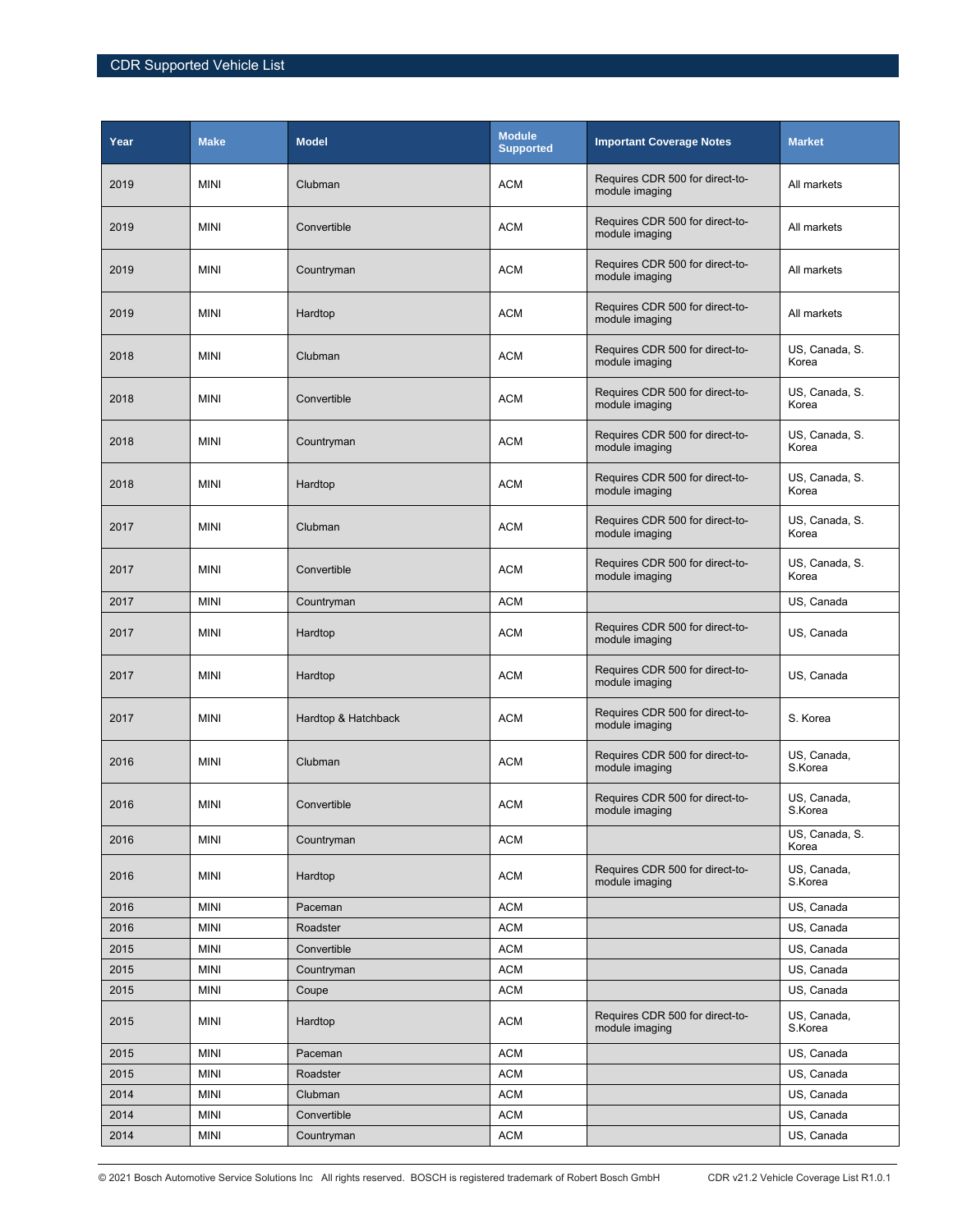| Year | <b>Make</b>       | <b>Model</b>                       | <b>Module</b><br><b>Supported</b> | <b>Important Coverage Notes</b>                   | <b>Market</b>                  |
|------|-------------------|------------------------------------|-----------------------------------|---------------------------------------------------|--------------------------------|
| 2014 | <b>MINI</b>       | Coupe                              | <b>ACM</b>                        |                                                   | US. Canada                     |
| 2014 | <b>MINI</b>       | Hardtop                            | ACM                               | Requires CDR 500 for direct-to-<br>module imaging | US, Canada                     |
| 2014 | <b>MINI</b>       | Paceman                            | <b>ACM</b>                        |                                                   | US, Canada                     |
| 2014 | <b>MINI</b>       | Roadster                           | <b>ACM</b>                        |                                                   | US, Canada                     |
| 2022 | <b>Mitsubishi</b> | <b>Eclipse Cross</b>               | <b>ACM</b>                        |                                                   | Where Sold (except<br>China)   |
| 2022 | Mitsubishi        | <b>Eclipse Cross PHEV</b>          | <b>ACM</b>                        |                                                   | Australia/NZ, Japan,<br>Europe |
| 2022 | Mitsubishi        | Expander                           | <b>ACM</b>                        |                                                   | Indonesia, Philippine          |
| 2022 | Mitsubishi        | <b>Galant Fortis Sportsback</b>    | <b>ACM</b>                        |                                                   | US/Canada                      |
| 2022 | Mitsubishi        | Galant Fortis, includes Sportsback | <b>ACM</b>                        |                                                   | US/Canada                      |
| 2022 | Mitsubishi        | Lancer Sportsback                  | <b>ACM</b>                        |                                                   | US/Canada                      |
| 2022 | Mitsubishi        | Lancer, includes Evolution X       | <b>ACM</b>                        |                                                   | US/Canada                      |
| 2022 | Mitsubishi        | Mirage                             | <b>ACM</b>                        |                                                   | Where sold                     |
| 2022 | Mitsubishi        | Mirage G4                          | <b>ACM</b>                        |                                                   | Where sold                     |
| 2022 | Mitsubishi        | Outlander                          | <b>ACM</b>                        |                                                   | <b>Where Sold</b>              |
| 2022 | Mitsubishi        | Pajero Sport                       | <b>ACM</b>                        |                                                   | Where sold                     |
| 2021 | Mitsubishi        | Attrage                            | <b>ACM</b>                        |                                                   | Where sold                     |
| 2021 | Mitsubishi        | Delica D:5                         | ACM                               |                                                   | <b>Where Sold</b>              |
| 2021 | Mitsubishi        | <b>Eclipse Cross</b>               | <b>ACM</b>                        |                                                   | Where Sold (except<br>China)   |
| 2021 | Mitsubishi        | <b>Eclipse Cross PHEV</b>          | <b>ACM</b>                        |                                                   | Australia/NZ, Japan,<br>Europe |
| 2021 | Mitsubishi        | Expander                           | <b>ACM</b>                        |                                                   | Indonesia, Philippine          |
| 2021 | Mitsubishi        | <b>Galant Fortis Sportsback</b>    | <b>ACM</b>                        |                                                   | US/Canada                      |
| 2021 | Mitsubishi        | Galant Fortis, includes Sportsback | <b>ACM</b>                        |                                                   | US/Canada                      |
| 2021 | Mitsubishi        | i-MiEV                             | <b>ACM</b>                        |                                                   | Where sold                     |
| 2021 | Mitsubishi        | Lancer Sportsback                  | ACM                               |                                                   | US/Canada                      |
| 2021 | Mitsubishi        | Lancer, includes Evolution X       | <b>ACM</b>                        |                                                   | US/Canada                      |
| 2021 | Mitsubishi        | Mirage                             | <b>ACM</b>                        |                                                   | Where sold                     |
| 2021 | Mitsubishi        | Mirage G4                          | <b>ACM</b>                        |                                                   | Where sold                     |
| 2021 | Mitsubishi        | Pajero Sport                       | ACM                               |                                                   | Where sold                     |
| 2021 | Mitsubishi        | Triton                             | <b>ACM</b>                        |                                                   | Where sold                     |
| 2020 | Mitsubishi        | Attrage                            | <b>ACM</b>                        |                                                   | Where sold                     |
| 2020 | Mitsubishi        | Delica D:5                         | <b>ACM</b>                        |                                                   | Where Sold                     |
| 2020 | Mitsubishi        | Expander                           | ACM                               |                                                   | Indonesia, Philippine          |
| 2020 | Mitsubishi        | <b>Galant Fortis Sportsback</b>    | <b>ACM</b>                        |                                                   | US/Canada                      |
| 2020 | Mitsubishi        | Galant Fortis, includes Sportsback | <b>ACM</b>                        |                                                   | US/Canada                      |
| 2020 | Mitsubishi        | i-MiEV                             | <b>ACM</b>                        |                                                   | Where sold                     |
| 2020 | Mitsubishi        | Lancer Sportsback                  | <b>ACM</b>                        |                                                   | US/Canada                      |
| 2020 | Mitsubishi        | Lancer, includes Evolution X       | <b>ACM</b>                        |                                                   | US/Canada                      |
| 2020 | Mitsubishi        | Mirage                             | <b>ACM</b>                        |                                                   | Where sold                     |
| 2020 | Mitsubishi        | Mirage G4                          | <b>ACM</b>                        |                                                   | Where sold                     |
| 2020 | Mitsubishi        | Pajero Sport                       | $\mathsf{ACM}$                    |                                                   | Where sold                     |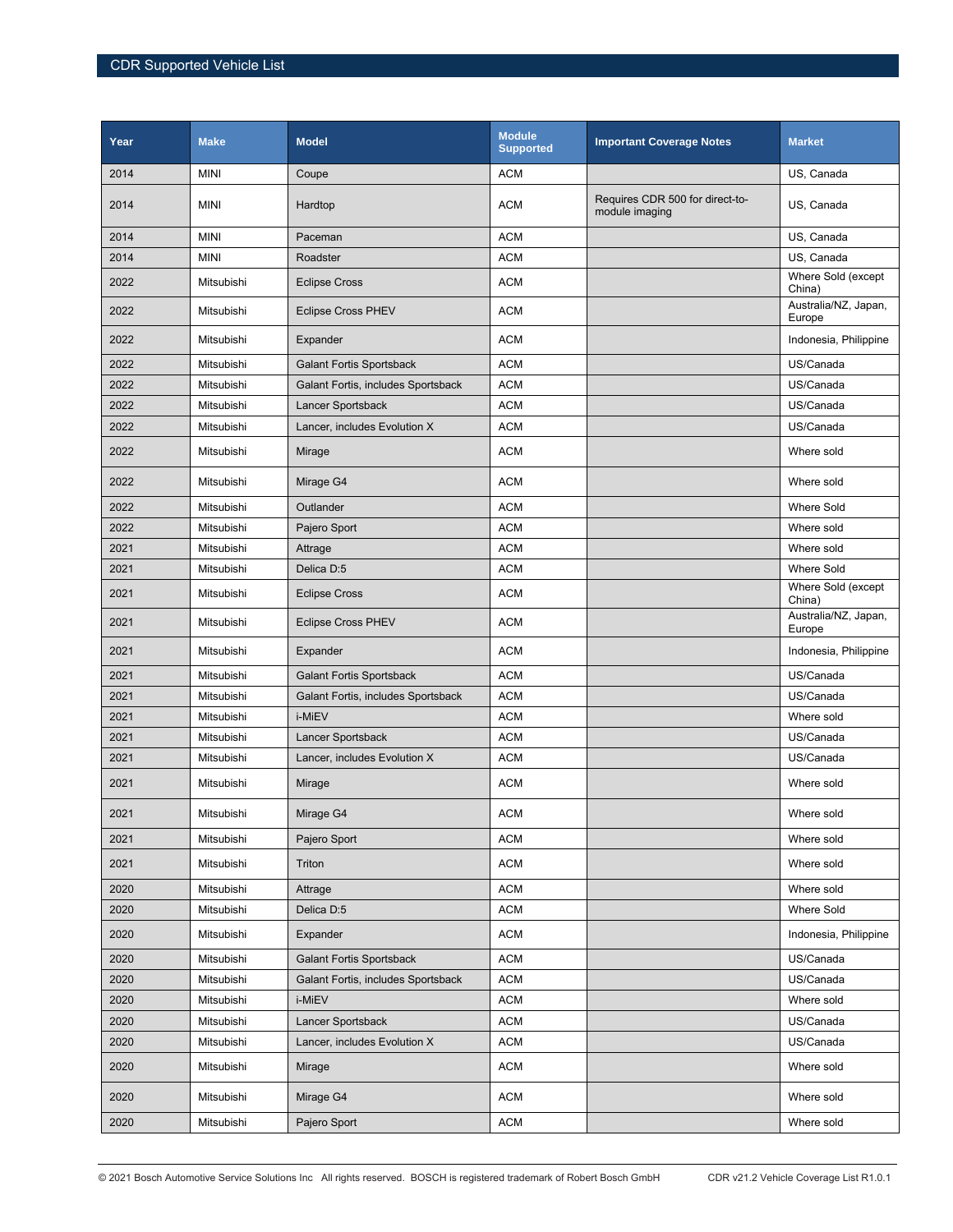| Year | <b>Make</b> | <b>Model</b>                       | <b>Module</b><br><b>Supported</b> | <b>Important Coverage Notes</b> | <b>Market</b>                |
|------|-------------|------------------------------------|-----------------------------------|---------------------------------|------------------------------|
| 2020 | Mitsubishi  | Triton                             | <b>ACM</b>                        |                                 | Where sold                   |
| 2019 | Mitsubishi  | <b>ASX</b>                         | <b>ACM</b>                        |                                 | <b>Where Sold</b>            |
| 2019 | Mitsubishi  | Attrage                            | <b>ACM</b>                        |                                 | Where sold                   |
| 2019 | Mitsubishi  | Delica D:5                         | <b>ACM</b>                        |                                 | <b>Where Sold</b>            |
| 2019 | Mitsubishi  | <b>Eclipse Cross</b>               | <b>ACM</b>                        |                                 | Where Sold (except<br>China) |
| 2019 | Mitsubishi  | Ek Space                           | <b>ACM</b>                        |                                 | Japan                        |
| 2019 | Mitsubishi  | Ek Wagon                           | <b>ACM</b>                        |                                 | Japan                        |
| 2019 | Mitsubishi  | Expander                           | <b>ACM</b>                        |                                 | Indonesia, Philippine        |
| 2019 | Mitsubishi  | <b>Galant Fortis Sportsback</b>    | <b>ACM</b>                        |                                 | US/Canada                    |
| 2019 | Mitsubishi  | Galant Fortis, includes Sportsback | <b>ACM</b>                        |                                 | US/Canada                    |
| 2019 | Mitsubishi  | i-MiEV                             | <b>ACM</b>                        |                                 | Where sold                   |
| 2019 | Mitsubishi  | Lancer Sportsback                  | <b>ACM</b>                        |                                 | US/Canada                    |
| 2019 | Mitsubishi  | Lancer, includes Evolution X       | <b>ACM</b>                        |                                 | US/Canada                    |
| 2019 | Mitsubishi  | Mirage                             | <b>ACM</b>                        |                                 | Where sold                   |
| 2019 | Mitsubishi  | Mirage G4                          | <b>ACM</b>                        |                                 | Where sold                   |
| 2019 | Mitsubishi  | Outlander                          | <b>ACM</b>                        |                                 | Where Sold (except<br>China) |
| 2019 | Mitsubishi  | <b>Outlander PHEV</b>              | <b>ACM</b>                        |                                 | Where Sold (except<br>China) |
| 2019 | Mitsubishi  | <b>Outlander Sport</b>             | <b>ACM</b>                        |                                 | <b>Where Sold</b>            |
| 2019 | Mitsubishi  | Pajero Sport                       | <b>ACM</b>                        |                                 | Where sold                   |
| 2019 | Mitsubishi  | <b>RVR</b>                         | <b>ACM</b>                        |                                 | <b>Where Sold</b>            |
| 2019 | Mitsubishi  | Triton                             | <b>ACM</b>                        |                                 | Where sold                   |
| 2018 | Mitsubishi  | <b>ASX</b>                         | <b>ACM</b>                        |                                 | <b>Where Sold</b>            |
| 2018 | Mitsubishi  | Attrage                            | <b>ACM</b>                        |                                 | Where sold                   |
| 2018 | Mitsubishi  | Delica D:5                         | <b>ACM</b>                        |                                 | <b>Where Sold</b>            |
| 2018 | Mitsubishi  | <b>Eclipse Cross</b>               | <b>ACM</b>                        |                                 | Where Sold (except<br>China) |
| 2018 | Mitsubishi  | Ek Space                           | <b>ACM</b>                        |                                 | Japan                        |
| 2018 | Mitsubishi  | Ek Wagon                           | <b>ACM</b>                        |                                 | Japan                        |
| 2018 | Mitsubishi  | Expander                           | <b>ACM</b>                        |                                 | Indonesia, Philippine        |
| 2018 | Mitsubishi  | <b>Galant Fortis Sportsback</b>    | <b>ACM</b>                        |                                 | US/Canada                    |
| 2018 | Mitsubishi  | Galant Fortis, includes Sportsback | <b>ACM</b>                        |                                 | US/Canada                    |
| 2018 | Mitsubishi  | i-MiEV                             | <b>ACM</b>                        |                                 | Where sold                   |
| 2018 | Mitsubishi  | Lancer Sportsback                  | <b>ACM</b>                        |                                 | US/Canada                    |
| 2018 | Mitsubishi  | Lancer, includes Evolution X       | <b>ACM</b>                        |                                 | US/Canada                    |
| 2018 | Mitsubishi  | Mirage                             | <b>ACM</b>                        |                                 | Where sold                   |
| 2018 | Mitsubishi  | Mirage G4                          | <b>ACM</b>                        |                                 | Where sold                   |
| 2018 | Mitsubishi  | Outlander                          | <b>ACM</b>                        |                                 | Where Sold (except<br>China) |
| 2018 | Mitsubishi  | <b>Outlander PHEV</b>              | <b>ACM</b>                        |                                 | Where Sold (except<br>China) |
| 2018 | Mitsubishi  | <b>Outlander Sport</b>             | <b>ACM</b>                        |                                 | Where Sold                   |
| 2018 | Mitsubishi  | Pajero Sport                       | <b>ACM</b>                        |                                 | Where sold                   |
| 2018 | Mitsubishi  | <b>RVR</b>                         | <b>ACM</b>                        |                                 | Where Sold                   |
| 2018 | Mitsubishi  | Triton                             | <b>ACM</b>                        |                                 | Where sold                   |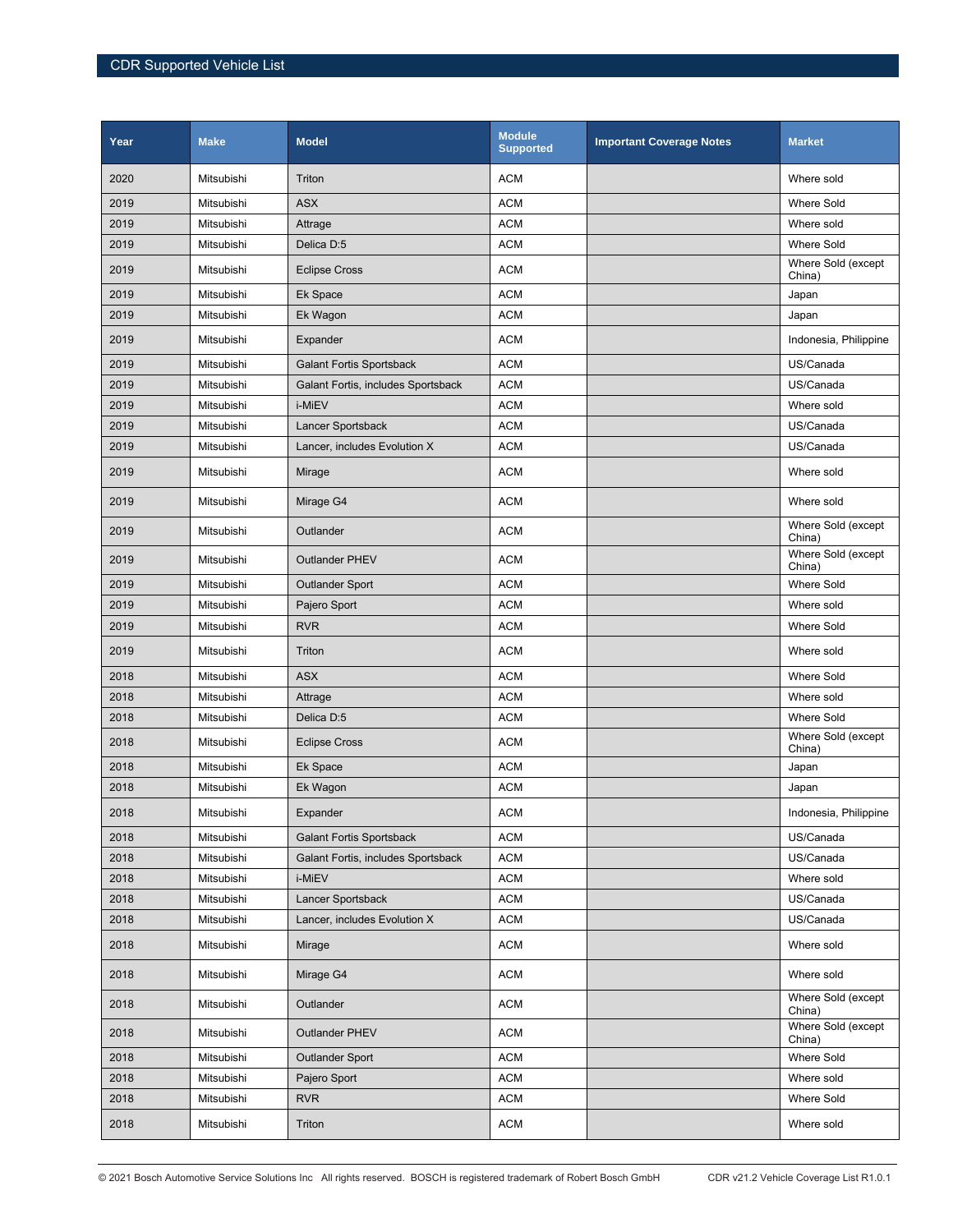| Year | <b>Make</b> | <b>Model</b>                       | <b>Module</b><br><b>Supported</b> | <b>Important Coverage Notes</b> | <b>Market</b>                |
|------|-------------|------------------------------------|-----------------------------------|---------------------------------|------------------------------|
| 2017 | Mitsubishi  | <b>ASX</b>                         | <b>ACM</b>                        |                                 | <b>Where Sold</b>            |
| 2017 | Mitsubishi  | Attrage                            | <b>ACM</b>                        |                                 | Where sold                   |
| 2017 | Mitsubishi  | Delica D:5                         | <b>ACM</b>                        |                                 | <b>Where Sold</b>            |
| 2017 | Mitsubishi  | Ek Space                           | <b>ACM</b>                        |                                 | Japan                        |
| 2017 | Mitsubishi  | Ek Wagon                           | <b>ACM</b>                        |                                 | Japan                        |
| 2017 | Mitsubishi  | <b>Galant Fortis Sportsback</b>    | <b>ACM</b>                        |                                 | US/Canada                    |
| 2017 | Mitsubishi  | Galant Fortis, includes Sportsback | <b>ACM</b>                        |                                 | US/Canada                    |
| 2017 | Mitsubishi  | i-MiEV                             | <b>ACM</b>                        |                                 | Where sold                   |
| 2017 | Mitsubishi  | Lancer Sportsback                  | <b>ACM</b>                        |                                 | US/Canada                    |
| 2017 | Mitsubishi  | Lancer, includes Evolution X       | <b>ACM</b>                        |                                 | US/Canada                    |
| 2017 | Mitsubishi  | Mirage                             | <b>ACM</b>                        |                                 | Where sold                   |
| 2017 | Mitsubishi  | Mirage G4                          | <b>ACM</b>                        |                                 | Where sold                   |
| 2017 | Mitsubishi  | Outlander                          | <b>ACM</b>                        |                                 | Where Sold (except<br>China) |
| 2017 | Mitsubishi  | <b>Outlander Sport</b>             | <b>ACM</b>                        |                                 | <b>Where Sold</b>            |
| 2017 | Mitsubishi  | Pajero Sport                       | <b>ACM</b>                        |                                 | Where sold                   |
| 2017 | Mitsubishi  | <b>RVR</b>                         | <b>ACM</b>                        |                                 | <b>Where Sold</b>            |
| 2017 | Mitsubishi  | Triton                             | <b>ACM</b>                        |                                 | Where sold                   |
| 2016 | Mitsubishi  | <b>ASX</b>                         | <b>ACM</b>                        |                                 | <b>Where Sold</b>            |
| 2016 | Mitsubishi  | Attrage                            | <b>ACM</b>                        |                                 | Where sold                   |
| 2016 | Mitsubishi  | Delica D:5                         | <b>ACM</b>                        |                                 | <b>Where Sold</b>            |
| 2016 | Mitsubishi  | Ek Space                           | <b>ACM</b>                        |                                 | Japan                        |
| 2016 | Mitsubishi  | Ek Wagon                           | <b>ACM</b>                        |                                 | Japan                        |
| 2016 | Mitsubishi  | <b>Galant Fortis Sportsback</b>    | <b>ACM</b>                        |                                 | US/Canada                    |
| 2016 | Mitsubishi  | Galant Fortis, includes Sportsback | <b>ACM</b>                        |                                 | US/Canada                    |
| 2016 | Mitsubishi  | i-MiEV                             | <b>ACM</b>                        |                                 | Where sold                   |
| 2016 | Mitsubishi  | Lancer Sportsback                  | <b>ACM</b>                        |                                 | US/Canada                    |
| 2016 | Mitsubishi  | Lancer, includes Evolution X       | <b>ACM</b>                        |                                 | US/Canada                    |
| 2016 | Mitsubishi  | Mirage                             | <b>ACM</b>                        |                                 | Where sold                   |
| 2016 | Mitsubishi  | Outlander                          | <b>ACM</b>                        |                                 | Where Sold (except<br>China) |
| 2016 | Mitsubishi  | <b>Outlander Sport</b>             | <b>ACM</b>                        |                                 | <b>Where Sold</b>            |
| 2016 | Mitsubishi  | Pajero Sport                       | <b>ACM</b>                        |                                 | Where sold                   |
| 2016 | Mitsubishi  | <b>RVR</b>                         | <b>ACM</b>                        |                                 | Where Sold                   |
| 2016 | Mitsubishi  | Triton                             | <b>ACM</b>                        |                                 | Where sold                   |
| 2015 | Mitsubishi  | <b>ASX</b>                         | <b>ACM</b>                        |                                 | <b>Where Sold</b>            |
| 2015 | Mitsubishi  | Attrage                            | <b>ACM</b>                        |                                 | Where sold                   |
| 2015 | Mitsubishi  | Delica D:5                         | <b>ACM</b>                        |                                 | Where Sold                   |
| 2015 | Mitsubishi  | Ek Space                           | <b>ACM</b>                        |                                 | Japan                        |
| 2015 | Mitsubishi  | Ek Wagon                           | <b>ACM</b>                        |                                 | Japan                        |
| 2015 | Mitsubishi  | <b>Galant Fortis Sportsback</b>    | <b>ACM</b>                        |                                 | US/Canada                    |
| 2015 | Mitsubishi  | Galant Fortis, includes Sportsback | <b>ACM</b>                        |                                 | US/Canada                    |
| 2015 | Mitsubishi  | i-MiEV                             | <b>ACM</b>                        |                                 | Where sold                   |
| 2015 | Mitsubishi  | Lancer Sportsback                  | <b>ACM</b>                        |                                 | US/Canada                    |
| 2015 | Mitsubishi  | Lancer, includes Evolution X       | <b>ACM</b>                        |                                 | US/Canada                    |
| 2015 | Mitsubishi  | Mirage                             | <b>ACM</b>                        |                                 | Where sold                   |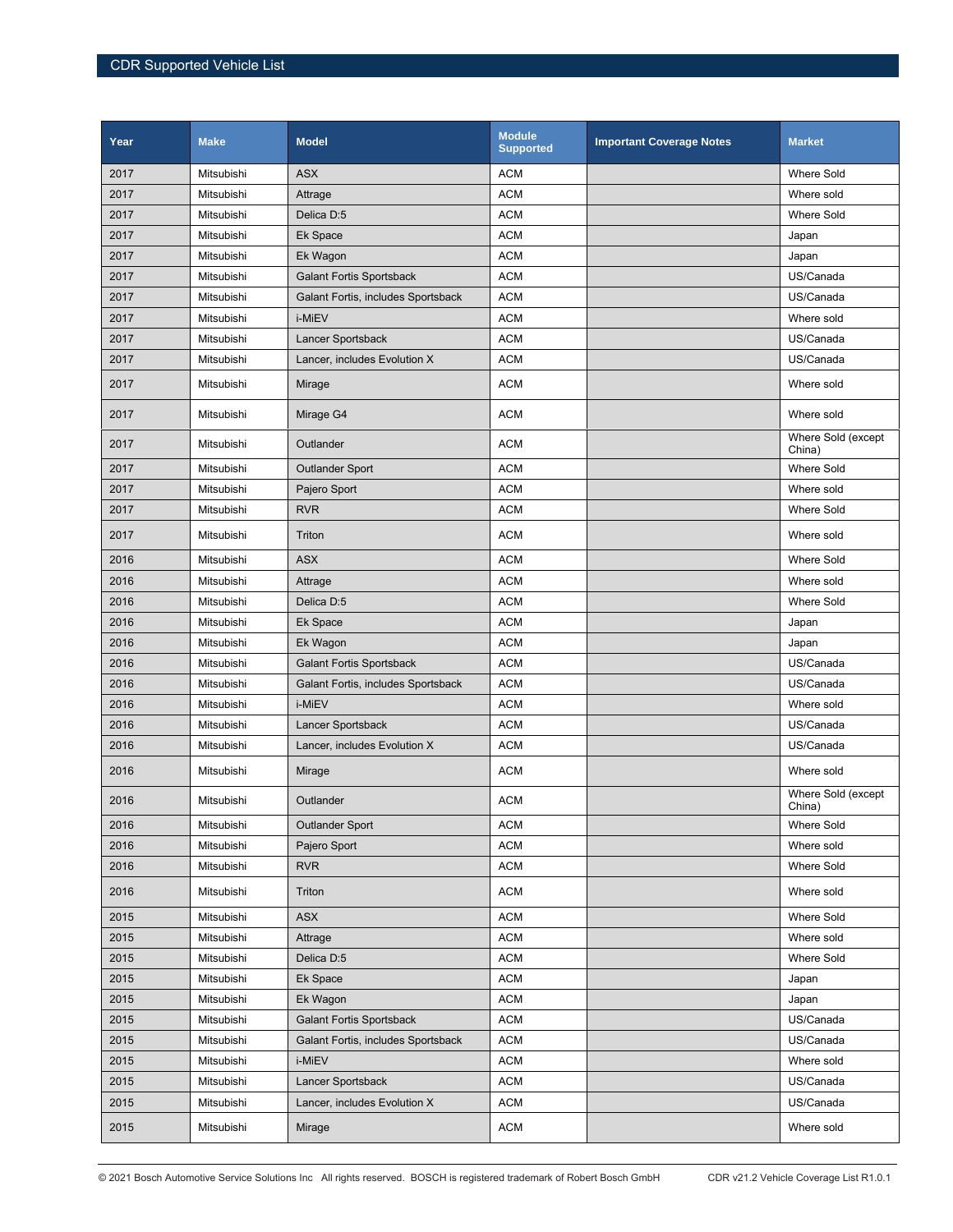| Year | <b>Make</b> | <b>Model</b>                       | <b>Module</b><br><b>Supported</b> | <b>Important Coverage Notes</b> | <b>Market</b>                |
|------|-------------|------------------------------------|-----------------------------------|---------------------------------|------------------------------|
| 2015 | Mitsubishi  | Outlander                          | <b>ACM</b>                        |                                 | Where Sold (except<br>China) |
| 2015 | Mitsubishi  | <b>Outlander Sport</b>             | <b>ACM</b>                        |                                 | <b>Where Sold</b>            |
| 2015 | Mitsubishi  | <b>RVR</b>                         | <b>ACM</b>                        |                                 | <b>Where Sold</b>            |
| 2015 | Mitsubishi  | Triton                             | <b>ACM</b>                        |                                 | Where sold                   |
| 2014 | Mitsubishi  | <b>ASX</b>                         | <b>ACM</b>                        |                                 | <b>Where Sold</b>            |
| 2014 | Mitsubishi  | Attrage                            | <b>ACM</b>                        |                                 | Where sold                   |
| 2014 | Mitsubishi  | Delica D:5                         | <b>ACM</b>                        |                                 | Where Sold                   |
| 2014 | Mitsubishi  | Ek Space                           | <b>ACM</b>                        |                                 | Japan                        |
| 2014 | Mitsubishi  | Ek Wagon                           | <b>ACM</b>                        |                                 | Japan                        |
| 2014 | Mitsubishi  | <b>Galant Fortis Sportsback</b>    | <b>ACM</b>                        |                                 | US/Canada                    |
| 2014 | Mitsubishi  | Galant Fortis, includes Sportsback | <b>ACM</b>                        |                                 | US/Canada                    |
| 2014 | Mitsubishi  | i-MiEV                             | <b>ACM</b>                        |                                 | Where sold                   |
| 2014 | Mitsubishi  | Lancer Sportsback                  | <b>ACM</b>                        |                                 | US/Canada                    |
| 2014 | Mitsubishi  | Lancer, includes Evolution X       | <b>ACM</b>                        |                                 | US/Canada                    |
| 2014 | Mitsubishi  | Mirage                             | <b>ACM</b>                        |                                 | Where sold                   |
| 2014 | Mitsubishi  | Outlander                          | <b>ACM</b>                        |                                 | Where Sold (except<br>China) |
| 2014 | Mitsubishi  | <b>Outlander Sport</b>             | <b>ACM</b>                        |                                 | <b>Where Sold</b>            |
| 2014 | Mitsubishi  | <b>RVR</b>                         | <b>ACM</b>                        |                                 | <b>Where Sold</b>            |
| 2013 | Mitsubishi  | <b>ASX</b>                         | <b>ACM</b>                        |                                 | <b>Where Sold</b>            |
| 2013 | Mitsubishi  | Delica D:5                         | <b>ACM</b>                        |                                 | <b>Where Sold</b>            |
| 2013 | Mitsubishi  | Ek Wagon                           | <b>ACM</b>                        |                                 | Japan                        |
| 2013 | Mitsubishi  | <b>Galant Fortis Sportsback</b>    | <b>ACM</b>                        |                                 | US/Canada                    |
| 2013 | Mitsubishi  | Galant Fortis, includes Sportsback | <b>ACM</b>                        |                                 | US/Canada                    |
| 2013 | Mitsubishi  | i-MiEV                             | <b>ACM</b>                        |                                 | Where sold                   |
| 2013 | Mitsubishi  | Lancer Sportsback                  | <b>ACM</b>                        |                                 | US/Canada                    |
| 2013 | Mitsubishi  | Lancer, includes Evolution X       | <b>ACM</b>                        |                                 | US/Canada                    |
| 2013 | Mitsubishi  | Outlander                          | <b>ACM</b>                        |                                 | US/Canada                    |
| 2013 | Mitsubishi  | <b>Outlander Sport</b>             | <b>ACM</b>                        |                                 | <b>Where Sold</b>            |
| 2012 | Mitsubishi  | <b>ASX</b>                         | <b>ACM</b>                        |                                 | <b>Where Sold</b>            |
| 2012 | Mitsubishi  | Delica D:5                         | <b>ACM</b>                        |                                 | <b>Where Sold</b>            |
| 2012 | Mitsubishi  | Galant Fortis, includes Sportsback | <b>ACM</b>                        |                                 | US/Canada                    |
| 2012 | Mitsubishi  | i-MiEV                             | <b>ACM</b>                        |                                 | Where sold                   |
| 2012 | Mitsubishi  | Lancer Sportsback                  | <b>ACM</b>                        |                                 | US/Canada                    |
| 2012 | Mitsubishi  | Lancer, includes Evolution X & Evo | <b>ACM</b>                        |                                 | US/Canada                    |
| 2012 | Mitsubishi  | <b>Outlander Sport</b>             | <b>ACM</b>                        |                                 | Where Sold                   |
| 2012 | Mitsubishi  | <b>RVR</b>                         | <b>ACM</b>                        |                                 | Where Sold                   |
| 2011 | Mitsubishi  | ASX                                | ACM                               |                                 | Where Sold                   |
| 2011 | Mitsubishi  | Delica D:5                         | <b>ACM</b>                        |                                 | Where Sold                   |
| 2011 | Mitsubishi  | Galant Fortis, includes Sportsback | <b>ACM</b>                        |                                 | US/Canada                    |
| 2011 | Mitsubishi  | Lancer Sportsback                  | <b>ACM</b>                        |                                 | US/Canada                    |
| 2011 | Mitsubishi  | Lancer, includes Evolution X & Evo | <b>ACM</b>                        |                                 | US/Canada                    |
| 2011 | Mitsubishi  | <b>Outlander Sport</b>             | <b>ACM</b>                        |                                 | Where Sold                   |
| 2011 | Mitsubishi  | <b>RVR</b>                         | <b>ACM</b>                        |                                 | Where Sold                   |
| 2010 | Mitsubishi  | Delica D:5                         | <b>ACM</b>                        |                                 | Where Sold                   |
| 2010 | Mitsubishi  | Galant Fortis, includes Sportsback | <b>ACM</b>                        |                                 | US/Canada                    |
| 2010 | Mitsubishi  | Lancer Sportsback                  | <b>ACM</b>                        |                                 | US/Canada                    |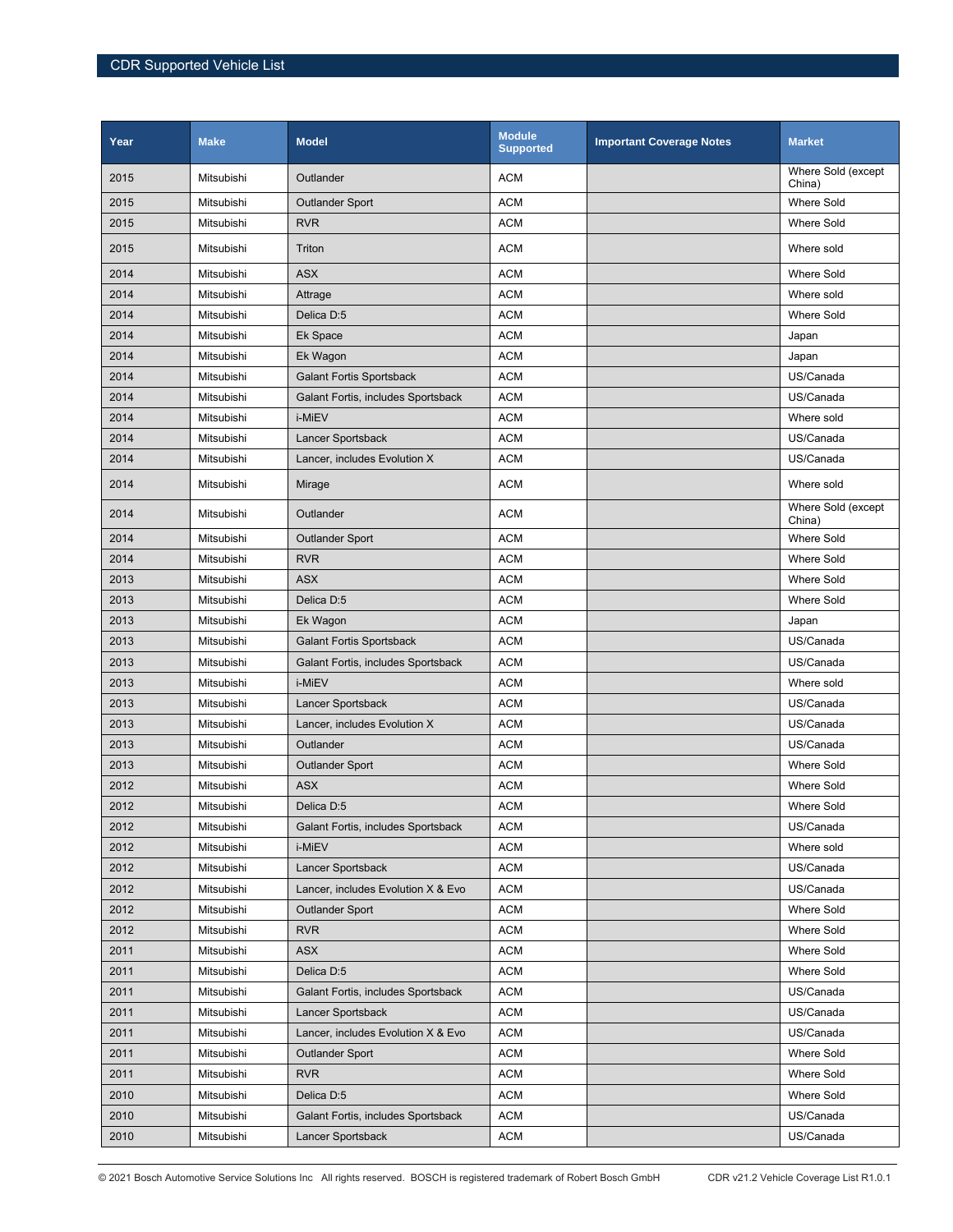| Year | <b>Make</b> | <b>Model</b>                       | <b>Module</b><br><b>Supported</b> | <b>Important Coverage Notes</b> | <b>Market</b>          |
|------|-------------|------------------------------------|-----------------------------------|---------------------------------|------------------------|
| 2010 | Mitsubishi  | Lancer, includes Evolution X & Evo | <b>ACM</b>                        |                                 | US/Canada              |
| 2010 | Mitsubishi  | Raider                             | <b>ACM</b>                        |                                 | US, Canada             |
| 2009 | Mitsubishi  | Delica D:5                         | <b>ACM</b>                        |                                 | Where Sold             |
| 2009 | Mitsubishi  | Galant Fortis, includes Sportsback | <b>ACM</b>                        |                                 | US/Canada              |
| 2009 | Mitsubishi  | Lancer Sportsback                  | <b>ACM</b>                        |                                 | US/Canada              |
| 2009 | Mitsubishi  | Lancer, includes Evolution X & Evo | <b>ACM</b>                        |                                 | US/Canada              |
| 2009 | Mitsubishi  | Raider                             | <b>ACM</b>                        |                                 | US, Canada             |
| 2008 | Mitsubishi  | Delica D:5                         | <b>ACM</b>                        |                                 | <b>Where Sold</b>      |
| 2008 | Mitsubishi  | <b>Galant Fortis</b>               | <b>ACM</b>                        |                                 | US/Canada              |
| 2008 | Mitsubishi  | Lancer, includes Evolution X & Evo | <b>ACM</b>                        |                                 | US/Canada              |
| 2008 | Mitsubishi  | Raider                             | <b>ACM</b>                        |                                 | US, Canada             |
| 2007 | Mitsubishi  | Delica D:5                         | <b>ACM</b>                        |                                 | Where Sold             |
| 2007 | Mitsubishi  | Raider                             | <b>ACM</b>                        |                                 | US, Canada             |
| 2021 | Nissan      | Altima                             | <b>ACM</b>                        | $\pmb{\mathsf{x}}$              | US, Canada             |
| 2021 | Nissan      | Armada                             | <b>ACM</b>                        | $\pmb{\times}$                  | US                     |
| 2021 | Nissan      | Days                               | <b>ACM</b>                        |                                 | Japan                  |
| 2021 | Nissan      | Frontier                           | <b>ACM</b>                        | $\pmb{\times}$                  | US                     |
| 2021 | Nissan      | GT-R                               | <b>ACM</b>                        | X                               | US, Canada             |
| 2021 | Nissan      | <b>Kicks</b>                       | <b>ACM</b>                        | X                               | US, Canada, Japan      |
| 2021 | Nissan      | Leaf                               | <b>ACM</b>                        | $\pmb{\times}$                  | US, Canada             |
| 2021 | Nissan      | Maxima                             | <b>ACM</b>                        | X                               | US, Canada             |
| 2021 | Nissan      | Murano                             | <b>ACM</b>                        | $\pmb{\times}$                  | US, Canada             |
| 2021 | Nissan      | Note                               | <b>ACM</b>                        |                                 | Japan                  |
| 2021 | Nissan      | NV Cargo & Passenger               | <b>ACM</b>                        | X                               | US                     |
| 2021 | Nissan      | NV200 Compact Cargo                | <b>ACM</b>                        | $\pmb{\times}$                  | US, Canada             |
| 2021 | Nissan      | Qashqai                            | <b>ACM</b>                        | $\pmb{\mathsf{x}}$              | Canada                 |
| 2021 | Nissan      | Rogue                              | <b>ACM</b>                        |                                 | US, Canada             |
| 2021 | Nissan      | Rogue Sport                        | <b>ACM</b>                        |                                 | US, Canada             |
| 2021 | Nissan      | Sentra                             | <b>ACM</b>                        |                                 | US, Canada             |
| 2021 | Nissan      | T33                                | <b>ACM</b>                        |                                 | China                  |
| 2021 | Nissan      | Titan, Titan XD                    | <b>ACM</b>                        | X                               | US                     |
| 2021 | Nissan      | Versa                              | <b>ACM</b>                        | X                               | US, Canada             |
| 2020 | Nissan      | 370Z                               | <b>ACM</b>                        |                                 | US, Canada             |
| 2020 | Nissan      | Altima                             | <b>ACM</b>                        | $\boldsymbol{\mathsf{X}}$       | US, Canada,<br>S.Korea |
| 2020 | Nissan      | Armada                             | <b>ACM</b>                        | $\mathsf X$                     | US, Canada             |
| 2020 | Nissan      | Days                               | <b>ACM</b>                        |                                 | Japan                  |
| 2020 | Nissan      | GT-R                               | <b>ACM</b>                        | $\pmb{\mathsf{x}}$              | US, Canada             |
| 2020 | Nissan      | <b>Kicks</b>                       | <b>ACM</b>                        | $\pmb{\mathsf{x}}$              | US, Canada, Japan      |
| 2020 | Nissan      | Leaf                               | <b>ACM</b>                        | $\pmb{\mathsf{x}}$              | US, Canada,<br>S.Korea |
| 2020 | Nissan      | Maxima                             | <b>ACM</b>                        | $\pmb{\mathsf{x}}$              | US, Canada             |
| 2020 | Nissan      | Murano                             | <b>ACM</b>                        | $\mathsf x$                     | US, Canada             |
| 2020 | Nissan      | Note                               | <b>ACM</b>                        |                                 | Japan                  |
| 2020 | Nissan      | NV Cargo & Passenger               | <b>ACM</b>                        | $\pmb{\mathsf{x}}$              | US, Canada             |
| 2020 | Nissan      | NV200 Compact Cargo                | <b>ACM</b>                        | $\pmb{\mathsf{x}}$              | US, Canada             |
| 2020 | Nissan      | Pathfinder                         | <b>ACM</b>                        | $\pmb{\mathsf{x}}$              | US, Canada             |
| 2020 | Nissan      | Qashqai                            | <b>ACM</b>                        | $\pmb{\mathsf{x}}$              | Canada                 |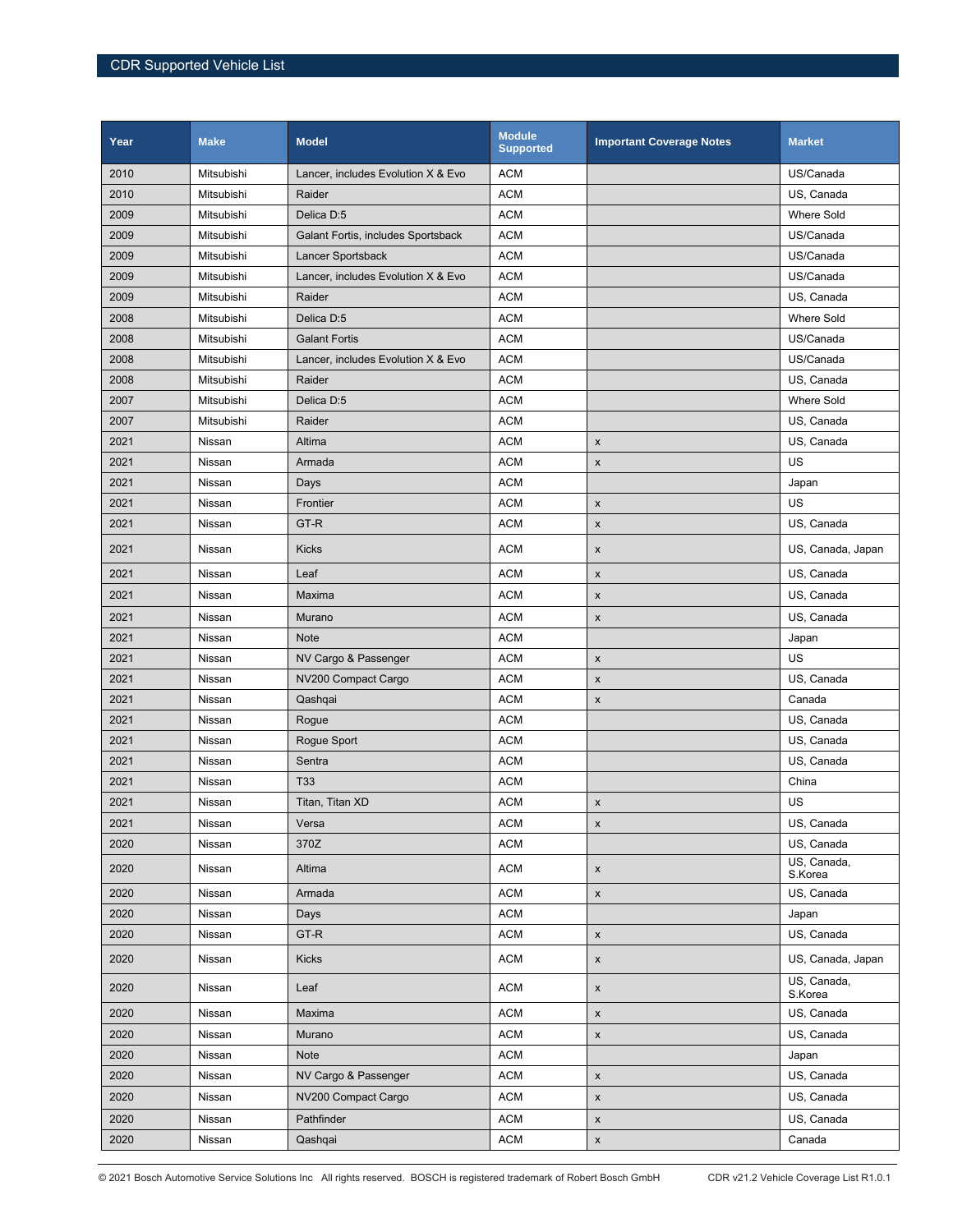| Year | <b>Make</b> | <b>Model</b>               | <b>Module</b><br><b>Supported</b> | <b>Important Coverage Notes</b> | <b>Market</b>          |
|------|-------------|----------------------------|-----------------------------------|---------------------------------|------------------------|
| 2020 | Nissan      | Rogue                      | <b>ACM</b>                        |                                 | US, Canada,<br>S.Korea |
| 2020 | Nissan      | Rogue Sport                | <b>ACM</b>                        |                                 | US, Canada             |
| 2020 | Nissan      | Roox                       | <b>ACM</b>                        |                                 | Japan                  |
| 2020 | Nissan      | Sentra                     | <b>ACM</b>                        |                                 | US, Canada             |
| 2020 | Nissan      | Titan, Titan XD            | <b>ACM</b>                        | X                               | US, Canada             |
| 2020 | Nissan      | Versa Sedan                | <b>ACM</b>                        | $\pmb{\mathsf{x}}$              | US, Canada             |
| 2019 | Nissan      | 370Z                       | <b>ACM</b>                        |                                 | US, Canada             |
| 2019 | Nissan      | Altima                     | <b>ACM</b>                        | $\pmb{\mathsf{x}}$              | US, Canada             |
| 2019 | Nissan      | Armada                     | <b>ACM</b>                        | $\pmb{\mathsf{x}}$              | US, Canada             |
| 2019 | Nissan      | Frontier                   | <b>ACM</b>                        | $\pmb{\mathsf{x}}$              | US, Canada             |
| 2019 | Nissan      | GT-R                       | <b>ACM</b>                        | $\pmb{\mathsf{x}}$              | US, Canada             |
| 2019 | Nissan      | <b>Kicks</b>               | <b>ACM</b>                        | $\pmb{\mathsf{x}}$              | US, Canada             |
| 2019 | Nissan      | Leaf                       | <b>ACM</b>                        | $\pmb{\mathsf{x}}$              | US, Canada,<br>S.Korea |
| 2019 | Nissan      | Maxima                     | <b>ACM</b>                        | $\pmb{\mathsf{x}}$              | US, Canada             |
| 2019 | Nissan      | <b>MICRA</b>               | <b>ACM</b>                        | X                               | Canada                 |
| 2019 | Nissan      | Murano                     | <b>ACM</b>                        | $\pmb{\mathsf{x}}$              | US, Canada             |
| 2019 | Nissan      | NV Cargo & Passenger       | <b>ACM</b>                        | $\pmb{\mathsf{x}}$              | US, Canada             |
| 2019 | Nissan      | NV200 Taxi & Compact Cargo | <b>ACM</b>                        | $\pmb{\mathsf{x}}$              | US, Canada             |
| 2019 | Nissan      | Pathfinder                 | <b>ACM</b>                        | $\pmb{\mathsf{x}}$              | US, Canada             |
| 2019 | Nissan      | Qashqai                    | <b>ACM</b>                        | $\pmb{\mathsf{x}}$              | Canada                 |
| 2019 | Nissan      | Rogue                      | <b>ACM</b>                        |                                 | US, Canada,<br>S.Korea |
| 2019 | Nissan      | Rogue, Rogue Sport         | <b>ACM</b>                        |                                 | US, Canada,<br>S.Korea |
| 2019 | Nissan      | Sentra                     | <b>ACM</b>                        |                                 | US, Canada             |
| 2019 | Nissan      | Sentra                     | <b>ACM</b>                        |                                 | US, Canada             |
| 2019 | Nissan      | Titan, Titan XD            | <b>ACM</b>                        | $\pmb{\mathsf{x}}$              | US, Canada             |
| 2019 | Nissan      | Versa Note                 | <b>ACM</b>                        | $\pmb{\mathsf{x}}$              | US, Canada             |
| 2019 | Nissan      | Versa Sedan                | <b>ACM</b>                        | $\pmb{\mathsf{x}}$              | US, Canada             |
| 2018 | Nissan      | Altima                     | <b>ACM</b>                        |                                 | US, Canada             |
| 2018 | Nissan      | Armada                     | <b>ACM</b>                        |                                 | US, Canada             |
| 2018 | Nissan      | Frontier                   | <b>ACM</b>                        |                                 | US, Canada             |
| 2018 | Nissan      | GT-R                       | <b>ACM</b>                        |                                 | US, Canada             |
| 2018 | Nissan      | Leaf                       | <b>ACM</b>                        |                                 | US, Canada,<br>S.Korea |
| 2018 | Nissan      | Maxima                     | <b>ACM</b>                        |                                 | US, Canada             |
| 2018 | Nissan      | <b>MICRA</b>               | <b>ACM</b>                        |                                 | Canada                 |
| 2018 | Nissan      | Murano                     | <b>ACM</b>                        |                                 | US, Canada             |
| 2018 | Nissan      | NV Cargo & Passenger       | <b>ACM</b>                        |                                 | US, Canada             |
| 2018 | Nissan      | NV200 Taxi & Compact Cargo | <b>ACM</b>                        |                                 | US, Canada             |
| 2018 | Nissan      | Pathfinder                 | ACM                               |                                 | US, Canada             |
| 2018 | Nissan      | Qashqai                    | <b>ACM</b>                        | $\pmb{\mathsf{x}}$              | Canada                 |
| 2018 | Nissan      | Rogue                      | <b>ACM</b>                        |                                 | US, Canada,<br>S.Korea |
| 2018 | Nissan      | Sentra                     | <b>ACM</b>                        |                                 | US, Canada             |
| 2018 | Nissan      | Titan                      | <b>ACM</b>                        |                                 | US, Canada             |
| 2018 | Nissan      | Versa Note                 | ACM                               |                                 | US, Canada             |
| 2018 | Nissan      | Versa Sedan                | <b>ACM</b>                        |                                 | US, Canada             |
| 2017 | Nissan      | 370Z                       | <b>ACM</b>                        |                                 | US, Canada             |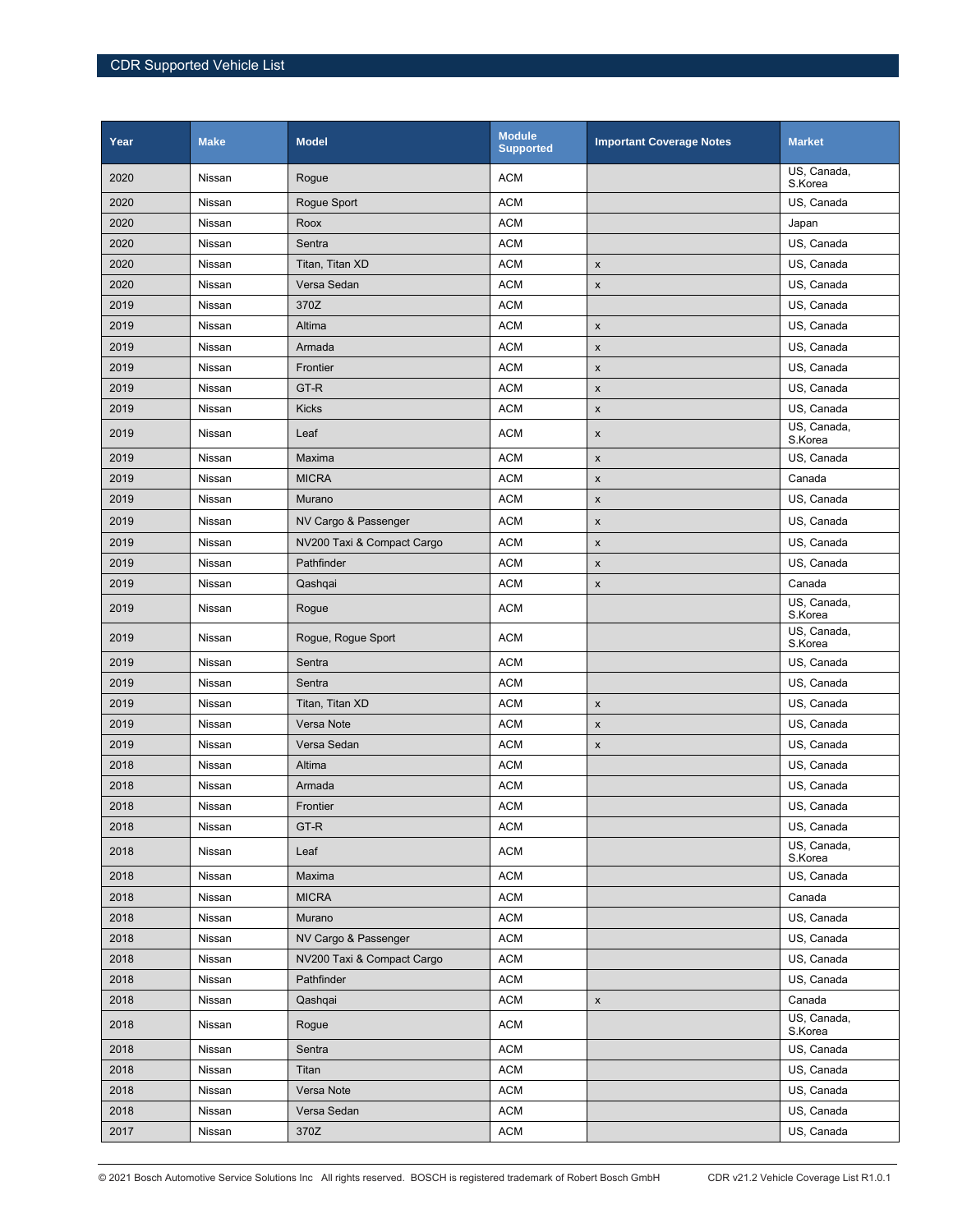| Year | <b>Make</b> | <b>Model</b>               | <b>Module</b><br><b>Supported</b> | <b>Important Coverage Notes</b> | <b>Market</b> |
|------|-------------|----------------------------|-----------------------------------|---------------------------------|---------------|
| 2017 | Nissan      | Altima Sedan               | <b>ACM</b>                        |                                 | US, Canada    |
| 2017 | Nissan      | Armada                     | <b>ACM</b>                        |                                 | US, Canada    |
| 2017 | Nissan      | Frontier                   | <b>ACM</b>                        |                                 | US, Canada    |
| 2017 | Nissan      | GT-R                       | <b>ACM</b>                        |                                 | US, Canada    |
| 2017 | Nissan      | Juke                       | <b>ACM</b>                        |                                 | US, Canada    |
| 2017 | Nissan      | Leaf                       | <b>ACM</b>                        |                                 | US, Canada    |
| 2017 | Nissan      | Maxima                     | <b>ACM</b>                        |                                 | US, Canada    |
| 2017 | Nissan      | <b>MICRA</b>               | <b>ACM</b>                        |                                 | Canada        |
| 2017 | Nissan      | Murano                     | <b>ACM</b>                        |                                 | US, Canada    |
| 2017 | Nissan      | NV Cargo & Passenger       | <b>ACM</b>                        |                                 | US, Canada    |
| 2017 | Nissan      | NV200 Taxi & Compact Cargo | <b>ACM</b>                        |                                 | US, Canada    |
| 2017 | Nissan      | Pathfinder                 | <b>ACM</b>                        |                                 | US, Canada    |
| 2017 | Nissan      | Qashqai                    | <b>ACM</b>                        | $\pmb{\mathsf{x}}$              | Canada        |
| 2017 | Nissan      | Quest                      | <b>ACM</b>                        |                                 | US, Canada    |
| 2017 | Nissan      | Rogue, Rogue Sport         | <b>ACM</b>                        |                                 | US, Canada    |
| 2017 | Nissan      | Sentra                     | <b>ACM</b>                        |                                 | US, Canada    |
| 2017 | Nissan      | Titan                      | <b>ACM</b>                        |                                 | US, Canada    |
| 2017 | Nissan      | Versa Note                 | <b>ACM</b>                        |                                 | US, Canada    |
| 2017 | Nissan      | Versa Sedan                | <b>ACM</b>                        |                                 | US, Canada    |
| 2016 | Nissan      | 370Z                       | <b>ACM</b>                        |                                 | US, Canada    |
| 2016 | Nissan      | Altima                     | <b>ACM</b>                        |                                 | US, Canada    |
| 2016 | Nissan      | Frontier                   | <b>ACM</b>                        |                                 | US, Canada    |
| 2016 | Nissan      | GT-R                       | <b>ACM</b>                        |                                 | US, Canada    |
| 2016 | Nissan      | Juke                       | <b>ACM</b>                        |                                 | US, Canada    |
| 2016 | Nissan      | Leaf                       | <b>ACM</b>                        |                                 | US, Canada    |
| 2016 | Nissan      | Maxima                     | <b>ACM</b>                        |                                 | US, Canada    |
| 2016 | Nissan      | <b>MICRA</b>               | <b>ACM</b>                        |                                 | Canada        |
| 2016 | Nissan      | Murano                     | <b>ACM</b>                        |                                 | US, Canada    |
| 2016 | Nissan      | NV Cargo & Passenger       | <b>ACM</b>                        |                                 | US, Canada    |
| 2016 | Nissan      | NV200 Taxi & Compact Cargo | <b>ACM</b>                        |                                 | US, Canada    |
| 2016 | Nissan      | Pathfinder                 | <b>ACM</b>                        |                                 | US, Canada    |
| 2016 | Nissan      | Quest                      | <b>ACM</b>                        |                                 | US, Canada    |
| 2016 | Nissan      | Rogue                      | <b>ACM</b>                        |                                 | US, Canada    |
| 2016 | Nissan      | Sentra                     | <b>ACM</b>                        |                                 | US, Canada    |
| 2016 | Nissan      | Titan                      | <b>ACM</b>                        |                                 | US, Canada    |
| 2016 | Nissan      | Versa Note                 | <b>ACM</b>                        |                                 | US, Canada    |
| 2016 | Nissan      | Versa Sedan                | <b>ACM</b>                        |                                 | US, Canada    |
| 2015 | Nissan      | 370Z                       | <b>ACM</b>                        |                                 | US, Canada    |
| 2015 | Nissan      | Altima Sedan               | <b>ACM</b>                        |                                 | US, Canada    |
| 2015 | Nissan      | Armada                     | <b>ACM</b>                        |                                 | US, Canada    |
| 2015 | Nissan      | Frontier                   | <b>ACM</b>                        |                                 | US, Canada    |
| 2015 | Nissan      | GT-R                       | <b>ACM</b>                        |                                 | US, Canada    |
| 2015 | Nissan      | Juke                       | <b>ACM</b>                        |                                 | US, Canada    |
| 2015 | Nissan      | Leaf                       | <b>ACM</b>                        |                                 | US, Canada    |
| 2015 | Nissan      | Maxima Sedan               | <b>ACM</b>                        |                                 | US, Canada    |
| 2015 | Nissan      | <b>MICRA</b>               | <b>ACM</b>                        |                                 | Canada        |
| 2015 | Nissan      | Murano (all)               | <b>ACM</b>                        |                                 | US, Canada    |
| 2015 | Nissan      | NV Cargo & Passenger       | <b>ACM</b>                        |                                 | US, Canada    |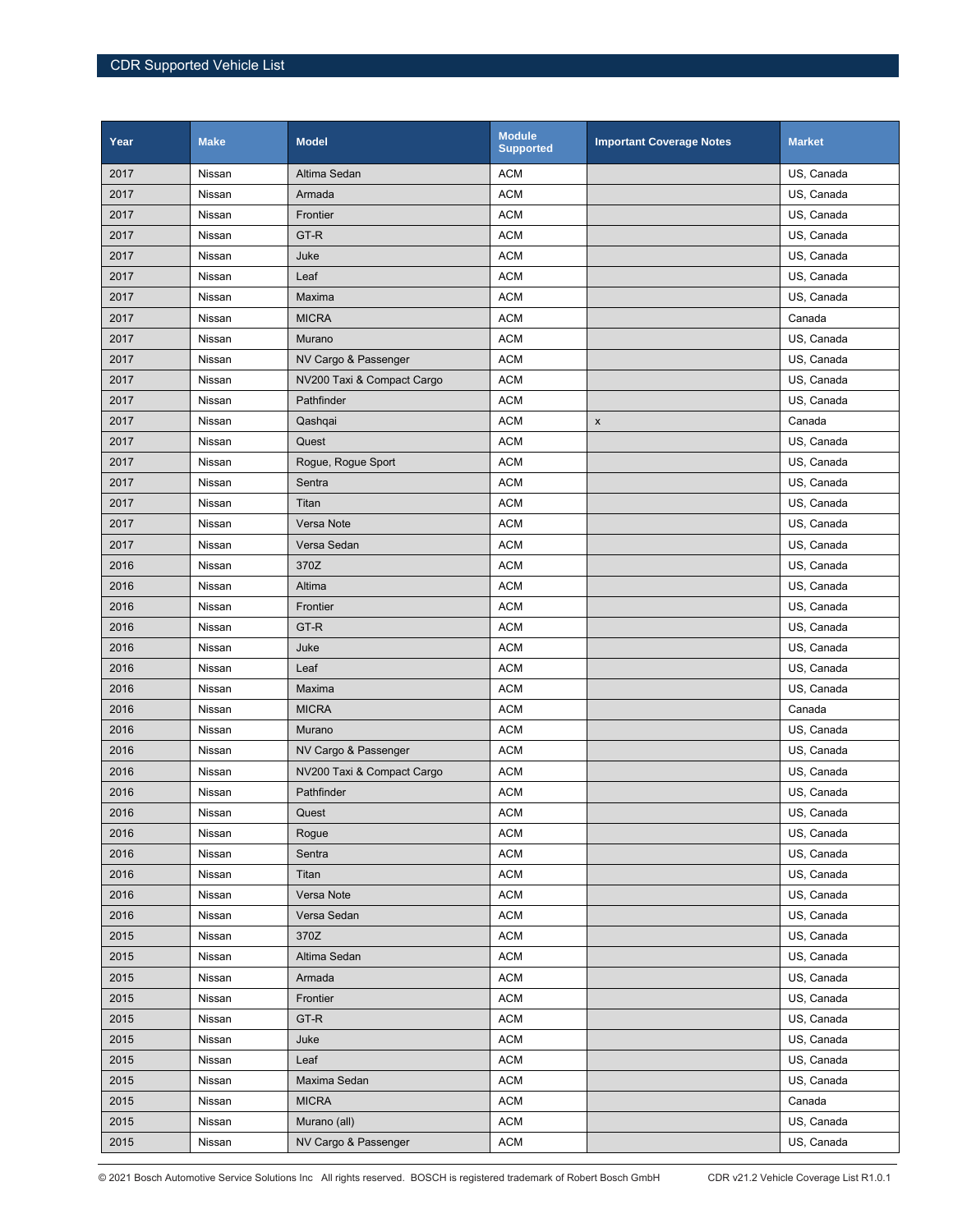| Year | <b>Make</b> | <b>Model</b>                      | <b>Module</b><br><b>Supported</b> | <b>Important Coverage Notes</b>                            | <b>Market</b> |
|------|-------------|-----------------------------------|-----------------------------------|------------------------------------------------------------|---------------|
| 2015 | Nissan      | NV200 Taxi & Compact Cargo        | <b>ACM</b>                        |                                                            | US, Canada    |
| 2015 | Nissan      | Pathfinder                        | <b>ACM</b>                        |                                                            | US, Canada    |
| 2015 | Nissan      | Quest                             | <b>ACM</b>                        |                                                            | US. Canada    |
| 2015 | Nissan      | Rogue                             | <b>ACM</b>                        |                                                            | US, Canada    |
| 2015 | Nissan      | Sentra                            | <b>ACM</b>                        |                                                            | US, Canada    |
| 2015 | Nissan      | Titan                             | <b>ACM</b>                        |                                                            | US, Canada    |
| 2015 | Nissan      | Versa Note                        | <b>ACM</b>                        |                                                            | US, Canada    |
| 2015 | Nissan      | Versa Sedan                       | <b>ACM</b>                        |                                                            | US, Canada    |
| 2015 | Nissan      | <b>Xterra</b>                     | <b>ACM</b>                        |                                                            | US, Canada    |
| 2014 | Nissan      | 370Z                              | <b>ACM</b>                        |                                                            | US, Canada    |
| 2014 | Nissan      | Altima Sedan                      | <b>ACM</b>                        |                                                            | US, Canada    |
| 2014 | Nissan      | Armada                            | <b>ACM</b>                        |                                                            | US, Canada    |
| 2014 | Nissan      | Cube                              | <b>ACM</b>                        |                                                            | US, Canada    |
| 2014 | Nissan      | Frontier                          | <b>ACM</b>                        |                                                            | US, Canada    |
| 2014 | Nissan      | GT-R                              | <b>ACM</b>                        |                                                            | US, Canada    |
| 2014 | Nissan      | Juke                              | <b>ACM</b>                        |                                                            | US, Canada    |
| 2014 | Nissan      | Leaf                              | <b>ACM</b>                        |                                                            | US, Canada    |
| 2014 | Nissan      | Maxima Sedan                      | <b>ACM</b>                        |                                                            | US, Canada    |
| 2014 | Nissan      | Murano (all)                      | <b>ACM</b>                        |                                                            | US, Canada    |
| 2014 | Nissan      | NV Cargo & Passenger              | <b>ACM</b>                        |                                                            | US, Canada    |
| 2014 | Nissan      | NV200 Taxi & Compact Cargo        | <b>ACM</b>                        |                                                            | US, Canada    |
| 2014 | Nissan      | Pathfinder                        | <b>ACM</b>                        |                                                            | US, Canada    |
| 2014 | Nissan      | Quest                             | <b>ACM</b>                        |                                                            | US, Canada    |
| 2014 | Nissan      | Rogue                             | <b>ACM</b>                        |                                                            | US, Canada    |
| 2014 | Nissan      | Sentra                            | <b>ACM</b>                        |                                                            | US, Canada    |
| 2014 | Nissan      | Titan                             | <b>ACM</b>                        |                                                            | US, Canada    |
| 2014 | Nissan      | Versa Note                        | <b>ACM</b>                        |                                                            | US, Canada    |
| 2014 | Nissan      | Versa Sedan                       | <b>ACM</b>                        |                                                            | US, Canada    |
| 2014 | Nissan      | <b>Xterra</b>                     | <b>ACM</b>                        |                                                            | US, Canada    |
| 2013 | Nissan      | 370Z                              | <b>ACM</b>                        | Vehicle production dates 8/2012<br>and later are supported | US, Canada    |
| 2013 | Nissan      | Altima Coupe & Sedan              | <b>ACM</b>                        |                                                            | US, Canada    |
| 2013 | Nissan      | Armada                            | <b>ACM</b>                        |                                                            | US. Canada    |
| 2013 | Nissan      | Cube                              | <b>ACM</b>                        |                                                            | US, Canada    |
| 2013 | Nissan      | Frontier                          | <b>ACM</b>                        |                                                            | US, Canada    |
| 2013 | Nissan      | Juke                              | <b>ACM</b>                        |                                                            | US, Canada    |
| 2013 | Nissan      | Leaf                              | <b>ACM</b>                        |                                                            | US, Canada    |
| 2013 | Nissan      | Maxima Sedan                      | <b>ACM</b>                        |                                                            | US, Canada    |
| 2013 | Nissan      | Murano (includes Cross Cabriolet) | <b>ACM</b>                        |                                                            | US, Canada    |
| 2013 | Nissan      | NV Van/Bus (1500, 2500, 3500)     | <b>ACM</b>                        |                                                            | US, Canada    |
| 2013 | Nissan      | <b>NV200</b>                      | <b>ACM</b>                        |                                                            | US, Canada    |
| 2013 | Nissan      | Pathfinder                        | <b>ACM</b>                        |                                                            | US, Canada    |
| 2013 | Nissan      | Quest                             | <b>ACM</b>                        |                                                            | US, Canada    |
| 2013 | Nissan      | Rogue                             | <b>ACM</b>                        |                                                            | US, Canada    |
| 2013 | Nissan      | Sentra                            | <b>ACM</b>                        |                                                            | US, Canada    |
| 2013 | Nissan      | Titan                             | <b>ACM</b>                        |                                                            | US, Canada    |
| 2013 | Nissan      | Versa Sedan                       | <b>ACM</b>                        |                                                            | US, Canada    |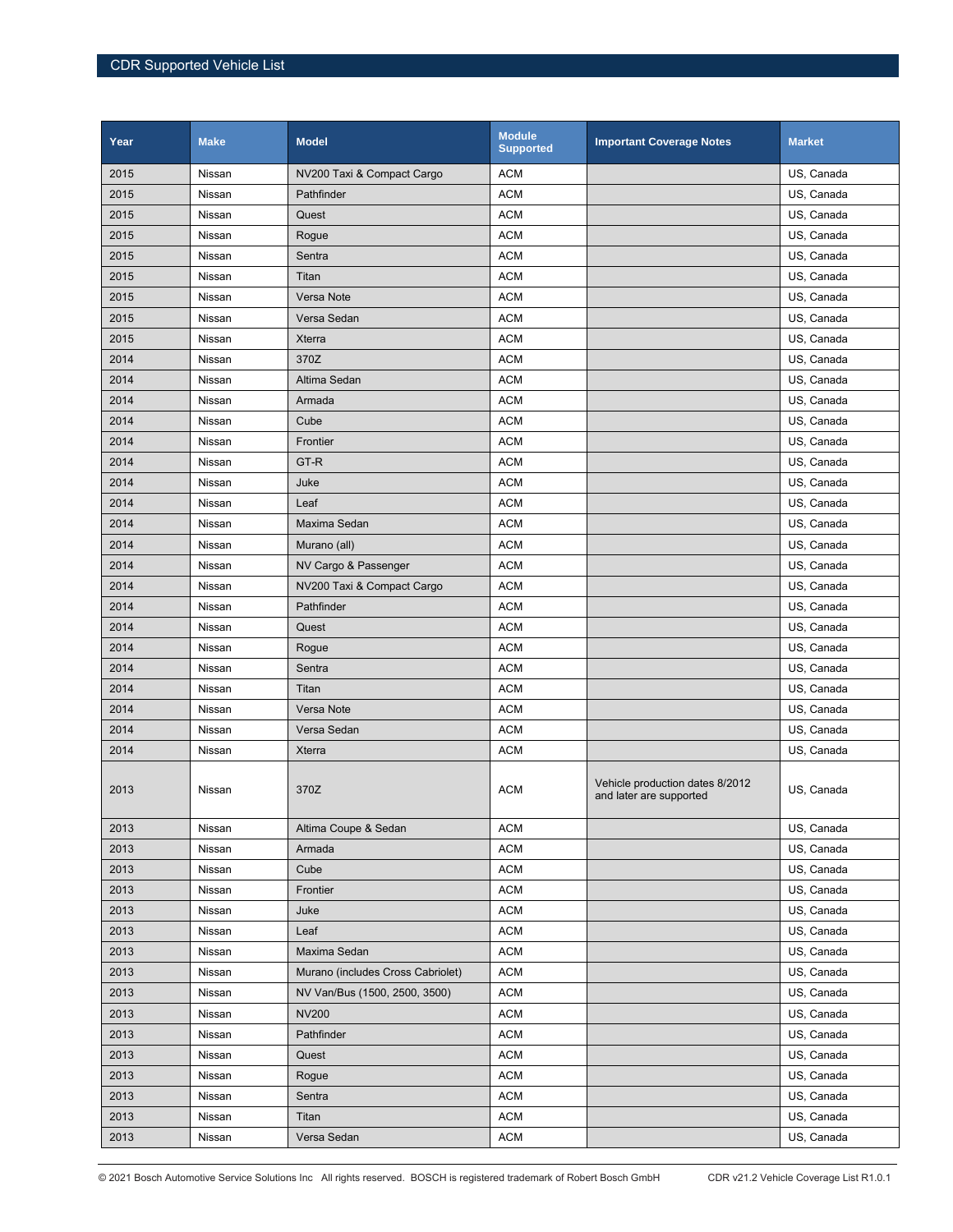| Year | <b>Make</b> | <b>Model</b>        | <b>Module</b><br><b>Supported</b> | <b>Important Coverage Notes</b>                             | <b>Market</b> |
|------|-------------|---------------------|-----------------------------------|-------------------------------------------------------------|---------------|
| 2013 | Nissan      | Xterra              | <b>ACM</b>                        |                                                             | US, Canada    |
| 2012 | Nissan      | Frontier            | <b>ACM</b>                        | Vehicle production dates 10/2012<br>and later are supported | US, Canada    |
| 2012 | Nissan      | Versa Hatchback     | <b>ACM</b>                        | Vehicle production dates 9/2012<br>and later are supported  | US, Canada    |
| 2012 | Nissan      | Xterra              | <b>ACM</b>                        | Vehicle production dates 10/2012<br>and later are supported | US, Canada    |
| 2004 | Oldsmobile  | Alero               | <b>ACM</b>                        |                                                             | NAFTA         |
| 2004 | Oldsmobile  | <b>Bravada</b>      | <b>ACM</b>                        |                                                             | <b>NAFTA</b>  |
| 2004 | Oldsmobile  | Sillouhette         | <b>ACM</b>                        |                                                             | <b>NAFTA</b>  |
| 2003 | Oldsmobile  | Alero               | <b>ACM</b>                        |                                                             | <b>NAFTA</b>  |
| 2003 | Oldsmobile  | Aurora              | <b>ACM</b>                        |                                                             | <b>NAFTA</b>  |
| 2003 | Oldsmobile  | <b>Bravada</b>      | <b>ACM</b>                        |                                                             | <b>NAFTA</b>  |
| 2003 | Oldsmobile  | Sillouhette         | <b>ACM</b>                        |                                                             | <b>NAFTA</b>  |
| 2002 | Oldsmobile  | Alero               | <b>ACM</b>                        |                                                             | <b>NAFTA</b>  |
| 2002 | Oldsmobile  | Aurora              | <b>ACM</b>                        |                                                             | <b>NAFTA</b>  |
| 2002 | Oldsmobile  | <b>Bravada</b>      | <b>ACM</b>                        |                                                             | <b>NAFTA</b>  |
| 2002 | Oldsmobile  | Intrigue            | <b>ACM</b>                        |                                                             | <b>NAFTA</b>  |
| 2002 | Oldsmobile  | Sillouhette         | <b>ACM</b>                        |                                                             | <b>NAFTA</b>  |
| 2001 | Oldsmobile  | Alero               | <b>ACM</b>                        |                                                             | <b>NAFTA</b>  |
| 2001 | Oldsmobile  | Aurora              | <b>ACM</b>                        |                                                             | <b>NAFTA</b>  |
| 2001 | Oldsmobile  | <b>Bravada</b>      | <b>ACM</b>                        |                                                             | <b>NAFTA</b>  |
| 2001 | Oldsmobile  | Intrigue            | <b>ACM</b>                        |                                                             | <b>NAFTA</b>  |
| 2001 | Oldsmobile  | Sillouhette         | <b>ACM</b>                        |                                                             | <b>NAFTA</b>  |
| 2000 | Oldsmobile  | Alero               | <b>ACM</b>                        |                                                             | <b>NAFTA</b>  |
| 2000 | Oldsmobile  | <b>Bravada</b>      | <b>ACM</b>                        |                                                             | <b>NAFTA</b>  |
| 2000 | Oldsmobile  | Intrigue            | <b>ACM</b>                        |                                                             | <b>NAFTA</b>  |
| 2000 | Oldsmobile  | Sillouhette         | <b>ACM</b>                        |                                                             | <b>NAFTA</b>  |
| 1999 | Oldsmobile  | Alero               | <b>ACM</b>                        |                                                             | <b>NAFTA</b>  |
| 1999 | Oldsmobile  | Aurora              | <b>ACM</b>                        |                                                             | <b>NAFTA</b>  |
| 1999 | Oldsmobile  | <b>Bravada</b>      | <b>ACM</b>                        |                                                             | <b>NAFTA</b>  |
| 1999 | Oldsmobile  | Cutlass             | <b>ACM</b>                        |                                                             | <b>NAFTA</b>  |
| 1999 | Oldsmobile  | <b>Eighty Eight</b> | <b>ACM</b>                        |                                                             | <b>NAFTA</b>  |
| 1999 | Oldsmobile  | Intrigue            | <b>ACM</b>                        |                                                             | <b>NAFTA</b>  |
| 1999 | Oldsmobile  | <b>LSS</b>          | <b>ACM</b>                        |                                                             | <b>NAFTA</b>  |
| 1999 | Oldsmobile  | Sillouhette         | <b>ACM</b>                        |                                                             | <b>NAFTA</b>  |
| 1998 | Oldsmobile  | Achieva             | ACM                               |                                                             | <b>NAFTA</b>  |
| 1998 | Oldsmobile  | Aurora              | $\mathsf{ACM}$                    |                                                             | <b>NAFTA</b>  |
| 1998 | Oldsmobile  | <b>Bravada</b>      | <b>ACM</b>                        |                                                             | <b>NAFTA</b>  |
| 1998 | Oldsmobile  | Cutlass             | <b>ACM</b>                        |                                                             | <b>NAFTA</b>  |
| 1998 | Oldsmobile  | <b>Eighty Eight</b> | <b>ACM</b>                        |                                                             | <b>NAFTA</b>  |
| 1998 | Oldsmobile  | Intrigue            | <b>ACM</b>                        |                                                             | <b>NAFTA</b>  |
| 1998 | Oldsmobile  | <b>LSS</b>          | <b>ACM</b>                        |                                                             | <b>NAFTA</b>  |
| 1998 | Oldsmobile  | Regency             | <b>ACM</b>                        |                                                             | <b>NAFTA</b>  |
| 1998 | Oldsmobile  | Sillouhette         | <b>ACM</b>                        |                                                             | <b>NAFTA</b>  |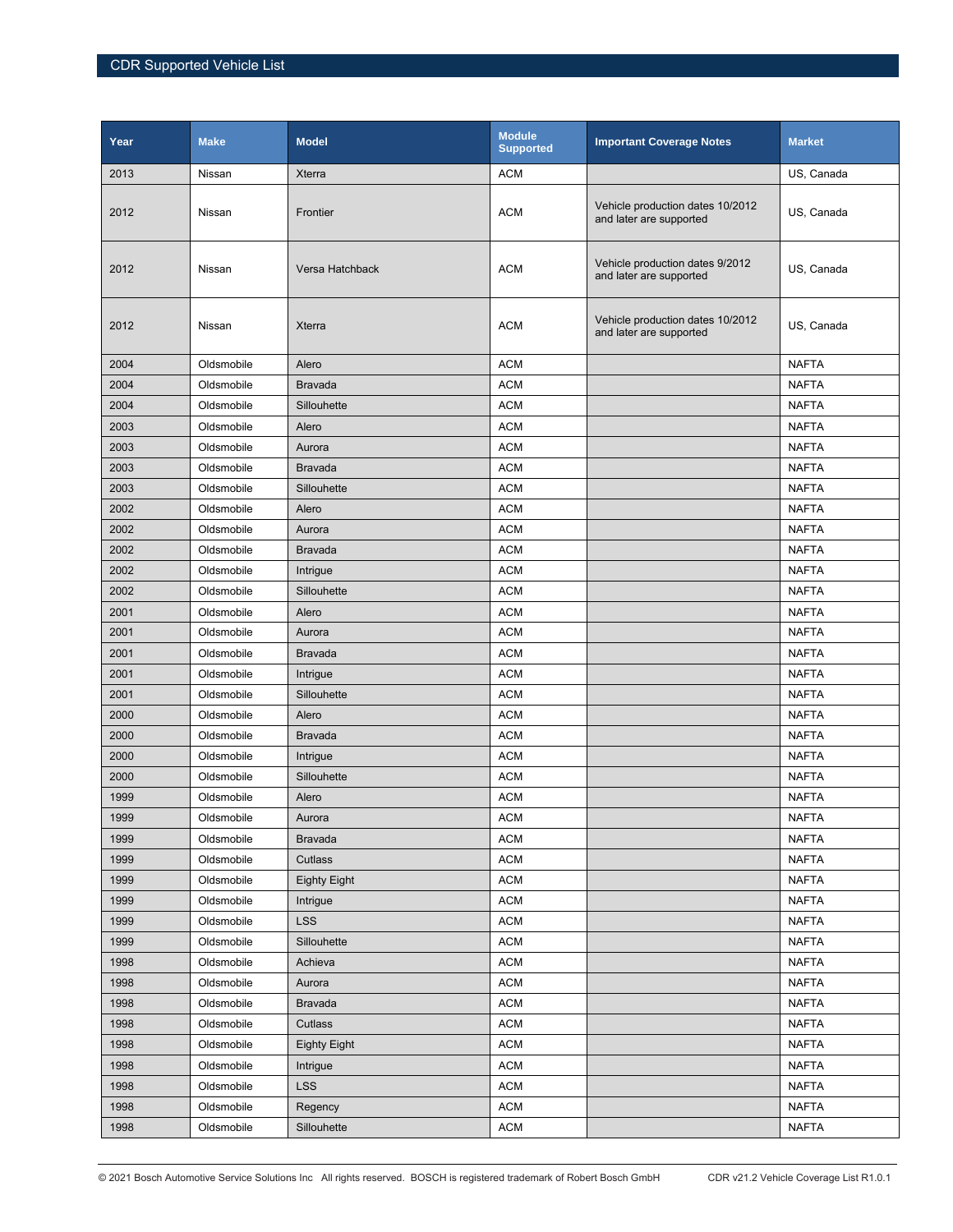| Year | <b>Make</b> | <b>Model</b>           | <b>Module</b><br><b>Supported</b> | <b>Important Coverage Notes</b> | <b>Market</b> |
|------|-------------|------------------------|-----------------------------------|---------------------------------|---------------|
| 1997 | Oldsmobile  | Achieva                | <b>ACM</b>                        |                                 | <b>NAFTA</b>  |
| 1997 | Oldsmobile  | Aurora                 | <b>ACM</b>                        |                                 | <b>NAFTA</b>  |
| 1997 | Oldsmobile  | <b>Cutlass Supreme</b> | <b>ACM</b>                        |                                 | <b>NAFTA</b>  |
| 1997 | Oldsmobile  | <b>Eighty Eight</b>    | <b>ACM</b>                        |                                 | <b>NAFTA</b>  |
| 1997 | Oldsmobile  | <b>LSS</b>             | <b>ACM</b>                        |                                 | <b>NAFTA</b>  |
| 1997 | Oldsmobile  | Regency                | <b>ACM</b>                        |                                 | <b>NAFTA</b>  |
| 1997 | Oldsmobile  | Sillouhette            | <b>ACM</b>                        |                                 | <b>NAFTA</b>  |
| 1996 | Oldsmobile  | Achieva                | <b>ACM</b>                        |                                 | <b>NAFTA</b>  |
| 1996 | Oldsmobile  | Aurora                 | <b>ACM</b>                        |                                 | <b>NAFTA</b>  |
| 1996 | Oldsmobile  | <b>Cutlass Supreme</b> | <b>ACM</b>                        |                                 | <b>NAFTA</b>  |
| 1996 | Oldsmobile  | <b>Eighty Eight</b>    | <b>ACM</b>                        |                                 | <b>NAFTA</b>  |
| 1996 | Oldsmobile  | <b>LSS</b>             | <b>ACM</b>                        |                                 | <b>NAFTA</b>  |
| 1996 | Oldsmobile  | <b>Ninety Eight</b>    | <b>ACM</b>                        |                                 | <b>NAFTA</b>  |
| 1995 | Oldsmobile  | <b>Cutlass Supreme</b> | <b>ACM</b>                        |                                 | <b>NAFTA</b>  |
| 1995 | Oldsmobile  | <b>Eighty Eight</b>    | <b>ACM</b>                        |                                 | <b>NAFTA</b>  |
| 1995 | Oldsmobile  | Ninety Eight           | <b>ACM</b>                        |                                 | <b>NAFTA</b>  |
| 2018 | Opel        | Ampera-e               | <b>ACM</b>                        |                                 | Australia/NZ  |
| 2017 | Opel        | Ampera-e               | <b>ACM</b>                        |                                 | Australia/NZ  |
| 2014 | Opel        | Astra                  | <b>ACM</b>                        |                                 | Australia/NZ  |
| 2014 | Opel        | Insignia               | <b>ACM</b>                        |                                 | Australia/NZ  |
| 2013 | Opel        | Astra                  | <b>ACM</b>                        |                                 | Australia/NZ  |
| 2013 | Opel        | Insignia               | <b>ACM</b>                        |                                 | Australia/NZ  |
| 2017 | Pagani      | Huayra                 | <b>ACM</b>                        |                                 | US, Canada    |
| 2016 | Pagani      | Huayra                 | <b>ACM</b>                        |                                 | US, Canada    |
| 2021 | Peugeot     | 408                    | <b>ACM</b>                        |                                 | China         |
| 2021 | Peugeot     | 508                    | <b>ACM</b>                        |                                 | China         |
| 2021 | Peugeot     | 2008                   | <b>ACM</b>                        |                                 | China         |
| 2021 | Peugeot     | 4008                   | <b>ACM</b>                        |                                 | China         |
| 2021 | Peugeot     | 5008                   | <b>ACM</b>                        |                                 | China         |
| 2010 | Pontiac     | G <sub>3</sub>         | <b>ACM</b>                        |                                 | <b>NAFTA</b>  |
| 2010 | Pontiac     | G <sub>5</sub>         | <b>ACM</b>                        |                                 | <b>NAFTA</b>  |
| 2010 | Pontiac     | G <sub>6</sub>         | <b>ACM</b>                        |                                 | <b>NAFTA</b>  |
| 2010 | Pontiac     | G <sub>8</sub>         | <b>ACM</b>                        |                                 | <b>NAFTA</b>  |
| 2010 | Pontiac     | Solstice               | <b>ACM</b>                        |                                 | <b>NAFTA</b>  |
| 2010 | Pontiac     | Vibe                   | <b>ACM</b>                        |                                 | <b>NAFTA</b>  |
| 2010 | Pontiac     | Wave                   | <b>ACM</b>                        |                                 | <b>NAFTA</b>  |
| 2009 | Pontiac     | G <sub>3</sub>         | <b>ACM</b>                        |                                 | <b>NAFTA</b>  |
| 2009 | Pontiac     | G <sub>5</sub>         | <b>ACM</b>                        |                                 | <b>NAFTA</b>  |
| 2009 | Pontiac     | G <sub>6</sub>         | <b>ACM</b>                        |                                 | <b>NAFTA</b>  |
| 2009 | Pontiac     | G <sub>8</sub>         | <b>ACM</b>                        |                                 | <b>NAFTA</b>  |
| 2009 | Pontiac     | Montana                | <b>ACM</b>                        |                                 | <b>NAFTA</b>  |
| 2009 | Pontiac     | Solstice               | <b>ACM</b>                        |                                 | <b>NAFTA</b>  |
| 2009 | Pontiac     | Torrent                | ACM / ROS                         |                                 | <b>NAFTA</b>  |
| 2009 | Pontiac     | Vibe                   | <b>ACM</b>                        |                                 | <b>NAFTA</b>  |
| 2009 | Pontiac     | Wave                   | <b>ACM</b>                        |                                 | <b>NAFTA</b>  |
| 2008 | Pontiac     | G <sub>5</sub>         | <b>ACM</b>                        |                                 | <b>NAFTA</b>  |
| 2008 | Pontiac     | G <sub>6</sub>         | <b>ACM</b>                        |                                 | <b>NAFTA</b>  |
| 2008 | Pontiac     | G8                     | <b>ACM</b>                        |                                 | <b>NAFTA</b>  |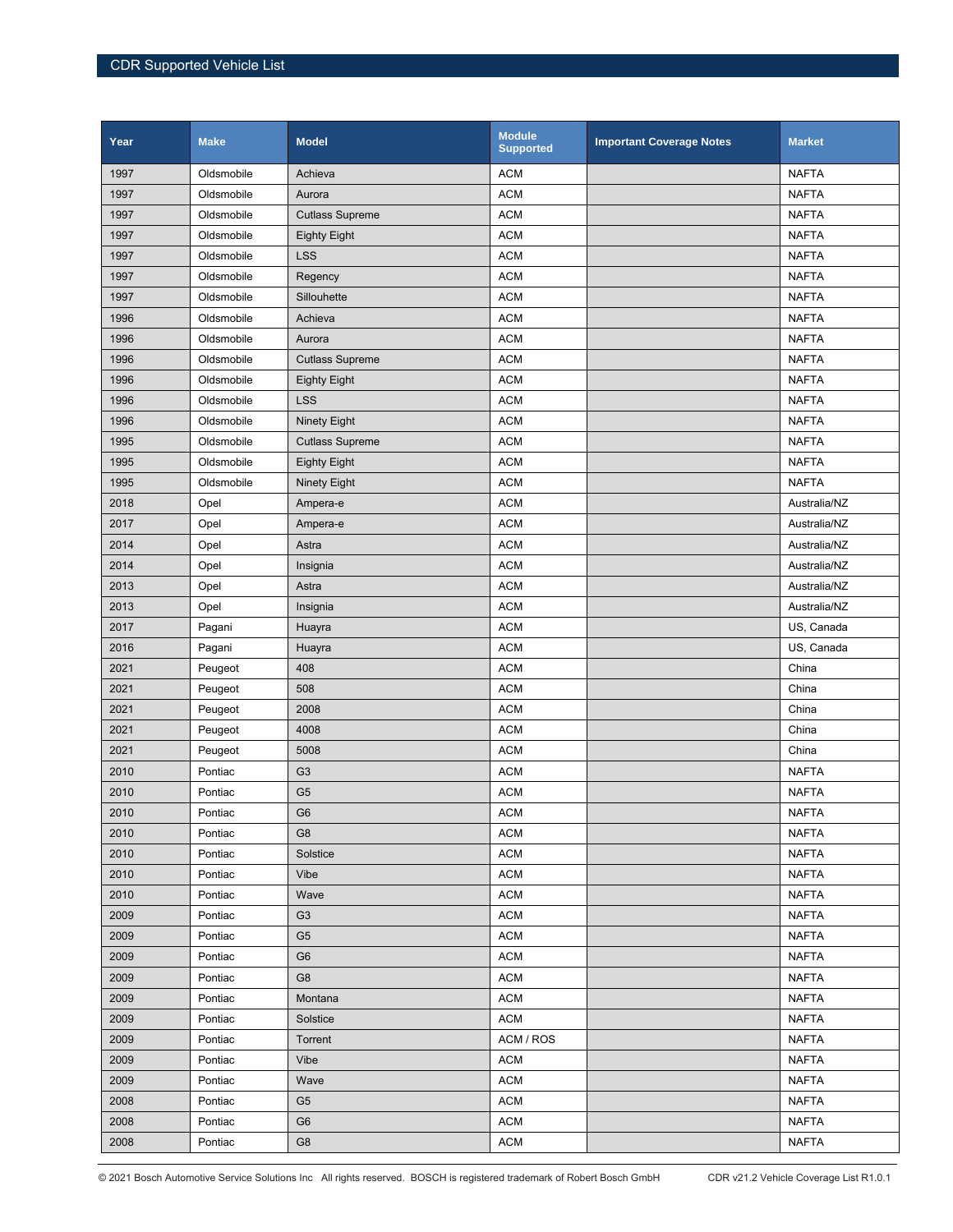| Year | <b>Make</b> | <b>Model</b>            | <b>Module</b><br><b>Supported</b> | <b>Important Coverage Notes</b> | <b>Market</b> |
|------|-------------|-------------------------|-----------------------------------|---------------------------------|---------------|
| 2008 | Pontiac     | <b>Grand Prix</b>       | <b>ACM</b>                        |                                 | <b>NAFTA</b>  |
| 2008 | Pontiac     | Montana with RPO AW9    | <b>ACM</b>                        |                                 | <b>NAFTA</b>  |
| 2008 | Pontiac     | Montana without RPO AW9 | <b>ACM</b>                        |                                 | <b>NAFTA</b>  |
| 2008 | Pontiac     | Solstice                | <b>ACM</b>                        |                                 | <b>NAFTA</b>  |
| 2008 | Pontiac     | Torrent                 | ACM / ROS                         |                                 | <b>NAFTA</b>  |
| 2008 | Pontiac     | Vibe                    | <b>ACM</b>                        |                                 | <b>NAFTA</b>  |
| 2007 | Pontiac     | G <sub>5</sub>          | <b>ACM</b>                        |                                 | <b>NAFTA</b>  |
| 2007 | Pontiac     | G <sub>6</sub>          | <b>ACM</b>                        |                                 | <b>NAFTA</b>  |
| 2007 | Pontiac     | Grand Am                | <b>ACM</b>                        |                                 | <b>NAFTA</b>  |
| 2007 | Pontiac     | <b>Grand Prix</b>       | <b>ACM</b>                        |                                 | <b>NAFTA</b>  |
| 2007 | Pontiac     | Montana with RPO AW9    | <b>ACM</b>                        |                                 | <b>NAFTA</b>  |
| 2007 | Pontiac     | Montana without RPO AW9 | <b>ACM</b>                        |                                 | <b>NAFTA</b>  |
| 2007 | Pontiac     | Solstice                | <b>ACM</b>                        |                                 | <b>NAFTA</b>  |
| 2007 | Pontiac     | Torrent                 | ACM / ROS                         |                                 | <b>NAFTA</b>  |
| 2007 | Pontiac     | Vibe                    | <b>ACM</b>                        |                                 | <b>NAFTA</b>  |
| 2006 | Pontiac     | G <sub>6</sub>          | <b>ACM</b>                        |                                 | <b>NAFTA</b>  |
| 2006 | Pontiac     | <b>Grand Prix</b>       | <b>ACM</b>                        |                                 | <b>NAFTA</b>  |
| 2006 | Pontiac     | Montana with RPO AW9    | <b>ACM</b>                        |                                 | <b>NAFTA</b>  |
| 2006 | Pontiac     | Montana without RPO AW9 | <b>ACM</b>                        |                                 | <b>NAFTA</b>  |
| 2006 | Pontiac     | Persuit                 | <b>ACM</b>                        |                                 | <b>NAFTA</b>  |
| 2006 | Pontiac     | Solstice                | <b>ACM</b>                        |                                 | <b>NAFTA</b>  |
| 2006 | Pontiac     | Torrent                 | <b>ACM</b>                        |                                 | <b>NAFTA</b>  |
| 2006 | Pontiac     | Vibe                    | <b>ACM</b>                        |                                 | <b>NAFTA</b>  |
| 2005 | Pontiac     | Aztek                   | <b>ACM</b>                        |                                 | <b>NAFTA</b>  |
| 2005 | Pontiac     | <b>Bonneville</b>       | <b>ACM</b>                        |                                 | <b>NAFTA</b>  |
| 2005 | Pontiac     | G <sub>6</sub>          | <b>ACM</b>                        |                                 | <b>NAFTA</b>  |
| 2005 | Pontiac     | <b>Grand Am</b>         | <b>ACM</b>                        |                                 | <b>NAFTA</b>  |
| 2005 | Pontiac     | <b>Grand Prix</b>       | <b>ACM</b>                        |                                 | <b>NAFTA</b>  |
| 2005 | Pontiac     | Montana                 | <b>ACM</b>                        |                                 | <b>NAFTA</b>  |
| 2005 | Pontiac     | Persuit                 | <b>ACM</b>                        |                                 | <b>NAFTA</b>  |
| 2005 | Pontiac     | Sunfire                 | <b>ACM</b>                        |                                 | <b>NAFTA</b>  |
| 2005 | Pontiac     | Vibe                    | <b>ACM</b>                        |                                 | <b>NAFTA</b>  |
| 2004 | Pontiac     | Aztek                   | <b>ACM</b>                        |                                 | <b>NAFTA</b>  |
| 2004 | Pontiac     | <b>Bonneville</b>       | <b>ACM</b>                        |                                 | <b>NAFTA</b>  |
| 2004 | Pontiac     | Grand Am                | <b>ACM</b>                        |                                 | <b>NAFTA</b>  |
| 2004 | Pontiac     | <b>Grand Prix</b>       | <b>ACM</b>                        |                                 | <b>NAFTA</b>  |
| 2004 | Pontiac     | Montana                 | <b>ACM</b>                        |                                 | <b>NAFTA</b>  |
| 2004 | Pontiac     | Sunfire                 | <b>ACM</b>                        |                                 | <b>NAFTA</b>  |
| 2004 | Pontiac     | Vibe                    | <b>ACM</b>                        |                                 | <b>NAFTA</b>  |
| 2003 | Pontiac     | Aztek                   | <b>ACM</b>                        |                                 | <b>NAFTA</b>  |
| 2003 | Pontiac     | <b>Bonneville</b>       | <b>ACM</b>                        |                                 | <b>NAFTA</b>  |
| 2003 | Pontiac     | Grand Am                | <b>ACM</b>                        |                                 | <b>NAFTA</b>  |
| 2003 | Pontiac     | <b>Grand Prix</b>       | <b>ACM</b>                        |                                 | <b>NAFTA</b>  |
| 2003 | Pontiac     | Montana                 | <b>ACM</b>                        |                                 | NAFTA         |
| 2003 | Pontiac     | Sunfire                 | <b>ACM</b>                        |                                 | <b>NAFTA</b>  |
| 2003 | Pontiac     | Vibe                    | <b>ACM</b>                        |                                 | <b>NAFTA</b>  |
| 2002 | Pontiac     | Aztek                   | <b>ACM</b>                        |                                 | <b>NAFTA</b>  |
| 2002 | Pontiac     | <b>Bonneville</b>       | <b>ACM</b>                        |                                 | <b>NAFTA</b>  |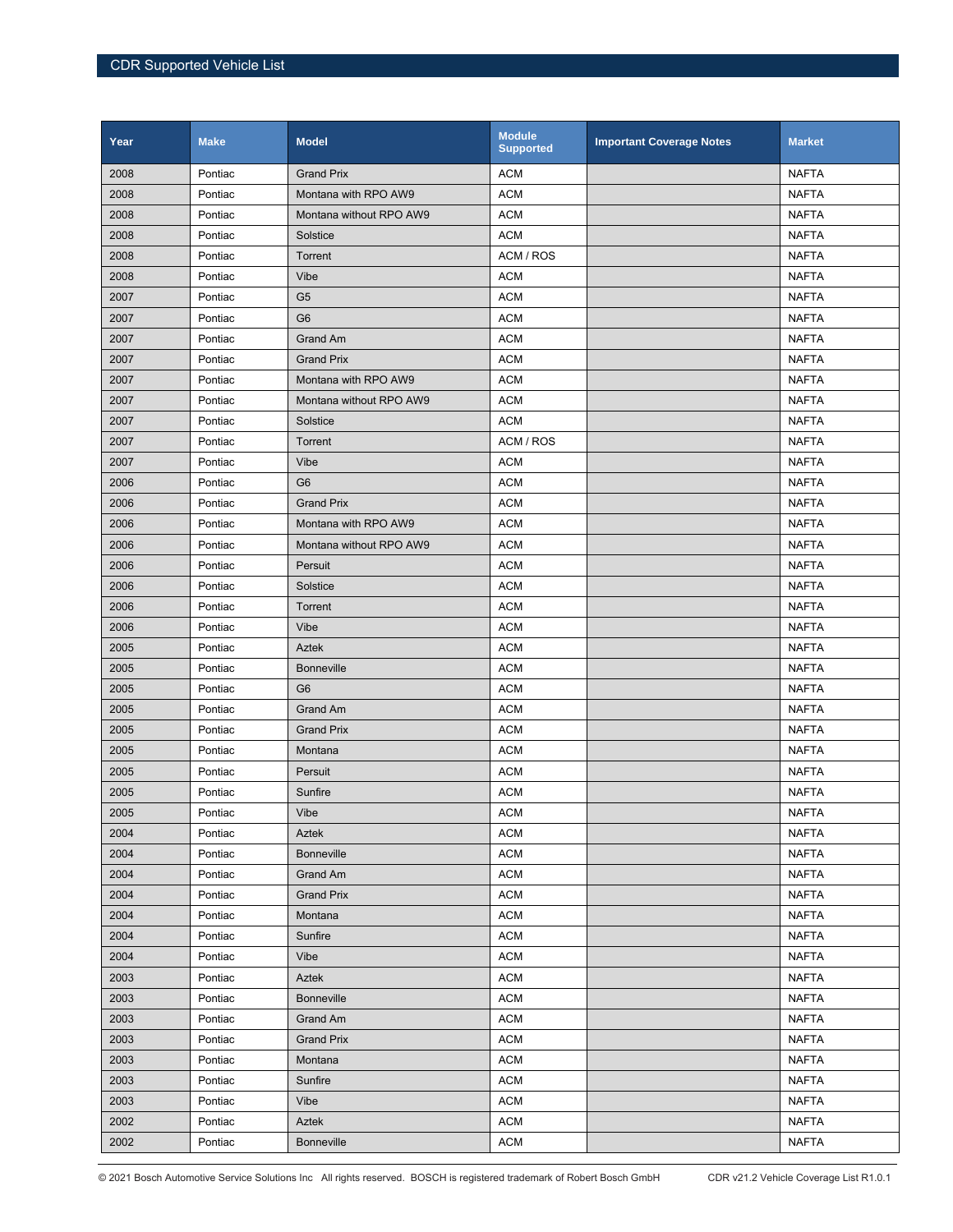| Year | <b>Make</b> | <b>Model</b>       | <b>Module</b><br><b>Supported</b> | <b>Important Coverage Notes</b> | <b>Market</b> |
|------|-------------|--------------------|-----------------------------------|---------------------------------|---------------|
| 2002 | Pontiac     | Firebird           | <b>ACM</b>                        |                                 | <b>NAFTA</b>  |
| 2002 | Pontiac     | Grand Am           | <b>ACM</b>                        |                                 | <b>NAFTA</b>  |
| 2002 | Pontiac     | <b>Grand Prix</b>  | <b>ACM</b>                        |                                 | <b>NAFTA</b>  |
| 2002 | Pontiac     | Montana            | <b>ACM</b>                        |                                 | <b>NAFTA</b>  |
| 2002 | Pontiac     | Sunfire            | <b>ACM</b>                        |                                 | <b>NAFTA</b>  |
| 2001 | Pontiac     | Aztek              | <b>ACM</b>                        |                                 | <b>NAFTA</b>  |
| 2001 | Pontiac     | <b>Bonneville</b>  | <b>ACM</b>                        |                                 | <b>NAFTA</b>  |
| 2001 | Pontiac     | Firebird           | <b>ACM</b>                        |                                 | <b>NAFTA</b>  |
| 2001 | Pontiac     | Firefly            | <b>ACM</b>                        |                                 | <b>NAFTA</b>  |
| 2001 | Pontiac     | Grand Am           | <b>ACM</b>                        |                                 | <b>NAFTA</b>  |
| 2001 | Pontiac     | <b>Grand Prix</b>  | <b>ACM</b>                        |                                 | <b>NAFTA</b>  |
| 2001 | Pontiac     | Montana            | <b>ACM</b>                        |                                 | <b>NAFTA</b>  |
| 2001 | Pontiac     | Sunfire            | <b>ACM</b>                        |                                 | <b>NAFTA</b>  |
| 2000 | Pontiac     | <b>Bonneville</b>  | <b>ACM</b>                        |                                 | <b>NAFTA</b>  |
| 2000 | Pontiac     | Firebird           | <b>ACM</b>                        |                                 | <b>NAFTA</b>  |
| 2000 | Pontiac     | Firefly            | <b>ACM</b>                        |                                 | <b>NAFTA</b>  |
| 2000 | Pontiac     | Grand Am           | <b>ACM</b>                        |                                 | <b>NAFTA</b>  |
| 2000 | Pontiac     | <b>Grand Prix</b>  | <b>ACM</b>                        |                                 | <b>NAFTA</b>  |
| 2000 | Pontiac     | Montana            | <b>ACM</b>                        |                                 | <b>NAFTA</b>  |
| 2000 | Pontiac     | Sunfire            | <b>ACM</b>                        |                                 | <b>NAFTA</b>  |
| 1999 | Pontiac     | <b>Bonneville</b>  | <b>ACM</b>                        |                                 | <b>NAFTA</b>  |
| 1999 | Pontiac     | Firebird           | <b>ACM</b>                        |                                 | <b>NAFTA</b>  |
| 1999 | Pontiac     | Firefly            | <b>ACM</b>                        |                                 | <b>NAFTA</b>  |
| 1999 | Pontiac     | <b>Grand AM</b>    | <b>ACM</b>                        |                                 | <b>NAFTA</b>  |
| 1999 | Pontiac     | <b>Grand Prix</b>  | <b>ACM</b>                        |                                 | <b>NAFTA</b>  |
| 1999 | Pontiac     | Montana            | <b>ACM</b>                        |                                 | <b>NAFTA</b>  |
| 1999 | Pontiac     | Sunfire            | <b>ACM</b>                        |                                 | <b>NAFTA</b>  |
| 1999 | Pontiac     | <b>Trans Sport</b> | <b>ACM</b>                        |                                 | <b>NAFTA</b>  |
| 1998 | Pontiac     | <b>Bonneville</b>  | <b>ACM</b>                        |                                 | <b>NAFTA</b>  |
| 1998 | Pontiac     | Firebird           | <b>ACM</b>                        |                                 | <b>NAFTA</b>  |
| 1998 | Pontiac     | Firefly            | <b>ACM</b>                        |                                 | <b>NAFTA</b>  |
| 1998 | Pontiac     | Grand AM           | <b>ACM</b>                        |                                 | <b>NAFTA</b>  |
| 1998 | Pontiac     | <b>Grand Prix</b>  | <b>ACM</b>                        |                                 | <b>NAFTA</b>  |
| 1998 | Pontiac     | Sunfire            | <b>ACM</b>                        |                                 | <b>NAFTA</b>  |
| 1998 | Pontiac     | Sunrunner          | <b>ACM</b>                        |                                 | <b>NAFTA</b>  |
| 1998 | Pontiac     | <b>Trans Sport</b> | <b>ACM</b>                        |                                 | <b>NAFTA</b>  |
| 1997 | Pontiac     | <b>Bonneville</b>  | <b>ACM</b>                        |                                 | <b>NAFTA</b>  |
| 1997 | Pontiac     | Firebird           | <b>ACM</b>                        |                                 | <b>NAFTA</b>  |
| 1997 | Pontiac     | Firefly            | <b>ACM</b>                        |                                 | <b>NAFTA</b>  |
| 1997 | Pontiac     | Grand AM           | <b>ACM</b>                        |                                 | <b>NAFTA</b>  |
| 1997 | Pontiac     | <b>Grand Prix</b>  | <b>ACM</b>                        |                                 | <b>NAFTA</b>  |
| 1997 | Pontiac     | Sunfire            | <b>ACM</b>                        |                                 | <b>NAFTA</b>  |
| 1997 | Pontiac     | Sunrunner          | <b>ACM</b>                        |                                 | <b>NAFTA</b>  |
| 1997 | Pontiac     | <b>Trans Sport</b> | <b>ACM</b>                        |                                 | <b>NAFTA</b>  |
| 1996 | Pontiac     | <b>Bonneville</b>  | <b>ACM</b>                        |                                 | <b>NAFTA</b>  |
| 1996 | Pontiac     | Firebird           | <b>ACM</b>                        |                                 | <b>NAFTA</b>  |
| 1996 | Pontiac     | Firefly            | <b>ACM</b>                        |                                 | <b>NAFTA</b>  |
| 1996 | Pontiac     | Grand AM           | <b>ACM</b>                        |                                 | <b>NAFTA</b>  |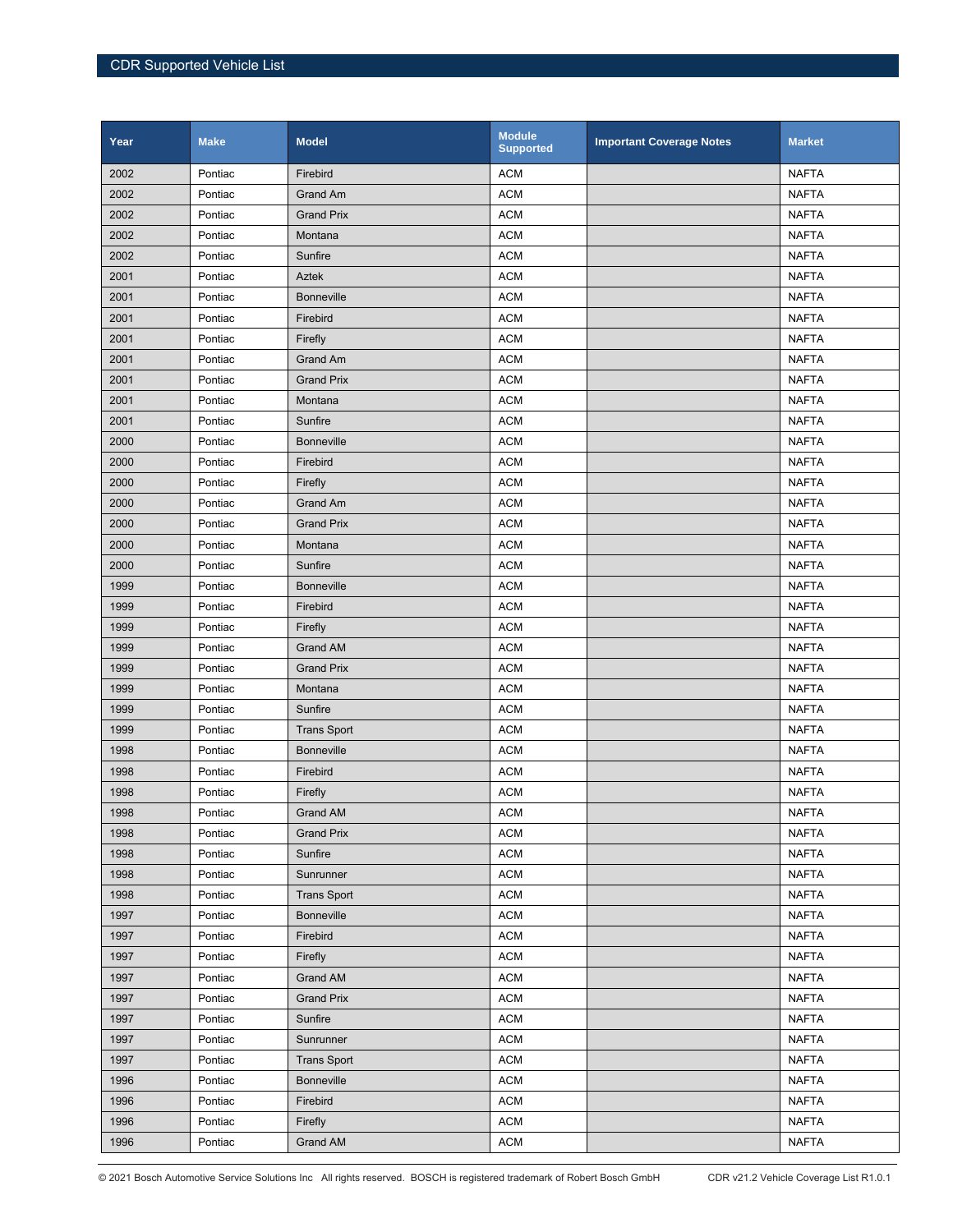| Year | <b>Make</b> | <b>Model</b>                                                                            | <b>Module</b><br><b>Supported</b> | <b>Important Coverage Notes</b>                   | <b>Market</b> |
|------|-------------|-----------------------------------------------------------------------------------------|-----------------------------------|---------------------------------------------------|---------------|
| 1996 | Pontiac     | <b>Grand Prix</b>                                                                       | <b>ACM</b>                        |                                                   | <b>NAFTA</b>  |
| 1996 | Pontiac     | Sunfire                                                                                 | <b>ACM</b>                        |                                                   | <b>NAFTA</b>  |
| 1996 | Pontiac     | Sunrunner                                                                               | <b>ACM</b>                        |                                                   | <b>NAFTA</b>  |
| 1995 | Pontiac     | <b>Bonneville</b>                                                                       | <b>ACM</b>                        |                                                   | <b>NAFTA</b>  |
| 1995 | Pontiac     | Firefly                                                                                 | <b>ACM</b>                        |                                                   | <b>NAFTA</b>  |
| 1995 | Pontiac     | <b>Grand Prix</b>                                                                       | <b>ACM</b>                        |                                                   | <b>NAFTA</b>  |
| 1994 | Pontiac     | <b>Grand Prix</b>                                                                       | <b>ACM</b>                        |                                                   | <b>NAFTA</b>  |
| 2021 | Porsche     | 911                                                                                     | <b>ACM</b>                        | Requires CDR 500 for direct-to-<br>module imaging | China         |
| 2021 | Porsche     | <b>Boxter</b>                                                                           | <b>ACM</b>                        |                                                   | China         |
| 2021 | Porsche     | Cayenne                                                                                 | <b>ACM</b>                        | Requires CDR 500 for direct-to-<br>module imaging | China         |
| 2021 | Porsche     | Cayman                                                                                  | <b>ACM</b>                        |                                                   | China         |
| 2021 | Porsche     | Panamera                                                                                | <b>ACM</b>                        | Requires CDR 500 for direct-to-<br>module imaging | China         |
| 2021 | Porsche     | Taycan                                                                                  | <b>ACM</b>                        | Requires CDR 500 for direct-to-<br>module imaging | Where sold    |
| 2020 | Porsche     | Taycan                                                                                  | <b>ACM</b>                        | Requires CDR 500 for direct-to-<br>module imaging | Where sold    |
| 2019 | Porsche     | Taycan                                                                                  | <b>ACM</b>                        | Requires CDR 500 for direct-to-<br>module imaging | Where sold    |
| 2022 | <b>RAM</b>  | 1500                                                                                    | <b>ACM</b>                        |                                                   | Where sold    |
| 2022 | <b>RAM</b>  | 1500 (classic), 2500, 3500, 4000,<br>4500 & 5500 (includes incomplete/cab<br>& chassis) | <b>ACM</b>                        |                                                   | Where sold    |
| 2021 | <b>RAM</b>  | 1500                                                                                    | <b>ACM</b>                        |                                                   | Where sold    |
| 2021 | <b>RAM</b>  | 1500 (classic), 2500, 3500, 4000,<br>4500 & 5500 (includes incomplete/cab<br>& chassis) | <b>ACM</b>                        |                                                   | Where sold    |
| 2021 | <b>RAM</b>  | ProMaster® 1500, 2500, 3500                                                             | <b>ACM</b>                        |                                                   | US, Canada    |
| 2021 | <b>RAM</b>  | ProMaster <sup>®</sup> City                                                             | <b>ACM</b>                        |                                                   | US, Canada    |
| 2020 | <b>RAM</b>  | 1500 (classic)                                                                          | <b>ACM</b>                        |                                                   | Where sold    |
| 2020 | <b>RAM</b>  | 1500 (classic), 2500, 3500, 4000,<br>4500 & 5500 (includes incomplete/cab<br>& chassis) | <b>ACM</b>                        |                                                   | Where sold    |
| 2020 | <b>RAM</b>  | 1500 (new)                                                                              | <b>ACM</b>                        |                                                   | Where sold    |
| 2020 | <b>RAM</b>  | ProMaster® 1500, 2500, 3500                                                             | <b>ACM</b>                        |                                                   | US. Canada    |
| 2019 | <b>RAM</b>  | 1500 (classic), 2500, 3500, 4000,<br>4500 & 5500 (includes incomplete/cab<br>& chassis) | <b>ACM</b>                        |                                                   | Where sold    |
| 2019 | <b>RAM</b>  | 1500 (new)                                                                              | <b>ACM</b>                        |                                                   | Where sold    |
| 2019 | <b>RAM</b>  | ProMaster® 1500, 2500, 3500                                                             | <b>ACM</b>                        |                                                   | US, Canada    |
| 2018 | <b>RAM</b>  | 1500                                                                                    | <b>ACM</b>                        |                                                   | Where sold    |
| 2018 | <b>RAM</b>  | 1500, 2500, 3500, 4000, 4500 & 5500<br>(includes incomplete/cab & chassis)              | <b>ACM</b>                        |                                                   | Where sold    |
| 2018 | <b>RAM</b>  | ProMaster® 1500, 2500, 3500                                                             | <b>ACM</b>                        |                                                   | US, Canada    |
| 2018 | <b>RAM</b>  | ProMaster <sup>®</sup> City                                                             | <b>ACM</b>                        |                                                   | US, Canada    |
| 2017 | RAM         | 1500, 2500, 3500, 4000, 4500 & 5500<br>(includes incomplete/cab & chassis)              | <b>ACM</b>                        |                                                   | Where sold    |
| 2017 | <b>RAM</b>  | ProMaster® 1500, 2500, 3500                                                             | <b>ACM</b>                        |                                                   | US, Canada    |
| 2017 | RAM         | ProMaster <sup>®</sup> City                                                             | ACM                               |                                                   | US, Canada    |
| 2016 | <b>RAM</b>  | 1500, 2500, 3500, 4000, 4500 & 5500<br>(includes incomplete/cab & chassis)              | <b>ACM</b>                        |                                                   | Where sold    |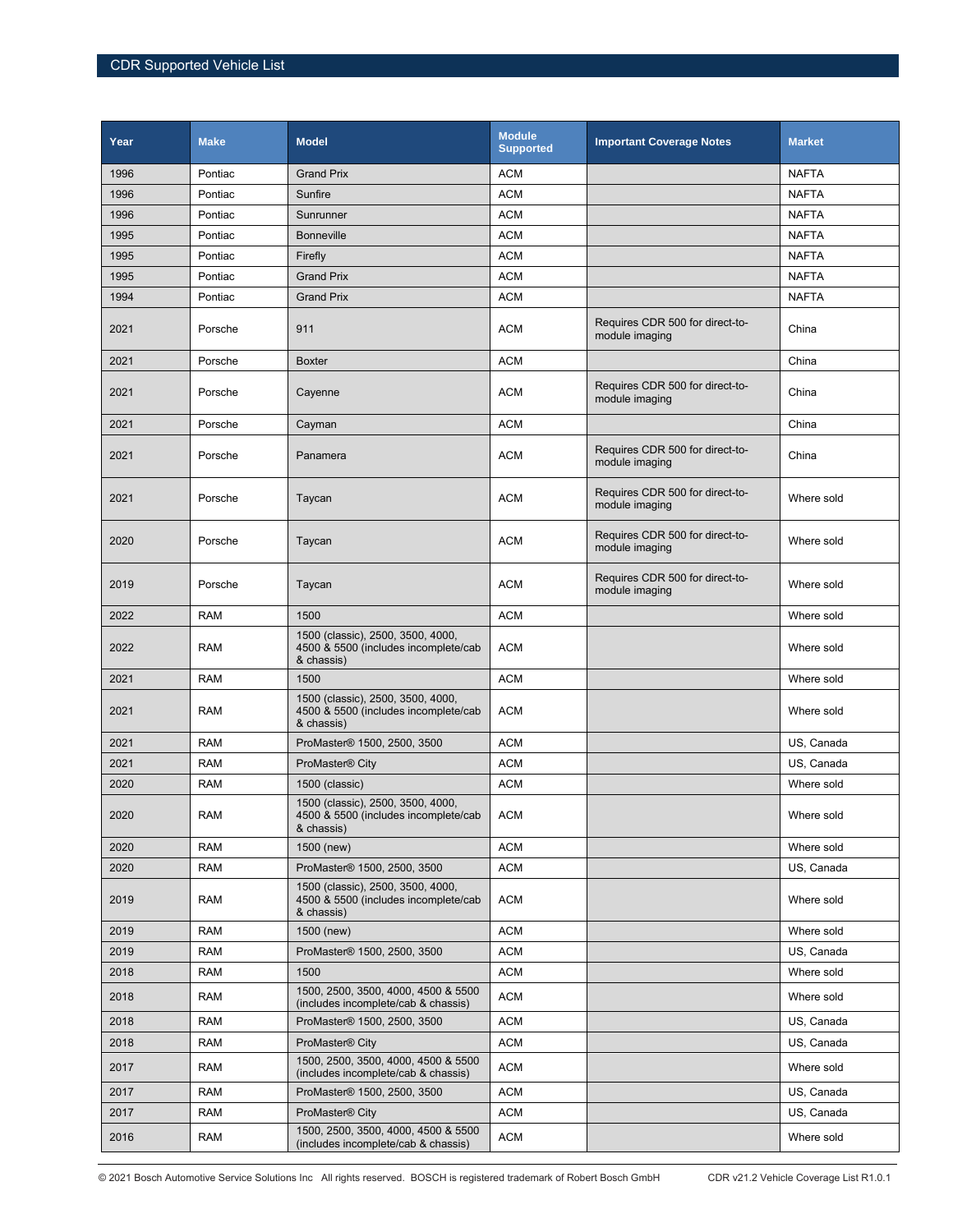| Year | <b>Make</b> | <b>Model</b>                                                               | <b>Module</b><br><b>Supported</b> | <b>Important Coverage Notes</b> | <b>Market</b>                        |
|------|-------------|----------------------------------------------------------------------------|-----------------------------------|---------------------------------|--------------------------------------|
| 2016 | <b>RAM</b>  | ProMaster® 1500, 2500, 3500                                                | <b>ACM</b>                        |                                 | US, Canada                           |
| 2016 | <b>RAM</b>  | ProMaster <sup>®</sup> City                                                | <b>ACM</b>                        |                                 | US, Canada                           |
| 2015 | <b>RAM</b>  | 1500, 2500, 3500, 4000, 4500 & 5500<br>(includes incomplete/cab & chassis) | <b>ACM</b>                        |                                 | Where sold                           |
| 2015 | <b>RAM</b>  | ProMaster® 1500, 2500, 3500                                                | <b>ACM</b>                        |                                 | US, Canada                           |
| 2015 | <b>RAM</b>  | ProMaster <sup>®</sup> City                                                | <b>ACM</b>                        |                                 | US, Canada                           |
| 2014 | <b>RAM</b>  | 1500, 2500, 3500, 4000, 4500 & 5500<br>(includes incomplete/cab & chassis) | <b>ACM</b>                        |                                 | Where sold                           |
| 2014 | <b>RAM</b>  | Cargo Van                                                                  | <b>ACM</b>                        |                                 | Where sold                           |
| 2014 | <b>RAM</b>  | ProMaster® 1500, 2500, 3500                                                | <b>ACM</b>                        |                                 | US, Canada                           |
| 2013 | <b>RAM</b>  | 1500, 2500, 3500, 4000, 4500 & 5500<br>(includes incomplete/cab & chassis) | <b>ACM</b>                        |                                 | Where sold                           |
| 2013 | <b>RAM</b>  | Cargo Van                                                                  | <b>ACM</b>                        |                                 | Where sold                           |
| 2012 | <b>RAM</b>  | 1500, 2500, 3500, 4000, 4500 & 5500<br>(includes incomplete/cab & chassis) | <b>ACM</b>                        |                                 | Where sold                           |
| 2012 | <b>RAM</b>  | Cargo Van                                                                  | <b>ACM</b>                        |                                 | Where sold                           |
| 2011 | <b>RAM</b>  | 1500, 2500, 3500, 4000, 4500 & 5500<br>(includes incomplete/cab & chassis) | <b>ACM</b>                        |                                 | Where sold                           |
| 2010 | <b>RAM</b>  | 1500, 2500, 3500, 4000, 4500 & 5500<br>(includes incomplete/cab & chassis) | <b>ACM</b>                        |                                 | Where sold                           |
| 2021 | Rolls-Royce | Cullinan                                                                   | <b>ACM</b>                        |                                 | All markets                          |
| 2021 | Rolls-Royce | Dawn                                                                       | <b>ACM</b>                        |                                 | All markets                          |
| 2021 | Rolls-Royce | Ghost                                                                      | <b>ACM</b>                        |                                 | All markets                          |
| 2021 | Rolls-Royce | Phantom                                                                    | <b>ACM</b>                        |                                 | All markets                          |
| 2021 | Rolls-Royce | Wraith                                                                     | <b>ACM</b>                        |                                 | All markets                          |
| 2020 | Rolls-Royce | Cullinan                                                                   | <b>ACM</b>                        |                                 | All markets                          |
| 2020 | Rolls-Royce | Dawn                                                                       | <b>ACM</b>                        |                                 | All markets                          |
| 2020 | Rolls-Royce | Ghost                                                                      | <b>ACM</b>                        |                                 | All markets                          |
| 2020 | Rolls-Royce | Phantom                                                                    | <b>ACM</b>                        |                                 | All markets                          |
| 2020 | Rolls-Royce | Wraith                                                                     | <b>ACM</b>                        |                                 | All markets                          |
| 2019 | Rolls-Royce | Cullinan                                                                   | <b>ACM</b>                        |                                 | All markets                          |
| 2019 | Rolls-Royce | Dawn                                                                       | <b>ACM</b>                        |                                 | All markets                          |
| 2019 | Rolls-Royce | Ghost                                                                      | <b>ACM</b>                        |                                 | All markets                          |
| 2019 | Rolls-Royce | Phantom                                                                    | <b>ACM</b>                        |                                 | All markets                          |
| 2019 | Rolls-Royce | Wraith                                                                     | <b>ACM</b>                        |                                 | All markets                          |
| 2018 | Rolls-Royce | Dawn                                                                       | <b>ACM</b>                        |                                 | US, Canada, S.<br>Korea              |
| 2018 | Rolls-Royce | Ghost                                                                      | <b>ACM</b>                        |                                 | US, Canada, S.<br>Korea              |
| 2018 | Rolls-Royce | Phantom                                                                    | <b>ACM</b>                        |                                 | US, Canada, S.<br>Korea              |
| 2018 | Rolls-Royce | Wraith                                                                     | <b>ACM</b>                        |                                 | US, Canada, S.<br>Korea              |
| 2017 | Rolls-Royce | Dawn                                                                       | <b>ACM</b>                        |                                 | US, Canada,<br>S.Korea               |
| 2017 | Rolls-Royce | Ghost (sedan)                                                              | <b>ACM</b>                        |                                 | US, Canada,<br>S.Korea               |
| 2017 | Rolls-Royce | Phantom                                                                    | <b>ACM</b>                        |                                 | $\overline{US}$ , Canada,<br>S.Korea |
| 2017 | Rolls-Royce | Wraith                                                                     | <b>ACM</b>                        |                                 | US, Canada,<br>S.Korea               |
| 2016 | Rolls-Royce | Ghost (sedan)                                                              | ACM                               |                                 | US, Canada,<br>S.Korea               |
| 2016 | Rolls-Royce | Phantom                                                                    | ACM                               |                                 | $\overline{US}$ , Canada,<br>S.Korea |
| 2016 | Rolls-Royce | Wraith                                                                     | <b>ACM</b>                        |                                 | US, Canada,<br>S.Korea               |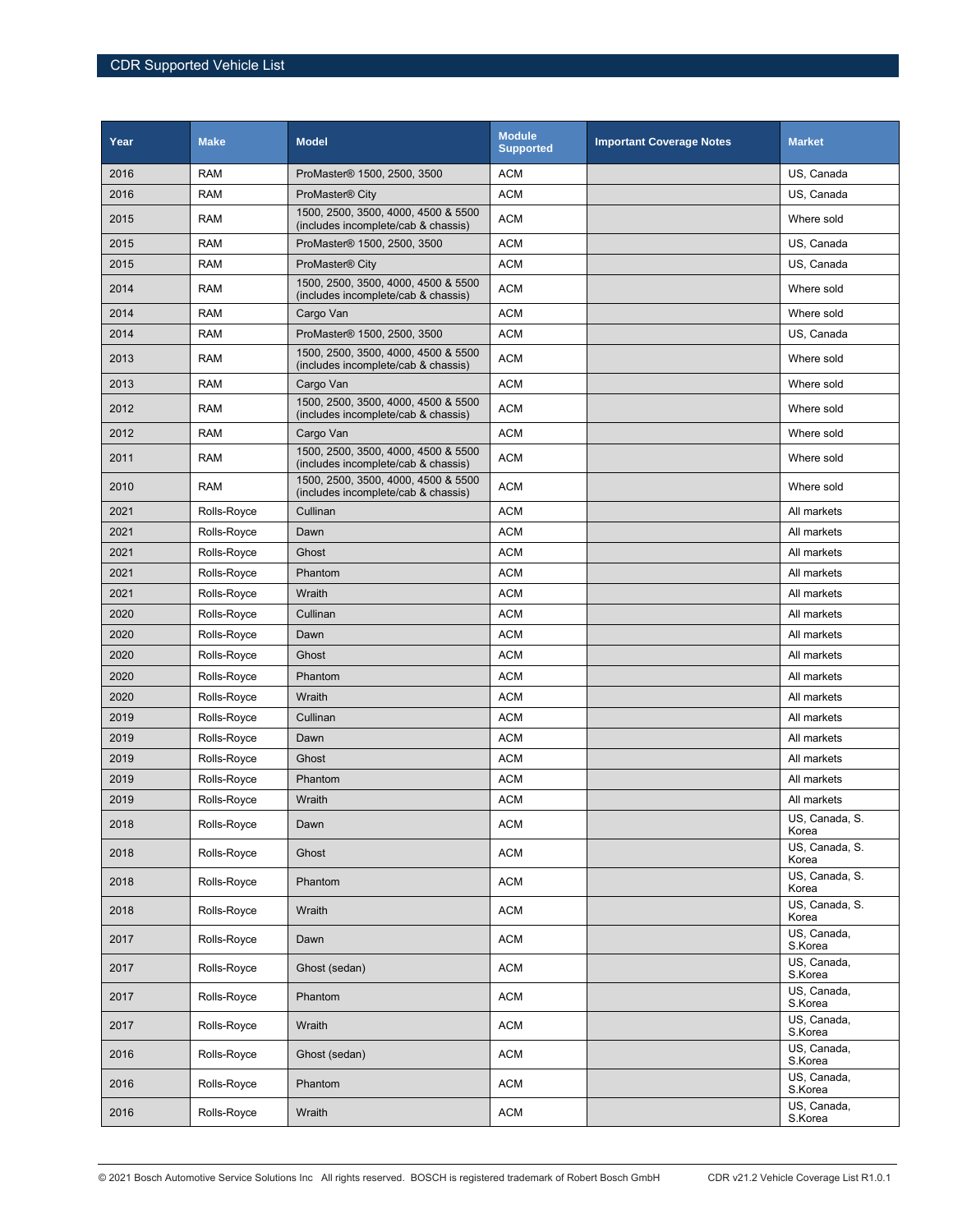| Year | <b>Make</b> | <b>Model</b>          | <b>Module</b><br><b>Supported</b> | <b>Important Coverage Notes</b> | <b>Market</b>          |
|------|-------------|-----------------------|-----------------------------------|---------------------------------|------------------------|
| 2015 | Rolls-Royce | Ghost (sedan)         | <b>ACM</b>                        |                                 | US, Canada,<br>S.Korea |
| 2015 | Rolls-Royce | Phantom               | <b>ACM</b>                        |                                 | US. Canada.<br>S.Korea |
| 2015 | Rolls-Royce | Wraith                | <b>ACM</b>                        |                                 | US, Canada,<br>S.Korea |
| 2014 | Rolls-Royce | Ghost (sedan)         | <b>ACM</b>                        |                                 | US, Canada,<br>S.Korea |
| 2014 | Rolls-Royce | Phantom               | <b>ACM</b>                        |                                 | US, Canada,<br>S.Korea |
| 2014 | Rolls-Royce | Wraith                | <b>ACM</b>                        |                                 | US, Canada,<br>S.Korea |
| 2013 | Rolls-Royce | Ghost (sedan)         | <b>ACM</b>                        |                                 | US. Canada.<br>S.Korea |
| 2012 | Saab        | $9-4x$                | <b>ACM</b>                        |                                 | <b>NAFTA</b>           |
| 2011 | Saab        | $9-4x$                | <b>ACM</b>                        |                                 | <b>NAFTA</b>           |
| 2011 | Saab        | $9-5$                 | <b>ACM</b>                        |                                 | <b>NAFTA</b>           |
| 2010 | Saab        | $9-5$                 | <b>ACM</b>                        |                                 | <b>NAFTA</b>           |
| 2009 | Saab        | $9-7x$                | <b>ACM</b>                        |                                 | <b>NAFTA</b>           |
| 2008 | Saab        | $9-7x$                | <b>ACM</b>                        |                                 | <b>NAFTA</b>           |
| 2007 | Saab        | $9-7x$                | <b>ACM</b>                        |                                 | <b>NAFTA</b>           |
| 2006 | Saab        | $9-7x$                | <b>ACM</b>                        |                                 | <b>NAFTA</b>           |
| 2005 | Saab        | $9-7x$                | <b>ACM</b>                        |                                 | <b>NAFTA</b>           |
| 2010 | Saturn      | Aura                  | <b>ACM</b>                        |                                 | <b>NAFTA</b>           |
| 2010 | Saturn      | Outlook               | <b>ACM</b>                        |                                 | <b>NAFTA</b>           |
| 2010 | Saturn      | Sky                   | <b>ACM</b>                        |                                 | <b>NAFTA</b>           |
| 2010 | Saturn      | Vue                   | ACM / ROS                         |                                 | <b>NAFTA</b>           |
| 2009 | Saturn      | Aura                  | <b>ACM</b>                        |                                 | <b>NAFTA</b>           |
| 2009 | Saturn      | Outlook               | ACM / ROS                         |                                 | <b>NAFTA</b>           |
| 2009 | Saturn      | Sky                   | <b>ACM</b>                        |                                 | <b>NAFTA</b>           |
| 2009 | Saturn      | Vue                   | ACM / ROS                         |                                 | <b>NAFTA</b>           |
| 2008 | Saturn      | Aura                  | <b>ACM</b>                        |                                 | <b>NAFTA</b>           |
| 2008 | Saturn      | Outlook               | ACM / ROS                         |                                 | <b>NAFTA</b>           |
| 2008 | Saturn      | Sky                   | <b>ACM</b>                        |                                 | <b>NAFTA</b>           |
| 2008 | Saturn      | Vue                   | ACM / ROS                         |                                 | <b>NAFTA</b>           |
| 2007 | Saturn      | Aura                  | <b>ACM</b>                        |                                 | <b>NAFTA</b>           |
| 2007 | Saturn      | <b>ION</b>            | <b>ACM</b>                        |                                 | <b>NAFTA</b>           |
| 2007 | Saturn      | Outlook               | ACM / ROS                         |                                 | <b>NAFTA</b>           |
| 2007 | Saturn      | Relay with RPO AWP    | <b>ACM</b>                        |                                 | <b>NAFTA</b>           |
| 2007 | Saturn      | Relay without RPO AWP | <b>ACM</b>                        |                                 | <b>NAFTA</b>           |
| 2007 | Saturn      | Sky                   | <b>ACM</b>                        |                                 | <b>NAFTA</b>           |
| 2007 | Saturn      | Vue with RPO ASF      | <b>ACM</b>                        |                                 | <b>NAFTA</b>           |
| 2007 | Saturn      | Vue without RPO ASF   | <b>ACM</b>                        |                                 | <b>NAFTA</b>           |
| 2006 | Saturn      | <b>ION</b>            | <b>ACM</b>                        |                                 | <b>NAFTA</b>           |
| 2006 | Saturn      | Relay with RPO AWP    | <b>ACM</b>                        |                                 | <b>NAFTA</b>           |
| 2006 | Saturn      | Relay without RPO AWP | <b>ACM</b>                        |                                 | <b>NAFTA</b>           |
| 2006 | Saturn      | Vue with RPO ASF      | <b>ACM</b>                        |                                 | <b>NAFTA</b>           |
| 2006 | Saturn      | Vue without RPO ASF   | <b>ACM</b>                        |                                 | <b>NAFTA</b>           |
| 2005 | Saturn      | All Models            | <b>ACM</b>                        |                                 | <b>NAFTA</b>           |
| 2004 | Saturn      | All Models            | <b>ACM</b>                        |                                 | <b>NAFTA</b>           |
| 2003 | Saturn      | All Models            | <b>ACM</b>                        |                                 | <b>NAFTA</b>           |
| 2002 | Saturn      | All Models            | <b>ACM</b>                        |                                 | <b>NAFTA</b>           |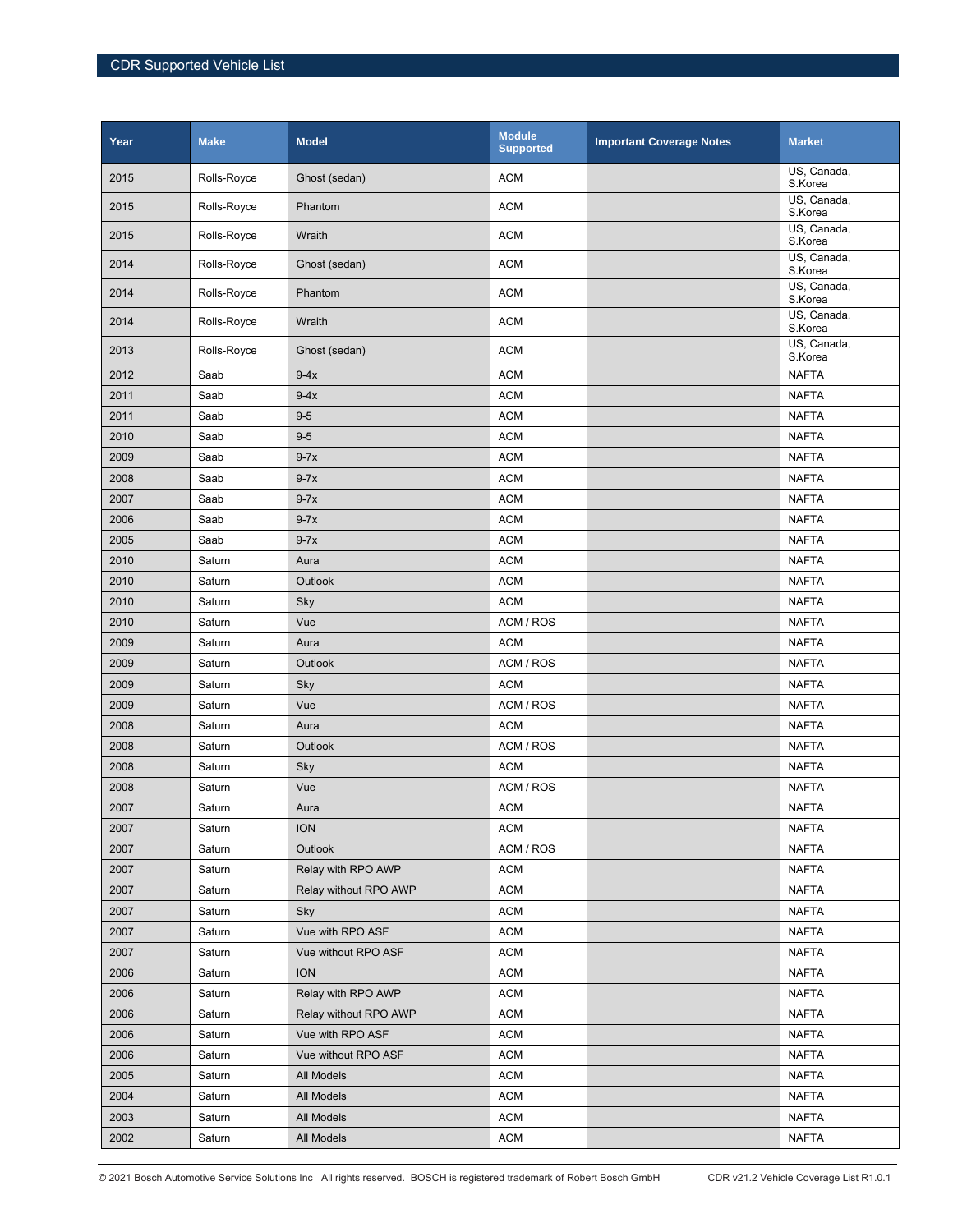| Year         | <b>Make</b> | <b>Model</b>      | <b>Module</b><br><b>Supported</b> | <b>Important Coverage Notes</b>                              | <b>Market</b>                                                   |
|--------------|-------------|-------------------|-----------------------------------|--------------------------------------------------------------|-----------------------------------------------------------------|
| 2001         | Saturn      | All Models        | <b>ACM</b>                        |                                                              | <b>NAFTA</b>                                                    |
| 2000         | Saturn      | All Models        | <b>ACM</b>                        |                                                              | <b>NAFTA</b>                                                    |
| 1999         | Saturn      | <b>All Models</b> | <b>ACM</b>                        |                                                              | <b>NAFTA</b>                                                    |
| 1998         | Saturn      | All Models        | <b>ACM</b>                        |                                                              | <b>NAFTA</b>                                                    |
| 1997         | Saturn      | All Models        | <b>ACM</b>                        |                                                              | <b>NAFTA</b>                                                    |
| 1996         | Saturn      | All Models        | <b>ACM</b>                        |                                                              | <b>NAFTA</b>                                                    |
| 1995         | Saturn      | All Models        | <b>ACM</b>                        |                                                              | <b>NAFTA</b>                                                    |
| 2015 - 2016  | Scion       | iM                | <b>ACM</b>                        |                                                              | Where sold                                                      |
| 2012 - 2016  | Scion       | FR-S              | <b>ACM</b>                        |                                                              | Where sold                                                      |
| 2008 - 2012  | Scion       | iQ                | <b>ACM</b>                        |                                                              | Where sold                                                      |
| 2004 - 2012  | Scion       | tC                | <b>ACM</b>                        |                                                              | Where sold                                                      |
| 2003 & newer | Scion       | xD                | <b>ACM</b>                        |                                                              | Where sold                                                      |
| 2003 - 2012  | Scion       | xB                | <b>ACM</b>                        |                                                              | Where sold                                                      |
| 2003 - 2007  | Scion       | хA                | <b>ACM</b>                        |                                                              | Where sold                                                      |
| 2016         | Scion       | iA                | <b>ACM</b>                        |                                                              | Where sold                                                      |
| 2020         | smart       | All               | <b>ACM</b>                        |                                                              | US, Canada                                                      |
| 2019         | smart       | All               | <b>ACM</b>                        |                                                              | US, Canada                                                      |
| 2018         | smart       | All               | <b>ACM</b>                        |                                                              | US, Canada                                                      |
| 2017         | smart       | All               | <b>ACM</b>                        |                                                              | US, Canada                                                      |
| 2016         | smart       | All               | <b>ACM</b>                        |                                                              | US, Canada                                                      |
| 2015         | smart       | All               | <b>ACM</b>                        | Vehicle production dates 9/1/2014<br>and later are supported | US, Canada                                                      |
| 2015         | <b>SRT</b>  | Viper             | <b>ACM</b>                        |                                                              | US, Canada                                                      |
| 2014         | <b>SRT</b>  | Viper             | <b>ACM</b>                        |                                                              | US, Canada                                                      |
| 2013         | <b>SRT</b>  | Viper             | <b>ACM</b>                        |                                                              | US, Canada                                                      |
| 2009         | Sterling    | <b>Bullet</b>     | <b>ACM</b>                        |                                                              | US, Canada                                                      |
| 2008         | Sterling    | <b>Bullet</b>     | <b>ACM</b>                        |                                                              | US, Canada                                                      |
| 2022         | Subaru      | <b>BRZ</b>        | <b>ACM</b>                        |                                                              | Where sold                                                      |
| 2022         | Subaru      | Forester          | <b>ACM</b>                        |                                                              | Where sold                                                      |
| 2022         | Subaru      | Levorg            | <b>ACM</b>                        |                                                              | Where sold                                                      |
| 2022         | Subaru      | Outback           | <b>ACM</b>                        |                                                              | Where sold                                                      |
| 2022         | Subaru      | <b>WRX</b>        | <b>ACM</b>                        |                                                              | Where sold                                                      |
| 2021         | Subaru      | Crosstrek         | <b>ACM</b>                        |                                                              | US, Canada                                                      |
| 2021         | Subaru      | Crosstrek PHEV    | <b>ACM</b>                        |                                                              | US, Canada                                                      |
| 2021         | Subaru      | Forester          | <b>ACM</b>                        |                                                              | All markets                                                     |
| 2021         | Subaru      | Impreza           | <b>ACM</b>                        |                                                              | Japan                                                           |
| 2021         | Subaru      | Legacy            | <b>ACM</b>                        |                                                              | US, Canada                                                      |
| 2021         | Subaru      | <b>Outback</b>    | <b>ACM</b>                        |                                                              | Where sold                                                      |
| 2021         | Subaru      | <b>XV</b>         | <b>ACM</b>                        |                                                              | where sold                                                      |
| 2020         | Subaru      | Ascent            | <b>ACM</b>                        |                                                              | US, Canada                                                      |
| 2020         | Subaru      | Crosstrek         | <b>ACM</b>                        |                                                              | US, Canada                                                      |
| 2020         | Subaru      | Forester          | <b>ACM</b>                        |                                                              | US, Canada,<br>Australia/NZ, China,<br>Europe, Japan,<br>Russia |
| 2020         | Subaru      | Impreza           | <b>ACM</b>                        |                                                              | Where sold                                                      |
| 2020         | Subaru      | Legacy            | <b>ACM</b>                        |                                                              | US, Canada                                                      |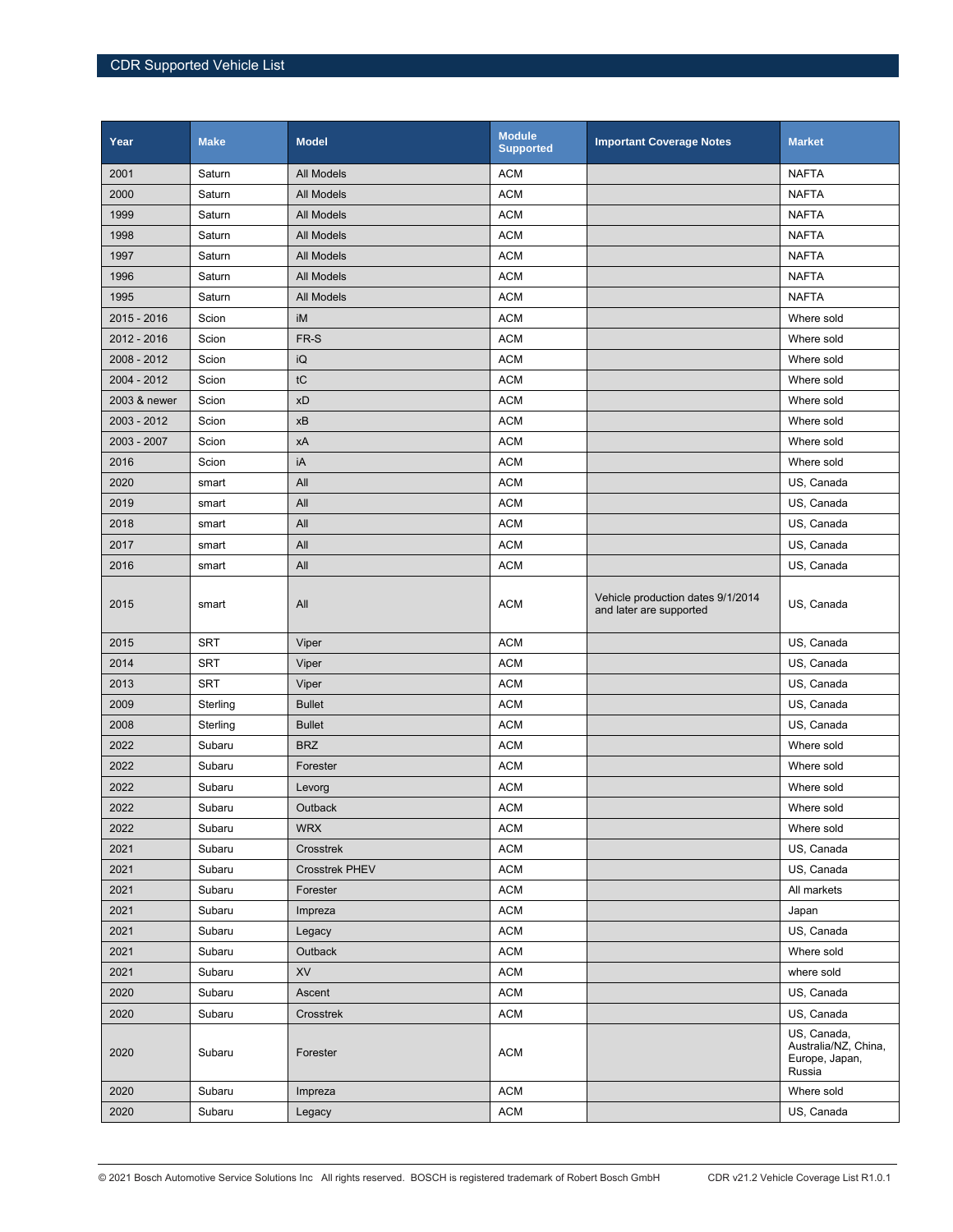| Year | <b>Make</b> | <b>Model</b>      | <b>Module</b><br><b>Supported</b> | <b>Important Coverage Notes</b> | <b>Market</b>                                     |
|------|-------------|-------------------|-----------------------------------|---------------------------------|---------------------------------------------------|
| 2020 | Subaru      | <b>Outback</b>    | <b>ACM</b>                        |                                 | US, Canada, China,<br>Japan, Europe,<br>Russia    |
| 2020 | Subaru      | <b>XV</b>         | <b>ACM</b>                        |                                 | where sold                                        |
| 2019 | Subaru      | Ascent            | <b>ACM</b>                        |                                 | US, Canada                                        |
| 2019 | Subaru      | Crosstrek         | <b>ACM</b>                        |                                 | US, Canada                                        |
| 2019 | Subaru      | Forester          | <b>ACM</b>                        |                                 | US, Canada,<br>Australia/NZ, Europe               |
| 2019 | Subaru      | Impreza           | <b>ACM</b>                        |                                 | Where sold                                        |
| 2019 | Subaru      | Legacy            | <b>ACM</b>                        |                                 | US, Canada,<br>Europe, Japan,<br>Russia           |
| 2019 | Subaru      | Levorg            | <b>ACM</b>                        |                                 | Australia, Japan,<br>Europe                       |
| 2019 | Subaru      | <b>XV</b>         | <b>ACM</b>                        |                                 | Where sold                                        |
| 2018 | Subaru      | Crosstrek         | <b>ACM</b>                        |                                 | US, Canada                                        |
| 2018 | Subaru      | Forester          | <b>ACM</b>                        |                                 | Where sold                                        |
| 2018 | Subaru      | Impreza           | <b>ACM</b>                        |                                 | Where sold                                        |
| 2018 | Subaru      | Legacy            | <b>ACM</b>                        |                                 | US, Canada,<br>Europe, Japan,<br>Russia           |
| 2018 | Subaru      | Legacy            | <b>ACM</b>                        |                                 | US, Canada,<br>Europe, Japan,<br>Russia           |
| 2018 | Subaru      | Levorg            | <b>ACM</b>                        |                                 | Australia, Japan,<br>Europe                       |
| 2018 | Subaru      | <b>Outback</b>    | <b>ACM</b>                        |                                 | US, Canada,<br>Europe, Japan,<br>Russia           |
| 2018 | Subaru      | <b>WRX</b>        | <b>ACM</b>                        |                                 | US, Canada, Russia                                |
| 2018 | Subaru      | <b>XV</b>         | <b>ACM</b>                        |                                 | Where sold                                        |
| 2017 | Subaru      | Crosstrek         | <b>ACM</b>                        |                                 | US, Canada                                        |
| 2017 | Subaru      | Forester          | <b>ACM</b>                        |                                 | Where sold                                        |
| 2017 | Subaru      | Impreza           | <b>ACM</b>                        |                                 | Where sold                                        |
| 2017 | Subaru      | Legacy            | <b>ACM</b>                        |                                 | US, Canada, Russia                                |
| 2017 | Subaru      | Legacy            | <b>ACM</b>                        |                                 | US, Canada,<br>Europe, Japan,<br>Russia           |
| 2017 | Subaru      | Levorg            | <b>ACM</b>                        |                                 | Australia, Japan,<br>Europe                       |
| 2017 | Subaru      | Outback           | <b>ACM</b>                        |                                 | US, Canada, Russia                                |
| 2017 | Subaru      | <b>WRX</b>        | <b>ACM</b>                        |                                 | US, Canada, Russia                                |
| 2017 | Subaru      | XV                | <b>ACM</b>                        |                                 | Where sold                                        |
| 2016 | Subaru      | Crosstrek         | <b>ACM</b>                        |                                 | US, Canada                                        |
| 2016 | Subaru      | Exiga Crossover 7 | <b>ACM</b>                        |                                 | Japan                                             |
| 2016 | Subaru      | Forester          | <b>ACM</b>                        |                                 | Australia, China,<br>Europe, Japan, US,<br>Canada |
| 2016 | Subaru      | Impreza           | <b>ACM</b>                        |                                 | Where sold                                        |
| 2016 | Subaru      | Legacy            | <b>ACM</b>                        |                                 | US, Canada                                        |
| 2016 | Subaru      | Legacy            | <b>ACM</b>                        |                                 | US, Canada,<br>Europe, Japan                      |
| 2016 | Subaru      | Levorg            | <b>ACM</b>                        |                                 | Japan, Europe                                     |
| 2016 | Subaru      | Outback           | <b>ACM</b>                        |                                 | US, Canada                                        |
| 2016 | Subaru      | <b>WRX</b>        | <b>ACM</b>                        |                                 | Where sold                                        |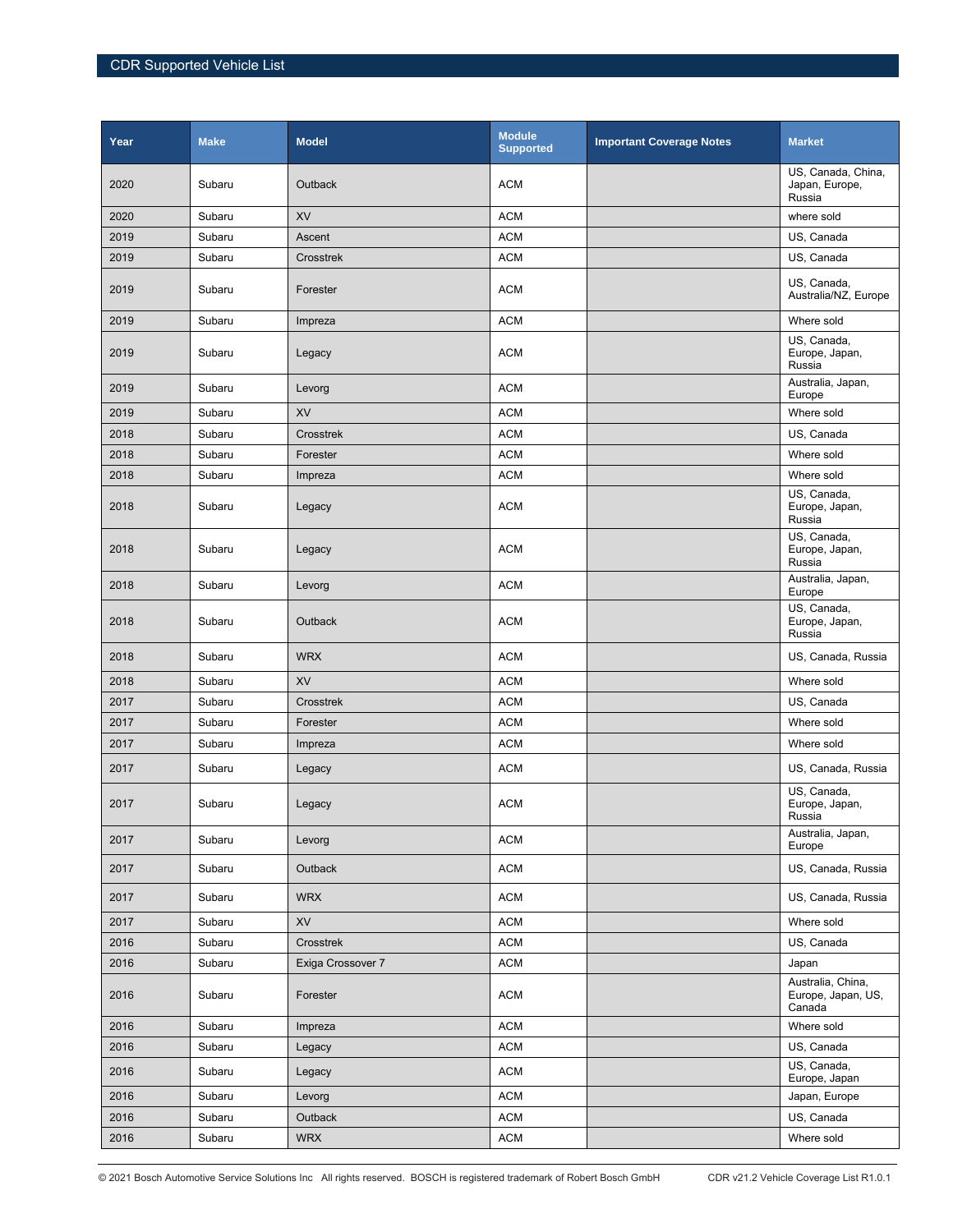| Year | <b>Make</b> | <b>Model</b>        | <b>Module</b><br><b>Supported</b> | <b>Important Coverage Notes</b>                             | <b>Market</b>                                     |
|------|-------------|---------------------|-----------------------------------|-------------------------------------------------------------|---------------------------------------------------|
| 2016 | Subaru      | <b>XV</b>           | <b>ACM</b>                        |                                                             | Where sold                                        |
| 2015 | Subaru      | Crosstrek           | <b>ACM</b>                        |                                                             | US, Canada                                        |
| 2015 | Subaru      | Exiga               | <b>ACM</b>                        |                                                             | Japan, Australia                                  |
| 2015 | Subaru      | Forester            | <b>ACM</b>                        |                                                             | Australia, China,<br>Europe, Japan, US,<br>Canada |
| 2015 | Subaru      | Impreza             | <b>ACM</b>                        |                                                             | Where sold                                        |
| 2015 | Subaru      | Legacy              | <b>ACM</b>                        |                                                             | US, Canada,<br>Europe, Japan                      |
| 2015 | Subaru      | Legacy              | <b>ACM</b>                        |                                                             | US, Canada,<br>Europe, Japan                      |
| 2015 | Subaru      | Levorg              | <b>ACM</b>                        |                                                             | Japan                                             |
| 2015 | Subaru      | <b>Outback</b>      | <b>ACM</b>                        |                                                             | $\overline{US}$ , Canada,<br>Europe, Japan        |
| 2015 | Subaru      | <b>WRX</b>          | <b>ACM</b>                        |                                                             | Where sold                                        |
| 2015 | Subaru      | <b>XV</b>           | <b>ACM</b>                        |                                                             | Where sold                                        |
| 2014 | Subaru      | Crosstrek           | <b>ACM</b>                        |                                                             | US, Canada                                        |
| 2014 | Subaru      | Exiga               | <b>ACM</b>                        |                                                             | Japan, Australia                                  |
| 2014 | Subaru      | Forester            | <b>ACM</b>                        |                                                             | Australia, China,<br>Europe, Japan                |
| 2014 | Subaru      | Forester            | <b>ACM</b>                        |                                                             | US, Canada                                        |
| 2014 | Subaru      | Impreza             | <b>ACM</b>                        |                                                             | Where sold                                        |
| 2014 | Subaru      | Legacy              | <b>ACM</b>                        |                                                             | US, Canada,<br>Australia, Europe,<br>Japan, China |
| 2014 | Subaru      | Outback             | <b>ACM</b>                        |                                                             | US, Canada,<br>Australia, China,<br>Japan, Europe |
| 2014 | Subaru      | <b>XV</b>           | <b>ACM</b>                        |                                                             | Where sold                                        |
| 2013 | Subaru      | Crosstrek           | <b>ACM</b>                        |                                                             | US, Canada                                        |
| 2013 | Subaru      | Exiga               | <b>ACM</b>                        |                                                             | Japan, Australia                                  |
| 2013 | Subaru      | Forester            | <b>ACM</b>                        |                                                             | Australia, China,<br>Europe, Japan                |
| 2013 | Subaru      | Forester            | <b>ACM</b>                        |                                                             | US, Canada                                        |
| 2013 | Subaru      | Impreza             | <b>ACM</b>                        |                                                             | Where sold                                        |
| 2013 | Subaru      | Legacy              | <b>ACM</b>                        |                                                             | US, Canada,<br>Australia, Europe,<br>Japan, China |
| 2013 | Subaru      | Outback             | <b>ACM</b>                        |                                                             | US, Canada,<br>Australia, China,<br>Japan, Europe |
| 2013 | Subaru      | XV                  | <b>ACM</b>                        |                                                             | Australia, China,<br>Japan, Europe                |
| 2012 | Subaru      | Impreza             | <b>ACM</b>                        |                                                             | Where sold                                        |
| 2012 | Subaru      | <b>XV</b>           | <b>ACM</b>                        |                                                             | Australia, Japan,<br>Europe                       |
| 2014 | Suzuki      | <b>Grand Vitara</b> | <b>ACM</b>                        |                                                             | US, Canada                                        |
| 2014 | Suzuki      | Kizashi             | <b>ACM</b>                        |                                                             | US, Canada                                        |
| 2014 | Suzuki      | SX4                 | ACM                               |                                                             | US, Canada                                        |
| 2013 | Suzuki      | Equator             | <b>ACM</b>                        |                                                             | US, Canada                                        |
| 2013 | Suzuki      | <b>Grand Vitara</b> | <b>ACM</b>                        |                                                             | US, Canada                                        |
| 2013 | Suzuki      | Kizashi             | ACM                               |                                                             | US, Canada                                        |
| 2013 | Suzuki      | SX4                 | <b>ACM</b>                        |                                                             | US, Canada                                        |
| 2012 | Suzuki      | Equator             | <b>ACM</b>                        | Vehicle production dates 10/2012<br>and later are supported | US, Canada                                        |
| 2010 | Suzuki      | $XL-7$              | <b>ACM</b>                        |                                                             | US, Canada                                        |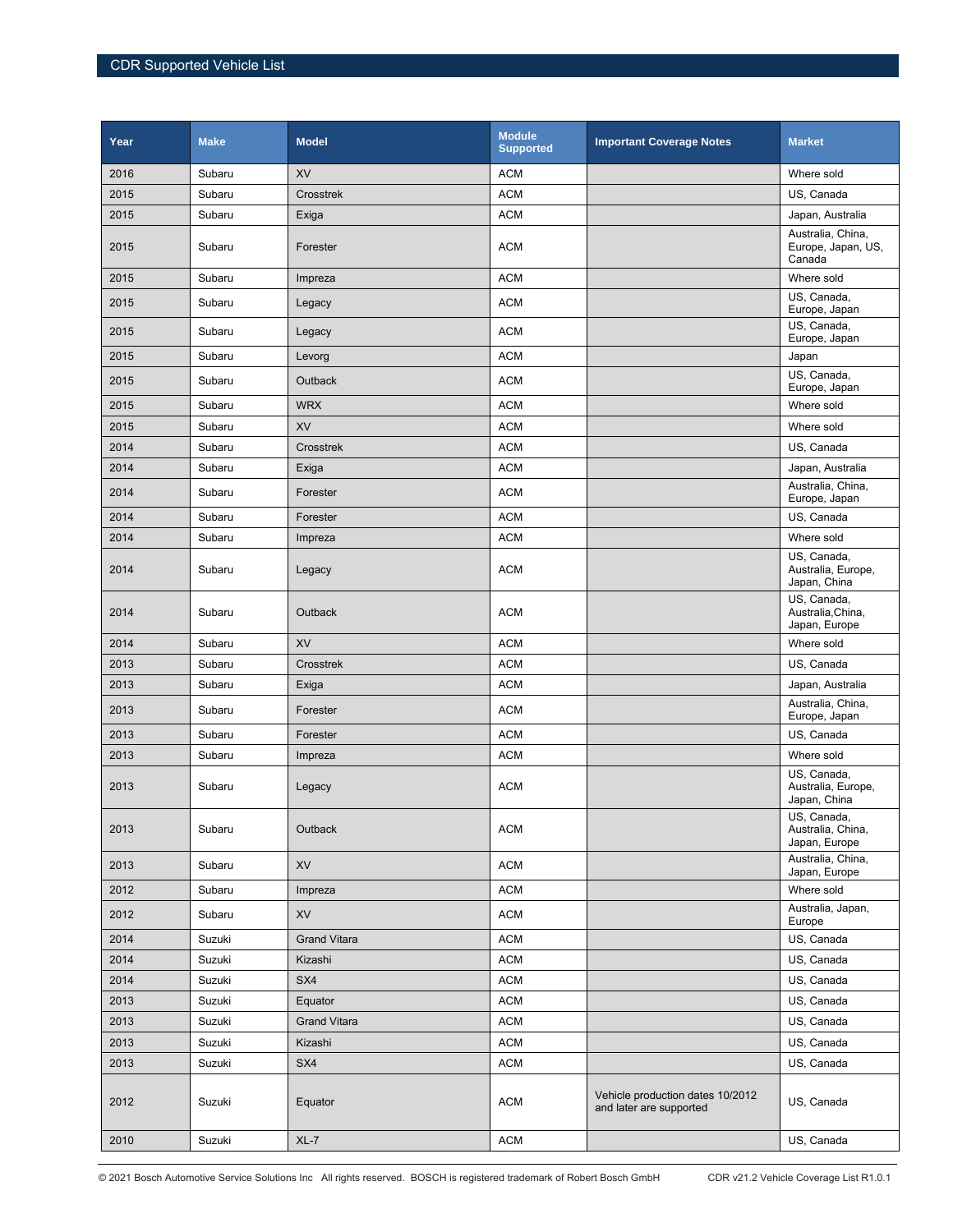| Year         | <b>Make</b> | <b>Model</b>          | <b>Module</b><br><b>Supported</b> | <b>Important Coverage Notes</b>                   | <b>Market</b> |
|--------------|-------------|-----------------------|-----------------------------------|---------------------------------------------------|---------------|
| 2009         | Suzuki      | $XL-7$                | <b>ACM</b>                        |                                                   | US, Canada    |
| 2008         | Suzuki      | $XL-7$                | <b>ACM</b>                        |                                                   | US, Canada    |
| 2007         | Suzuki      | $XL-7$                | <b>ACM</b>                        |                                                   | US, Canada    |
| 2004         | Suzuki      | Vitara                | <b>ACM</b>                        |                                                   | <b>NAFTA</b>  |
| 2003         | Suzuki      | Vitara                | <b>ACM</b>                        |                                                   | <b>NAFTA</b>  |
| 2002         | Suzuki      | Vitara                | <b>ACM</b>                        |                                                   | <b>NAFTA</b>  |
| 2001         | Suzuki      | Swift                 | <b>ACM</b>                        |                                                   | <b>NAFTA</b>  |
| 2001         | Suzuki      | Vitara                | <b>ACM</b>                        |                                                   | <b>NAFTA</b>  |
| 2000         | Suzuki      | Swift                 | <b>ACM</b>                        |                                                   | <b>NAFTA</b>  |
| 2000         | Suzuki      | Vitara                | <b>ACM</b>                        |                                                   | <b>NAFTA</b>  |
| 1999         | Suzuki      | Swift                 | <b>ACM</b>                        |                                                   | <b>NAFTA</b>  |
| 1999         | Suzuki      | Vitara                | <b>ACM</b>                        |                                                   | <b>NAFTA</b>  |
| 1998         | Suzuki      | <b>Sidekick</b>       | <b>ACM</b>                        |                                                   | <b>NAFTA</b>  |
| 1998         | Suzuki      | Swift                 | <b>ACM</b>                        |                                                   | <b>NAFTA</b>  |
| 1997         | Suzuki      | <b>Sidekick</b>       | <b>ACM</b>                        |                                                   | <b>NAFTA</b>  |
| 1997         | Suzuki      | Swift                 | <b>ACM</b>                        |                                                   | <b>NAFTA</b>  |
| 1996         | Suzuki      | <b>Sidekick</b>       | <b>ACM</b>                        |                                                   | <b>NAFTA</b>  |
| 1996         | Suzuki      | Swift                 | <b>ACM</b>                        |                                                   | <b>NAFTA</b>  |
| 1995         | Suzuki      | Swift                 | <b>ACM</b>                        |                                                   | <b>NAFTA</b>  |
| 2022 & newer | Toyota      | 86                    | <b>ACM</b>                        |                                                   | Where sold    |
| 2021 & newer | Toyota      | RAV4 Prime            | <b>ACM</b>                        |                                                   | Where sold    |
| 2021 & newer | Toyota      | Sienna Hybrid Vehicle | <b>ACM</b>                        |                                                   | Where sold    |
| 2021 & newer | Toyota      | Venza                 | <b>ACM</b>                        |                                                   | Where sold    |
| 2020 & newer | Toyota      | C-HR                  | <b>ACM</b>                        |                                                   | Where sold    |
| 2020 & newer | Toyota      | Corolla Hatchback     | <b>ACM</b>                        |                                                   | Where sold    |
| 2020 & newer | Toyota      | Corolla HV            | <b>ACM</b>                        |                                                   | Where sold    |
| 2020 & newer | Toyota      | HiAce                 | <b>ACM</b>                        |                                                   | Where sold    |
| 2020 & newer | Toyota      | Prius                 | <b>ACM</b>                        |                                                   | Where sold    |
| 2020 & newer | Toyota      | Prius PHEV            | <b>ACM</b>                        |                                                   | Where sold    |
| 2020 & newer | Toyota      | Supra                 | <b>ACM</b>                        | Requires CDR 500 for direct-to-<br>module imaging | Where sold    |
| 2019 & newer | Toyota      | Levin                 | <b>ACM</b>                        |                                                   | Where sold    |
| 2018 & newer | Toyota      | <b>REGIUSACE</b>      | <b>ACM</b>                        |                                                   | Where sold    |
| 2017 & newer | Toyota      | Corolla iM            | <b>ACM</b>                        |                                                   | Where sold    |
| 2017 & newer | Toyota      | Yaris iA              | <b>ACM</b>                        |                                                   | Where sold    |
| 2016 & newer | Toyota      | Yaris R               | <b>ACM</b>                        |                                                   | Where sold    |
| 2015 & newer | Toyota      | Sienta                | <b>ACM</b>                        |                                                   | Where sold    |
| 2014 & newer | Toyota      | Mirai                 | <b>ACM</b>                        |                                                   | Where sold    |
| 2013 & newer | Toyota      | Comfort               | <b>ACM</b>                        |                                                   | Where sold    |
| 2012 & newer | Toyota      | 86                    | <b>ACM</b>                        |                                                   | Where sold    |
| 2012 & newer | Toyota      | 87                    | <b>ACM</b>                        |                                                   | Where sold    |
| 2012 & newer | Toyota      | 88                    | <b>ACM</b>                        |                                                   | Where sold    |
| 2012 & newer | Toyota      | 89                    | <b>ACM</b>                        |                                                   | Where sold    |
| 2012 & newer | Toyota      | 90                    | <b>ACM</b>                        |                                                   | Where sold    |
| 2012 & newer | Toyota      | 91                    | <b>ACM</b>                        |                                                   | Where sold    |
| 2012 & newer | Toyota      | Aurion                | <b>ACM</b>                        |                                                   | Where sold    |
| 2012 & newer | Toyota      | Corolla Axio          | <b>ACM</b>                        |                                                   | Where sold    |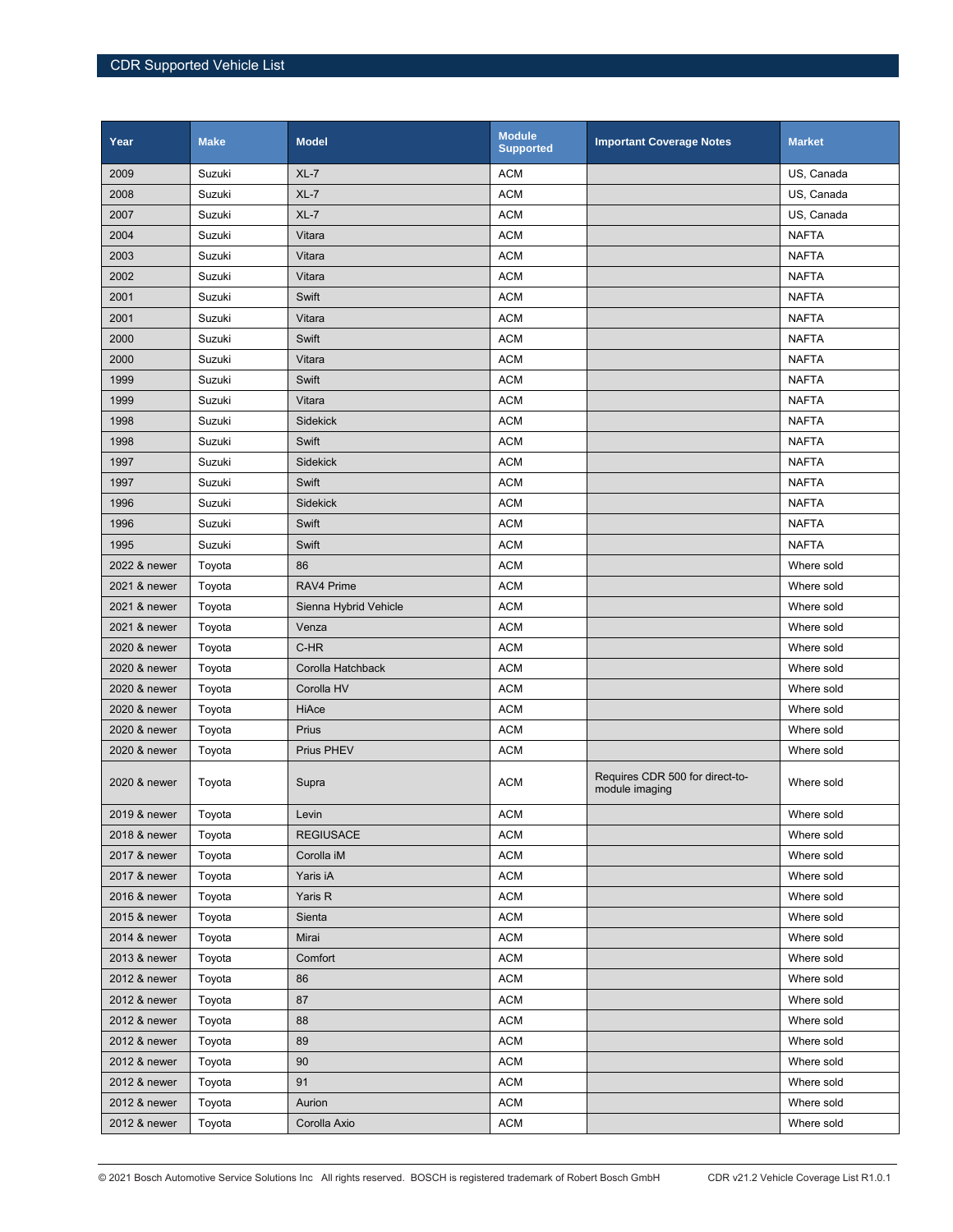| Year         | <b>Make</b> | <b>Model</b>      | <b>Module</b><br><b>Supported</b> | <b>Important Coverage Notes</b> | <b>Market</b> |
|--------------|-------------|-------------------|-----------------------------------|---------------------------------|---------------|
| 2012 & newer | Toyota      | Corolla Fieldar   | <b>ACM</b>                        |                                 | Where sold    |
| 2012 & newer | Toyota      | RAV4 EV           | <b>ACM</b>                        |                                 | Where sold    |
| 2012 & newer | Toyota      | <b>SPADE</b>      | <b>ACM</b>                        |                                 | Where sold    |
| 2012 & newer | Toyota      | Vanguard          | <b>ACM</b>                        |                                 | Where sold    |
| 2011 & newer | Toyota      | Aqua              | <b>ACM</b>                        |                                 | Where sold    |
| 2011 & newer | Toyota      | Corolla Verso     | <b>ACM</b>                        |                                 | Where sold    |
| 2011 & newer | Toyota      | E'z               | <b>ACM</b>                        |                                 | Where sold    |
| 2011 & newer | Toyota      | Prius c           | <b>ACM</b>                        |                                 | Where sold    |
| 2011 & newer | Toyota      | <b>RUKUS</b>      | <b>ACM</b>                        |                                 | Where sold    |
| 2011 & newer | Toyota      | Rumion            | <b>ACM</b>                        |                                 | Where sold    |
| 2011 & newer | Toyota      | Zelas             | <b>ACM</b>                        |                                 | Where sold    |
| 2010 & newer | Toyota      | <b>Etios</b>      | <b>ACM</b>                        |                                 | Where sold    |
| 2010 & newer | Toyota      | Verso-S           | <b>ACM</b>                        |                                 | Where sold    |
| 2009 & newer | Toyota      | Corolla Hatchback | <b>ACM</b>                        |                                 | Where sold    |
| 2009 & newer | Toyota      | <b>ISIS</b>       | <b>ACM</b>                        |                                 | Where sold    |
| 2009 & newer | Toyota      | Majesta           | <b>ACM</b>                        |                                 | Where sold    |
| 2009 & newer | Toyota      | Prius V           | <b>ACM</b>                        |                                 | Where sold    |
| 2009 & newer | Toyota      | Prius $\alpha$    | <b>ACM</b>                        |                                 | Where sold    |
| 2009 & newer | Toyota      | Prius PHV         | <b>ACM</b>                        |                                 | Where sold    |
| 2009 & newer | Toyota      | SAI               | <b>ACM</b>                        |                                 | Where sold    |
| 2009 & newer | Toyota      | Wish              | <b>ACM</b>                        |                                 | Where sold    |
| 2008 & newer | Toyota      | <b>Blade</b>      | <b>ACM</b>                        |                                 | Where sold    |
| 2008 & newer | Toyota      | Dyna              | <b>ACM</b>                        |                                 | Where sold    |
| 2008 & newer | Toyota      | <b>Hilux VIGO</b> | <b>ACM</b>                        |                                 | Where sold    |
| 2008 & newer | Toyota      | SW4               | <b>ACM</b>                        |                                 | Where sold    |
| 2008 & newer | Toyota      | Toyoace           | <b>ACM</b>                        |                                 | Where sold    |
| 2008 & newer | Toyota      | Venza             | <b>ACM</b>                        |                                 | Where sold    |
| 2008 - later | Toyota      | iQ                | <b>ACM</b>                        |                                 | Where sold    |
| 2007 & newer | Toyota      | Allion            | <b>ACM</b>                        |                                 | Where sold    |
| 2007 & newer | Toyota      | <b>Belta</b>      | <b>ACM</b>                        |                                 | Where sold    |
| 2007 & newer | Toyota      | MarkX Zio         | <b>ACM</b>                        |                                 | Where sold    |
| 2007 & newer | Toyota      | Noah              | <b>ACM</b>                        |                                 | Where sold    |
| 2007 & newer | Toyota      | Vios              | <b>ACM</b>                        |                                 | Where sold    |
| 2007 & newer | Toyota      | Voxy              | <b>ACM</b>                        |                                 | Where sold    |
| 2006 & newer | Toyota      | Auris             | <b>ACM</b>                        |                                 | Where sold    |
| 2006 & newer | Toyota      | Estima            | <b>ACM</b>                        |                                 | Where sold    |
| 2006 & newer | Toyota      | <b>FJ Cruiser</b> | <b>ACM</b>                        |                                 | Where sold    |
| 2006 & newer | Toyota      | Previa            | <b>ACM</b>                        |                                 | Where sold    |
| 2005 & newer | Toyota      | Alphard           | <b>ACM</b>                        |                                 | Where sold    |
| 2005 & newer | Toyota      | Avensis           | <b>ACM</b>                        |                                 | Where sold    |
| 2005 & newer | Toyota      | Aygo              | <b>ACM</b>                        |                                 | Where sold    |
| 2005 & newer | Toyota      | FunCargo          | <b>ACM</b>                        |                                 | Where sold    |
| 2005 & newer | Toyota      | Ractis            | <b>ACM</b>                        |                                 | Where sold    |
| 2005 & newer | Toyota      | Reiz              | <b>ACM</b>                        |                                 | Where sold    |
| 2005 & newer | Toyota      | Tacoma            | <b>ACM</b>                        |                                 | Where sold    |
| 2005 & newer | Toyota      | Tundra            | <b>ACM</b>                        |                                 | Where sold    |
| 2004 & newer | Toyota      | Crown             | <b>ACM</b>                        |                                 | Where sold    |
| 2004 & newer | Toyota      | Fortuner          | <b>ACM</b>                        |                                 | Where sold    |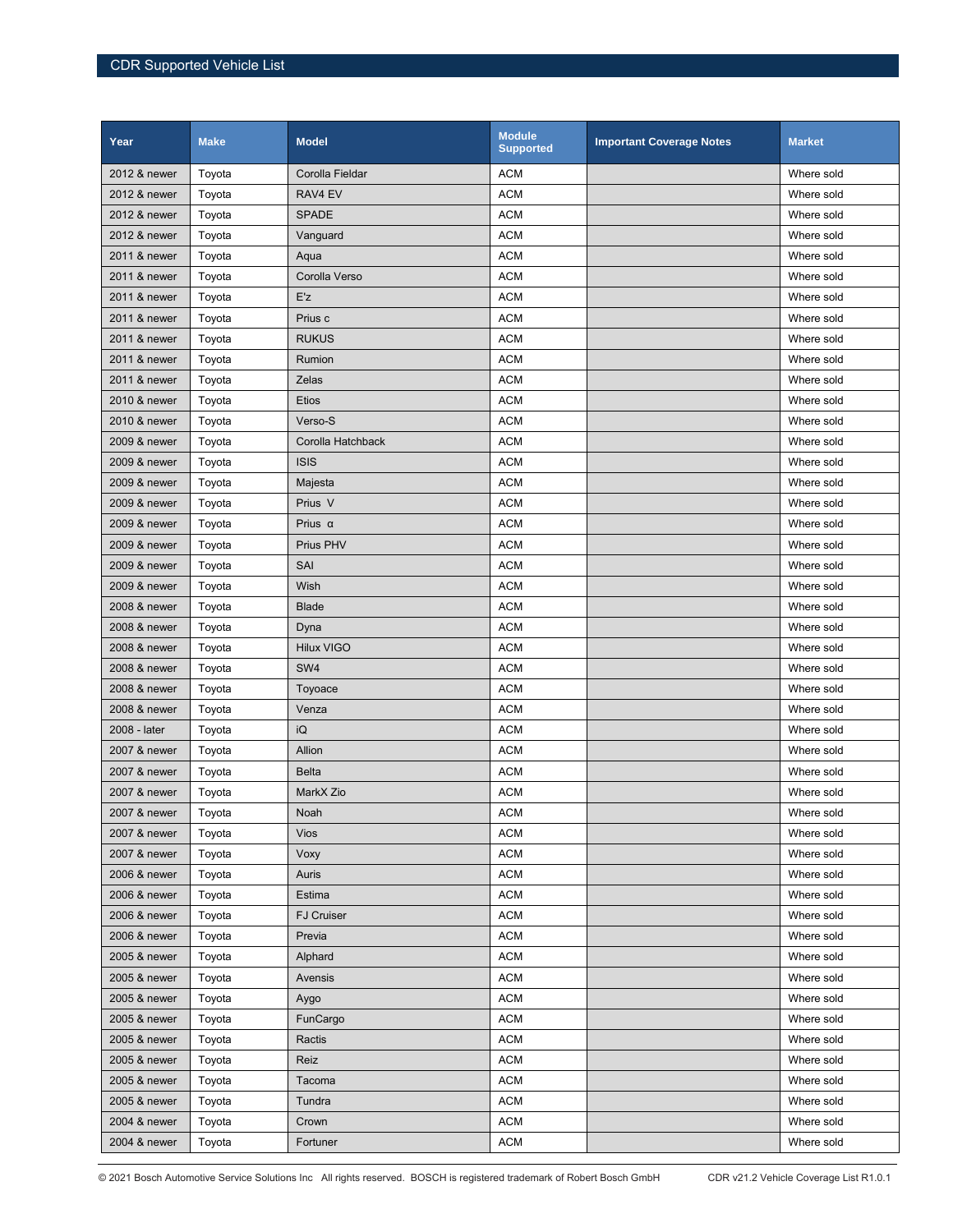| Year         | <b>Make</b> | <b>Model</b>             | <b>Module</b><br><b>Supported</b> | <b>Important Coverage Notes</b> | <b>Market</b>               |
|--------------|-------------|--------------------------|-----------------------------------|---------------------------------|-----------------------------|
| 2004 & newer | Toyota      | <b>HIACE</b>             | <b>ACM</b>                        |                                 | Where sold                  |
| 2004 & newer | Toyota      | <b>Hilux</b>             | <b>ACM</b>                        |                                 | Where sold                  |
| 2004 & newer | Toyota      | Innova                   | <b>ACM</b>                        |                                 | Where sold                  |
| 2004 & newer | Toyota      | Kijang Innova            | <b>ACM</b>                        |                                 | Where sold                  |
| 2004 & newer | Toyota      | MarkX                    | <b>ACM</b>                        |                                 | Where sold                  |
| 2004 & newer | Toyota      | Porte                    | <b>ACM</b>                        |                                 | Where sold                  |
| 2004 & newer | Toyota      | Premio                   | <b>ACM</b>                        |                                 | Where sold                  |
| 2004 & newer | Toyota      | Sequoia                  | <b>ACM</b>                        |                                 | Where sold                  |
| 2003 & newer | Toyota      | 4Runner                  | <b>ACM</b>                        |                                 | Where sold                  |
| 2003 & newer | Toyota      | bB                       | <b>ACM</b>                        |                                 | Where sold                  |
| 2003 & newer | Toyota      | Century                  | <b>ACM</b>                        |                                 | Where sold                  |
| 2003 & newer | Toyota      | Harrier                  | <b>ACM</b>                        |                                 | Where sold                  |
| 2003 & newer | Toyota      | HighLander               | <b>ACM</b>                        |                                 | Where sold                  |
| 2003 & newer | Toyota      | Ist                      | <b>ACM</b>                        |                                 | Where sold                  |
| 2003 & newer | Toyota      | Kluger                   | <b>ACM</b>                        |                                 | Where sold                  |
| 2003 & newer | Toyota      | Prius                    | <b>ACM</b>                        |                                 | Where sold                  |
| 2003 & newer | Toyota      | Probox                   | <b>ACM</b>                        |                                 | Where sold                  |
| 2003 & newer | Toyota      | Raum                     | <b>ACM</b>                        |                                 | Where sold                  |
| 2003 & newer | Toyota      | RAV4                     | <b>ACM</b>                        |                                 | Where sold                  |
| 2003 & newer | Toyota      | Sienna                   | <b>ACM</b>                        |                                 | Where sold                  |
| 2003 & newer | Toyota      | Succeed                  | <b>ACM</b>                        |                                 | Where sold                  |
| 2003 - 2006  | Toyota      | Camry Solara             | <b>ACM</b>                        |                                 | Where sold                  |
| 2002 & newer | Toyota      | Avalon                   | <b>ACM</b>                        |                                 | Where sold                  |
| 2002 & newer | Toyota      | Corolla                  | <b>ACM</b>                        |                                 | Where sold                  |
| 2002 & newer | Toyota      | Echo                     | <b>ACM</b>                        |                                 | Where sold                  |
| 2002 & newer | Toyota      | LandCruiser              | <b>ACM</b>                        |                                 | Where sold                  |
| 2002 & newer | Toyota      | <b>LandCruiser Prado</b> | <b>ACM</b>                        |                                 | Where sold                  |
| 2002 & newer | Toyota      | <b>Matrix</b>            | <b>ACM</b>                        |                                 | Where sold                  |
| 2002 & newer | Toyota      | Platz                    | <b>ACM</b>                        |                                 | Where sold                  |
| 2002 & newer | Toyota      | Surf                     | <b>ACM</b>                        |                                 | Where sold                  |
| 2002 & newer | Toyota      | Vibe                     | <b>ACM</b>                        |                                 | Where sold                  |
| 2002 & newer | Toyota      | Voltz                    | <b>ACM</b>                        |                                 | Where sold                  |
| 2002 & newer | Toyota      | Yaris                    | <b>ACM</b>                        |                                 | Where sold                  |
| 2001 & newer | Toyota      | <b>Brevis</b>            | <b>ACM</b>                        |                                 | Where sold                  |
| 2001 & newer | Toyota      | Camry                    | <b>ACM</b>                        |                                 | Where sold                  |
| 2001 & newer | Toyota      | Progres                  | <b>ACM</b>                        |                                 | Where sold                  |
| 2001 & newer | Toyota      | Soarer                   | <b>ACM</b>                        |                                 | Where sold                  |
| 2000 & newer | Toyota      | Aristo                   | <b>ACM</b>                        |                                 | Where sold                  |
| 2000 & newer | Toyota      | Celsior                  | <b>ACM</b>                        |                                 | Where sold                  |
| 2000 & newer | Toyota      | Mark <sub>2</sub>        | <b>ACM</b>                        |                                 | Where sold                  |
| 2021         | Toyota      | Yaris                    | <b>ACM</b>                        |                                 | Australia, Japan,<br>Europe |
| 2018         | Toyota      | Aquis                    | <b>ACM</b>                        |                                 | Where sold                  |
| 2018         | Toyota      | $C-HR$                   | <b>ACM</b>                        |                                 | Where sold                  |
| 2018         | Toyota      | Coaster                  | <b>ACM</b>                        |                                 | Where sold                  |
| 2017         | Toyota      | iA                       | <b>ACM</b>                        |                                 | US, Canada                  |
| 2017         | Toyota      | iM                       | <b>ACM</b>                        |                                 | US, Canada                  |
| 2017         | Toyota      | Prius Prime              | <b>ACM</b>                        |                                 | US, Canada                  |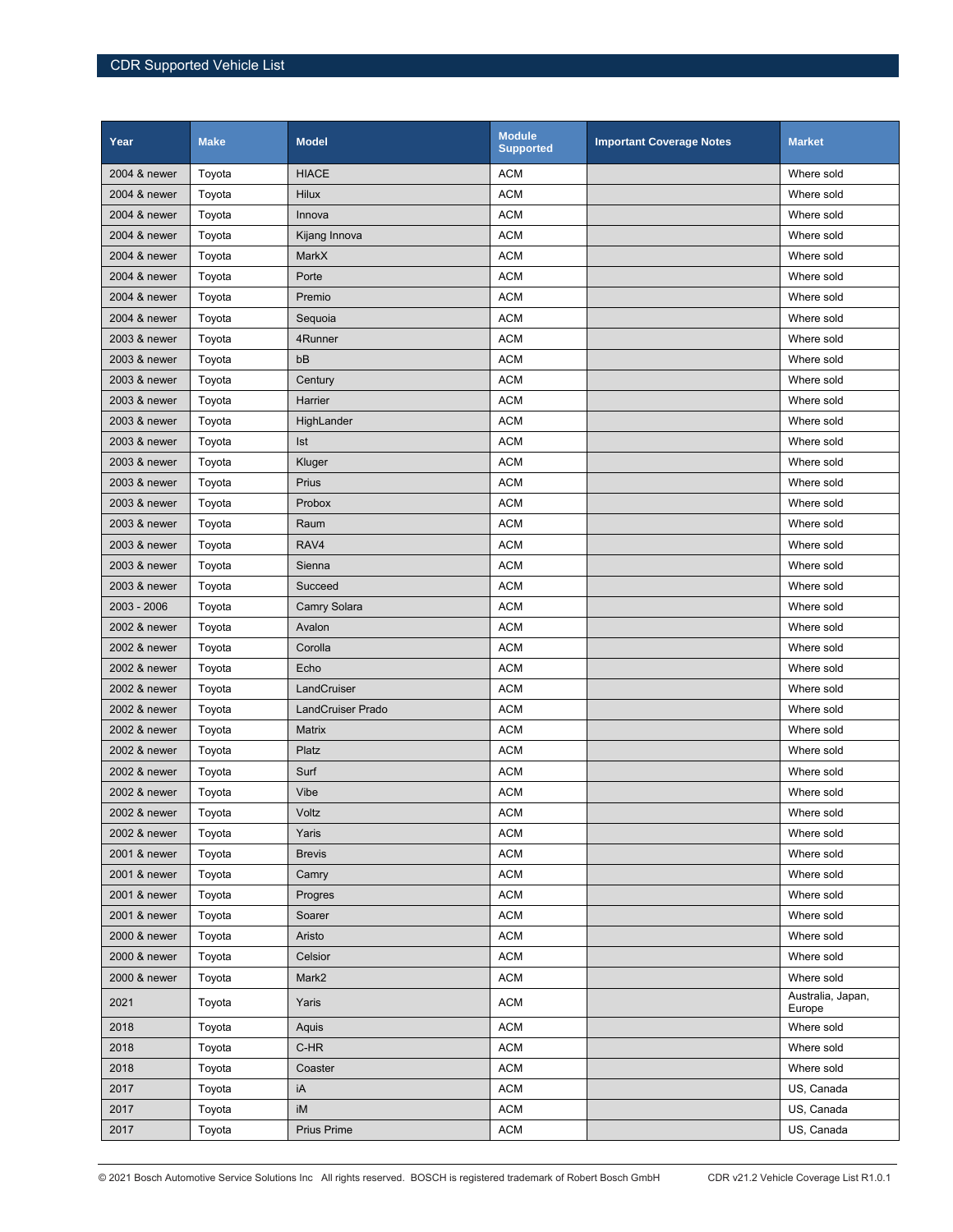| Year | <b>Make</b> | <b>Model</b>                                          | <b>Module</b><br><b>Supported</b> | <b>Important Coverage Notes</b> | <b>Market</b> |
|------|-------------|-------------------------------------------------------|-----------------------------------|---------------------------------|---------------|
| 2021 | Volkswagen  | A SUVe Nord / A SUVe Sud                              | <b>ACM</b>                        |                                 | China         |
| 2021 | Volkswagen  | Arteon                                                | <b>ACM</b>                        |                                 | Where sold    |
| 2021 | Volkswagen  | Arteon Fastback PA / CC ShBr,                         | <b>ACM</b>                        | China UDR Download              | China         |
| 2021 | Volkswagen  | Atlas                                                 | <b>ACM</b>                        |                                 | Where sold    |
| 2021 | Volkswagen  | B Main SUV / B SMV / B MPV                            | <b>ACM</b>                        |                                 | China         |
| 2021 | Volkswagen  | <b>Beetle</b>                                         | <b>ACM</b>                        |                                 | US, Canada    |
| 2021 | Volkswagen  | Bora (includes BEV                                    | <b>ACM</b>                        | China UDR Download              | China         |
| 2021 | Volkswagen  | Crafter                                               | <b>ACM</b>                        |                                 | Where sold    |
| 2021 | Volkswagen  | E-Crafter                                             | <b>ACM</b>                        |                                 | Where sold    |
| 2021 | Volkswagen  | eGolf                                                 | <b>ACM</b>                        |                                 | US, Canada    |
| 2021 | Volkswagen  | Golf                                                  | <b>ACM</b>                        | China UDR Download              | China         |
| 2021 | Volkswagen  | Golf / SportWagen / Alltrack / Variant /<br>Sportsvan | <b>ACM</b>                        |                                 | Where sold    |
| 2021 | Volkswagen  | Golf 8                                                | <b>ACM</b>                        | China UDR Download              | China         |
| 2021 | Volkswagen  | ID.3                                                  | <b>ACM</b>                        |                                 | Where sold    |
| 2021 | Volkswagen  | ID.4                                                  | <b>ACM</b>                        |                                 | Where sold    |
| 2021 | Volkswagen  | Jetta                                                 | <b>ACM</b>                        |                                 | Where sold    |
| 2021 | Volkswagen  | Lamado                                                | <b>ACM</b>                        | China UDR Download              | China         |
| 2021 | Volkswagen  | Lamado PA                                             | <b>ACM</b>                        | China UDR Download              | China         |
| 2021 | Volkswagen  | Lavida (includes BEV)                                 | <b>ACM</b>                        | China UDR Download              | China         |
| 2021 | Volkswagen  | Lavida Silkroad                                       | <b>ACM</b>                        | China UDR Download              | China         |
| 2021 | Volkswagen  | Lounge                                                | <b>ACM</b>                        | China UDR Download              | China         |
| 2021 | Volkswagen  | Magotan                                               | <b>ACM</b>                        | China UDR Download              | China         |
| 2021 | Volkswagen  | Neo                                                   | <b>ACM</b>                        |                                 | Where sold    |
| 2021 | Volkswagen  | New Bora                                              | <b>ACM</b>                        | China UDR Download              | China         |
| 2021 | Volkswagen  | Passat                                                | <b>ACM</b>                        |                                 | US, Canada    |
| 2021 | Volkswagen  | Passat (includes NMS)                                 | <b>ACM</b>                        | China UDR Download              | China         |
| 2021 | Volkswagen  | Passat (w/o PHEV, non US/CA)                          | <b>ACM</b>                        |                                 | Where sold    |
| 2021 | Volkswagen  | Phideon                                               | <b>ACM</b>                        |                                 | China         |
| 2021 | Volkswagen  | Polo                                                  | <b>ACM</b>                        | China UDR Download              | China         |
| 2021 | Volkswagen  | Polo                                                  | <b>ACM</b>                        |                                 | Where sold    |
| 2021 | Volkswagen  | Polo Virtus                                           | <b>ACM</b>                        |                                 | Where sold    |
| 2021 | Volkswagen  | Sagitar NF                                            | <b>ACM</b>                        | China UDR Download              | China         |
| 2021 | Volkswagen  | Santana PA                                            | <b>ACM</b>                        | China UDR Download              | China         |
| 2021 | Volkswagen  | Tayron                                                | <b>ACM</b>                        | China UDR Download              | China         |
| 2021 | Volkswagen  | T-Cross                                               | <b>ACM</b>                        | China UDR Download              | China         |
| 2021 | Volkswagen  | T-Cross                                               | <b>ACM</b>                        |                                 | Where sold    |
| 2021 | Volkswagen  | Teramont (includes coupe)                             | <b>ACM</b>                        | China UDR Download              | China         |
| 2021 | Volkswagen  | Teramont PA (includes coupe)                          | <b>ACM</b>                        | China UDR Download              | China         |
| 2021 | Volkswagen  | Tharu                                                 | <b>ACM</b>                        | China UDR Download              | China         |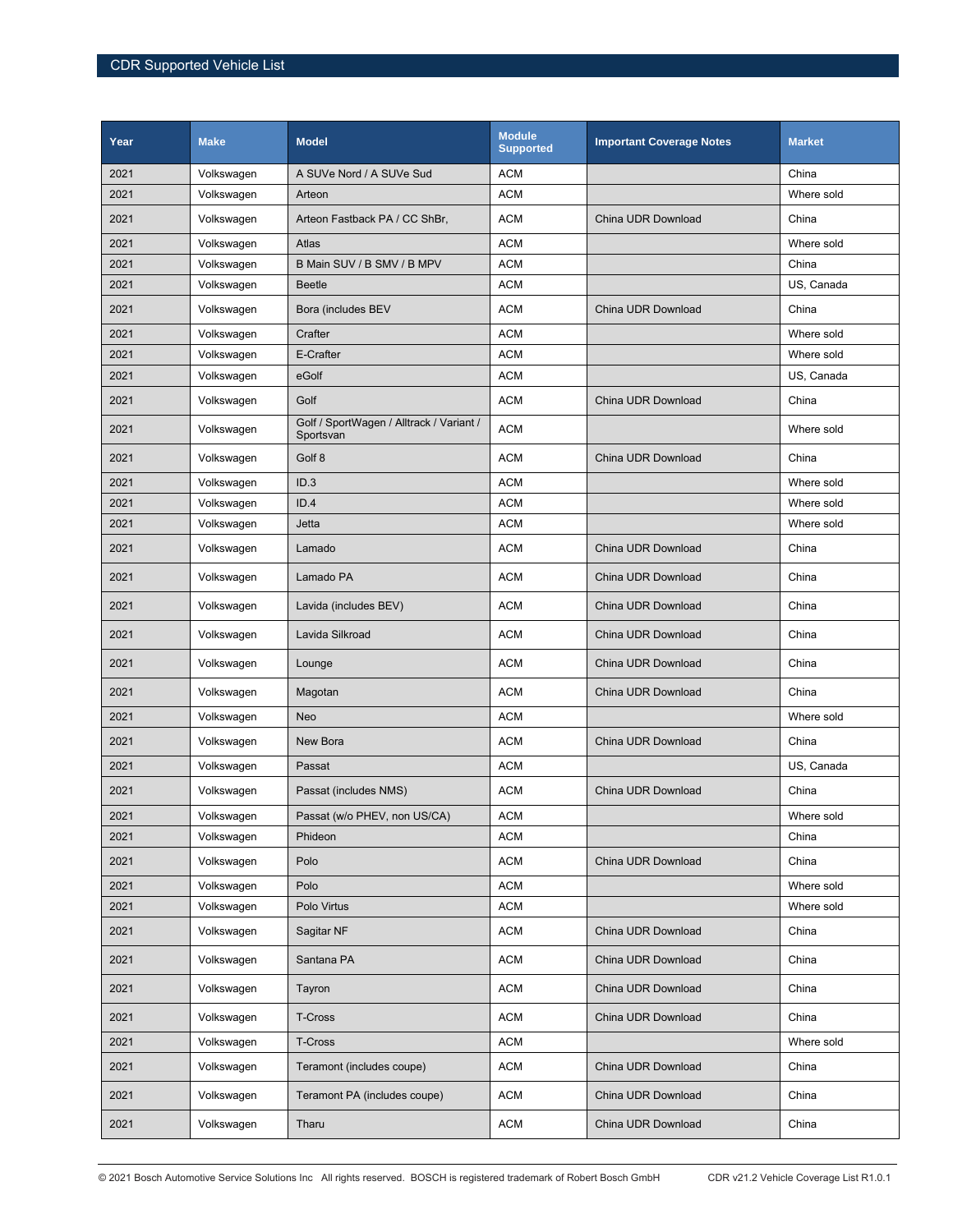| Year | <b>Make</b> | <b>Model</b>                                          | <b>Module</b><br><b>Supported</b> | <b>Important Coverage Notes</b>                   | <b>Market</b> |
|------|-------------|-------------------------------------------------------|-----------------------------------|---------------------------------------------------|---------------|
| 2021 | Volkswagen  | Tiguan                                                | <b>ACM</b>                        | China UDR Download                                | China         |
| 2021 | Volkswagen  | Tiguan (includes Allspace)                            | <b>ACM</b>                        |                                                   | Where sold    |
| 2021 | Volkswagen  | Touareg                                               | <b>ACM</b>                        | Requires CDR 500 for direct-to-<br>module imaging | Where sold    |
| 2021 | Volkswagen  | Touran                                                | <b>ACM</b>                        | China UDR Download                                | China         |
| 2021 | Volkswagen  | Touran                                                | <b>ACM</b>                        |                                                   | Where sold    |
| 2021 | Volkswagen  | T-Roc                                                 | <b>ACM</b>                        | China UDR Download                                | China         |
| 2021 | Volkswagen  | T-Roc                                                 | <b>ACM</b>                        |                                                   | Where sold    |
| 2021 | Volkswagen  | Viloran                                               | <b>ACM</b>                        | China UDR Download                                | China         |
| 2020 | Volkswagen  | Arteon                                                | <b>ACM</b>                        |                                                   | Where sold    |
| 2020 | Volkswagen  | Arteon Fastback PA / CC ShBr,                         | <b>ACM</b>                        | China UDR Download                                | China         |
| 2020 | Volkswagen  | Atlas                                                 | <b>ACM</b>                        |                                                   | Where sold    |
| 2020 | Volkswagen  | <b>Beetle</b>                                         | <b>ACM</b>                        |                                                   | US, Canada    |
| 2020 | Volkswagen  | Bora (includes BEV                                    | <b>ACM</b>                        | China UDR Download                                | China         |
| 2020 | Volkswagen  | Crafter                                               | <b>ACM</b>                        |                                                   | Where sold    |
| 2020 | Volkswagen  | E-Crafter                                             | <b>ACM</b>                        |                                                   | Where sold    |
| 2020 | Volkswagen  | eGolf                                                 | <b>ACM</b>                        |                                                   | US, Canada    |
| 2020 | Volkswagen  | Golf                                                  | <b>ACM</b>                        | China UDR Download                                | China         |
| 2020 | Volkswagen  | Golf / SportWagen / Alltrack / Variant /<br>Sportsvan | <b>ACM</b>                        |                                                   | Where sold    |
| 2020 | Volkswagen  | Golf 8                                                | <b>ACM</b>                        | China UDR Download                                | China         |
| 2020 | Volkswagen  | ID.3                                                  | <b>ACM</b>                        |                                                   | Where sold    |
| 2020 | Volkswagen  | Jetta                                                 | <b>ACM</b>                        |                                                   | Where sold    |
| 2020 | Volkswagen  | Lamado                                                | <b>ACM</b>                        | China UDR Download                                | China         |
| 2020 | Volkswagen  | Lamado PA                                             | <b>ACM</b>                        | China UDR Download                                | China         |
| 2020 | Volkswagen  | Lavida (includes BEV)                                 | <b>ACM</b>                        | China UDR Download                                | China         |
| 2020 | Volkswagen  | Lavida Silkroad                                       | <b>ACM</b>                        | China UDR Download                                | China         |
| 2020 | Volkswagen  | Lounge                                                | <b>ACM</b>                        | China UDR Download                                | China         |
| 2020 | Volkswagen  | Magotan                                               | <b>ACM</b>                        | China UDR Download                                | China         |
| 2020 | Volkswagen  | Neo                                                   | <b>ACM</b>                        |                                                   | Where sold    |
| 2020 | Volkswagen  | New Bora                                              | <b>ACM</b>                        | China UDR Download                                | China         |
| 2020 | Volkswagen  | Passat                                                | <b>ACM</b>                        |                                                   | US, Canada    |
| 2020 | Volkswagen  | Passat (includes NMS)                                 | <b>ACM</b>                        | China UDR Download                                | China         |
| 2020 | Volkswagen  | Passat (w/o PHEV, non US/CA)                          | <b>ACM</b>                        |                                                   | Where sold    |
| 2020 | Volkswagen  | Phideon                                               | <b>ACM</b>                        |                                                   | China         |
| 2020 | Volkswagen  | Polo                                                  | <b>ACM</b>                        | China UDR Download                                | China         |
| 2020 | Volkswagen  | Polo                                                  | <b>ACM</b>                        |                                                   | Where sold    |
| 2020 | Volkswagen  | Polo Virtus                                           | <b>ACM</b>                        |                                                   | Where sold    |
| 2020 | Volkswagen  | Sagitar NF                                            | <b>ACM</b>                        | China UDR Download                                | China         |
| 2020 | Volkswagen  | Santana PA                                            | <b>ACM</b>                        | China UDR Download                                | China         |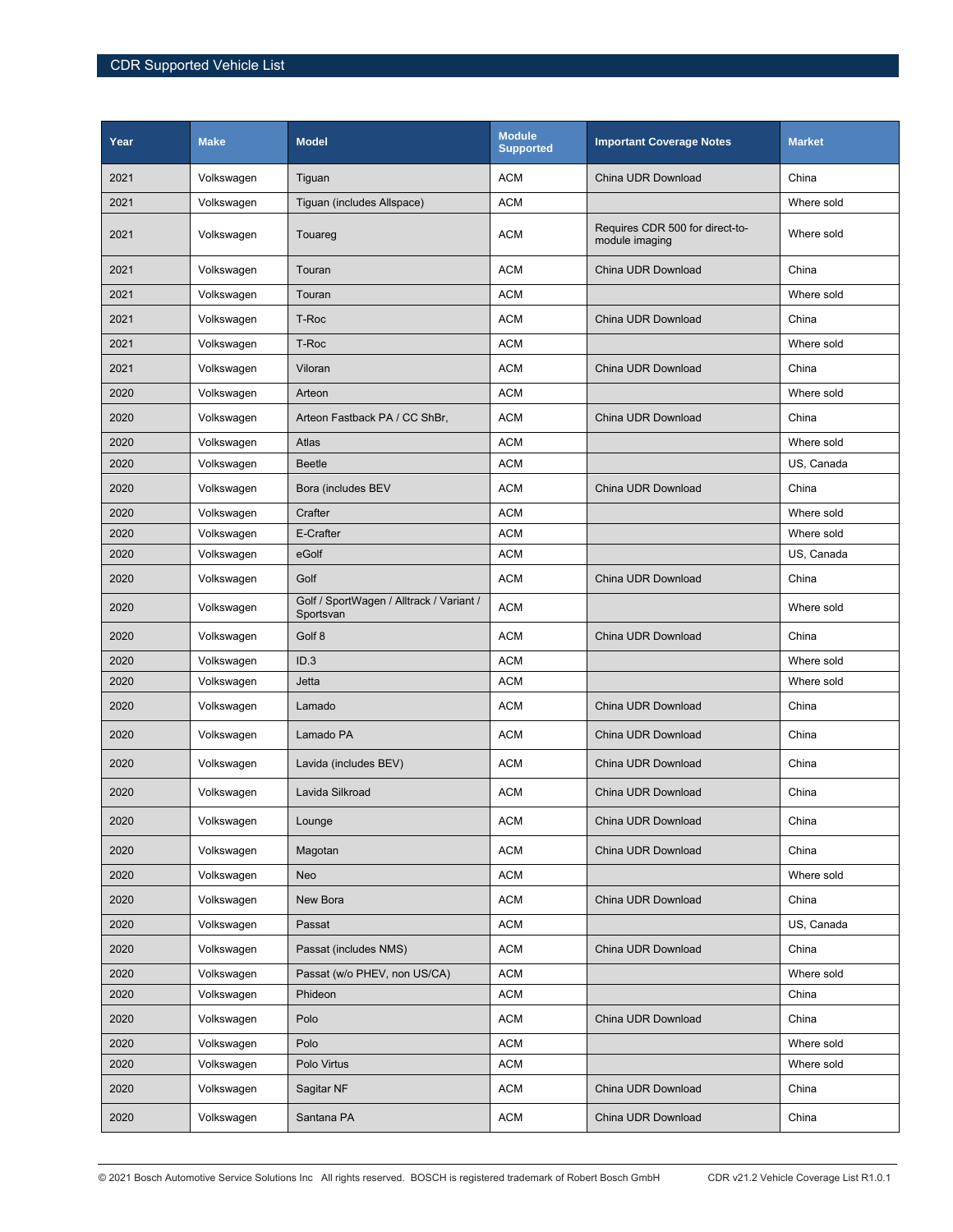| Year | <b>Make</b> | <b>Model</b>                                          | <b>Module</b><br><b>Supported</b> | <b>Important Coverage Notes</b>                   | <b>Market</b> |
|------|-------------|-------------------------------------------------------|-----------------------------------|---------------------------------------------------|---------------|
| 2020 | Volkswagen  | Tayron                                                | <b>ACM</b>                        | China UDR Download                                | China         |
| 2020 | Volkswagen  | <b>T-Cross</b>                                        | <b>ACM</b>                        | China UDR Download                                | China         |
| 2020 | Volkswagen  | T-Cross                                               | <b>ACM</b>                        |                                                   | Where sold    |
| 2020 | Volkswagen  | Teramont (includes coupe)                             | <b>ACM</b>                        | China UDR Download                                | China         |
| 2020 | Volkswagen  | Teramont PA (includes coupe)                          | <b>ACM</b>                        | China UDR Download                                | China         |
| 2020 | Volkswagen  | Tharu                                                 | <b>ACM</b>                        | China UDR Download                                | China         |
| 2020 | Volkswagen  | Tiguan                                                | <b>ACM</b>                        | China UDR Download                                | China         |
| 2020 | Volkswagen  | Tiguan (includes Allspace)                            | <b>ACM</b>                        |                                                   | Where sold    |
| 2020 | Volkswagen  | Touareg                                               | <b>ACM</b>                        | Requires CDR 500 for direct-to-<br>module imaging | Where sold    |
| 2020 | Volkswagen  | Touran                                                | <b>ACM</b>                        | China UDR Download                                | China         |
| 2020 | Volkswagen  | Touran                                                | <b>ACM</b>                        |                                                   | Where sold    |
| 2020 | Volkswagen  | T-Roc                                                 | <b>ACM</b>                        | China UDR Download                                | China         |
| 2020 | Volkswagen  | T-Roc                                                 | <b>ACM</b>                        |                                                   | Where sold    |
| 2020 | Volkswagen  | Viloran                                               | <b>ACM</b>                        | China UDR Download                                | China         |
| 2019 | Volkswagen  | Arteon                                                | <b>ACM</b>                        |                                                   | Where sold    |
| 2019 | Volkswagen  | Atlas                                                 | <b>ACM</b>                        |                                                   | Where sold    |
| 2019 | Volkswagen  | <b>Beetle</b>                                         | <b>ACM</b>                        |                                                   | US, Canada    |
| 2019 | Volkswagen  | Crafter                                               | <b>ACM</b>                        |                                                   | Where sold    |
| 2019 | Volkswagen  | E-Crafter                                             | <b>ACM</b>                        |                                                   | Where sold    |
| 2019 | Volkswagen  | eGolf                                                 | <b>ACM</b>                        |                                                   | US, Canada    |
| 2019 | Volkswagen  | Golf / SportWagen / Alltrack / Variant /<br>Sportsvan | <b>ACM</b>                        |                                                   | Where sold    |
| 2019 | Volkswagen  | GTI                                                   | <b>ACM</b>                        |                                                   | US            |
| 2019 | Volkswagen  | Jetta                                                 | <b>ACM</b>                        |                                                   | Where sold    |
| 2019 | Volkswagen  | Passat                                                | <b>ACM</b>                        |                                                   | US, Canada    |
| 2019 | Volkswagen  | Passat (w/o PHEV, non US/CA)                          | <b>ACM</b>                        |                                                   | Where sold    |
| 2019 | Volkswagen  | Polo                                                  | <b>ACM</b>                        |                                                   | Where sold    |
| 2019 | Volkswagen  | Polo Virtus                                           | <b>ACM</b>                        |                                                   | Where sold    |
| 2019 | Volkswagen  | T-Cross                                               | <b>ACM</b>                        |                                                   | Where sold    |
| 2019 | Volkswagen  | Tiguan (includes Allspace)                            | <b>ACM</b>                        |                                                   | Where sold    |
| 2019 | Volkswagen  | Touareg                                               | <b>ACM</b>                        | Requires CDR 500 for direct-to-<br>module imaging | Where sold    |
| 2019 | Volkswagen  | Touran                                                | <b>ACM</b>                        |                                                   | Where sold    |
| 2019 | Volkswagen  | T-Roc                                                 | <b>ACM</b>                        |                                                   | Where sold    |
| 2018 | Volkswagen  | Arteon                                                | <b>ACM</b>                        |                                                   | Where sold    |
| 2018 | Volkswagen  | Atlas                                                 | <b>ACM</b>                        |                                                   | Where sold    |
| 2018 | Volkswagen  | Beetle                                                | <b>ACM</b>                        |                                                   | US, Canada    |
| 2018 | Volkswagen  | Crafter                                               | <b>ACM</b>                        |                                                   | Where sold    |
| 2018 | Volkswagen  | eGolf                                                 | <b>ACM</b>                        |                                                   | US, Canada    |
| 2018 | Volkswagen  | Golf / SportWagen / Alltrack / Variant /<br>Sportsvan | <b>ACM</b>                        |                                                   | Where sold    |
| 2018 | Volkswagen  | <b>GTI</b>                                            | <b>ACM</b>                        |                                                   | US            |
| 2018 | Volkswagen  | Jetta                                                 | <b>ACM</b>                        |                                                   | Where sold    |
| 2018 | Volkswagen  | Passat                                                | <b>ACM</b>                        |                                                   | US, Canada    |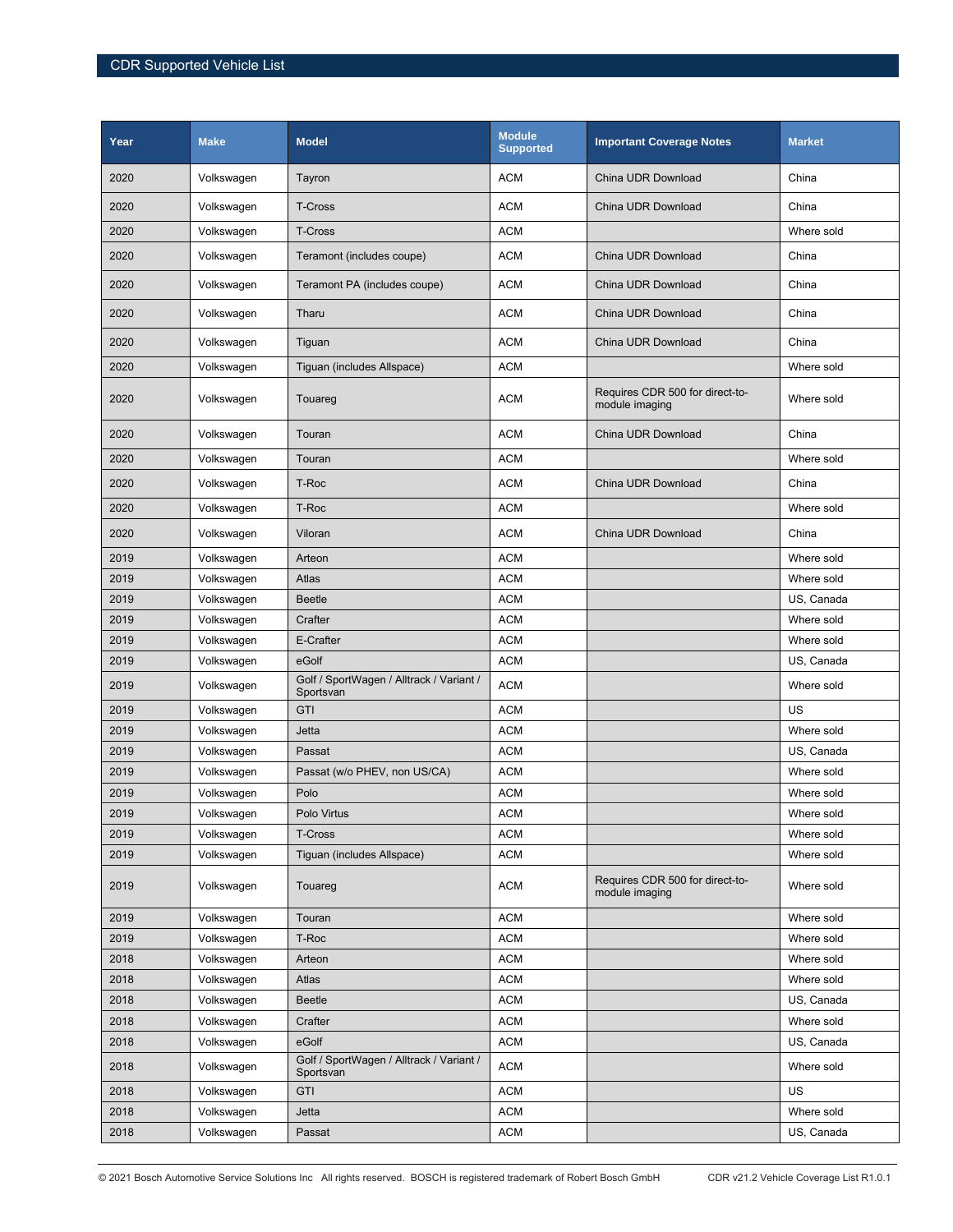| Year | <b>Make</b> | <b>Model</b>                  | Module<br><b>Supported</b> | <b>Important Coverage Notes</b>                   | <b>Market</b> |
|------|-------------|-------------------------------|----------------------------|---------------------------------------------------|---------------|
| 2018 | Volkswagen  | Passat (w/o PHEV, non US/CA)  | <b>ACM</b>                 |                                                   | Where sold    |
| 2018 | Volkswagen  | Polo                          | <b>ACM</b>                 |                                                   | Where sold    |
| 2018 | Volkswagen  | Tiguan (includes Allspace)    | <b>ACM</b>                 |                                                   | Where sold    |
| 2018 | Volkswagen  | Touareg                       | <b>ACM</b>                 |                                                   | US            |
| 2018 | Volkswagen  | Touran                        | <b>ACM</b>                 |                                                   | Where sold    |
| 2018 | Volkswagen  | T-Roc                         | <b>ACM</b>                 |                                                   | Where sold    |
| 2017 | Volkswagen  | <b>Beetle</b>                 | <b>ACM</b>                 |                                                   | US            |
| 2017 | Volkswagen  | <b>CC</b>                     | <b>ACM</b>                 |                                                   | US            |
| 2017 | Volkswagen  | Golf, eGolf                   | <b>ACM</b>                 |                                                   | US            |
| 2017 | Volkswagen  | GTI                           | <b>ACM</b>                 |                                                   | US            |
| 2017 | Volkswagen  | Jetta                         | <b>ACM</b>                 |                                                   | US            |
| 2017 | Volkswagen  | Passat                        | <b>ACM</b>                 |                                                   | US            |
| 2017 | Volkswagen  | Tiguan                        | <b>ACM</b>                 |                                                   | US            |
| 2017 | Volkswagen  | Touareg                       | <b>ACM</b>                 |                                                   | US            |
| 2016 | Volkswagen  | Beetle (includes convertible) | <b>ACM</b>                 |                                                   | US            |
| 2016 | Volkswagen  | <b>CC</b>                     | <b>ACM</b>                 |                                                   | US            |
| 2016 | Volkswagen  | <b>EOS</b>                    | <b>ACM</b>                 |                                                   | US            |
| 2016 | Volkswagen  | Golf, eGolf                   | <b>ACM</b>                 |                                                   | US            |
| 2016 | Volkswagen  | GTI                           | <b>ACM</b>                 |                                                   | US            |
| 2016 | Volkswagen  | Jetta                         | <b>ACM</b>                 |                                                   | US            |
| 2016 | Volkswagen  | Passat                        | <b>ACM</b>                 |                                                   | US            |
| 2016 | Volkswagen  | Tiguan                        | <b>ACM</b>                 |                                                   | US            |
| 2016 | Volkswagen  | Touareg                       | <b>ACM</b>                 |                                                   | US            |
| 2015 | Volkswagen  | Beetle (includes convertible) | <b>ACM</b>                 | Some early production may not be<br>supported     | US            |
| 2015 | Volkswagen  | <b>CC</b>                     | <b>ACM</b>                 |                                                   | US            |
| 2015 | Volkswagen  | <b>EOS</b>                    | <b>ACM</b>                 |                                                   | US            |
| 2015 | Volkswagen  | Golf, eGolf                   | <b>ACM</b>                 | Some early production may not be<br>supported     | US            |
| 2015 | Volkswagen  | Jetta                         | <b>ACM</b>                 | Some early production may not be<br>supported     | US            |
| 2015 | Volkswagen  | Passat                        | <b>ACM</b>                 | Some early production may not be<br>supported     | US            |
| 2015 | Volkswagen  | Tiguan                        | <b>ACM</b>                 |                                                   | US            |
| 2015 | Volkswagen  | Touareg                       | <b>ACM</b>                 | Some early production may not be<br>supported     | US            |
| 2014 | Volkswagen  | <b>EOS</b>                    | <b>ACM</b>                 | Some early production may not be<br>supported     | US            |
| 2014 | Volkswagen  | Routan                        | <b>ACM</b>                 |                                                   | US, Canada    |
| 2013 | Volkswagen  | Routan                        | <b>ACM</b>                 |                                                   | US, Canada    |
| 2012 | Volkswagen  | Routan                        | <b>ACM</b>                 |                                                   | US, Canada    |
| 2011 | Volkswagen  | Routan                        | <b>ACM</b>                 |                                                   | US, Canada    |
| 2010 | Volkswagen  | Routan                        | <b>ACM</b>                 |                                                   | US, Canada    |
| 2009 | Volkswagen  | Routan                        | <b>ACM</b>                 |                                                   | US, Canada    |
| 2020 | Volvo       | <b>S60 III</b>                | <b>ACM</b>                 | Requires CDR 500 for direct-to-<br>module imaging | Where sold    |
| 2020 | Volvo       | S90/S90L                      | <b>ACM</b>                 |                                                   | Where sold    |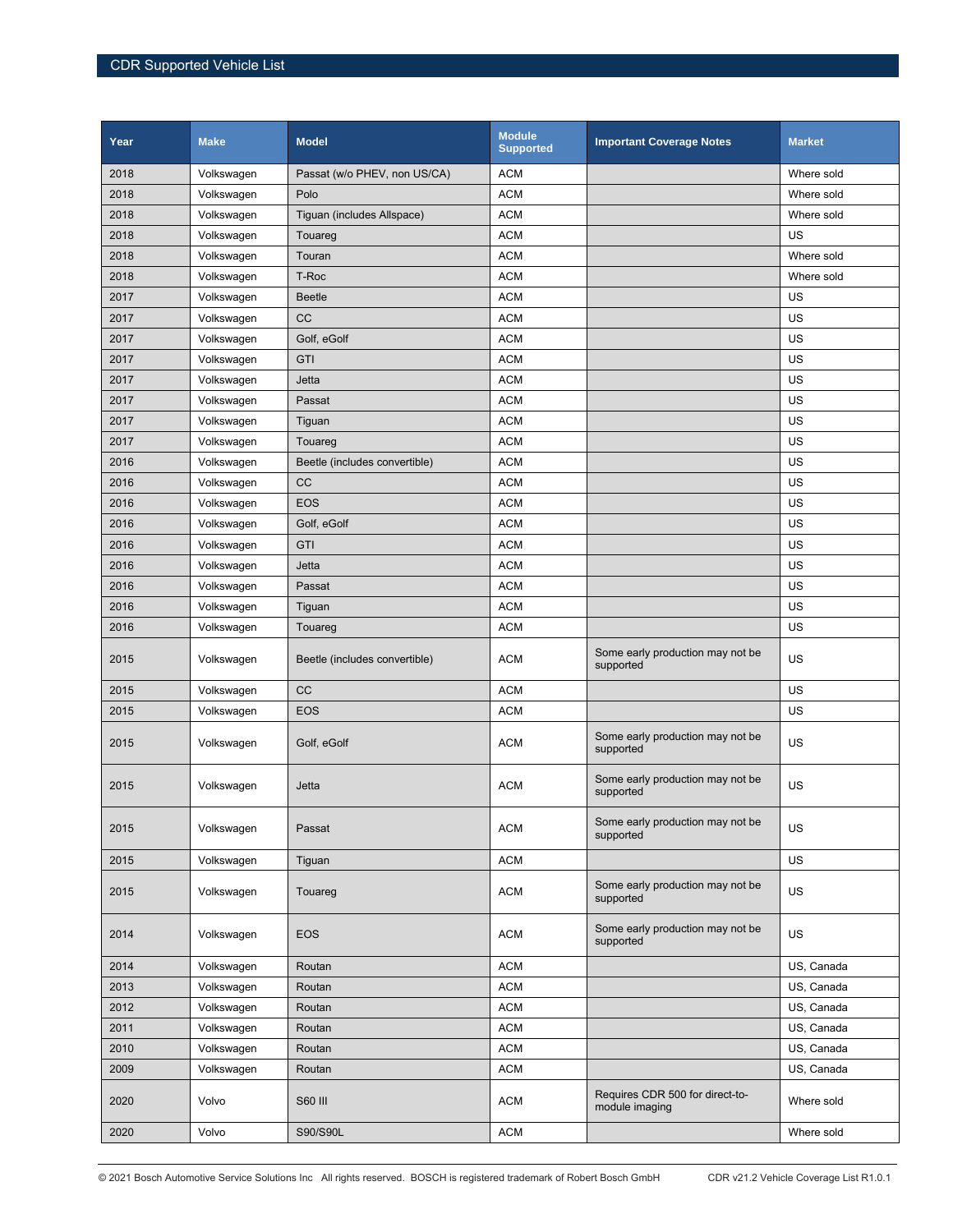| Year | <b>Make</b> | <b>Model</b>                    | <b>Module</b><br><b>Supported</b> | <b>Important Coverage Notes</b>                   | <b>Market</b>      |
|------|-------------|---------------------------------|-----------------------------------|---------------------------------------------------|--------------------|
| 2020 | Volvo       | V60 II (includes Cross Country) | <b>ACM</b>                        | Requires CDR 500 for direct-to-<br>module imaging | Where sold         |
| 2020 | Volvo       | V90 II (includes Cross Country) | <b>ACM</b>                        |                                                   | Where sold         |
| 2020 | Volvo       | <b>XC40</b>                     | <b>ACM</b>                        | Requires CDR 500 for direct-to-<br>module imaging | Where sold         |
| 2020 | Volvo       | <b>XC60 II</b>                  | <b>ACM</b>                        |                                                   | Where sold         |
| 2020 | Volvo       | <b>XC90 II</b>                  | <b>ACM</b>                        |                                                   | Where sold         |
| 2019 | Volvo       | S60/S60L                        | <b>ACM</b>                        | Requires CDR 500 for direct-to-<br>module imaging | Where sold         |
| 2019 | Volvo       | S90/S90L II                     | <b>ACM</b>                        |                                                   | Where sold         |
| 2019 | Volvo       | V60 III                         | <b>ACM</b>                        | Requires CDR 500 for direct-to-<br>module imaging | Where sold         |
| 2019 | Volvo       | <b>XC40</b>                     | <b>ACM</b>                        | Requires CDR 500 for direct-to-<br>module imaging | Where sold         |
| 2019 | Volvo       | <b>XC60 II</b>                  | <b>ACM</b>                        |                                                   | Where sold         |
| 2019 | Volvo       | XC90 II                         | <b>ACM</b>                        |                                                   | Where sold         |
| 2018 | Volvo       | S60/S60L                        | <b>ACM</b>                        | Requires CDR 500 for direct-to-<br>module imaging | Where sold         |
| 2018 | Volvo       | <b>S90</b>                      | <b>ACM</b>                        |                                                   | Where sold         |
| 2018 | Volvo       | V40                             | <b>ACM</b>                        |                                                   | Where sold         |
| 2018 | Volvo       | V60                             | <b>ACM</b>                        | Requires CDR 500 for direct-to-<br>module imaging | Where sold         |
| 2018 | Volvo       | V90                             | <b>ACM</b>                        |                                                   | Where sold         |
| 2018 | Volvo       | <b>XC40</b>                     | <b>ACM</b>                        | Requires CDR 500 for direct-to-<br>module imaging | Where sold         |
| 2018 | Volvo       | <b>XC60</b>                     | <b>ACM</b>                        |                                                   | Where sold         |
| 2018 | Volvo       | <b>XC90</b>                     | <b>ACM</b>                        |                                                   | Where sold         |
| 2017 | Volvo       | S60/S60L                        | <b>ACM</b>                        |                                                   | US, Canada, Europe |
| 2017 | Volvo       | <b>S90</b>                      | <b>ACM</b>                        |                                                   | US, Canada, Europe |
| 2017 | Volvo       | V40                             | <b>ACM</b>                        |                                                   | Europe             |
| 2017 | Volvo       | V60                             | <b>ACM</b>                        |                                                   | US, Canada, Europe |
| 2017 | Volvo       | V90                             | <b>ACM</b>                        |                                                   | US, Canada, Europe |
| 2017 | Volvo       | <b>XC60</b>                     | <b>ACM</b>                        |                                                   | US, Canada, Europe |
| 2017 | Volvo       | <b>XC90</b>                     | <b>ACM</b>                        |                                                   | US, Canada, Europe |
| 2016 | Volvo       | <b>S60</b>                      | <b>ACM</b>                        |                                                   | US, Canada, Europe |
| 2016 | Volvo       | <b>S80</b>                      | <b>ACM</b>                        |                                                   | US, Canada, Europe |
| 2016 | Volvo       | <b>V60</b>                      | <b>ACM</b>                        |                                                   | US, Canada, Europe |
| 2016 | Volvo       | V70                             | <b>ACM</b>                        |                                                   | US, Canada, Europe |
| 2016 | Volvo       | <b>XC60</b>                     | <b>ACM</b>                        |                                                   | US, Canada, Europe |
| 2016 | Volvo       | <b>XC70</b>                     | <b>ACM</b>                        |                                                   | Where sold         |
| 2016 | Volvo       | XC90                            | <b>ACM</b>                        |                                                   | US, Canada, Europe |
| 2015 | Volvo       | <b>S60</b>                      | <b>ACM</b>                        |                                                   | Where sold         |